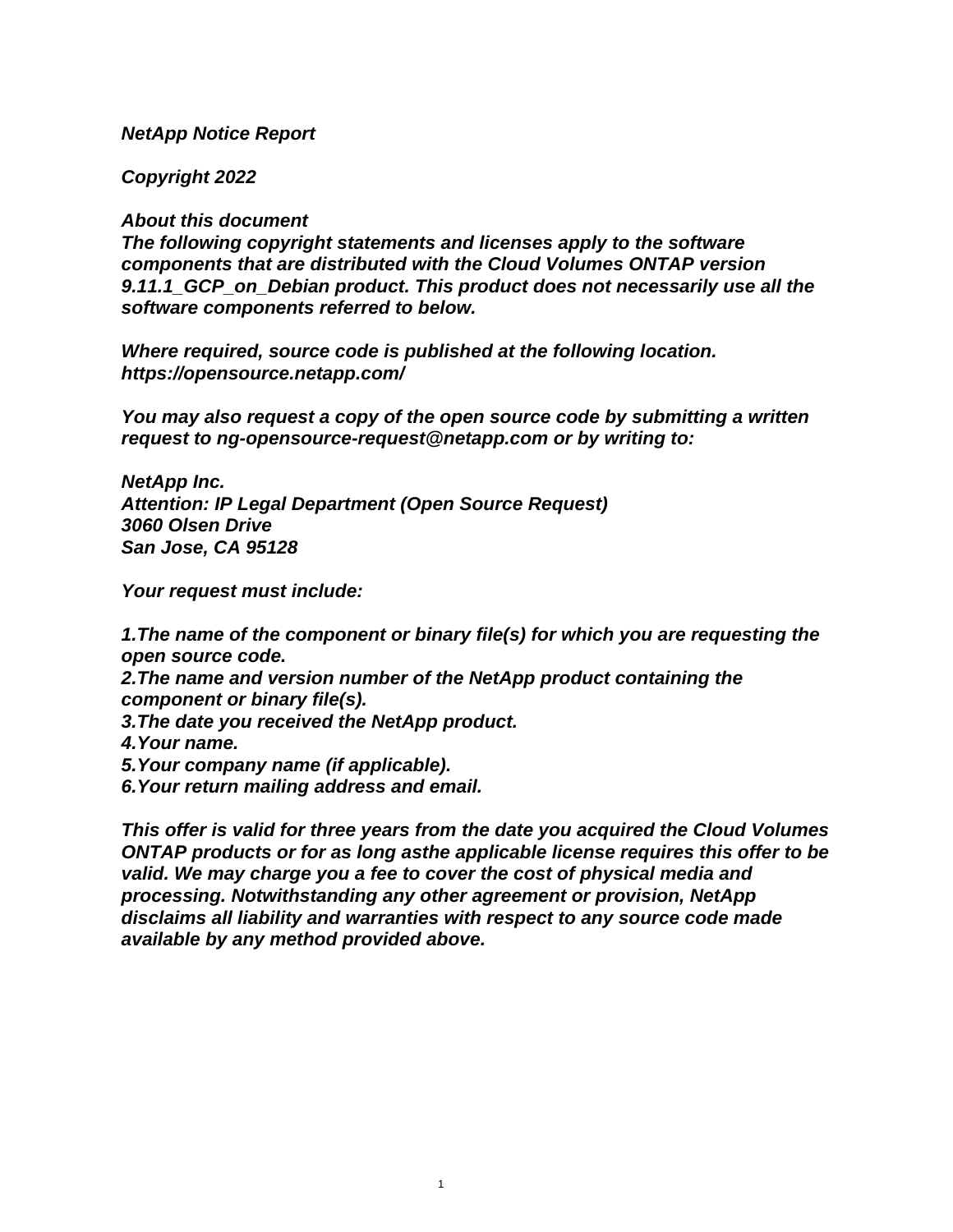# **Components:**

| <b>Component</b>                              | <b>License</b>                                                                                    |
|-----------------------------------------------|---------------------------------------------------------------------------------------------------|
| perl-gettext 1.07                             | Artistic License 1.0                                                                              |
| ACL 2.2.53                                    | (GNU Lesser General Public License v2.1 or later AND GNU General<br>Public License v2.0 or later) |
| adduser 3.118                                 | GNU General Public License v2.0 or later                                                          |
| Algorithm::Diff 1.1902                        | (GNU General Public License v1.0 or later OR Artistic License 1.0 (Perl))                         |
| <b>AppArmor: Application</b><br>Armor v2.13.6 | <b>GNU General Public License v2.0 or later</b>                                                   |
| apt - Advanced Package<br><b>Tool 2.2.4</b>   | <b>GNU General Public License v2.0 or later</b>                                                   |
| argon2 0~20171227                             | Creative Commons Zero v1.0 Universal                                                              |
| Audit 3.0                                     | GNU General Public License v2.0 or later                                                          |
| autodie 2.32                                  | (Artistic License 1.0 OR GNU General Public License v1.0 or later)                                |
| base-files 11.1+deb11u1                       | (GNU General Public License v2.0 or later OR Artistic License 1.0 (Perl))                         |
| base-files 11.1+deb11u3                       | (GNU General Public License v2.0 or later OR Artistic License 1.0 (Perl))                         |
| base-passwd 3.5.51                            | GNU General Public License v2.0 only                                                              |
| <b>Bash 5.1</b>                               | GNU General Public License v3.0 or later                                                          |
| Bash 5.1.12                                   | GNU General Public License v3.0 or later                                                          |
| Berkeley DB 5.3.28                            | (Sleepycat License OR Oracle Berkeley DB License)                                                 |
| brotli v1.0.9                                 | <b>MIT License</b>                                                                                |
| bsdutils 2.36.1                               | GNU General Public License v2.0 or later                                                          |
| build-essential - debian 12.4                 | <b>GNU General Public License v2.0 or later</b>                                                   |
| ca-certificates 20210119                      | Mozilla Public License 2.0                                                                        |
| ca-certificates<br>20210119build1             | Mozilla Public License 2.0                                                                        |
| Chrony 4.0                                    | GNU General Public License v2.0 or later                                                          |
| Compress::Raw::Bzip2<br>2.093                 | (Artistic License 1.0 OR GNU General Public License v1.0 or later)                                |
| Compress::Raw::Zlib 2.093                     | (Artistic License 1.0 OR GNU General Public License v1.0 or later)                                |
| <b>CPAN 2.27</b>                              | (Artistic License 1.0 OR GNU General Public License v1.0 or later)                                |
| CPAN:: Meta 2.150010                          | (Artistic License 1.0 OR GNU General Public License v1.0 or later)                                |
| Cron 3.0pl1                                   | Cron License                                                                                      |
| curl 7.74.0                                   | curl License                                                                                      |
| Cyan4973/xxHash 0.8.0                         | (BSD 3-clause "New" or "Revised" License AND GNU General Public<br>License v2.0 or later)         |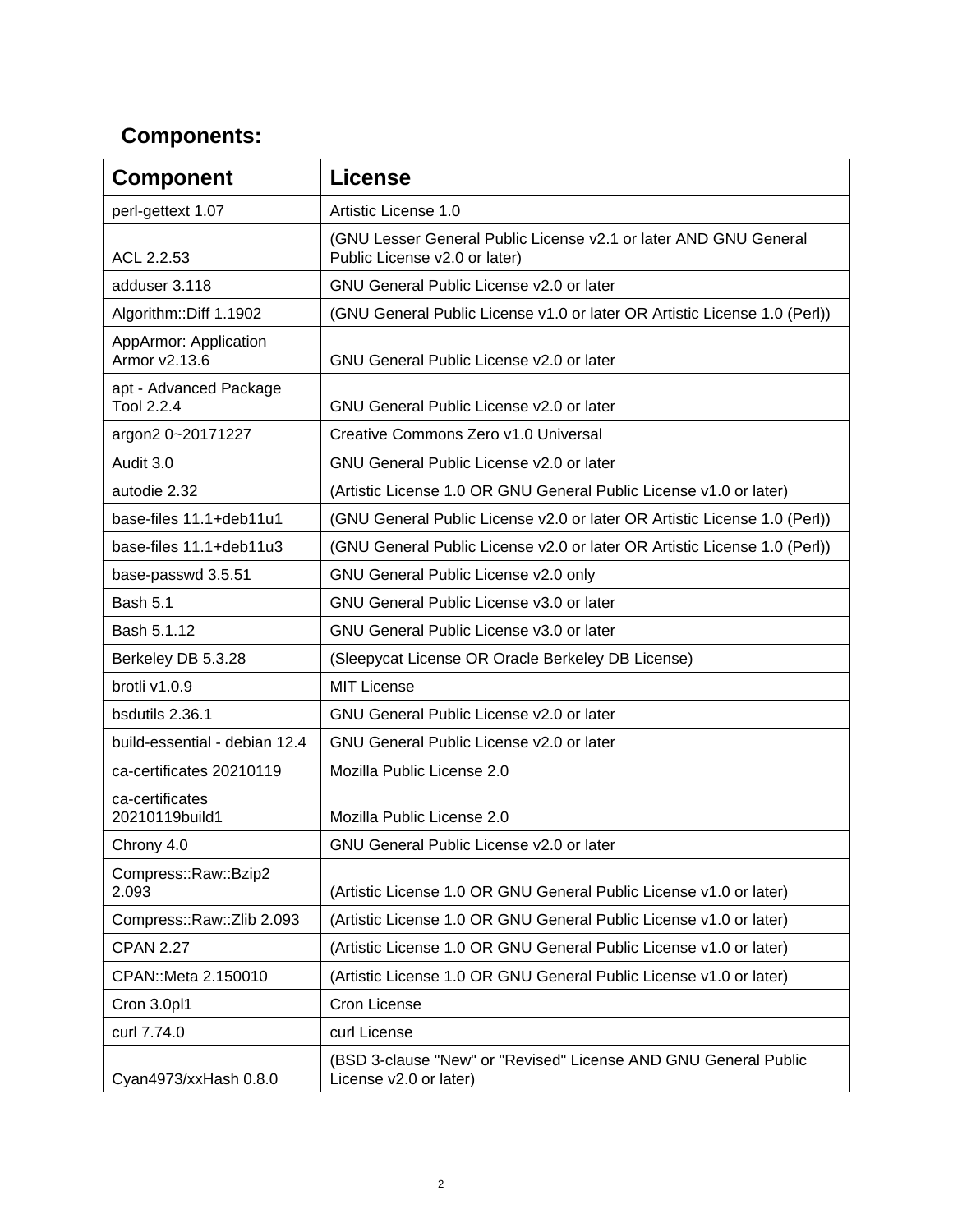| Cyrus SASL 2.1.27                        | <b>Carnegie Mellon University License</b>                                                         |
|------------------------------------------|---------------------------------------------------------------------------------------------------|
| D-Bus 1.12.20                            | GNU General Public License v2.0 or later                                                          |
| DASH 0.5.11+git20200708+<br>dd9ef66      | BSD 3-clause "New" or "Revised" License                                                           |
| dbus-python 1.2.16                       | <b>Expat License</b>                                                                              |
| debconf 1.5.77                           | BSD 2-clause "Simplified" License                                                                 |
| Debian 0.260                             | BSD 2-clause "Simplified" License                                                                 |
| Debian 1.79                              | GNU General Public License v2.0 or later                                                          |
| Debian 20210731+deb11u2                  | GNU General Public License v2.0 or later                                                          |
| debian-archive-keyring<br>2019.1+deb10u1 | (GNU General Public License v1.0 or later OR GNU General Public<br>License v2.0 or later)         |
| debian-archive-keyring<br>2021.1.1       | GNU General Public License v3.0 or later                                                          |
| debianutils 4.11.2                       | (SMAIL General Public License AND GNU General Public License v2.0 or<br>later)                    |
| devmapper 1.02.175                       | GNU General Public License v2.0 or later                                                          |
| dh-runit 2.10.1                          | GNU General Public License v3.0 or later                                                          |
| dh-runit 2.10.3                          | GNU General Public License v3.0 or later                                                          |
| <b>DHCP (ISC) 4.4.1</b>                  | Mozilla Public License 2.0                                                                        |
| DHCP (ISC) 4.4.2.P1                      | Mozilla Public License 2.0                                                                        |
| DirMngr 2.2.27                           | GNU General Public License v3.0 or later                                                          |
| distro-info-data<br>0.46ubuntu4.3        | <b>ISC License</b>                                                                                |
| distro-info-data<br>0.51+deb11u1         | <b>ISC License</b>                                                                                |
| dpkg 1.20.9                              | GNU General Public License v2.0 or later                                                          |
| dpkg-lang 1.20.9                         | GNU General Public License v2.0 or later                                                          |
| e2fsprogs v1.46.2                        | GNU General Public License v2.0 only                                                              |
| efibootmgr 17                            | GNU General Public License v2.0 or later                                                          |
| efibootmgr 37                            | GNU Library General Public License v2 or later                                                    |
| efivar 37                                | GNU Library General Public License v2 or later                                                    |
| elfutils 0.183                           | (GNU Lesser General Public License v3.0 or later AND GNU General<br>Public License v2.0 or later) |
| Exporter 5.74                            | (Artistic License 1.0 OR GNU General Public License v1.0 or later)                                |
| ExtUtils:: MakeMaker 7.44                | (Artistic License 1.0 OR GNU General Public License v1.0 or later)                                |
| ExtUtils::ParseXS 3.35                   | (Artistic License 1.0 OR GNU General Public License v2.0 or later)                                |
| Filter::Simple 0.96                      | (Artistic License 1.0 OR GNU General Public License v1.0 or later)                                |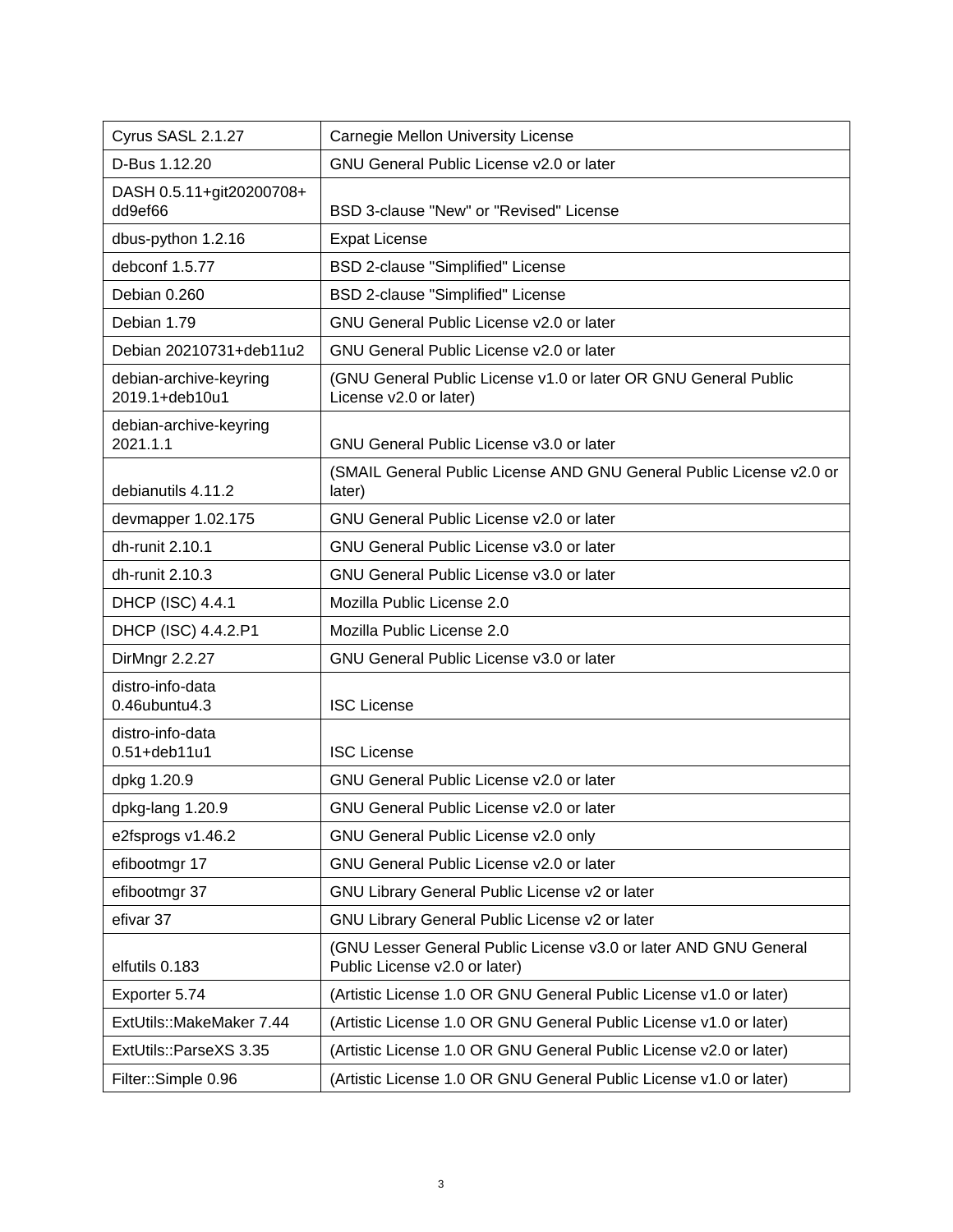| findutils 4.8.0                | <b>GNU General Public License v3.0 or later</b>                                                                                                                                                                                                                                                                                 |
|--------------------------------|---------------------------------------------------------------------------------------------------------------------------------------------------------------------------------------------------------------------------------------------------------------------------------------------------------------------------------|
| <b>FUSE 2.9.9</b>              | GNU General Public License v2.0 or later                                                                                                                                                                                                                                                                                        |
| gcc-10-base 10.2.1             | (GNU Lesser General Public License v2.1 or later OR GNU General<br>Public License v1.0 or later OR GNU General Public License v2.0 or later<br>OR Artistic License 1.0 (Perl) OR GNU Free Documentation License v1.2<br>only OR GNU General Public License v3.0 or later)                                                       |
| gcc-9-base 9.3.0               | (GNU Lesser General Public License v2.1 or later OR GNU General<br>Public License v1.0 or later OR GNU Lesser General Public License v3.0<br>or later OR GNU General Public License v2.0 or later OR Artistic License<br>1.0 (Perl) OR GNU Free Documentation License v1.2 only OR GNU<br>General Public License v3.0 or later) |
| Getopt::Long 2.51              | (Artistic License 1.0 (Perl) OR GNU General Public License v3.0 or later)                                                                                                                                                                                                                                                       |
| gettext 0.21                   | (GNU Library General Public License v2 or later AND GNU Free<br>Documentation License v1.2 or later AND GNU General Public License<br>v3.0 or later)                                                                                                                                                                            |
| GLib 2.66.8                    | GNU Lesser General Public License v2.1 only                                                                                                                                                                                                                                                                                     |
| GMP 6.2.1                      | (GNU Lesser General Public License v3.0 or later OR GNU General<br>Public License v2.0 or later OR GNU General Public License v3.0 or later)                                                                                                                                                                                    |
| <b>GNU Core Utilities 8.32</b> | <b>GNU General Public License v3.0 or later</b>                                                                                                                                                                                                                                                                                 |
| GNU cpio 2.13                  | GNU General Public License v3.0 or later                                                                                                                                                                                                                                                                                        |
| <b>GNU Diff Utilities 3.7</b>  | GNU General Public License v3.0 or later                                                                                                                                                                                                                                                                                        |
| GNU grep v3.6                  | GNU General Public License v3.0 or later                                                                                                                                                                                                                                                                                        |
| GNU GRUB 2.04                  | <b>GNU General Public License v3.0 or later</b>                                                                                                                                                                                                                                                                                 |
| GNU Make 4.3                   | <b>GNU General Public License v3.0 or later</b>                                                                                                                                                                                                                                                                                 |
| GNU nano 5.4                   | <b>GNU General Public License v3.0 or later</b>                                                                                                                                                                                                                                                                                 |
| GNU Parted v3.4                | GNU General Public License v3.0 or later                                                                                                                                                                                                                                                                                        |
| GNU sed 4.7                    | <b>GNU General Public License v2.0 or later</b>                                                                                                                                                                                                                                                                                 |
| GNU tar 1.34                   | GNU General Public License v3.0 or later                                                                                                                                                                                                                                                                                        |
| GnuPG 2.2.27                   | GNU General Public License v3.0 or later                                                                                                                                                                                                                                                                                        |
| <b>GnuTLS 3.7.1</b>            | (GNU Lesser General Public License v2.1 or later AND GNU General<br>Public License v3.0 or later)                                                                                                                                                                                                                               |
| gpg2 2.2.27                    | GNU General Public License v3.0 or later                                                                                                                                                                                                                                                                                        |
| gpm 1.20.7                     | (GNU General Public License v2.0 or later AND GNU General Public<br>License v3.0 or later)                                                                                                                                                                                                                                      |
| GPT fdisk 1.0.6                | GNU General Public License v2.0 only                                                                                                                                                                                                                                                                                            |
| gptfdisk 1.0.6                 | GNU General Public License v2.0 only                                                                                                                                                                                                                                                                                            |
| gptfdisk-fixparts 1.0.6        | GNU General Public License v2.0 only                                                                                                                                                                                                                                                                                            |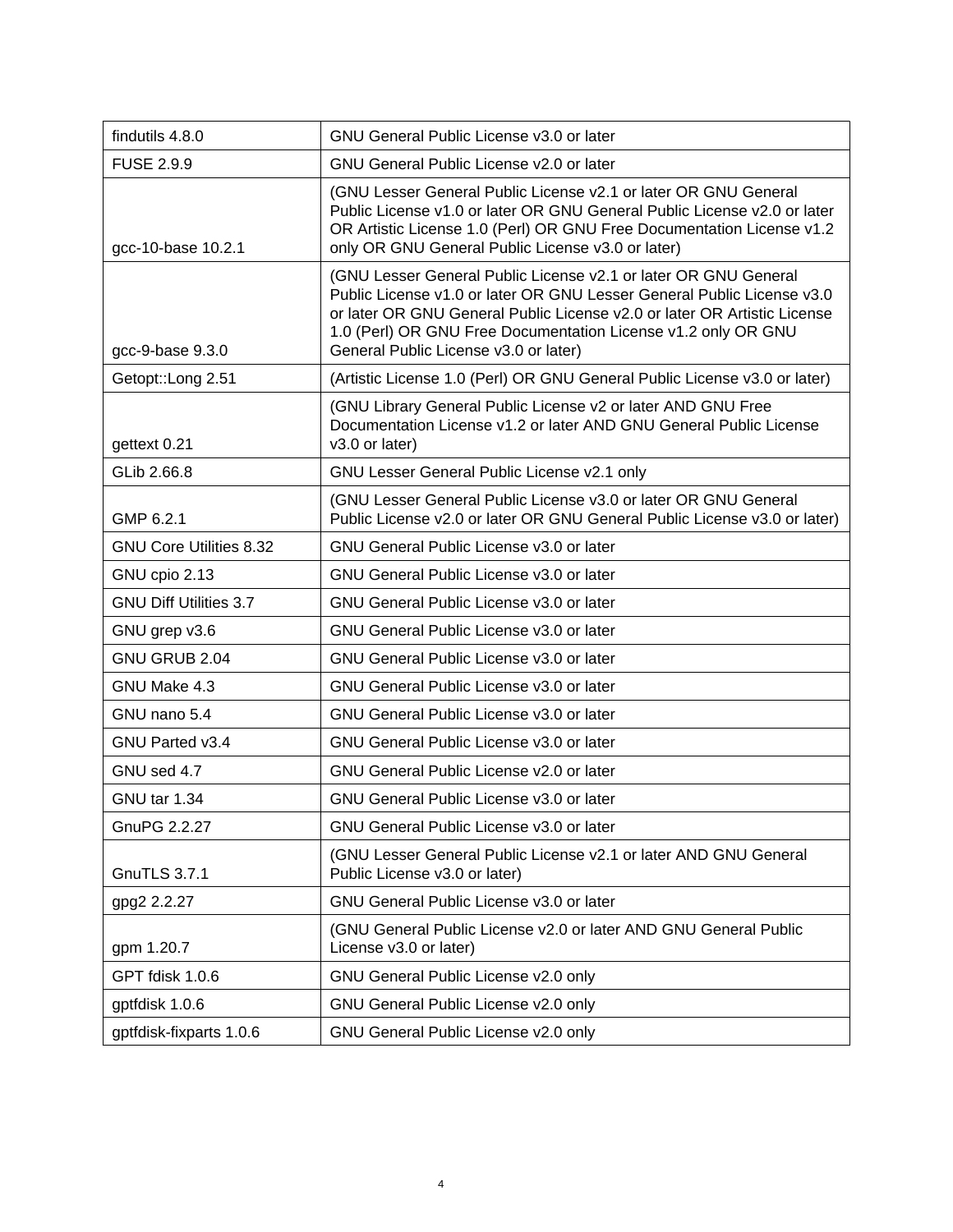| groff 1.22.4                         | (LaTeX Project Public License v1.3a duplicate OR LaTeX Project Public<br>License v1.0 OR BSD 3-clause "New" or "Revised" License OR GNU<br>General Public License v2.0 or later OR GNU Free Documentation<br>License v1.3 only OR Christian Michelsen Research License OR GNU<br>General Public License v3.0 or later) |
|--------------------------------------|------------------------------------------------------------------------------------------------------------------------------------------------------------------------------------------------------------------------------------------------------------------------------------------------------------------------|
| grub-cloud 0.0.5                     | GNU General Public License v3.0 or later                                                                                                                                                                                                                                                                               |
| grub-efi-amd64-signed<br>$1+2.04+20$ | (GNU General Public License v2.0 or later AND GNU General Public<br>License v2.0 only)                                                                                                                                                                                                                                 |
| gzip 1.10                            | GNU General Public License v3.0 only                                                                                                                                                                                                                                                                                   |
| haveged 1.9.14                       | GNU General Public License v3.0 or later                                                                                                                                                                                                                                                                               |
| hostname 3.23                        | <b>GNU General Public License v2.0 or later</b>                                                                                                                                                                                                                                                                        |
| ifupdown 0.8.36                      | <b>GNU General Public License v2.0 or later</b>                                                                                                                                                                                                                                                                        |
| init-system-helpers 1.60             | BSD 3-clause "New" or "Revised" License                                                                                                                                                                                                                                                                                |
| initramfs-tools 0.140                | <b>GNU General Public License v2.0 or later</b>                                                                                                                                                                                                                                                                        |
| IO 1.42                              | (Artistic License 1.0 (Perl) AND GNU General Public License v3.0 or later)                                                                                                                                                                                                                                             |
| IO::Compress 2.093                   | (Artistic License 1.0 OR GNU General Public License v1.0 or later)                                                                                                                                                                                                                                                     |
| iproute2 5.10.0                      | GNU General Public License v2.0 only                                                                                                                                                                                                                                                                                   |
| IPTables 1.8.7                       | GNU General Public License v2.0 only                                                                                                                                                                                                                                                                                   |
| iputils 20210202                     | (BSD 3-clause "New" or "Revised" License OR Sun RPC License)                                                                                                                                                                                                                                                           |
| json-c $0.15$                        | <b>MIT License</b>                                                                                                                                                                                                                                                                                                     |
| <b>JSON-PP 4.04</b>                  | (Artistic License 1.0 OR GNU General Public License v1.0 or later)                                                                                                                                                                                                                                                     |
| keyutils 1.6.1                       | (GNU Library General Public License v2 or later OR GNU General Public<br>License v2.0 or later)                                                                                                                                                                                                                        |
| klibc-utils 2.0.8                    | BSD 4-clause "Original" or "Old" License                                                                                                                                                                                                                                                                               |
| krb5/krb5 1.18.3                     | Krb5-MIT License                                                                                                                                                                                                                                                                                                       |
| <b>Less 551</b>                      | <b>GNU General Public License v3.0 or later</b>                                                                                                                                                                                                                                                                        |
| libapt-pkg6.0 2.2.4                  | GNU General Public License v2.0 or later                                                                                                                                                                                                                                                                               |
| libassuan 2.5.3                      | (GNU Lesser General Public License v2.1 or later AND GNU Affero<br>General Public License v3.0 AND FSF Unlimited License AND GNU<br>General Public License v2.0 or later AND GNU General Public License<br>v3.0 or later)                                                                                              |
| libbpf 0.3                           | [base] GPL 2.0 (base license)                                                                                                                                                                                                                                                                                          |
| libbpf0 0.3                          | (GNU Lesser General Public License v2.1 only OR BSD 2-clause<br>"Simplified" License)                                                                                                                                                                                                                                  |
| libbsd 0.11.3                        | BSD 3-clause "New" or "Revised" License                                                                                                                                                                                                                                                                                |
| libcap-ng 0.7.9                      | (GNU Lesser General Public License v2.1 or later AND GNU General<br>Public License v2.0 or later)                                                                                                                                                                                                                      |
| libcap2 2.44                         | (BSD 3-clause "New" or "Revised" License OR GNU General Public<br>License v2.0 only)                                                                                                                                                                                                                                   |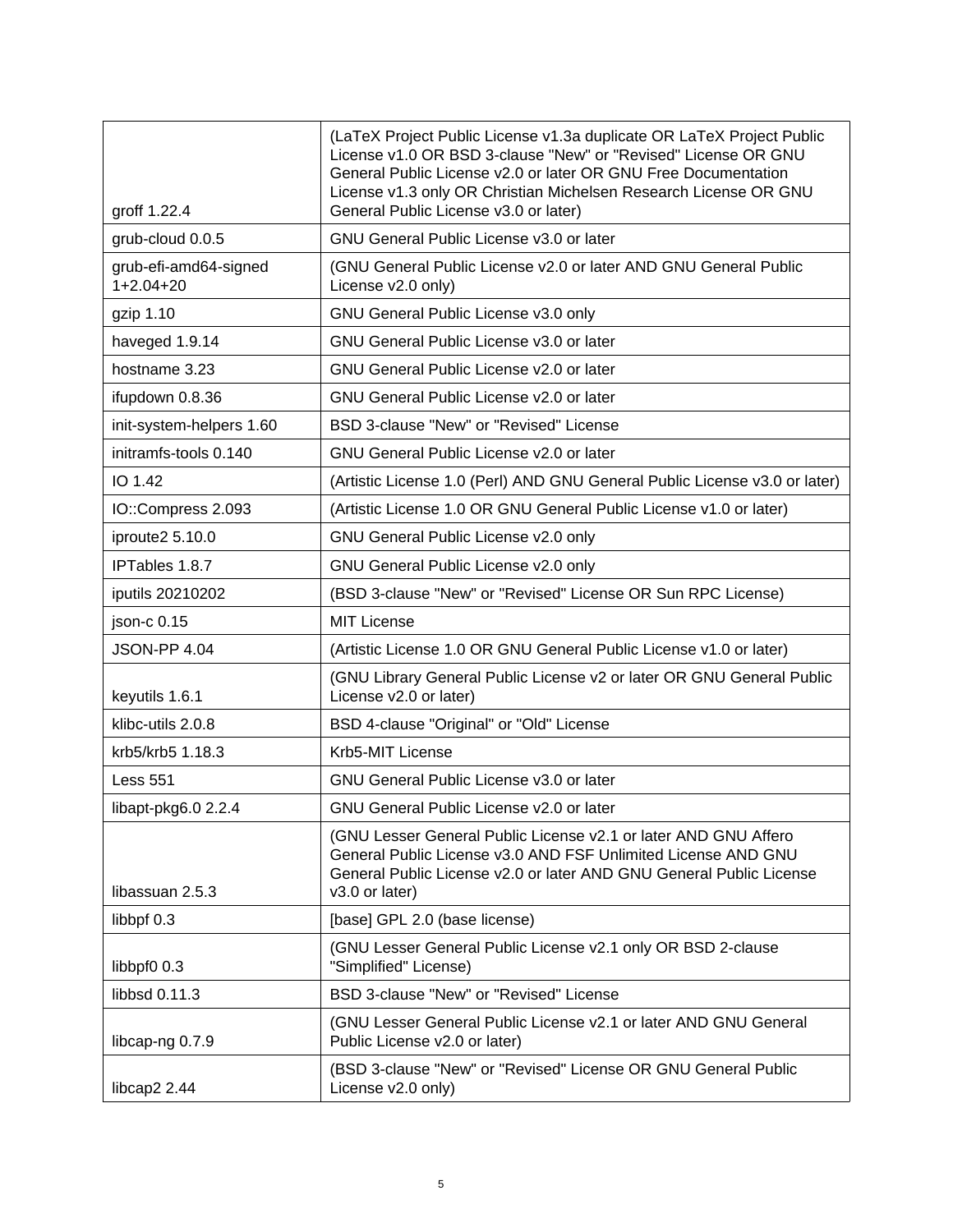| libcbor 0.5.0                         | <b>MIT License</b>                                                                                                                            |
|---------------------------------------|-----------------------------------------------------------------------------------------------------------------------------------------------|
| libcrypt1 4.4.18                      | (GNU Lesser General Public License v2.1 or later OR GNU Affero<br>General Public License v3.0 OR GNU General Public License v2.0 or<br>later) |
| libdistro-info-perl 1.0               | <b>ISC License</b>                                                                                                                            |
| libdns-export1110 9.11.19             | (BSD 2-clause "Simplified" License AND ISC License AND BSD 3-clause<br>"New" or "Revised" License AND Mozilla Public License 2.0)             |
| libedit2 3.1-20191231                 | BSD 3-clause "New" or "Revised" License                                                                                                       |
| libestr 0.1.10                        | GNU Lesser General Public License v2.1 or later                                                                                               |
| libexpat 2.2.10                       | <b>MIT License</b>                                                                                                                            |
| libextutils-cbuilder-perl<br>0.280234 | (Artistic License 1.0 OR GNU General Public License v1.0 or later)                                                                            |
| libfastjson v0.99.9                   | <b>Expat License</b>                                                                                                                          |
| libffi 3.3                            | <b>MIT License</b>                                                                                                                            |
| libfido2-1 1.6.0                      | <b>BSD 2-clause "Simplified" License</b>                                                                                                      |
| libgcc-s1 10.2.1                      | GNU General Public License v2.0 w/GCC Runtime Library exception                                                                               |
| libgcrypt 1.8.7                       | GNU Lesser General Public License v3.0 or later                                                                                               |
| libgpg-error 1.38                     | (GNU Lesser General Public License v2.1 or later OR GNU General<br>Public License v2.0 or later)                                              |
| libhavege2 1.9.14                     | GNU General Public License v3.0 only                                                                                                          |
| libhogweed6 3.7.3                     | (GNU Lesser General Public License v3.0 or later OR GNU General<br>Public License v2.0 or later)                                              |
| Libidn 2.3.0                          | (GNU Lesser General Public License v3.0 or later OR GNU General<br>Public License v2.0 or later)                                              |
| libisc-export1105 9.11.19             | (BSD 2-clause "Simplified" License AND ISC License AND BSD 3-clause<br>"New" or "Revised" License AND Mozilla Public License 2.0)             |
| libklibc 2.0.8                        | (GNU General Public License v2.0 or later OR BSD 4-clause "Original" or<br>"Old" License)                                                     |
| libksba 1.5.0                         | GNU General Public License v3.0 or later                                                                                                      |
| liblognorm 2.0.5                      | GNU Lesser General Public License v2.1 or later                                                                                               |
| libmath-bigint-perl 1.999818          | (Artistic License 1.0 OR GNU General Public License v1.0 or later)                                                                            |
| libmd0 1.0.3                          | BSD 3-clause "New" or "Revised" License                                                                                                       |
| libmnl 1.0.4                          | GNU Lesser General Public License v2.1 or later                                                                                               |
| libmodule-corelist-perl<br>5.20210123 | (Artistic License 1.0 OR GNU General Public License v1.0 or later)                                                                            |
| LibNet 3.11                           | Artistic License 1.0                                                                                                                          |
| libnetfilter-conntrack-dev<br>1.0.8   | GNU General Public License v2.0 only                                                                                                          |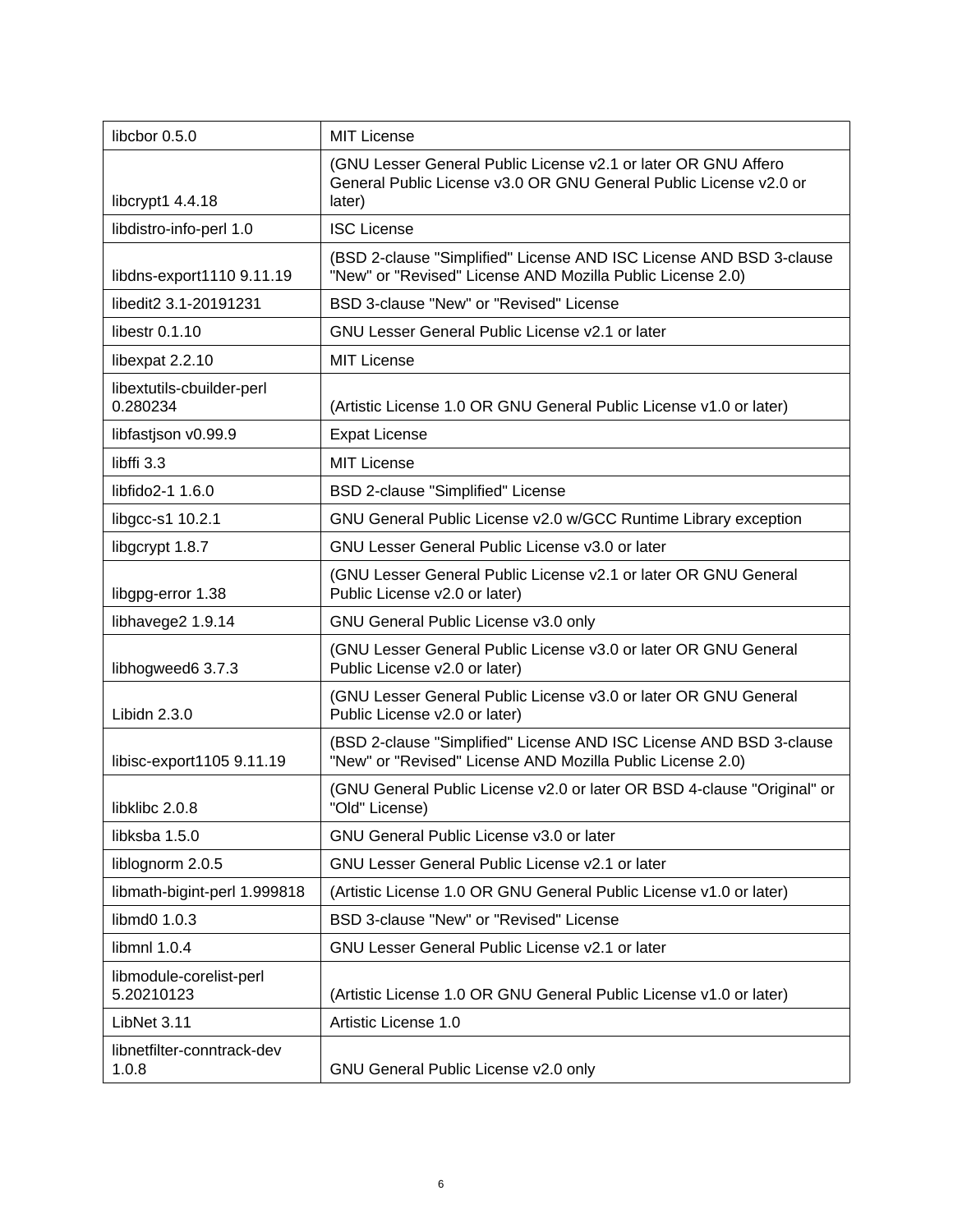| libnettle8 3.7.3                                     | (GNU Lesser General Public License v3.0 or later OR GNU General<br>Public License v2.0 or later)                                                       |
|------------------------------------------------------|--------------------------------------------------------------------------------------------------------------------------------------------------------|
| libnfnetlink 1.0.1                                   | GNU General Public License v2.0 or later                                                                                                               |
| libnftnl 1.1.9                                       | GNU General Public License v2.0 or later                                                                                                               |
| libnpth0 1.6                                         | GNU Library General Public License v2 or later                                                                                                         |
| libnsl2-devel 1.2.0                                  | (GNU Library General Public License v2 or later AND BSD 3-clause "New"<br>or "Revised" License)                                                        |
| libp11-kit0 0.23.22                                  | BSD 3-clause "New" or "Revised" License                                                                                                                |
| libpam-systemd 247.3                                 | GNU Lesser General Public License v2.1 or later                                                                                                        |
| libpipeline - pipeline<br>manipulation library 1.5.3 | GNU General Public License v3.0 or later                                                                                                               |
| libpng 1.6.37                                        | PNG Reference Library version 2                                                                                                                        |
| libpod-simple-perl 3.40                              | (Artistic License 1.0 OR GNU General Public License v1.0 or later)                                                                                     |
| libprocps8 3.3.17                                    | <b>GNU Lesser General Public License v2.1 or later</b>                                                                                                 |
| libpsl 0.21.0                                        | <b>MIT License</b>                                                                                                                                     |
| libsemanage1 3.1                                     | (GNU Lesser General Public License v2.1 or later OR GNU General<br>Public License v2.0 or later)                                                       |
| libsepol 3.1                                         | (GNU Lesser General Public License v2.1 or later OR GNU General<br>Public License v2.0 or later)                                                       |
| libss 1.46.1                                         | MIT Historical Permission License 3                                                                                                                    |
| libss 1.46.2                                         | MIT Historical Permission License 3                                                                                                                    |
| libssh2 1.9.0                                        | BSD 3-clause "New" or "Revised" License                                                                                                                |
| libstdc++6 10.2.1                                    | GNU General Public License v3.0 w/GCC Runtime Library exception                                                                                        |
| libsystemd0 247.3                                    | GNU Lesser General Public License v2.1 or later                                                                                                        |
| Libtasn1 4.16.0                                      | (GNU Lesser General Public License v2.1 or later OR GNU Lesser<br>General Public License v3.0 or later OR GNU General Public License v3.0<br>or later) |
| libtest-simple-perl 1.302175                         | (Artistic License 1.0 OR GNU General Public License v1.0 or later)                                                                                     |
| libuchardet0 0.0.7                                   | (Mozilla Public License 1.1 OR GNU Lesser General Public License v2.1<br>or later OR GNU General Public License v2.0 or later)                         |
| libunistring 0.9.10                                  | (GNU Lesser General Public License v3.0 or later OR GNU General<br>Public License v2.0 or later)                                                       |
| <b>Linux Extended Attributes</b><br>2.4.48           | GNU General Public License v2.0 or later                                                                                                               |
| Linux Kernel 5.10.106                                | GNU General Public License v2.0 only                                                                                                                   |
| Linux Unified Key Setup<br>2.3.4                     | (GNU Library General Public License v2 or later AND GNU General Public<br>License v2.0 or later)                                                       |
| linux-base 4.6                                       | GNU General Public License v2.0 or later                                                                                                               |
| linux-base 4.8                                       | GNU General Public License v2.0 only                                                                                                                   |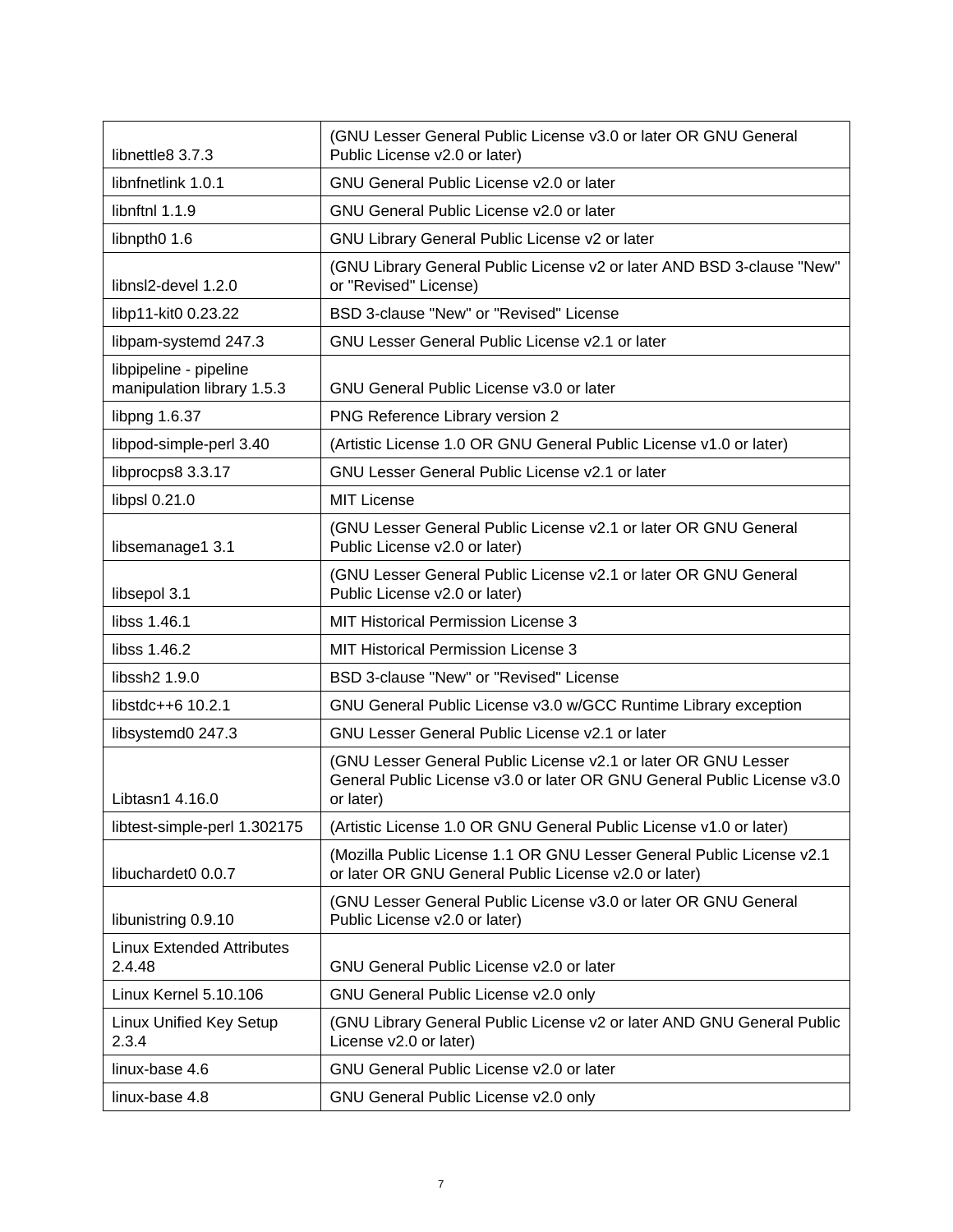| linux-headers 5.10.41                        | GNU General Public License v2.0 only                                                                                                                                                                                         |
|----------------------------------------------|------------------------------------------------------------------------------------------------------------------------------------------------------------------------------------------------------------------------------|
| linux-misc 5.10.106                          | GNU General Public License v2.0 only                                                                                                                                                                                         |
| Linux-Pam v1.4.0                             | (BSD 3-clause "New" or "Revised" License AND GNU General Public<br>License v2.0 or later)                                                                                                                                    |
| linux-signed-amd64<br>5.10.106               | GNU General Public License v2.0 only                                                                                                                                                                                         |
| Locale:: Maketext 1.29                       | (Artistic License 1.0 OR GNU General Public License v1.0 or later)                                                                                                                                                           |
| logrotate 3.18.0                             | GNU General Public License v2.0 or later                                                                                                                                                                                     |
| logsave 1.46.2                               | (GNU Library General Public License v2 or later OR BSD 3-clause "New"<br>or "Revised" License OR GNU General Public License v2.0 or later)                                                                                   |
| logsave 1.46.5                               | (GNU Library General Public License v2 or later OR BSD 3-clause "New"<br>or "Revised" License OR GNU General Public License v2.0 or later)                                                                                   |
| Isb 11.1.0                                   | GNU General Public License v2.0 only                                                                                                                                                                                         |
| Isb-release 10.2019051400                    | GNU General Public License v2.0 only                                                                                                                                                                                         |
| Isb-release 11.1.0                           | GNU General Public License v2.0 only                                                                                                                                                                                         |
| Iz4 v1.9.3                                   | (BSD 2-clause "Simplified" License AND BSD 3-clause "New" or<br>"Revised" License)                                                                                                                                           |
| man-db 2.9.4                                 | GNU General Public License v2.0 or later                                                                                                                                                                                     |
| man-db, the on-line manual<br>database 2.9.4 | (GNU Lesser General Public License v2.1 or later AND GNU General<br>Public License v2.0 or later AND GNU General Public License v3.0 or<br>later)                                                                            |
| man-pages 4.09                               | (MIT License AND Spencer License 97 AND BSD 3-clause "New" or<br>"Revised" License AND GNU General Public License v2.0 or later AND<br>GNU General Public License v2.0 only AND BSD 4-clause "Original" or<br>"Old" License) |
| mawk 1.3.4.20200120                          | GNU General Public License v2.0 or later                                                                                                                                                                                     |
| media-types 4.0.0                            | <b>Public Domain</b>                                                                                                                                                                                                         |
| module-init-tools 28                         | (GNU Lesser General Public License v2.1 or later OR GNU General<br>Public License v2.0 or later)                                                                                                                             |
| Module::CoreList<br>5.20210123               | (Artistic License 1.0 OR GNU General Public License v1.0 or later)                                                                                                                                                           |
| Module::Load::Conditional<br>0.70            | (Artistic License 1.0 OR GNU General Public License v1.0 or later)                                                                                                                                                           |
| Module::Metadata 1.000037                    | (Artistic License 1.0 OR GNU General Public License v1.0 or later)                                                                                                                                                           |
| mokutil<br>0.3.0+1538710437.fb6250f          | (GNU Affero General Public License v3.0 AND GNU General Public<br>License v3.0 or later)                                                                                                                                     |
| mpdecimal 2.5.1                              | BSD 3-clause "New" or "Revised" License                                                                                                                                                                                      |
| ncurses 6.2+20200912                         | <b>BigInteger License</b>                                                                                                                                                                                                    |
| ncurses 6.2+20201114                         | (X11 License OR MIT License)                                                                                                                                                                                                 |
| ncurses-bin 6.2+20201114                     | (X11 License OR MIT License)                                                                                                                                                                                                 |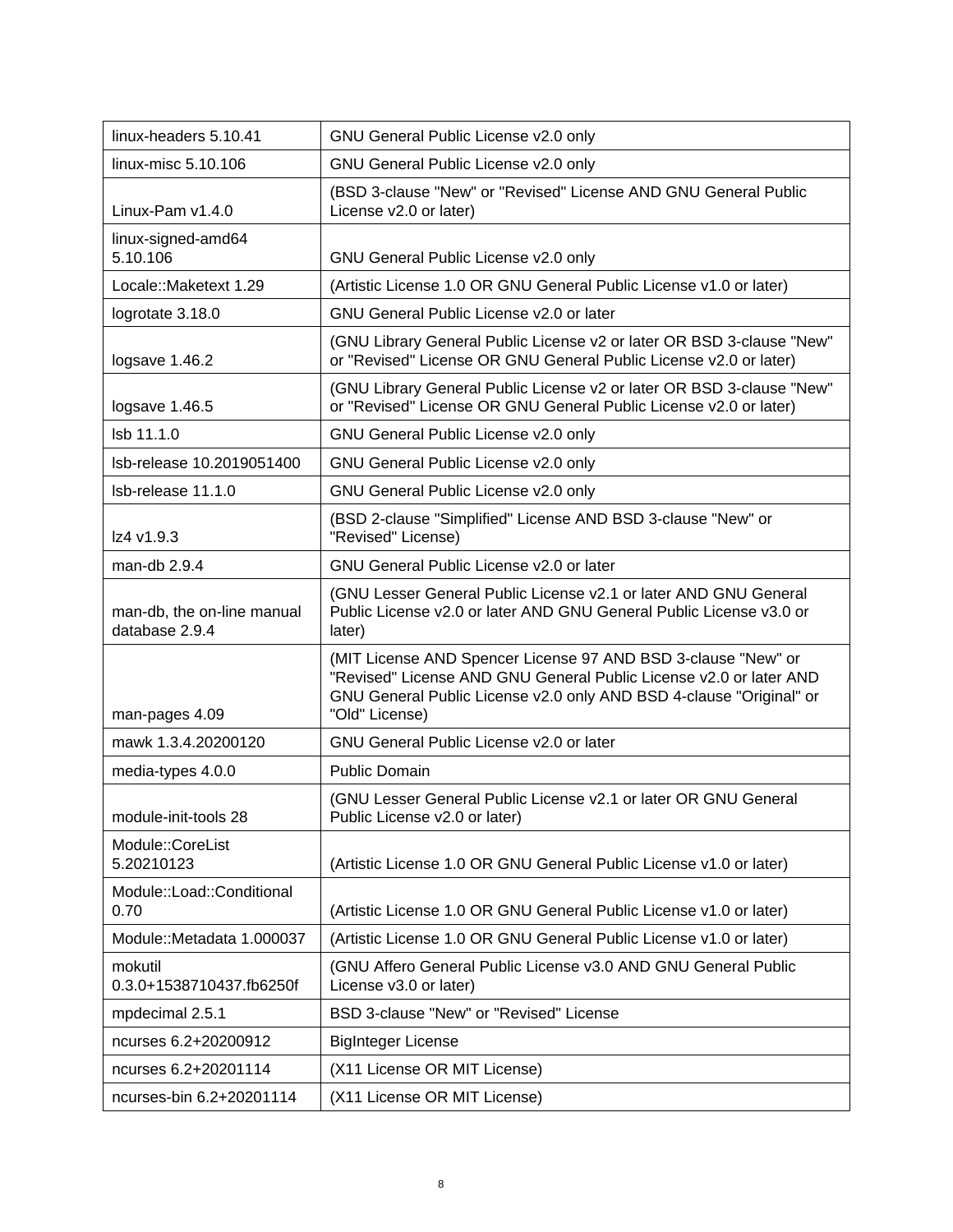| net-tools                         |                                                                                                                   |
|-----------------------------------|-------------------------------------------------------------------------------------------------------------------|
| 1.60+git20181103.0eebece          | <b>GNU General Public License v2.0 or later</b>                                                                   |
| NetBase 6.3                       | <b>GNU General Public License v2.0 or later</b>                                                                   |
| Newt 0.52.21                      | GNU Library General Public License v2 or later                                                                    |
| nghttp2 v1.43.0                   | <b>MIT License</b>                                                                                                |
| nongnu - dmidecode 3.3            | <b>GNU General Public License v3.0 or later</b>                                                                   |
| nvme-cli v1.12                    | GNU General Public License v2.0 only                                                                              |
| OpenLDAP 2.4.57                   | Open LDAP Public License                                                                                          |
| OpenSSH 8.4p1                     | BSD 3-clause "New" or "Revised" License                                                                           |
| OpenSSL 1.1.1n                    | (SSLeay License AND The Open SSL License)                                                                         |
| Openwall crypt_blowfish<br>4.4.19 | (GNU Library General Public License v2 or later AND BSD 3-clause "New"<br>or "Revised" License AND Public Domain) |
| os-prober 1.79                    | [base] GPL 2.0 (base license)                                                                                     |
| p11-kit-trust 0.24.0              | BSD 3-clause "New" or "Revised" License                                                                           |
| <b>PCRE 8.39</b>                  | BSD 3-clause "New" or "Revised" License                                                                           |
| PCRE2 10.36                       | BSD 3-clause "New" or "Revised" License                                                                           |
| Perl 5.32.1                       | (GNU General Public License v1.0 or later OR Artistic License 1.0 (Perl))                                         |
| Perl 5 Encode 3.06                | (Artistic License 1.0 OR GNU General Public License v1.0 or later)                                                |
| perl-Archive-Tar 2.36             | (Artistic License 1.0 OR GNU General Public License v1.0 or later)                                                |
| perl-Class-Struct 0.66            | (Artistic License 1.0 OR GNU General Public License v1.0 or later)                                                |
| perl-DBM_Filter 0.06              | (Artistic License 1.0 OR GNU General Public License v1.0 or later)                                                |
| perl-ExtUtils-Constant 0.25       | (Artistic License 1.0 OR GNU General Public License v1.0 or later)                                                |
| perl-ExtUtils-ParseXS 3.40        | (Artistic License 1.0 OR GNU General Public License v1.0 or later)                                                |
| perl-File-Find 1.37               | (Artistic License 1.0 OR GNU General Public License v1.0 or later)                                                |
| perl-File-stat 1.09               | (Artistic License 1.0 OR GNU General Public License v1.0 or later)                                                |
| perl-I18N-LangTags 0.44           | (Artistic License 1.0 OR GNU General Public License v1.0 or later)                                                |
| perl-IPC-Cmd 1.04                 | (Artistic License 1.0 OR GNU General Public License v1.0 or later)                                                |
| perl-IPC-Open3 1.21               | (Artistic License 1.0 OR GNU General Public License v1.0 or later)                                                |
| perl-Pod-Html 1.25                | (Artistic License 1.0 OR GNU General Public License v1.0 or later)                                                |
| perl-Term-ANSIColor 5.01          | (Artistic License 1.0 OR GNU General Public License v1.0 or later)                                                |
| perl-threads-shared 1.61          | (Artistic License 1.0 OR GNU General Public License v1.0 or later)                                                |
| perl-Tie 4.6                      | (Artistic License 1.0 OR GNU General Public License v1.0 or later)                                                |
| perl-Tie-File 1.06                | (Artistic License 1.0 OR GNU General Public License v2.0 or later)                                                |
| perl-Unicode-UCD 0.75             | (Artistic License 1.0 OR GNU General Public License v1.0 or later)                                                |
| pinentry-curses 1.1.0             | GNU General Public License v2.0 or later                                                                          |
| podlators 4.14                    | (Artistic License 1.0 OR GNU General Public License v1.0 or later)                                                |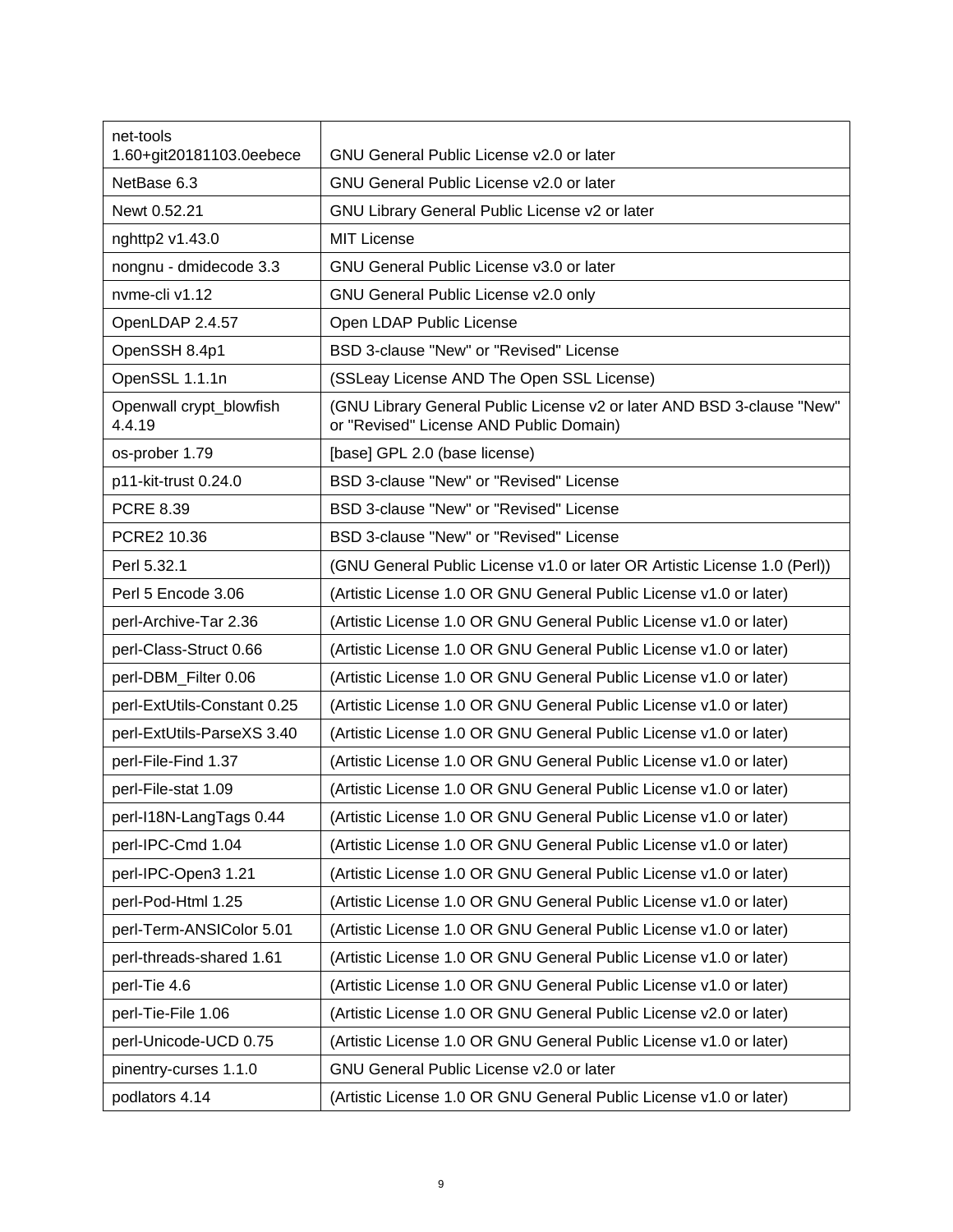| popt 1.18                                                                 | Common Public License 1.0                                                                        |
|---------------------------------------------------------------------------|--------------------------------------------------------------------------------------------------|
| Procps v3.3.17                                                            | (GNU Library General Public License v2 or later AND GNU General Public<br>License v2.0 or later) |
| <b>Public Suffix List</b><br>20211207.1025                                | Mozilla Public License 2.0                                                                       |
| Python programming<br>language 3.9.2                                      | Python Software Foundation License 2.0                                                           |
| python-apt 2.2.1                                                          | GNU General Public License v2.0 or later                                                         |
| Readline 8.1                                                              | (GNU Free Documentation License v1.3 only AND GNU General Public<br>License v3.0 or later)       |
| rsyslog 8.2102.0                                                          | (Apache License 2.0 AND GNU General Public License v3.0 or later)                                |
| rtmpdump<br>2.4+20151223.gitfa8646d.1                                     | GNU General Public License v2.0 or later                                                         |
| S-Lang 2.3.2                                                              | <b>GNU General Public License v2.0 or later</b>                                                  |
| Seccomp Library v2.5.1                                                    | GNU Lesser General Public License v2.1 only                                                      |
| selinux 3.1                                                               | (GNU Lesser General Public License v2.1 or later OR GNU General<br>Public License v2.0 or later) |
| sensible-utils 0.0.14                                                     | GNU General Public License v2.0 or later                                                         |
| Shadow Tool Suite 4.8.1                                                   | (BSD 3-clause "New" or "Revised" License AND GNU General Public<br>License v2.0 only)            |
| shim-helpers-amd64-signed<br>$1+15.4+7$                                   | (GNU General Public License v2.0 or later AND GNU General Public<br>License v2.0 only)           |
| shim-signed 1.36+15.4                                                     | BSD 2-clause "Simplified" License                                                                |
| shim-signed 1.38+15.4                                                     | BSD 2-clause "Simplified" License                                                                |
| sites.google.com/site/vdeedi<br>tor/Home/vde-files/rpsort-ma<br>nual 2.44 | (BSD 3-clause "New" or "Revised" License OR GNU General Public<br>License v2.0 or later)         |
| <b>SQLite 3.34.1</b>                                                      | <b>Public Domain</b>                                                                             |
| Storable 3.21                                                             | (Artistic License 1.0 OR GNU General Public License v1.0 or later)                               |
| sudo 1.9.5p2                                                              | <b>ISC License</b>                                                                               |
| systemd 247.3                                                             | GNU Lesser General Public License v2.1 or later                                                  |
| systemd-lang 248.6                                                        | GNU Lesser General Public License v2.1 or later                                                  |
| systemd-networkd 247.3                                                    | GNU Library General Public License v2 or later                                                   |
| systemd-sysvinit 208                                                      | GNU Lesser General Public License v2.1 or later                                                  |
| systemd-udev 247.6                                                        | GNU Library General Public License v2 or later                                                   |
| sysvinit 2.96                                                             | GNU General Public License v2.0 or later                                                         |
| tcp-wrappers 7.6.q                                                        | BSD 2-clause "Simplified" License                                                                |
| Test:: Harness 3.42                                                       | Artistic License 1.0                                                                             |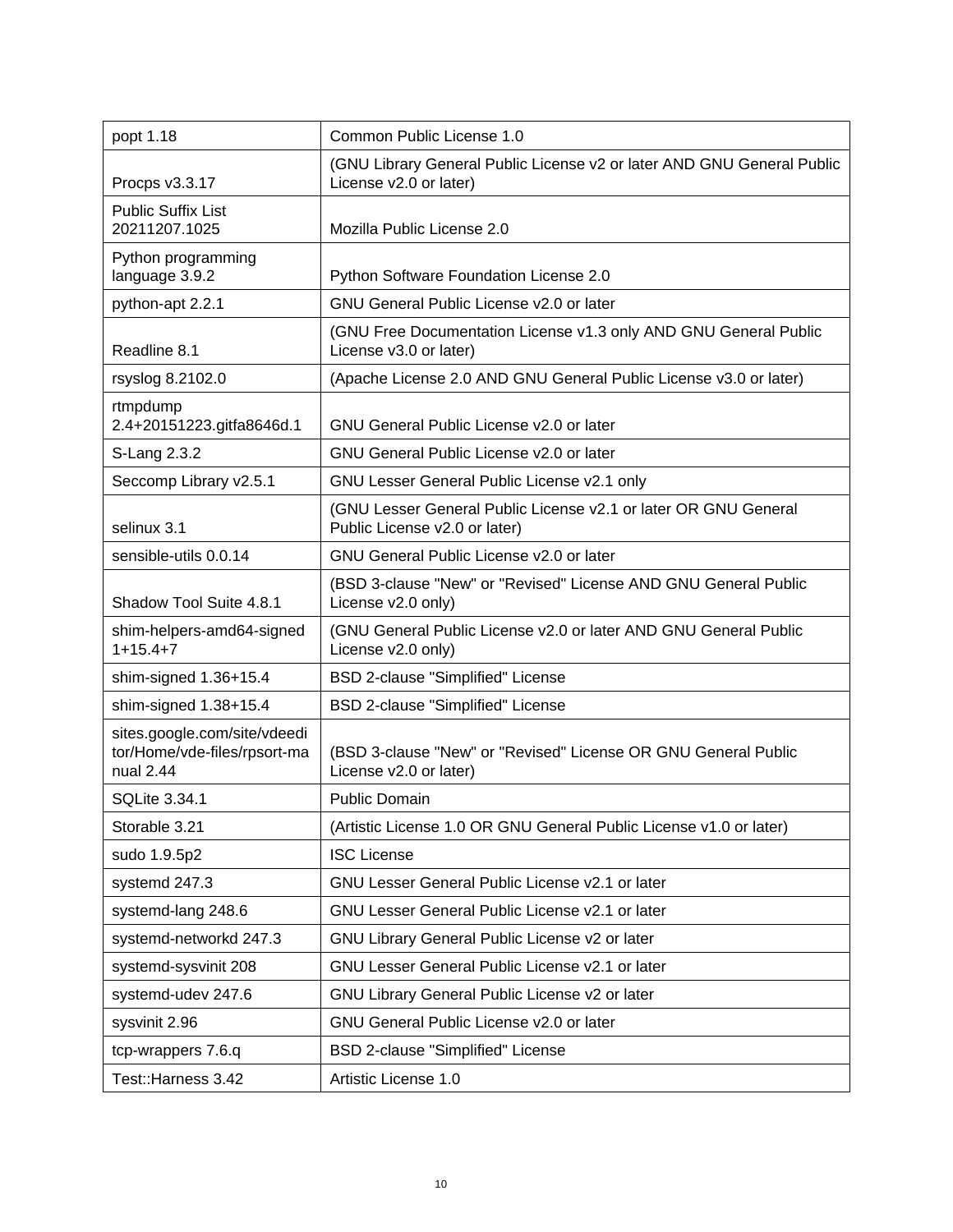| The FreeType Project 2.10.4 | (Freetype Project License OR GNU General Public License v2.0 or later)                   |
|-----------------------------|------------------------------------------------------------------------------------------|
| Thread::Queue 3.14          | (Artistic License 1.0 OR GNU General Public License v1.0 or later)                       |
| ucf 3.0043                  | GNU General Public License v2.0 only                                                     |
| udev 247                    | GNU Lesser General Public License v2.1 or later                                          |
| udev 247.3                  | GNU Lesser General Public License v2.1 or later                                          |
| UEFI shim loader 15.4       | BSD 3-clause "New" or "Revised" License                                                  |
| unattended-upgrades 2.8     | GNU General Public License v2.0 or later                                                 |
| util-linux 2.36.1           | GNU General Public License v2.0 or later                                                 |
| util-linux                  | GNU General Public License v2.0 or later                                                 |
| Vim v8.2.2434               | Vim License                                                                              |
| XZ Utils 5.2.5              | (Public Domain AND GNU General Public License v2.0 or later)                             |
| zstd 1.4.8                  | (BSD 3-clause "New" or "Revised" License OR GNU General Public<br>License v2.0 or later) |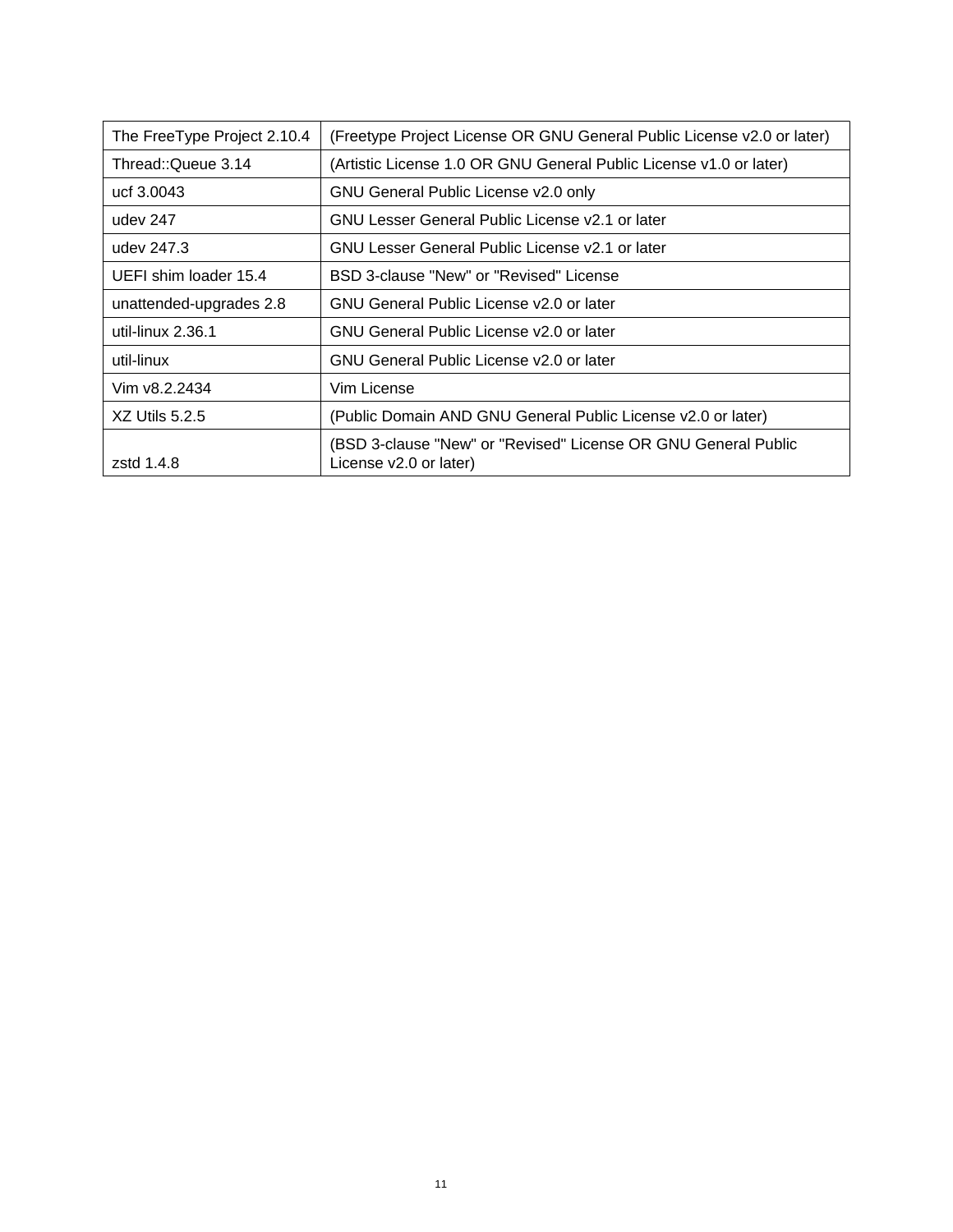# **Licenses:**

### **Apache License 2.0**

(rsyslog 8.2102.0)

Apache License Version 2.0, January 2004 =========================

http://www.apache.org/licenses/

TERMS AND CONDITIONS FOR USE, REPRODUCTION, AND DISTRIBUTION

1. Definitions.

"License" shall mean the terms and conditions for use, reproduction, and distribution as defined by Sections 1 through 9 of this document.

"Licensor" shall mean the copyright owner or entity authorized by the copyright owner that is granting the License.

"Legal Entity" shall mean the union of the acting entity and all other entities that control, are controlled by, or are under common control with that entity. For the purposes of this definition, "control" means (i) the power, direct or indirect, to cause the direction or management of such entity, whether by contract or otherwise, or (ii) ownership of fifty percent (50%) or more of the outstanding shares, or (iii) beneficial ownership of such entity.

"You" (or "Your") shall mean an individual or Legal Entity exercising permissions granted by this License.

"Source" form shall mean the preferred form for making modifications, including but not limited to software source code, documentation source, and configuration files.

"Object" form shall mean any form resulting from mechanical transformation or translation of a Source form, including but not limited to compiled object code, generated documentation, and conversions to other media types.

"Work" shall mean the work of authorship, whether in Source or Object form, made available under the License, as indicated by a copyright notice that is included in or attached to the work (an example is provided in the Appendix below).

"Derivative Works" shall mean any work, whether in Source or Object form, that is based on (or derived from) the Work and for which the editorial revisions, annotations, elaborations, or other modifications represent, as a whole, an original work of authorship. For the purposes of this License, Derivative Works shall not include works that remain separable from, or merely link (or bind by name) to the interfaces of, the Work and Derivative Works thereof.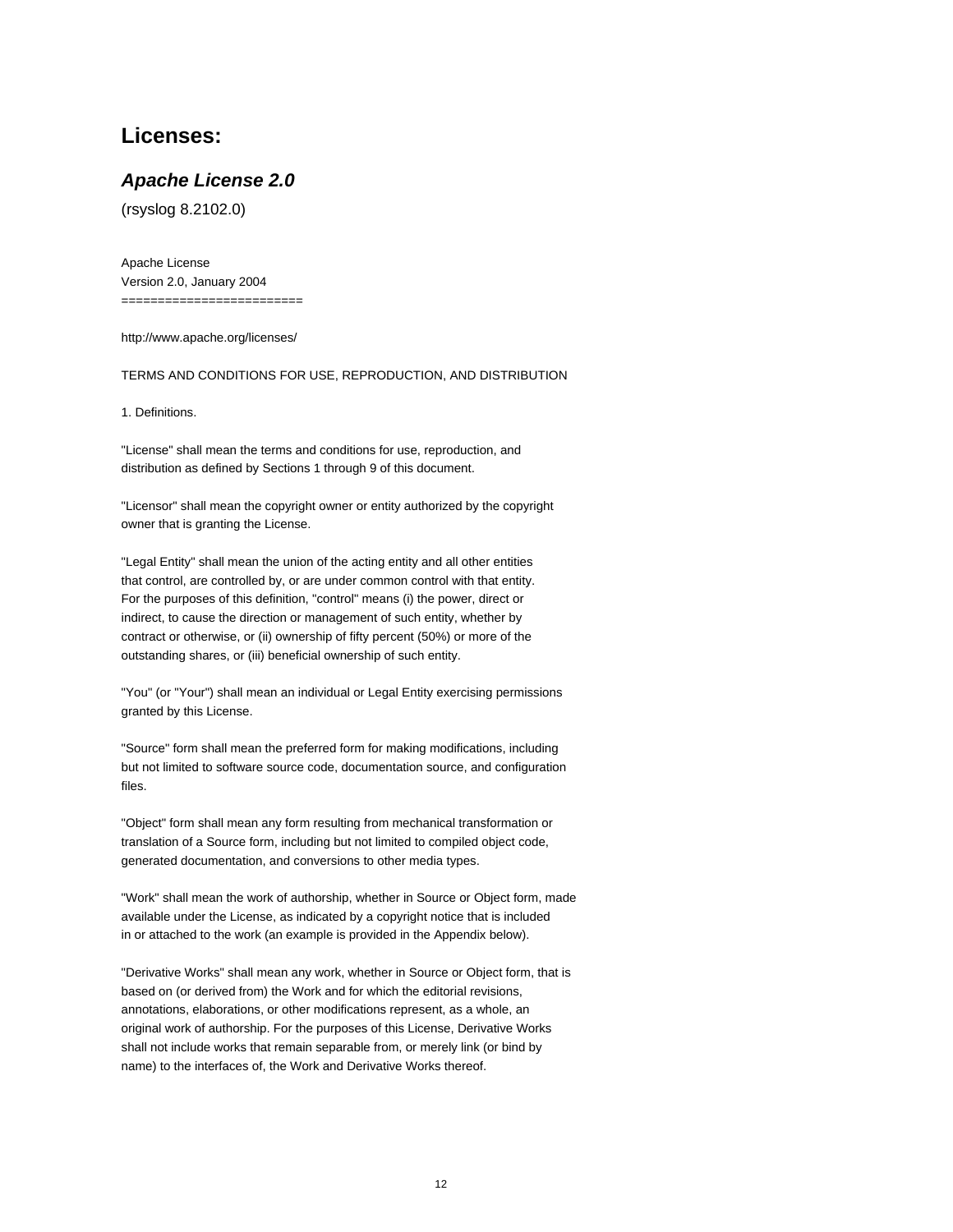"Contribution" shall mean any work of authorship, including the original version of the Work and any modifications or additions to that Work or Derivative Works thereof, that is intentionally submitted to Licensor for inclusion in the Work by the copyright owner or by an individual or Legal Entity authorized to submit on behalf of the copyright owner. For the purposes of this definition, "submitted" means any form of electronic, verbal, or written communication sent to the Licensor or its representatives, including but not limited to communication on electronic mailing lists, source code control systems, and issue tracking systems that are managed by, or on behalf of, the Licensor for the purpose of discussing and improving the Work, but excluding communication that is conspicuously marked or otherwise designated in writing by the copyright owner as "Not a Contribution."

"Contributor" shall mean Licensor and any individual or Legal Entity on behalf of whom a Contribution has been received by Licensor and subsequently incorporated within the Work.

2. Grant of Copyright License. Subject to the terms and conditions of this License, each Contributor hereby grants to You a perpetual, worldwide, non-exclusive, no-charge, royalty-free, irrevocable copyright license to reproduce, prepare Derivative Works of, publicly display, publicly perform, sublicense, and distribute the Work and such Derivative Works in Source or Object form.

3. Grant of Patent License. Subject to the terms and conditions of this License, each Contributor hereby grants to You a perpetual, worldwide, non-exclusive, no-charge, royalty-free, irrevocable (except as stated in this section) patent license to make, have made, use, offer to sell, sell, import, and otherwise transfer the Work, where such license applies only to those patent claims licensable by such Contributor that are necessarily infringed by their Contribution(s) alone or by combination of their Contribution(s) with the Work to which such Contribution(s) was submitted. If You institute patent litigation against any entity (including a cross-claim or counterclaim in a lawsuit) alleging that the Work or a Contribution incorporated within the Work constitutes direct or contributory patent infringement, then any patent licenses granted to You under this License for that Work shall terminate as of the date such litigation is filed.

4. Redistribution. You may reproduce and distribute copies of the Work or Derivative Works thereof in any medium, with or without modifications, and in Source or Object form, provided that You meet the following conditions:

a. You must give any other recipients of the Work or Derivative Works a copy of this License; and

b. You must cause any modified files to carry prominent notices stating that You changed the files; and

c. You must retain, in the Source form of any Derivative Works that You distribute, all copyright, patent, trademark, and attribution notices from the Source form of the Work, excluding those notices that do not pertain to any part of the Derivative Works; and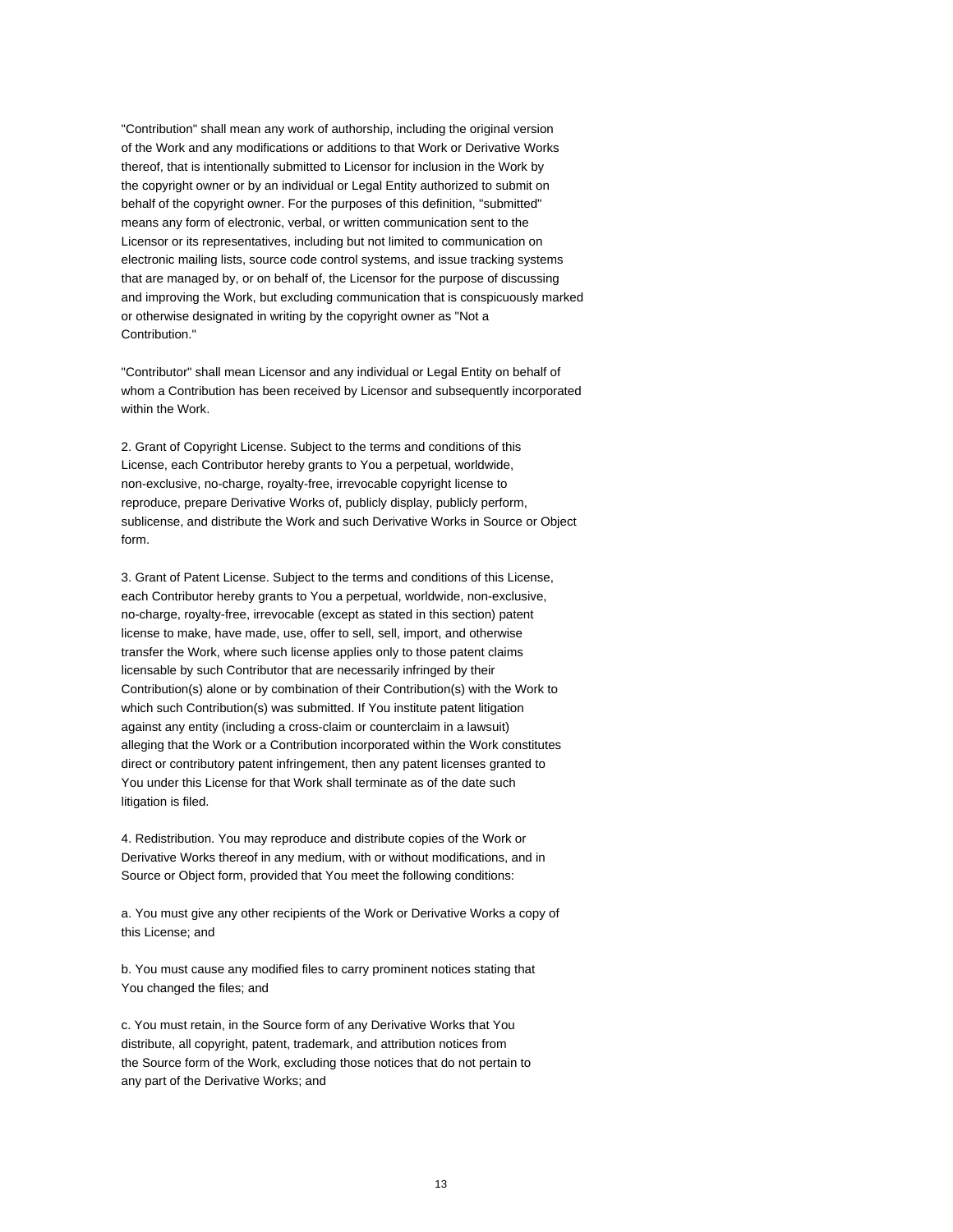d. If the Work includes a "NOTICE" text file as part of its distribution, then any Derivative Works that You distribute must include a readable copy of the attribution notices contained within such NOTICE file, excluding those notices that do not pertain to any part of the Derivative Works, in at least one of the following places: within a NOTICE text file distributed as part of the Derivative Works; within the Source form or documentation, if provided along with the Derivative Works; or, within a display generated by the Derivative Works, if and wherever such third-party notices normally appear. The contents of the NOTICE file are for informational purposes only and do not modify the License. You may add Your own attribution notices within Derivative Works that You distribute, alongside or as an addendum to the NOTICE text from the Work, provided that such additional attribution notices cannot be construed as modifying the License.

You may add Your own copyright statement to Your modifications and may provide additional or different license terms and conditions for use, reproduction, or distribution of Your modifications, or for any such Derivative Works as a whole, provided Your use, reproduction, and distribution of the Work otherwise complies with the conditions stated in this License.

5. Submission of Contributions. Unless You explicitly state otherwise, any Contribution intentionally submitted for inclusion in the Work by You to the Licensor shall be under the terms and conditions of this License, without any additional terms or conditions. Notwithstanding the above, nothing herein shall supersede or modify the terms of any separate license agreement you may have executed with Licensor regarding such Contributions.

6. Trademarks. This License does not grant permission to use the trade names, trademarks, service marks, or product names of the Licensor, except as required for reasonable and customary use in describing the origin of the Work and reproducing the content of the NOTICE file.

7. Disclaimer of Warranty. Unless required by applicable law or agreed to in writing, Licensor provides the Work (and each Contributor provides its Contributions) on an "AS IS" BASIS, WITHOUT WARRANTIES OR CONDITIONS OF ANY KIND, either express or implied, including, without limitation, any warranties or conditions of TITLE, NON-INFRINGEMENT, MERCHANTABILITY, or FITNESS FOR A PARTICULAR PURPOSE. You are solely responsible for determining the appropriateness of using or redistributing the Work and assume any risks associated with Your exercise of permissions under this License.

8. Limitation of Liability. In no event and under no legal theory, whether in tort (including negligence), contract, or otherwise, unless required by applicable law (such as deliberate and grossly negligent acts) or agreed to in writing, shall any Contributor be liable to You for damages, including any direct, indirect, special, incidental, or consequential damages of any character arising as a result of this License or out of the use or inability to use the Work (including but not limited to damages for loss of goodwill, work stoppage, computer failure or malfunction, or any and all other commercial damages or losses), even if such Contributor has been advised of the possibility of such damages.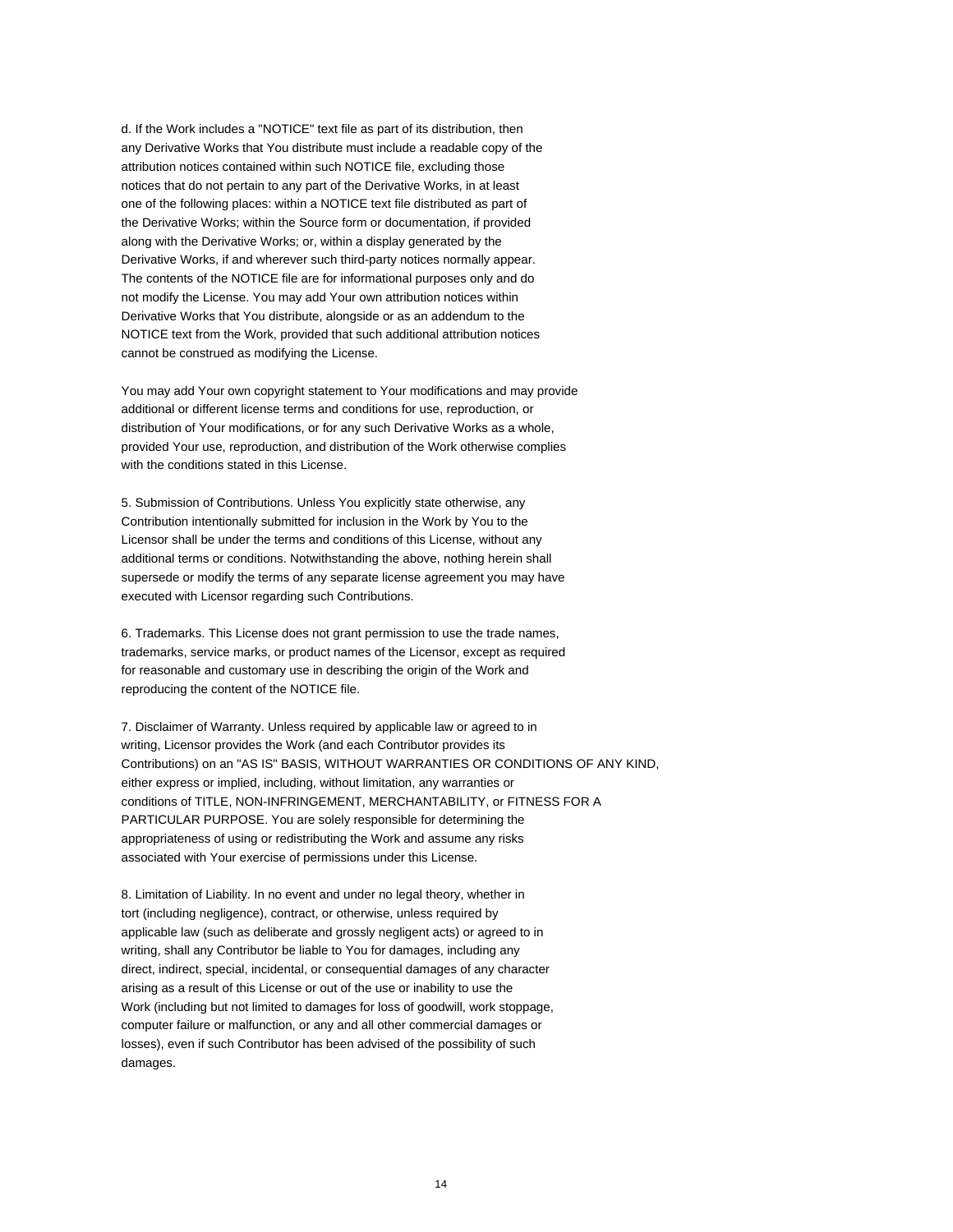9. Accepting Warranty or Additional Liability. While redistributing the Work or Derivative Works thereof, You may choose to offer, and charge a fee for, acceptance of support, warranty, indemnity, or other liability obligations and/or rights consistent with this License. However, in accepting such obligations, You may act only on Your own behalf and on Your sole responsibility, not on behalf of any other Contributor, and only if You agree to indemnify, defend, and hold each Contributor harmless for any liability incurred by, or claims asserted against, such Contributor by reason of your accepting any such warranty or additional liability.

#### END OF TERMS AND CONDITIONS

APPENDIX: How to apply the Apache License to your work

To apply the Apache License to your work, attach the following boilerplate notice, with the fields enclosed by brackets "[]" replaced with your own identifying information. (Don't include the brackets!) The text should be enclosed in the appropriate comment syntax for the file format. We also recommend that a file or class name and description of purpose be included on the same "printed page" as the copyright notice for easier identification within third-party archives.

Copyright [yyyy] [name of copyright owner] Licensed under the Apache License, Version 2.0 (the "License"); you may not use this file except in compliance with the License. You may obtain a copy of the License at http://www.apache.org/licenses/LICENSE-2.0 Unless required by applicable law or agreed to in writing, software distributed under the License is distributed on an "AS IS" BASIS, WITHOUT WARRANTIES OR CONDITIONS OF ANY KIND, either express or implied. See the License for the specific language governing permissions and limitations under the License.

### **Artistic License 1.0**

(autodie 2.32, Compress::Raw::Bzip2 2.093, Compress::Raw::Zlib 2.093, CPAN 2.27, CPAN::Meta 2.150010, Exporter 5.74, ExtUtils::MakeMaker 7.44, ExtUtils::ParseXS 3.35, Filter::Simple 0.96, IO::Compress 2.093, JSON-PP 4.04, libextutils-cbuilder-perl 0.280234, libmath-bigint-perl 1.999818, libmodule-corelist-perl 5.20210123, LibNet 3.11, libpod-simple-perl 3.40, libtest-simple-perl 1.302175, Locale::Maketext 1.29, Module::CoreList 5.20210123, Module::Load::Conditional 0.70, Module::Metadata 1.000037, Perl 5 Encode 3.06, perl-Archive-Tar 2.36, perl-Class-Struct 0.66, perl-DBM\_Filter 0.06, perl-ExtUtils-Constant 0.25, perl-ExtUtils-ParseXS 3.40, perl-File-Find 1.37, perl-File-stat 1.09, perl-I18N-LangTags 0.44, perl-IPC-Cmd 1.04, perl-IPC-Open3 1.21, perl-Pod-Html 1.25, perl-Term-ANSIColor 5.01, perl-threads-shared 1.61, perl-Tie 4.6, perl-Tie-File 1.06, perl-Unicode-UCD 0.75, podlators 4.14, Storable 3.21, Test::Harness 3.42, Thread::Queue 3.14)

The Artistic License

====================

#### Preamble

The intent of this document is to state the conditions under which a Package may be copied, such that the Copyright Holder maintains some semblance of artistic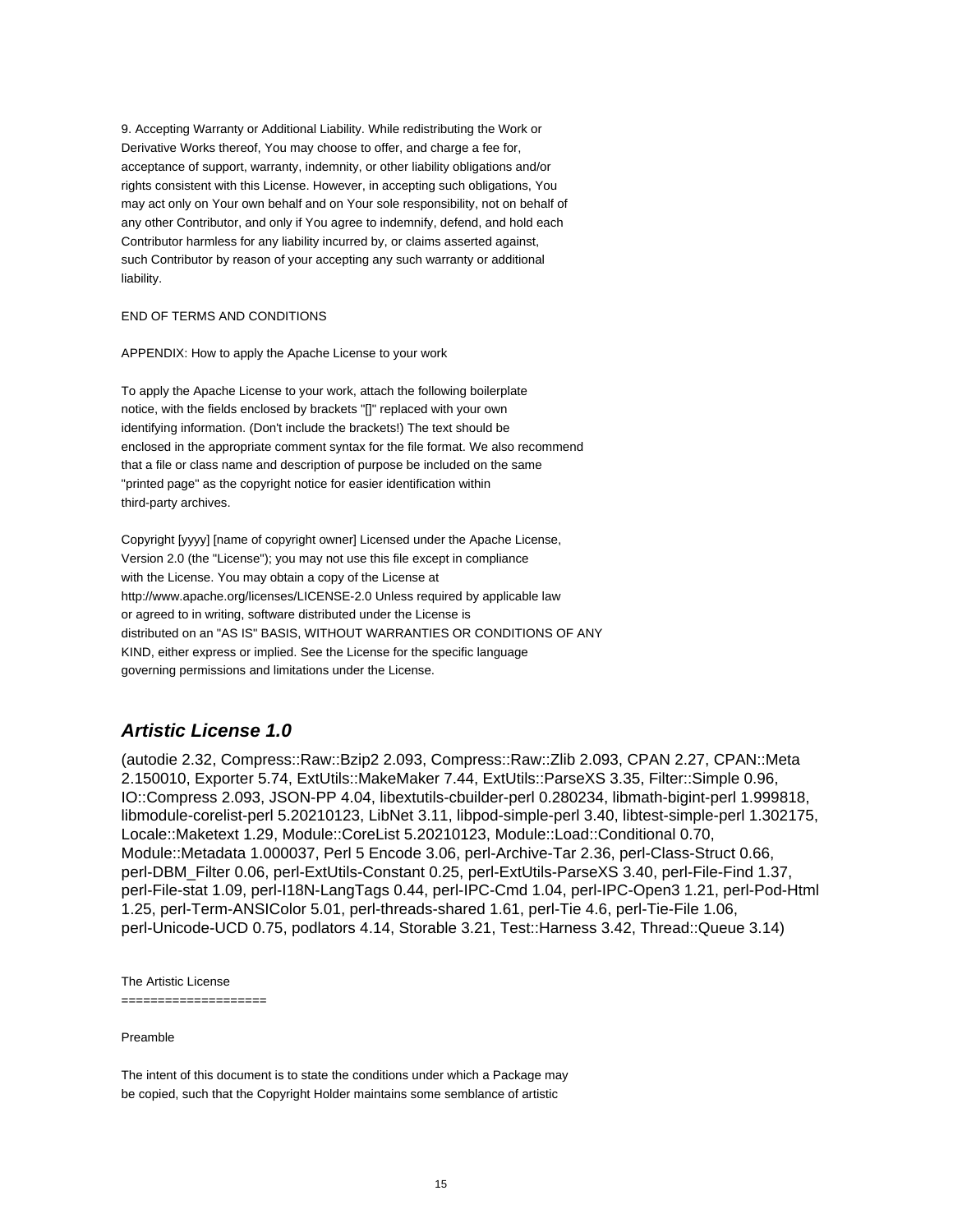control over the development of the package, while giving the users of the package the right to use and distribute the Package in a more-or-less customary fashion, plus the right to make reasonable modifications.

Definitions:

\* "Package" refers to the collection of files distributed by the Copyright Holder, and derivatives of that collection of files created through textual modification.

\* "Standard Version" refers to such a Package if it has not been modified, or has been modified in accordance with the wishes of the Copyright Holder.

\* "Copyright Holder" is whoever is named in the copyright or copyrights for the package.

\* "You" is you, if you're thinking about copying or distributing this Package.

\* "Reasonable copying fee" is whatever you can justify on the basis of media cost, duplication charges, time of people involved, and so on. (You will not be required to justify it to the Copyright Holder, but only to the computing community at large as a market that must bear the fee.)

\* "Freely Available" means that no fee is charged for the item itself, though there may be fees involved in handling the item. It also means that recipients of the item may redistribute it under the same conditions they received it.

1. You may make and give away verbatim copies of the source form of the Standard Version of this Package without restriction, provided that you duplicate all of the original copyright notices and associated disclaimers.

2. You may apply bug fixes, portability fixes and other modifications derived from the Public Domain or from the Copyright Holder. A Package modified in such a way shall still be considered the Standard Version.

3. You may otherwise modify your copy of this Package in any way, provided that you insert a prominent notice in each changed file stating how and when you changed that file, and provided that you do at least ONE of the following:

a) place your modifications in the Public Domain or otherwise make them Freely Available, such as by posting said modifications to Usenet or an equivalent medium, or placing the modifications on a major archive site such as ftp.uu.net, or by allowing the Copyright Holder to include your modifications in the Standard Version of the Package.

b) use the modified Package only within your corporation or organization.

c) rename any non-standard executables so the names do not conflict with standard executables, which must also be provided, and provide a separate manual page for each non-standard executable that clearly documents how it differs from the Standard Version.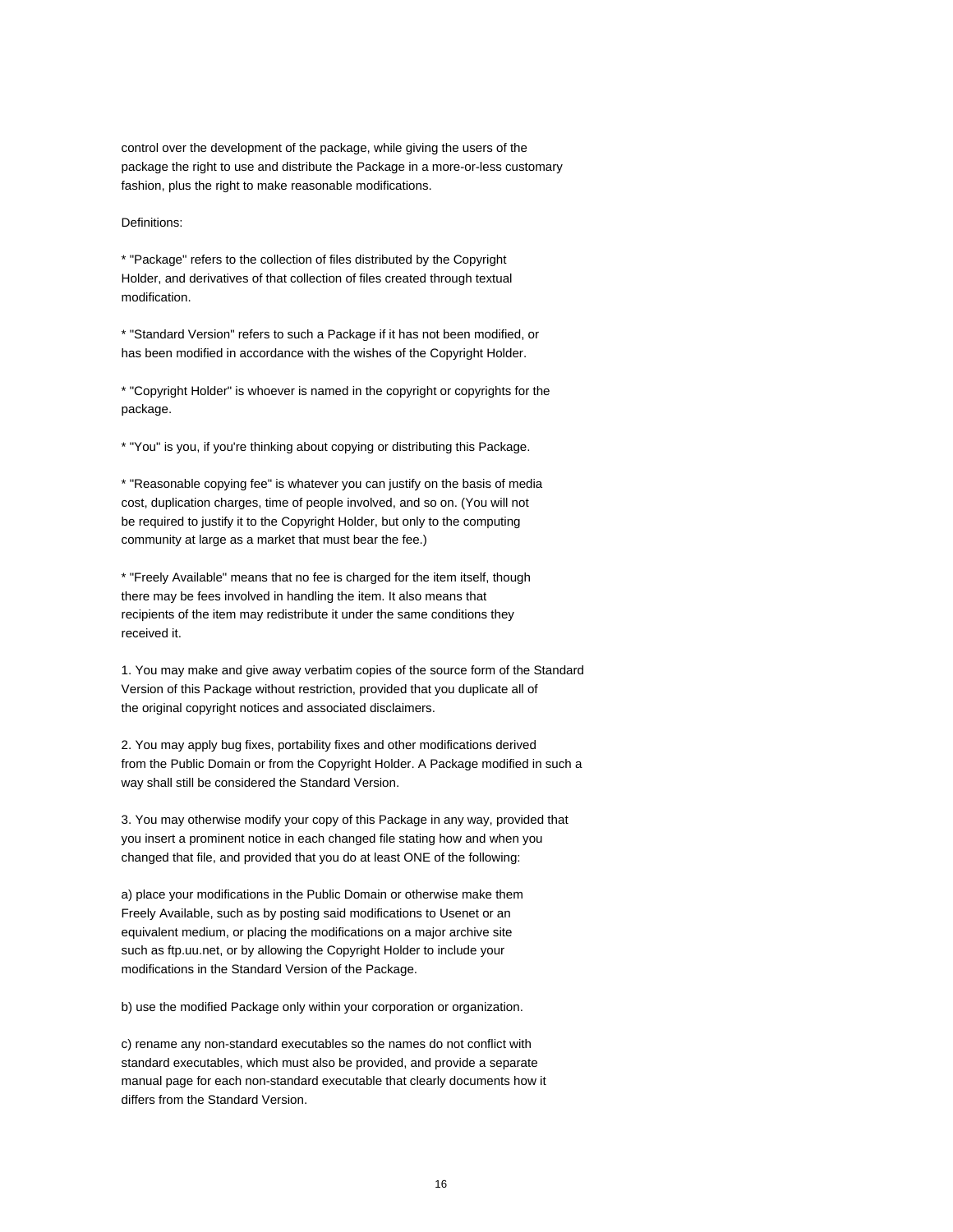d) make other distribution arrangements with the Copyright Holder.

4. You may distribute the programs of this Package in object code or executable form, provided that you do at least ONE of the following:

a) distribute a Standard Version of the executables and library files, together with instructions (in the manual page or equivalent) on where to get the Standard Version.

b) accompany the distribution with the machine-readable source of the Package with your modifications.

c) accompany any non-standard executables with their corresponding Standard Version executables, giving the non-standard executables non-standard names, and clearly documenting the differences in manual pages (or equivalent), together with instructions on where to get the Standard Version.

d) make other distribution arrangements with the Copyright Holder.

5. You may charge a reasonable copying fee for any distribution of this Package. You may charge any fee you choose for support of this Package. You may not charge a fee for this Package itself. However, you may distribute this Package in aggregate with other (possibly commercial) programs as part of a larger (possibly commercial) software distribution provided that you do not advertise this Package as a product of your own.

6. The scripts and library files supplied as input to or produced as output from the programs of this Package do not automatically fall under the copyright of this Package, but belong to whomever generated them, and may be sold commercially, and may be aggregated with this Package.

7. C or perl subroutines supplied by you and linked into this Package shall not be considered part of this Package.

8. The name of the Copyright Holder may not be used to endorse or promote products derived from this software without specific prior written permission.

9. THIS PACKAGE IS PROVIDED "AS IS" AND WITHOUT ANY EXPRESS OR IMPLIED WARRANTIES, INCLUDING, WITHOUT LIMITATION, THE IMPLIED WARRANTIES OF MERCHANTABILITY AND FITNESS FOR A PARTICULAR PURPOSE.

The End

### **Artistic License 1.0 (Perl)**

(Algorithm::Diff 1.1902, base-files 11.1+deb11u1, base-files 11.1+deb11u3, gcc-10-base 10.2.1, gcc-9-base 9.3.0, Getopt::Long 2.51, IO 1.42, Perl 5.32.1)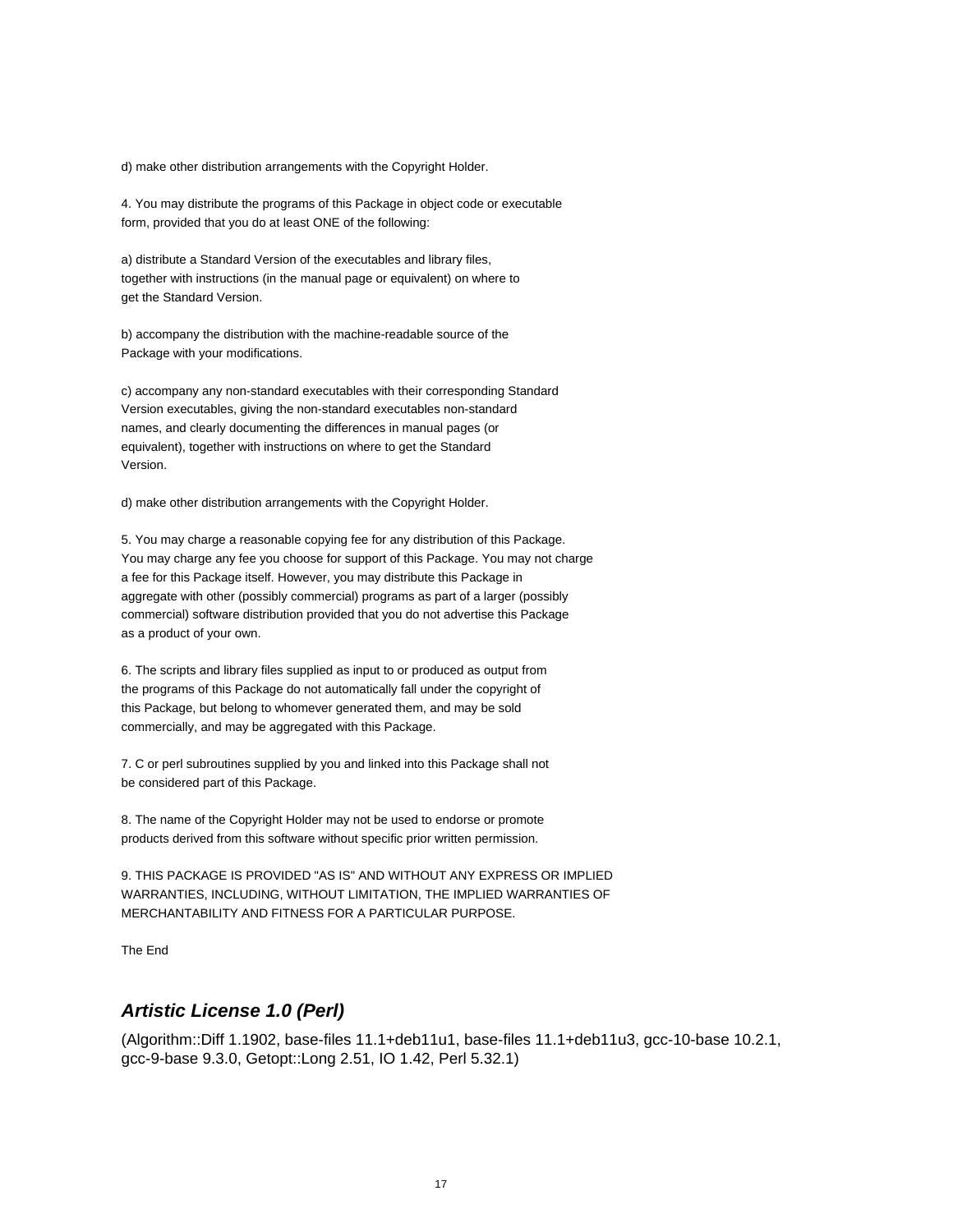#### The "Artistic License"

======================

#### Preamble

The intent of this document is to state the conditions under which a Package may be copied, such that the Copyright Holder maintains some semblance of artistic control over the development of the package, while giving the users of the package the right to use and distribute the Package in a more-or-less customary fashion, plus the right to make reasonable modifications.

#### Definitions:

\* "Package" refers to the collection of files distributed by the Copyright Holder, and derivatives of that collection of files created through textual modification.

\* "Standard Version" refers to such a Package if it has not been modified, or has been modified in accordance with the wishes of the Copyright Holder as specified below.

\* "Copyright Holder" is whoever is named in the copyright or copyrights for the package.

\* "You" is you, if you're thinking about copying or distributing this Package.

\* "Reasonable copying fee" is whatever you can justify on the basis of media cost, duplication charges, time of people involved, and so on. (You will not be required to justify it to the Copyright Holder, but only to the computing community at large as a market that must bear the fee.)

\* "Freely Available" means that no fee is charged for the item itself, though there may be fees involved in handling the item. It also means that recipients of the item may redistribute it under the same conditions they received it.

1. You may make and give away verbatim copies of the source form of the Standard Version of this Package without restriction, provided that you duplicate all of the original copyright notices and associated disclaimers.

2. You may apply bug fixes, portability fixes and other modifications derived from the Public Domain or from the Copyright Holder. A Package modified in such a way shall still be considered the Standard Version.

3. You may otherwise modify your copy of this Package in any way, provided that you insert a prominent notice in each changed file stating how and when you changed that file, and provided that you do at least ONE of the following:

a. place your modifications in the Public Domain or otherwise make them Freely Available, such as by posting said modifications to Usenet or an equivalent medium, or placing the modifications on a major archive site such as uunet.uu.net, or by allowing the Copyright Holder to include your modifications in the Standard Version of the Package.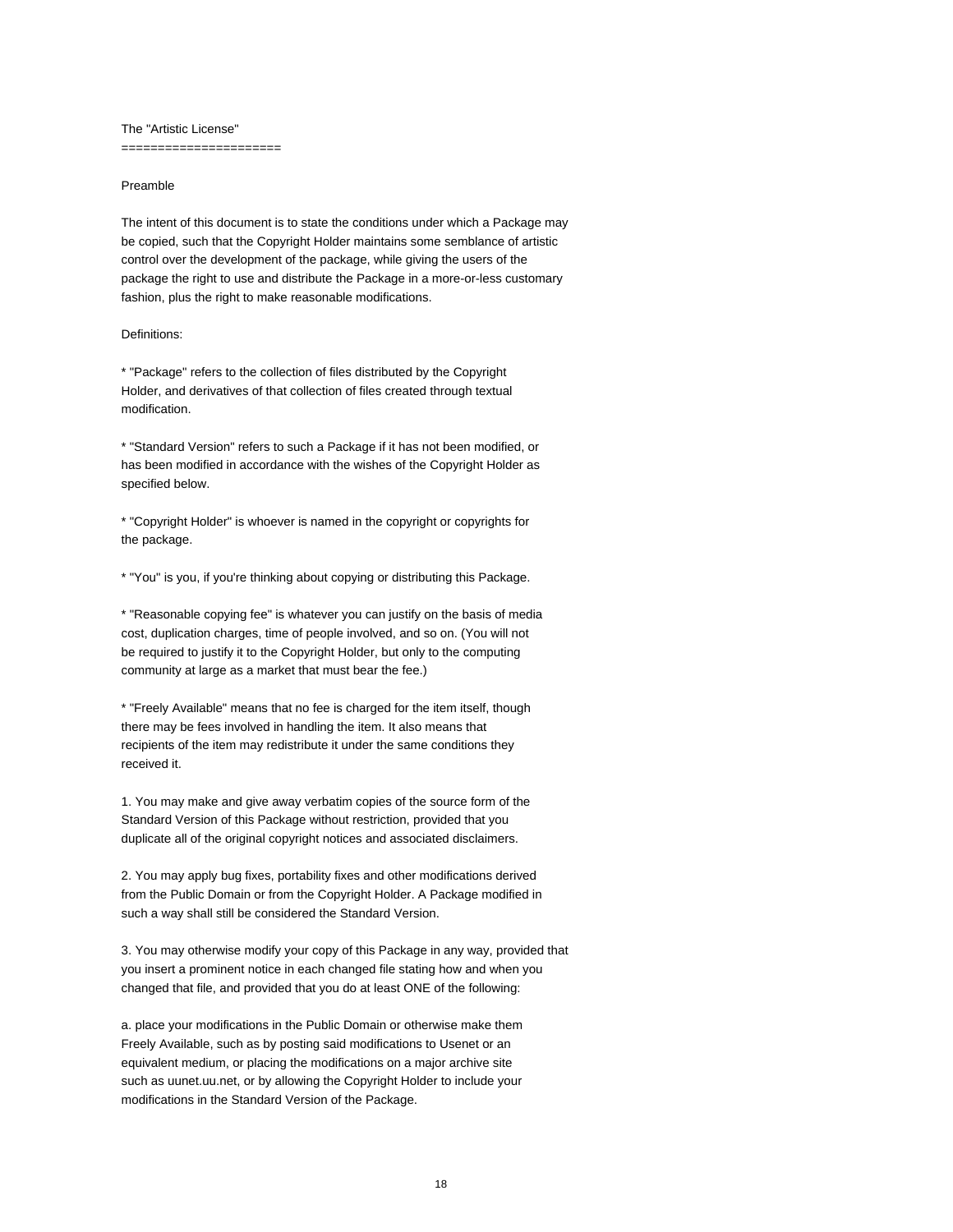b. use the modified Package only within your corporation or organization.

c. rename any non-standard executables so the names do not conflict with standard executables, which must also be provided, and provide a separate manual page for each non-standard executable that clearly documents how it differs from the Standard Version.

d. make other distribution arrangements with the Copyright Holder.

4. You may distribute the programs of this Package in object code or executable form, provided that you do at least ONE of the following:

a. distribute a Standard Version of the executables and library files, together with instructions (in the manual page or equivalent) on where to get the Standard Version.

b. accompany the distribution with the machine-readable source of the Package with your modifications.

c. give non-standard executables non-standard names, and clearly document the differences in manual pages (or equivalent), together with instructions on where to get the Standard Version.

d. make other distribution arrangements with the Copyright Holder.

5. You may charge a reasonable copying fee for any distribution of this Package. You may charge any fee you choose for support of this Package. You may not charge a fee for this Package itself. However, you may distribute this Package in aggregate with other (possibly commercial) programs as part of a larger (possibly commercial) software distribution provided that you do not advertise this Package as a product of your own. You may embed this Package's interpreter within an executable of yours (by linking); this shall be construed as a mere form of aggregation, provided that the complete Standard Version of the interpreter is so embedded.

6. The scripts and library files supplied as input to or produced as output from the programs of this Package do not automatically fall under the copyright of this Package, but belong to whoever generated them, and may be sold commercially, and may be aggregated with this Package. If such scripts or library files are aggregated with this Package via the so-called "undump" or "unexec" methods of producing a binary executable image, then distribution of such an image shall neither be construed as a distribution of this Package nor shall it fall under the restrictions of Paragraphs 3 and 4, provided that you do not represent such an executable image as a Standard Version of this Package.

7. C subroutines (or comparably compiled subroutines in other languages) supplied by you and linked into this Package in order to emulate subroutines and variables of the language defined by this Package shall not be considered part of this Package, but are the equivalent of input as in Paragraph 6, provided these subroutines do not change the language in any way that would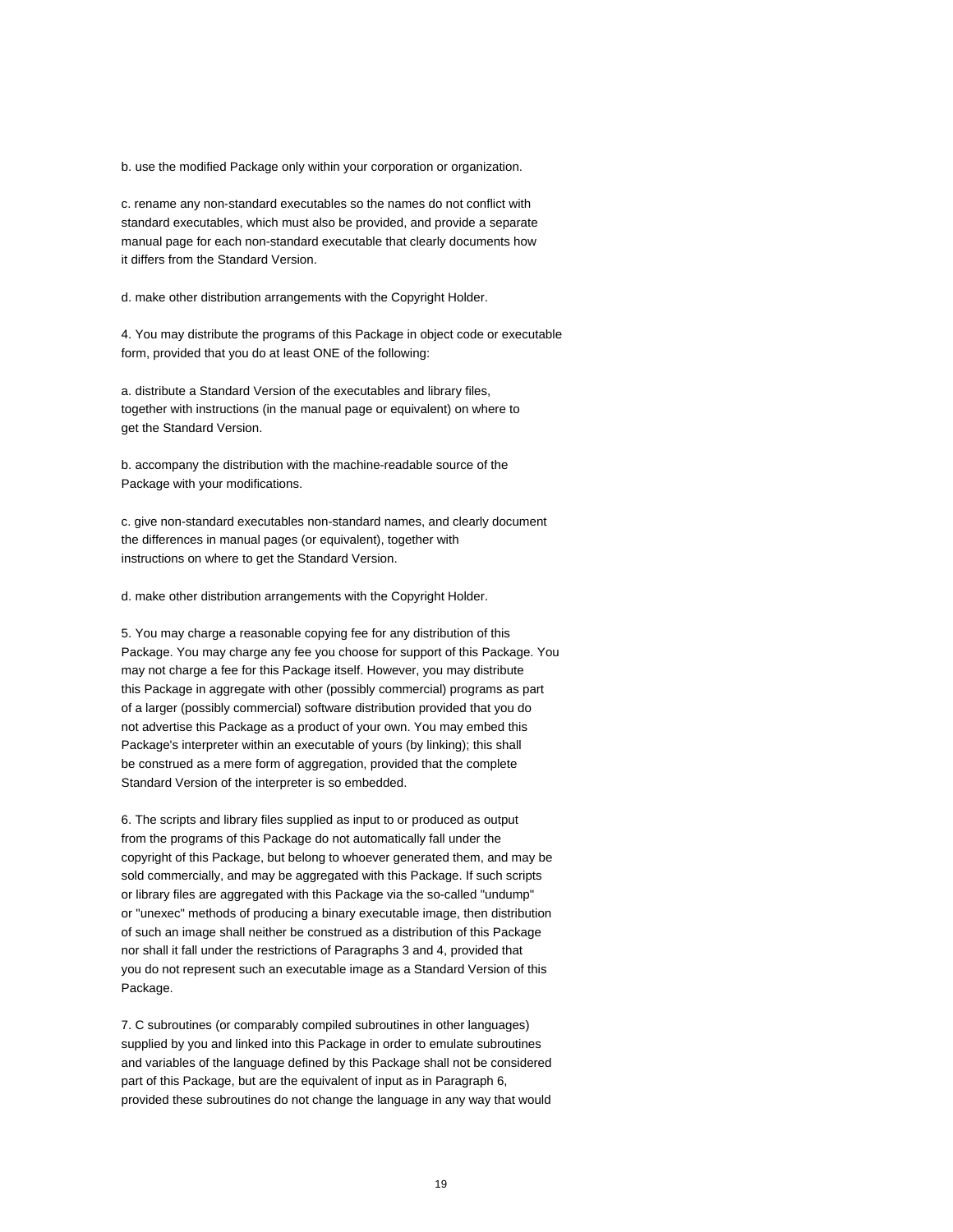cause it to fail the regression tests for the language.

8. Aggregation of this Package with a commercial distribution is always permitted provided that the use of this Package is embedded; that is, when no overt attempt is made to make this Package's interfaces visible to the end user of the commercial distribution. Such use shall not be construed as a distribution of this Package.

9. The name of the Copyright Holder may not be used to endorse or promote products derived from this software without specific prior written permission.

10. THIS PACKAGE IS PROVIDED "AS IS" AND WITHOUT ANY EXPRESS OR IMPLIED WARRANTIES, INCLUDING, WITHOUT LIMITATION, THE IMPLIED WARRANTIES OF MERCHANTIBILITY AND FITNESS FOR A PARTICULAR PURPOSE.

The End

# **BSD 2-clause "Simplified" License**

(debconf 1.5.77, libdns-export1110 9.11.19, libisc-export1105 9.11.19, tcp-wrappers 7.6.q)

BSD Two Clause License

======================

Redistribution and use in source and binary forms, with or without modification, are permitted provided that the following conditions are met:

1. Redistributions of source code must retain the above copyright notice, this list of conditions and the following disclaimer.

2. Redistributions in binary form must reproduce the above copyright notice, this list of conditions and the following disclaimer in the documentation and/or other materials provided with the distribution.

THIS SOFTWARE IS PROVIDED BY THE AUTHOR "AS IS" AND ANY EXPRESS OR IMPLIED WARRANTIES, INCLUDING, BUT NOT LIMITED TO, THE IMPLIED WARRANTIES OF MERCHANTABILITY AND FITNESS FOR A PARTICULAR PURPOSE ARE DISCLAIMED. IN NO EVENT SHALL THE AUTHOR BE LIABLE FOR ANY DIRECT, INDIRECT, INCIDENTAL, SPECIAL, EXEMPLARY, OR CONSEQUENTIAL DAMAGES (INCLUDING, BUT NOT LIMITED TO, PROCUREMENT OF SUBSTITUTE GOODS OR SERVICES; LOSS OF USE, DATA, OR PROFITS; OR BUSINESS INTERRUPTION) HOWEVER CAUSED AND ON ANY THEORY OF LIABILITY, WHETHER IN CONTRACT, STRICT LIABILITY, OR TORT (INCLUDING NEGLIGENCE OR OTHERWISE) ARISING IN ANY WAY OUT OF THE USE OF THIS SOFTWARE, EVEN IF ADVISED OF THE POSSIBILITY OF SUCH DAMAGE.

### **BSD 2-clause "Simplified" License**

(libbpf0 0.3)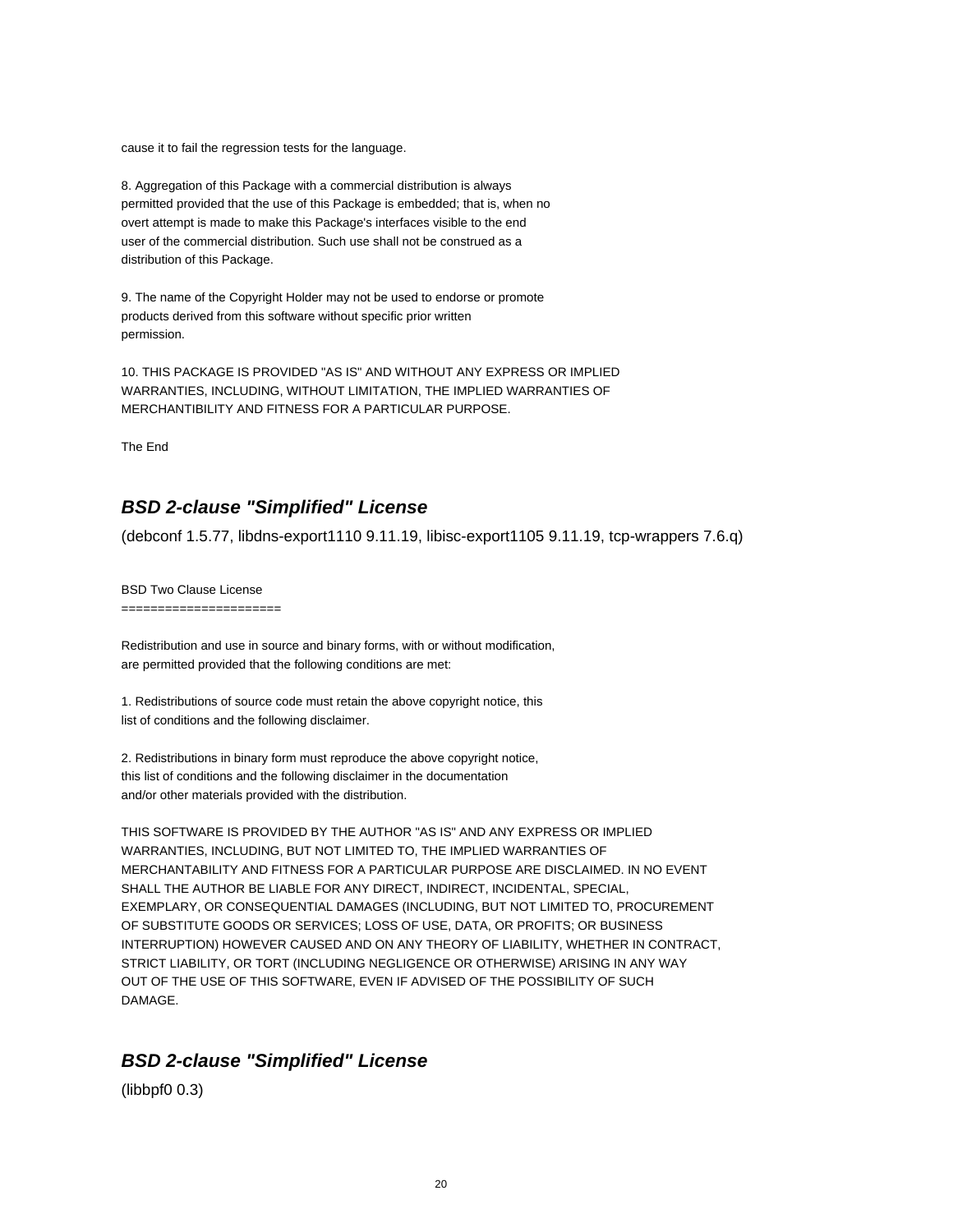License: BSD-2-Clause

.

Redistribution and use in source and binary forms, with or without modification, are permitted provided that the following conditions are met:

1. Redistributions of source code must retain the above copyright notice, this list of conditions and the following disclaimer. 2. Redistributions in binary form must reproduce the above copyright notice, this list of conditions and the following disclaimer in the

documentation and/or other materials provided with the distribution.

THIS SOFTWARE IS PROVIDED BY THE COPYRIGHT HOLDERS AND CONTRIBUTORS "AS IS" AND ANY EXPRESS OR IMPLIED WARRANTIES, INCLUDING, BUT NOT LIMITED TO, THE IMPLIED WARRANTIES OF MERCHANTABILITY AND FITNESS FOR A PARTICULAR PURPOSE ARE DISCLAIMED. IN NO EVENT SHALL THE COPYRIGHT HOLDER OR CONTRIBUTORS BE LIABLE FOR ANY DIRECT, INDIRECT, INCIDENTAL, SPECIAL, EXEMPLARY, OR CONSEQUENTIAL DAMAGES (INCLUDING, BUT NOT LIMITED TO, PROCUREMENT OF SUBSTITUTE GOODS OR SERVICES; LOSS OF USE, DATA, OR PROFITS; OR BUSINESS INTERRUPTION) HOWEVER CAUSED AND ON ANY THEORY OF LIABILITY, WHETHER IN CONTRACT, STRICT LIABILITY, OR TORT (INCLUDING NEGLIGENCE OR OTHERWISE) ARISING IN ANY WAY OUT OF THE USE OF THIS SOFTWARE, EVEN IF ADVISED OF THE POSSIBILITY OF SUCH DAMAGE

### **BSD 2-clause "Simplified" License**

(shim-signed 1.36+15.4, shim-signed 1.38+15.4)

License: BSD-2-Clause

Files: debian/po/cs.po Copyright: 2018 Michal Simunek License: BSD-2-Clause

Files: debian/po/de.po Copyright: 2017, 2018 Markus Hiereth License: BSD-2-Clause

Files: debian/po/fr.po Copyright: 2017, 2018 Alban Vidal License: BSD-2-Clause

Files: debian/po/nl.po Copyright: 2017, 2018 Frans Spiesschaert License: BSD-2-Clause

Files: debian/po/pt.po Copyright: 2017, 2018 Rui Branco License: BSD-2-Clause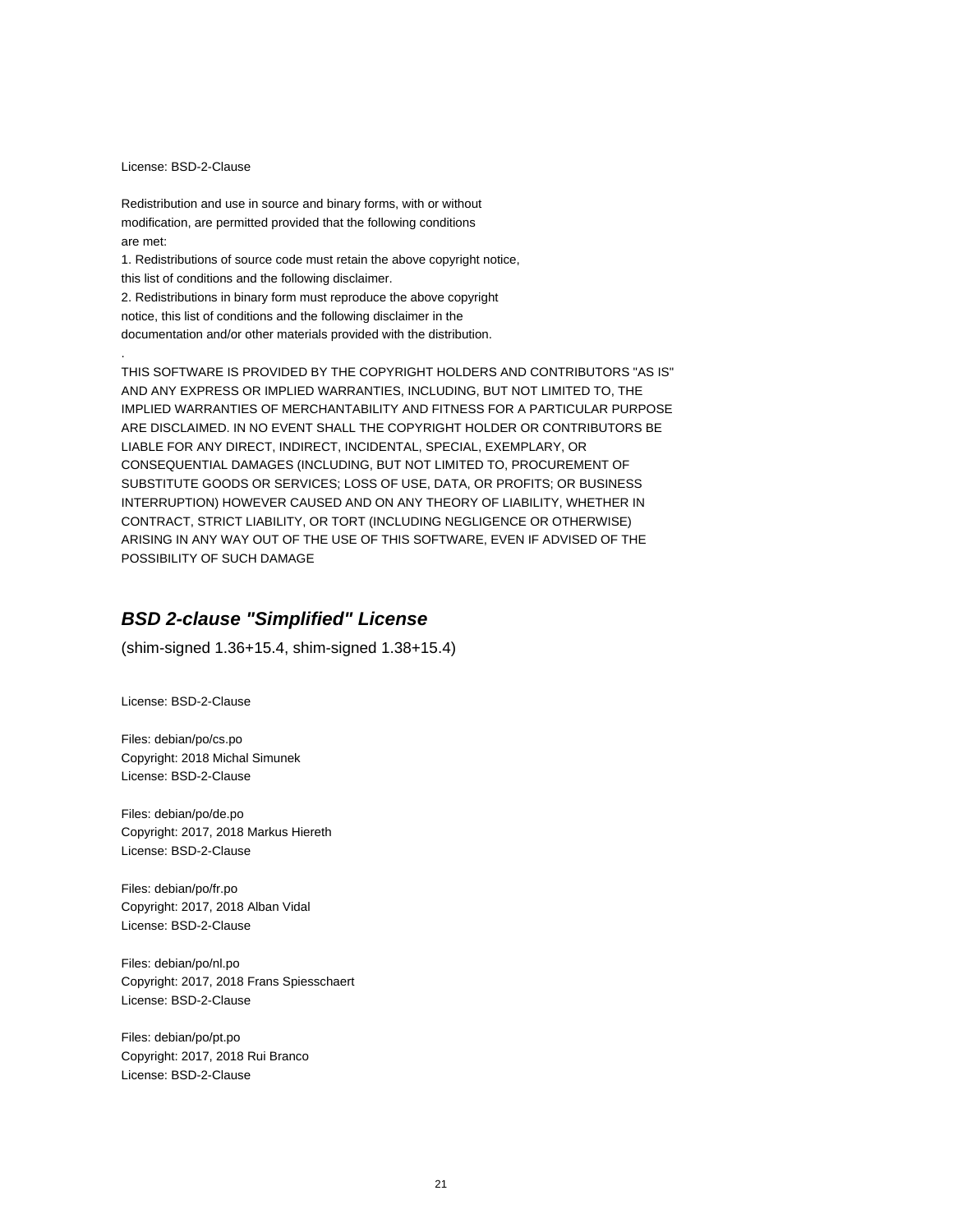License: BSD-2-Clause

.

.

.

Redistribution and use in source and binary forms, with or without modification, are permitted provided that the following conditions are met:

Redistributions of source code must retain the above copyright notice, this list of conditions and the following disclaimer.

Redistributions in binary form must reproduce the above copyright notice, this list of conditions and the following disclaimer in the documentation and/or other materials provided with the distribution.

THIS SOFTWARE IS PROVIDED BY THE COPYRIGHT HOLDERS AND CONTRIBUTORS "AS IS" AND ANY EXPRESS OR IMPLIED WARRANTIES, INCLUDING, BUT NOT LIMITED TO, THE IMPLIED WARRANTIES OF MERCHANTABILITY AND FITNESS FOR A PARTICULAR PURPOSE ARE DISCLAIMED. IN NO EVENT SHALL THE COPYRIGHT HOLDER OR CONTRIBUTORS BE LIABLE FOR ANY DIRECT, INDIRECT, INCIDENTAL, SPECIAL, EXEMPLARY, OR CONSEQUENTIAL DAMAGES (INCLUDING, BUT NOT LIMITED TO, PROCUREMENT OF SUBSTITUTE GOODS OR SERVICES; LOSS OF USE, DATA, OR PROFITS; OR BUSINESS INTERRUPTION) HOWEVER CAUSED AND ON ANY THEORY OF LIABILITY, WHETHER IN CONTRACT, STRICT LIABILITY, OR TORT (INCLUDING NEGLIGENCE OR OTHERWISE) ARISING IN ANY WAY OUT OF THE USE OF THIS SOFTWARE, EVEN IF ADVISED OF THE POSSIBILITY OF SUCH DAMAGE

### **BSD 2-clause "Simplified" License**

(lz4 v1.9.3)

.

.

License: BSD-2-clause

Redistribution and use in source and binary forms, with or without modification, are permitted provided that the following conditions are met:

\* Redistributions of source code must retain the above copyright notice, this list of conditions and the following disclaimer.

\* Redistributions in binary form must reproduce the above copyright notice, this list of conditions and the following disclaimer in the documentation and/or other materials provided with the distribution.

THIS SOFTWARE IS PROVIDED BY THE COPYRIGHT HOLDERS AND CONTRIBUTORS "AS IS" AND ANY EXPRESS OR IMPLIED WARRANTIES, INCLUDING, BUT NOT LIMITED TO, THE IMPLIED WARRANTIES OF MERCHANTABILITY AND FITNESS FOR A PARTICULAR PURPOSE ARE DISCLAIMED. IN NO EVENT SHALL THE COPYRIGHT HOLDER OR CONTRIBUTORS BE LIABLE FOR ANY DIRECT, INDIRECT, INCIDENTAL, SPECIAL, EXEMPLARY, OR CONSEQUENTIAL DAMAGES (INCLUDING, BUT NOT LIMITED TO, PROCUREMENT OF SUBSTITUTE GOODS OR SERVICES; LOSS OF USE, DATA, OR PROFITS; OR BUSINESS INTERRUPTION) HOWEVER CAUSED AND ON ANY THEORY OF LIABILITY, WHETHER IN CONTRACT, STRICT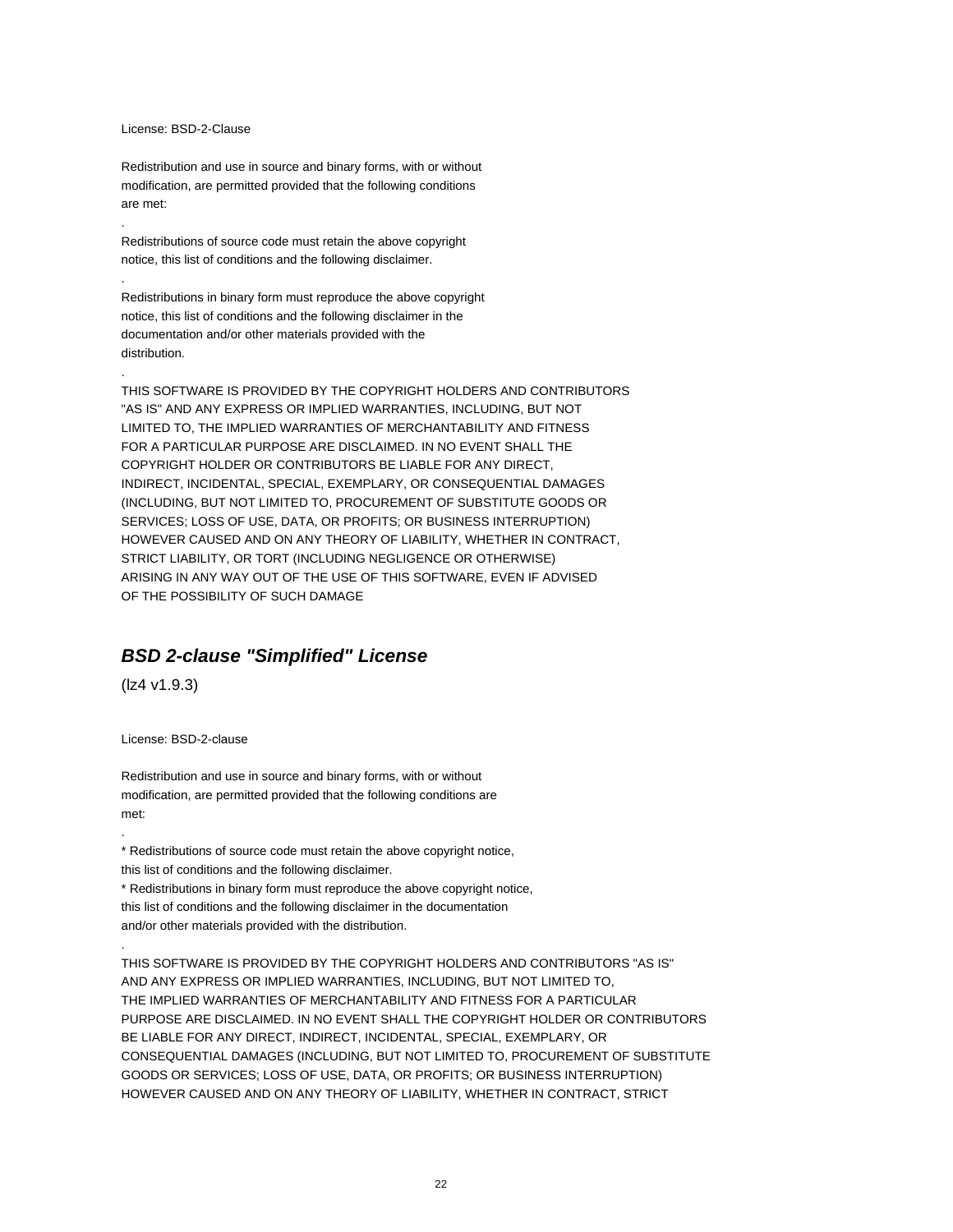LIABILITY, OR TORT (INCLUDING NEGLIGENCE OR OTHERWISE) ARISING IN ANY WAY OUT OF THE USE OF THIS SOFTWARE, EVEN IF ADVISED OF THE POSSIBILITY OF SUCH DAMAGE

### **BSD 2-clause "Simplified" License**

(libfido2-1 1.6.0)

License: BSD-2-clause

.

.

Redistribution and use in source and binary forms, with or without modification, are permitted provided that the following conditions are met:

1. Redistributions of source code must retain the above copyright notice, this list of conditions and the following disclaimer. 2. Redistributions in binary form must reproduce the above copyright notice, this list of conditions and the following disclaimer in the documentation and/or other materials provided with the distribution.

THIS SOFTWARE IS PROVIDED BY THE COPYRIGHT HOLDERS AND CONTRIBUTORS "AS IS" AND ANY EXPRESS OR IMPLIED WARRANTIES, INCLUDING, BUT NOT LIMITED TO, THE IMPLIED WARRANTIES OF MERCHANTABILITY AND FITNESS FOR A PARTICULAR PURPOSE ARE DISCLAIMED. IN NO EVENT SHALL THE COPYRIGHT HOLDER OR CONTRIBUTORS BE LIABLE FOR ANY DIRECT, INDIRECT, INCIDENTAL, SPECIAL, EXEMPLARY, OR CONSEQUENTIAL DAMAGES (INCLUDING, BUT NOT LIMITED TO, PROCUREMENT OF SUBSTITUTE GOODS OR SERVICES; LOSS OF USE, DATA, OR PROFITS; OR BUSINESS INTERRUPTION) HOWEVER CAUSED AND ON ANY THEORY OF LIABILITY, WHETHER IN CONTRACT, STRICT LIABILITY, OR TORT (INCLUDING NEGLIGENCE OR OTHERWISE) ARISING IN ANY WAY OUT OF THE USE OF THIS SOFTWARE, EVEN IF ADVISED OF THE POSSIBILITY OF SUCH DAMAGE

### **BSD 2-clause "Simplified" License**

(Debian 0.260)

Redistribution and use in source and binary forms, with or without modification, are permitted provided that the following conditions are met:

1. Redistributions of source code must retain the above copyright notice, this list of conditions and the following disclaimer. 2. Redistributions in binary form must reproduce the above copyright notice, this list of conditions and the following disclaimer in the

documentation and/or other materials provided with the distribution.

THIS SOFTWARE IS PROVIDED BY THE AUTHORS AND CONTRIBUTORS ``AS IS'' AND ANY EXPRESS OR IMPLIED WARRANTIES, INCLUDING, BUT NOT LIMITED TO, THE IMPLIED WARRANTIES OF MERCHANTABILITY AND FITNESS FOR A PARTICULAR PURPOSE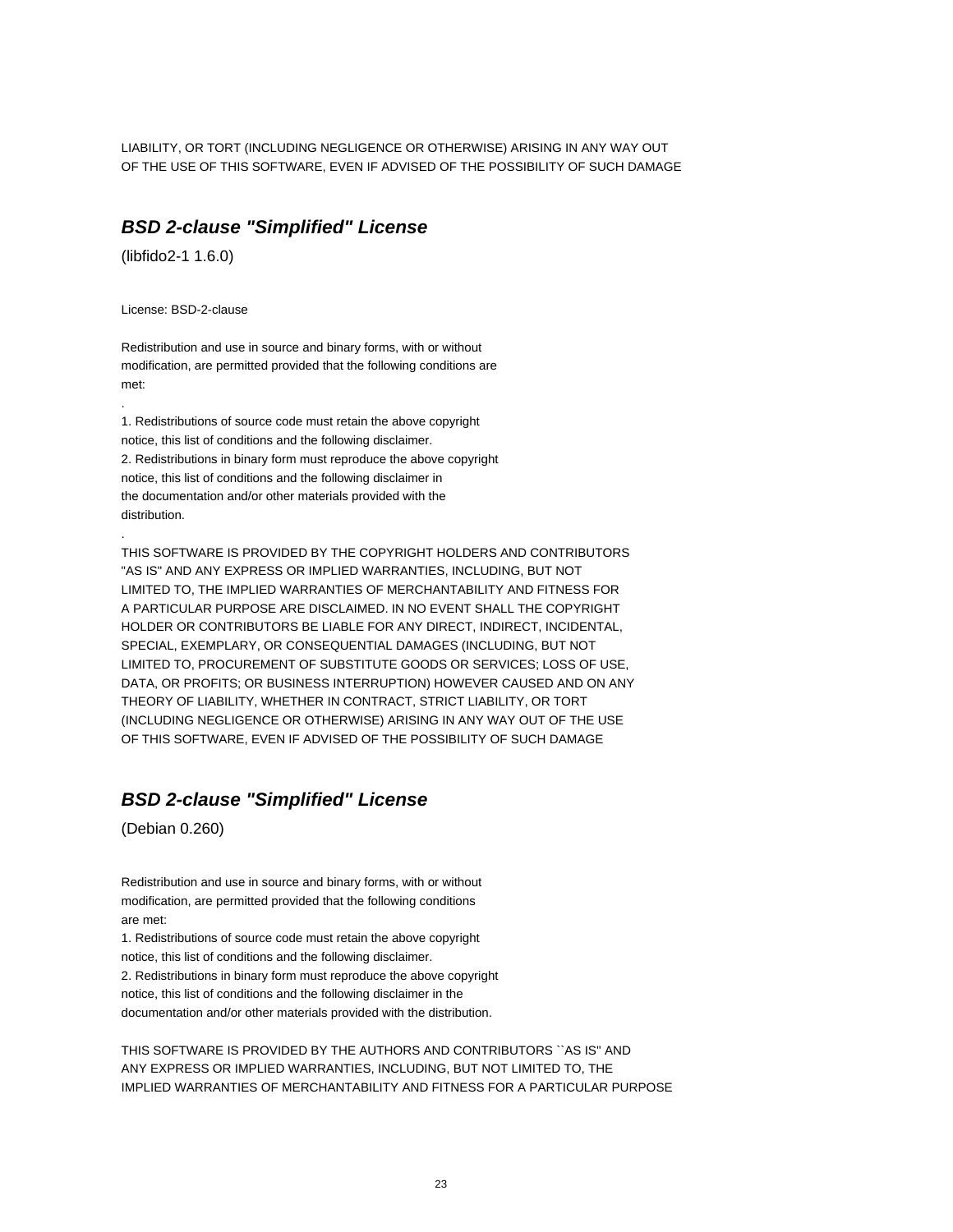ARE DISCLAIMED. IN NO EVENT SHALL THE AUTHOR OR CONTRIBUTORS BE LIABLE FOR ANY DIRECT, INDIRECT, INCIDENTAL, SPECIAL, EXEMPLARY, OR CONSEQUENTIAL DAMAGES (INCLUDING, BUT NOT LIMITED TO, PROCUREMENT OF SUBSTITUTE GOODS OR SERVICES; LOSS OF USE, DATA, OR PROFITS; OR BUSINESS INTERRUPTION) HOWEVER CAUSED AND ON ANY THEORY OF LIABILITY, WHETHER IN CONTRACT, STRICT LIABILITY, OR TORT (INCLUDING NEGLIGENCE OR OTHERWISE) ARISING IN ANY WAY OUT OF THE USE OF THIS SOFTWARE, EVEN IF ADVISED OF THE POSSIBILITY OF SUCH DAMAGE

### **BSD 3-clause "New" or "Revised" License**

(zstd 1.4.8)

Copyright (c) 2016-present, Facebook, Inc. All rights reserved.

Redistribution and use in source and binary forms, with or without modification, are permitted provided that the following conditions are met:

\* Redistributions of source code must retain the above copyright notice, this list of conditions and the following disclaimer.

\* Redistributions in binary form must reproduce the above copyright notice, this list of conditions and the following disclaimer in the documentation and/or other materials provided with the distribution.

\* Neither the name Facebook nor the names of its contributors may be used to endorse or promote products derived from this software without specific prior written permission.

THIS SOFTWARE IS PROVIDED BY THE COPYRIGHT HOLDERS AND CONTRIBUTORS "AS IS" AND ANY EXPRESS OR IMPLIED WARRANTIES, INCLUDING, BUT NOT LIMITED TO, THE IMPLIED WARRANTIES OF MERCHANTABILITY AND FITNESS FOR A PARTICULAR PURPOSE ARE DISCLAIMED. IN NO EVENT SHALL THE COPYRIGHT HOLDER OR CONTRIBUTORS BE LIABLE FOR ANY DIRECT, INDIRECT, INCIDENTAL, SPECIAL, EXEMPLARY, OR CONSEQUENTIAL DAMAGES (INCLUDING, BUT NOT LIMITED TO, PROCUREMENT OF SUBSTITUTE GOODS OR SERVICES; LOSS OF USE, DATA, OR PROFITS; OR BUSINESS INTERRUPTION) HOWEVER CAUSED AND ON ANY THEORY OF LIABILITY, WHETHER IN CONTRACT, STRICT LIABILITY, OR TORT (INCLUDING NEGLIGENCE OR OTHERWISE) ARISING IN ANY WAY OUT OF THE USE OF THIS SOFTWARE, EVEN IF ADVISED OF THE POSSIBILITY OF SUCH DAMAGE

### **BSD 3-clause "New" or "Revised" License**

(Cyan4973/xxHash 0.8.0, groff 1.22.4, init-system-helpers 1.60, libcap2 2.44, libdns-export1110 9.11.19, libisc-export1105 9.11.19, libmd0 1.0.3, libnsl2-devel 1.2.0, libssh2 1.9.0, Linux-Pam v1.4.0, logsave 1.46.2, logsave 1.46.5, lz4 v1.9.3, mpdecimal 2.5.1, Openwall crypt\_blowfish 4.4.19, p11-kit-trust 0.24.0, PCRE 8.39, PCRE2 10.36, Shadow Tool Suite 4.8.1, sites.google.com/site/vdeeditor/Home/vde-files/rpsort-manual 2.44)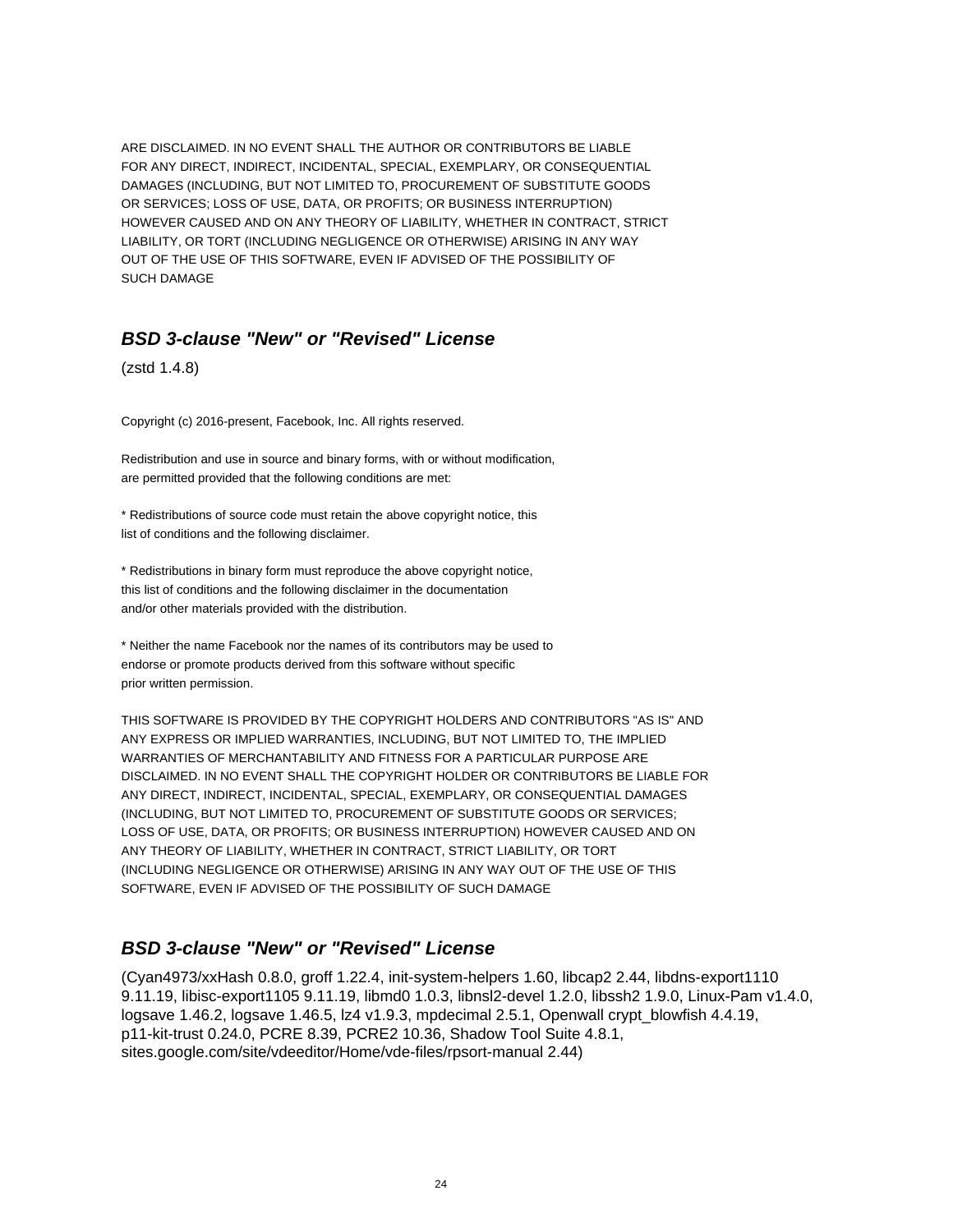Copyright (c) , All rights reserved.

Redistribution and use in source and binary forms, with or without modification, are permitted provided that the following conditions are met:

\* Redistributions of source code must retain the above copyright notice, this list of conditions and the following disclaimer.

\* Redistributions in binary form must reproduce the above copyright notice, this list of conditions and the following disclaimer in the documentation and/or other materials provided with the distribution.

\* Neither the name of the nor the names of its contributors may be used to endorse or promote products derived from this software without specific prior written permission.

THIS SOFTWARE IS PROVIDED BY THE COPYRIGHT HOLDERS AND CONTRIBUTORS "AS IS" AND ANY EXPRESS OR IMPLIED WARRANTIES, INCLUDING, BUT NOT LIMITED TO, THE IMPLIED WARRANTIES OF MERCHANTABILITY AND FITNESS FOR A PARTICULAR PURPOSE ARE DISCLAIMED. IN NO EVENT SHALL THE COPYRIGHT OWNER OR CONTRIBUTORS BE LIABLE FOR ANY DIRECT, INDIRECT, INCIDENTAL, SPECIAL, EXEMPLARY, OR CONSEQUENTIAL DAMAGES (INCLUDING, BUT NOT LIMITED TO, PROCUREMENT OF SUBSTITUTE GOODS OR SERVICES; LOSS OF USE, DATA, OR PROFITS; OR BUSINESS INTERRUPTION) HOWEVER CAUSED AND ON ANY THEORY OF LIABILITY, WHETHER IN CONTRACT, STRICT LIABILITY, OR TORT (INCLUDING NEGLIGENCE OR OTHERWISE) ARISING IN ANY WAY OUT OF THE USE OF THIS SOFTWARE, EVEN IF ADVISED OF THE POSSIBILITY OF SUCH DAMAGE.

### **BSD 3-clause "New" or "Revised" License**

(UEFI shim loader 15.4)

.

.

Files: Cryptlib/Include/openssl/seed.h Copyright: 2007 KISA(Korea Information Security Agency) License: BSD-2-Clause

Files: Cryptlib/OpenSSL/crypto/LPdir\_nyi.c Copyright: 2004, Richard Levitte License: BSD-2-Clause

Files: Cryptlib/OpenSSL/crypto/x509v3/v3\_pci.c Cryptlib/OpenSSL/crypto/x509v3/v3\_pcia.c Copyright: 2004 Kungliga Tekniska Högskolan License: BSD-3-Clause-Institute

Redistribution and use in source and binary forms, with or without modification, are permitted provided that the following conditions are met:

1. Redistributions of source code must retain the above copyright notice, this list of conditions and the following disclaimer.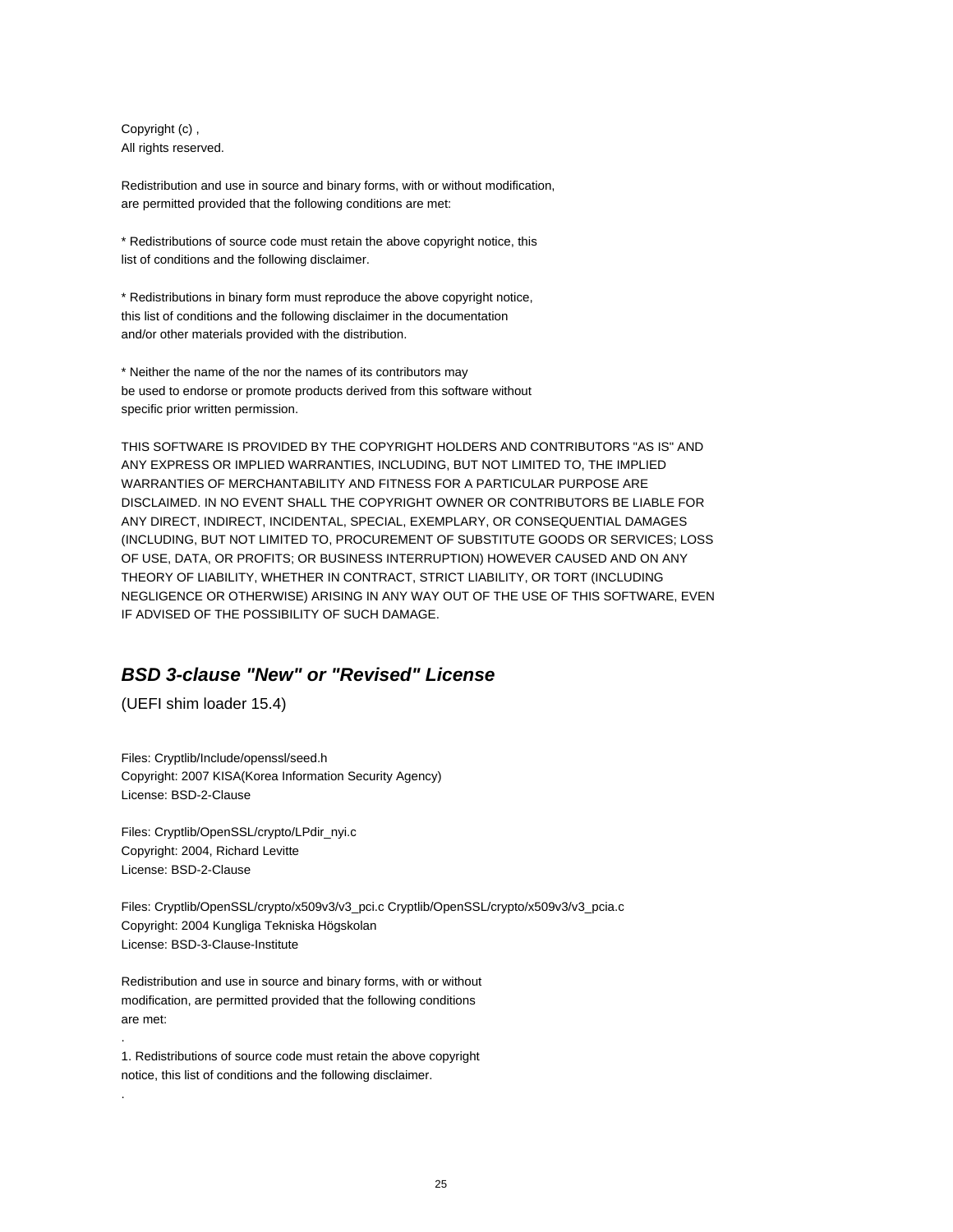2. Redistributions in binary form must reproduce the above copyright notice, this list of conditions and the following disclaimer in the documentation and/or other materials provided with the distribution.

3. Neither the name of the Institute nor the names of its contributors may be used to endorse or promote products derived from this software without specific prior written permission.

THIS SOFTWARE IS PROVIDED BY THE INSTITUTE AND CONTRIBUTORS ``AS IS'' AND ANY EXPRESS OR IMPLIED WARRANTIES, INCLUDING, BUT NOT LIMITED TO, THE IMPLIED WARRANTIES OF MERCHANTABILITY AND FITNESS FOR A PARTICULAR PURPOSE ARE DISCLAIMED. IN NO EVENT SHALL THE INSTITUTE OR CONTRIBUTORS BE LIABLE FOR ANY DIRECT, INDIRECT, INCIDENTAL, SPECIAL, EXEMPLARY, OR CONSEQUENTIAL DAMAGES (INCLUDING, BUT NOT LIMITED TO, PROCUREMENT OF SUBSTITUTE GOODS OR SERVICES; LOSS OF USE, DATA, OR PROFITS; OR BUSINESS INTERRUPTION) HOWEVER CAUSED AND ON ANY THEORY OF LIABILITY, WHETHER IN CONTRACT, STRICT LIABILITY, OR TORT (INCLUDING NEGLIGENCE OR OTHERWISE) ARISING IN ANY WAY OUT OF THE USE OF THIS SOFTWARE, EVEN IF ADVISED OF THE POSSIBILITY OF SUCH DAMAGE

### **BSD 3-clause "New" or "Revised" License**

(libp11-kit0 0.23.22)

.

.

License: BSD-3-Clause

.

Redistribution and use in source and binary forms, with or without modification, are permitted provided that the following conditions are met:

1. Redistributions of source code must retain the above copyright notice, this list of conditions and the following disclaimer. 2. Redistributions in binary form must reproduce the above copyright notice, this list of conditions and the following disclaimer in the documentation and/or other materials provided with the distribution. 3. Neither the name of the University nor the names of its contributors may be used to endorse or promote products derived from this software without specific prior written permission.

THIS SOFTWARE IS PROVIDED BY THE REGENTS AND CONTRIBUTORS ``AS IS'' AND ANY EXPRESS OR IMPLIED WARRANTIES, INCLUDING, BUT NOT LIMITED TO, THE IMPLIED WARRANTIES OF MERCHANTABILITY AND FITNESS FOR A PARTICULAR PURPOSE ARE DISCLAIMED. IN NO EVENT SHALL THE REGENTS OR CONTRIBUTORS BE LIABLE FOR ANY DIRECT, INDIRECT, INCIDENTAL, SPECIAL, EXEMPLARY, OR CONSEQUENTIAL DAMAGES (INCLUDING, BUT NOT LIMITED TO, PROCUREMENT OF SUBSTITUTE GOODS OR SERVICES; LOSS OF USE, DATA, OR PROFITS; OR BUSINESS INTERRUPTION) HOWEVER CAUSED AND ON ANY THEORY OF LIABILITY, WHETHER IN CONTRACT, STRICT LIABILITY, OR TORT (INCLUDING NEGLIGENCE OR OTHERWISE) ARISING IN ANY WAY OUT OF THE USE OF THIS SOFTWARE, EVEN IF ADVISED OF THE POSSIBILITY OF SUCH DAMAGE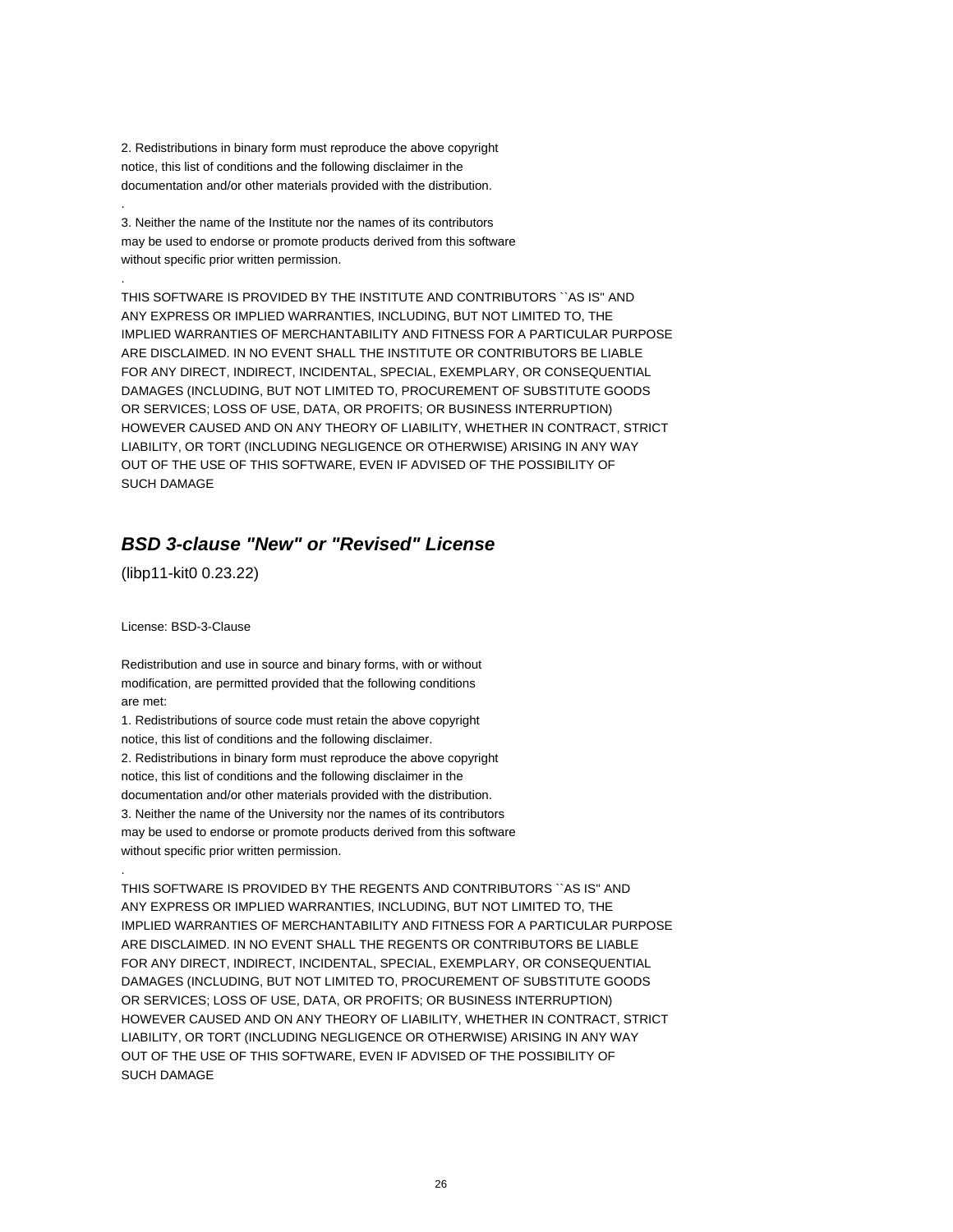# **BSD 3-clause "New" or "Revised" License**

(DASH 0.5.11+git20200708+dd9ef66, libedit2 3.1-20191231, man-pages 4.09, OpenSSH 8.4p1)

License: BSD-3-clause

Redistribution and use in source and binary forms, with or without modification, are permitted provided that the following conditions are met:

1. Redistributions of source code must retain the above copyright notice, this list of conditions and the following disclaimer. 2. Redistributions in binary form must reproduce the above copyright notice, this list of conditions and the following disclaimer in the documentation and/or other materials provided with the distribution. 3. Neither the name of the University nor the names of its contributors may be used to endorse or promote products derived from this software without specific prior written permission.

THIS SOFTWARE IS PROVIDED BY THE REGENTS AND CONTRIBUTORS ``AS IS'' AND ANY EXPRESS OR IMPLIED WARRANTIES, INCLUDING, BUT NOT LIMITED TO, THE IMPLIED WARRANTIES OF MERCHANTABILITY AND FITNESS FOR A PARTICULAR PURPOSE ARE DISCLAIMED. IN NO EVENT SHALL THE REGENTS OR CONTRIBUTORS BE LIABLE FOR ANY DIRECT, INDIRECT, INCIDENTAL, SPECIAL, EXEMPLARY, OR CONSEQUENTIAL DAMAGES (INCLUDING, BUT NOT LIMITED TO, PROCUREMENT OF SUBSTITUTE GOODS OR SERVICES; LOSS OF USE, DATA, OR PROFITS; OR BUSINESS INTERRUPTION) HOWEVER CAUSED AND ON ANY THEORY OF LIABILITY, WHETHER IN CONTRACT, STRICT LIABILITY, OR TORT (INCLUDING NEGLIGENCE OR OTHERWISE) ARISING IN ANY WAY OUT OF THE USE OF THIS SOFTWARE, EVEN IF ADVISED OF THE POSSIBILITY OF SUCH DAMAGE

# **BSD 3-clause "New" or "Revised" License**

(libbsd 0.11.3)

.

.

License: BSD-3-clause-Regents

Redistribution and use in source and binary forms, with or without modification, are permitted provided that the following conditions are met:

1. Redistributions of source code must retain the above copyright notice, this list of conditions and the following disclaimer. 2. Redistributions in binary form must reproduce the above copyright notice, this list of conditions and the following disclaimer in the documentation and/or other materials provided with the distribution. 3. Neither the name of the University nor the names of its contributors may be used to endorse or promote products derived from this software without specific prior written permission.

THIS SOFTWARE IS PROVIDED BY THE REGENTS AND CONTRIBUTORS ``AS IS'' AND ANY EXPRESS OR IMPLIED WARRANTIES, INCLUDING, BUT NOT LIMITED TO, THE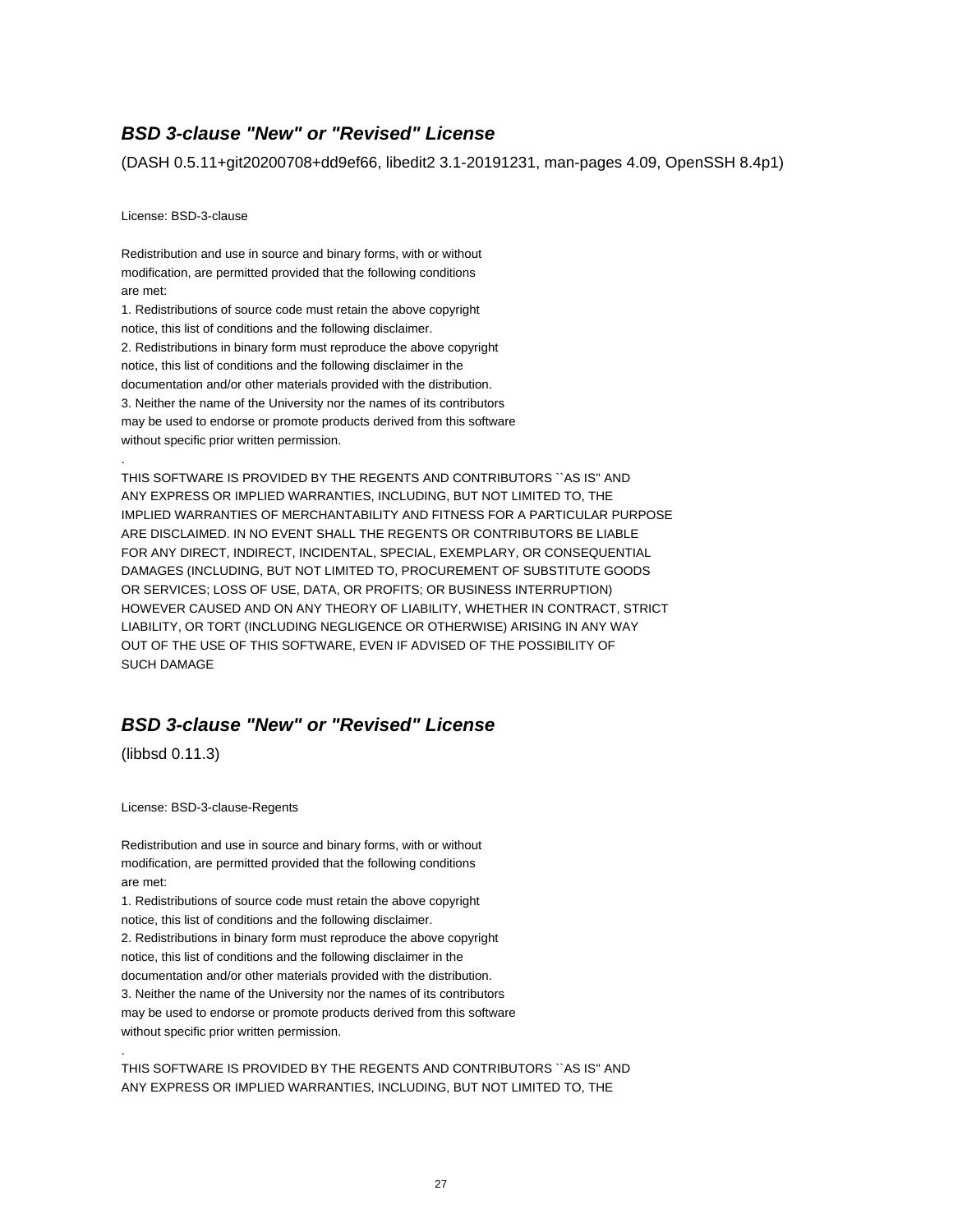IMPLIED WARRANTIES OF MERCHANTABILITY AND FITNESS FOR A PARTICULAR PURPOSE ARE DISCLAIMED. IN NO EVENT SHALL THE REGENTS OR CONTRIBUTORS BE LIABLE FOR ANY DIRECT, INDIRECT, INCIDENTAL, SPECIAL, EXEMPLARY, OR CONSEQUENTIAL DAMAGES (INCLUDING, BUT NOT LIMITED TO, PROCUREMENT OF SUBSTITUTE GOODS OR SERVICES; LOSS OF USE, DATA, OR PROFITS; OR BUSINESS INTERRUPTION) HOWEVER CAUSED AND ON ANY THEORY OF LIABILITY, WHETHER IN CONTRACT, STRICT LIABILITY, OR TORT (INCLUDING NEGLIGENCE OR OTHERWISE) ARISING IN ANY WAY OUT OF THE USE OF THIS SOFTWARE, EVEN IF ADVISED OF THE POSSIBILITY OF SUCH DAMAGE

### **BSD 3-clause "New" or "Revised" License**

(iputils 20210202)

Redistribution and use in source and binary forms, with or without modification, are permitted provided that the following conditions are met:

1. Redistributions of source code must retain the above copyright notice, this list of conditions and the following disclaimer.

2. Redistributions in binary form must reproduce the above copyright notice, this list of conditions and the following disclaimer in the documentation and/or other materials provided with the distribution.

3. Neither the name of the copyright holder nor the names of its contributors may be used to endorse or promote products derived from this software without specific prior written permission.

THIS SOFTWARE IS PROVIDED BY THE COPYRIGHT HOLDERS AND CONTRIBUTORS "AS IS" AND ANY EXPRESS OR IMPLIED WARRANTIES, INCLUDING, BUT NOT LIMITED TO, THE IMPLIED WARRANTIES OF MERCHANTABILITY AND FITNESS FOR A PARTICULAR PURPOSE ARE DISCLAIMED. IN NO EVENT SHALL THE COPYRIGHT HOLDER OR CONTRIBUTORS BE LIABLE FOR ANY DIRECT, INDIRECT, INCIDENTAL, SPECIAL, EXEMPLARY, OR CONSEQUENTIAL DAMAGES (INCLUDING, BUT NOT LIMITED TO, PROCUREMENT OF SUBSTITUTE GOODS OR SERVICES; LOSS OF USE, DATA, OR PROFITS; OR BUSINESS INTERRUPTION) HOWEVER CAUSED AND ON ANY THEORY OF LIABILITY, WHETHER IN CONTRACT, STRICT LIABILITY, OR TORT (INCLUDING NEGLIGENCE OR OTHERWISE) ARISING IN ANY WAY OUT OF THE USE OF THIS SOFTWARE, EVEN IF ADVISED OF THE POSSIBILITY OF SUCH DAMAGE

### **BSD 4-clause "Original" or "Old" License**

(klibc-utils 2.0.8, libklibc 2.0.8)

\* Copyright (c)

\* The Regents of the University of California. All rights reserved.

\*

\*

Redistribution and use in source and binary forms, with or without

\* 1. Redistributions of source code must retain the above copyright

\* notice, this list of conditions and the following disclaimer.

<sup>\*</sup> modification, are permitted provided that the following conditions \* are met: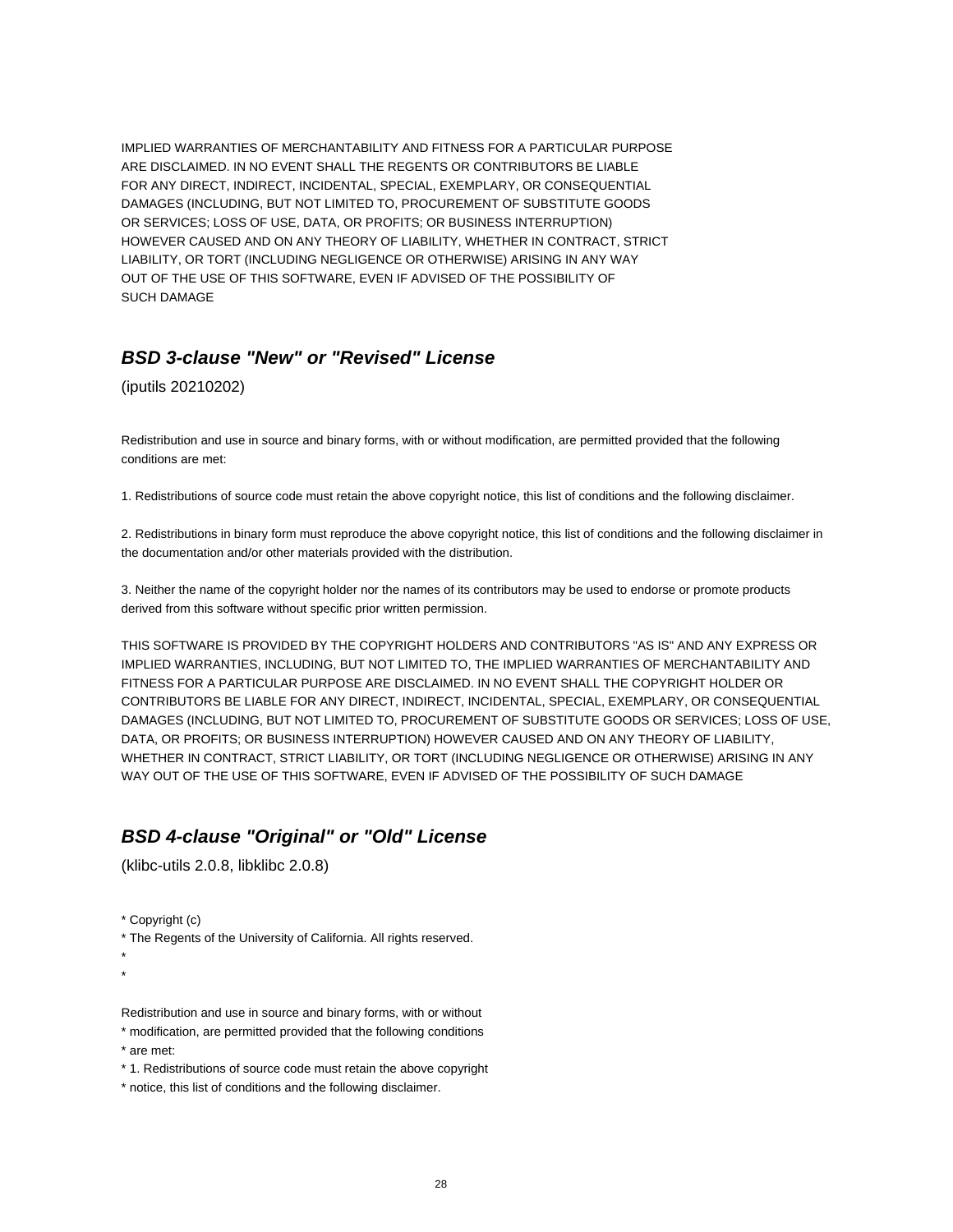\* 2. Redistributions in binary form must reproduce the above copyright

- \* notice, this list of conditions and the following disclaimer in the
- \* documentation and/or other materials provided with the distribution.
- \* 3. All advertising materials mentioning features or use of this software
- \* must display the following acknowledgement:
- \* This product includes software developed by the University of
- \* California, Berkeley and its contributors.
- \* 4. Neither the name of the University nor the names of its contributors
- \* may be used to endorse or promote products derived from this software
- \* without specific prior written permission.
- \*

\* THIS SOFTWARE IS PROVIDED BY THE REGENTS AND CONTRIBUTORS ``AS IS'' AND

\* ANY EXPRESS OR IMPLIED WARRANTIES, INCLUDING, BUT NOT LIMITED TO, THE

\* IMPLIED WARRANTIES OF MERCHANTABILITY AND FITNESS FOR A PARTICULAR PURPOSE

\* ARE DISCLAIMED. IN NO EVENT SHALL THE REGENTS OR CONTRIBUTORS BE LIABLE

\* FOR ANY DIRECT, INDIRECT, INCIDENTAL, SPECIAL, EXEMPLARY, OR CONSEQUENTIAL

\* DAMAGES (INCLUDING, BUT NOT LIMITED TO, PROCUREMENT OF SUBSTITUTE GOODS

\* OR SERVICES; LOSS OF USE, DATA, OR PROFITS; OR BUSINESS INTERRUPTION)

\* HOWEVER CAUSED AND ON ANY THEORY OF LIABILITY, WHETHER IN CONTRACT, STRICT

\* LIABILITY, OR TORT (INCLUDING NEGLIGENCE OR OTHERWISE) ARISING IN ANY WAY

\* OUT OF THE USE OF THIS SOFTWARE, EVEN IF ADVISED OF THE POSSIBILITY OF

\* SUCH DAMAGE

### **BSD 4-clause "Original" or "Old" License**

(man-pages 4.09)

License: BSD-4-clause

Redistribution and use in source and binary forms, with or without modification, are permitted provided that the following conditions are met:

1. Redistributions of source code must retain the above copyright notice, this list of conditions and the following disclaimer.

2. Redistributions in binary form must reproduce the above copyright notice, this list of conditions and the following disclaimer in the documentation and/or other materials provided with the distribution.

3. All advertising materials mentioning features or use of this software must display the following acknowledgement:

This product includes software developed by the University of

California, Berkeley and its contributors.

.

4. Neither the name of the University nor the names of its contributors may be used to endorse or promote products derived from this software without specific prior written permission.

THIS SOFTWARE IS PROVIDED BY THE REGENTS AND CONTRIBUTORS ``AS IS'' AND ANY EXPRESS OR IMPLIED WARRANTIES, INCLUDING, BUT NOT LIMITED TO, THE IMPLIED WARRANTIES OF MERCHANTABILITY AND FITNESS FOR A PARTICULAR PURPOSE ARE DISCLAIMED. IN NO EVENT SHALL THE REGENTS OR CONTRIBUTORS BE LIABLE FOR ANY DIRECT, INDIRECT, INCIDENTAL, SPECIAL, EXEMPLARY, OR CONSEQUENTIAL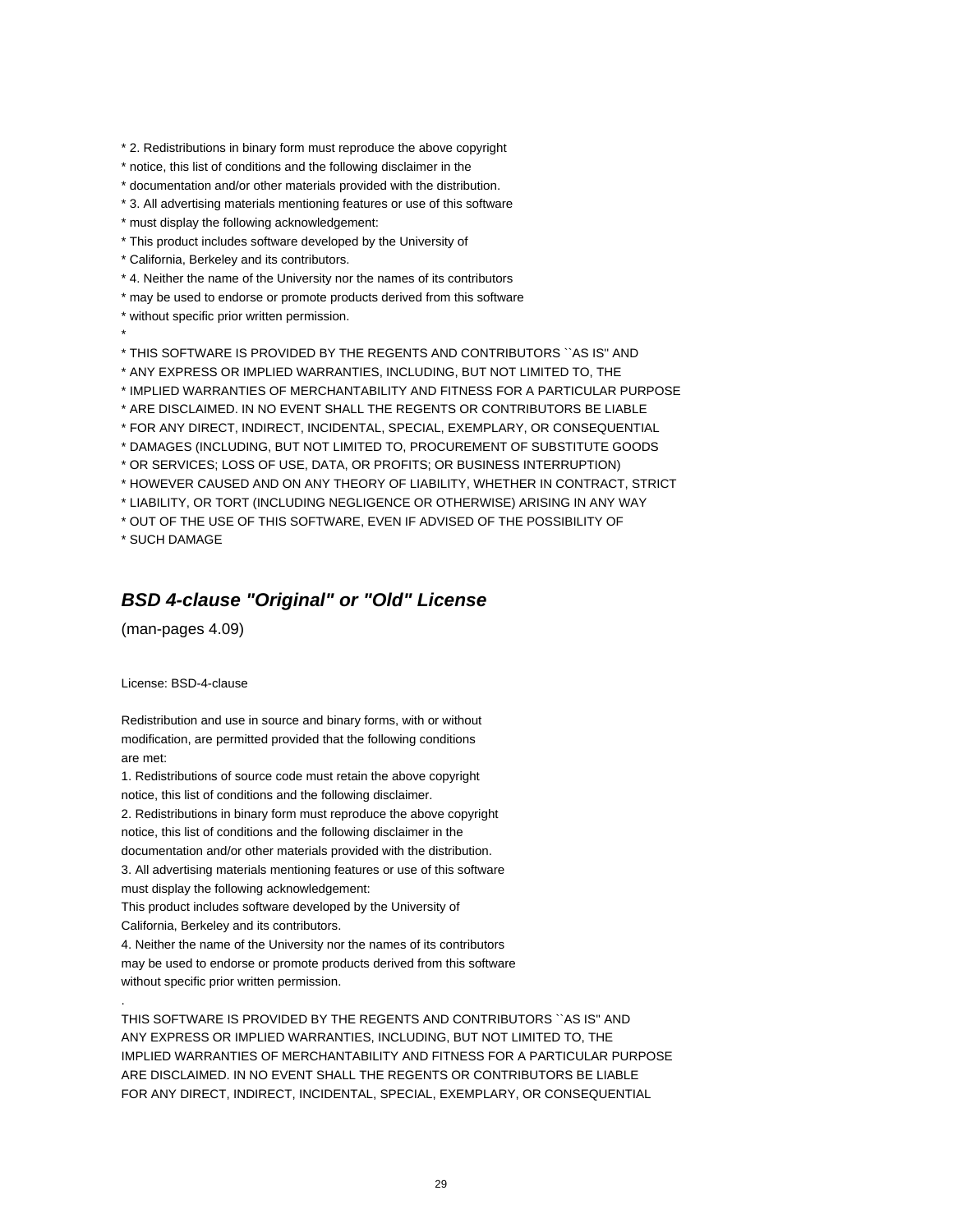DAMAGES (INCLUDING, BUT NOT LIMITED TO, PROCUREMENT OF SUBSTITUTE GOODS OR SERVICES; LOSS OF USE, DATA, OR PROFITS; OR BUSINESS INTERRUPTION) HOWEVER CAUSED AND ON ANY THEORY OF LIABILITY, WHETHER IN CONTRACT, STRICT LIABILITY, OR TORT (INCLUDING NEGLIGENCE OR OTHERWISE) ARISING IN ANY WAY OUT OF THE USE OF THIS SOFTWARE, EVEN IF ADVISED OF THE POSSIBILITY OF SUCH DAMAGE

# **BigInteger License**

(ncurses 6.2+20200912)

BigInteger License

==================

Copyright (c) 2002 Chew Keong TAN All rights reserved.

Permission is hereby granted, free of charge, to any person obtaining a copy of this software and associated documentation files (the "Software"), to deal in the Software without restriction, including without limitation the rights to use, copy, modify, merge, publish, distribute, and/or sell copies of the Software, and to permit persons to whom the Software is furnished to do so, provided that the above copyright notice(s) and this permission notice appear in all copies of the Software and that both the above copyright notice(s) and this permission notice appear in supporting documentation.

THE SOFTWARE IS PROVIDED "AS IS", WITHOUT WARRANTY OF ANY KIND, EXPRESS OR IMPLIED, INCLUDING BUT NOT LIMITED TO THE WARRANTIES OF MERCHANTABILITY, FITNESS FOR A PARTICULAR PURPOSE AND NONINFRINGEMENT OF THIRD PARTY RIGHTS. IN NO EVENT SHALL THE COPYRIGHT HOLDER OR HOLDERS INCLUDED IN THIS NOTICE BE LIABLE FOR ANY CLAIM, OR ANY SPECIAL INDIRECT OR CONSEQUENTIAL DAMAGES, OR ANY DAMAGES WHATSOEVER RESULTING FROM LOSS OF USE, DATA OR PROFITS, WHETHER IN AN ACTION OF CONTRACT, NEGLIGENCE OR OTHER TORTIOUS ACTION, ARISING OUT OF OR IN CONNECTION WITH THE USE OR PERFORMANCE OF THIS SOFTWARE.

Disclaimer

----------

Although reasonable care has been taken to ensure the correctness of this implementation, this code should never be used in any application without proper verification and testing. I disclaim all liability and responsibility to any person or entity with respect to any loss or damage caused, or alleged to be caused, directly or indirectly, by the use of this BigInteger class.

# **Carnegie Mellon University License**

(Cyrus SASL 2.1.27)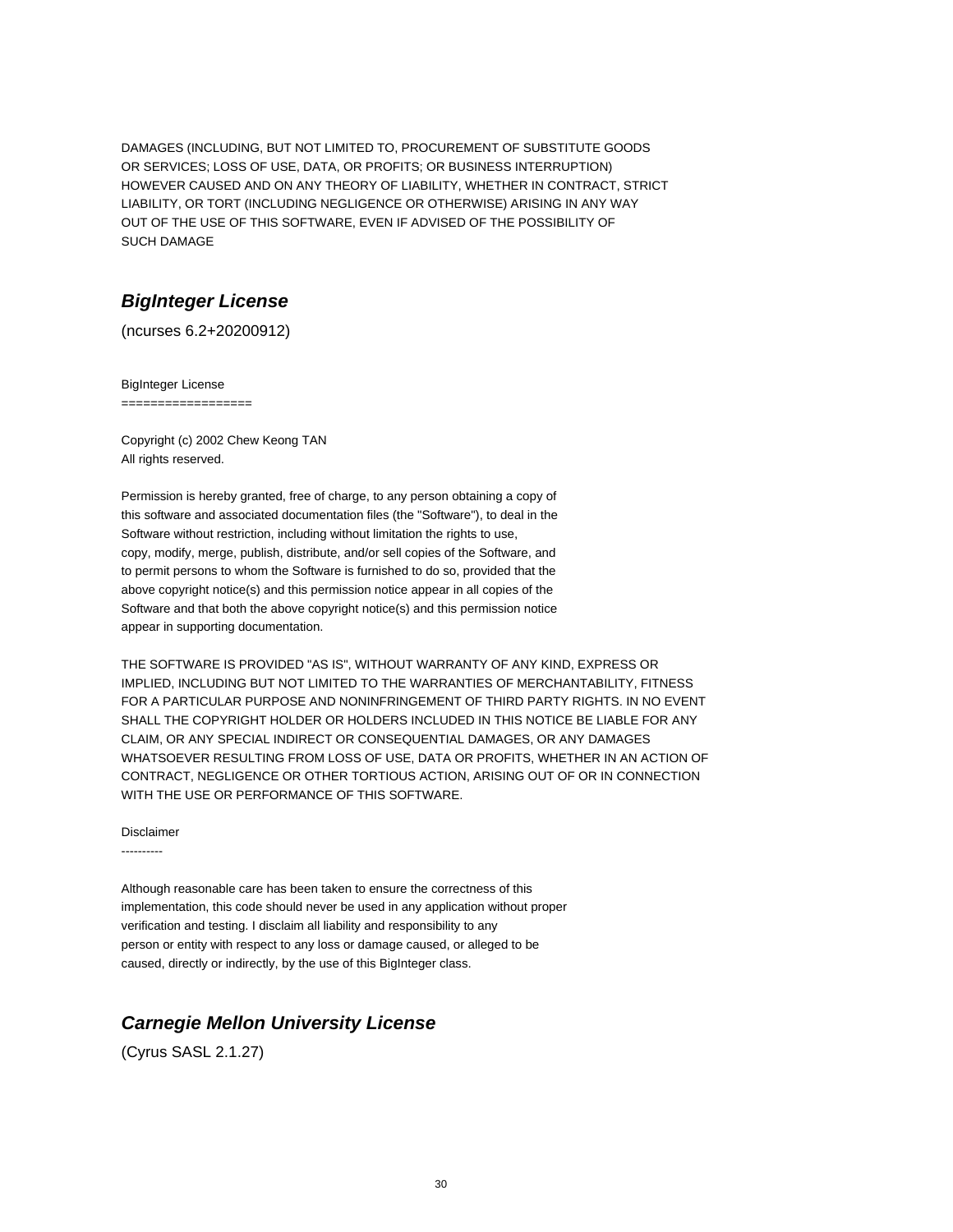#### Carnegie Mellon University License

==================================

CMU libsasl Tim Martin Rob Earhart Rob Siemborski

Copyright (c) 2001 Carnegie Mellon University. All rights reserved.

Redistribution and use in source and binary forms, with or without modification, are permitted provided that the following conditions are met:

1. Redistributions of source code must retain the above copyright notice, this list of conditions and the following disclaimer.

2. Redistributions in binary form must reproduce the above copyright notice, this list of conditions and the following disclaimer in the documentation and/or other materials provided with the distribution.

3. The name "Carnegie Mellon University" must not be used to endorse or promote products derived from this software without prior written permission. For permission or any other legal details, please contact

Office of Technology Transfer Carnegie Mellon University 5000 Forbes Avenue Pittsburgh, PA 15213-3890 (412) 268-4387, fax: (412) 268-7395 tech-transfer@andrew.cmu.edu

4. Redistributions of any form whatsoever must retain the following acknowledgment: "This product includes software developed by Computing Services at Carnegie Mellon University (http://www.cmu.edu/computing/)."

CARNEGIE MELLON UNIVERSITY DISCLAIMS ALL WARRANTIES WITH REGARD TO THIS SOFTWARE, INCLUDING ALL IMPLIED WARRANTIES OF MERCHANTABILITY AND FITNESS, IN NO EVENT SHALL CARNEGIE MELLON UNIVERSITY BE LIABLE FOR ANY SPECIAL, INDIRECT OR CONSEQUENTIAL DAMAGES OR ANY DAMAGES WHATSOEVER RESULTING FROM LOSS OF USE, DATA OR PROFITS, WHETHER IN AN ACTION OF CONTRACT, NEGLIGENCE OR OTHER TORTIOUS ACTION, ARISING OUT OF OR IN CONNECTION WITH THE USE OR PERFORMANCE OF THIS SOFTWARE.

### **Christian Michelsen Research License**

====================================

(groff 1.22.4)

Christian Michelsen Research License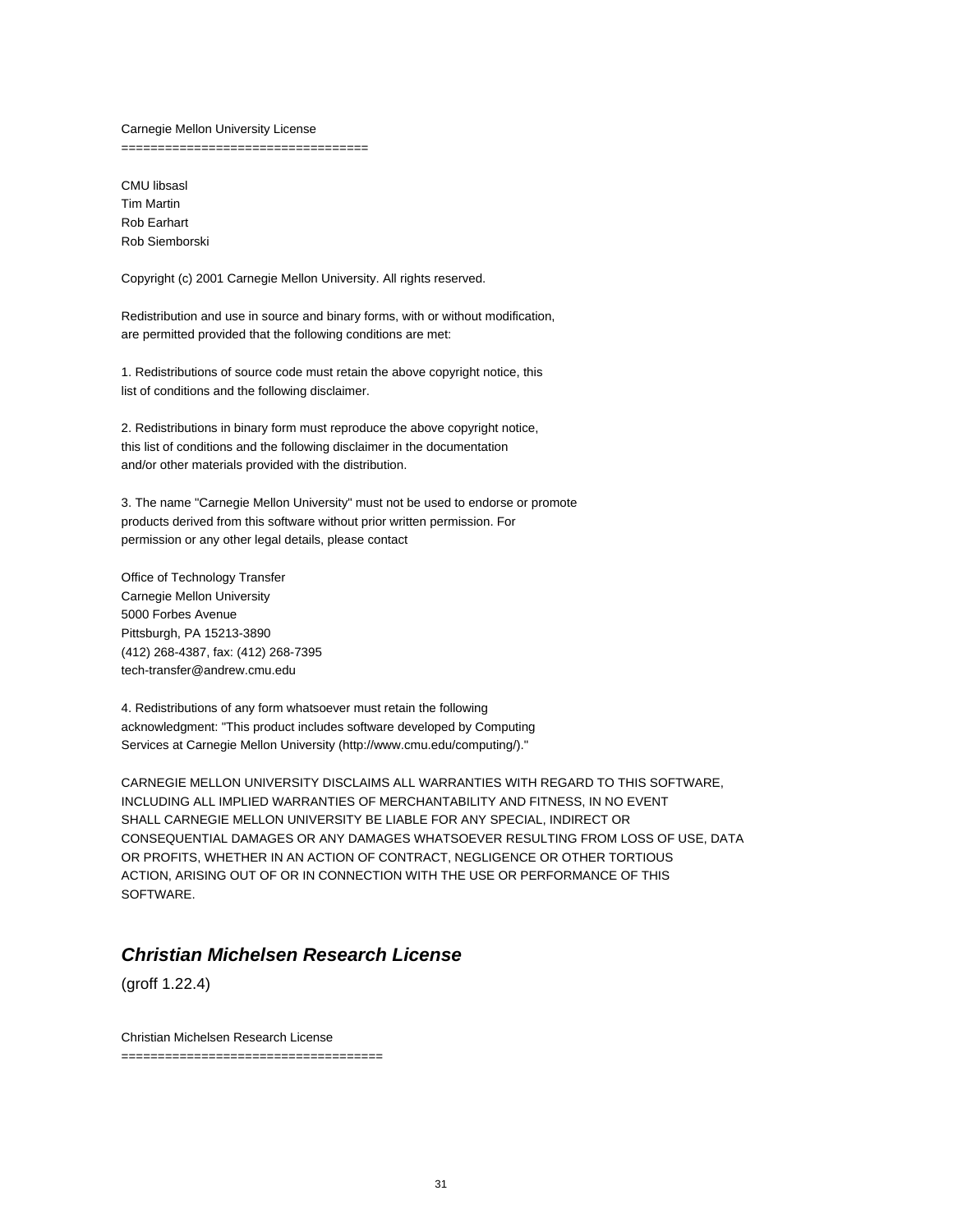Copyright (c) 1997 Christian Michelsen Research AS Advanced Computing Fantoftvegen 38, 5036 BERGEN, Norway http://www.cmr.no

Permission to use, copy, modify, distribute and sell this software and its documentation for any purpose is hereby granted without fee, provided that the above copyright notice appear in all copies and that both that copyright notice and this permission notice appear in supporting documentation. Christian Michelsen Research AS makes no representations about the suitability of this software for any purpose. It is provided "as is" without express or implied warranty.

# **Common Public License 1.0**

(popt 1.18)

Common Public License Version 1.0

====================================

THE ACCOMPANYING PROGRAM IS PROVIDED UNDER THE TERMS OF THIS COMMON PUBLIC LICENSE ("AGREEMENT"). ANY USE, REPRODUCTION OR DISTRIBUTION OF THE PROGRAM CONSTITUTES RECIPIENT'S ACCEPTANCE OF THIS AGREEMENT.

1. DEFINITIONS

"Contribution" means:

a) in the case of the initial Contributor, the initial code and documentation distributed under this Agreement, and

b) in the case of each subsequent Contributor:

i) changes to the Program, and

ii) additions to the Program;

where such changes and/or additions to the Program originate from and are distributed by that particular Contributor. A Contribution 'originates' from a Contributor if it was added to the Program by such Contributor itself or anyone acting on such Contributor's behalf. Contributions do not include additions to the Program which: (i) are separate modules of software distributed in conjunction with the Program under their own license agreement, and (ii) are not derivative works of the Program.

"Contributor" means any person or entity that distributes the Program.

"Licensed Patents " mean patent claims licensable by a Contributor which are necessarily infringed by the use or sale of its Contribution alone or when combined with the Program.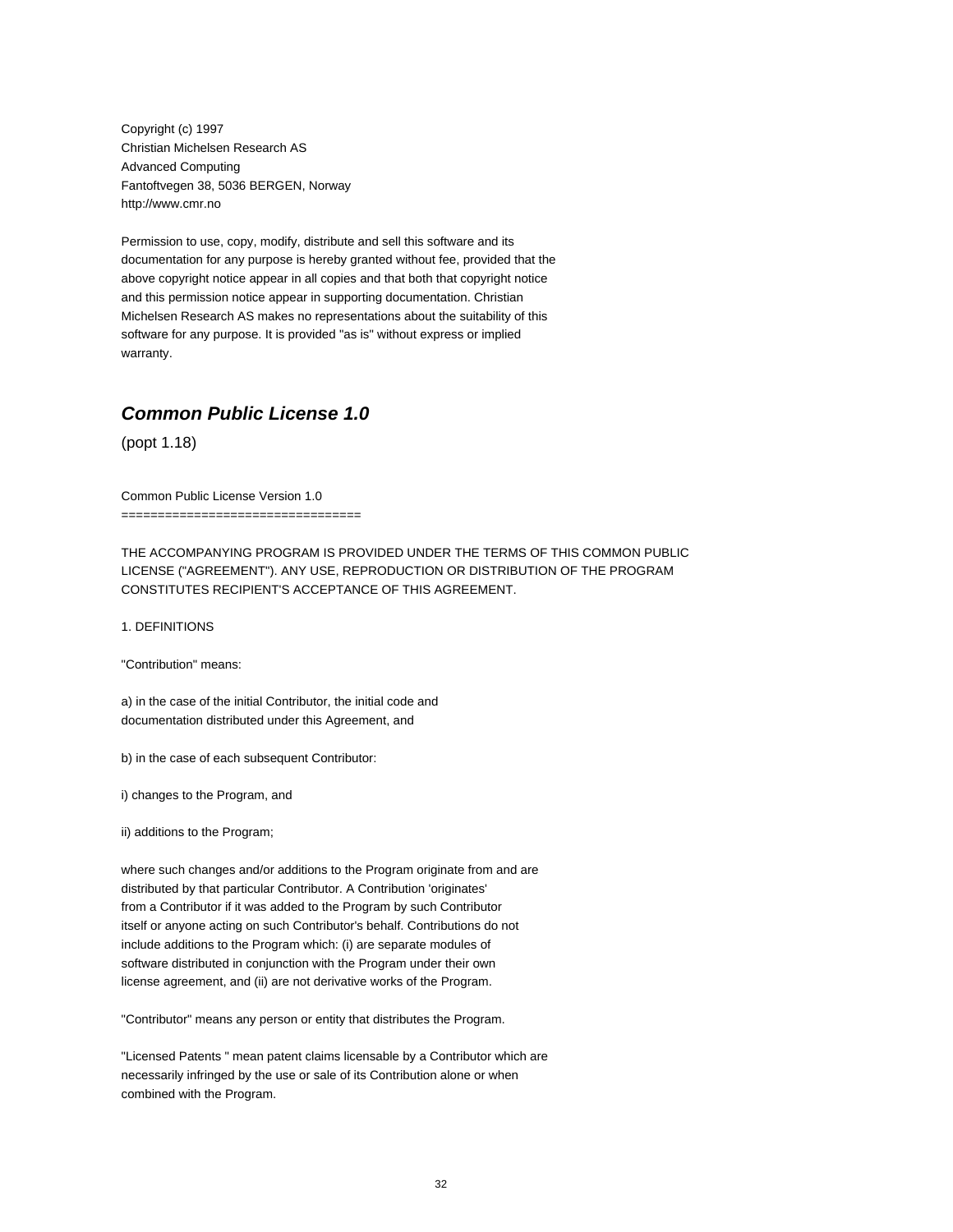"Program" means the Contributions distributed in accordance with this Agreement.

"Recipient" means anyone who receives the Program under this Agreement, including all Contributors.

#### 2. GRANT OF RIGHTS

a) Subject to the terms of this Agreement, each Contributor hereby grants Recipient a non-exclusive, worldwide, royalty-free copyright license to reproduce, prepare derivative works of, publicly display, publicly perform, distribute and sublicense the Contribution of such Contributor, if any, and such derivative works, in source code and object code form.

b) Subject to the terms of this Agreement, each Contributor hereby grants Recipient a non-exclusive, worldwide, royalty-free patent license under Licensed Patents to make, use, sell, offer to sell, import and otherwise transfer the Contribution of such Contributor, if any, in source code and object code form. This patent license shall apply to the combination of the Contribution and the Program if, at the time the Contribution is added by the Contributor, such addition of the Contribution causes such combination to be covered by the Licensed Patents. The patent license shall not apply to any other combinations which include the Contribution. No hardware per se is licensed hereunder.

c) Recipient understands that although each Contributor grants the licenses to its Contributions set forth herein, no assurances are provided by any Contributor that the Program does not infringe the patent or other intellectual property rights of any other entity. Each Contributor disclaims any liability to Recipient for claims brought by any other entity based on infringement of intellectual property rights or otherwise. As a condition to exercising the rights and licenses granted hereunder, each Recipient hereby assumes sole responsibility to secure any other intellectual property rights needed, if any. For example, if a third party patent license is required to allow Recipient to distribute the Program, it is Recipient's responsibility to acquire that license before distributing the Program.

d) Each Contributor represents that to its knowledge it has sufficient copyright rights in its Contribution, if any, to grant the copyright license set forth in this Agreement.

#### 3. REQUIREMENTS

A Contributor may choose to distribute the Program in object code form under its own license agreement, provided that:

a) it complies with the terms and conditions of this Agreement; and

b) its license agreement: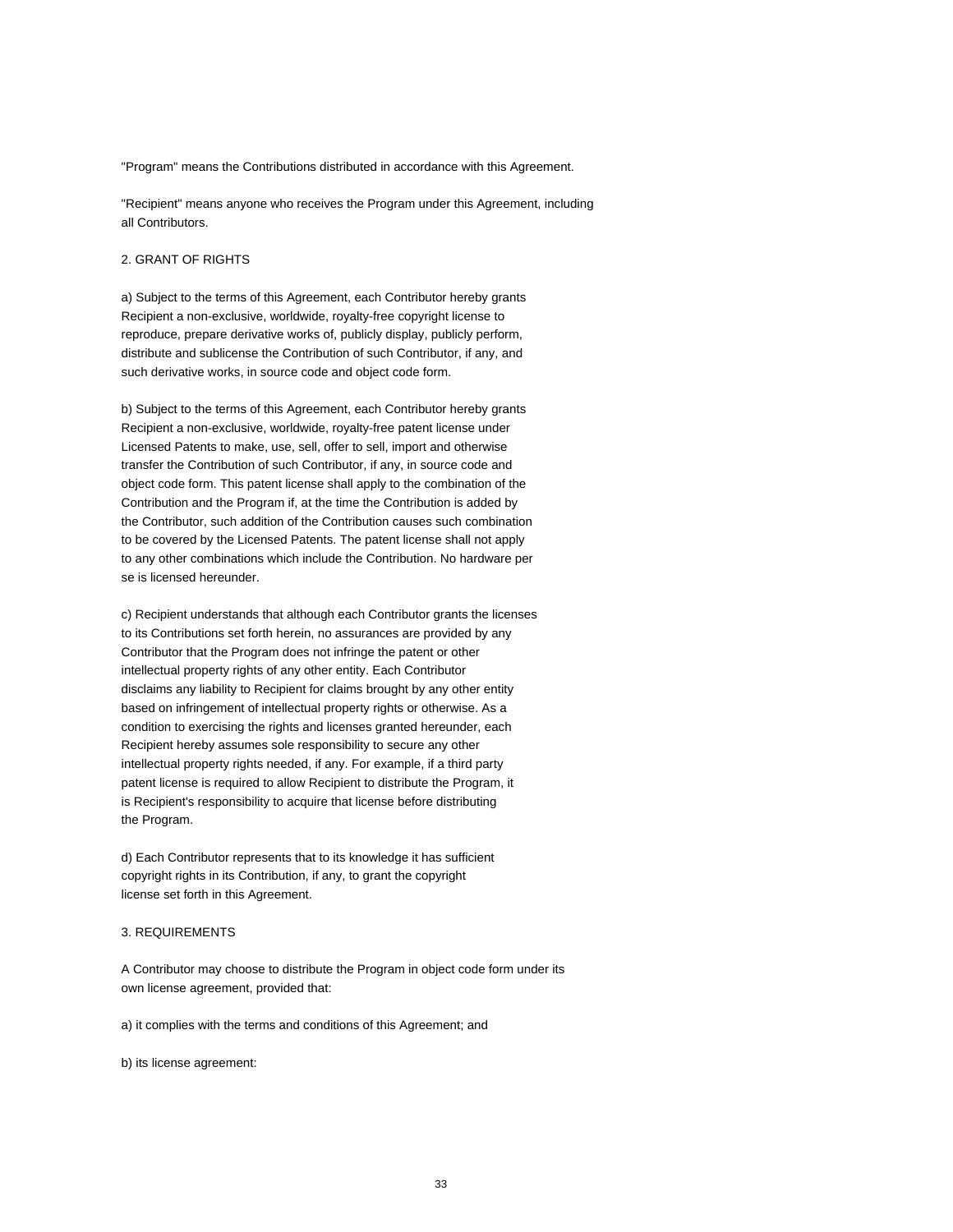i) effectively disclaims on behalf of all Contributors all warranties and conditions, express and implied, including warranties or conditions of title and non-infringement, and implied warranties or conditions of merchantability and fitness for a particular purpose;

ii) effectively excludes on behalf of all Contributors all liability for damages, including direct, indirect, special, incidental and consequential damages, such as lost profits;

iii) states that any provisions which differ from this Agreement are offered by that Contributor alone and not by any other party; and

iv) states that source code for the Program is available from such Contributor, and informs licensees how to obtain it in a reasonable manner on or through a medium customarily used for software exchange.

When the Program is made available in source code form:

a) it must be made available under this Agreement

; and

b) a copy of this Agreement must be included with each copy of the Program.

Contributors may not remove or alter any copyright notices contained within the Program.

Each Contributor must identify itself as the originator of its Contribution, if any, in a manner that reasonably allows subsequent Recipients to identify the originator of the Contribution.

#### 4. COMMERCIAL DISTRIBUTION

Commercial distributors of software may accept certain responsibilities with respect to end users, business partners and the like. While this license is intended to facilitate the commercial use of the Program, the Contributor who includes the Program in a commercial product offering should do so in a manner which does not create potential liability for other Contributors. Therefore, if a Contributor includes the Program in a commercial product offering, such Contributor ("Commercial Contributor") hereby agrees to defend and indemnify every other Contributor ("Indemnified Contributor") against any losses, damages and costs (collectively "Losses") arising from claims, lawsuits and other legal actions brought by a third party against the Indemnified Contributor to the extent caused by the acts or omissions of such Commercial Contributor in connection with its distribution of the Program in a commercial product offering. The obligations in this section do not apply to any claims or Losses relating to any actual or alleged intellectual property infringement. In order to qualify, an Indemnified Contributor must: a) promptly notify the Commercial Contributor in writing of such claim, and b) allow the Commercial Contributor to control, and cooperate with the Commercial Contributor in, the defense and any related settlement negotiations. The Indemnified Contributor may participate in any such claim at its own expense.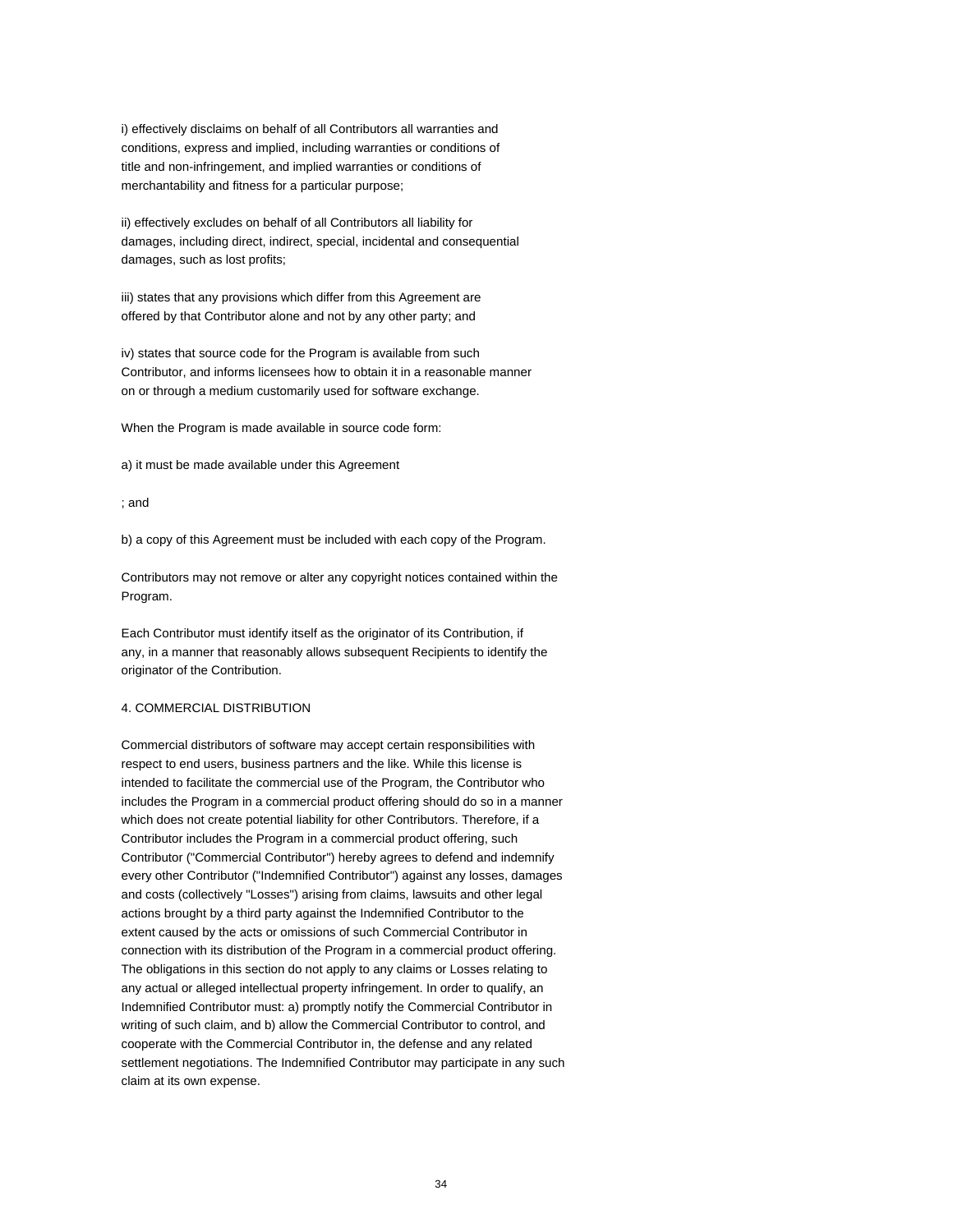For example, a Contributor might include the Program in a commercial product offering, Product X. That Contributor is then a Commercial Contributor. If that Commercial Contributor then makes performance claims, or offers warranties related to Product X, those performance claims and warranties are such Commercial Contributor's responsibility alone. Under this section, the Commercial Contributor would have to defend claims against the other Contributors related to those performance claims and warranties, and if a court requires any other Contributor to pay any damages as a result, the Commercial Contributor must pay those damages.

#### 5. NO WARRANTY

EXCEPT AS EXPRESSLY SET FORTH IN THIS AGREEMENT, THE PROGRAM IS PROVIDED ON AN "AS IS" BASIS, WITHOUT WARRANTIES OR CONDITIONS OF ANY KIND, EITHER EXPRESS OR IMPLIED INCLUDING, WITHOUT LIMITATION, ANY WARRANTIES OR CONDITIONS OF TITLE, NON-INFRINGEMENT, MERCHANTABILITY OR FITNESS FOR A PARTICULAR PURPOSE. Each Recipient is solely responsible for determining the appropriateness of using and distributing the Program and assumes all risks associated with its exercise of rights under this Agreement, including but not limited to the risks and costs of program errors, compliance with applicable laws, damage to or loss of data, programs or equipment, and unavailability or interruption of operations.

#### 6. DISCLAIMER OF LIABILITY

EXCEPT AS EXPRESSLY SET FORTH IN THIS AGREEMENT, NEITHER RECIPIENT NOR ANY CONTRIBUTORS SHALL HAVE ANY LIABILITY FOR ANY DIRECT, INDIRECT, INCIDENTAL, SPECIAL, EXEMPLARY, OR CONSEQUENTIAL DAMAGES (INCLUDING WITHOUT LIMITATION LOST PROFITS), HOWEVER CAUSED AND ON ANY THEORY OF LIABILITY, WHETHER IN CONTRACT, STRICT LIABILITY, OR TORT (INCLUDING NEGLIGENCE OR OTHERWISE) ARISING IN ANY WAY OUT OF THE USE OR DISTRIBUTION OF THE PROGRAM OR THE EXERCISE OF ANY RIGHTS GRANTED HEREUNDER, EVEN IF ADVISED OF THE POSSIBILITY OF SUCH DAMAGES.

#### 7. GENERAL

If any provision of this Agreement is invalid or unenforceable under applicable law, it shall not affect the validity or enforceability of the remainder of the terms of this Agreement, and without further action by the parties hereto, such provision shall be reformed to the minimum extent necessary to make such provision valid and enforceable.

If Recipient institutes patent litigation against a Contributor with respect to a patent applicable to software (including a cross-claim or counterclaim in a lawsuit), then any patent licenses granted by that Contributor to such Recipient under this Agreement shall terminate as of the date such litigation is filed. In addition, if Recipient institutes patent litigation against any entity (including a cross-claim or counterclaim in a lawsuit) alleging that the Program itself (excluding combinations of the Program with other software or hardware) infringes such Recipient's patent(s), then such Recipient's rights granted under Section 2(b) shall terminate as of the date such litigation is filed.

All Recipient's rights under this Agreement shall terminate if it fails to comply with any of the material terms or conditions of this Agreement and does not cure such failure in a reasonable period of time after becoming aware of such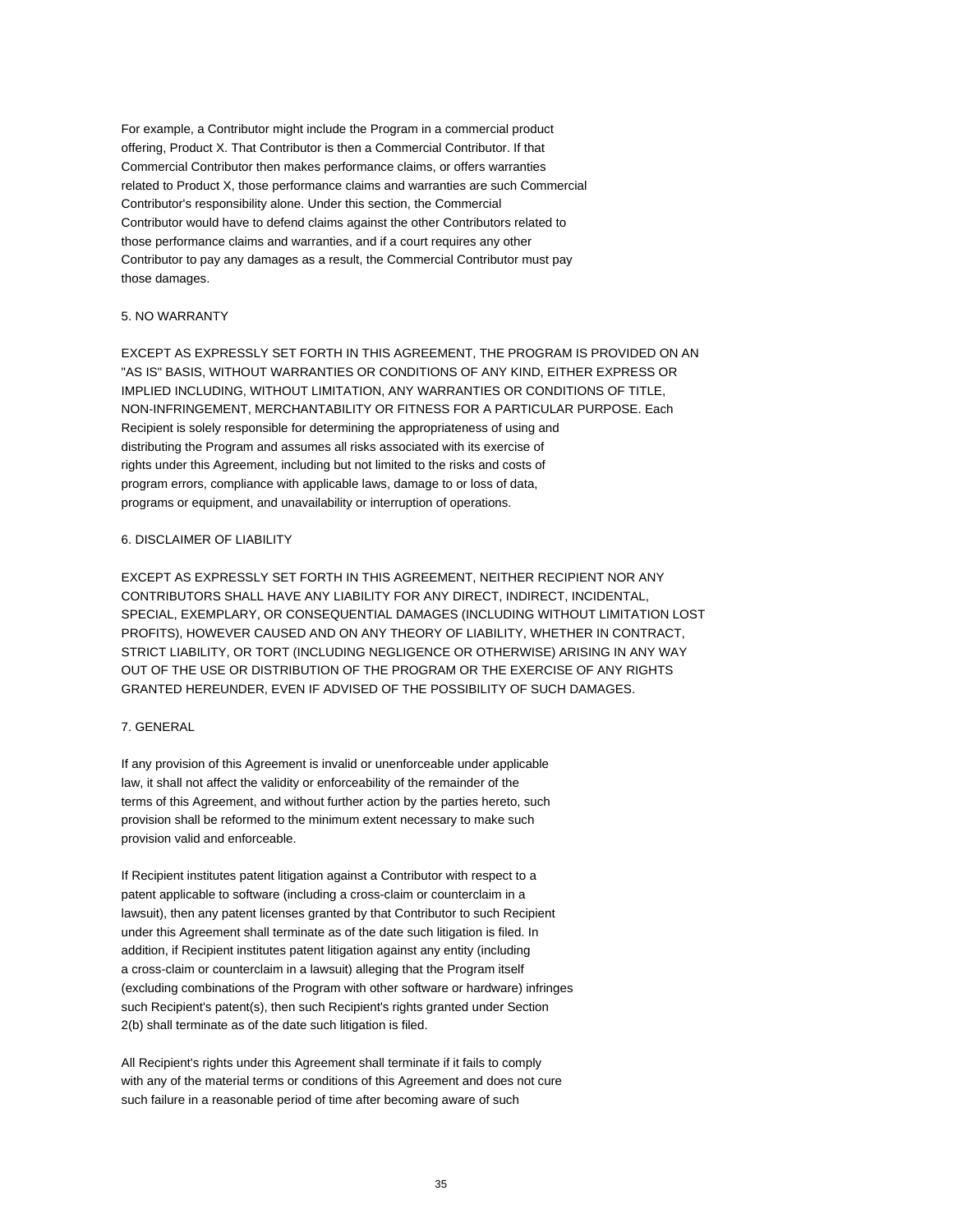noncompliance. If all Recipient's rights under this Agreement terminate, Recipient agrees to cease use and distribution of the Program as soon as reasonably practicable. However, Recipient's obligations under this Agreement and any licenses granted by Recipient relating to the Program shall continue and survive.

Everyone is permitted to copy and distribute copies of this Agreement, but in order to avoid inconsistency the Agreement is copyrighted and may only be modified in the following manner. The Agreement Steward reserves the right to publish new versions (including revisions) of this Agreement from time to time. No one other than the Agreement Steward has the right to modify this Agreement. IBM is the initial Agreement Steward. IBM may assign the responsibility to serve as the Agreement Steward to a suitable separate entity. Each new version of the Agreement will be given a distinguishing version number. The Program (including Contributions) may always be distributed subject to the version of the Agreement under which it was received. In addition, after a new version of the Agreement is published, Contributor may elect to distribute the Program (including its Contributions) under the new version. Except as expressly stated in Sections 2(a) and 2(b) above, Recipient receives no rights or licenses to the intellectual property of any Contributor under this Agreement, whether expressly, by implication, estoppel or otherwise. All rights in the Program not expressly granted under this Agreement are reserved.

This Agreement is governed by the laws of the State of New York and the intellectual property laws of the United States of America. No party to this Agreement will bring a legal action under this Agreement more than one year after the cause of action arose. Each party waives its rights to a jury trial in any resulting litigation.

# **Creative Commons Zero v1.0 Universal**

(argon2 0~20171227)

Creative Commons CC0 1.0 Universal =====================================

Creative Commons Legal Code ---------------------------

CC0 1.0 Universal -----------------

CREATIVE COMMONS CORPORATION IS NOT A LAW FIRM AND DOES NOT PROVIDE LEGAL SERVICES. DISTRIBUTION OF THIS DOCUMENT DOES NOT CREATE AN ATTORNEY-CLIENT RELATIONSHIP. CREATIVE COMMONS PROVIDES THIS INFORMATION ON AN "AS-IS" BASIS. CREATIVE COMMONS MAKES NO WARRANTIES REGARDING THE USE OF THIS DOCUMENT OR THE INFORMATION OR WORKS PROVIDED HEREUNDER, AND DISCLAIMS LIABILITY FOR DAMAGES RESULTING FROM THE USE OF THIS DOCUMENT OR THE INFORMATION OR WORKS PROVIDED HEREUNDER.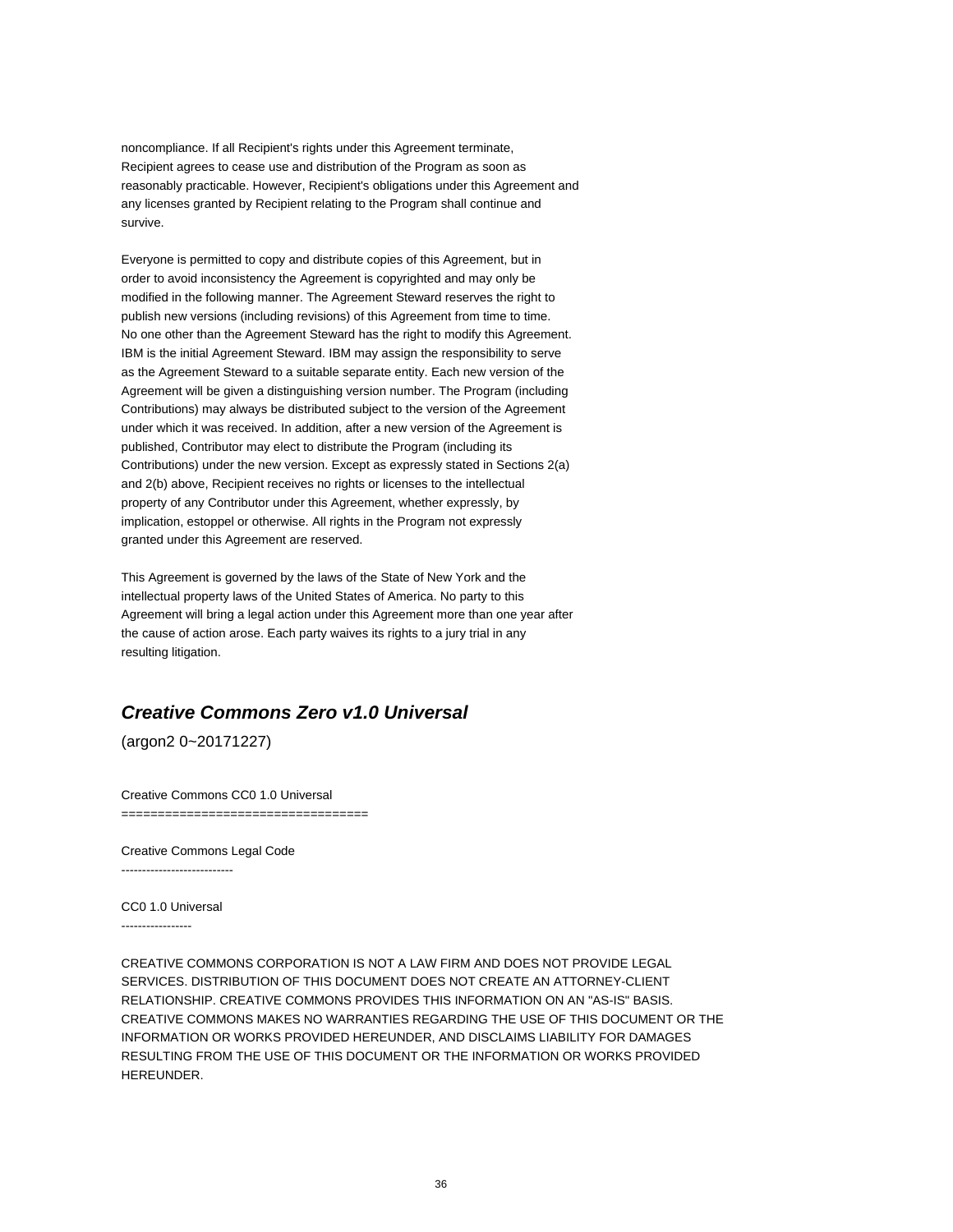#### Statement of Purpose

The laws of most jurisdictions throughout the world automatically confer exclusive Copyright and Related Rights (defined below) upon the creator and subsequent owner(s) (each and all, an "owner") of an original work of authorship and/or a database (each, a "Work").

Certain owners wish to permanently relinquish those rights to a Work for the purpose of contributing to a commons of creative, cultural and scientific works ("Commons") that the public can reliably and without fear of later claims of infringement build upon, modify, incorporate in other works, reuse and redistribute as freely as possible in any form whatsoever and for any purposes, including without limitation commercial purposes. These owners may contribute to the Commons to promote the ideal of a free culture and the further production of creative, cultural and scientific works, or to gain reputation or greater distribution for their Work in part through the use and efforts of others.

For these and/or other purposes and motivations, and without any expectation of additional consideration or compensation, the person associating CC0 with a Work (the "Affirmer"), to the extent that he or she is an owner of Copyright and Related Rights in the Work, voluntarily elects to apply CC0 to the Work and publicly distribute the Work under its terms, with knowledge of his or her Copyright and Related Rights in the Work and the meaning and intended legal effect of CC0 on those rights.

1. Copyright and Related Rights. A Work made available under CC0 may be protected by copyright and related or neighboring rights ("Copyright and Related Rights"). Copyright and Related Rights include, but are not limited to, the following:

i. the right to reproduce, adapt, distribute, perform, display, communicate, and translate a Work;

ii. moral rights retained by the original author(s) and/or performer(s);

iii. publicity and privacy rights pertaining to a person's image or likeness depicted in a Work;

iv. rights protecting against unfair competition in regards to a Work, subject to the limitations in paragraph 4(a), below;

v. rights protecting the extraction, dissemination, use and reuse of data in a Work;

vi. database rights (such as those arising under Directive 96/9/EC of the European Parliament and of the Council of 11 March 1996 on the legal protection of databases, and under any national implementation thereof, including any amended or successor version of such directive); and

vii. other similar, equivalent or corresponding rights throughout the world based on applicable law or treaty, and any national implementations thereof.

2. Waiver. To the greatest extent permitted by, but not in contravention of, applicable law, Affirmer hereby overtly, fully, permanently, irrevocably and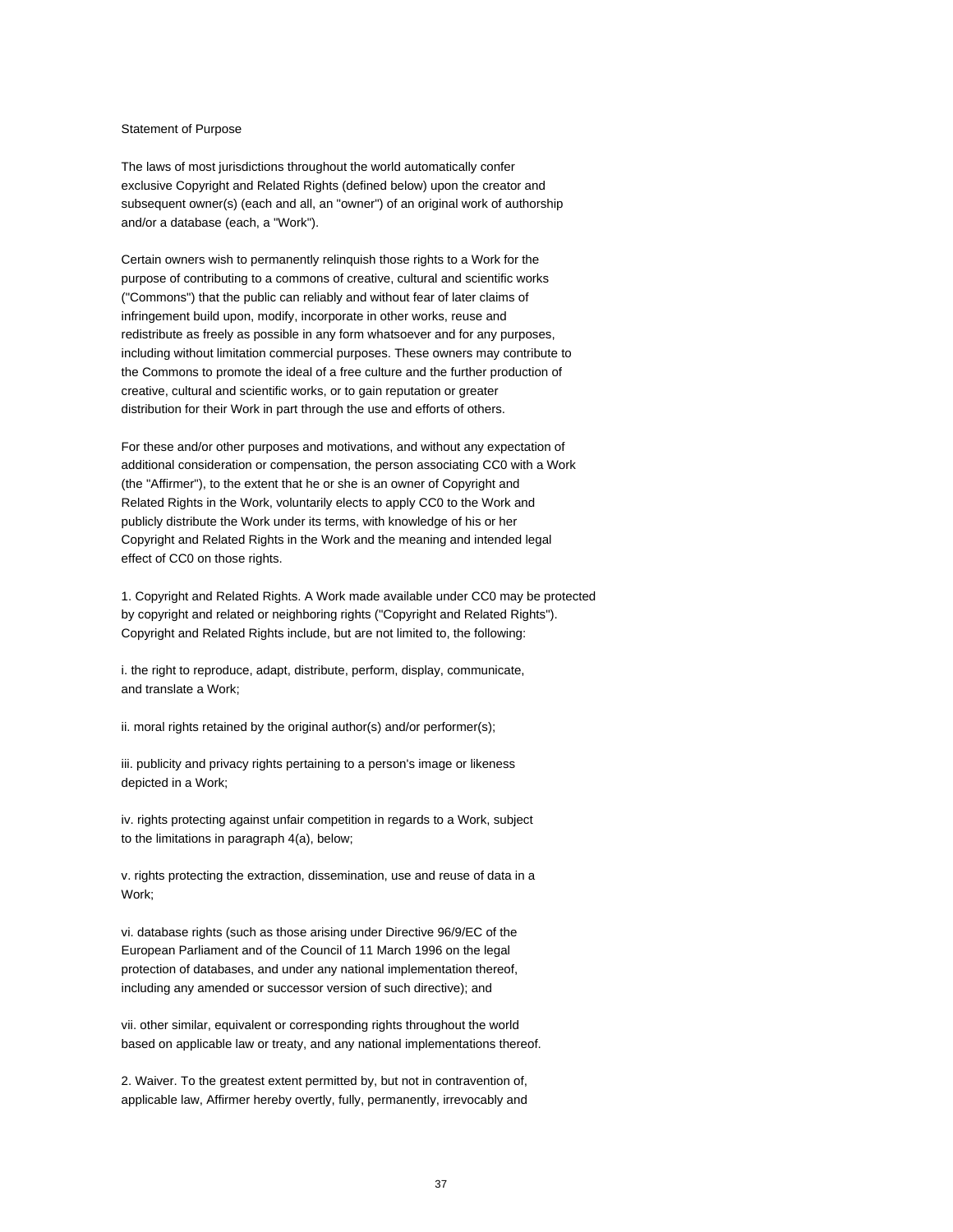unconditionally waives, abandons, and surrenders all of Affirmer's Copyright and Related Rights and associated claims and causes of action, whether now known or unknown (including existing as well as future claims and causes of action), in the Work

i. in all territories worldwide,

ii. for the maximum duration provided by applicable law or treaty (including future time extensions),

iii. in any current or future medium and for any number of copies, and

iv. for any purpose whatsoever, including without limitation commercial, advertising or promotional purposes (the "Waiver").

Affirmer makes the Waiver for the benefit of each member of the public at large and to the detriment of Affirmer's heirs and successors, fully intending that such Waiver shall not be subject to revocation, rescission, cancellation, termination, or any other legal or equitable action to disrupt the quiet enjoyment of the Work by the public as contemplated by Affirmer's express Statement of Purpose.

3. Public License Fallback. Should any part of the Waiver for any reason be judged legally invalid or ineffective under applicable law, then the Waiver shall be preserved to the maximum extent permitted taking into account Affirmer's express Statement of Purpose. In addition, to the extent the Waiver is so judged Affirmer hereby grants to each affected person a royalty-free, non transferable, non sublicensable, non exclusive, irrevocable and unconditional license to exercise Affirmer's Copyright and Related Rights in the Work

i. in all territories worldwide,

ii. for the maximum duration provided by applicable law or treaty (including future time extensions),

iii. in any current or future medium and for any number of copies, and

iv. for any purpose whatsoever, including without limitation commercial, advertising or promotional purposes (the "License").

The License shall be deemed effective as of the date CC0 was applied by Affirmer to the Work. Should any part of the License for any reason be judged legally invalid or ineffective under applicable law, such partial invalidity or ineffectiveness shall not invalidate the remainder of the License, and in such case Affirmer hereby affirms that he or she will not

i. exercise any of his or her remaining Copyright and Related Rights in the Work or

ii. assert any associated claims and causes of action with respect to the Work, in either case contrary to Affirmer's express Statement of Purpose.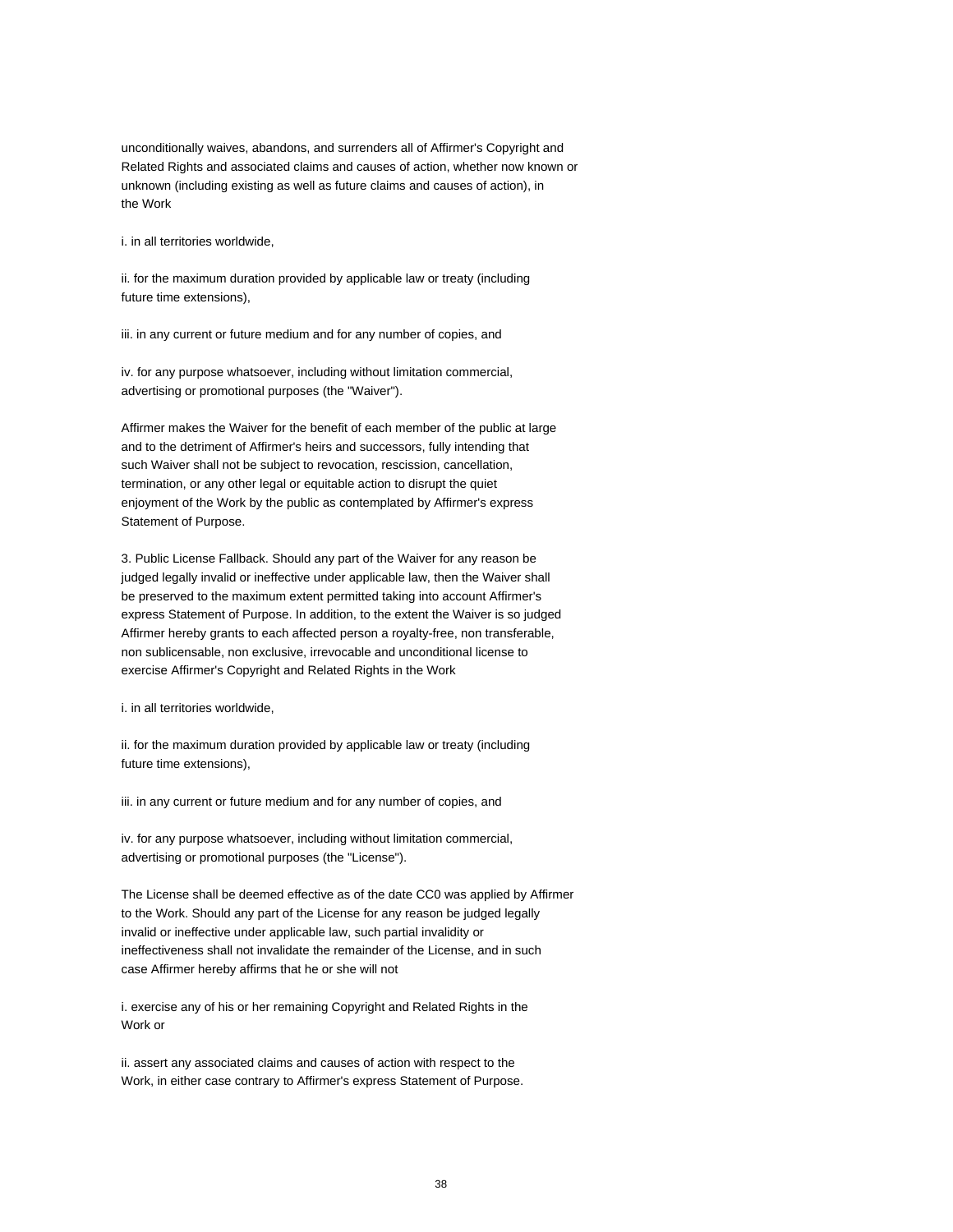4. Limitations and Disclaimers.

a. No trademark or patent rights held by Affirmer are waived, abandoned, surrendered, licensed or otherwise affected by this document.

b. Affirmer offers the Work as-is and makes no representations or warranties of any kind concerning the Work, express, implied, statutory or otherwise, including without limitation warranties of title, merchantability, fitness for a particular purpose, non infringement, or the absence of latent or other defects, accuracy, or the present or absence of errors, whether or not discoverable, all to the greatest extent permissible under applicable law.

c. Affirmer disclaims responsibility for clearing rights of other persons that may apply to the Work or any use thereof, including without limitation any person's Copyright and Related Rights in the Work. Further, Affirmer disclaims responsibility for obtaining any necessary consents, permissions or other rights required for any use of the Work.

d. Affirmer understands and acknowledges that Creative Commons is not a party to this document and has no duty or obligation with respect to this CC0 or use of the Work.

# **Cron License**

(Cron 3.0pl1)

Cron License ============

Copyright 1988,1990,1993,1994 by Paul Vixie All rights reserved

Distribute freely, except: don't remove my name from the source or documentation (don't take credit for my work), mark your changes (don't get me blamed for your possible bugs), don't alter or remove this notice. May be sold if buildable source is provided to buyer. use at your own risk, responsibility for damages (if any) to anyone resulting from the use of this software rests entirely with the user.

Send bug reports, bug fixes, enhancements, requests, flames, etc., and I'll try to keep a version up to date. I can be reached as follows: Paul Vixie uunet!decwrl!vixie!paul

# **Expat License**

(dbus-python 1.2.16, libfastjson v0.99.9)

Expat License =============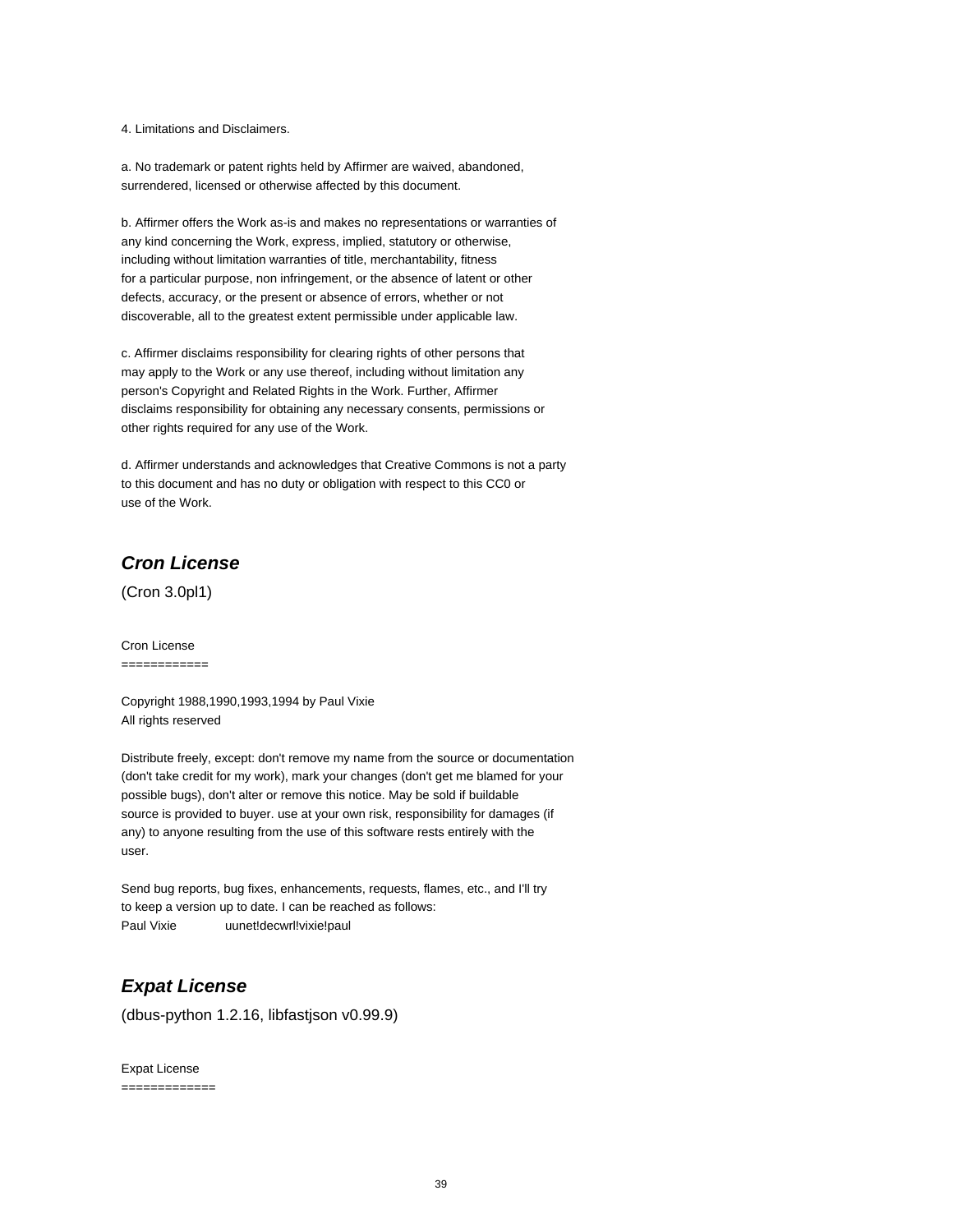Copyright (c) 1998, 1999, 2000 Thai Open Source Software Center Ltd and Clark Cooper Copyright (c) 2001, 2002, 2003, 2004, 2005, 2006 Expat maintainers.

Permission is hereby granted, free of charge, to any person obtaining a copy of this software and associated documentation files (the "Software"), to deal in the Software without restriction, including without limitation the rights to use, copy, modify, merge, publish, distribute, sublicense, and/or sell copies of the Software, and to permit persons to whom the Software is furnished to do so, subject to the following conditions:

The above copyright notice and this permission notice shall be included in all copies or substantial portions of the Software.

THE SOFTWARE IS PROVIDED "AS IS", WITHOUT WARRANTY OF ANY KIND, EXPRESS OR IMPLIED, INCLUDING BUT NOT LIMITED TO THE WARRANTIES OF MERCHANTABILITY, FITNESS FOR A PARTICULAR PURPOSE AND NONINFRINGEMENT. IN NO EVENT SHALL THE AUTHORS OR COPYRIGHT HOLDERS BE LIABLE FOR ANY CLAIM, DAMAGES OR OTHER LIABILITY, WHETHER IN AN ACTION OF CONTRACT, TORT OR OTHERWISE, ARISING FROM, OUT OF OR IN CONNECTION WITH THE SOFTWARE OR THE USE OR OTHER DEALINGS IN THE SOFTWARE.

# **FSF Unlimited License**

(libassuan 2.5.3)

FSF Unlimited License =====================

Copyright (C) 1992-1996, 1998-2012 Free Software Foundation, Inc.

This configure script is free software; the Free Software Foundation gives unlimited permission to copy, distribute and modify it.

# **Freetype Project License**

(The FreeType Project 2.10.4)

The FreeType Project LICENSE ----------------------------

============================

2006-Jan-27

Copyright 1996-2002, 2006 by David Turner, Robert Wilhelm, and Werner Lemberg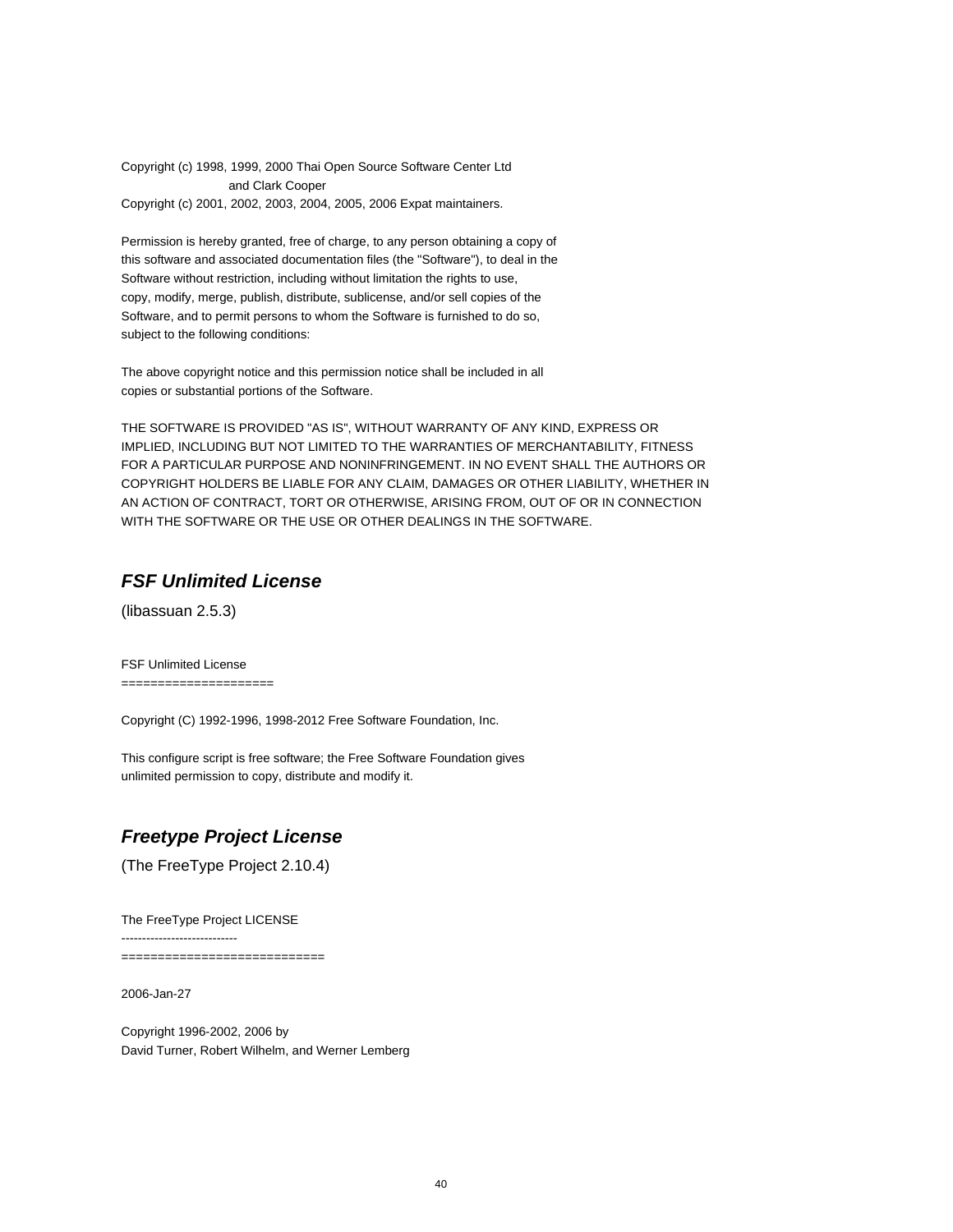#### Introduction

============

The FreeType Project is distributed in several archive packages; some of them may contain, in addition to the FreeType font engine, various tools and contributions which rely on, or relate to, the FreeType Project.

This license applies to all files found in such packages, and which do not fall under their own explicit license. The license affects thus the FreeType font engine, the test programs, documentation and makefiles, at the very least.

This license was inspired by the BSD, Artistic, and IJG (Independent JPEG Group) licenses, which all encourage inclusion and use of free software in commercial and freeware products alike. As a consequence, its main points are that:

\* We don't promise that this software works. However, we will be interested in any kind of bug reports. (`as is' distribution)

\* You can use this software for whatever you want, in parts or full form, without having to pay us. (`royalty-free' usage)

\* You may not pretend that you wrote this software. If you use it, or only parts of it, in a program, you must acknowledge somewhere in your documentation that you have used the FreeType code. (`credits')

We specifically permit and encourage the inclusion of this software, with or without modifications, in commercial products. We disclaim all warranties covering The FreeType Project and assume no liability related to The FreeType Project.

Finally, many people asked us for a preferred form for a credit/disclaimer to use in compliance with this license. We thus encourage you to use the following text:

"Portions of this software are copyright © 1996-2002, 2006 The FreeType Project (www.freetype.org). All rights reserved."

Legal Terms

===========

#### 1. Definitions --------------

Throughout this license, the terms `package', `FreeType Project', and `FreeType archive' refer to the set of files originally distributed by the authors (David Turner, Robert Wilhelm, and Werner Lemberg) as the `FreeType Project', be they named as alpha, beta or final release.

`You' refers to the licensee, or person using the project, where `using' is a generic term including compiling the project's source code as well as linking it to form a `program' or `executable'. This program is referred to as `a program using the FreeType engine'.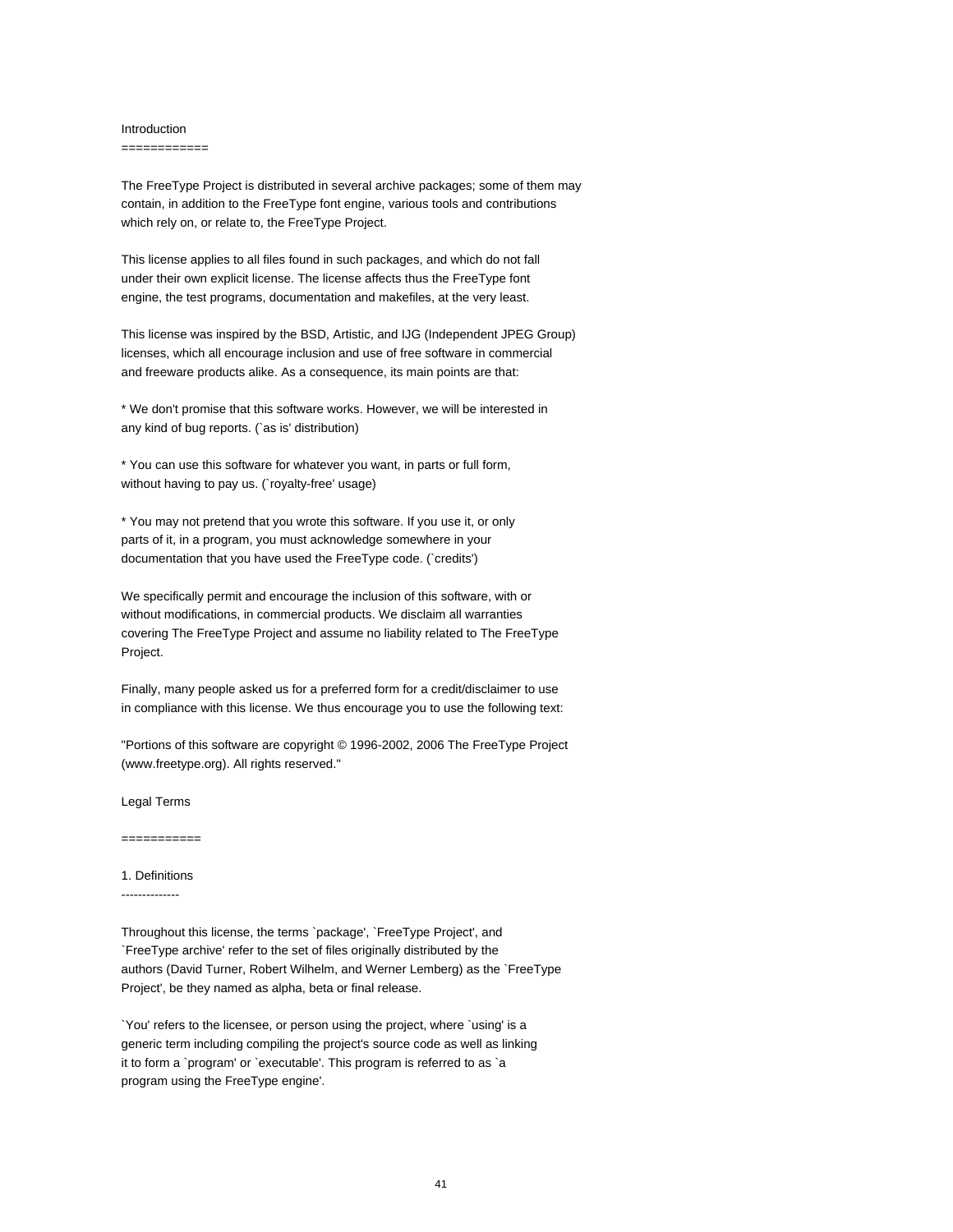This license applies to all files distributed in the original FreeType Project, including all source code, binaries and documentation, unless otherwise stated in the file in its original, unmodified form as distributed in the original archive. If you are unsure whether or not a particular file is covered by this license, you must contact us to verify this.

The FreeType Project is copyright (C) 1996-2000, 2006 by David Turner, Robert Wilhelm, and Werner Lemberg. All rights reserved except as specified below.

#### 2. No Warranty

--------------

THE FREETYPE PROJECT IS PROVIDED `AS IS' WITHOUT WARRANTY OF ANY KIND, EITHER EXPRESS OR IMPLIED, INCLUDING, BUT NOT LIMITED TO, WARRANTIES OF MERCHANTABILITY AND FITNESS FOR A PARTICULAR PURPOSE. IN NO EVENT WILL ANY OF THE AUTHORS OR COPYRIGHT HOLDERS BE LIABLE FOR ANY DAMAGES CAUSED BY THE USE OR THE INABILITY TO USE, OF THE FREETYPE PROJECT.

#### 3. Redistribution

-----------------

This license grants a worldwide, royalty-free, perpetual and irrevocable right and license to use, execute, perform, compile, display, copy, create derivative works of, distribute and sublicense the FreeType Project (in both source and object code forms) and derivative works thereof for any purpose; and to authorize others to exercise some or all of the rights granted herein, subject to the following conditions:

\* Redistribution of source code must retain this license file (`FTL.TXT') unaltered; any additions, deletions or changes to the original files must be clearly indicated in accompanying documentation. The copyright notices of the unaltered, original files must be preserved in all copies of source files.

\* Redistribution in binary form must provide a disclaimer that states that the software is based in part of the work of the FreeType Team, in the distribution documentation. We also encourage you to put an URL to the FreeType web page in your documentation, though this isn't mandatory.

These conditions apply to any software derived from or based on the FreeType Project, not just the unmodified files. If you use our work, you must acknowledge us. However, no fee need be paid to us.

#### 4. Advertising

--------------

Neither the FreeType authors and contributors nor you shall use the name of the other for commercial, advertising, or promotional purposes without specific prior written permission.

We suggest, but do not require, that you use one or more of the following phrases to refer to this software in your documentation or advertising materials: `FreeType Project', `FreeType Engine', `FreeType library', or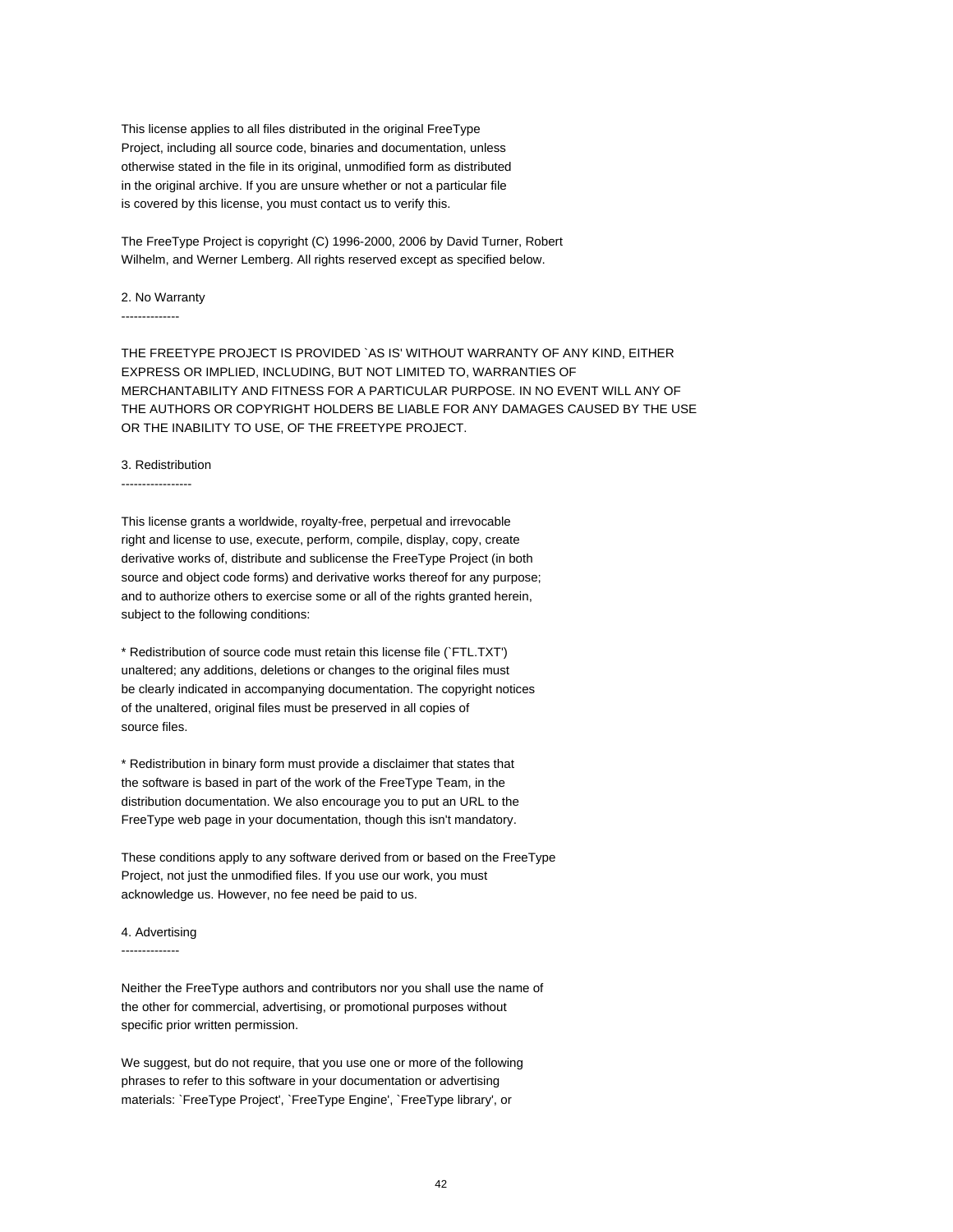`FreeType Distribution'.

As you have not signed this license, you are not required to accept it. However, as the FreeType Project is copyrighted material, only this license, or another one contracted with the authors, grants you the right to use, distribute, and modify it. Therefore, by using, distributing, or modifying the FreeType Project, you indicate that you understand and accept all the terms of this license.

5. Contacts

-----------

There are two mailing lists related to FreeType:

\* freetype@nongnu.org

Discusses general use and applications of FreeType, as well as future and wanted additions to the library and distribution. If you are looking for support, start in this list if you haven't found anything to help you in the documentation.

\* devel@nongnu.org

Discusses bugs, as well as engine internals, design issues, specific licenses, porting, etc.

Our home page can be found at

http://www.freetype.org

--- end of FTL.TXT ---

# **GNU Affero General Public License v3.0**

(libassuan 2.5.3, libcrypt1 4.4.18, mokutil 0.3.0+1538710437.fb6250f)

## GNU AFFERO GENERAL PUBLIC LICENSE

====================================

Version 3, 19 November 2007

Copyright (C) 2007 Free Software Foundation, Inc. Everyone is permitted to copy and distribute verbatim copies of this license document, but changing it is not allowed.

Preamble

The GNU Affero General Public License is a free, copyleft license for software and other kinds of works, specifically designed to ensure cooperation with the community in the case of network server software.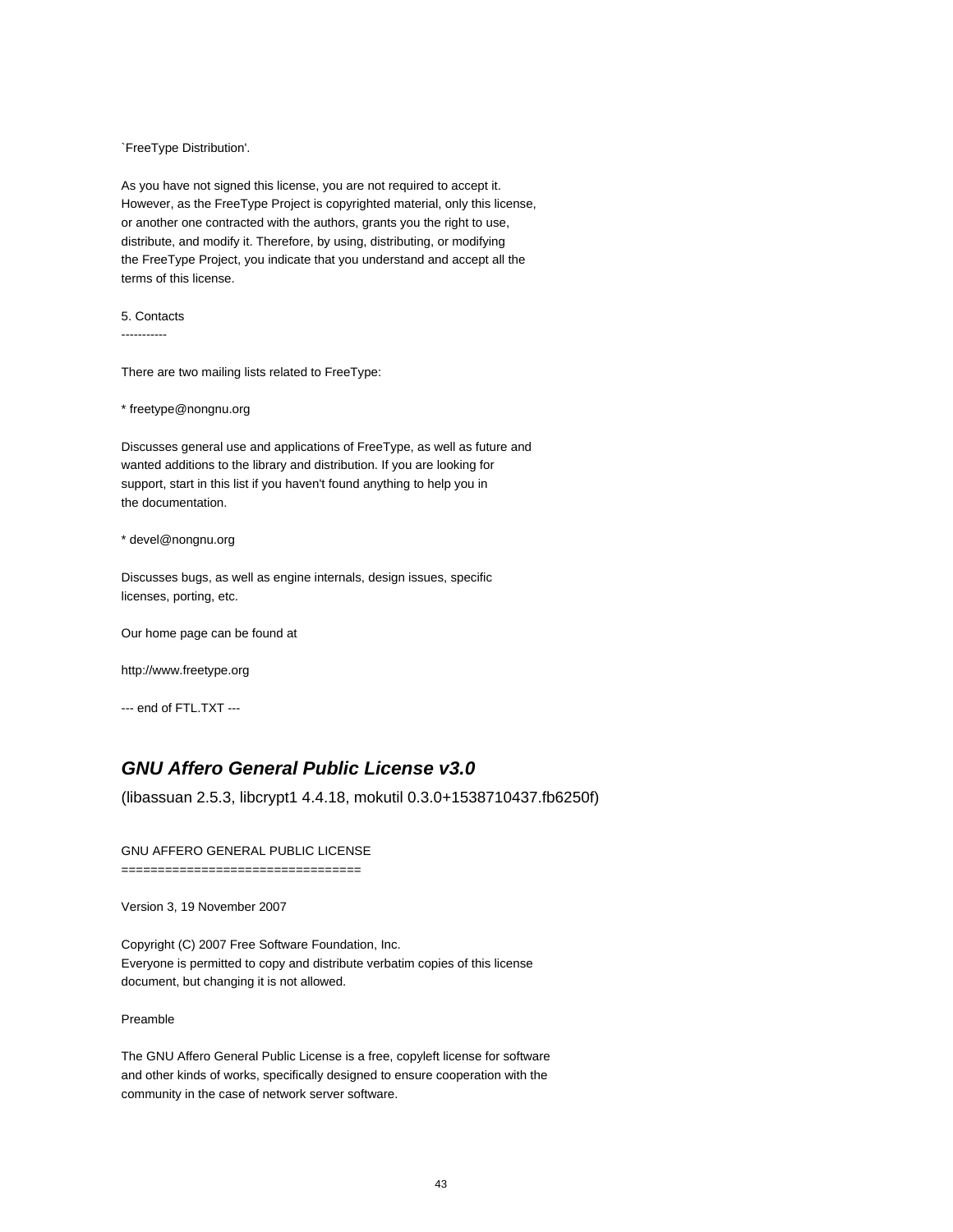The licenses for most software and other practical works are designed to take away your freedom to share and change the works. By contrast, our General Public Licenses are intended to guarantee your freedom to share and change all versions of a program--to make sure it remains free software for all its users.

When we speak of free software, we are referring to freedom, not price. Our General Public Licenses are designed to make sure that you have the freedom to distribute copies of free software (and charge for them if you wish), that you receive source code or can get it if you want it, that you can change the software or use pieces of it in new free programs, and that you know you can do these things.

Developers that use our General Public Licenses protect your rights with two steps: (1) assert copyright on the software, and (2) offer you this License which gives you legal permission to copy, distribute and/or modify the software.

A secondary benefit of defending all users' freedom is that improvements made in alternate versions of the program, if they receive widespread use, become available for other developers to incorporate. Many developers of free software are heartened and encouraged by the resulting cooperation. However, in the case of software used on network servers, this result may fail to come about. The GNU General Public License permits making a modified version and letting the public access it on a server without ever releasing its source code to the public.

The GNU Affero General Public License is designed specifically to ensure that, in such cases, the modified source code becomes available to the community. It requires the operator of a network server to provide the source code of the modified version running there to the users of that server. Therefore, public use of a modified version, on a publicly accessible server, gives the public access to the source code of the modified version.

An older license, called the Affero General Public License and published by Affero, was designed to accomplish similar goals. This is a different license, not a version of the Affero GPL, but Affero has released a new version of the Affero GPL which permits relicensing under this license.

The precise terms and conditions for copying, distribution and modification follow.

#### TERMS AND CONDITIONS

0. Definitions.

"This License" refers to version 3 of the GNU Affero General Public License.

"Copyright" also means copyright-like laws that apply to other kinds of works, such as semiconductor masks.

"The Program" refers to any copyrightable work licensed under this License. Each licensee is addressed as "you". "Licensees" and "recipients" may be individuals or organizations.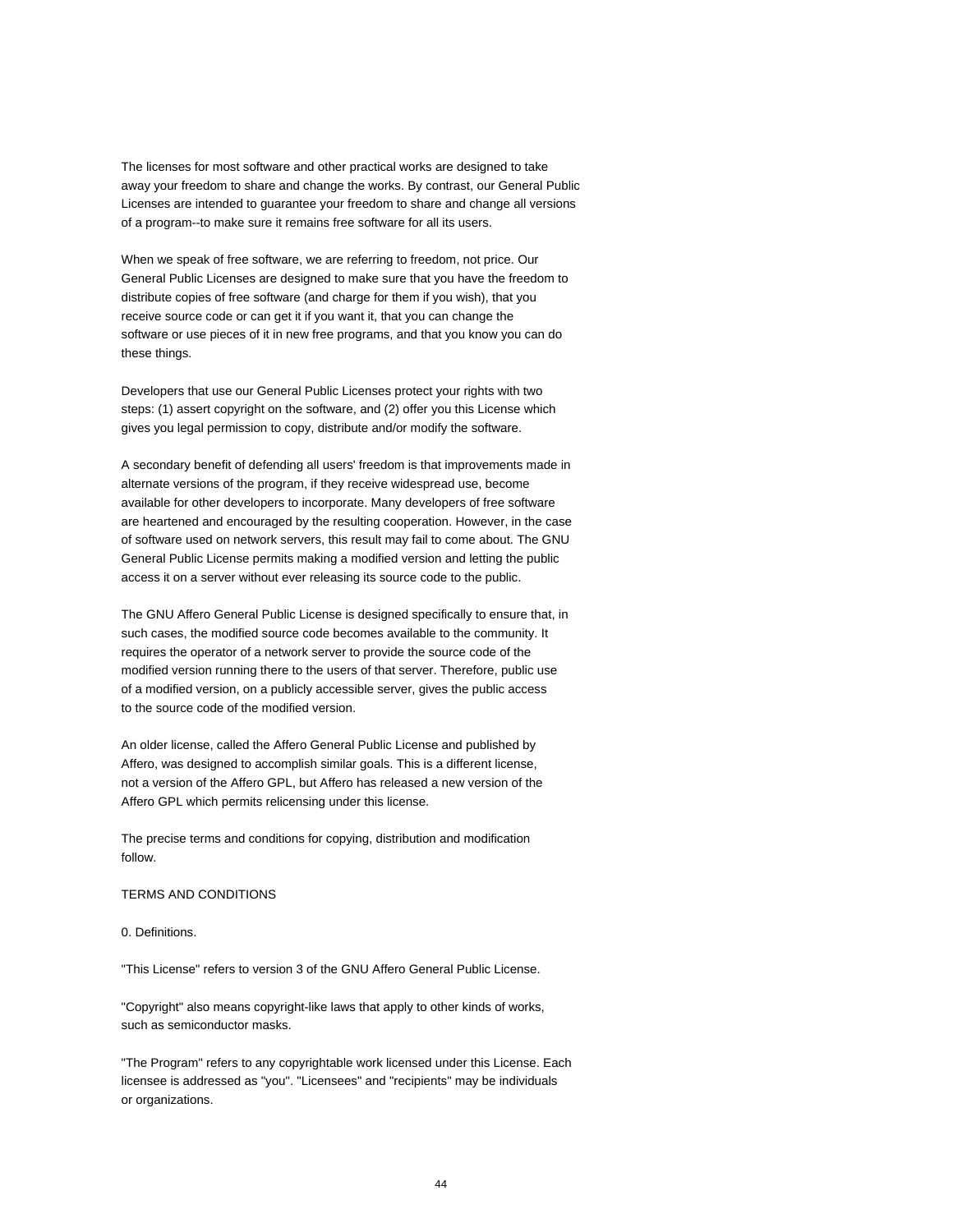To "modify" a work means to copy from or adapt all or part of the work in a fashion requiring copyright permission, other than the making of an exact copy. The resulting work is called a "modified version" of the earlier work or a work "based on" the earlier work.

A "covered work" means either the unmodified Program or a work based on the Program.

To "propagate" a work means to do anything with it that, without permission, would make you directly or secondarily liable for infringement under applicable copyright law, except executing it on a computer or modifying a private copy. Propagation includes copying, distribution (with or without modification), making available to the public, and in some countries other activities as well.

To "convey" a work means any kind of propagation that enables other parties to make or receive copies. Mere interaction with a user through a computer network, with no transfer of a copy, is not conveying.

An interactive user interface displays "Appropriate Legal Notices" to the extent that it includes a convenient and prominently visible feature that (1) displays an appropriate copyright notice, and (2) tells the user that there is no warranty for the work (except to the extent that warranties are provided), that licensees may convey the work under this License, and how to view a copy of this License. If the interface presents a list of user commands or options, such as a menu, a prominent item in the list meets this criterion.

1. Source Code.

The "source code" for a work means the preferred form of the work for making modifications to it. "Object code" means any non-source form of a work.

A "Standard Interface" means an interface that either is an official standard defined by a recognized standards body, or, in the case of interfaces specified for a particular programming language, one that is widely used among developers working in that language.

The "System Libraries" of an executable work include anything, other than the work as a whole, that (a) is included in the normal form of packaging a Major Component, but which is not part of that Major Component, and (b) serves only to enable use of the work with that Major Component, or to implement a Standard Interface for which an implementation is available to the public in source code form. A "Major Component", in this context, means a major essential component (kernel, window system, and so on) of the specific operating system (if any) on which the executable work runs, or a compiler used to produce the work, or an object code interpreter used to run it.

The "Corresponding Source" for a work in object code form means all the source code needed to generate, install, and (for an executable work) run the object code and to modify the work, including scripts to control those activities. However, it does not include the work's System Libraries, or general-purpose tools or generally available free programs which are used unmodified in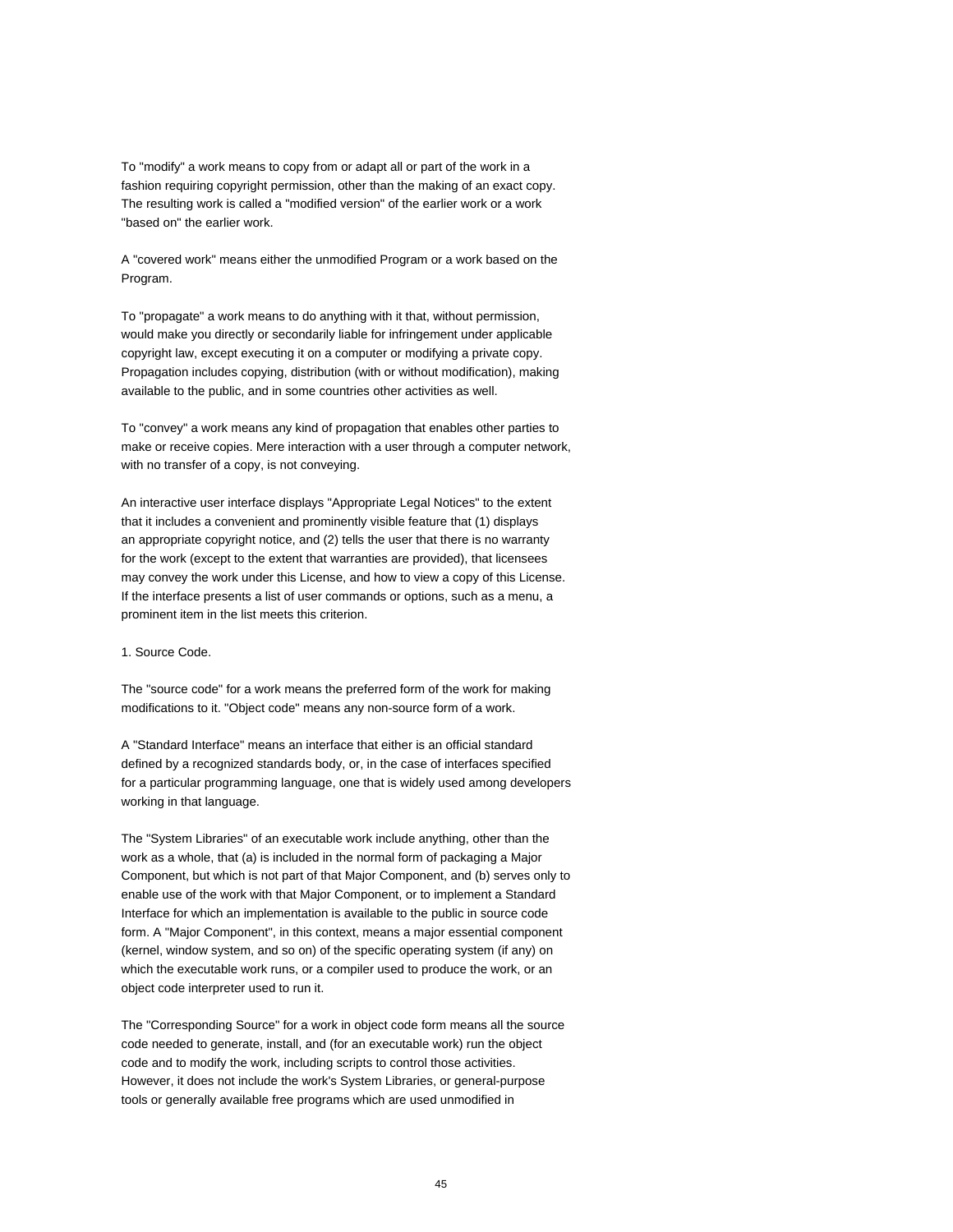performing those activities but which are not part of the work. For example, Corresponding Source includes interface definition files associated with source files for the work, and the source code for shared libraries and dynamically linked subprograms that the work is specifically designed to require, such as by intimate data communication or control flow between those subprograms and other parts of the work.

The Corresponding Source need not include anything that users can regenerate automatically from other parts of the Corresponding Source.

The Corresponding Source for a work in source code form is that same work.

#### 2. Basic Permissions.

All rights granted under this License are granted for the term of copyright on the Program, and are irrevocable provided the stated conditions are met. This License explicitly affirms your unlimited permission to run the unmodified Program. The output from running a covered work is covered by this License only if the output, given its content, constitutes a covered work. This License acknowledges your rights of fair use or other equivalent, as provided by copyright law.

You may make, run and propagate covered works that you do not convey, without conditions so long as your license otherwise remains in force. You may convey covered works to others for the sole purpose of having them make modifications exclusively for you, or provide you with facilities for running those works, provided that you comply with the terms of this License in conveying all material for which you do not control copyright. Those thus making or running the covered works for you must do so exclusively on your behalf, under your direction and control, on terms that prohibit them from making any copies of your copyrighted material outside their relationship with you.

Conveying under any other circumstances is permitted solely under the conditions stated below. Sublicensing is not allowed; section 10 makes it unnecessary.

3. Protecting Users' Legal Rights From Anti-Circumvention Law.

No covered work shall be deemed part of an effective technological measure under any applicable law fulfilling obligations under article 11 of the WIPO copyright treaty adopted on 20 December 1996, or similar laws prohibiting or restricting circumvention of such measures.

When you convey a covered work, you waive any legal power to forbid circumvention of technological measures to the extent such circumvention is effected by exercising rights under this License with respect to the covered work, and you disclaim any intention to limit operation or modification of the work as a means of enforcing, against the work's users, your or third parties' legal rights to forbid circumvention of technological measures.

4. Conveying Verbatim Copies.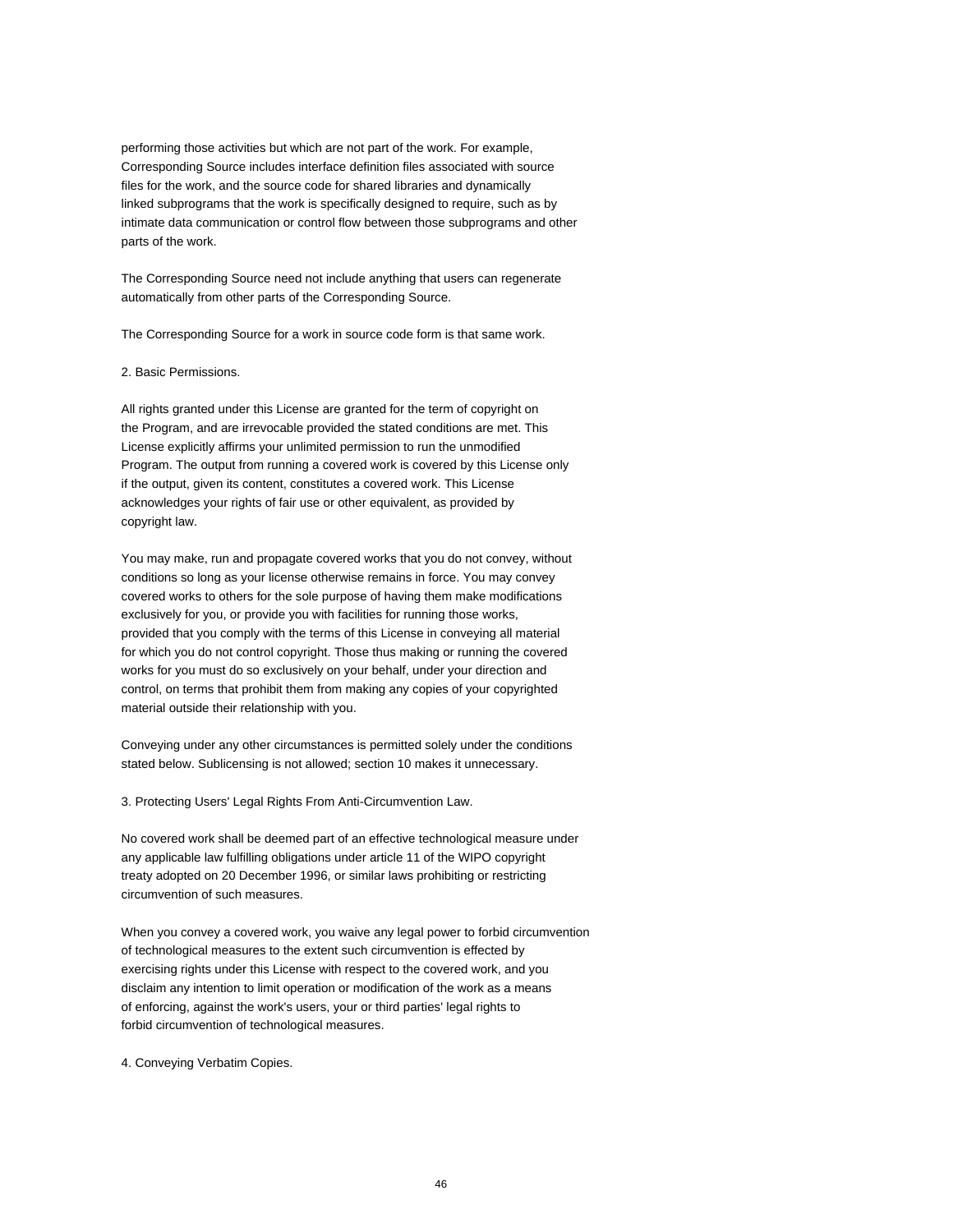You may convey verbatim copies of the Program's source code as you receive it, in any medium, provided that you conspicuously and appropriately publish on each copy an appropriate copyright notice; keep intact all notices stating that this License and any non-permissive terms added in accord with section 7 apply to the code; keep intact all notices of the absence of any warranty; and give all recipients a copy of this License along with the Program.

You may charge any price or no price for each copy that you convey, and you may offer support or warranty protection for a fee.

5. Conveying Modified Source Versions.

You may convey a work based on the Program, or the modifications to produce it from the Program, in the form of source code under the terms of section 4, provided that you also meet all of these conditions:

\* a) The work must carry prominent notices stating that you modified it, and giving a relevant date.

\* b) The work must carry prominent notices stating that it is released under this License and any conditions added under section 7. This requirement modifies the requirement in section 4 to "keep intact all notices".

\* c) You must license the entire work, as a whole, under this License to anyone who comes into possession of a copy. This License will therefore apply, along with any applicable section 7 additional terms, to the whole of the work, and all its parts, regardless of how they are packaged. This License gives no permission to license the work in any other way, but it does not invalidate such permission if you have separately received it.

\* d) If the work has interactive user interfaces, each must display Appropriate Legal Notices; however, if the Program has interactive interfaces that do not display Appropriate Legal Notices, your work need not make them do so.

A compilation of a covered work with other separate and independent works, which are not by their nature extensions of the covered work, and which are not combined with it such as to form a larger program, in or on a volume of a storage or distribution medium, is called an "aggregate" if the compilation and its resulting copyright are not used to limit the access or legal rights of the compilation's users beyond what the individual works permit. Inclusion of a covered work in an aggregate does not cause this License to apply to the other parts of the aggregate.

6. Conveying Non-Source Forms.

You may convey a covered work in object code form under the terms of sections 4 and 5, provided that you also convey the machine-readable Corresponding Source under the terms of this License, in one of these ways:

\* a) Convey the object code in, or embodied in, a physical product (including a physical distribution medium), accompanied by the Corresponding Source fixed on a durable physical medium customarily used for software interchange.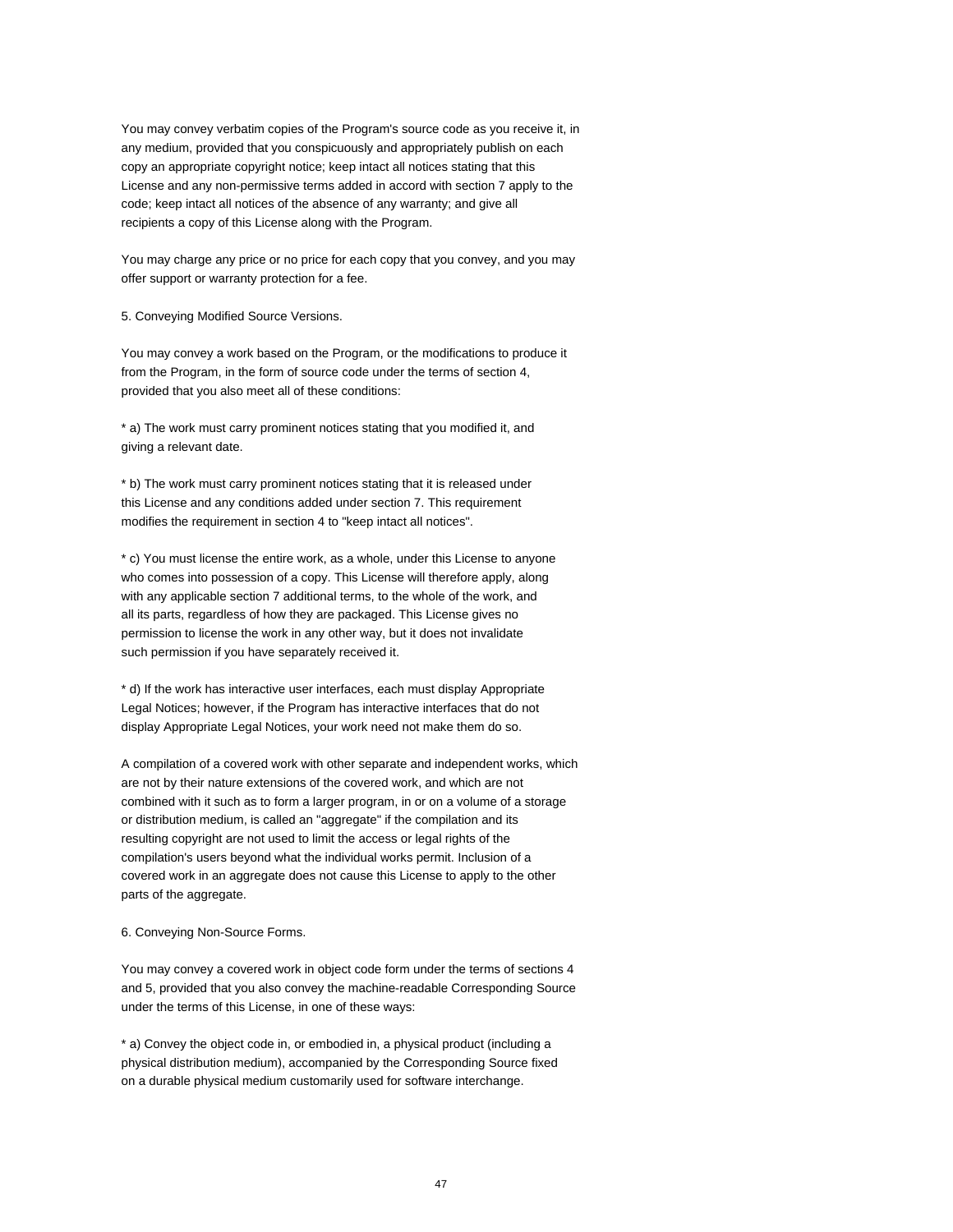\* b) Convey the object code in, or embodied in, a physical product (including a physical distribution medium), accompanied by a written offer, valid for at least three years and valid for as long as you offer spare parts or customer support for that product model, to give anyone who possesses the object code either (1) a copy of the Corresponding Source for all the software in the product that is covered by this License, on a durable physical medium customarily used for software interchange, for a price no more than your reasonable cost of physically performing this conveying of source, or (2) access to copy the Corresponding Source from a network server at no charge.

\* c) Convey individual copies of the object code with a copy of the written offer to provide the Corresponding Source. This alternative is allowed only occasionally and noncommercially, and only if you received the object code with such an offer, in accord with subsection 6b.

\* d) Convey the object code by offering access from a designated place (gratis or for a charge), and offer equivalent access to the Corresponding Source in the same way through the same place at no further charge. You need not require recipients to copy the Corresponding Source along with the object code. If the place to copy the object code is a network server, the Corresponding Source may be on a different server (operated by you or a third party) that supports equivalent copying facilities, provided you maintain clear directions next to the object code saying where to find the Corresponding Source. Regardless of what server hosts the Corresponding Source, you remain obligated to ensure that it is available for as long as needed to satisfy these requirements.

\* e) Convey the object code using peer-to-peer transmission, provided you inform other peers where the object code and Corresponding Source of the work are being offered to the general public at no charge under subsection 6d.

A separable portion of the object code, whose source code is excluded from the Corresponding Source as a System Library, need not be included in conveying the object code work.

A "User Product" is either (1) a "consumer product", which means any tangible personal property which is normally used for personal, family, or household purposes, or (2) anything designed or sold for incorporation into a dwelling. In determining whether a product is a consumer product, doubtful cases shall be resolved in favor of coverage. For a particular product received by a particular user, "normally used" refers to a typical or common use of that class of product, regardless of the status of the particular user or of the way in which the particular user actually uses, or expects or is expected to use, the product. A product is a consumer product regardless of whether the product has substantial commercial, industrial or non-consumer uses, unless such uses represent the only significant mode of use of the product.

"Installation Information" for a User Product means any methods, procedures, authorization keys, or other information required to install and execute modified versions of a covered work in that User Product from a modified version of its Corresponding Source. The information must suffice to ensure that the continued functioning of the modified object code is in no case prevented or interfered with solely because modification has been made.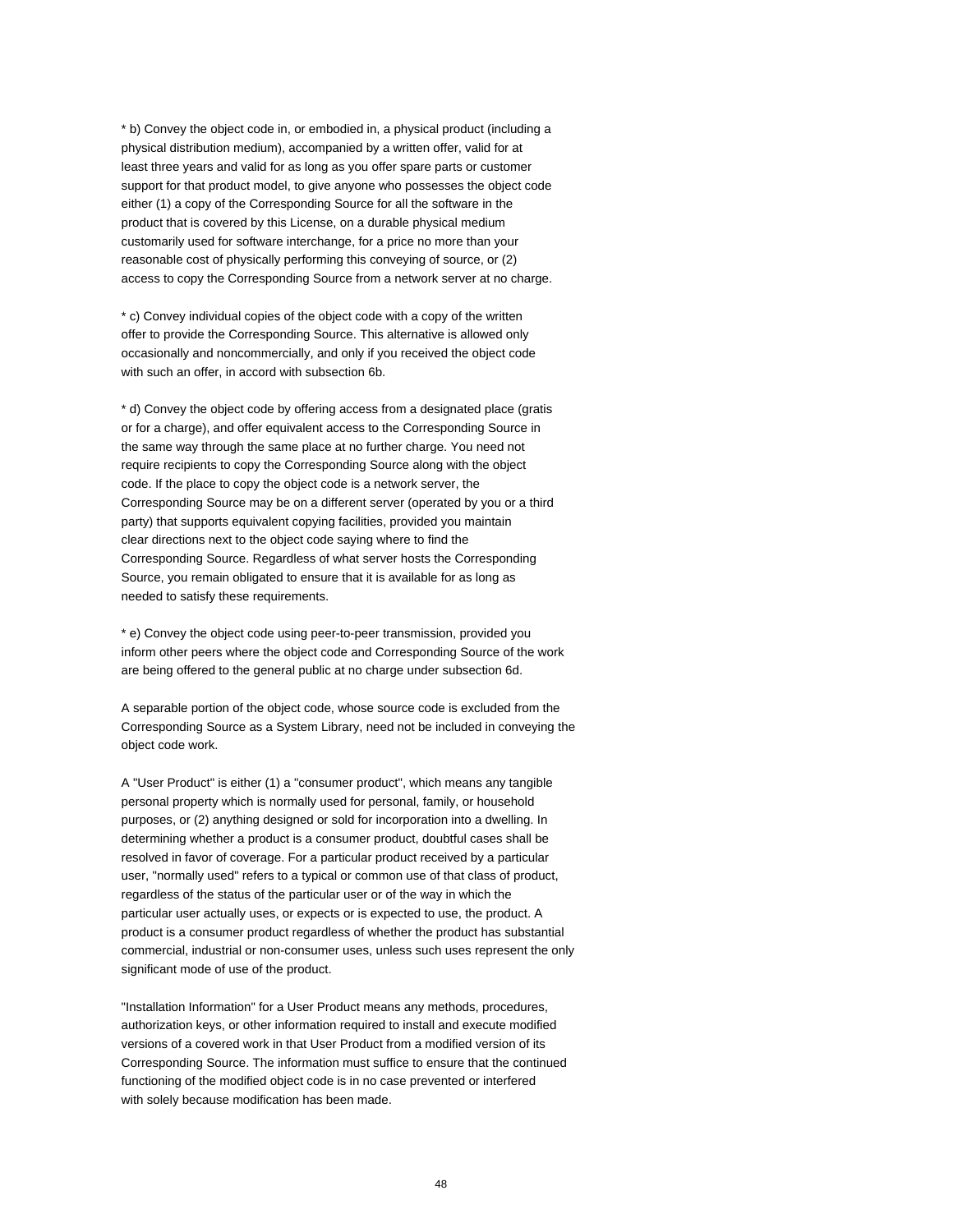If you convey an object code work under this section in, or with, or specifically for use in, a User Product, and the conveying occurs as part of a transaction in which the right of possession and use of the User Product is transferred to the recipient in perpetuity or for a fixed term (regardless of how the transaction is characterized), the Corresponding Source conveyed under this section must be accompanied by the Installation Information. But this requirement does not apply if neither you nor any third party retains the ability to install modified object code on the User Product (for example, the work has been installed in ROM).

The requirement to provide Installation Information does not include a requirement to continue to provide support service, warranty, or updates for a work that has been modified or installed by the recipient, or for the User Product in which it has been modified or installed. Access to a network may be denied when the modification itself materially and adversely affects the operation of the network or violates the rules and protocols for communication across the network.

Corresponding Source conveyed, and Installation Information provided, in accord with this section must be in a format that is publicly documented (and with an implementation available to the public in source code form), and must require no special password or key for unpacking, reading or copying.

#### 7. Additional Terms.

"Additional permissions" are terms that supplement the terms of this License by making exceptions from one or more of its conditions. Additional permissions that are applicable to the entire Program shall be treated as though they were included in this License, to the extent that they are valid under applicable law. If additional permissions apply only to part of the Program, that part may be used separately under those permissions, but the entire Program remains governed by this License without regard to the additional permissions.

When you convey a copy of a covered work, you may at your option remove any additional permissions from that copy, or from any part of it. (Additional permissions may be written to require their own removal in certain cases when you modify the work.) You may place additional permissions on material, added by you to a covered work, for which you have or can give appropriate copyright permission.

Notwithstanding any other provision of this License, for material you add to a covered work, you may (if authorized by the copyright holders of that material) supplement the terms of this License with terms:

\* a) Disclaiming warranty or limiting liability differently from the terms of sections 15 and 16 of this License; or

\* b) Requiring preservation of specified reasonable legal notices or author attributions in that material or in the Appropriate Legal Notices displayed by works containing it; or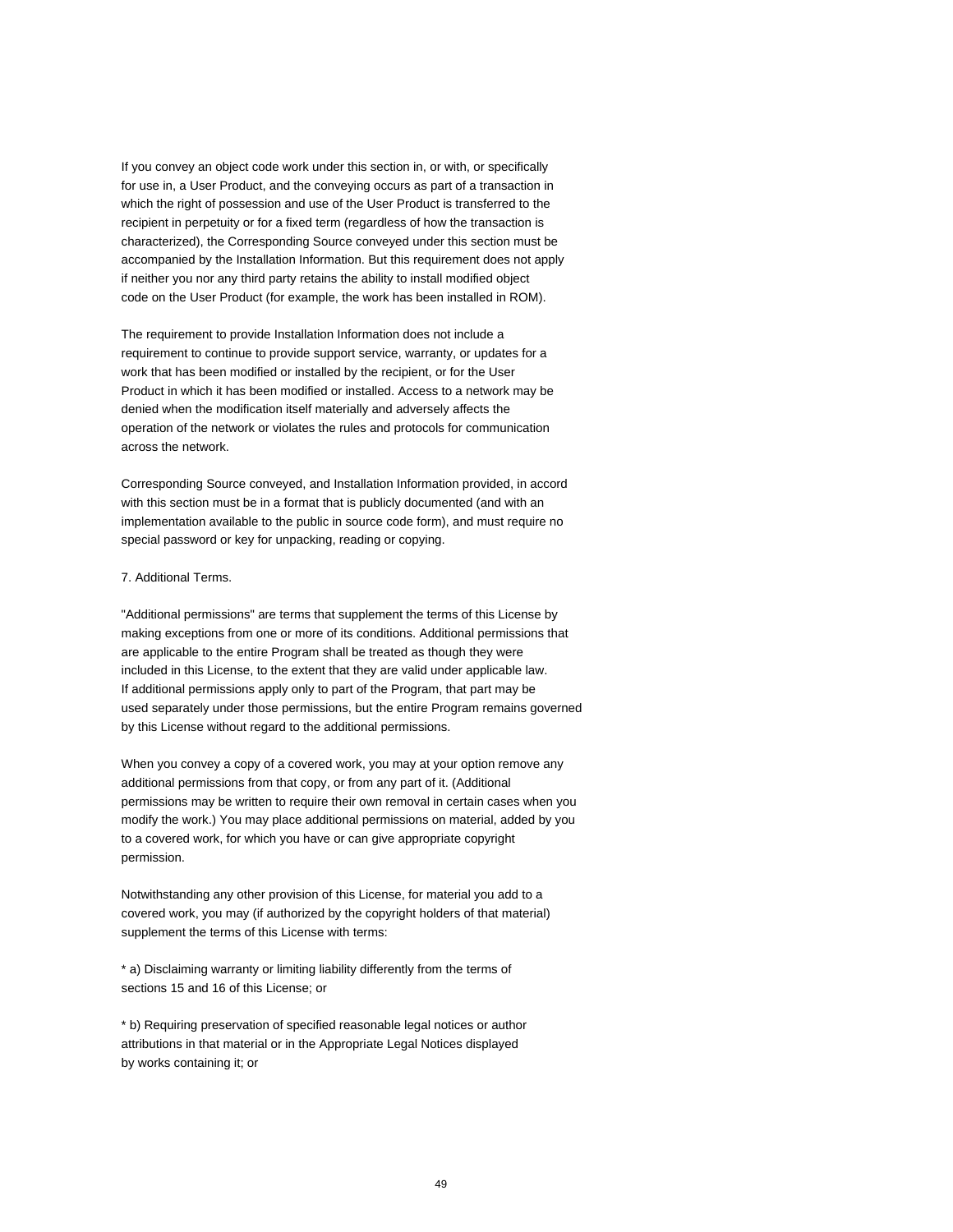\* c) Prohibiting misrepresentation of the origin of that material, or requiring that modified versions of such material be marked in reasonable ways as different from the original version; or

\* d) Limiting the use for publicity purposes of names of licensors or authors of the material; or

\* e) Declining to grant rights under trademark law for use of some trade names, trademarks, or service marks; or

\* f) Requiring indemnification of licensors and authors of that material by anyone who conveys the material (or modified versions of it) with contractual assumptions of liability to the recipient, for any liability that these contractual assumptions directly impose on those licensors and authors.

All other non-permissive additional terms are considered "further restrictions" within the meaning of section 10. If the Program as you received it, or any part of it, contains a notice stating that it is governed by this License along with a term that is a further restriction, you may remove that term. If a license document contains a further restriction but permits relicensing or conveying under this License, you may add to a covered work material governed by the terms of that license document, provided that the further restriction does not survive such relicensing or conveying.

If you add terms to a covered work in accord with this section, you must place, in the relevant source files, a statement of the additional terms that apply to those files, or a notice indicating where to find the applicable terms.

Additional terms, permissive or non-permissive, may be stated in the form of a separately written license, or stated as exceptions; the above requirements apply either way.

## 8. Termination.

You may not propagate or modify a covered work except as expressly provided under this License. Any attempt otherwise to propagate or modify it is void, and will automatically terminate your rights under this License (including any patent licenses granted under the third paragraph of section 11).

However, if you cease all violation of this License, then your license from a particular copyright holder is reinstated (a) provisionally, unless and until the copyright holder explicitly and finally terminates your license, and (b) permanently, if the copyright holder fails to notify you of the violation by some reasonable means prior to 60 days after the cessation.

Moreover, your license from a particular copyright holder is reinstated permanently if the copyright holder notifies you of the violation by some reasonable means, this is the first time you have received notice of violation of this License (for any work) from that copyright holder, and you cure the violation prior to 30 days after your receipt of the notice.

Termination of your rights under this section does not terminate the licenses of parties who have received copies or rights from you under this License. If your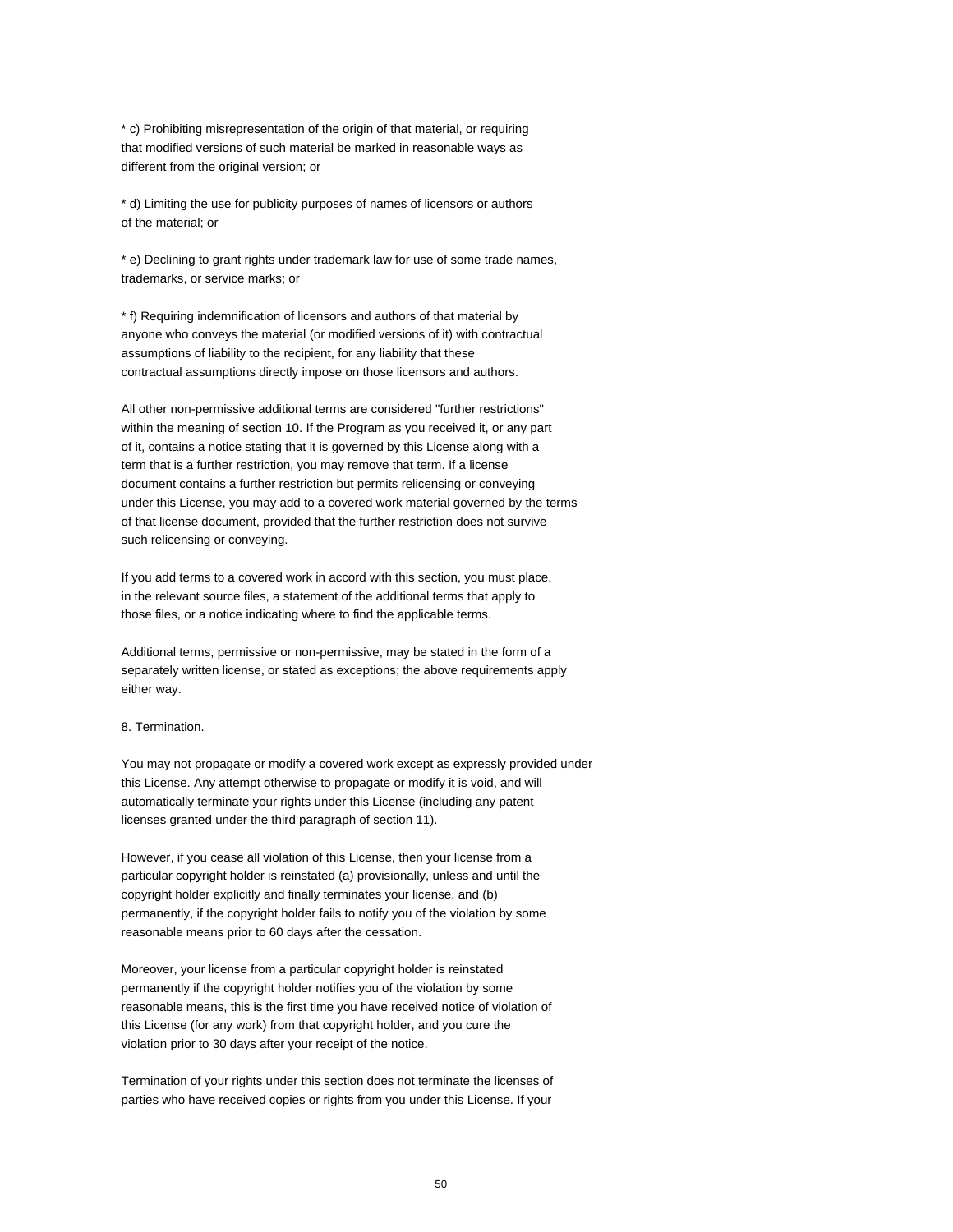rights have been terminated and not permanently reinstated, you do not qualify to receive new licenses for the same material under section 10.

9. Acceptance Not Required for Having Copies.

You are not required to accept this License in order to receive or run a copy of the Program. Ancillary propagation of a covered work occurring solely as a consequence of using peer-to-peer transmission to receive a copy likewise does not require acceptance. However, nothing other than this License grants you permission to propagate or modify any covered work. These actions infringe copyright if you do not accept this License. Therefore, by modifying or propagating a covered work, you indicate your acceptance of this License to do so.

10. Automatic Licensing of Downstream Recipients.

Each time you convey a covered work, the recipient automatically receives a license from the original licensors, to run, modify and propagate that work, subject to this License. You are not responsible for enforcing compliance by third parties with this License.

An "entity transaction" is a transaction transferring control of an organization, or substantially all assets of one, or subdividing an organization, or merging organizations. If propagation of a covered work results from an entity transaction, each party to that transaction who receives a copy of the work also receives whatever licenses to the work the party's predecessor in interest had or could give under the previous paragraph, plus a right to possession of the Corresponding Source of the work from the predecessor in interest, if the predecessor has it or can get it with reasonable efforts.

You may not impose any further restrictions on the exercise of the rights granted or affirmed under this License. For example, you may not impose a license fee, royalty, or other charge for exercise of rights granted under this License, and you may not initiate litigation (including a cross-claim or counterclaim in a lawsuit) alleging that any patent claim is infringed by making, using, selling, offering for sale, or importing the Program or any portion of it.

11. Patents.

A "contributor" is a copyright holder who authorizes use under this License of the Program or a work on which the Program is based. The work thus licensed is called the contributor's "contributor version".

A contributor's "essential patent claims" are all patent claims owned or controlled by the contributor, whether already acquired or hereafter acquired, that would be infringed by some manner, permitted by this License, of making, using, or selling its contributor version, but do not include claims that would be infringed only as a consequence of further modification of the contributor version. For purposes of this definition, "control" includes the right to grant patent sublicenses in a manner consistent with the requirements of this License.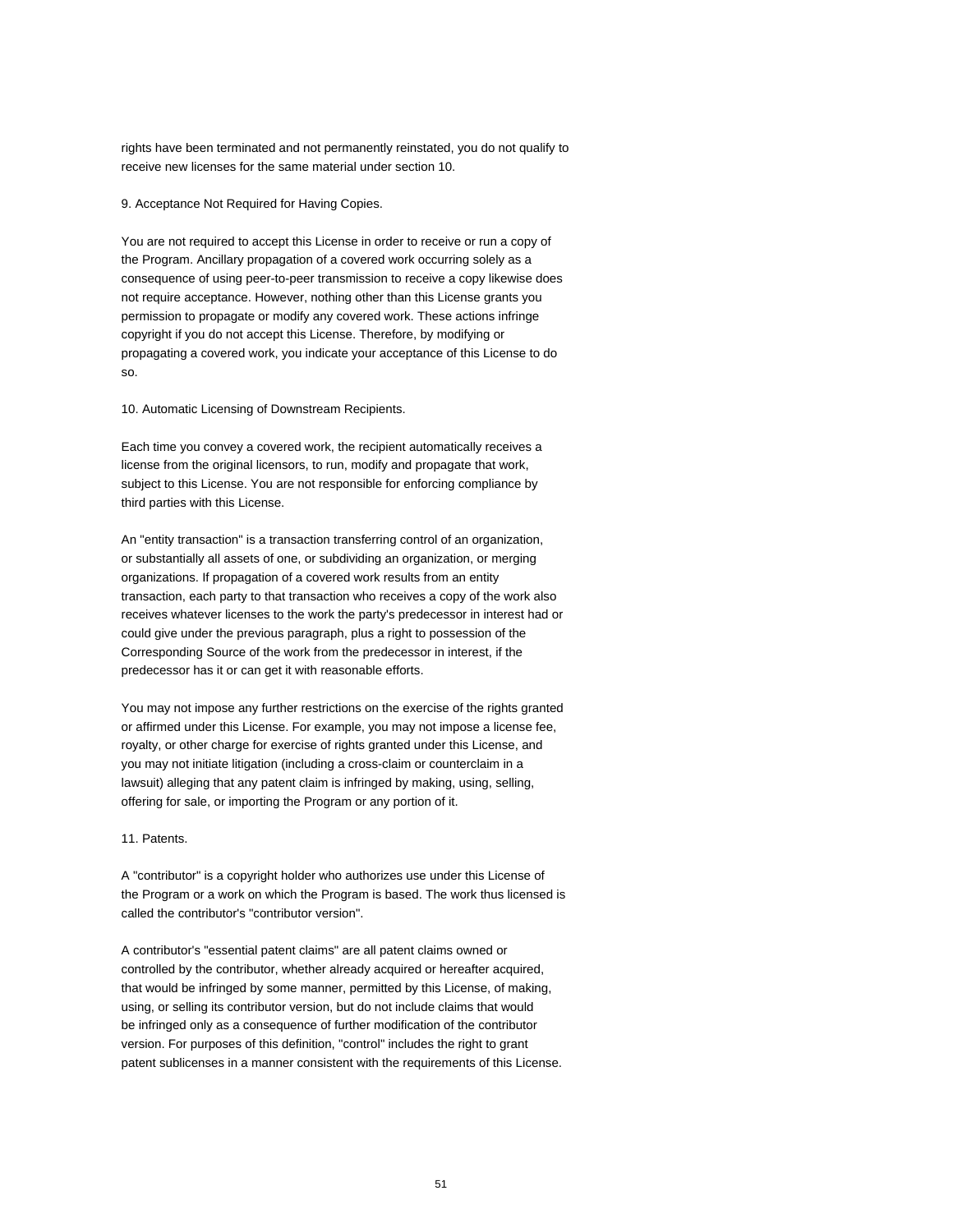Each contributor grants you a non-exclusive, worldwide, royalty-free patent license under the contributor's essential patent claims, to make, use, sell, offer for sale, import and otherwise run, modify and propagate the contents of its contributor version.

In the following three paragraphs, a "patent license" is any express agreement or commitment, however denominated, not to enforce a patent (such as an express permission to practice a patent or covenant not to sue for patent infringement). To "grant" such a patent license to a party means to make such an agreement or commitment not to enforce a patent against the party.

If you convey a covered work, knowingly relying on a patent license, and the Corresponding Source of the work is not available for anyone to copy, free of charge and under the terms of this License, through a publicly available network server or other readily accessible means, then you must either (1) cause the Corresponding Source to be so available, or (2) arrange to deprive yourself of the benefit of the patent license for this particular work, or (3) arrange, in a manner consistent with the requirements of this License, to extend the patent license to downstream recipients. "Knowingly relying" means you have actual knowledge that, but for the patent license, your conveying the covered work in a country, or your recipient's use of the covered work in a country, would infringe one or more identifiable patents in that country that you have reason to believe are valid.

If, pursuant to or in connection with a single transaction or arrangement, you convey, or propagate by procuring conveyance of, a covered work, and grant a patent license to some of the parties receiving the covered work authorizing them to use, propagate, modify or convey a specific copy of the covered work, then the patent license you grant is automatically extended to all recipients of the covered work and works based on it.

A patent license is "discriminatory" if it does not include within the scope of its coverage, prohibits the exercise of, or is conditioned on the non-exercise of one or more of the rights that are specifically granted under this License. You may not convey a covered work if you are a party to an arrangement with a third party that is in the business of distributing software, under which you make payment to the third party based on the extent of your activity of conveying the work, and under which the third party grants, to any of the parties who would receive the covered work from you, a discriminatory patent license (a) in connection with copies of the covered work conveyed by you (or copies made from those copies), or (b) primarily for and in connection with specific products or compilations that contain the covered work, unless you entered into that arrangement, or that patent license was granted, prior to 28 March 2007.

Nothing in this License shall be construed as excluding or limiting any implied license or other defenses to infringement that may otherwise be available to you under applicable patent law.

12. No Surrender of Others' Freedom.

If conditions are imposed on you (whether by court order, agreement or otherwise) that contradict the conditions of this License, they do not excuse you from the conditions of this License. If you cannot convey a covered work so as to satisfy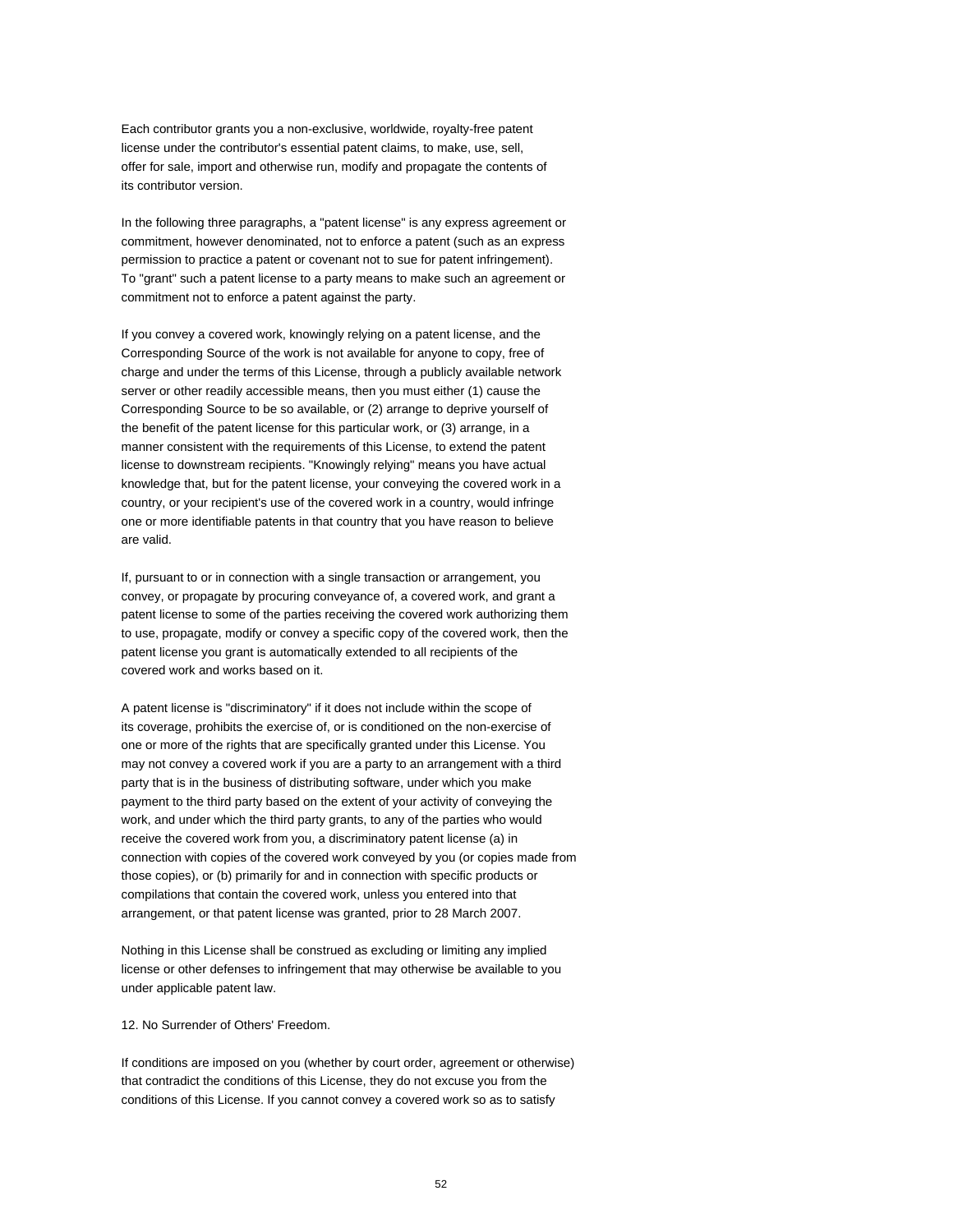simultaneously your obligations under this License and any other pertinent obligations, then as a consequence you may not convey it at all. For example, if you agree to terms that obligate you to collect a royalty for further conveying from those to whom you convey the Program, the only way you could satisfy both those terms and this License would be to refrain entirely from conveying the Program.

13. Remote Network Interaction; Use with the GNU General Public License.

Notwithstanding any other provision of this License, if you modify the Program, your modified version must prominently offer all users interacting with it remotely through a computer network (if your version supports such interaction) an opportunity to receive the Corresponding Source of your version by providing access to the Corresponding Source from a network server at no charge, through some standard or customary means of facilitating copying of software. This Corresponding Source shall include the Corresponding Source for any work covered by version 3 of the GNU General Public License that is incorporated pursuant to the following paragraph.

Notwithstanding any other provision of this License, you have permission to link or combine any covered work with a work licensed under version 3 of the GNU General Public License into a single combined work, and to convey the resulting work. The terms of this License will continue to apply to the part which is the covered work, but the work with which it is combined will remain governed by version 3 of the GNU General Public License.

14. Revised Versions of this License.

The Free Software Foundation may publish revised and/or new versions of the GNU Affero General Public License from time to time. Such new versions will be similar in spirit to the present version, but may differ in detail to address new problems or concerns.

Each version is given a distinguishing version number. If the Program specifies that a certain numbered version of the GNU Affero General Public License "or any later version" applies to it, you have the option of following the terms and conditions either of that numbered version or of any later version published by the Free Software Foundation. If the Program does not specify a version number of the GNU Affero General Public License, you may choose any version ever published by the Free Software Foundation.

If the Program specifies that a proxy can decide which future versions of the GNU Affero General Public License can be used, that proxy's public statement of acceptance of a version permanently authorizes you to choose that version for the Program.

Later license versions may give you additional or different permissions. However, no additional obligations are imposed on any author or copyright holder as a result of your choosing to follow a later version.

15. Disclaimer of Warranty.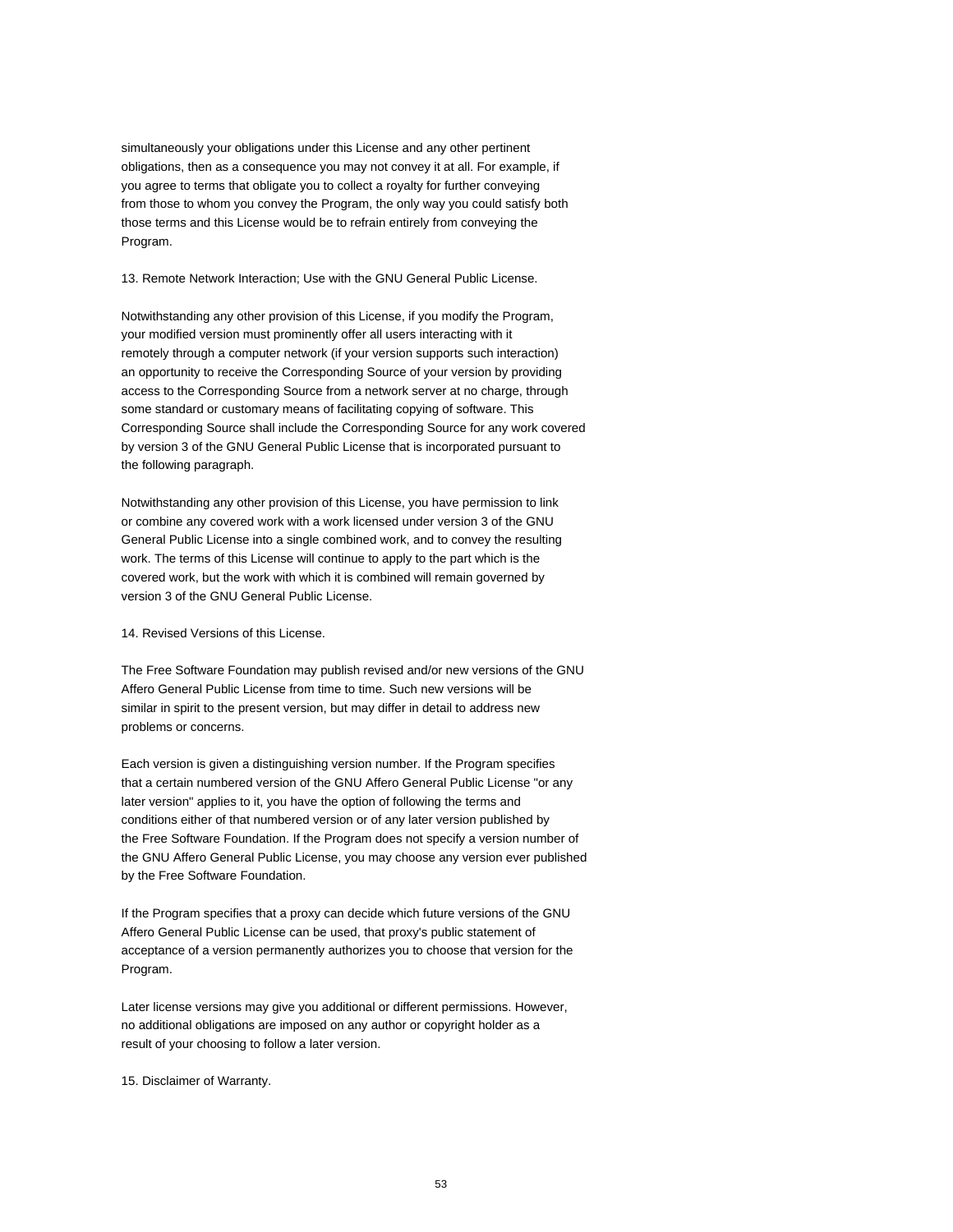THERE IS NO WARRANTY FOR THE PROGRAM, TO THE EXTENT PERMITTED BY APPLICABLE LAW. EXCEPT WHEN OTHERWISE STATED IN WRITING THE COPYRIGHT HOLDERS AND/OR OTHER PARTIES PROVIDE THE PROGRAM "AS IS" WITHOUT WARRANTY OF ANY KIND, EITHER EXPRESSED OR IMPLIED, INCLUDING, BUT NOT LIMITED TO, THE IMPLIED WARRANTIES OF MERCHANTABILITY AND FITNESS FOR A PARTICULAR PURPOSE. THE ENTIRE RISK AS TO THE QUALITY AND PERFORMANCE OF THE PROGRAM IS WITH YOU. SHOULD THE PROGRAM PROVE DEFECTIVE, YOU ASSUME THE COST OF ALL NECESSARY SERVICING, REPAIR OR CORRECTION.

### 16. Limitation of Liability.

IN NO EVENT UNLESS REQUIRED BY APPLICABLE LAW OR AGREED TO IN WRITING WILL ANY COPYRIGHT HOLDER, OR ANY OTHER PARTY WHO MODIFIES AND/OR CONVEYS THE PROGRAM AS PERMITTED ABOVE, BE LIABLE TO YOU FOR DAMAGES, INCLUDING ANY GENERAL, SPECIAL, INCIDENTAL OR CONSEQUENTIAL DAMAGES ARISING OUT OF THE USE OR INABILITY TO USE THE PROGRAM (INCLUDING BUT NOT LIMITED TO LOSS OF DATA OR DATA BEING RENDERED INACCURATE OR LOSSES SUSTAINED BY YOU OR THIRD PARTIES OR A FAILURE OF THE PROGRAM TO OPERATE WITH ANY OTHER PROGRAMS), EVEN IF SUCH HOLDER OR OTHER PARTY HAS BEEN ADVISED OF THE POSSIBILITY OF SUCH DAMAGES.

17. Interpretation of Sections 15 and 16.

If the disclaimer of warranty and limitation of liability provided above cannot be given local legal effect according to their terms, reviewing courts shall apply local law that most closely approximates an absolute waiver of all civil liability in connection with the Program, unless a warranty or assumption of liability accompanies a copy of the Program in return for a fee.

# END OF TERMS AND CONDITIONS

How to Apply These Terms to Your New Programs

If you develop a new program, and you want it to be of the greatest possible use to the public, the best way to achieve this is to make it free software which everyone can redistribute and change under these terms.

To do so, attach the following notices to the program. It is safest to attach them to the start of each source file to most effectively state the exclusion of warranty; and each file should have at least the "copyright" line and a pointer to where the full notice is found.

# Copyright (C)

This program is free software: you can redistribute it and/or modify it under the terms of the GNU Affero General Public License as published by the Free Software Foundation, either version 3 of the License, or (at your option) any later version.

This program is distributed in the hope that it will be useful, but WITHOUT ANY WARRANTY; without even the implied warranty of MERCHANTABILITY or FITNESS FOR A PARTICULAR PURPOSE. See the GNU Affero General Public License for more details.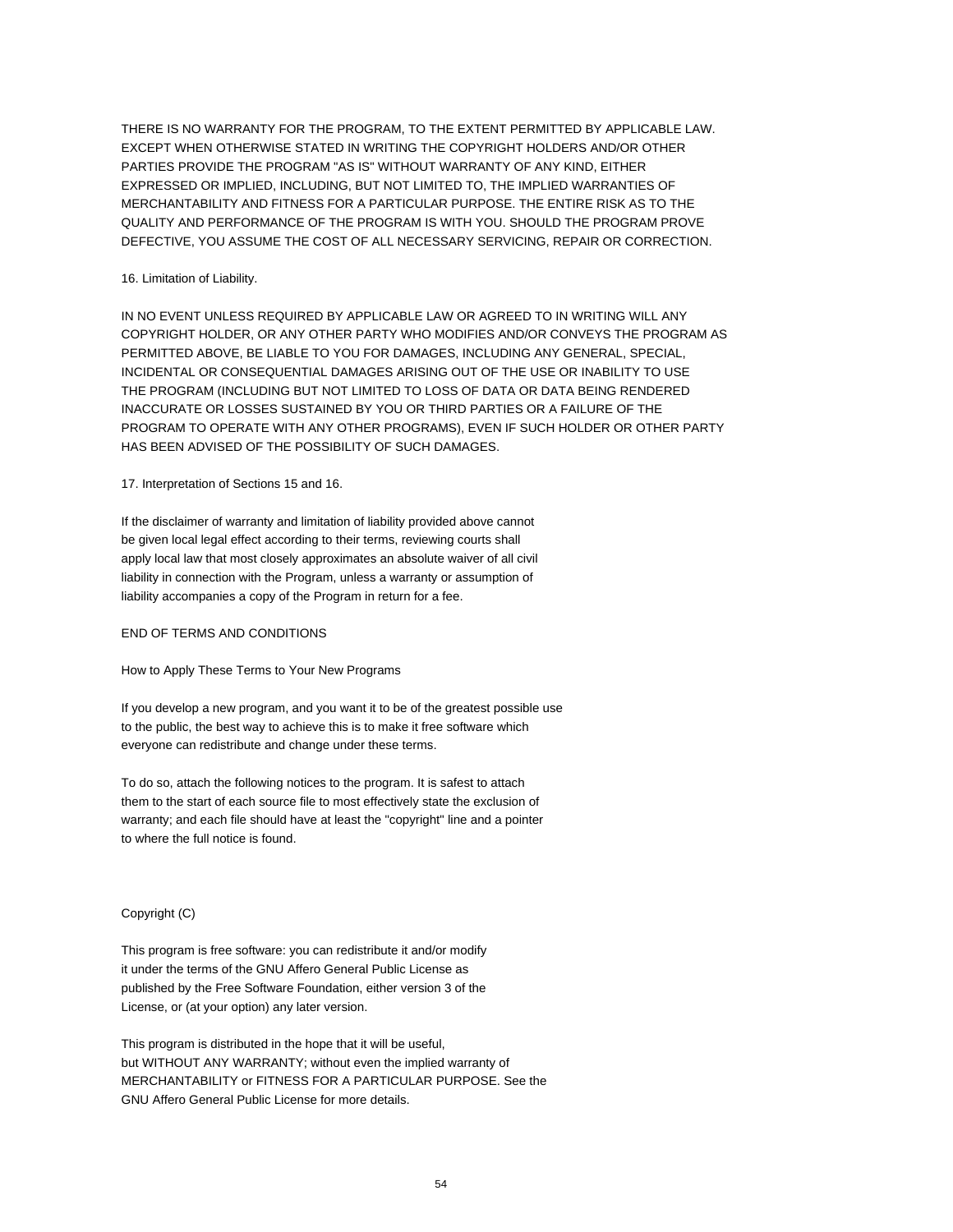You should have received a copy of the GNU Affero General Public License along with this program. If not, see .

Also add information on how to contact you by electronic and paper mail.

If your software can interact with users remotely through a computer network, you should also make sure that it provides a way for users to get its source. For example, if your program is a web application, its interface could display a "Source" link that leads users to an archive of the code. There are many ways you could offer source, and different solutions will be better for different programs; see section 13 for the specific requirements.

You should also get your employer (if you work as a programmer) or school, if any, to sign a "copyright disclaimer" for the program, if necessary. For more information on this, and how to apply and follow the GNU AGPL, see

# **GNU Free Documentation License v1.2 only**

(gcc-10-base 10.2.1, gcc-9-base 9.3.0)

GNU Free Documentation License

===============================

Version 1.2, November 2002

Copyright (C) 2000,2001,2002 Free Software Foundation, Inc. 51 Franklin St, Fifth Floor, Boston, MA 02110-1301 USA Everyone is permitted to copy and distribute verbatim copies of this license document, but changing it is not allowed.

0. PREAMBLE

.

The purpose of this License is to make a manual, textbook, or other functional and useful document "free" in the sense of freedom: to assure everyone the effective freedom to copy and redistribute it, with or without modifying it, either commercially or noncommercially. Secondarily, this License preserves for the author and publisher a way to get credit for their work, while not being considered responsible for modifications made by others.

This License is a kind of "copyleft", which means that derivative works of the document must themselves be free in the same sense. It complements the GNU General Public License, which is a copyleft license designed for free software.

We have designed this License in order to use it for manuals for free software, because free software needs free documentation: a free program should come with manuals providing the same freedoms that the software does. But this License is not limited to software manuals; it can be used for any textual work, regardless of subject matter or whether it is published as a printed book. We recommend this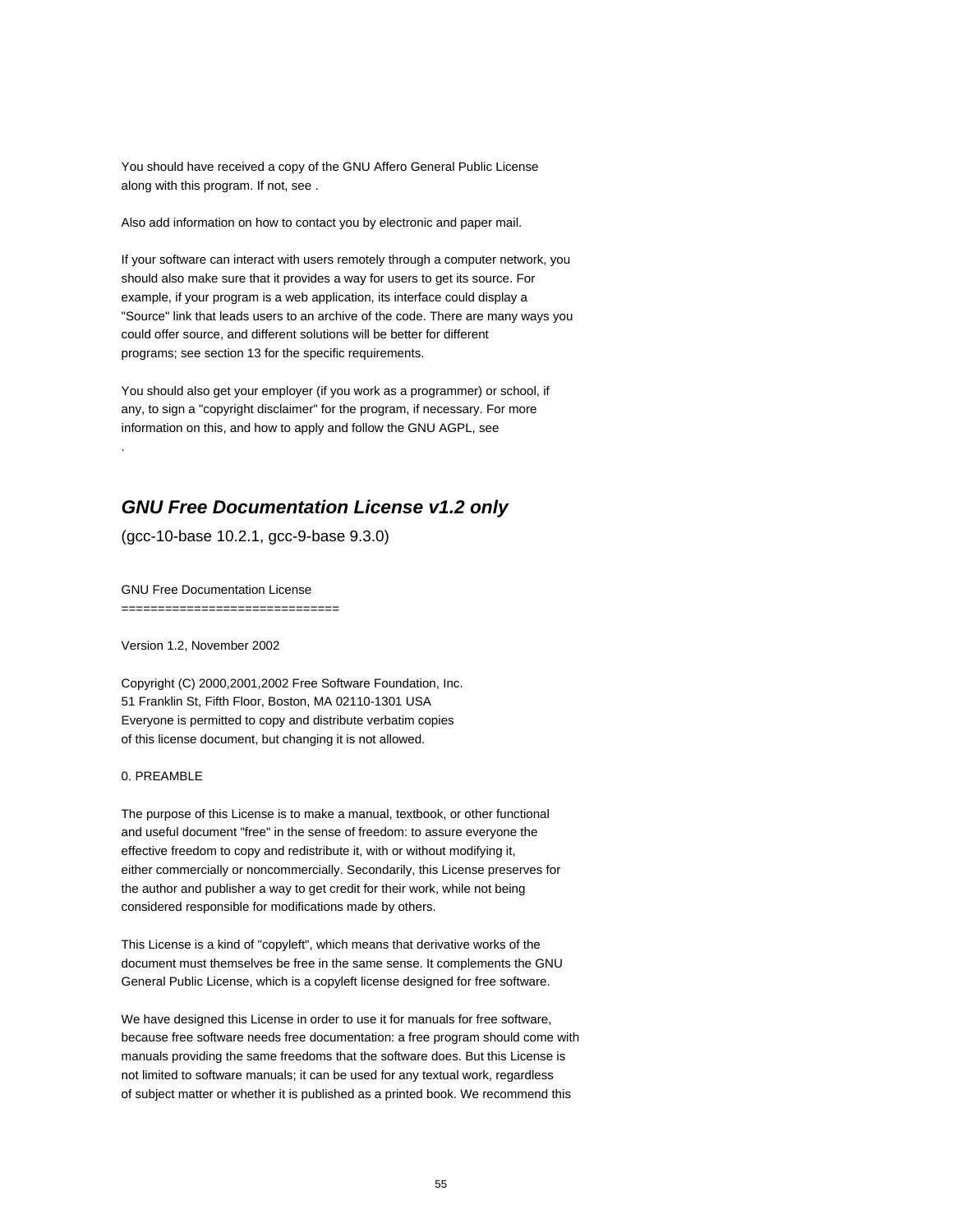License principally for works whose purpose is instruction or reference.

# 1. APPLICABILITY AND DEFINITIONS

This License applies to any manual or other work, in any medium, that contains a notice placed by the copyright holder saying it can be distributed under the terms of this License. Such a notice grants a world-wide, royalty-free license, unlimited in duration, to use that work under the conditions stated herein. The "Document", below, refers to any such manual or work. Any member of the public is a licensee, and is addressed as "you". You accept the license if you copy, modify or distribute the work in a way requiring permission under copyright law.

A "Modified Version" of the Document means any work containing the Document or a portion of it, either copied verbatim, or with modifications and/or translated into another language.

A "Secondary Section" is a named appendix or a front-matter section of the Document that deals exclusively with the relationship of the publishers or authors of the Document to the Document's overall subject (or to related matters) and contains nothing that could fall directly within that overall subject. (Thus, if the Document is in part a textbook of mathematics, a Secondary Section may not explain any mathematics.) The relationship could be a matter of historical connection with the subject or with related matters, or of legal, commercial, philosophical, ethical or political position regarding them.

The "Invariant Sections" are certain Secondary Sections whose titles are designated, as being those of Invariant Sections, in the notice that says that the Document is released under this License. If a section does not fit the above definition of Secondary then it is not allowed to be designated as Invariant. The Document may contain zero Invariant Sections. If the Document does not identify any Invariant Sections then there are none.

The "Cover Texts" are certain short passages of text that are listed, as Front-Cover Texts or Back-Cover Texts, in the notice that says that the Document is released under this License. A Front-Cover Text may be at most 5 words, and a Back-Cover Text may be at most 25 words.

A "Transparent" copy of the Document means a machine-readable copy, represented in a format whose specification is available to the general public, that is suitable for revising the document straightforwardly with generic text editors or (for images composed of pixels) generic paint programs or (for drawings) some widely available drawing editor, and that is suitable for input to text formatters or for automatic translation to a variety of formats suitable for input to text formatters. A copy made in an otherwise Transparent file format whose markup, or absence of markup, has been arranged to thwart or discourage subsequent modification by readers is not Transparent. An image format is not Transparent if used for any substantial amount of text. A copy that is not "Transparent" is called "Opaque".

Examples of suitable formats for Transparent copies include plain ASCII without markup, Texinfo input format, LaTeX input format, SGML or XML using a publicly available DTD, and standard-conforming simple HTML, PostScript or PDF designed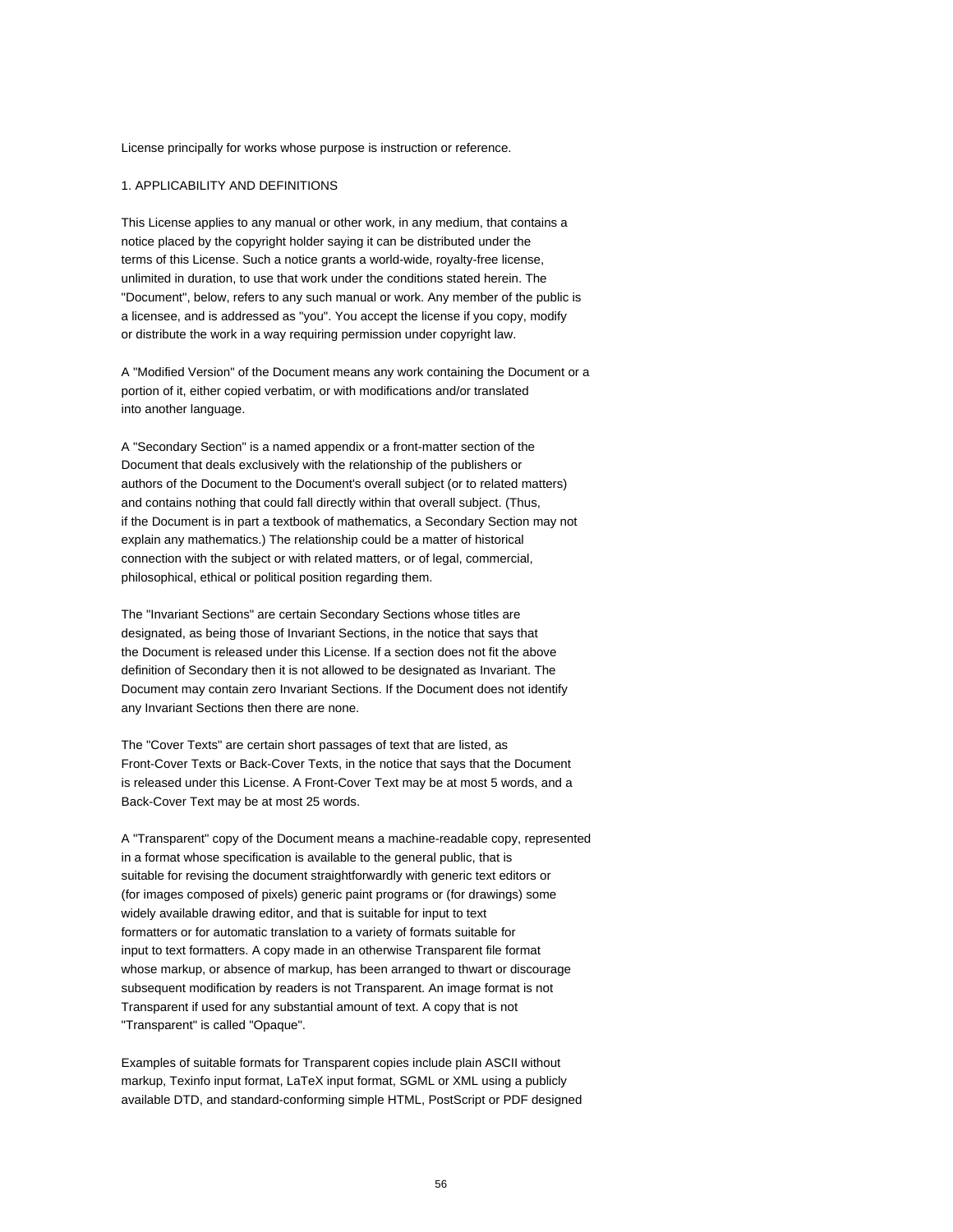for human modification. Examples of transparent image formats include PNG, XCF and JPG. Opaque formats include proprietary formats that can be read and edited only by proprietary word processors, SGML or XML for which the DTD and/or processing tools are not generally available, and the machine-generated HTML, PostScript or PDF produced by some word processors for output purposes only.

The "Title Page" means, for a printed book, the title page itself, plus such following pages as are needed to hold, legibly, the material this License requires to appear in the title page. For works in formats which do not have any title page as such, "Title Page" means the text near the most prominent appearance of the work's title, preceding the beginning of the body of the text.

A section "Entitled XYZ" means a named subunit of the Document whose title either is precisely XYZ or contains XYZ in parentheses following text that translates XYZ in another language. (Here XYZ stands for a specific section name mentioned below, such as "Acknowledgements", "Dedications", "Endorsements", or "History".) To "Preserve the Title" of such a section when you modify the Document means that it remains a section "Entitled XYZ" according to this definition.

The Document may include Warranty Disclaimers next to the notice which states that this License applies to the Document. These Warranty Disclaimers are considered to be included by reference in this License, but only as regards disclaiming warranties: any other implication that these Warranty Disclaimers may have is void and has no effect on the meaning of this License.

## 2. VERBATIM COPYING

You may copy and distribute the Document in any medium, either commercially or noncommercially, provided that this License, the copyright notices, and the license notice saying this License applies to the Document are reproduced in all copies, and that you add no other conditions whatsoever to those of this License. You may not use technical measures to obstruct or control the reading or further copying of the copies you make or distribute. However, you may accept compensation in exchange for copies. If you distribute a large enough number of copies you must also follow the conditions in section 3.

You may also lend copies, under the same conditions stated above, and you may publicly display copies.

#### 3. COPYING IN QUANTITY

If you publish printed copies (or copies in media that commonly have printed covers) of the Document, numbering more than 100, and the Document's license notice requires Cover Texts, you must enclose the copies in covers that carry, clearly and legibly, all these Cover Texts: Front-Cover Texts on the front cover, and Back-Cover Texts on the back cover. Both covers must also clearly and legibly identify you as the publisher of these copies. The front cover must present the full title with all words of the title equally prominent and visible. You may add other material on the covers in addition. Copying with changes limited to the covers, as long as they preserve the title of the Document and satisfy these conditions, can be treated as verbatim copying in other respects.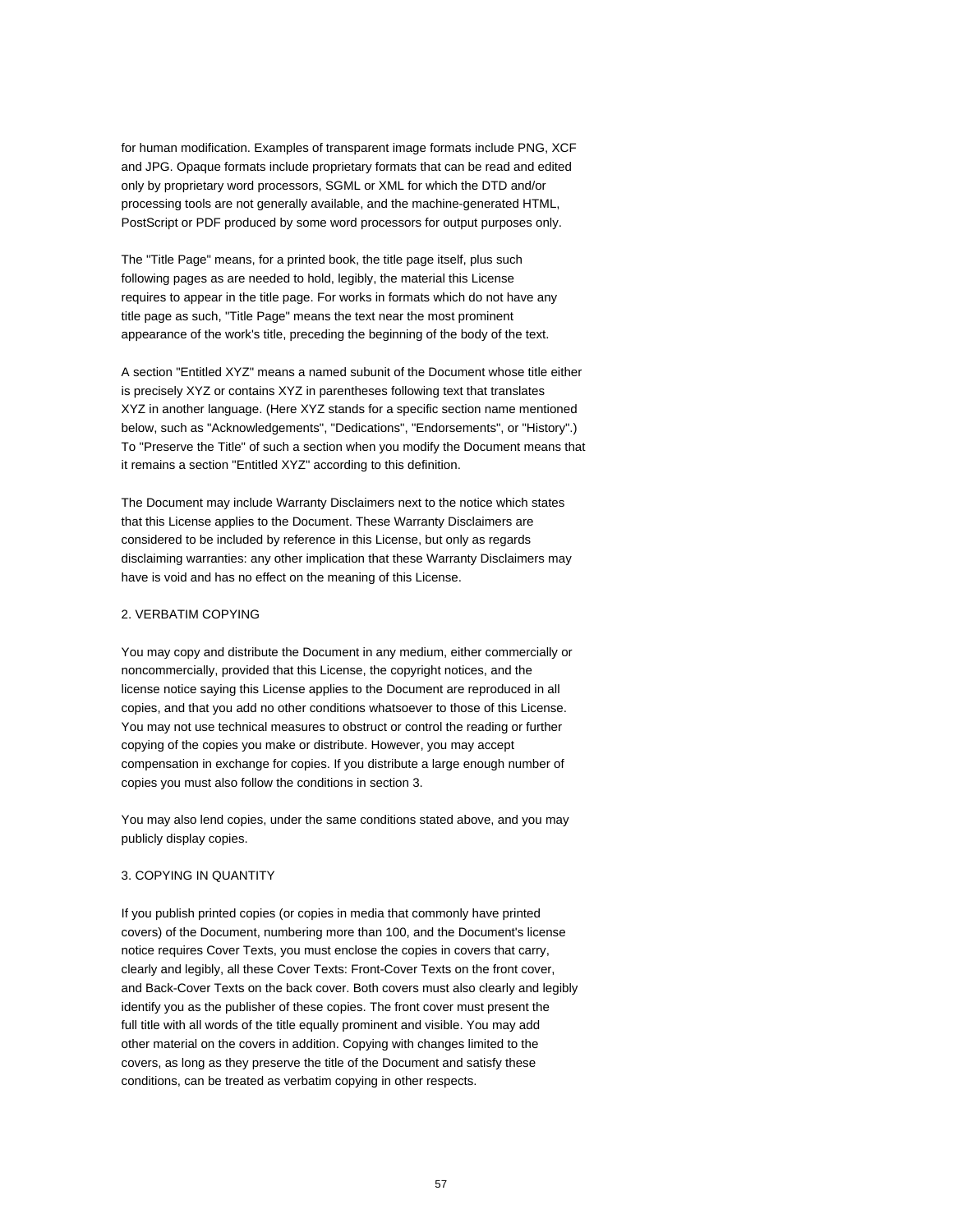If the required texts for either cover are too voluminous to fit legibly, you should put the first ones listed (as many as fit reasonably) on the actual cover, and continue the rest onto adjacent pages.

If you publish or distribute Opaque copies of the Document numbering more than 100, you must either include a machine-readable Transparent copy along with each Opaque copy, or state in or with each Opaque copy a computer-network location from which the general network-using public has access to download using public-standard network protocols a complete Transparent copy of the Document, free of added material. If you use the latter option, you must take reasonably prudent steps, when you begin distribution of Opaque copies in quantity, to ensure that this Transparent copy will remain thus accessible at the stated location until at least one year after the last time you distribute an Opaque copy (directly or through your agents or retailers) of that edition to the public.

It is requested, but not required, that you contact the authors of the Document well before redistributing any large number of copies, to give them a chance to provide you with an updated version of the Document.

# 4. MODIFICATIONS

You may copy and distribute a Modified Version of the Document under the conditions of sections 2 and 3 above, provided that you release the Modified Version under precisely this License, with the Modified Version filling the role of the Document, thus licensing distribution and modification of the Modified Version to whoever possesses a copy of it. In addition, you must do these things in the Modified Version:

\* A. Use in the Title Page (and on the covers, if any) a title distinct from that of the Document, and from those of previous versions (which should, if there were any, be listed in the History section of the Document). You may use the same title as a previous version if the original publisher of that version gives permission.

\* B. List on the Title Page, as authors, one or more persons or entities responsible for authorship of the modifications in the Modified Version, together with at least five of the principal authors of the Document (all of its principal authors, if it has fewer than five), unless they release you from this requirement.

\* C. State on the Title page the name of the publisher of the Modified Version, as the publisher.

\* D. Preserve all the copyright notices of the Document.

\* E. Add an appropriate copyright notice for your modifications adjacent to the other copyright notices.

\* F. Include, immediately after the copyright notices, a license notice giving the public permission to use the Modified Version under the terms of this License, in the form shown in the Addendum below.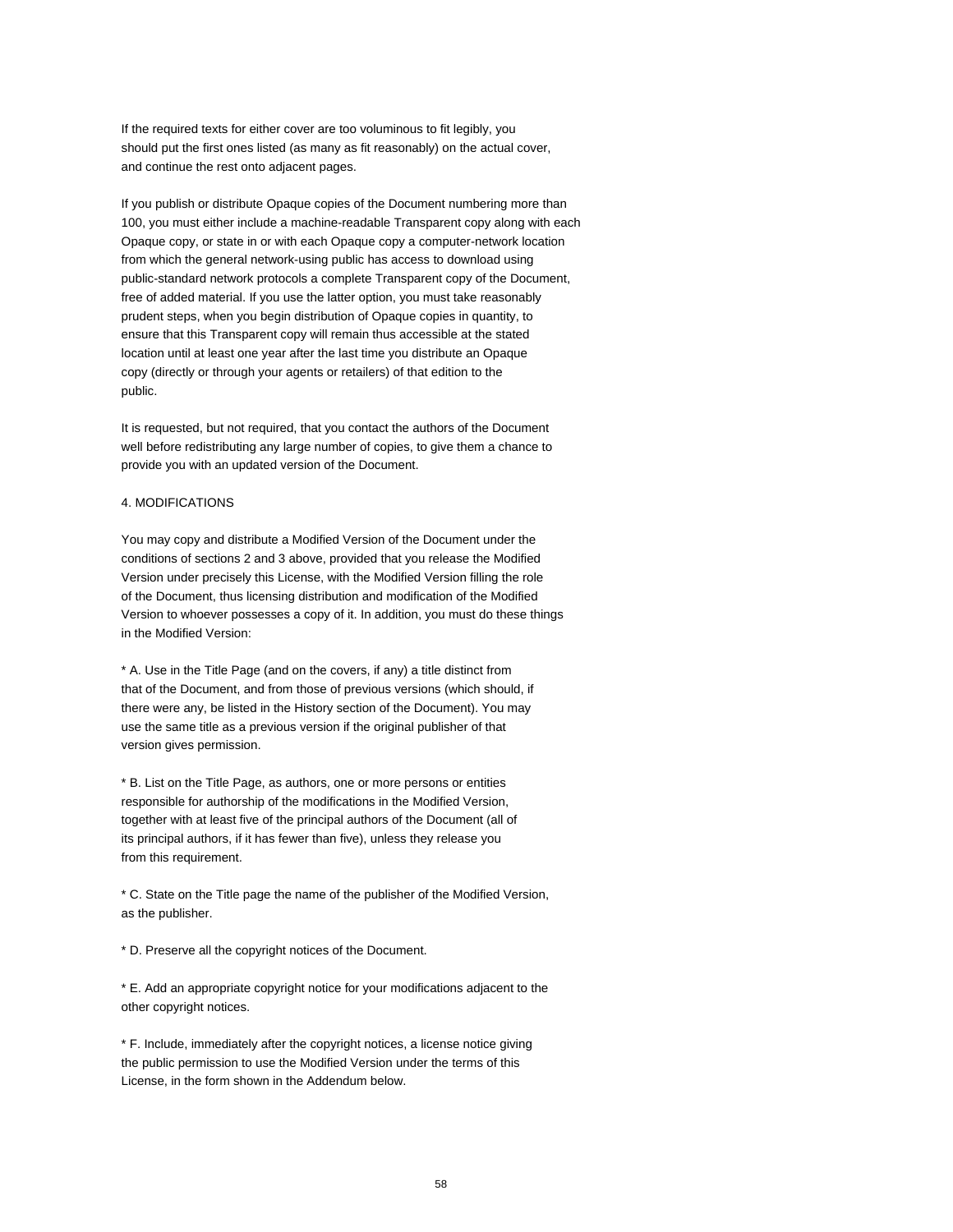\* G. Preserve in that license notice the full lists of Invariant Sections and required Cover Texts given in the Document's license notice.

\* H. Include an unaltered copy of this License.

\* I. Preserve the section Entitled "History", Preserve its Title, and add to it an item stating at least the title, year, new authors, and publisher of the Modified Version as given on the Title Page. If there is no section Entitled "History" in the Document, create one stating the title, year, authors, and publisher of the Document as given on its Title Page, then add an item describing the Modified Version as stated in the previous sentence.

\* J. Preserve the network location, if any, given in the Document for public access to a Transparent copy of the Document, and likewise the network locations given in the Document for previous versions it was based on. These may be placed in the "History" section. You may omit a network location for a work that was published at least four years before the Document itself, or if the original publisher of the version it refers to gives permission.

\* K. For any section Entitled "Acknowledgements" or "Dedications", Preserve the Title of the section, and preserve in the section all the substance and tone of each of the contributor acknowledgements and/or dedications given therein.

\* L. Preserve all the Invariant Sections of the Document, unaltered in their text and in their titles. Section numbers or the equivalent are not considered part of the section titles.

\* M. Delete any section Entitled "Endorsements". Such a section may not be included in the Modified Version.

\* N. Do not retitle any existing section to be Entitled "Endorsements" or to conflict in title with any Invariant Section.

\* O. Preserve any Warranty Disclaimers.

If the Modified Version includes new front-matter sections or appendices that qualify as Secondary Sections and contain no material copied from the Document, you may at your option designate some or all of these sections as invariant. To do this, add their titles to the list of Invariant Sections in the Modified Version's license notice. These titles must be distinct from any other section titles.

You may add a section Entitled "Endorsements", provided it contains nothing but endorsements of your Modified Version by various parties--for example, statements of peer review or that the text has been approved by an organization as the authoritative definition of a standard.

You may add a passage of up to five words as a Front-Cover Text, and a passage of up to 25 words as a Back-Cover Text, to the end of the list of Cover Texts in the Modified Version. Only one passage of Front-Cover Text and one of Back-Cover Text may be added by (or through arrangements made by) any one entity. If the Document already includes a cover text for the same cover, previously added by you or by arrangement made by the same entity you are acting on behalf of, you may not add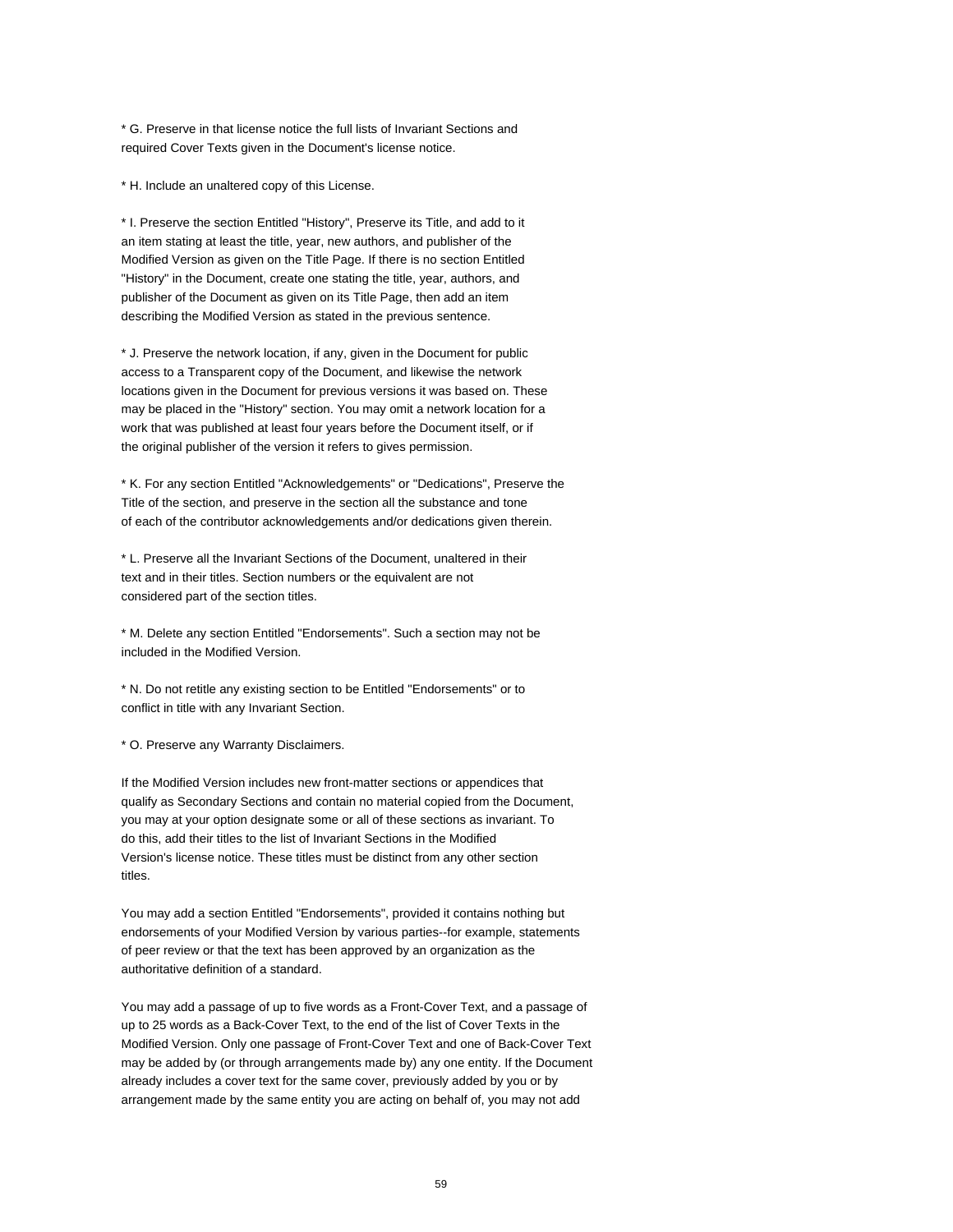another; but you may replace the old one, on explicit permission from the previous publisher that added the old one.

The author(s) and publisher(s) of the Document do not by this License give permission to use their names for publicity for or to assert or imply endorsement of any Modified Version.

### 5. COMBINING DOCUMENTS

You may combine the Document with other documents released under this License, under the terms defined in section 4 above for modified versions, provided that you include in the combination all of the Invariant Sections of all of the original documents, unmodified, and list them all as Invariant Sections of your combined work in its license notice, and that you preserve all their Warranty Disclaimers.

The combined work need only contain one copy of this License, and multiple identical Invariant Sections may be replaced with a single copy. If there are multiple Invariant Sections with the same name but different contents, make the title of each such section unique by adding at the end of it, in parentheses, the name of the original author or publisher of that section if known, or else a unique number. Make the same adjustment to the section titles in the list of Invariant Sections in the license notice of the combined work.

In the combination, you must combine any sections Entitled "History" in the various original documents, forming one section Entitled "History"; likewise combine any sections Entitled "Acknowledgements", and any sections Entitled "Dedications". You must delete all sections Entitled "Endorsements."

#### 6. COLLECTIONS OF DOCUMENTS

You may make a collection consisting of the Document and other documents released under this License, and replace the individual copies of this License in the various documents with a single copy that is included in the collection, provided that you follow the rules of this License for verbatim copying of each of the documents in all other respects.

You may extract a single document from such a collection, and distribute it individually under this License, provided you insert a copy of this License into the extracted document, and follow this License in all other respects regarding verbatim copying of that document.

### 7. AGGREGATION WITH INDEPENDENT WORKS

A compilation of the Document or its derivatives with other separate and independent documents or works, in or on a volume of a storage or distribution medium, is called an "aggregate" if the copyright resulting from the compilation is not used to limit the legal rights of the compilation's users beyond what the individual works permit. When the Document is included in an aggregate, this License does not apply to the other works in the aggregate which are not themselves derivative works of the Document.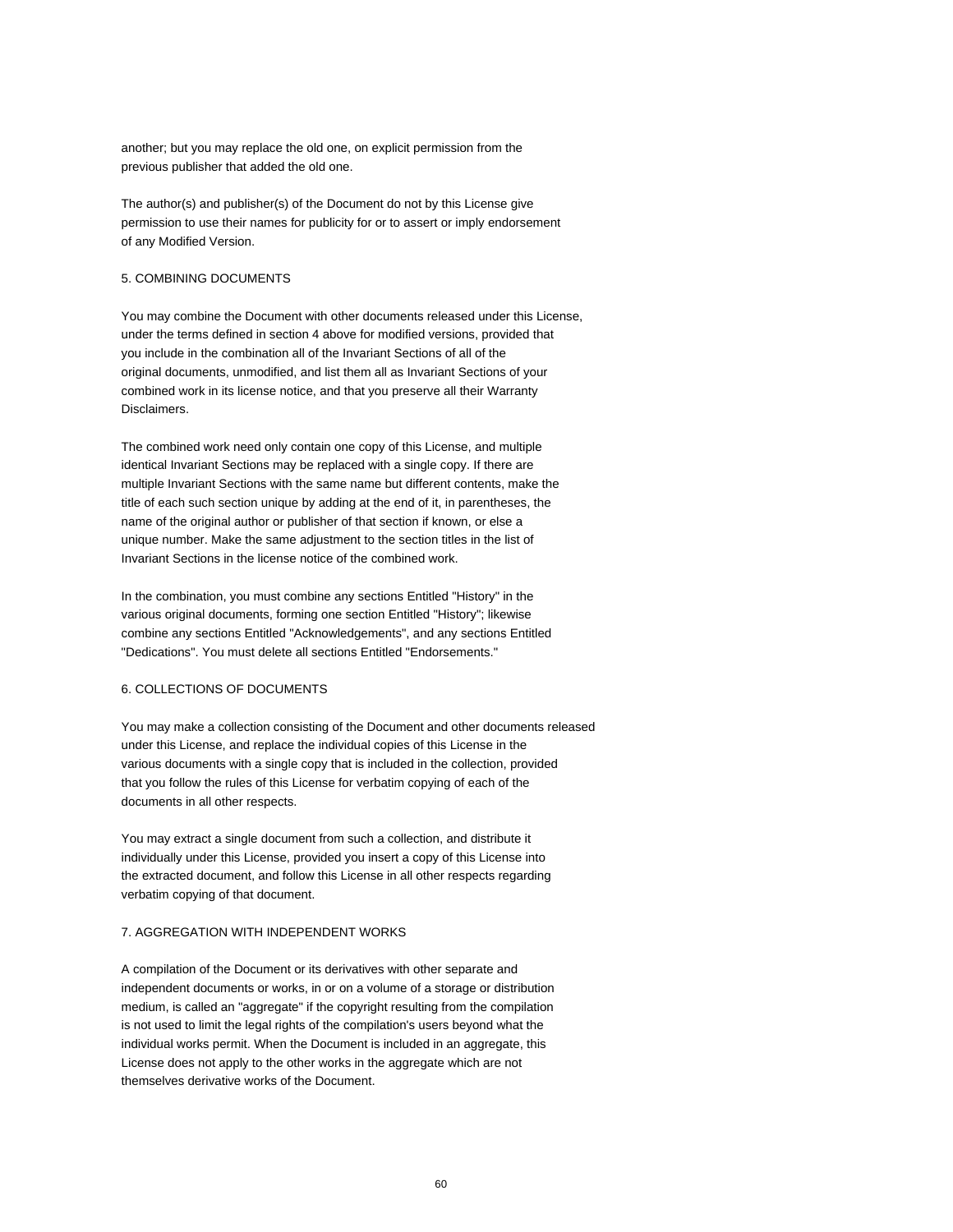If the Cover Text requirement of section 3 is applicable to these copies of the Document, then if the Document is less than one half of the entire aggregate, the Document's Cover Texts may be placed on covers that bracket the Document within the aggregate, or the electronic equivalent of covers if the Document is in electronic form. Otherwise they must appear on printed covers that bracket the whole aggregate.

# 8. TRANSLATION

Translation is considered a kind of modification, so you may distribute translations of the Document under the terms of section 4. Replacing Invariant Sections with translations requires special permission from their copyright holders, but you may include translations of some or all Invariant Sections in addition to the original versions of these Invariant Sections. You may include a translation of this License, and all the license notices in the Document, and any Warranty Disclaimers, provided that you also include the original English version of this License and the original versions of those notices and disclaimers. In case of a disagreement between the translation and the original version of this License or a notice or disclaimer, the original version will prevail.

If a section in the Document is Entitled "Acknowledgements", "Dedications", or "History", the requirement (section 4) to Preserve its Title (section 1) will typically require changing the actual title.

### 9. TERMINATION

You may not copy, modify, sublicense, or distribute the Document except as expressly provided for under this License. Any other attempt to copy, modify, sublicense or distribute the Document is void, and will automatically terminate your rights under this License. However, parties who have received copies, or rights, from you under this License will not have their licenses terminated so long as such parties remain in full compliance.

# 10. FUTURE REVISIONS OF THIS LICENSE

The Free Software Foundation may publish new, revised versions of the GNU Free Documentation License from time to time. Such new versions will be similar in spirit to the present version, but may differ in detail to address new problems or concerns. See http://www.gnu.org/copyleft/.

Each version of the License is given a distinguishing version number. If the Document specifies that a particular numbered version of this License "or any later version" applies to it, you have the option of following the terms and conditions either of that specified version or of any later version that has been published (not as a draft) by the Free Software Foundation. If the Document does not specify a version number of this License, you may choose any version ever published (not as a draft) by the Free Software Foundation.

### How to use this License for your documents

To use this License in a document you have written, include a copy of the License in the document and put the following copyright and license notices just after the title page: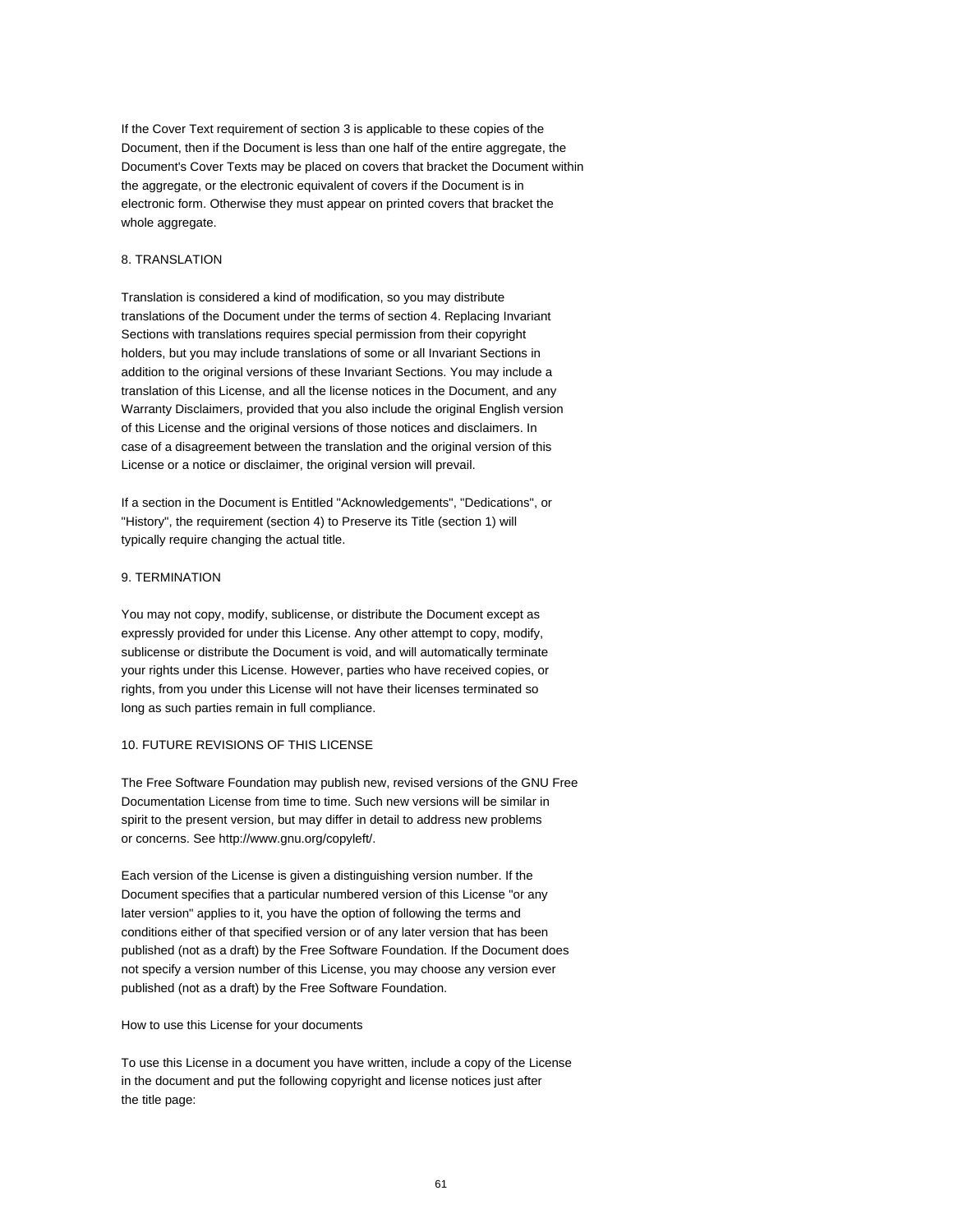#### Copyright (c) YEAR YOUR NAME.

Permission is granted to copy, distribute and/or modify this document under the terms of the GNU Free Documentation License, Version 1.2 or any later version published by the Free Software Foundation; with no Invariant Sections, no Front-Cover Texts, and no Back-Cover Texts. A copy of the license is included in the section entitled "GNU Free Documentation License".

If you have Invariant Sections, Front-Cover Texts and Back-Cover Texts, replace the "with...Texts." line with this:

with the Invariant Sections being LIST THEIR TITLES, with the Front-Cover Texts being LIST, and with the Back-Cover Texts being LIST.

If you have Invariant Sections without Cover Texts, or some other combination of the three, merge those two alternatives to suit the situation.

If your document contains nontrivial examples of program code, we recommend releasing these examples in parallel under your choice of free software license, such as the GNU General Public License, to permit their use in free software.

# **GNU Free Documentation License v1.2 or later**

(gettext 0.21)

## GNU Free Documentation License

==============================

Version 1.2, November 2002

Copyright (C) 2000,2001,2002 Free Software Foundation, Inc. 51 Franklin St, Fifth Floor, Boston, MA 02110-1301 USA Everyone is permitted to copy and distribute verbatim copies of this license document, but changing it is not allowed.

### 0. PREAMBLE

The purpose of this License is to make a manual, textbook, or other functional and useful document "free" in the sense of freedom: to assure everyone the effective freedom to copy and redistribute it, with or without modifying it, either commercially or noncommercially. Secondarily, this License preserves for the author and publisher a way to get credit for their work, while not being considered responsible for modifications made by others.

This License is a kind of "copyleft", which means that derivative works of the document must themselves be free in the same sense. It complements the GNU General Public License, which is a copyleft license designed for free software.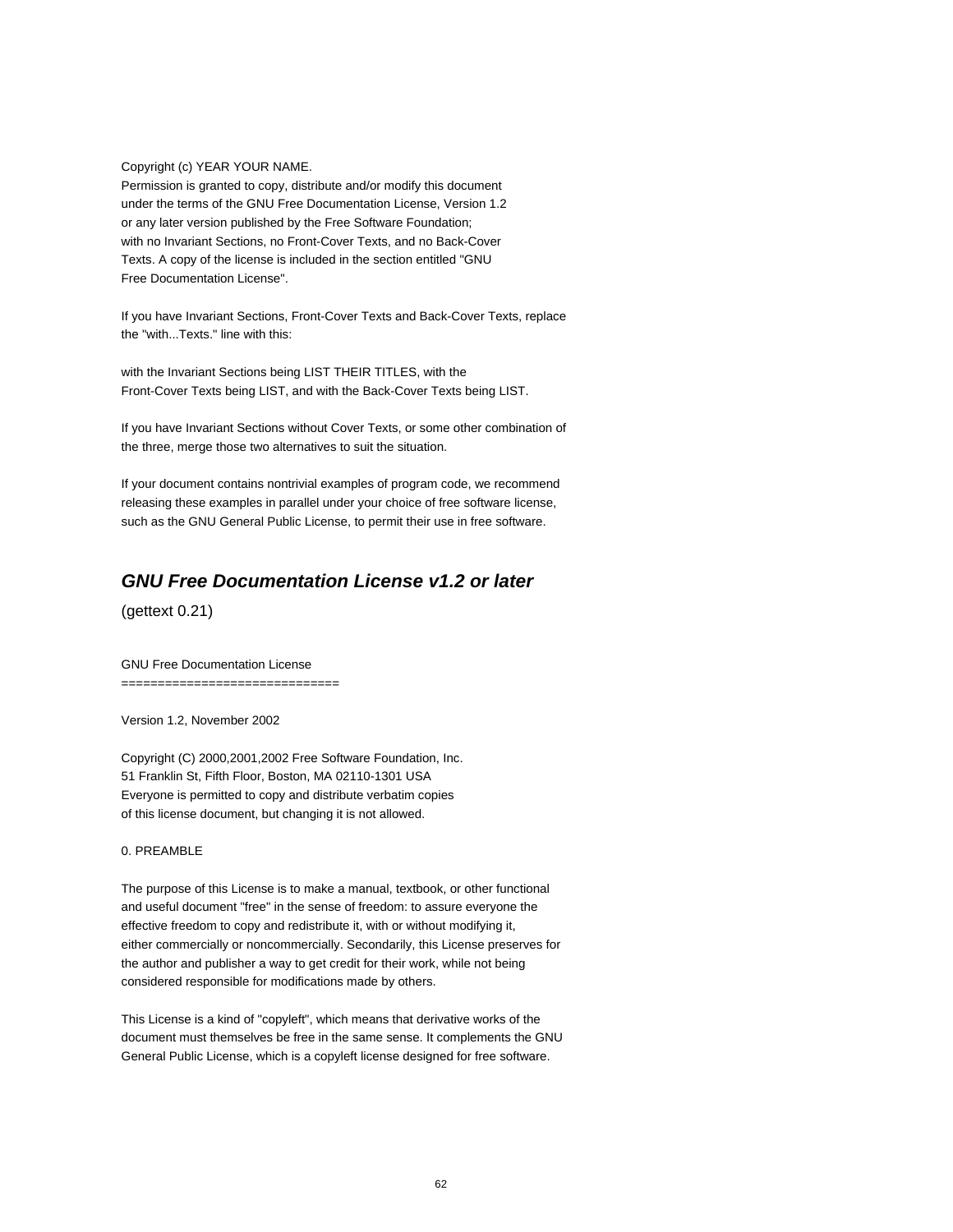We have designed this License in order to use it for manuals for free software, because free software needs free documentation: a free program should come with manuals providing the same freedoms that the software does. But this License is not limited to software manuals; it can be used for any textual work, regardless of subject matter or whether it is published as a printed book. We recommend this License principally for works whose purpose is instruction or reference.

## 1. APPLICABILITY AND DEFINITIONS

This License applies to any manual or other work, in any medium, that contains a notice placed by the copyright holder saying it can be distributed under the terms of this License. Such a notice grants a world-wide, royalty-free license, unlimited in duration, to use that work under the conditions stated herein. The "Document", below, refers to any such manual or work. Any member of the public is a licensee, and is addressed as "you". You accept the license if you copy, modify or distribute the work in a way requiring permission under copyright law.

A "Modified Version" of the Document means any work containing the Document or a portion of it, either copied verbatim, or with modifications and/or translated into another language.

A "Secondary Section" is a named appendix or a front-matter section of the Document that deals exclusively with the relationship of the publishers or authors of the Document to the Document's overall subject (or to related matters) and contains nothing that could fall directly within that overall subject. (Thus, if the Document is in part a textbook of mathematics, a Secondary Section may not explain any mathematics.) The relationship could be a matter of historical connection with the subject or with related matters, or of legal, commercial, philosophical, ethical or political position regarding them.

The "Invariant Sections" are certain Secondary Sections whose titles are designated, as being those of Invariant Sections, in the notice that says that the Document is released under this License. If a section does not fit the above definition of Secondary then it is not allowed to be designated as Invariant. The Document may contain zero Invariant Sections. If the Document does not identify any Invariant Sections then there are none.

The "Cover Texts" are certain short passages of text that are listed, as Front-Cover Texts or Back-Cover Texts, in the notice that says that the Document is released under this License. A Front-Cover Text may be at most 5 words, and a Back-Cover Text may be at most 25 words.

A "Transparent" copy of the Document means a machine-readable copy, represented in a format whose specification is available to the general public, that is suitable for revising the document straightforwardly with generic text editors or (for images composed of pixels) generic paint programs or (for drawings) some widely available drawing editor, and that is suitable for input to text formatters or for automatic translation to a variety of formats suitable for input to text formatters. A copy made in an otherwise Transparent file format whose markup, or absence of markup, has been arranged to thwart or discourage subsequent modification by readers is not Transparent. An image format is not Transparent if used for any substantial amount of text. A copy that is not "Transparent" is called "Opaque".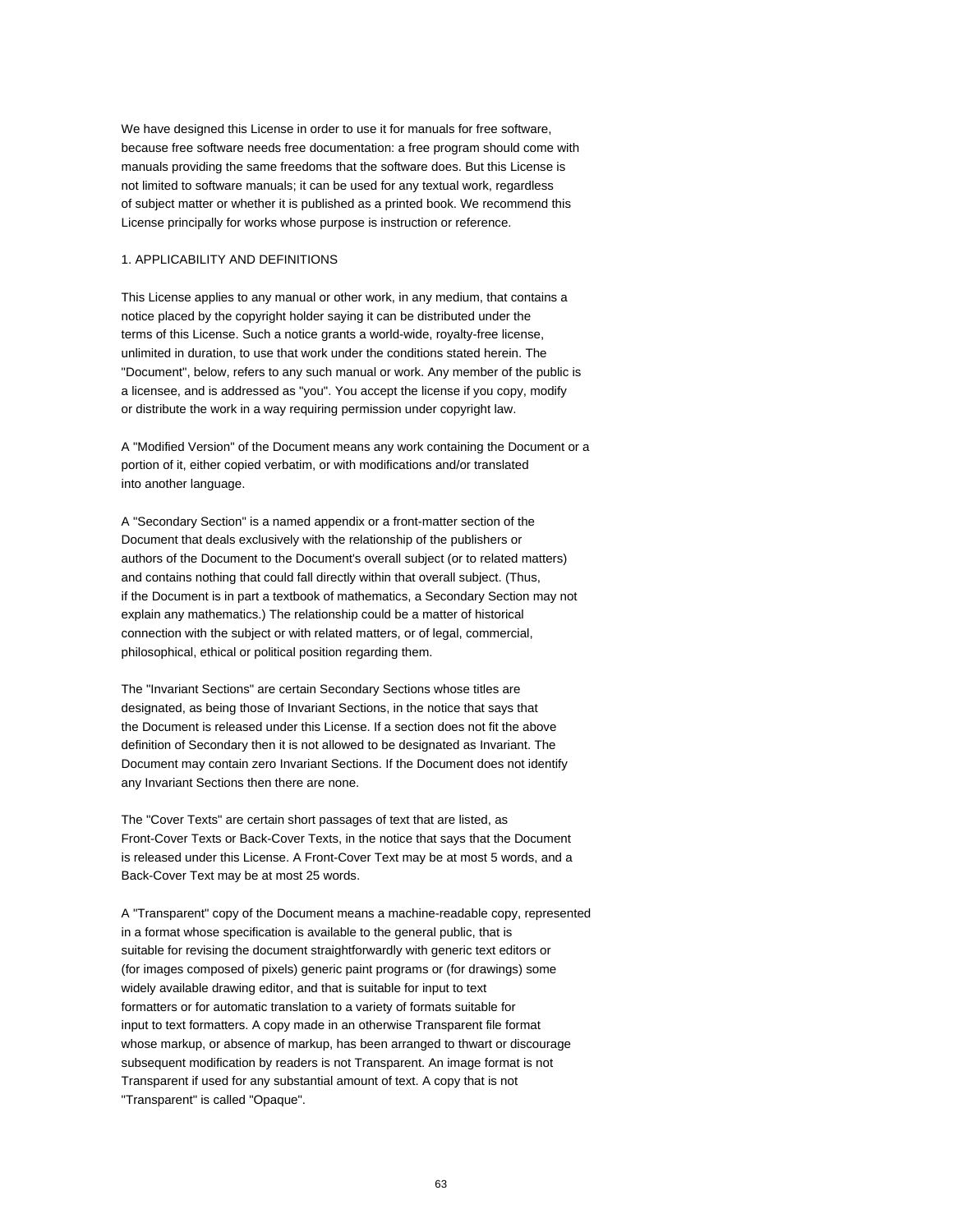Examples of suitable formats for Transparent copies include plain ASCII without markup, Texinfo input format, LaTeX input format, SGML or XML using a publicly available DTD, and standard-conforming simple HTML, PostScript or PDF designed for human modification. Examples of transparent image formats include PNG, XCF and JPG. Opaque formats include proprietary formats that can be read and edited only by proprietary word processors, SGML or XML for which the DTD and/or processing tools are not generally available, and the machine-generated HTML, PostScript or PDF produced by some word processors for output purposes only.

The "Title Page" means, for a printed book, the title page itself, plus such following pages as are needed to hold, legibly, the material this License requires to appear in the title page. For works in formats which do not have any title page as such, "Title Page" means the text near the most prominent appearance of the work's title, preceding the beginning of the body of the text.

A section "Entitled XYZ" means a named subunit of the Document whose title either is precisely XYZ or contains XYZ in parentheses following text that translates XYZ in another language. (Here XYZ stands for a specific section name mentioned below, such as "Acknowledgements", "Dedications", "Endorsements", or "History".) To "Preserve the Title" of such a section when you modify the Document means that it remains a section "Entitled XYZ" according to this definition.

The Document may include Warranty Disclaimers next to the notice which states that this License applies to the Document. These Warranty Disclaimers are considered to be included by reference in this License, but only as regards disclaiming warranties: any other implication that these Warranty Disclaimers may have is void and has no effect on the meaning of this License.

#### 2. VERBATIM COPYING

You may copy and distribute the Document in any medium, either commercially or noncommercially, provided that this License, the copyright notices, and the license notice saying this License applies to the Document are reproduced in all copies, and that you add no other conditions whatsoever to those of this License. You may not use technical measures to obstruct or control the reading or further copying of the copies you make or distribute. However, you may accept compensation in exchange for copies. If you distribute a large enough number of copies you must also follow the conditions in section 3.

You may also lend copies, under the same conditions stated above, and you may publicly display copies.

# 3. COPYING IN QUANTITY

If you publish printed copies (or copies in media that commonly have printed covers) of the Document, numbering more than 100, and the Document's license notice requires Cover Texts, you must enclose the copies in covers that carry, clearly and legibly, all these Cover Texts: Front-Cover Texts on the front cover, and Back-Cover Texts on the back cover. Both covers must also clearly and legibly identify you as the publisher of these copies. The front cover must present the full title with all words of the title equally prominent and visible. You may add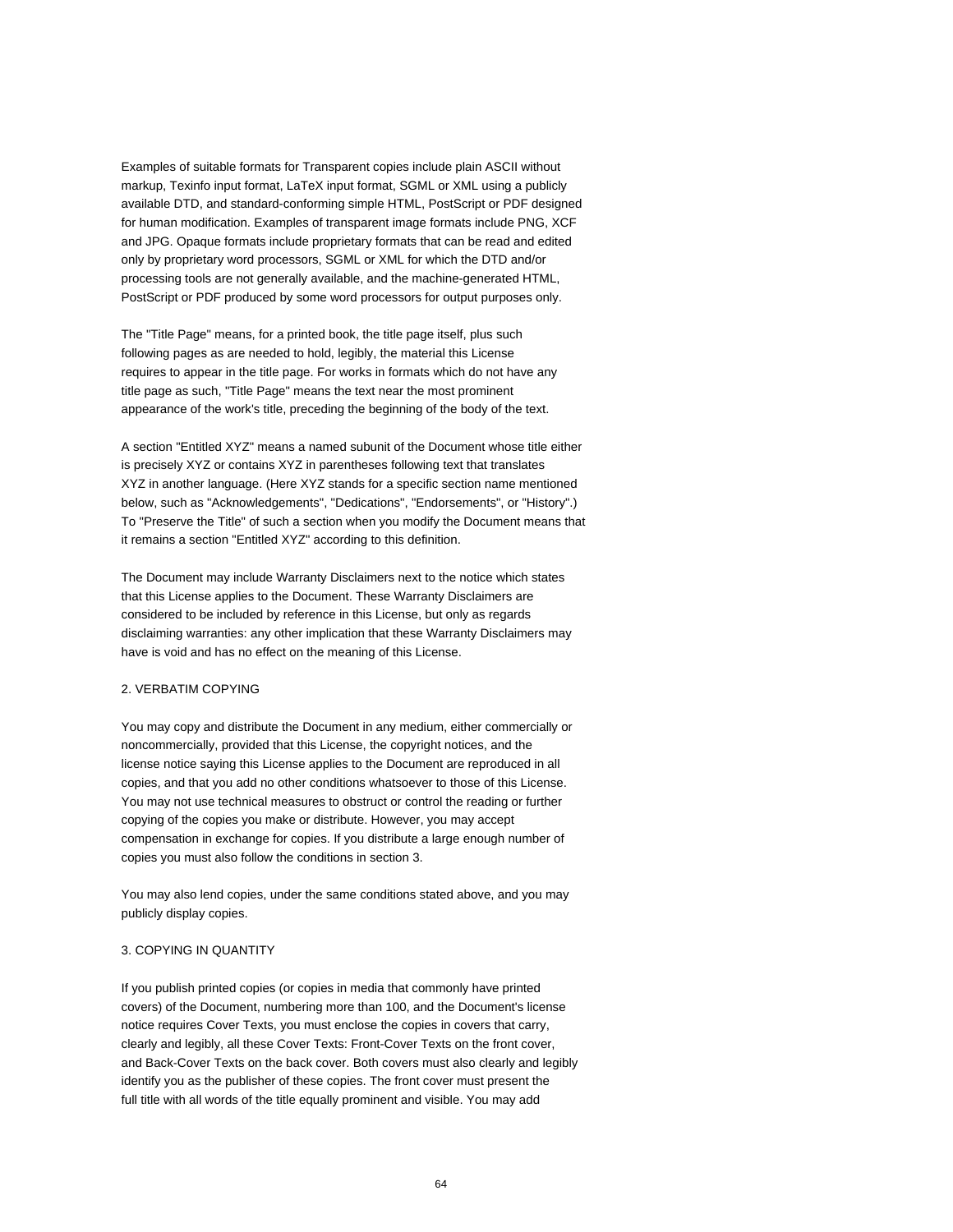other material on the covers in addition. Copying with changes limited to the covers, as long as they preserve the title of the Document and satisfy these conditions, can be treated as verbatim copying in other respects.

If the required texts for either cover are too voluminous to fit legibly, you should put the first ones listed (as many as fit reasonably) on the actual cover, and continue the rest onto adjacent pages.

If you publish or distribute Opaque copies of the Document numbering more than 100, you must either include a machine-readable Transparent copy along with each Opaque copy, or state in or with each Opaque copy a computer-network location from which the general network-using public has access to download using public-standard network protocols a complete Transparent copy of the Document, free of added material. If you use the latter option, you must take reasonably prudent steps, when you begin distribution of Opaque copies in quantity, to ensure that this Transparent copy will remain thus accessible at the stated location until at least one year after the last time you distribute an Opaque copy (directly or through your agents or retailers) of that edition to the public.

It is requested, but not required, that you contact the authors of the Document well before redistributing any large number of copies, to give them a chance to provide you with an updated version of the Document.

# 4. MODIFICATIONS

You may copy and distribute a Modified Version of the Document under the conditions of sections 2 and 3 above, provided that you release the Modified Version under precisely this License, with the Modified Version filling the role of the Document, thus licensing distribution and modification of the Modified Version to whoever possesses a copy of it. In addition, you must do these things in the Modified Version:

\* A. Use in the Title Page (and on the covers, if any) a title distinct from that of the Document, and from those of previous versions (which should, if there were any, be listed in the History section of the Document). You may use the same title as a previous version if the original publisher of that version gives permission.

\* B. List on the Title Page, as authors, one or more persons or entities responsible for authorship of the modifications in the Modified Version, together with at least five of the principal authors of the Document (all of its principal authors, if it has fewer than five), unless they release you from this requirement.

\* C. State on the Title page the name of the publisher of the Modified Version, as the publisher.

\* D. Preserve all the copyright notices of the Document.

\* E. Add an appropriate copyright notice for your modifications adjacent to the other copyright notices.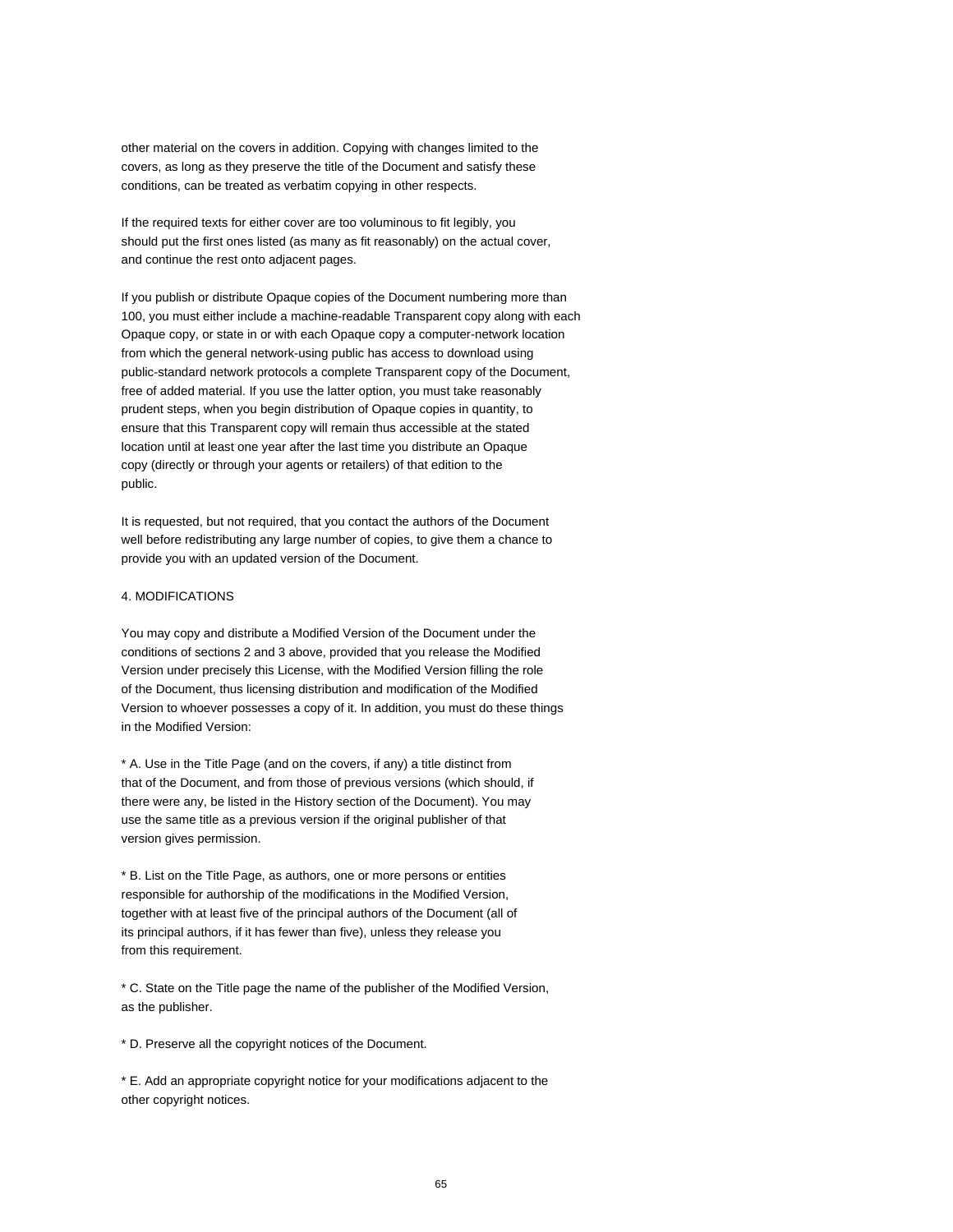\* F. Include, immediately after the copyright notices, a license notice giving the public permission to use the Modified Version under the terms of this License, in the form shown in the Addendum below.

\* G. Preserve in that license notice the full lists of Invariant Sections and required Cover Texts given in the Document's license notice.

\* H. Include an unaltered copy of this License.

\* I. Preserve the section Entitled "History", Preserve its Title, and add to it an item stating at least the title, year, new authors, and publisher of the Modified Version as given on the Title Page. If there is no section Entitled "History" in the Document, create one stating the title, year, authors, and publisher of the Document as given on its Title Page, then add an item describing the Modified Version as stated in the previous sentence.

\* J. Preserve the network location, if any, given in the Document for public access to a Transparent copy of the Document, and likewise the network locations given in the Document for previous versions it was based on. These may be placed in the "History" section. You may omit a network location for a work that was published at least four years before the Document itself, or if the original publisher of the version it refers to gives permission.

\* K. For any section Entitled "Acknowledgements" or "Dedications", Preserve the Title of the section, and preserve in the section all the substance and tone of each of the contributor acknowledgements and/or dedications given therein.

\* L. Preserve all the Invariant Sections of the Document, unaltered in their text and in their titles. Section numbers or the equivalent are not considered part of the section titles.

\* M. Delete any section Entitled "Endorsements". Such a section may not be included in the Modified Version.

\* N. Do not retitle any existing section to be Entitled "Endorsements" or to conflict in title with any Invariant Section.

\* O. Preserve any Warranty Disclaimers.

If the Modified Version includes new front-matter sections or appendices that qualify as Secondary Sections and contain no material copied from the Document, you may at your option designate some or all of these sections as invariant. To do this, add their titles to the list of Invariant Sections in the Modified Version's license notice. These titles must be distinct from any other section titles.

You may add a section Entitled "Endorsements", provided it contains nothing but endorsements of your Modified Version by various parties--for example, statements of peer review or that the text has been approved by an organization as the authoritative definition of a standard.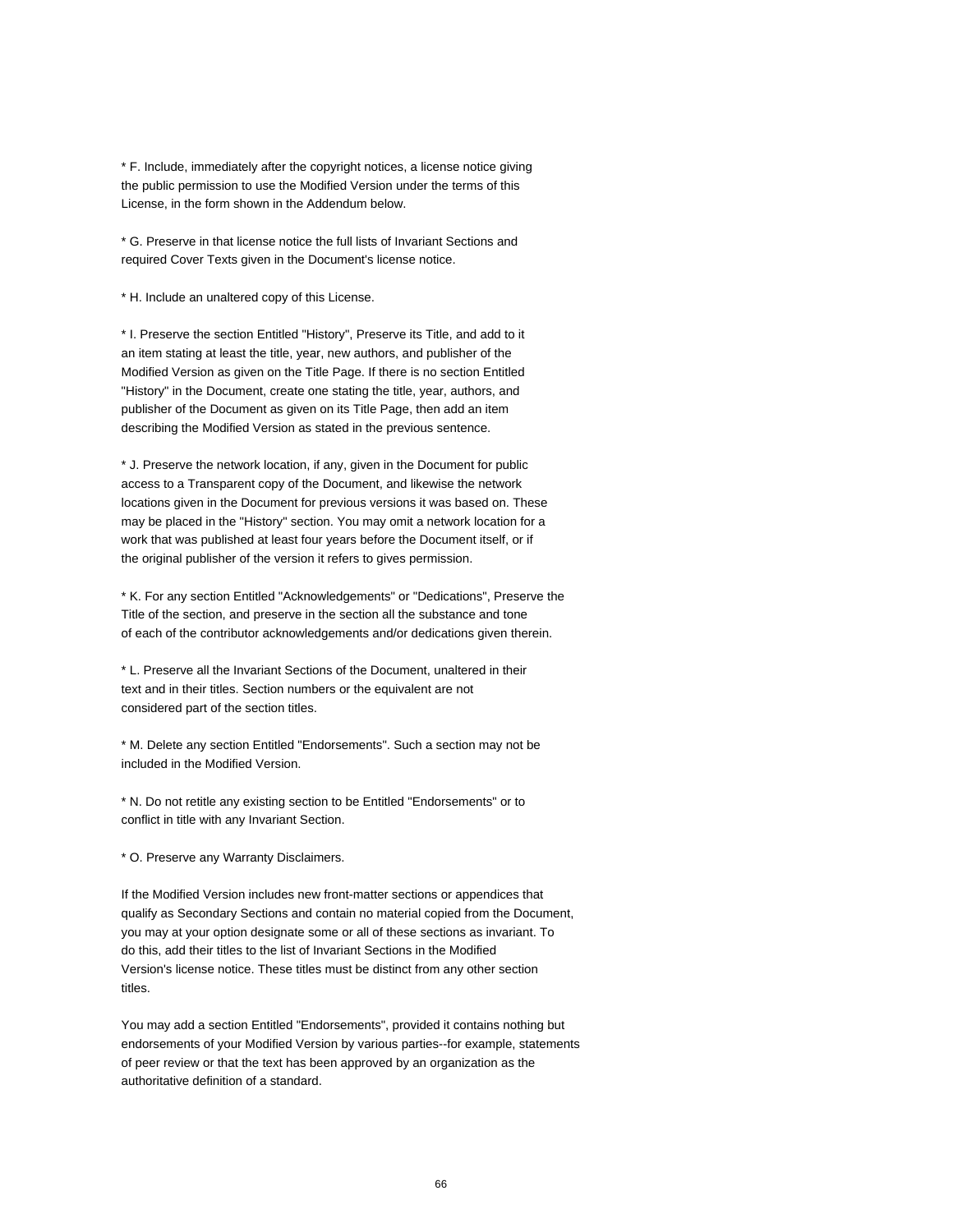You may add a passage of up to five words as a Front-Cover Text, and a passage of up to 25 words as a Back-Cover Text, to the end of the list of Cover Texts in the Modified Version. Only one passage of Front-Cover Text and one of Back-Cover Text may be added by (or through arrangements made by) any one entity. If the Document already includes a cover text for the same cover, previously added by you or by arrangement made by the same entity you are acting on behalf of, you may not add another; but you may replace the old one, on explicit permission from the previous publisher that added the old one.

The author(s) and publisher(s) of the Document do not by this License give permission to use their names for publicity for or to assert or imply endorsement of any Modified Version.

### 5. COMBINING DOCUMENTS

You may combine the Document with other documents released under this License, under the terms defined in section 4 above for modified versions, provided that you include in the combination all of the Invariant Sections of all of the original documents, unmodified, and list them all as Invariant Sections of your combined work in its license notice, and that you preserve all their Warranty Disclaimers.

The combined work need only contain one copy of this License, and multiple identical Invariant Sections may be replaced with a single copy. If there are multiple Invariant Sections with the same name but different contents, make the title of each such section unique by adding at the end of it, in parentheses, the name of the original author or publisher of that section if known, or else a unique number. Make the same adjustment to the section titles in the list of Invariant Sections in the license notice of the combined work.

In the combination, you must combine any sections Entitled "History" in the various original documents, forming one section Entitled "History"; likewise combine any sections Entitled "Acknowledgements", and any sections Entitled "Dedications". You must delete all sections Entitled "Endorsements."

# 6. COLLECTIONS OF DOCUMENTS

You may make a collection consisting of the Document and other documents released under this License, and replace the individual copies of this License in the various documents with a single copy that is included in the collection, provided that you follow the rules of this License for verbatim copying of each of the documents in all other respects.

You may extract a single document from such a collection, and distribute it individually under this License, provided you insert a copy of this License into the extracted document, and follow this License in all other respects regarding verbatim copying of that document.

# 7. AGGREGATION WITH INDEPENDENT WORKS

A compilation of the Document or its derivatives with other separate and independent documents or works, in or on a volume of a storage or distribution medium, is called an "aggregate" if the copyright resulting from the compilation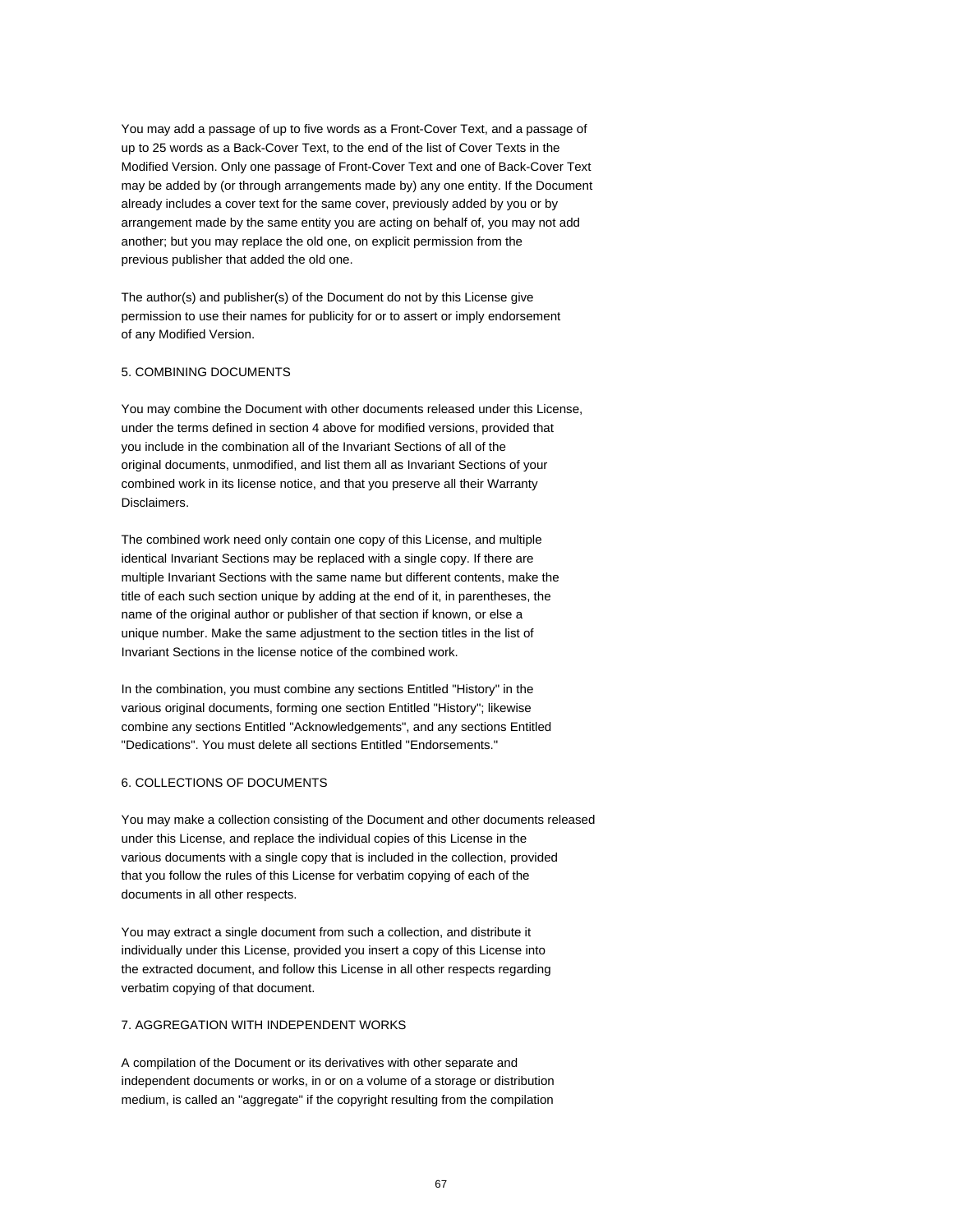is not used to limit the legal rights of the compilation's users beyond what the individual works permit. When the Document is included in an aggregate, this License does not apply to the other works in the aggregate which are not themselves derivative works of the Document.

If the Cover Text requirement of section 3 is applicable to these copies of the Document, then if the Document is less than one half of the entire aggregate, the Document's Cover Texts may be placed on covers that bracket the Document within the aggregate, or the electronic equivalent of covers if the Document is in electronic form. Otherwise they must appear on printed covers that bracket the whole aggregate.

### 8. TRANSLATION

Translation is considered a kind of modification, so you may distribute translations of the Document under the terms of section 4. Replacing Invariant Sections with translations requires special permission from their copyright holders, but you may include translations of some or all Invariant Sections in addition to the original versions of these Invariant Sections. You may include a translation of this License, and all the license notices in the Document, and any Warranty Disclaimers, provided that you also include the original English version of this License and the original versions of those notices and disclaimers. In case of a disagreement between the translation and the original version of this License or a notice or disclaimer, the original version will prevail.

If a section in the Document is Entitled "Acknowledgements", "Dedications", or "History", the requirement (section 4) to Preserve its Title (section 1) will typically require changing the actual title.

#### 9. TERMINATION

You may not copy, modify, sublicense, or distribute the Document except as expressly provided for under this License. Any other attempt to copy, modify, sublicense or distribute the Document is void, and will automatically terminate your rights under this License. However, parties who have received copies, or rights, from you under this License will not have their licenses terminated so long as such parties remain in full compliance.

#### 10. FUTURE REVISIONS OF THIS LICENSE

The Free Software Foundation may publish new, revised versions of the GNU Free Documentation License from time to time. Such new versions will be similar in spirit to the present version, but may differ in detail to address new problems or concerns. See http://www.gnu.org/copyleft/.

Each version of the License is given a distinguishing version number. If the Document specifies that a particular numbered version of this License "or any later version" applies to it, you have the option of following the terms and conditions either of that specified version or of any later version that has been published (not as a draft) by the Free Software Foundation. If the Document does not specify a version number of this License, you may choose any version ever published (not as a draft) by the Free Software Foundation.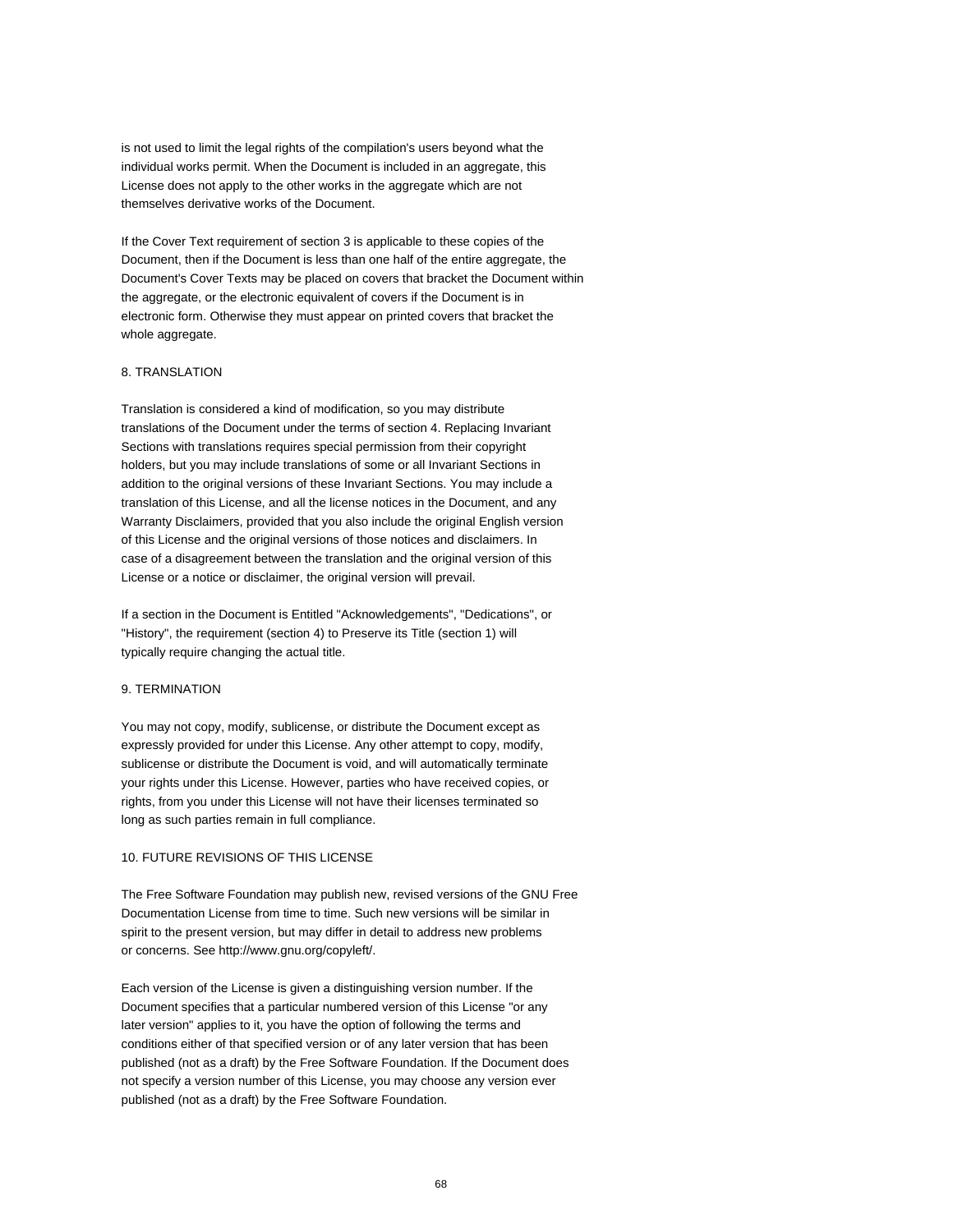How to use this License for your documents

To use this License in a document you have written, include a copy of the License in the document and put the following copyright and license notices just after the title page:

Copyright (c) YEAR YOUR NAME.

Permission is granted to copy, distribute and/or modify this document under the terms of the GNU Free Documentation License, Version 1.2 or any later version published by the Free Software Foundation; with no Invariant Sections, no Front-Cover Texts, and no Back-Cover Texts. A copy of the license is included in the section entitled "GNU Free Documentation License".

If you have Invariant Sections, Front-Cover Texts and Back-Cover Texts, replace the "with...Texts." line with this:

with the Invariant Sections being LIST THEIR TITLES, with the Front-Cover Texts being LIST, and with the Back-Cover Texts being LIST.

If you have Invariant Sections without Cover Texts, or some other combination of the three, merge those two alternatives to suit the situation.

If your document contains nontrivial examples of program code, we recommend releasing these examples in parallel under your choice of free software license, such as the GNU General Public License, to permit their use in free software.

# **GNU Free Documentation License v1.3 only**

(groff 1.22.4, Readline 8.1)

GNU Free Documentation License

Version 1.3, 3 November 2008

Copyright © 2000, 2001, 2002, 2007, 2008 Free Software Foundation, Inc.

Everyone is permitted to copy and distribute verbatim copies of this license document, but changing it is not allowed.

## 0. PREAMBLE

The purpose of this License is to make a manual, textbook, or other functional and useful document "free" in the sense of freedom: to assure everyone the effective freedom to copy and redistribute it, with or without modifying it, either commercially or noncommercially. Secondarily, this License preserves for the author and publisher a way to get credit for their work, while not being considered responsible for modifications made by others.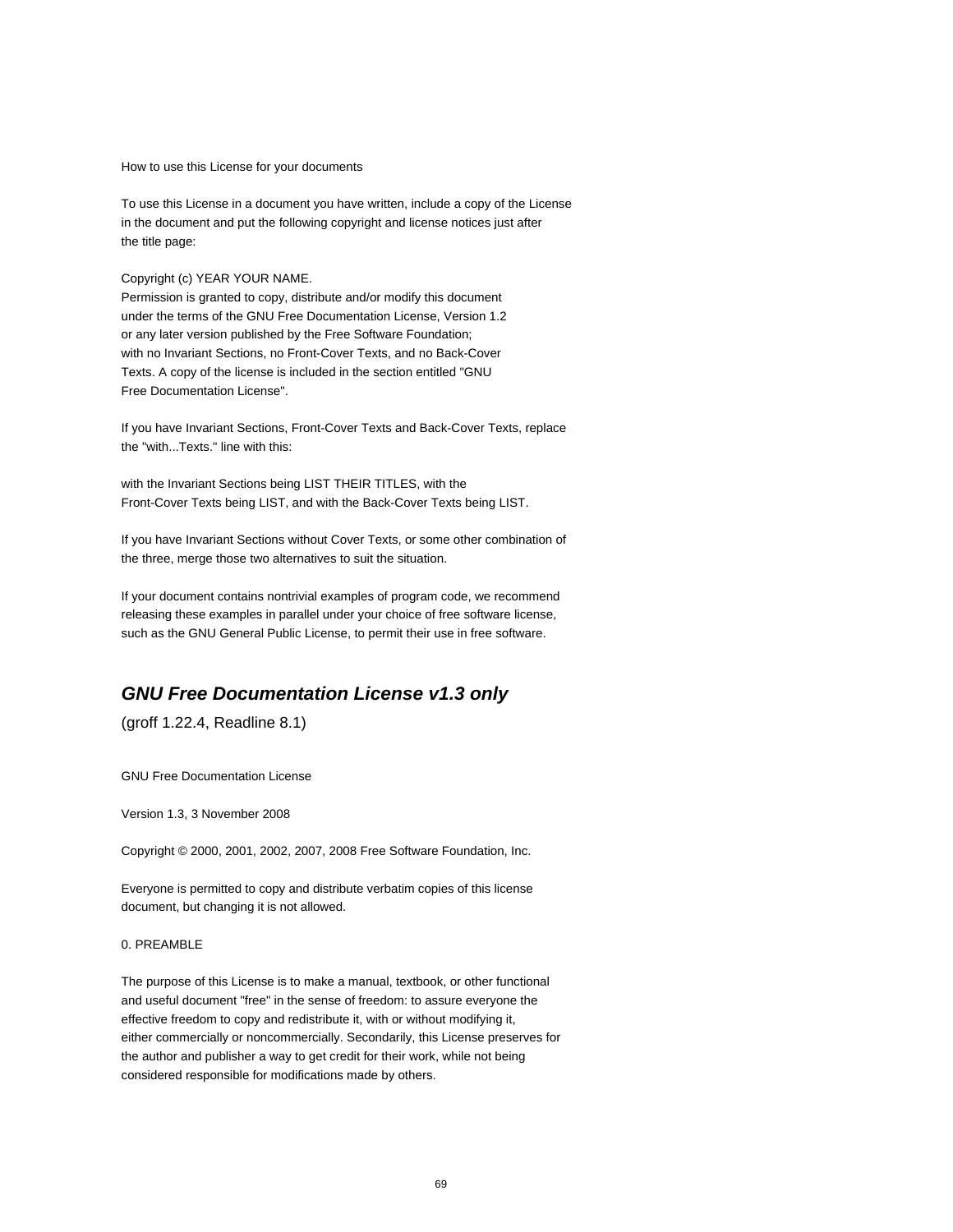This License is a kind of "copyleft", which means that derivative works of the document must themselves be free in the same sense. It complements the GNU General Public License, which is a copyleft license designed for free software.

We have designed this License in order to use it for manuals for free software, because free software needs free documentation: a free program should come with manuals providing the same freedoms that the software does. But this License is not limited to software manuals; it can be used for any textual work, regardless of subject matter or whether it is published as a printed book. We recommend this License principally for works whose purpose is instruction or reference.

## 1. APPLICABILITY AND DEFINITIONS

This License applies to any manual or other work, in any medium, that contains a notice placed by the copyright holder saying it can be distributed under the terms of this License. Such a notice grants a world-wide, royalty-free license, unlimited in duration, to use that work under the conditions stated herein. The "Document", below, refers to any such manual or work. Any member of the public is a licensee, and is addressed as "you". You accept the license if you copy, modify or distribute the work in a way requiring permission under copyright law.

A "Modified Version" of the Document means any work containing the Document or a portion of it, either copied verbatim, or with modifications and/or translated into another language.

A "Secondary Section" is a named appendix or a front-matter section of the Document that deals exclusively with the relationship of the publishers or authors of the Document to the Document's overall subject (or to related matters) and contains nothing that could fall directly within that overall subject. (Thus, if the Document is in part a textbook of mathematics, a Secondary Section may not explain any mathematics.) The relationship could be a matter of historical connection with the subject or with related matters, or of legal, commercial, philosophical, ethical or political position regarding them.

The "Invariant Sections" are certain Secondary Sections whose titles are designated, as being those of Invariant Sections, in the notice that says that the Document is released under this License. If a section does not fit the above definition of Secondary then it is not allowed to be designated as Invariant. The Document may contain zero Invariant Sections. If the Document does not identify any Invariant Sections then there are none.

The "Cover Texts" are certain short passages of text that are listed, as Front-Cover Texts or Back-Cover Texts, in the notice that says that the Document is released under this License. A Front-Cover Text may be at most 5 words, and a Back-Cover Text may be at most 25 words.

A "Transparent" copy of the Document means a machine-readable copy, represented in a format whose specification is available to the general public, that is suitable for revising the document straightforwardly with generic text editors or (for images composed of pixels) generic paint programs or (for drawings) some widely available drawing editor, and that is suitable for input to text formatters or for automatic translation to a variety of formats suitable for input to text formatters. A copy made in an otherwise Transparent file format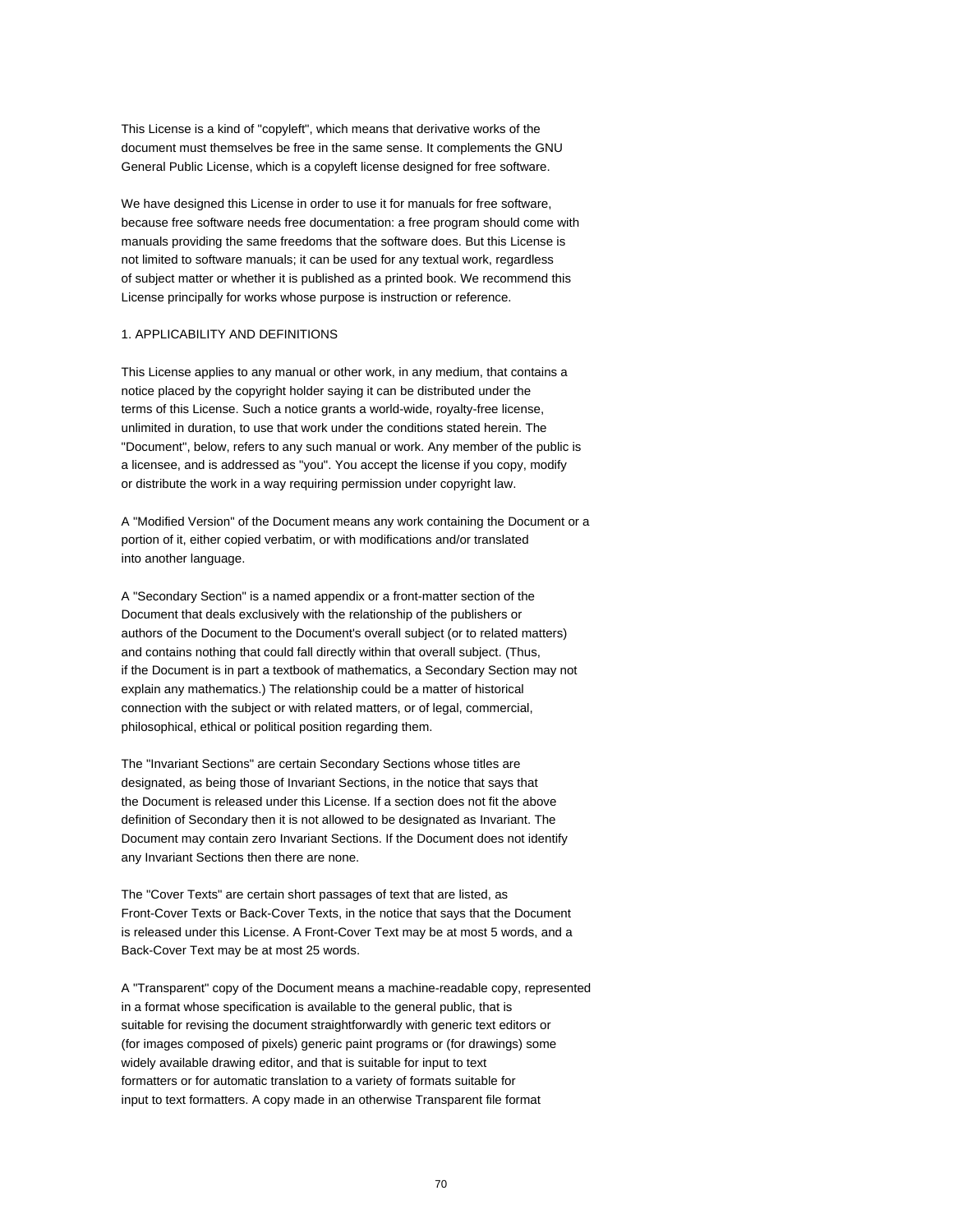whose markup, or absence of markup, has been arranged to thwart or discourage subsequent modification by readers is not Transparent. An image format is not Transparent if used for any substantial amount of text. A copy that is not "Transparent" is called "Opaque".

Examples of suitable formats for Transparent copies include plain ASCII without markup, Texinfo input format, LaTeX input format, SGML or XML using a publicly available DTD, and standard-conforming simple HTML, PostScript or PDF designed for human modification. Examples of transparent image formats include PNG, XCF and JPG. Opaque formats include proprietary formats that can be read and edited only by proprietary word processors, SGML or XML for which the DTD and/or processing tools are not generally available, and the machine-generated HTML, PostScript or PDF produced by some word processors for output purposes only.

The "Title Page" means, for a printed book, the title page itself, plus such following pages as are needed to hold, legibly, the material this License requires to appear in the title page. For works in formats which do not have any title page as such, "Title Page" means the text near the most prominent appearance of the work's title, preceding the beginning of the body of the text.

The "publisher" means any person or entity that distributes copies of the Document to the public.

A section "Entitled XYZ" means a named subunit of the Document whose title either is precisely XYZ or contains XYZ in parentheses following text that translates XYZ in another language. (Here XYZ stands for a specific section name mentioned below, such as "Acknowledgements", "Dedications", "Endorsements", or "History".) To "Preserve the Title" of such a section when you modify the Document means that it remains a section "Entitled XYZ" according to this definition.

The Document may include Warranty Disclaimers next to the notice which states that this License applies to the Document. These Warranty Disclaimers are considered to be included by reference in this License, but only as regards disclaiming warranties: any other implication that these Warranty Disclaimers may have is void and has no effect on the meaning of this License.

# 2. VERBATIM COPYING

You may copy and distribute the Document in any medium, either commercially or noncommercially, provided that this License, the copyright notices, and the license notice saying this License applies to the Document are reproduced in all copies, and that you add no other conditions whatsoever to those of this License. You may not use technical measures to obstruct or control the reading or further copying of the copies you make or distribute. However, you may accept compensation in exchange for copies. If you distribute a large enough number of copies you must also follow the conditions in section 3.

You may also lend copies, under the same conditions stated above, and you may publicly display copies.

#### 3. COPYING IN QUANTITY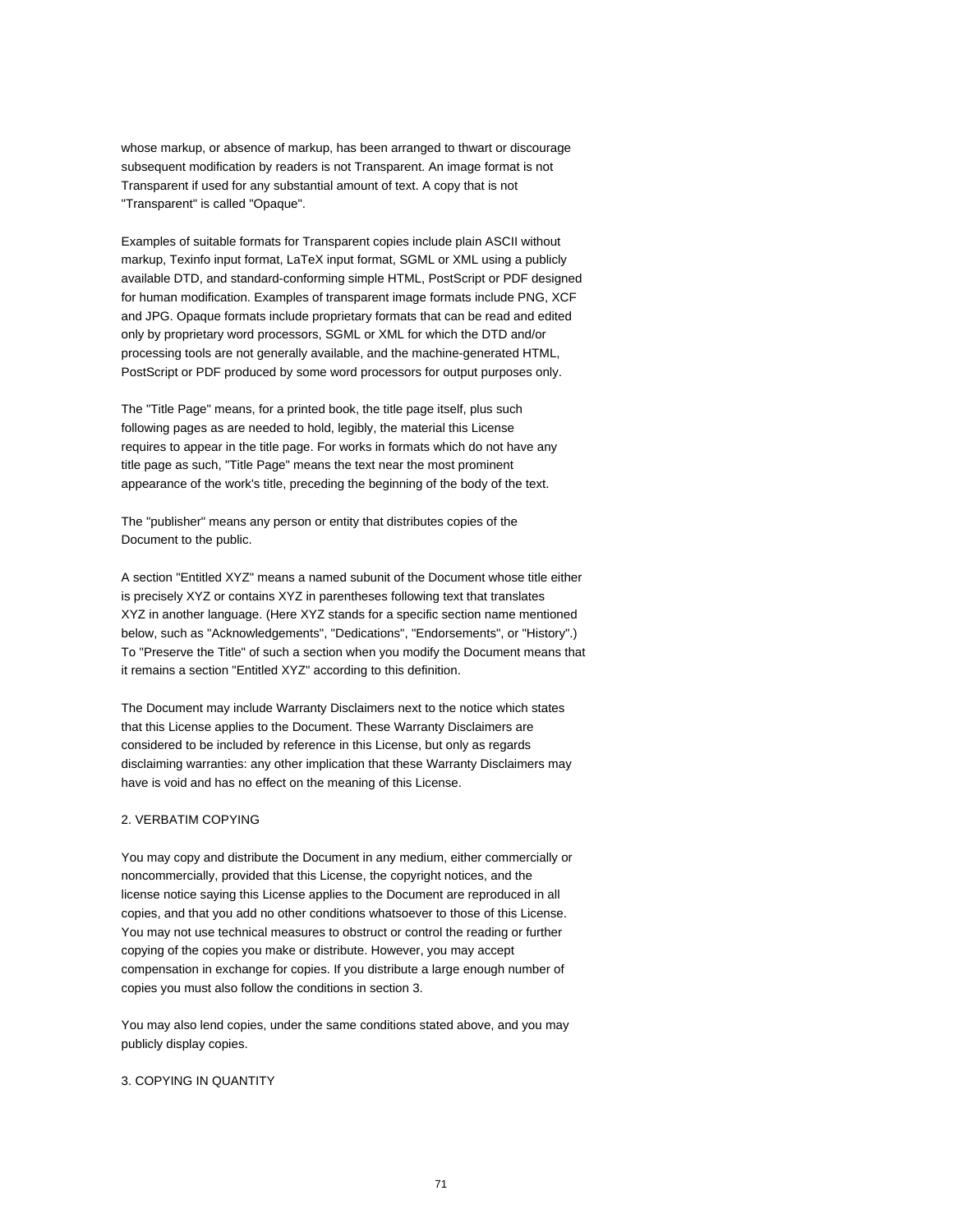If you publish printed copies (or copies in media that commonly have printed covers) of the Document, numbering more than 100, and the Document's license notice requires Cover Texts, you must enclose the copies in covers that carry, clearly and legibly, all these Cover Texts: Front-Cover Texts on the front cover, and Back-Cover Texts on the back cover. Both covers must also clearly and legibly identify you as the publisher of these copies. The front cover must present the full title with all words of the title equally prominent and visible. You may add other material on the covers in addition. Copying with changes limited to the covers, as long as they preserve the title of the Document and satisfy these conditions, can be treated as verbatim copying in other respects.

If the required texts for either cover are too voluminous to fit legibly, you should put the first ones listed (as many as fit reasonably) on the actual cover, and continue the rest onto adjacent pages.

If you publish or distribute Opaque copies of the Document numbering more than 100, you must either include a machine-readable Transparent copy along with each Opaque copy, or state in or with each Opaque copy a computer-network location from which the general network-using public has access to download using public-standard network protocols a complete Transparent copy of the Document, free of added material. If you use the latter option, you must take reasonably prudent steps, when you begin distribution of Opaque copies in quantity, to ensure that this Transparent copy will remain thus accessible at the stated location until at least one year after the last time you distribute an Opaque copy (directly or through your agents or retailers) of that edition to the public.

It is requested, but not required, that you contact the authors of the Document well before redistributing any large number of copies, to give them a chance to provide you with an updated version of the Document.

# 4. MODIFICATIONS

You may copy and distribute a Modified Version of the Document under the conditions of sections 2 and 3 above, provided that you release the Modified Version under precisely this License, with the Modified Version filling the role of the Document, thus licensing distribution and modification of the Modified Version to whoever possesses a copy of it. In addition, you must do these things in the Modified Version:

\* A. Use in the Title Page (and on the covers, if any) a title distinct from that of the Document, and from those of previous versions (which should, if there were any, be listed in the History section of the Document). You may use the same title as a previous version if the original publisher of that version gives permission.

\* B. List on the Title Page, as authors, one or more persons or entities responsible for authorship of the modifications in the Modified Version, together with at least five of the principal authors of the Document (all of its principal authors, if it has fewer than five), unless they release you from this requirement.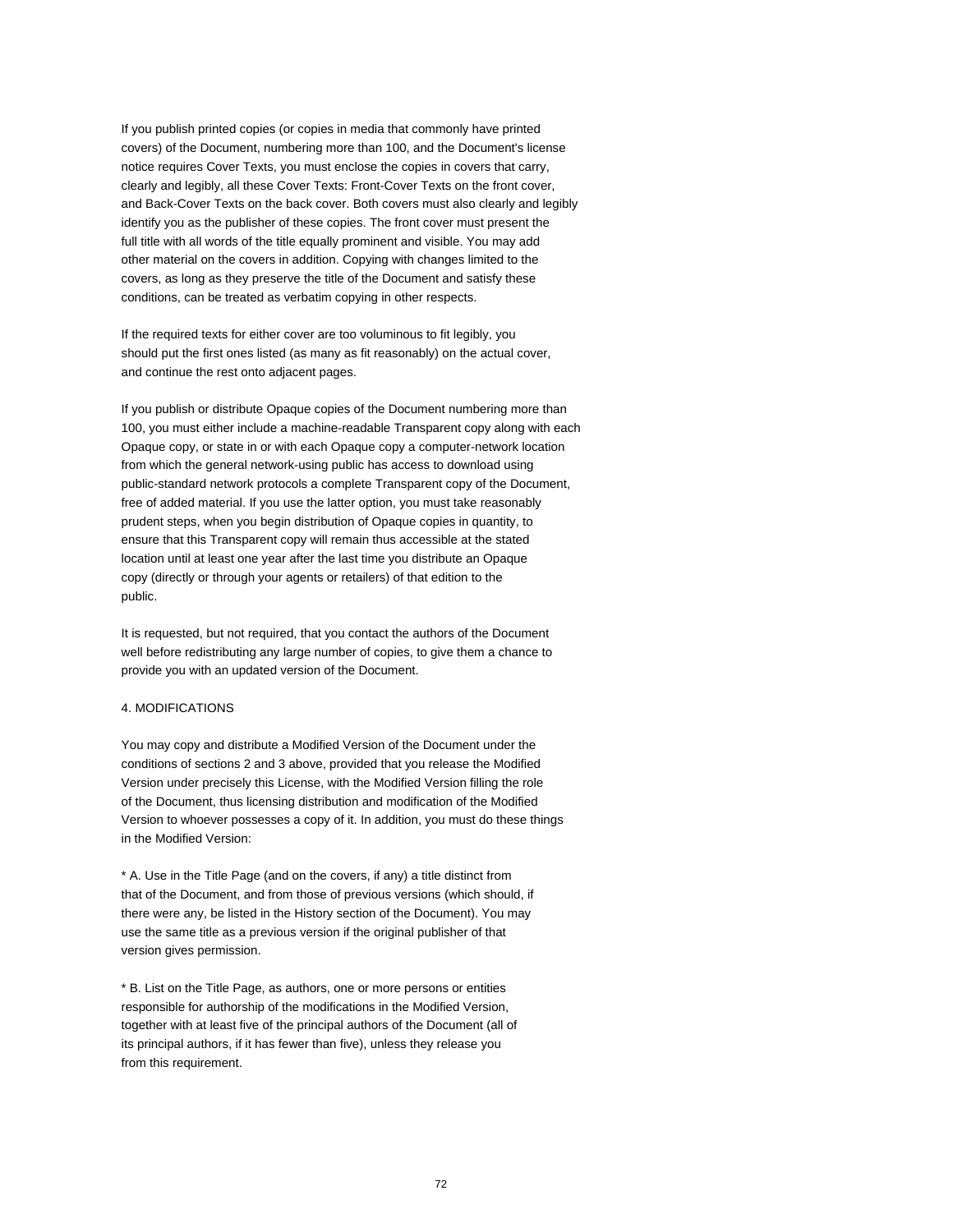\* C. State on the Title page the name of the publisher of the Modified Version, as the publisher.

\* D. Preserve all the copyright notices of the Document.

\* E. Add an appropriate copyright notice for your modifications adjacent to the other copyright notices.

\* F. Include, immediately after the copyright notices, a license notice giving the public permission to use the Modified Version under the terms of this License, in the form shown in the Addendum below.

\* G. Preserve in that license notice the full lists of Invariant Sections and required Cover Texts given in the Document's license notice.

\* H. Include an unaltered copy of this License.

\* I. Preserve the section Entitled "History", Preserve its Title, and add to it an item stating at least the title, year, new authors, and publisher of the Modified Version as given on the Title Page. If there is no section Entitled "History" in the Document, create one stating the title, year, authors, and publisher of the Document as given on its Title Page, then add an item describing the Modified Version as stated in the previous sentence.

\* J. Preserve the network location, if any, given in the Document for public access to a Transparent copy of the Document, and likewise the network locations given in the Document for previous versions it was based on. These may be placed in the "History" section. You may omit a network location for a work that was published at least four years before the Document itself, or if the original publisher of the version it refers to gives permission.

\* K. For any section Entitled "Acknowledgements" or "Dedications", Preserve the Title of the section, and preserve in the section all the substance and tone of each of the contributor acknowledgements and/or dedications given therein.

\* L. Preserve all the Invariant Sections of the Document, unaltered in their text and in their titles. Section numbers or the equivalent are not considered part of the section titles.

\* M. Delete any section Entitled "Endorsements". Such a section may not be included in the Modified Version.

\* N. Do not retitle any existing section to be Entitled "Endorsements" or to conflict in title with any Invariant Section.

\* O. Preserve any Warranty Disclaimers.

If the Modified Version includes new front-matter sections or appendices that qualify as Secondary Sections and contain no material copied from the Document, you may at your option designate some or all of these sections as invariant. To do this, add their titles to the list of Invariant Sections in the Modified Version's license notice. These titles must be distinct from any other section titles.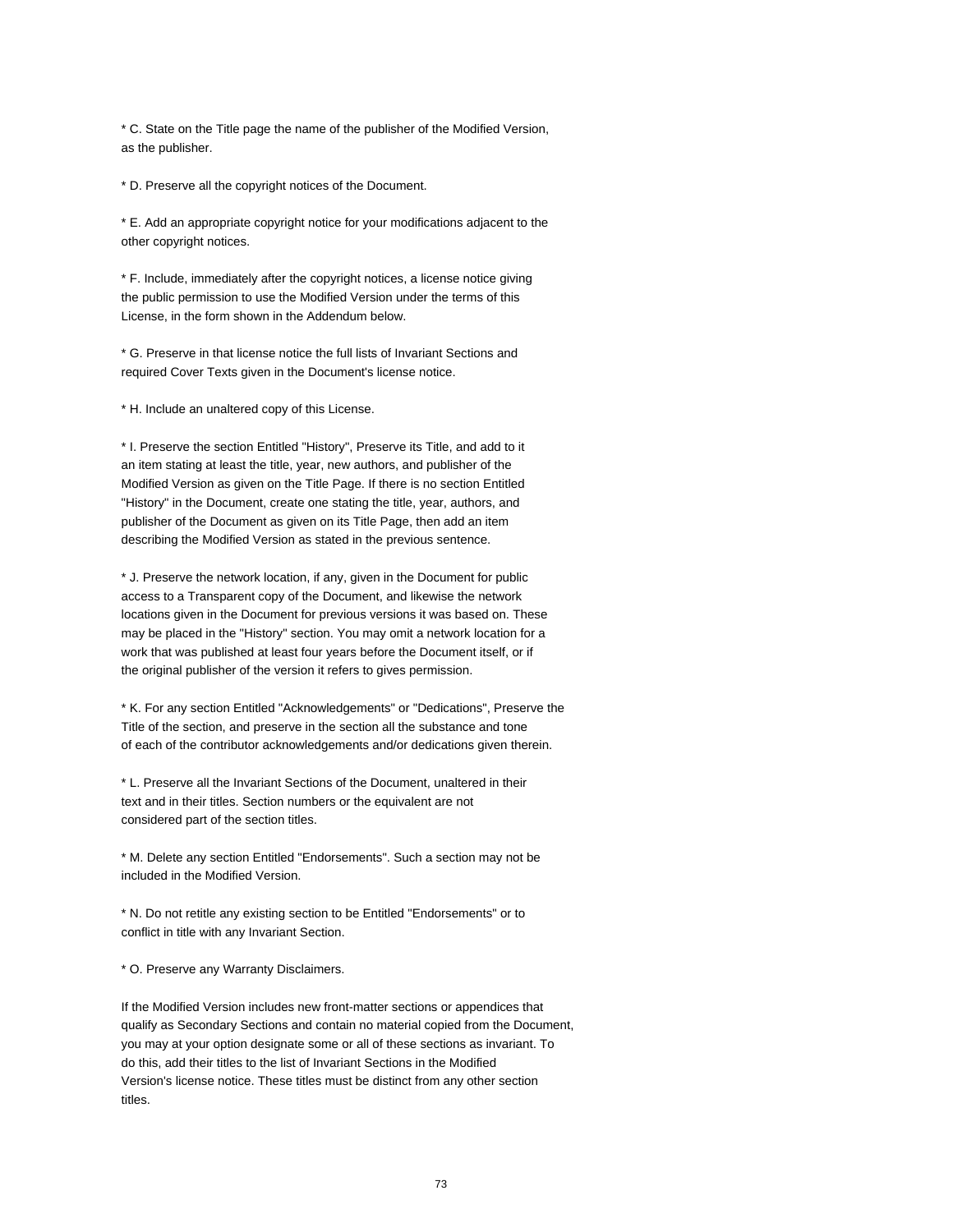You may add a section Entitled "Endorsements", provided it contains nothing but endorsements of your Modified Version by various parties—for example, statements of peer review or that the text has been approved by an organization as the authoritative definition of a standard.

You may add a passage of up to five words as a Front-Cover Text, and a passage of up to 25 words as a Back-Cover Text, to the end of the list of Cover Texts in the Modified Version. Only one passage of Front-Cover Text and one of Back-Cover Text may be added by (or through arrangements made by) any one entity. If the Document already includes a cover text for the same cover, previously added by you or by arrangement made by the same entity you are acting on behalf of, you may not add another; but you may replace the old one, on explicit permission from the previous publisher that added the old one.

The author(s) and publisher(s) of the Document do not by this License give permission to use their names for publicity for or to assert or imply endorsement of any Modified Version.

### 5. COMBINING DOCUMENTS

You may combine the Document with other documents released under this License, under the terms defined in section 4 above for modified versions, provided that you include in the combination all of the Invariant Sections of all of the original documents, unmodified, and list them all as Invariant Sections of your combined work in its license notice, and that you preserve all their Warranty Disclaimers.

The combined work need only contain one copy of this License, and multiple identical Invariant Sections may be replaced with a single copy. If there are multiple Invariant Sections with the same name but different contents, make the title of each such section unique by adding at the end of it, in parentheses, the name of the original author or publisher of that section if known, or else a unique number. Make the same adjustment to the section titles in the list of Invariant Sections in the license notice of the combined work.

In the combination, you must combine any sections Entitled "History" in the various original documents, forming one section Entitled "History"; likewise combine any sections Entitled "Acknowledgements", and any sections Entitled "Dedications". You must delete all sections Entitled "Endorsements".

# 6. COLLECTIONS OF DOCUMENTS

You may make a collection consisting of the Document and other documents released under this License, and replace the individual copies of this License in the various documents with a single copy that is included in the collection, provided that you follow the rules of this License for verbatim copying of each of the documents in all other respects.

You may extract a single document from such a collection, and distribute it individually under this License, provided you insert a copy of this License into the extracted document, and follow this License in all other respects regarding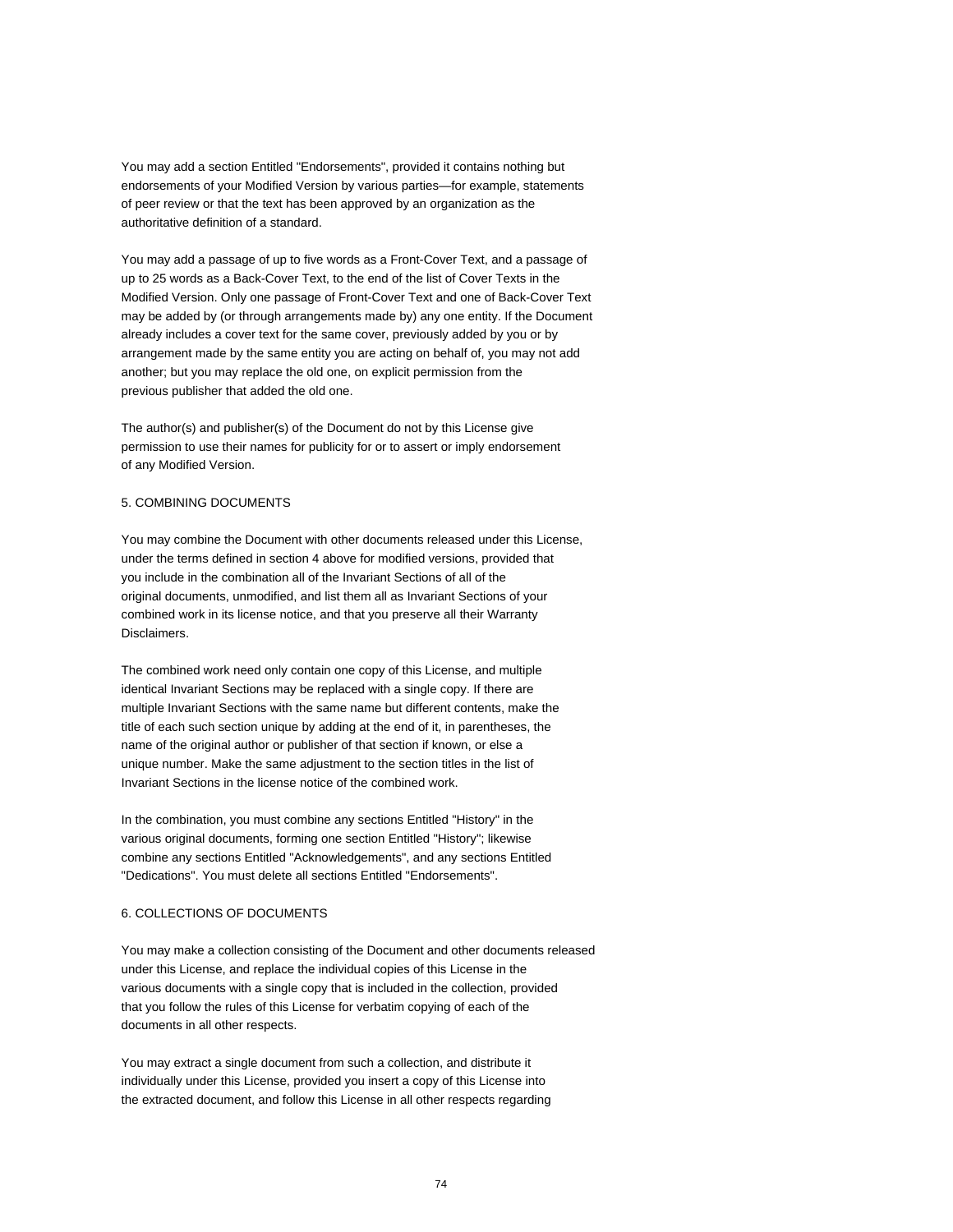verbatim copying of that document.

# 7. AGGREGATION WITH INDEPENDENT WORKS

A compilation of the Document or its derivatives with other separate and independent documents or works, in or on a volume of a storage or distribution medium, is called an "aggregate" if the copyright resulting from the compilation is not used to limit the legal rights of the compilation's users beyond what the individual works permit. When the Document is included in an aggregate, this License does not apply to the other works in the aggregate which are not themselves derivative works of the Document.

If the Cover Text requirement of section 3 is applicable to these copies of the Document, then if the Document is less than one half of the entire aggregate, the Document's Cover Texts may be placed on covers that bracket the Document within the aggregate, or the electronic equivalent of covers if the Document is in electronic form. Otherwise they must appear on printed covers that bracket the whole aggregate.

# 8. TRANSLATION

Translation is considered a kind of modification, so you may distribute translations of the Document under the terms of section 4. Replacing Invariant Sections with translations requires special permission from their copyright holders, but you may include translations of some or all Invariant Sections in addition to the original versions of these Invariant Sections. You may include a translation of this License, and all the license notices in the Document, and any Warranty Disclaimers, provided that you also include the original English version of this License and the original versions of those notices and disclaimers. In case of a disagreement between the translation and the original version of this License or a notice or disclaimer, the original version will prevail.

If a section in the Document is Entitled "Acknowledgements", "Dedications", or "History", the requirement (section 4) to Preserve its Title (section 1) will typically require changing the actual title.

#### 9. TERMINATION

You may not copy, modify, sublicense, or distribute the Document except as expressly provided under this License. Any attempt otherwise to copy, modify, sublicense, or distribute it is void, and will automatically terminate your rights under this License.

However, if you cease all violation of this License, then your license from a particular copyright holder is reinstated (a) provisionally, unless and until the copyright holder explicitly and finally terminates your license, and (b) permanently, if the copyright holder fails to notify you of the violation by some reasonable means prior to 60 days after the cessation.

Moreover, your license from a particular copyright holder is reinstated permanently if the copyright holder notifies you of the violation by some reasonable means, this is the first time you have received notice of violation of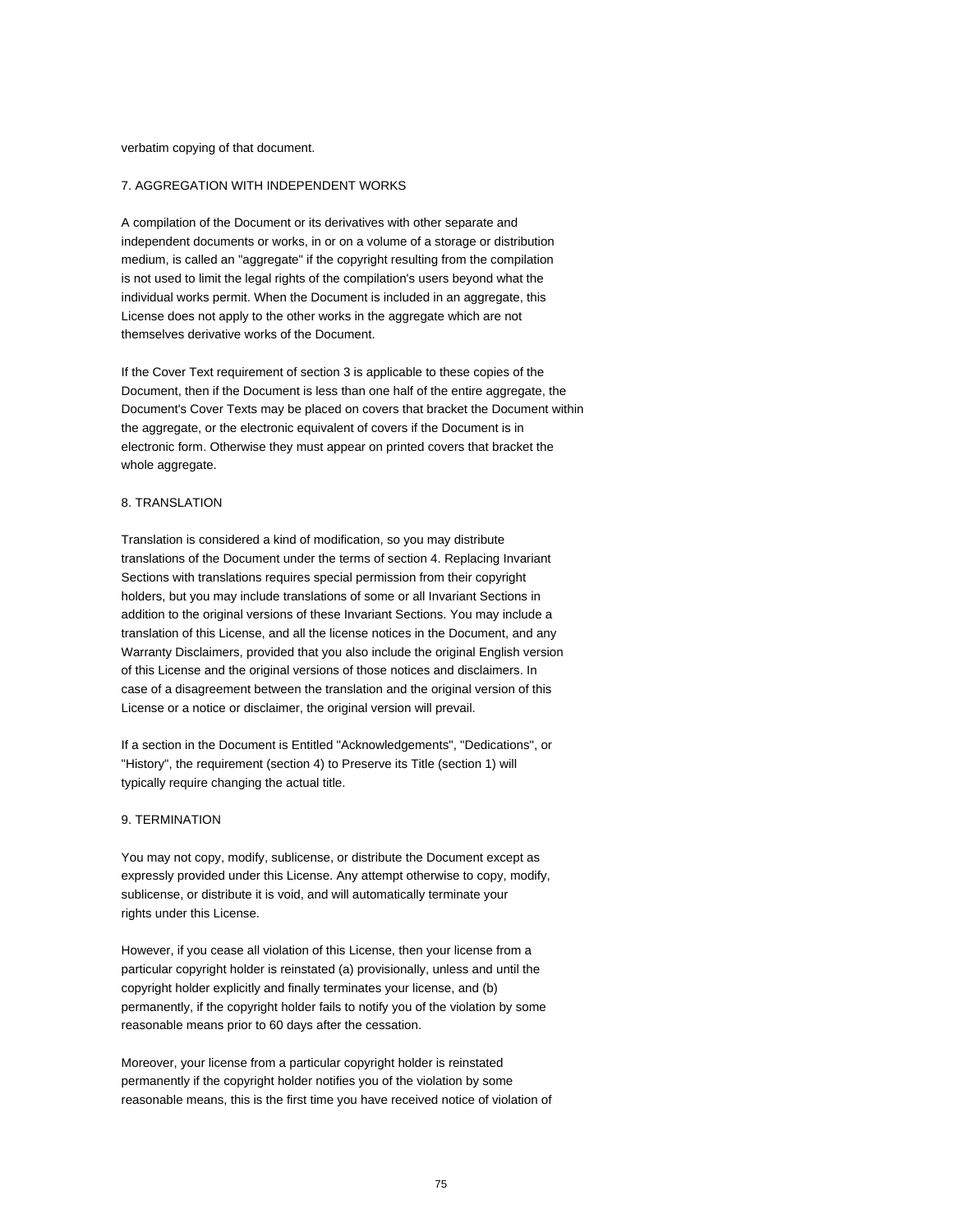this License (for any work) from that copyright holder, and you cure the violation prior to 30 days after your receipt of the notice.

Termination of your rights under this section does not terminate the licenses of parties who have received copies or rights from you under this License. If your rights have been terminated and not permanently reinstated, receipt of a copy of some or all of the same material does not give you any rights to use it.

# 10. FUTURE REVISIONS OF THIS LICENSE

The Free Software Foundation may publish new, revised versions of the GNU Free Documentation License from time to time. Such new versions will be similar in spirit to the present version, but may differ in detail to address new problems or concerns. See http://www.gnu.org/copyleft/.

Each version of the License is given a distinguishing version number. If the Document specifies that a particular numbered version of this License "or any later version" applies to it, you have the option of following the terms and conditions either of that specified version or of any later version that has been published (not as a draft) by the Free Software Foundation. If the Document does not specify a version number of this License, you may choose any version ever published (not as a draft) by the Free Software Foundation. If the Document specifies that a proxy can decide which future versions of this License can be used, that proxy's public statement of acceptance of a version permanently authorizes you to choose that version for the Document.

### 11. RELICENSING

"Massive Multiauthor Collaboration Site" (or "MMC Site") means any World Wide Web server that publishes copyrightable works and also provides prominent facilities for anybody to edit those works. A public wiki that anybody can edit is an example of such a server. A "Massive Multiauthor Collaboration" (or "MMC") contained in the site means any set of copyrightable works thus published on the MMC site.

"CC-BY-SA" means the Creative Commons Attribution-Share Alike 3.0 license published by Creative Commons Corporation, a not-for-profit corporation with a principal place of business in San Francisco, California, as well as future copyleft versions of that license published by that same organization.

"Incorporate" means to publish or republish a Document, in whole or in part, as part of another Document.

An MMC is "eligible for relicensing" if it is licensed under this License, and if all works that were first published under this License somewhere other than this MMC, and subsequently incorporated in whole or in part into the MMC, (1) had no cover texts or invariant sections, and (2) were thus incorporated prior to November 1, 2008.

The operator of an MMC Site may republish an MMC contained in the site under CC-BY-SA on the same site at any time before August 1, 2009, provided the MMC is eligible for relicensing.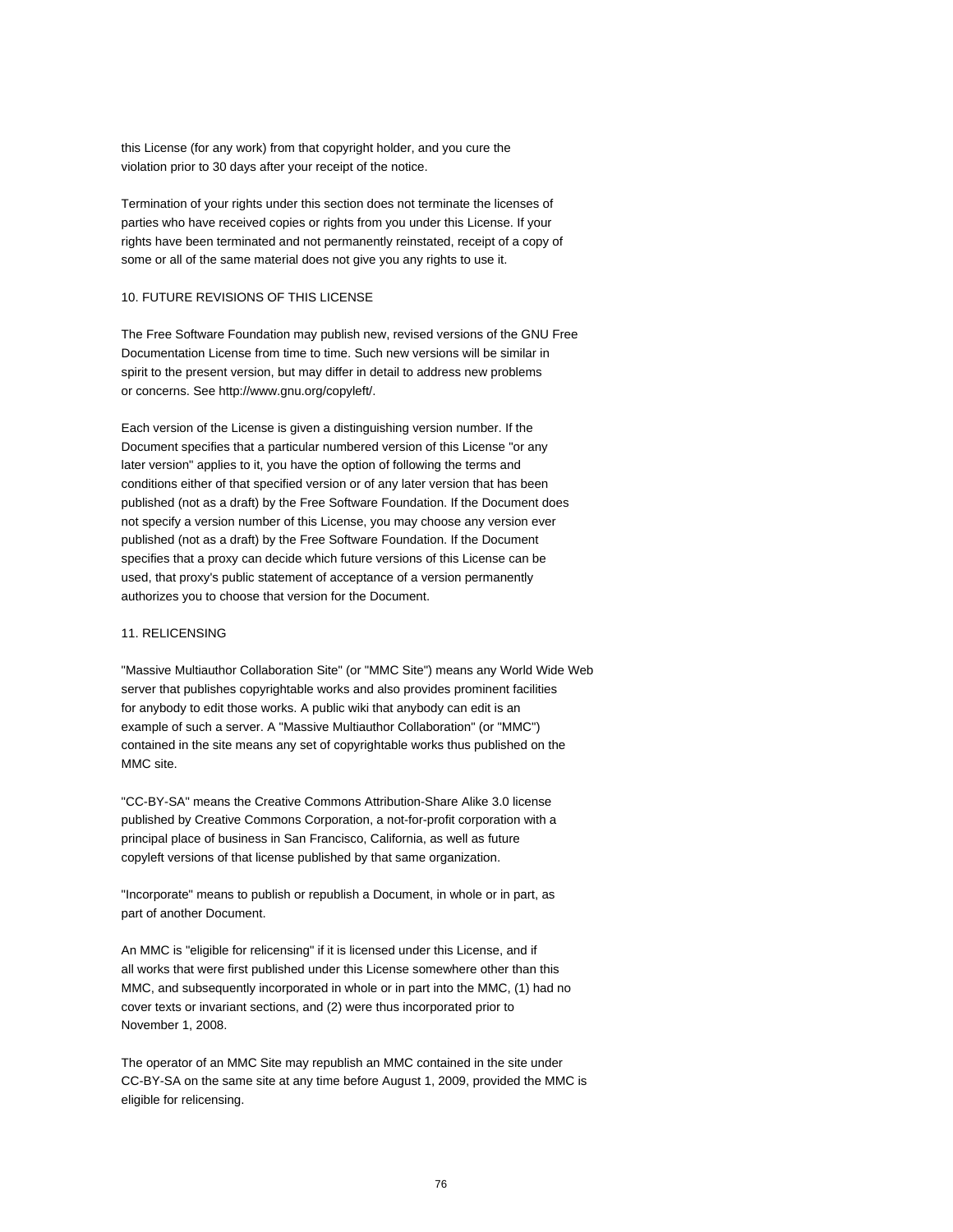ADDENDUM: How to use this License for your documents

To use this License in a document you have written, include a copy of the License in the document and put the following copyright and license notices just after the title page:

Copyright (C) YEAR YOUR NAME.

Permission is granted to copy, distribute and/or modify this document under the terms of the GNU Free Documentation License, Version 1.3 or any later version published by the Free Software Foundation; with no Invariant Sections, no Front-Cover Texts, and no Back-Cover Texts. A copy of the license is included in the section entitled "GNU Free Documentation License".

If you have Invariant Sections, Front-Cover Texts and Back-Cover Texts, replace the "with … Texts." line with this:

with the Invariant Sections being LIST THEIR TITLES, with the Front-Cover Texts being LIST, and with the Back-Cover Texts being LIST.

If you have Invariant Sections without Cover Texts, or some other combination of the three, merge those two alternatives to suit the situation.

If your document contains nontrivial examples of program code, we recommend releasing these examples in parallel under your choice of free software license, such as the GNU General Public License, to permit their use in free software.

# **GNU General Public License v1.0 or later**

(Algorithm::Diff 1.1902, autodie 2.32, Compress::Raw::Bzip2 2.093, Compress::Raw::Zlib 2.093, CPAN 2.27, CPAN::Meta 2.150010, debian-archive-keyring 2019.1+deb10u1, Exporter 5.74, ExtUtils::MakeMaker 7.44, Filter::Simple 0.96, gcc-10-base 10.2.1, gcc-9-base 9.3.0, IO::Compress 2.093, JSON-PP 4.04, libextutils-cbuilder-perl 0.280234, libmath-bigint-perl 1.999818, libmodule-corelist-perl 5.20210123, libpod-simple-perl 3.40, libtest-simple-perl 1.302175, Locale::Maketext 1.29, Module::CoreList 5.20210123, Module::Load::Conditional 0.70, Module::Metadata 1.000037, Perl 5.32.1, Perl 5 Encode 3.06, perl-Archive-Tar 2.36, perl-Class-Struct 0.66, perl-DBM\_Filter 0.06, perl-ExtUtils-Constant 0.25, perl-ExtUtils-ParseXS 3.40, perl-File-Find 1.37, perl-File-stat 1.09, perl-I18N-LangTags 0.44, perl-IPC-Cmd 1.04, perl-IPC-Open3 1.21, perl-Pod-Html 1.25, perl-Term-ANSIColor 5.01, perl-threads-shared 1.61, perl-Tie 4.6, perl-Unicode-UCD 0.75, podlators 4.14, Storable 3.21, Thread::Queue 3.14)

"This program is free software; you can redistribute it and/or modify it under the terms of version 1 of the GNU General Public License as published by the Free Software Foundation."

GNU GENERAL PUBLIC LICENSE Version 1, February 1989 ==========================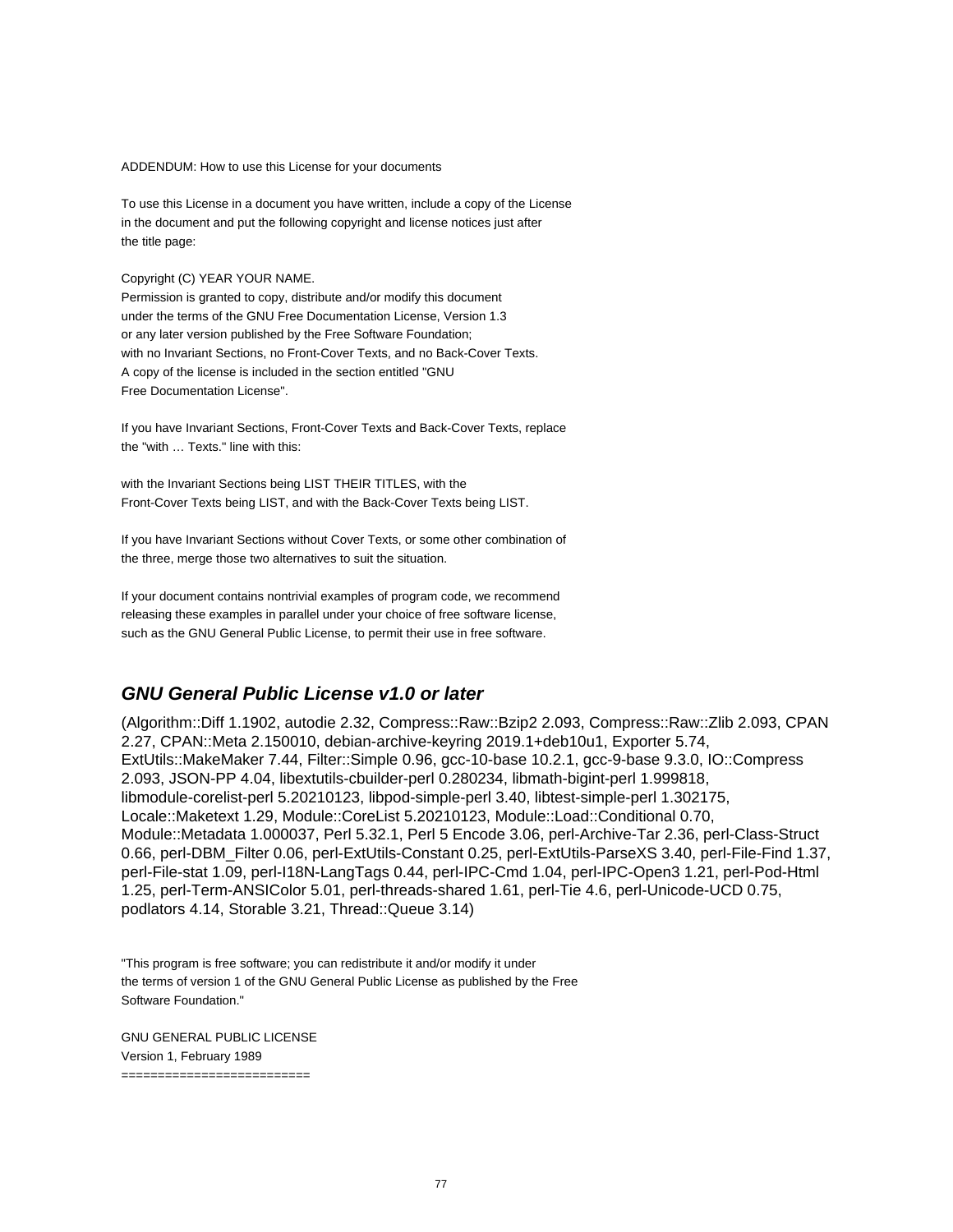Copyright (C) 1989 Free Software Foundation, Inc. 675 Mass Ave, Cambridge, MA 02139, USA Everyone is permitted to copy and distribute verbatim copies of this license document, but changing it is not allowed.

#### Preamble

The license agreements of most software companies try to keep users at the mercy of those companies. By contrast, our General Public License is intended to guarantee your freedom to share and change free software--to make sure the software is free for all its users. The General Public License applies to the Free Software Foundation's software and to any other program whose authors commit to using it. You can use it for your programs, too.

When we speak of free software, we are referring to freedom, not price. Specifically, the General Public License is designed to make sure that you have the freedom to give away or sell copies of free software, that you receive source code or can get it if you want it, that you can change the software or use pieces of it in new free programs; and that you know you can do these things.

To protect your rights, we need to make restrictions that forbid anyone to deny you these rights or to ask you to surrender the rights. These restrictions translate to certain responsibilities for you if you distribute copies of the software, or if you modify it.

For example, if you distribute copies of a such a program, whether gratis or for a fee, you must give the recipients all the rights that you have. You must make sure that they, too, receive or can get the source code. And you must tell them their rights.

We protect your rights with two steps: (1) copyright the software, and (2) offer you this license which gives you legal permission to copy, distribute and/or modify the software.

Also, for each author's protection and ours, we want to make certain that everyone understands that there is no warranty for this free software. If the software is modified by someone else and passed on, we want its recipients to know that what they have is not the original, so that any problems introduced by others will not reflect on the original authors' reputations.

The precise terms and conditions for copying, distribution and modification follow.

# GNU GENERAL PUBLIC LICENSE TERMS AND CONDITIONS FOR COPYING, DISTRIBUTION AND MODIFICATION

1. This License Agreement applies to any program or other work which contains a notice placed by the copyright holder saying it may be distributed under the terms of this General Public License. The "Program", below, refers to any such program or work, and a "work based on the Program" means either the Program or any work containing the Program or a portion of it, either verbatim or with modifications. Each licensee is addressed as "you".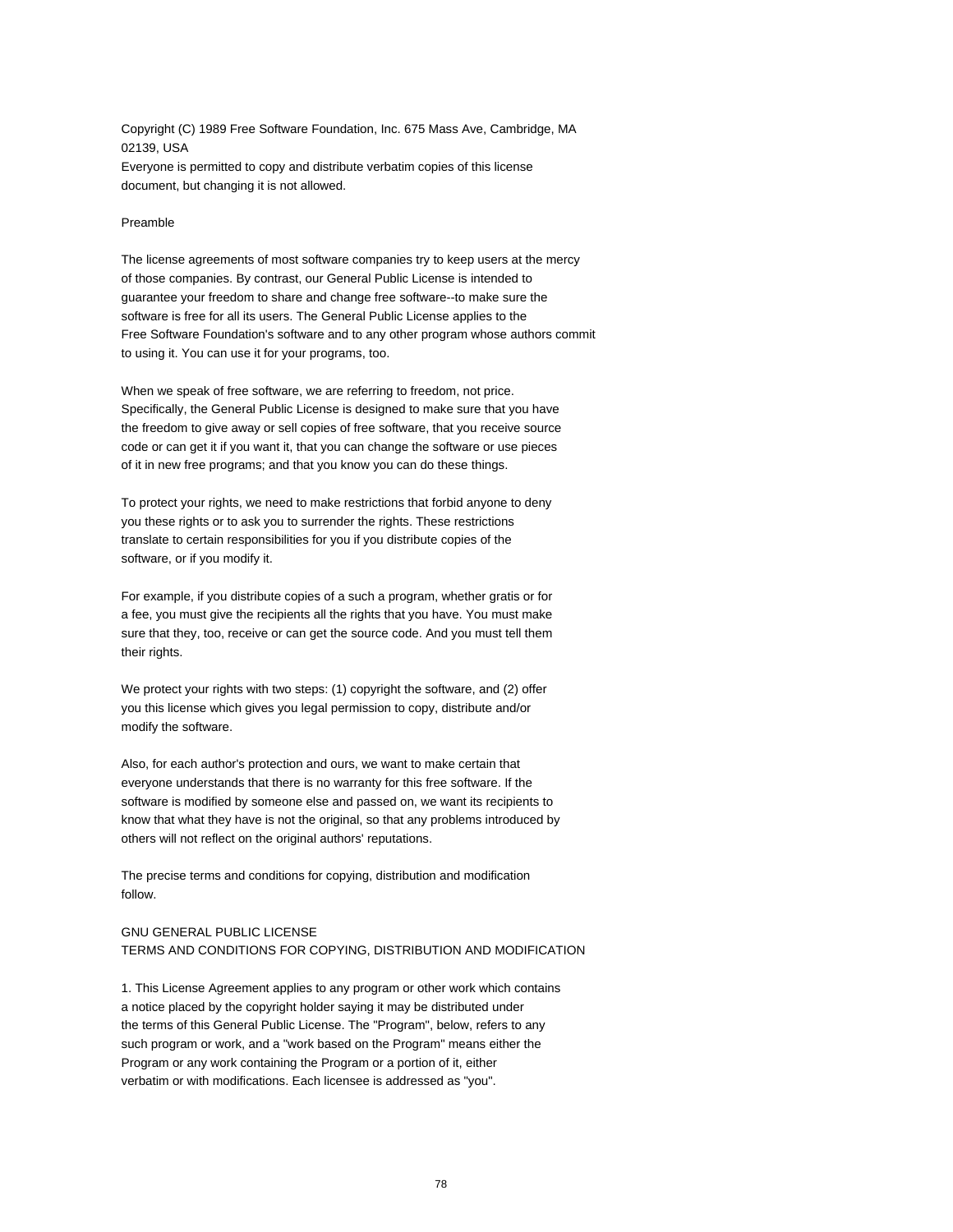2. You may copy and distribute verbatim copies of the Program's source code as you receive it, in any medium, provided that you conspicuously and appropriately publish on each copy an appropriate copyright notice and disclaimer of warranty; keep intact all the notices that refer to this General Public License and to the absence of any warranty; and give any other recipients of the Program a copy of this General Public License along with the Program. You may charge a fee for the physical act of transferring a copy.

3. You may modify your copy or copies of the Program or any portion of it, and copy and distribute such modifications under the terms of Paragraph 1 above, provided that you also do the following:

a. cause the modified files to carry prominent notices stating that you changed the files and the date of any change; and

b. cause the whole of any work that you distribute or publish, that in whole or in part contains the Program or any part thereof, either with or without modifications, to be licensed at no charge to all third parties under the terms of this General Public License (except that you may choose to grant warranty protection to some or all third parties, at your option).

c. If the modified program normally reads commands interactively when run, you must cause it, when started running for such interactive use in the simplest and most usual way, to print or display an announcement including an appropriate copyright notice and a notice that there is no warranty (or else, saying that you provide a warranty) and that users may redistribute the program under these conditions, and telling the user how to view a copy of this General Public License.

d. You may charge a fee for the physical act of transferring a copy, and you may at your option offer warranty protection in exchange for a fee.

Mere aggregation of another independent work with the Program (or its derivative) on a volume of a storage or distribution medium does not bring the other work under the scope of these terms.

4. You may copy and distribute the Program (or a portion or derivative of it, under Paragraph 2) in object code or executable form under the terms of Paragraphs 1 and 2 above provided that you also do one of the following:

a. accompany it with the complete corresponding machine-readable source code, which must be distributed under the terms of Paragraphs 1 and 2 above; or,

b. accompany it with a written offer, valid for at least three years, to give any third party free (except for a nominal charge for the cost of distribution) a complete machine-readable copy of the corresponding source code, to be distributed under the terms of Paragraphs 1 and 2 above; or,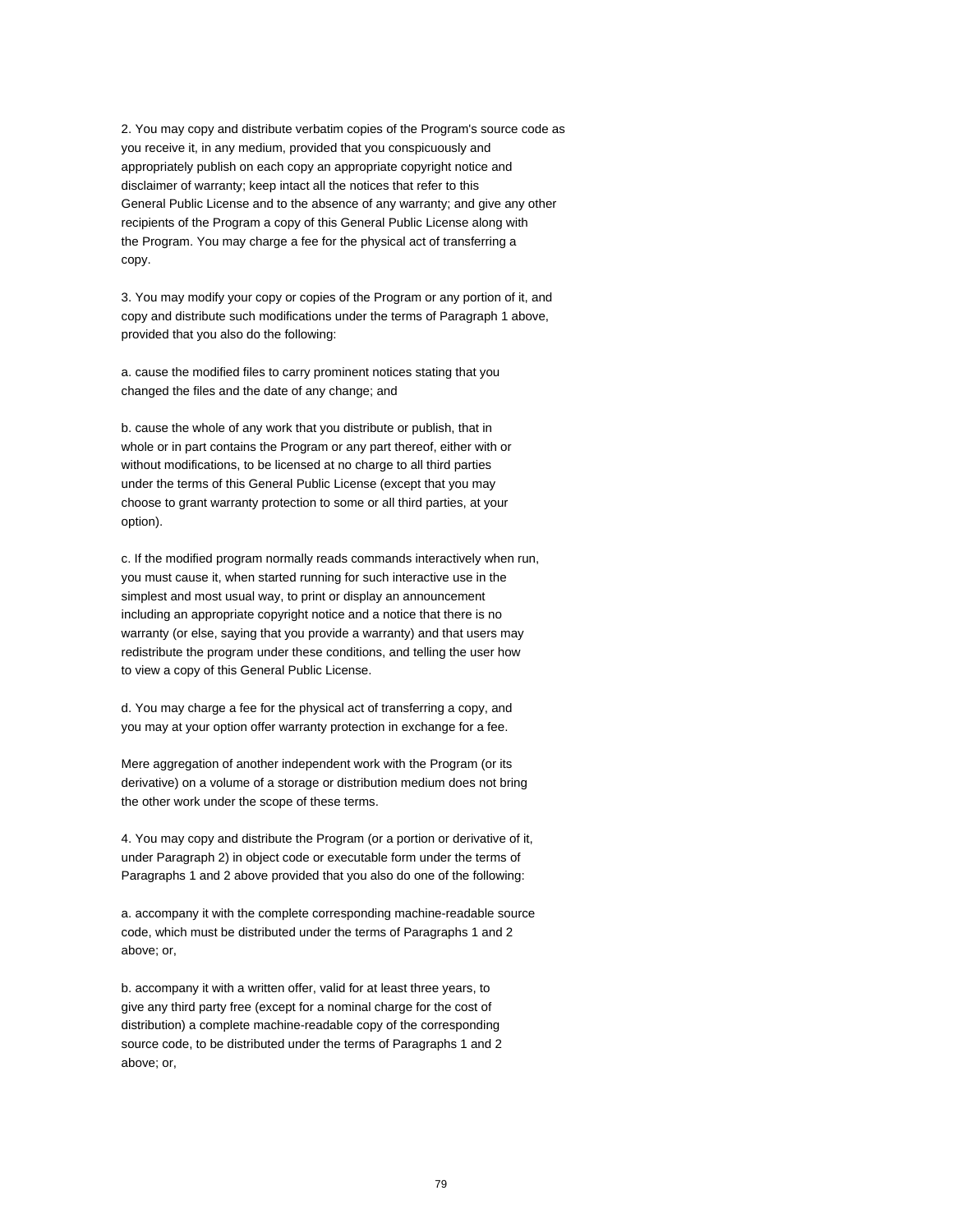c. accompany it with the information you received as to where the corresponding source code may be obtained. (This alternative is allowed only for noncommercial distribution and only if you received the program in object code or executable form alone.)

Source code for a work means the preferred form of the work for making modifications to it. For an executable file, complete source code means all the source code for all modules it contains; but, as a special exception, it need not include source code for modules which are standard libraries that accompany the operating system on which the executable file runs, or for standard header files or definitions files that accompany that operating system.

5. You may not copy, modify, sublicense, distribute or transfer the Program except as expressly provided under this General Public License. Any attempt otherwise to copy, modify, sublicense, distribute or transfer the Program is void, and will automatically terminate your rights to use the Program under this License. However, parties who have received copies, or rights to use copies, from you under this General Public License will not have their licenses terminated so long as such parties remain in full compliance.

6. By copying, distributing or modifying the Program (or any work based on the Program) you indicate your acceptance of this license to do so, and all its terms and conditions.

7. Each time you redistribute the Program (or any work based on the Program), the recipient automatically receives a license from the original licensor to copy, distribute or modify the Program subject to these terms and conditions. You may not impose any further restrictions on the recipients' exercise of the rights granted herein.

8. The Free Software Foundation may publish revised and/or new versions of the General Public License from time to time. Such new versions will be similar in spirit to the present version, but may differ in detail to address new problems or concerns.

Each version is given a distinguishing version number. If the Program specifies a version number of the license which applies to it and "any later version", you have the option of following the terms and conditions either of that version or of any later version published by the Free Software Foundation. If the Program does not specify a version number of the license, you may choose any version ever published by the Free Software Foundation.

9. If you wish to incorporate parts of the Program into other free programs whose distribution conditions are different, write to the author to ask for permission. For software which is copyrighted by the Free Software Foundation, write to the Free Software Foundation; we sometimes make exceptions for this. Our decision will be guided by the two goals of preserving the free status of all derivatives of our free software and of promoting the sharing and reuse of software generally.

NO WARRANTY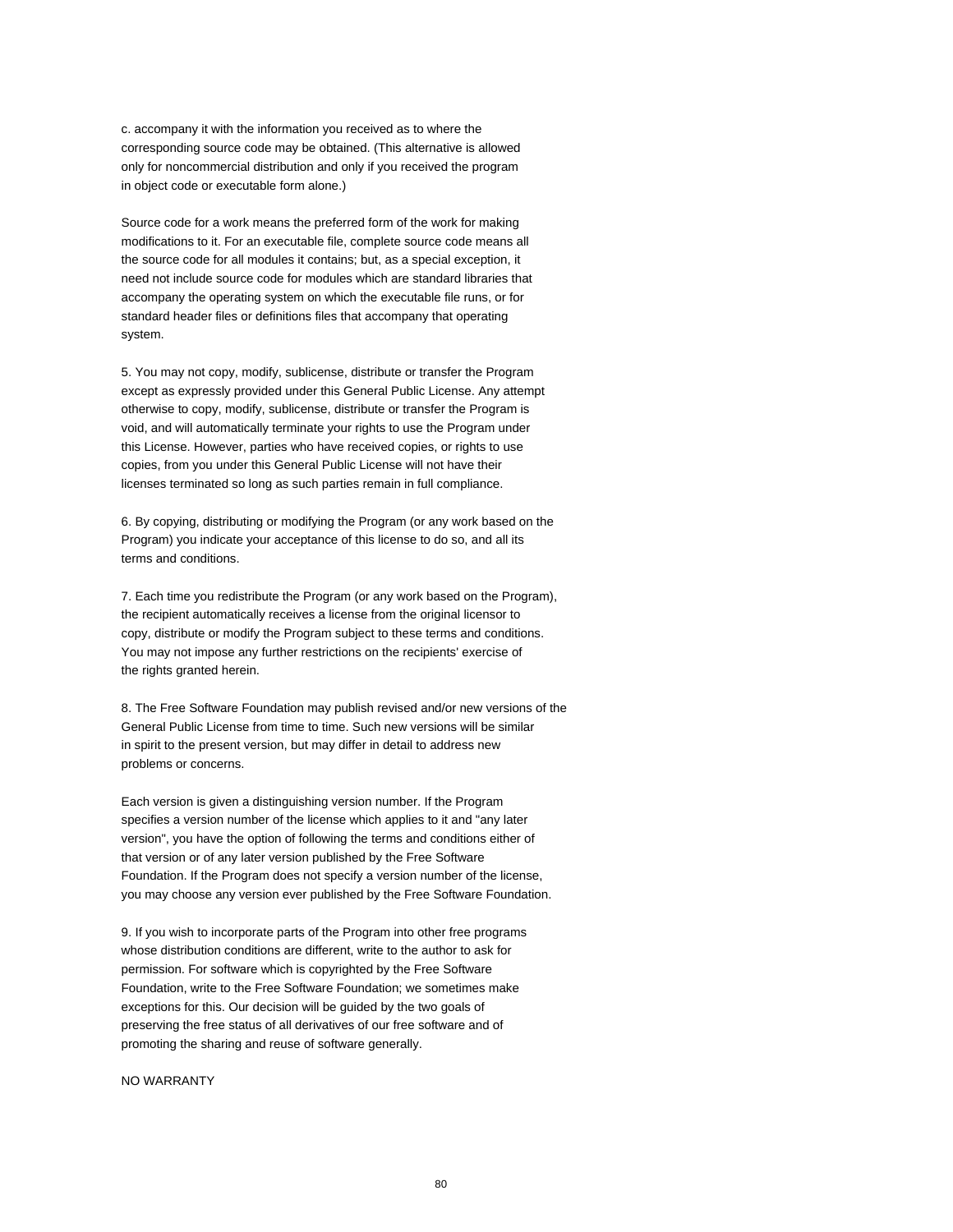9. BECAUSE THE PROGRAM IS LICENSED FREE OF CHARGE, THERE IS NO WARRANTY FOR THE PROGRAM, TO THE EXTENT PERMITTED BY APPLICABLE LAW. EXCEPT WHEN OTHERWISE STATED IN WRITING THE COPYRIGHT HOLDERS AND/OR OTHER PARTIES PROVIDE THE PROGRAM "AS IS" WITHOUT WARRANTY OF ANY KIND, EITHER EXPRESSED OR IMPLIED, INCLUDING, BUT NOT LIMITED TO, THE IMPLIED WARRANTIES OF MERCHANTABILITY AND FITNESS FOR A PARTICULAR PURPOSE. THE ENTIRE RISK AS TO THE QUALITY AND PERFORMANCE OF THE PROGRAM IS WITH YOU. SHOULD THE PROGRAM PROVE DEFECTIVE, YOU ASSUME THE COST OF ALL NECESSARY SERVICING, REPAIR OR CORRECTION.

10. IN NO EVENT UNLESS REQUIRED BY APPLICABLE LAW OR AGREED TO IN WRITING WILL ANY COPYRIGHT HOLDER, OR ANY OTHER PARTY WHO MAY MODIFY AND/OR REDISTRIBUTE THE PROGRAM AS PERMITTED ABOVE, BE LIABLE TO YOU FOR DAMAGES, INCLUDING ANY GENERAL, SPECIAL, INCIDENTAL OR CONSEQUENTIAL DAMAGES ARISING OUT OF THE USE OR INABILITY TO USE THE PROGRAM (INCLUDING BUT NOT LIMITED TO LOSS OF DATA OR DATA BEING RENDERED INACCURATE OR LOSSES SUSTAINED BY YOU OR THIRD PARTIES OR A FAILURE OF THE PROGRAM TO OPERATE WITH ANY OTHER PROGRAMS), EVEN IF SUCH HOLDER OR OTHER PARTY HAS BEEN ADVISED OF THE POSSIBILITY OF SUCH DAMAGES.

# END OF TERMS AND CONDITIONS

Appendix: How to Apply These Terms to Your New Programs

If you develop a new program, and you want it to be of the greatest possible use to humanity, the best way to achieve this is to make it free software which everyone can redistribute and change under these terms.

To do so, attach the following notices to the program. It is safest to attach them to the start of each source file to most effectively convey the exclusion of warranty; and each file should have at least the "copyright" line and a pointer to where the full notice is found.

# Copyright (C) 19yy

This program is free software; you can redistribute it and/or modify it under the terms of the GNU General Public License as published by the Free Software Foundation; either version 1, or (at your option) any later version.

This program is distributed in the hope that it will be useful, but WITHOUT ANY WARRANTY; without even the implied warranty of MERCHANTABILITY or FITNESS FOR A PARTICULAR PURPOSE. See the GNU General Public License for more details.

You should have received a copy of the GNU General Public License along with this program; if not, write to the Free Software Foundation, Inc., 675 Mass Ave, Cambridge, MA 02139, USA.

Also add information on how to contact you by electronic and paper mail.

If the program is interactive, make it output a short notice like this when it starts in an interactive mode:

Gnomovision version 69, Copyright (C) 19xx name of author Gnomovision comes with ABSOLUTELY NO WARRANTY; for details type `show w'. This is free software, and you are welcome to redistribute it under certain conditions; type `show c' for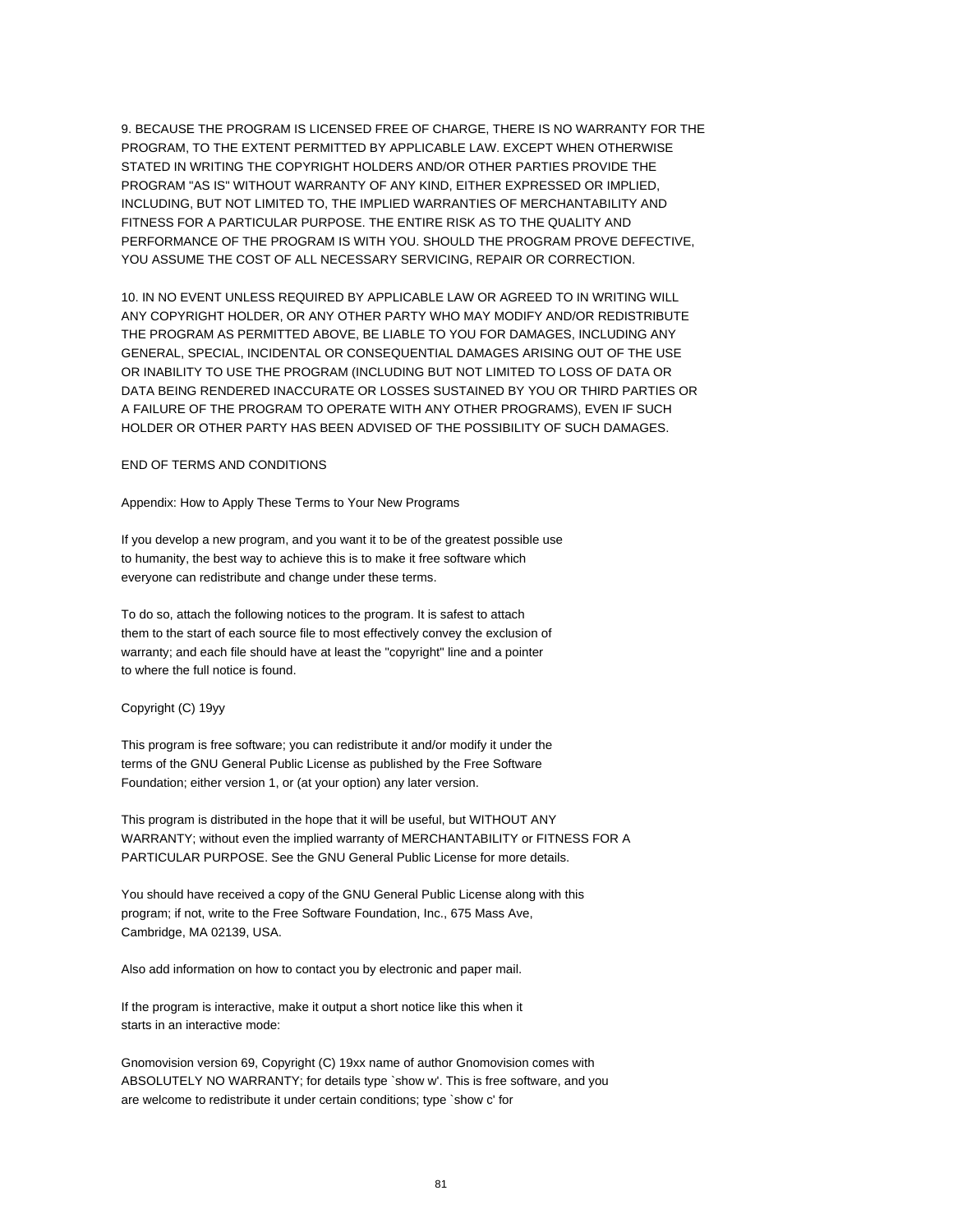details.

The hypothetical commands `show w' and `show c' should show the appropriate parts of the General Public License. Of course, the commands you use may be called something other than `show w' and `show c'; they could even be mouse-clicks or menu items--whatever suits your program.

You should also get your employer (if you work as a programmer) or your school, if any, to sign a "copyright disclaimer" for the program, if necessary. Here a sample; alter the names:

Yoyodyne, Inc., hereby disclaims all copyright interest in the program `Gnomovision' (a program to direct compilers to make passes at assemblers) written by James Hacker.

, 1 April 1989 Ty Coon, President of Vice

That's all there is to it!

# **GNU General Public License v2.0 only**

(base-passwd 3.5.51, e2fsprogs v1.46.2, GPT fdisk 1.0.6, gptfdisk 1.0.6, gptfdisk-fixparts 1.0.6, grub-efi-amd64-signed 1+2.04+20, iproute2 5.10.0, IPTables 1.8.7, libcap2 2.44, libnetfilter-conntrack-dev 1.0.8, Linux Kernel 5.10.106, linux-base 4.8, linux-headers 5.10.41, linux-misc 5.10.106, linux-signed-amd64 5.10.106, lsb 11.1.0, lsb-release 10.2019051400, lsb-release 11.1.0, man-pages 4.09, nvme-cli v1.12, Shadow Tool Suite 4.8.1, shim-helpers-amd64-signed 1+15.4+7, ucf 3.0043)

The GNU General Public License (GPL)

====================================

Version 2, June 1991 --------------------

Copyright (C) 1989, 1991 Free Software Foundation, Inc. 59 Temple Place, Suite 330, Boston, MA 02111-1307 USA

Everyone is permitted to copy and distribute verbatim copies of this license document, but changing it is not allowed.

Preamble

The licenses for most software are designed to take away your freedom to share and change it. By contrast, the GNU General Public License is intended to guarantee your freedom to share and change free software--to make sure the software is free for all its users. This General Public License applies to most of the Free Software Foundation's software and to any other program whose authors commit to using it. (Some other Free Software Foundation software is covered by the GNU Library General Public License instead.) You can apply it to your programs, too.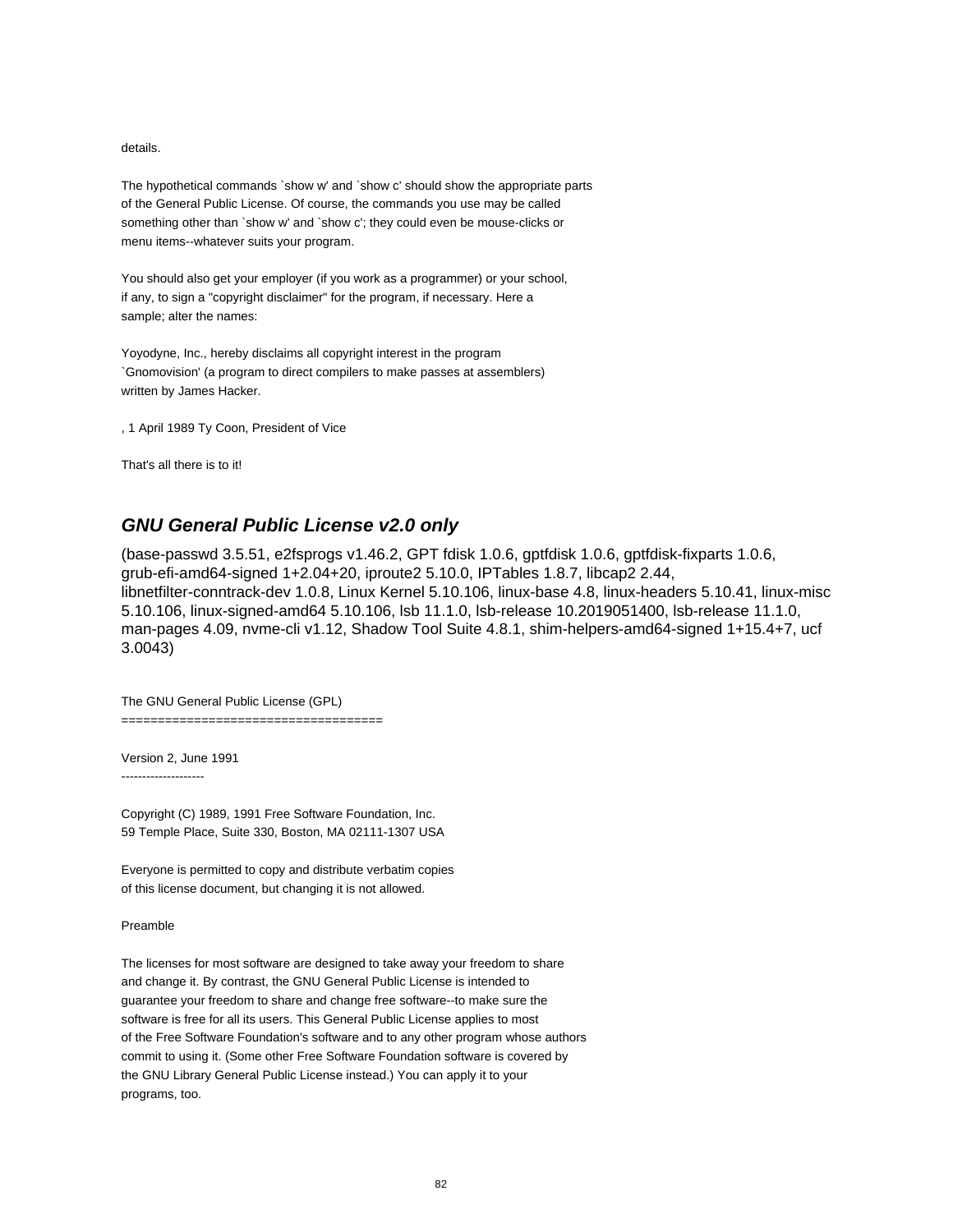When we speak of free software, we are referring to freedom, not price. Our General Public Licenses are designed to make sure that you have the freedom to distribute copies of free software (and charge for this service if you wish), that you receive source code or can get it if you want it, that you can change the software or use pieces of it in new free programs; and that you know you can do these things.

To protect your rights, we need to make restrictions that forbid anyone to deny you these rights or to ask you to surrender the rights. These restrictions translate to certain responsibilities for you if you distribute copies of the software, or if you modify it.

For example, if you distribute copies of such a program, whether gratis or for a fee, you must give the recipients all the rights that you have. You must make sure that they, too, receive or can get the source code. And you must show them these terms so they know their rights.

We protect your rights with two steps: (1) copyright the software, and (2) offer you this license which gives you legal permission to copy, distribute and/or modify the software.

Also, for each author's protection and ours, we want to make certain that everyone understands that there is no warranty for this free software. If the software is modified by someone else and passed on, we want its recipients to know that what they have is not the original, so that any problems introduced by others will not reflect on the original authors' reputations.

Finally, any free program is threatened constantly by software patents. We wish to avoid the danger that redistributors of a free program will individually obtain patent licenses, in effect making the program proprietary. To prevent this, we have made it clear that any patent must be licensed for everyone's free use or not licensed at all.

The precise terms and conditions for copying, distribution and modification follow.

# TERMS AND CONDITIONS FOR COPYING, DISTRIBUTION AND MODIFICATION

0. This License applies to any program or other work which contains a notice placed by the copyright holder saying it may be distributed under the terms of this General Public License. The "Program", below, refers to any such program or work, and a "work based on the Program" means either the Program or any derivative work under copyright law: that is to say, a work containing the Program or a portion of it, either verbatim or with modifications and/or translated into another language. (Hereinafter, translation is included without limitation in the term "modification".) Each licensee is addressed as "you".

Activities other than copying, distribution and modification are not covered by this License; they are outside its scope. The act of running the Program is not restricted, and the output from the Program is covered only if its contents constitute a work based on the Program (independent of having been made by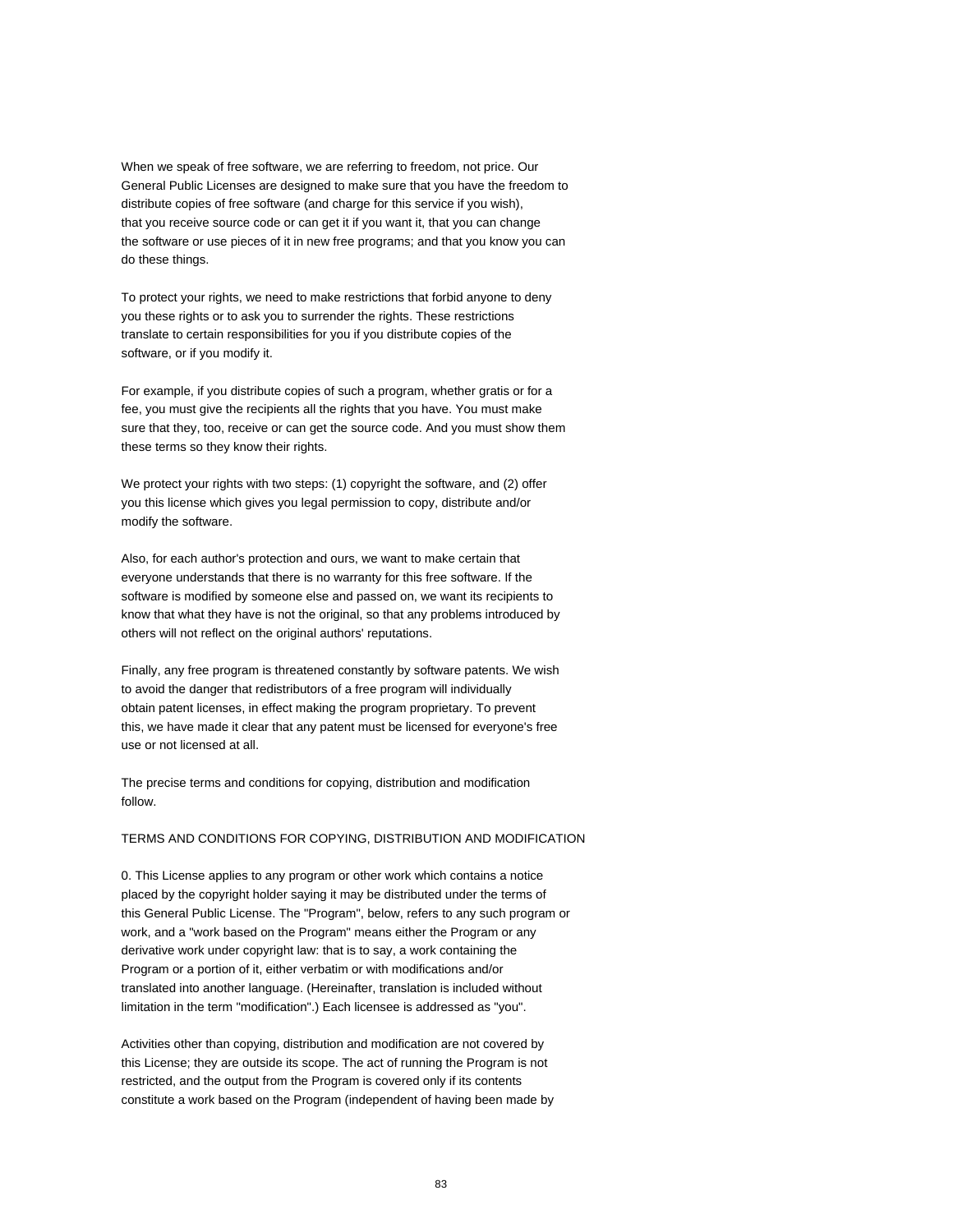running the Program). Whether that is true depends on what the Program does.

1. You may copy and distribute verbatim copies of the Program's source code as you receive it, in any medium, provided that you conspicuously and appropriately publish on each copy an appropriate copyright notice and disclaimer of warranty; keep intact all the notices that refer to this License and to the absence of any warranty; and give any other recipients of the Program a copy of this License along with the Program.

You may charge a fee for the physical act of transferring a copy, and you may at your option offer warranty protection in exchange for a fee.

2. You may modify your copy or copies of the Program or any portion of it, thus forming a work based on the Program, and copy and distribute such modifications or work under the terms of Section 1 above, provided that you also meet all of these conditions:

a) You must cause the modified files to carry prominent notices stating that you changed the files and the date of any change.

b) You must cause any work that you distribute or publish, that in whole or in part contains or is derived from the Program or any part thereof, to be licensed as a whole at no charge to all third parties under the terms of this License.

c) If the modified program normally reads commands interactively when run, you must cause it, when started running for such interactive use in the most ordinary way, to print or display an announcement including an appropriate copyright notice and a notice that there is no warranty (or else, saying that you provide a warranty) and that users may redistribute the program under these conditions, and telling the user how to view a copy of this License. (Exception: if the Program itself is interactive but does not normally print such an announcement, your work based on the Program is not required to print an announcement.)

These requirements apply to the modified work as a whole. If identifiable sections of that work are not derived from the Program, and can be reasonably considered independent and separate works in themselves, then this License, and its terms, do not apply to those sections when you distribute them as separate works. But when you distribute the same sections as part of a whole which is a work based on the Program, the distribution of the whole must be on the terms of this License, whose permissions for other licensees extend to the entire whole, and thus to each and every part regardless of who wrote it.

Thus, it is not the intent of this section to claim rights or contest your rights to work written entirely by you; rather, the intent is to exercise the right to control the distribution of derivative or collective works based on the Program.

In addition, mere aggregation of another work not based on the Program with the Program (or with a work based on the Program) on a volume of a storage or distribution medium does not bring the other work under the scope of this License.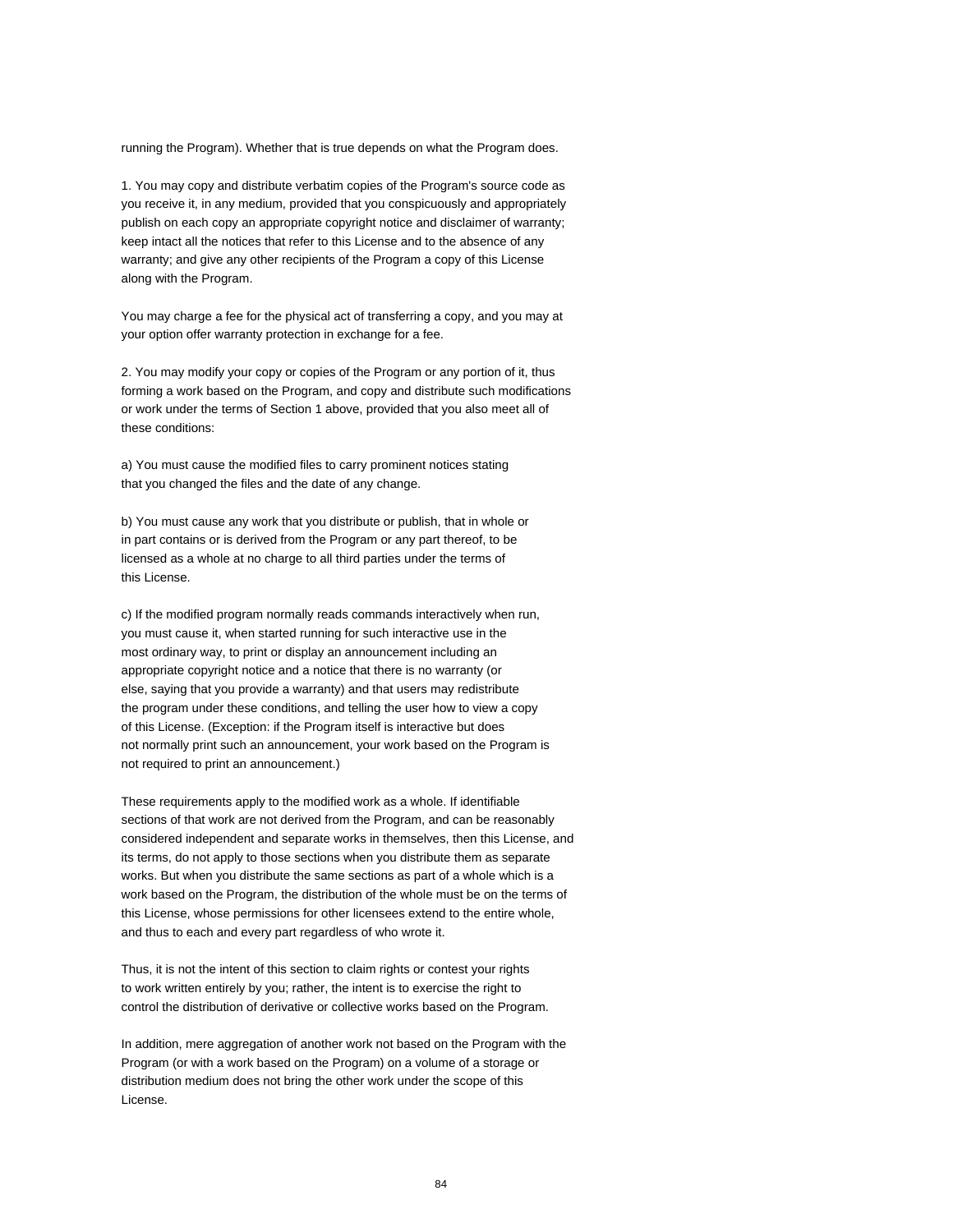3. You may copy and distribute the Program (or a work based on it, under Section 2) in object code or executable form under the terms of Sections 1 and 2 above provided that you also do one of the following:

a) Accompany it with the complete corresponding machine-readable source code, which must be distributed under the terms of Sections 1 and 2 above on a medium customarily used for software interchange; or,

b) Accompany it with a written offer, valid for at least three years, to give any third party, for a charge no more than your cost of physically performing source distribution, a complete machine-readable copy of the corresponding source code, to be distributed under the terms of Sections 1 and 2 above on a medium customarily used for software interchange; or,

c) Accompany it with the information you received as to the offer to distribute corresponding source code. (This alternative is allowed only for noncommercial distribution

and only if you received the program in object code or executable form with such an offer, in accord with Subsection b above.)

The source code for a work means the preferred form of the work for making modifications to it. For an executable work, complete source code means all the source code for all modules it contains, plus any associated interface definition files, plus the scripts used to control compilation and installation of the executable. However, as a special exception, the source code distributed need not include anything that is normally distributed (in either source or binary form) with the major components (compiler, kernel, and so on) of the operating system on which the executable runs, unless that component itself accompanies the executable.

If distribution of executable or object code is made by offering access to copy from a designated place, then offering equivalent access to copy the source code from the same place counts as distribution of the source code, even though third parties are not compelled to copy the source along with the object code.

4. You may not copy, modify, sublicense, or distribute the Program except as expressly provided under this License. Any attempt otherwise to copy, modify, sublicense or distribute the Program is void, and will automatically terminate your rights under this License. However, parties who have received copies, or rights, from you under this License will not have their licenses terminated so long as such parties remain in full compliance.

5. You are not required to accept this License, since you have not signed it. However, nothing else grants you permission to modify or distribute the Program or its derivative works. These actions are prohibited by law if you do not accept this License. Therefore, by modifying or distributing the Program (or any work based on the Program), you indicate your acceptance of this License to do so, and all its terms and conditions for copying, distributing or modifying the Program or works based on it.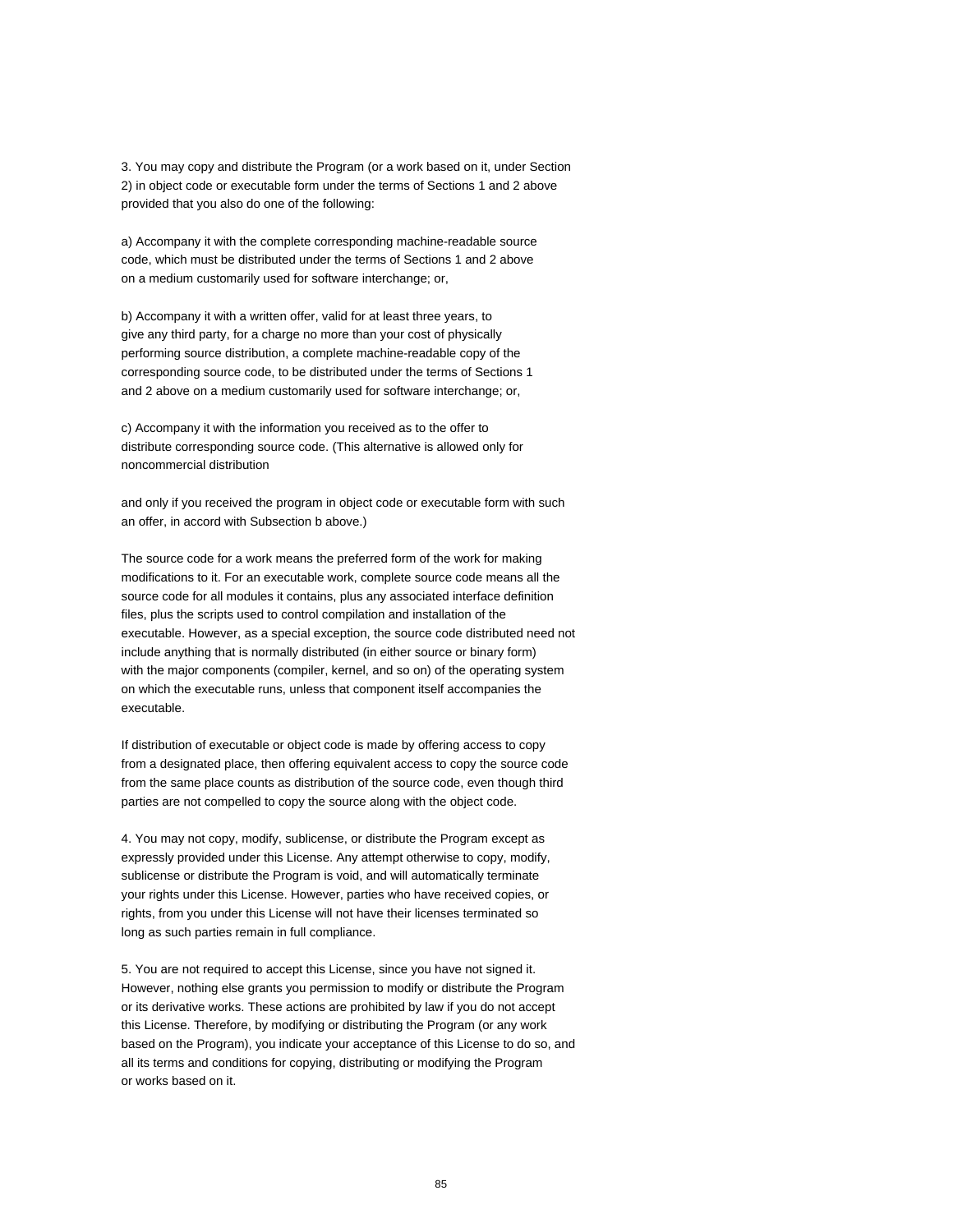6. Each time you redistribute the Program (or any work based on the Program), the recipient automatically receives a license from the original licensor to copy, distribute or modify the Program subject to these terms and conditions. You may not impose any further restrictions on the recipients' exercise of the rights granted herein. You are not responsible for enforcing compliance by third parties to this License.

7. If, as a consequence of a court judgment or allegation of patent infringement or for any other reason (not limited to patent issues), conditions are imposed on you (whether by court order, agreement or otherwise) that contradict the conditions of this License, they do not excuse you from the conditions of this License. If you cannot distribute so as to satisfy simultaneously your obligations under this License and any other pertinent obligations, then as a consequence you may not distribute the Program at all. For example, if a patent license would not permit royalty-free redistribution of the Program by all those who receive copies directly or indirectly through you, then the only way you could satisfy both it and this License would be to refrain entirely from distribution of the Program.

If any portion of this section is held invalid or unenforceable under any particular circumstance, the balance of the section is intended to apply and the section as a whole is intended to apply in other circumstances.

It is not the purpose of this section to induce you to infringe any patents or other property right claims or to contest validity of any such claims; this section has the sole purpose of protecting the integrity of the free software distribution system, which is implemented by public license practices. Many people have made generous contributions to the wide range of software distributed through that system in reliance on consistent application of that system; it is up to the author/donor to decide if he or she is willing to distribute software through any other system and a licensee cannot impose that choice.

This section is intended to make thoroughly clear what is believed to be a consequence of the rest of this License.

8. If the distribution and/or use of the Program is restricted in certain countries either by patents or by copyrighted interfaces, the original copyright holder who places the Program under this License may add an explicit geographical distribution limitation excluding those countries, so that distribution is permitted only in or among countries not thus excluded. In such case, this License incorporates the limitation as if written in the body of this License.

9. The Free Software Foundation may publish revised and/or new versions of the General Public License from time to time. Such new versions will be similar in spirit to the present version, but may differ in detail to address new problems or concerns.

Each version is given a distinguishing version number. If the Program specifies a version number of this License which applies to it and "any later version", you have the option of following the terms and conditions either of that version or of any later version published by the Free Software Foundation. If the Program does not specify a version number of this License, you may choose any version ever published by the Free Software Foundation.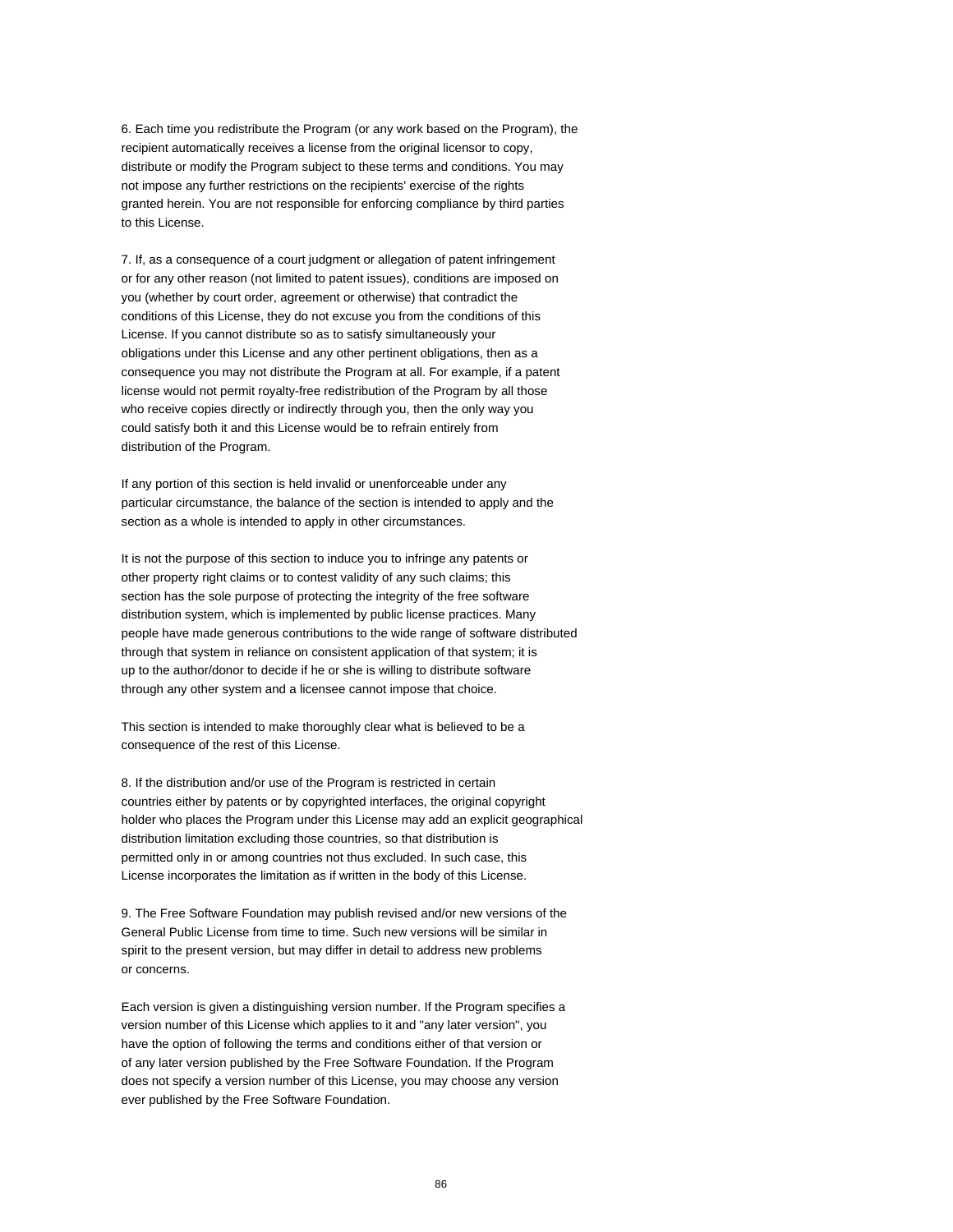10. If you wish to incorporate parts of the Program into other free programs whose distribution conditions are different, write to the author to ask for permission. For software which is copyrighted by the Free Software Foundation, write to the Free Software Foundation; we sometimes make exceptions for this. Our decision will be guided by the two goals of preserving the free status of all derivatives of our free software and of promoting the sharing and reuse of software generally.

# NO WARRANTY

11. BECAUSE THE PROGRAM IS LICENSED FREE OF CHARGE, THERE IS NO WARRANTY FOR THE PROGRAM, TO THE EXTENT PERMITTED BY APPLICABLE LAW. EXCEPT WHEN OTHERWISE STATED IN WRITING THE COPYRIGHT HOLDERS AND/OR OTHER PARTIES PROVIDE THE PROGRAM "AS IS" WITHOUT WARRANTY OF ANY KIND, EITHER EXPRESSED OR IMPLIED, INCLUDING, BUT NOT LIMITED TO, THE IMPLIED WARRANTIES OF MERCHANTABILITY AND FITNESS FOR A PARTICULAR PURPOSE. THE ENTIRE RISK AS TO THE QUALITY AND PERFORMANCE OF THE PROGRAM IS WITH YOU. SHOULD THE PROGRAM PROVE DEFECTIVE, YOU ASSUME THE COST OF ALL NECESSARY SERVICING, REPAIR OR CORRECTION.

12. IN NO EVENT UNLESS REQUIRED BY APPLICABLE LAW OR AGREED TO IN WRITING WILL ANY COPYRIGHT HOLDER, OR ANY OTHER PARTY WHO MAY MODIFY AND/OR REDISTRIBUTE THE PROGRAM AS PERMITTED ABOVE, BE LIABLE TO YOU FOR DAMAGES, INCLUDING ANY GENERAL, SPECIAL, INCIDENTAL OR CONSEQUENTIAL DAMAGES ARISING OUT OF THE USE OR INABILITY TO USE THE PROGRAM (INCLUDING BUT NOT LIMITED TO LOSS OF DATA OR DATA BEING RENDERED INACCURATE OR LOSSES SUSTAINED BY YOU OR THIRD PARTIES OR A FAILURE OF THE PROGRAM TO OPERATE WITH ANY OTHER PROGRAMS), EVEN IF SUCH HOLDER OR OTHER PARTY HAS BEEN ADVISED OF THE POSSIBILITY OF SUCH DAMAGES.

END OF TERMS AND CONDITIONS

# **GNU General Public License v2.0 or later**

(ACL 2.2.53, adduser 3.118, AppArmor: Application Armor v2.13.6, apt - Advanced Package Tool 2.2.4, Audit 3.0, base-files 11.1+deb11u1, base-files 11.1+deb11u3, bsdutils 2.36.1, build-essential debian 12.4, Chrony 4.0, Cyan4973/xxHash 0.8.0, D-Bus 1.12.20, Debian 1.79, Debian 20210731+deb11u2, debian-archive-keyring 2019.1+deb10u1, debianutils 4.11.2, devmapper 1.02.175, dpkg 1.20.9, dpkg-lang 1.20.9, efibootmgr 17, elfutils 0.183, ExtUtils::ParseXS 3.35, FUSE 2.9.9, gcc-10-base 10.2.1, gcc-9-base 9.3.0, GMP 6.2.1, GNU sed 4.7, gpm 1.20.7, groff 1.22.4, grub-efi-amd64-signed 1+2.04+20, hostname 3.23, ifupdown 0.8.36, initramfs-tools 0.140, keyutils 1.6.1, libapt-pkg6.0 2.2.4, libassuan 2.5.3, libcap-ng 0.7.9, libcrypt1 4.4.18, libgpg-error 1.38, libhogweed6 3.7.3, Libidn 2.3.0, libklibc 2.0.8, libnettle8 3.7.3, libnfnetlink 1.0.1, libnftnl 1.1.9, libsemanage1 3.1, libsepol 3.1, libuchardet0 0.0.7, libunistring 0.9.10, Linux Extended Attributes 2.4.48, Linux Unified Key Setup 2.3.4, linux-base 4.6, Linux-Pam v1.4.0, logrotate 3.18.0, logsave 1.46.2, logsave 1.46.5, man-db 2.9.4, man-db, the on-line manual database 2.9.4, man-pages 4.09, mawk 1.3.4.20200120, module-init-tools 28, net-tools 1.60+git20181103.0eebece, NetBase 6.3, perl-Tie-File 1.06, pinentry-curses 1.1.0, Procps v3.3.17, python-apt 2.2.1, rtmpdump 2.4+20151223.gitfa8646d.1, S-Lang 2.3.2, selinux 3.1, sensible-utils 0.0.14, shim-helpers-amd64-signed 1+15.4+7, sites.google.com/site/vdeeditor/Home/vde-files/rpsort-manual 2.44, sysvinit 2.96, The FreeType Project 2.10.4, unattended-upgrades 2.8, util-linux 2.36.1, util-linux, XZ Utils 5.2.5, zstd 1.4.8)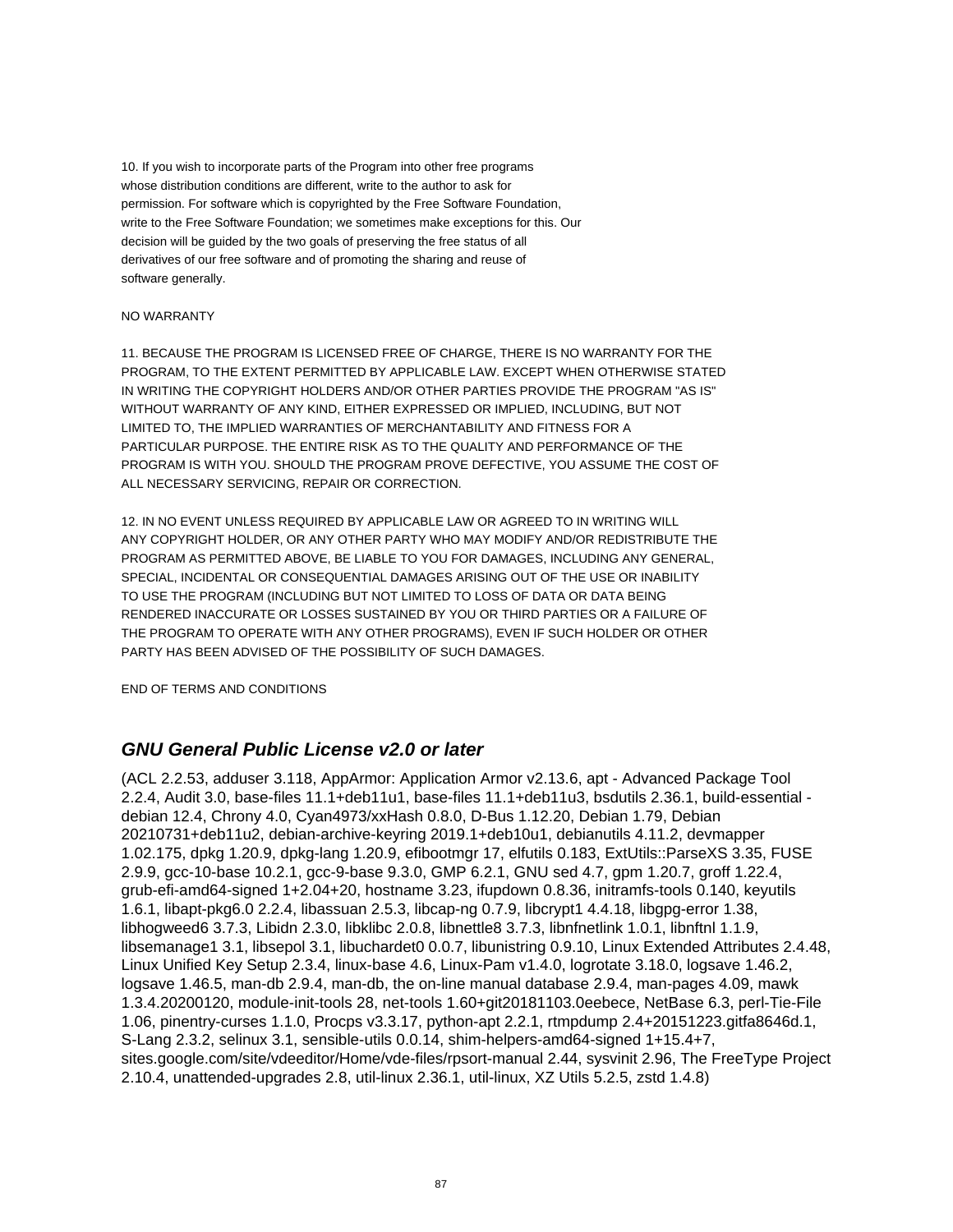The GNU General Public License (GPL) ====================================

Version 2, June 1991 --------------------

Copyright (C) 1989, 1991 Free Software Foundation, Inc. 59 Temple Place, Suite 330, Boston, MA 02111-1307 USAEveryone is permitted to copy and distribute verbatim copies of this license document, but changing it is not allowed.

#### Preamble

The licenses for most software are designed to take away your freedom to share and change it. By contrast, the GNU General Public License is intended to guarantee your freedom to share and change free software--to make sure the software is free for all its users. This General Public License applies to most of the Free Software Foundation's software and to any other program whose authors commit to using it. (Some other Free Software Foundation software is covered by the GNU Library General Public License instead.) You can apply it to your programs, too.

When we speak of free software, we are referring to freedom, not price. Our General Public Licenses are designed to make sure that you have the freedom to distribute copies of free software (and charge for this service if you wish), that you receive source code or can get it if you want it, that you can change the software or use pieces of it in new free programs; and that you know you can do these things.

To protect your rights, we need to make restrictions that forbid anyone to deny you these rights or to ask you to surrender the rights. These restrictions translate to certain responsibilities for you if you distribute copies of the software, or if you modify it.

For example, if you distribute copies of such a program, whether gratis or for a fee, you must give the recipients all the rights that you have. You must make sure that they, too, receive or can get the source code. And you must show them these terms so they know their rights.

We protect your rights with two steps: (1) copyright the software, and (2) offer you this license which gives you legal permission to copy, distribute and/or modify the software.

Also, for each author's protection and ours, we want to make certain that everyone understands that there is no warranty for this free software. If the software is modified by someone else and passed on, we want its recipients to know that what they have is not the original, so that any problems introduced by others will not reflect on the original authors' reputations.

Finally, any free program is threatened constantly by software patents. We wish to avoid the danger that redistributors of a free program will individually obtain patent licenses, in effect making the program proprietary. To prevent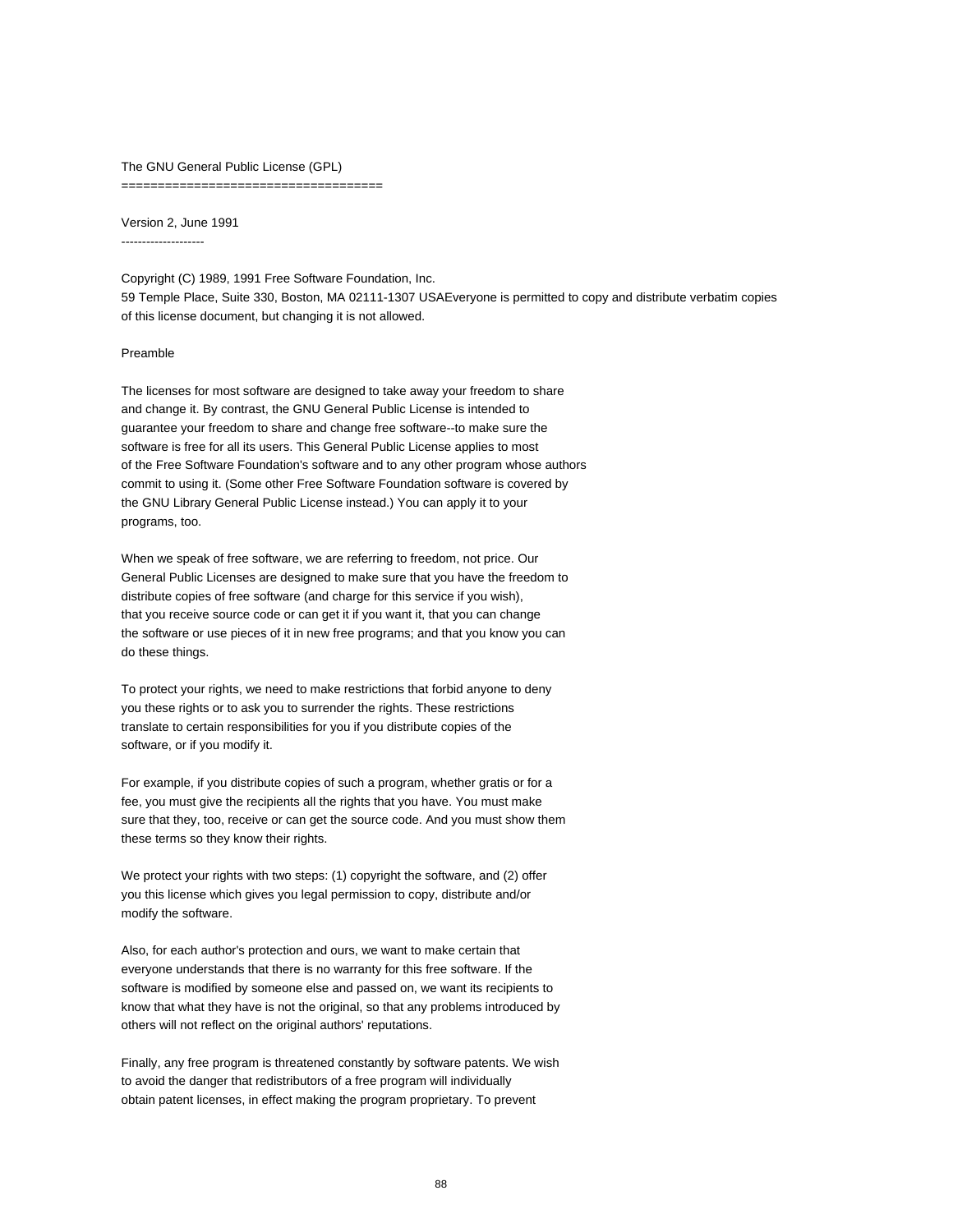this, we have made it clear that any patent must be licensed for everyone's free use or not licensed at all.

The precise terms and conditions for copying, distribution and modification follow.

#### TERMS AND CONDITIONS FOR COPYING, DISTRIBUTION AND MODIFICATION

1. This License applies to any program or other work which contains a notice placed by the copyright holder saying it may be distributed under the terms of this General Public License. The "Program", below, refers to any such program or work, and a "work based on the Program" means either the Program or any derivative work under copyright law: that is to say, a work containing the Program or a portion of it, either verbatim or with modifications and/or translated into another language. (Hereinafter, translation is included without limitation in the term "modification".) Each licensee is addressed as "you".

Activities other than copying, distribution and modification are not covered by this License; they are outside its scope. The act of running the Program is not restricted, and the output from the Program is covered only if its contents constitute a work based on the Program (independent of having been made by running the Program). Whether that is true depends on what the Program does.

2. You may copy and distribute verbatim copies of the Program's source code as you receive it, in any medium, provided that you conspicuously and appropriately publish on each copy an appropriate copyright notice and disclaimer of warranty; keep intact all the notices that refer to this License and to the absence of any warranty; and give any other recipients of the Program a copy of this License along with the Program.

You may charge a fee for the physical act of transferring a copy, and you may at your option offer warranty protection in exchange for a fee.

3. You may modify your copy or copies of the Program or any portion of it, thus forming a work based on the Program, and copy and distribute such modifications or work under the terms of Section 1 above, provided that you also meet all of these conditions:

a. You must cause the modified files to carry prominent notices stating that you changed the files and the date of any change.

b. You must cause any work that you distribute or publish, that in whole or in part contains or is derived from the Program or any part thereof, to be licensed as a whole at no charge to all third parties under the terms of this License.

c. If the modified program normally reads commands interactively when run, you must cause it, when started running for such interactive use in the most ordinary way, to print or display an announcement including an appropriate copyright notice and a notice that there is no warranty (or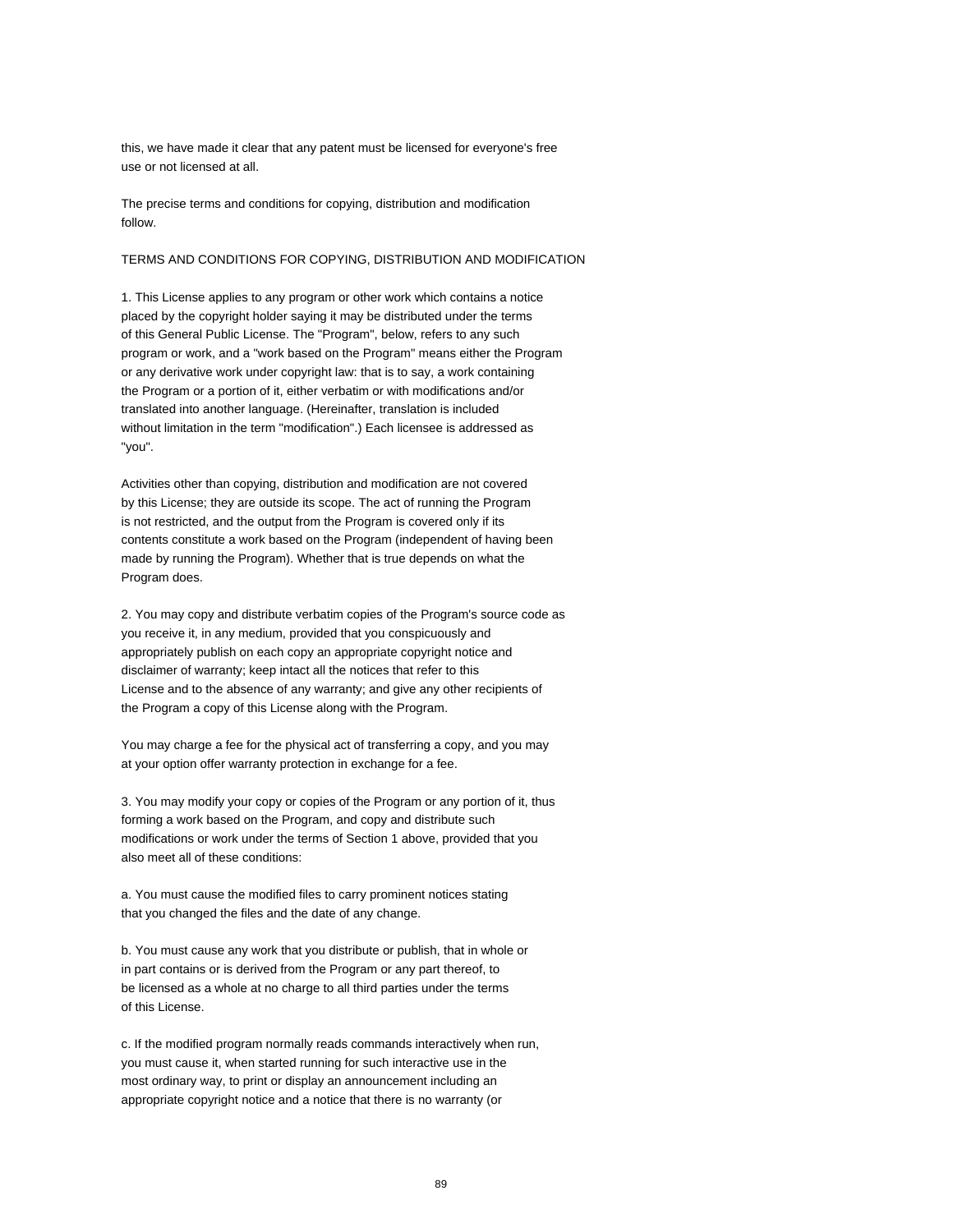else, saying that you provide a warranty) and that users may redistribute the program under these conditions, and telling the user how to view a copy of this License. (Exception: if the Program itself is interactive but does not normally print such an announcement, your work based on the Program is not required to print an announcement.)

These requirements apply to the modified work as a whole. If identifiable sections of that work are not derived from the Program, and can be reasonably considered independent and separate works in themselves, then this License, and its terms, do not apply to those sections when you distribute them as separate works. But when you distribute the same sections as part of a whole which is a work based on the Program, the distribution of the whole must be on the terms of this License, whose permissions for other licensees extend to the entire whole, and thus to each and every part regardless of who wrote it.

Thus, it is not the intent of this section to claim rights or contest your rights to work written entirely by you; rather, the intent is to exercise the right to control the distribution of derivative or collective works based on the Program.

In addition, mere aggregation of another work not based on the Program with the Program (or with a work based on the Program) on a volume of a storage or distribution medium does not bring the other work under the scope of this License.

4. You may copy and distribute the Program (or a work based on it, under Section 2) in object code or executable form under the terms of Sections 1 and 2 above provided that you also do one of the following:

a. Accompany it with the complete corresponding machine-readable source code, which must be distributed under the terms of Sections 1 and 2 above on a medium customarily used for software interchange; or,

b. Accompany it with a written offer, valid for at least three years, to give any third party, for a charge no more than your cost of physically performing source distribution, a complete machine-readable copy of the corresponding source code, to be distributed under the terms of Sections 1 and 2 above on a medium customarily used for software interchange; or,

c. Accompany it with the information you received as to the offer to distribute corresponding source code. (This alternative is allowed only for noncommercial distribution and only if you received the program in object code or executable form with such an offer, in accord with Subsection b above.)

The source code for a work means the preferred form of the work for making modifications to it. For an executable work, complete source code means all the source code for all modules it contains, plus any associated interface definition files, plus the scripts used to control compilation and installation of the executable. However, as a special exception, the source code distributed need not include anything that is normally distributed (in either source or binary form) with the major components (compiler, kernel,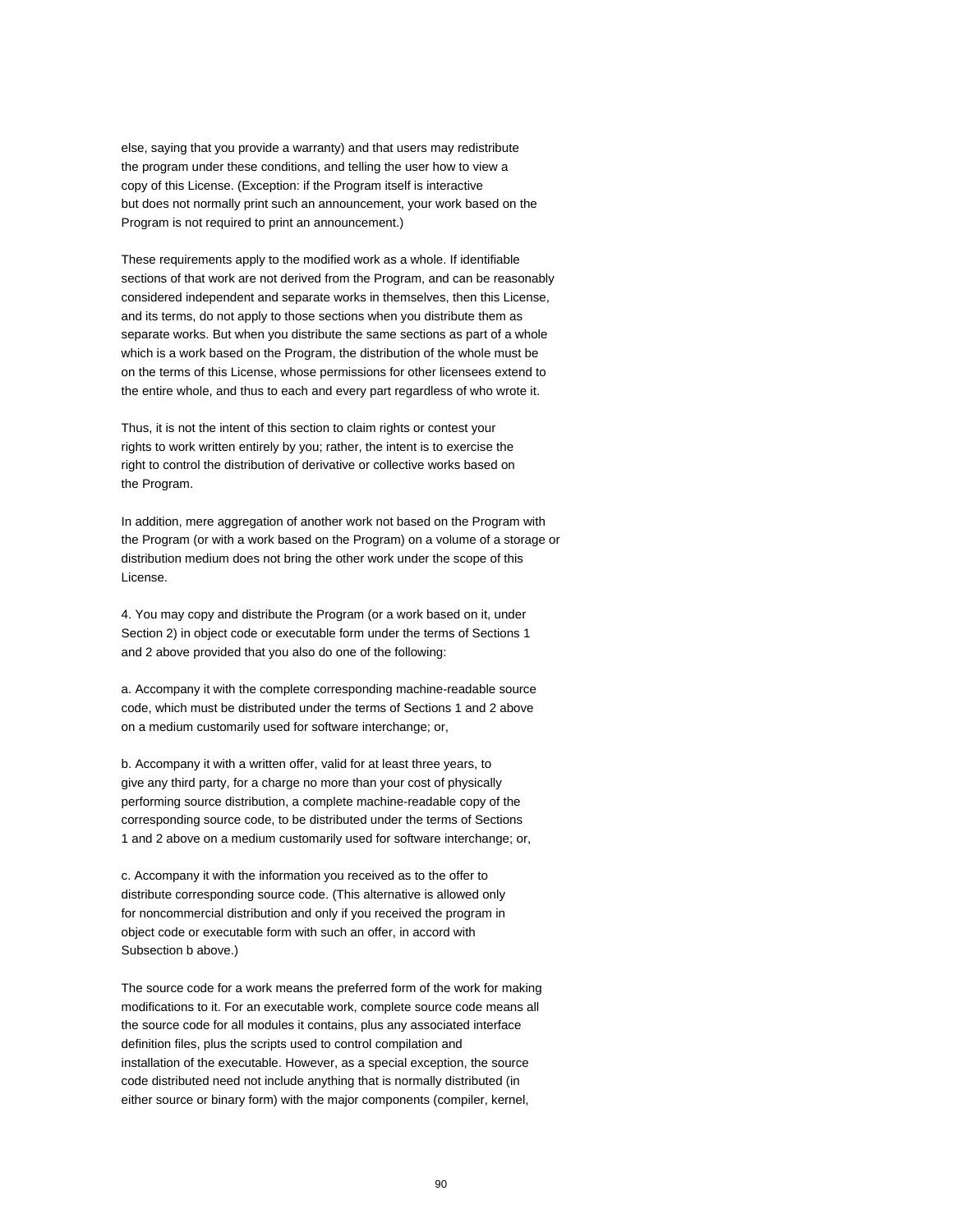and so on) of the operating system on which the executable runs, unless that component itself accompanies the executable.

If distribution of executable or object code is made by offering access to copy from a designated place, then offering equivalent access to copy the source code from the same place counts as distribution of the source code, even though third parties are not compelled to copy the source along with the object code.

5. You may not copy, modify, sublicense, or distribute the Program except as expressly provided under this License. Any attempt otherwise to copy, modify, sublicense or distribute the Program is void, and will automatically terminate your rights under this License. However, parties who have received copies, or rights, from you under this License will not have their licenses terminated so long as such parties remain in full compliance.

6. You are not required to accept this License, since you have not signed it. However, nothing else grants you permission to modify or distribute the Program or its derivative works. These actions are prohibited by law if you do not accept this License. Therefore, by modifying or distributing the Program (or any work based on the Program), you indicate your acceptance of this License to do so, and all its terms and conditions for copying, distributing or modifying the Program or works based on it.

7. Each time you redistribute the Program (or any work based on the Program), the recipient automatically receives a license from the original licensor to copy, distribute or modify the Program subject to these terms and conditions. You may not impose any further restrictions on the recipients' exercise of the rights granted herein. You are not responsible for enforcing compliance by third parties to this License.

8. If, as a consequence of a court judgment or allegation of patent infringement or for any other reason (not limited to patent issues), conditions are imposed on you (whether by court order, agreement or otherwise) that contradict the conditions of this License, they do not excuse you from the conditions of this License. If you cannot distribute so as to satisfy simultaneously your obligations under this License and any other pertinent obligations, then as a consequence you may not distribute the Program at all. For example, if a patent license would not permit royalty-free redistribution of the Program by all those who receive copies directly or indirectly through you, then the only way you could satisfy both it and this License would be to refrain entirely from distribution of the Program.

If any portion of this section is held invalid or unenforceable under any particular circumstance, the balance of the section is intended to apply and the section as a whole is intended to apply in other circumstances.

It is not the purpose of this section to induce you to infringe any patents or other property right claims or to contest validity of any such claims; this section has the sole purpose of protecting the integrity of the free software distribution system, which is implemented by public license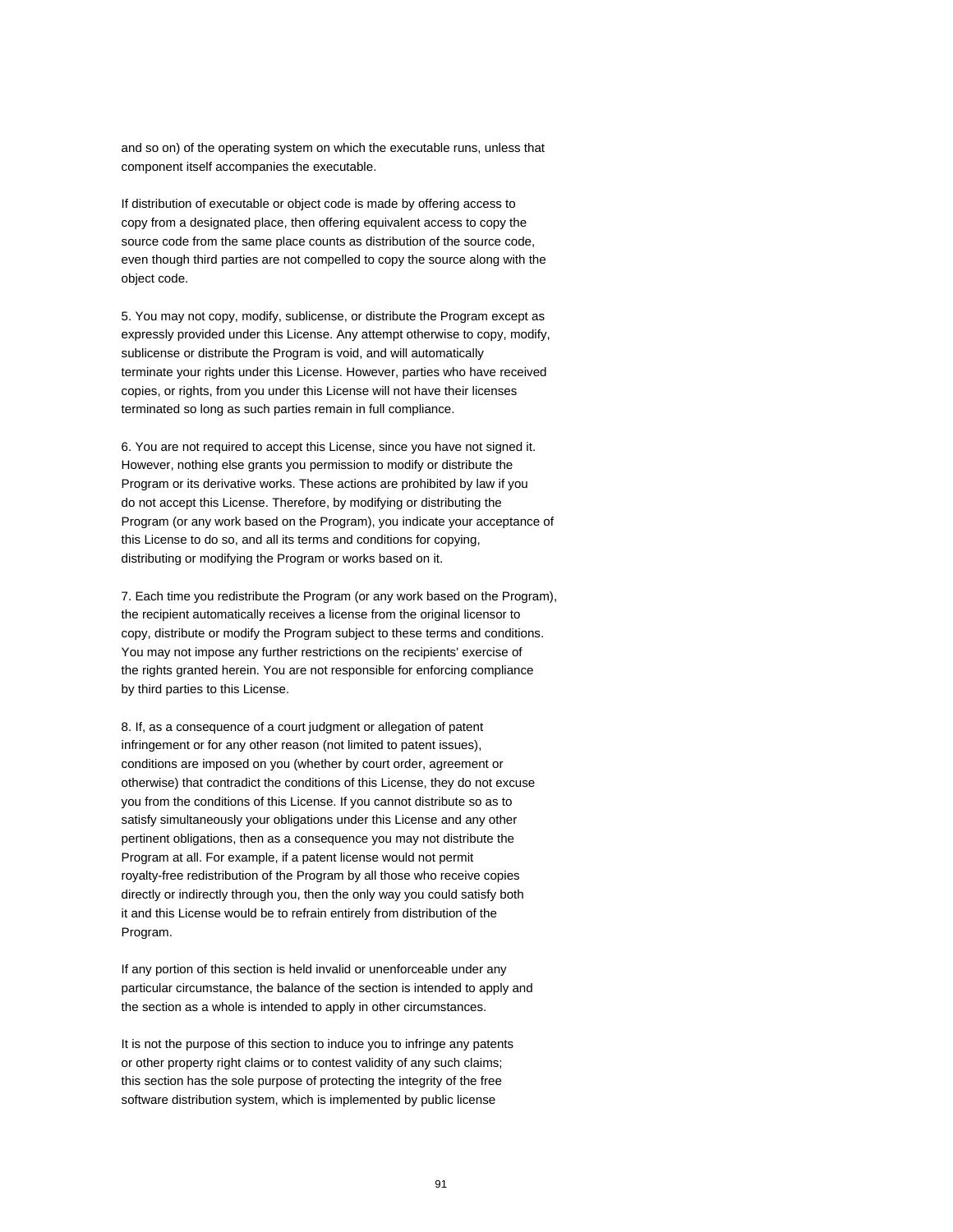practices. Many people have made generous contributions to the wide range of software distributed through that system in reliance on consistent application of that system; it is up to the author/donor to decide if he or she is willing to distribute software through any other system and a licensee cannot impose that choice.

This section is intended to make thoroughly clear what is believed to be a consequence of the rest of this License.

9. If the distribution and/or use of the Program is restricted in certain countries either by patents or by copyrighted interfaces, the original copyright holder who places the Program under this License may add an explicit geographical distribution limitation excluding those countries, so that distribution is permitted only in or among countries not thus excluded. In such case, this License incorporates the limitation as if written in the body of this License.

10. The Free Software Foundation may publish revised and/or new versions of the General Public License from time to time. Such new versions will be similar in spirit to the present version, but may differ in detail to address new problems or concerns.

Each version is given a distinguishing version number. If the Program specifies a version number of this License which applies to it and "any later version", you have the option of following the terms and conditions either of that version or of any later version published by the Free Software Foundation. If the Program does not specify a version number of this License, you may choose any version ever published by the Free Software Foundation.

11. If you wish to incorporate parts of the Program into other free programs whose distribution conditions are different, write to the author to ask for permission. For software which is copyrighted by the Free Software Foundation, write to the Free Software Foundation; we sometimes make exceptions for this. Our decision will be guided by the two goals of preserving the free status of all derivatives of our free software and of promoting the sharing and reuse of software generally.

# NO WARRANTY

12. BECAUSE THE PROGRAM IS LICENSED FREE OF CHARGE, THERE IS NO WARRANTY FOR THE PROGRAM, TO THE EXTENT PERMITTED BY APPLICABLE LAW. EXCEPT WHEN OTHERWISE STATED IN WRITING THE COPYRIGHT HOLDERS AND/OR OTHER PARTIES PROVIDE THE PROGRAM "AS IS" WITHOUT WARRANTY OF ANY KIND, EITHER EXPRESSED OR IMPLIED, INCLUDING, BUT NOT LIMITED TO, THE IMPLIED WARRANTIES OF MERCHANTABILITY AND FITNESS FOR A PARTICULAR PURPOSE. THE ENTIRE RISK AS TO THE QUALITY AND PERFORMANCE OF THE PROGRAM IS WITH YOU. SHOULD THE PROGRAM PROVE DEFECTIVE, YOU ASSUME THE COST OF ALL NECESSARY SERVICING, REPAIR OR CORRECTION.

13. IN NO EVENT UNLESS REQUIRED BY APPLICABLE LAW OR AGREED TO IN WRITING WILL ANY COPYRIGHT HOLDER, OR ANY OTHER PARTY WHO MAY MODIFY AND/OR REDISTRIBUTE THE PROGRAM AS PERMITTED ABOVE, BE LIABLE TO YOU FOR DAMAGES, INCLUDING ANY GENERAL, SPECIAL, INCIDENTAL OR CONSEQUENTIAL DAMAGES ARISING OUT OF THE USE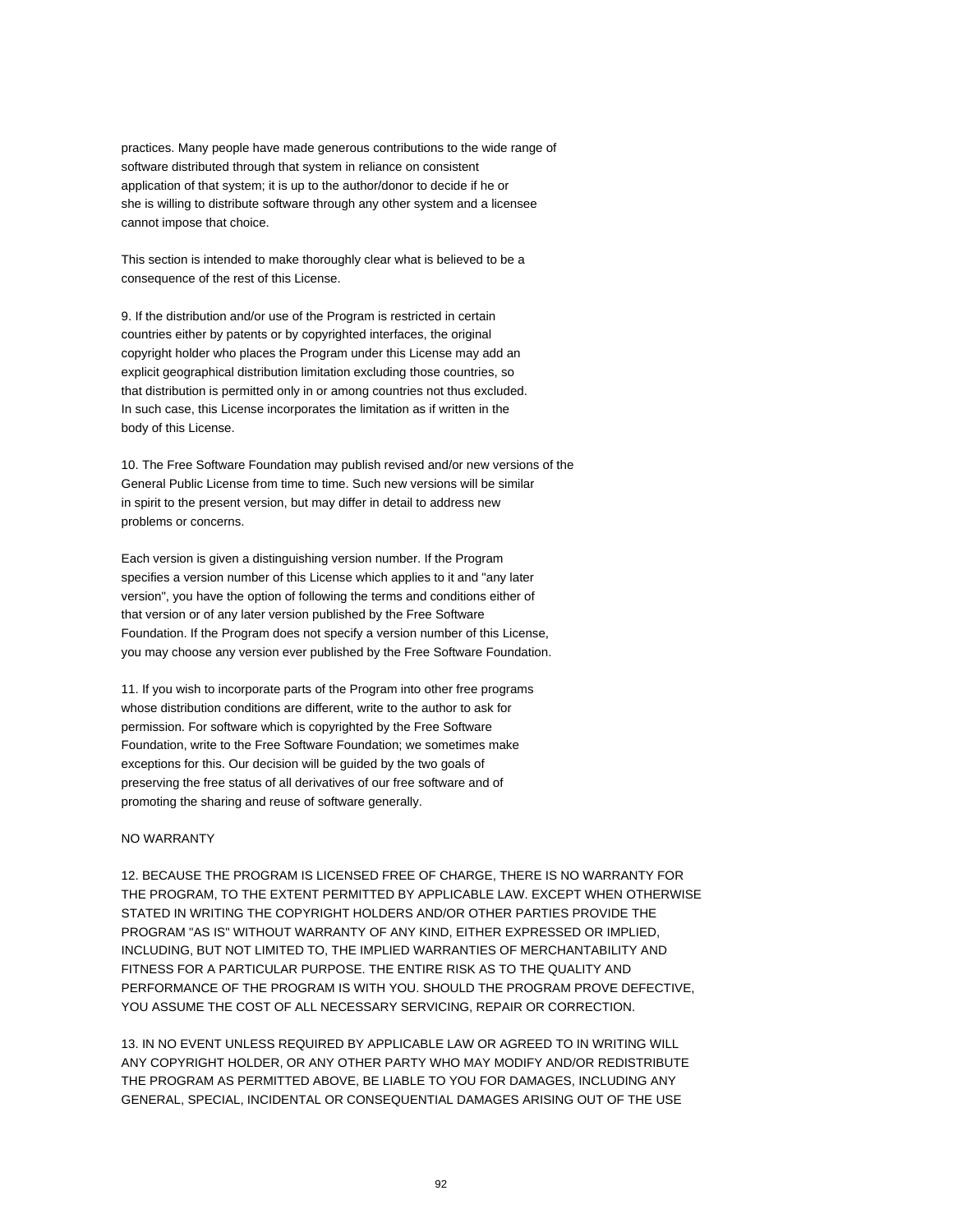OR INABILITY TO USE THE PROGRAM (INCLUDING BUT NOT LIMITED TO LOSS OF DATA OR DATA BEING RENDERED INACCURATE OR LOSSES SUSTAINED BY YOU OR THIRD PARTIES OR A FAILURE OF THE PROGRAM TO OPERATE WITH ANY OTHER PROGRAMS), EVEN IF SUCH HOLDER OR OTHER PARTY HAS BEEN ADVISED OF THE POSSIBILITY OF SUCH DAMAGES.

# END OF TERMS AND CONDITIONS

How to Apply These Terms to Your New Programs

If you develop a new program, and you want it to be of the greatest possible use to the public, the best way to achieve this is to make it free software which everyone can redistribute and change under these terms.

To do so, attach the following notices to the program. It is safest to attach them to the start of each source file to most effectively convey the exclusion of warranty; and each file should have at least the "copyright" line and a pointer to where the full notice is found.

one line to give the program's name and a brief idea of what it does.Copyright (C)

This program is free software; you can redistribute it and/or modify it under the terms of the GNU General Public License as published by the Free Software Foundation; either version 2 of the License, or (at your option) any later version.

This program is distributed in the hope that it will be useful, but WITHOUT ANY WARRANTY; without even the implied warranty of MERCHANTABILITY or FITNESS FOR A PARTICULAR PURPOSE. See the GNU General Public License for more details.

You should have received a copy of the GNU General Public License along with this program; if not, write to the Free Software Foundation, Inc., 59 Temple Place, Suite 330, Boston, MA 02111-1307 USA

Also add information on how to contact you by electronic and paper mail.

If the program is interactive, make it output a short notice like this when it starts in an interactive mode:

Gnomovision version 69, Copyright (C) year name of author Gnomovision comes with ABSOLUTELY NO WARRANTY; for details type `show w'. This is free software, and you are welcome to redistribute it under certain conditions; type `show c' for details.

The hypothetical commands `show w' and `show c' should show the appropriate parts of the General Public License. Of course, the commands you use may be called something other than `show w' and `show c'; they could even be mouse-clicks or menu items--whatever suits your program.

You should also get your employer (if you work as a programmer) or your school, if any, to sign a "copyright disclaimer" for the program, if necessary. Here is a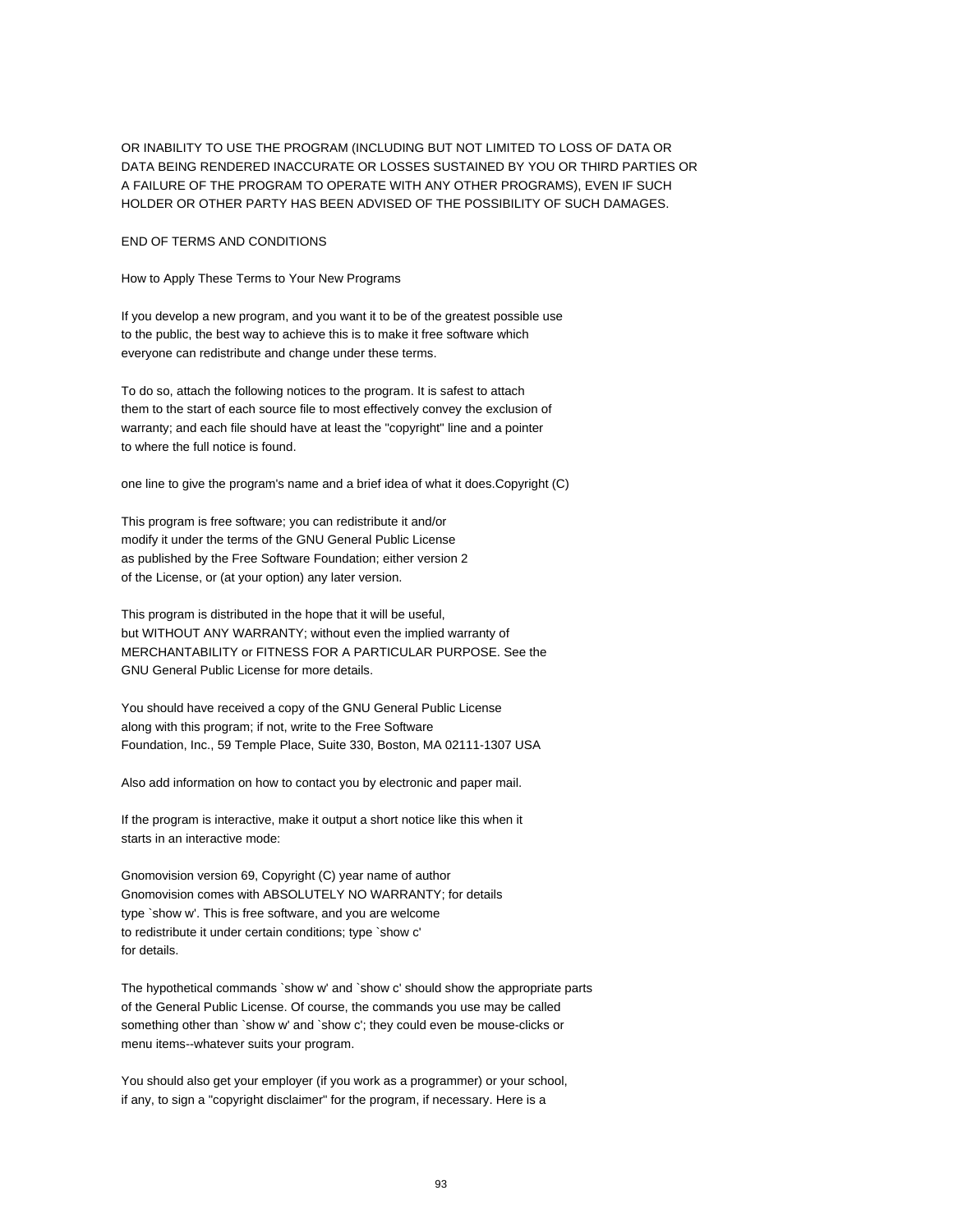sample; alter the names:

Yoyodyne, Inc., hereby disclaims all copyright interest in the program `Gnomovision' (which makes passes at compilers) written by James Hacker.

signature of Ty Coon, 1 April 1989 Ty Coon, President of Vice

This General Public License does not permit incorporating your program into proprietary programs. If your program is a subroutine library, you may consider it more useful to permit linking proprietary applications with the library. If this is what you want to do, use the GNU Library General Public License instead of this License.

# **GNU General Public License v2.0 w/GCC Runtime Library exception**

(libgcc-s1 10.2.1)

GCC GPL 2.0 with link only exception Two ========================================

In addition to the permissions in the GNU General Public License, the Free Software Foundation gives you unlimited permission to link the compiled version of this file into combinations with other programs, and to distribute those combinations without any restriction coming from the use of this file. (The General Public License restrictions do apply in other respects; for example, they cover modification of the file, and distribution when not linked into a combine executable.)

The GNU General Public License (GPL) ====================================

Version 2, June 1991 --------------------

Copyright (C) 1989, 1991 Free Software Foundation, Inc. 59 Temple Place, Suite 330, Boston, MA 02111-1307 USAEveryone is permitted to copy and distribute verbatim copies of this license document, but changing it is not allowed.

#### Preamble

The licenses for most software are designed to take away your freedom to share and change it. By contrast, the GNU General Public License is intended to guarantee your freedom to share and change free software--to make sure the software is free for all its users. This General Public License applies to most of the Free Software Foundation's software and to any other program whose authors commit to using it. (Some other Free Software Foundation software is covered by the GNU Library General Public License instead.) You can apply it to your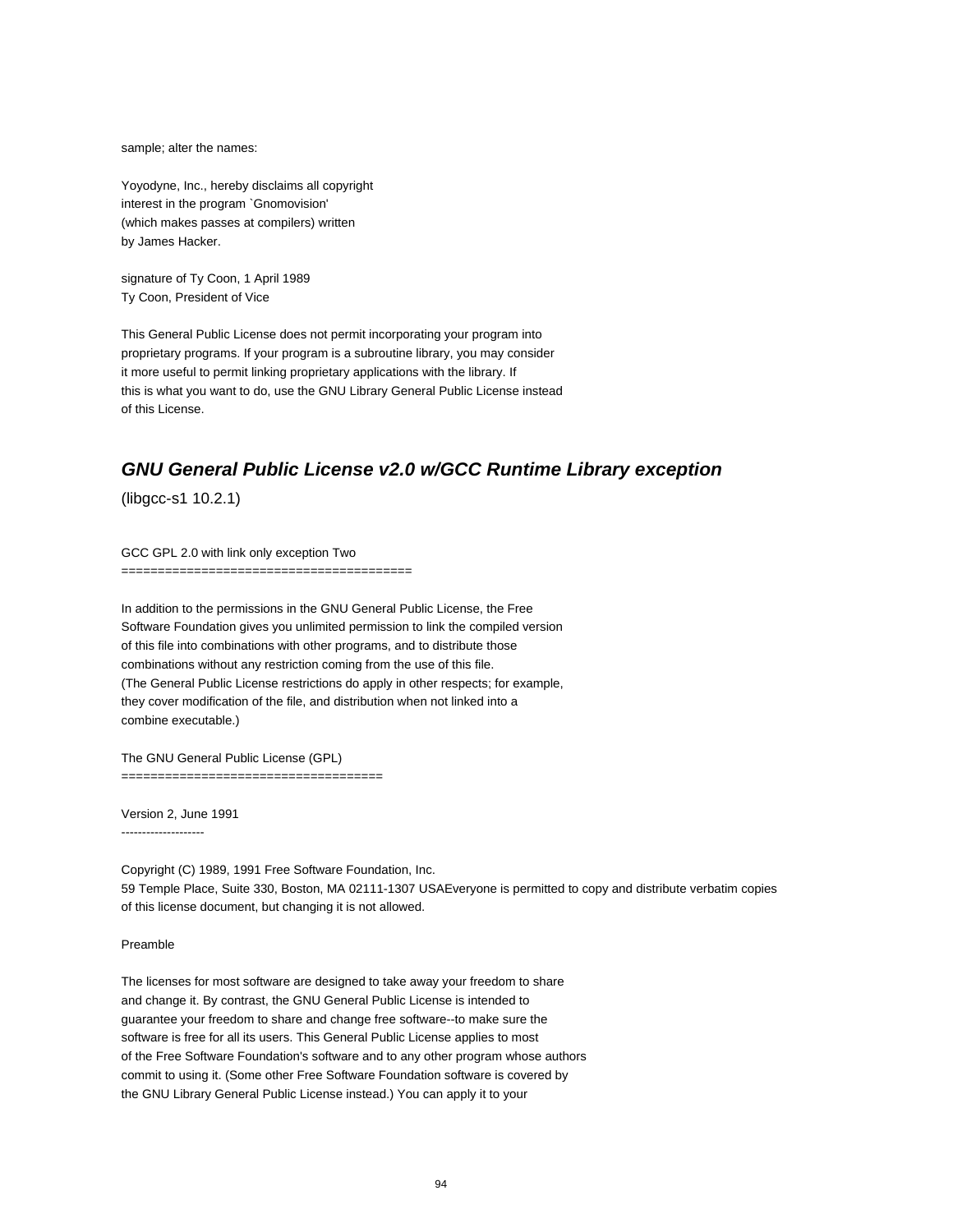programs, too.

When we speak of free software, we are referring to freedom, not price. Our General Public Licenses are designed to make sure that you have the freedom to distribute copies of free software (and charge for this service if you wish), that you receive source code or can get it if you want it, that you can change the software or use pieces of it in new free programs; and that you know you can do these things.

To protect your rights, we need to make restrictions that forbid anyone to deny you these rights or to ask you to surrender the rights. These restrictions translate to certain responsibilities for you if you distribute copies of the software, or if you modify it.

For example, if you distribute copies of such a program, whether gratis or for a fee, you must give the recipients all the rights that you have. You must make sure that they, too, receive or can get the source code. And you must show them these terms so they know their rights.

We protect your rights with two steps: (1) copyright the software, and (2) offer you this license which gives you legal permission to copy, distribute and/or modify the software.

Also, for each author's protection and ours, we want to make certain that everyone understands that there is no warranty for this free software. If the software is modified by someone else and passed on, we want its recipients to know that what they have is not the original, so that any problems introduced by others will not reflect on the original authors' reputations.

Finally, any free program is threatened constantly by software patents. We wish to avoid the danger that redistributors of a free program will individually obtain patent licenses, in effect making the program proprietary. To prevent this, we have made it clear that any patent must be licensed for everyone's free use or not licensed at all.

The precise terms and conditions for copying, distribution and modification follow.

#### TERMS AND CONDITIONS FOR COPYING, DISTRIBUTION AND MODIFICATION

1. This License applies to any program or other work which contains a notice placed by the copyright holder saying it may be distributed under the terms of this General Public License. The "Program", below, refers to any such program or work, and a "work based on the Program" means either the Program or any derivative work under copyright law: that is to say, a work containing the Program or a portion of it, either verbatim or with modifications and/or translated into another language. (Hereinafter, translation is included without limitation in the term "modification".) Each licensee is addressed as "you".

Activities other than copying, distribution and modification are not covered by this License; they are outside its scope. The act of running the Program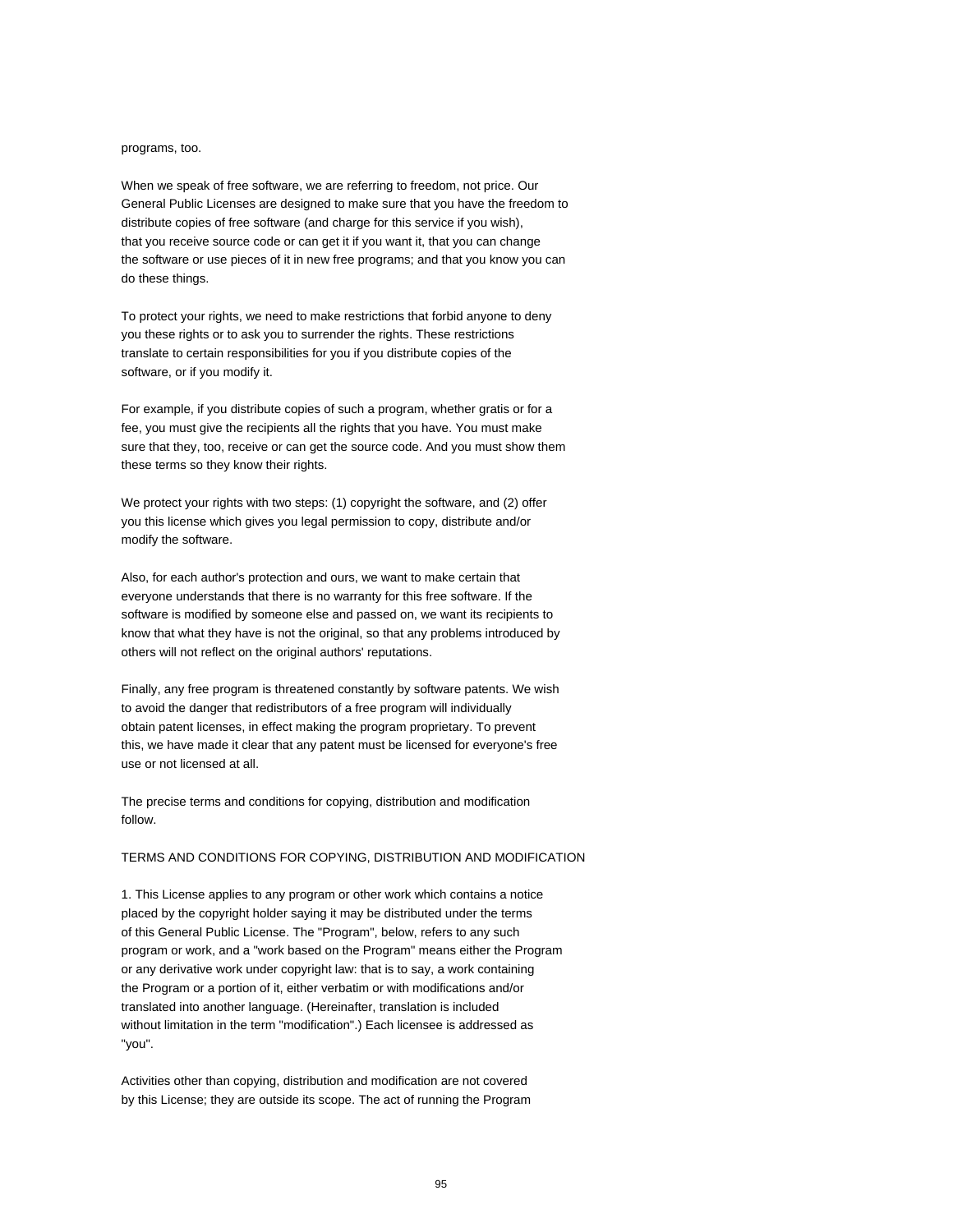is not restricted, and the output from the Program is covered only if its contents constitute a work based on the Program (independent of having been made by running the Program). Whether that is true depends on what the Program does.

2. You may copy and distribute verbatim copies of the Program's source code as you receive it, in any medium, provided that you conspicuously and appropriately publish on each copy an appropriate copyright notice and disclaimer of warranty; keep intact all the notices that refer to this License and to the absence of any warranty; and give any other recipients of the Program a copy of this License along with the Program.

You may charge a fee for the physical act of transferring a copy, and you may at your option offer warranty protection in exchange for a fee.

3. You may modify your copy or copies of the Program or any portion of it, thus forming a work based on the Program, and copy and distribute such modifications or work under the terms of Section 1 above, provided that you also meet all of these conditions:

a. You must cause the modified files to carry prominent notices stating that you changed the files and the date of any change.

b. You must cause any work that you distribute or publish, that in whole or in part contains or is derived from the Program or any part thereof, to be licensed as a whole at no charge to all third parties under the terms of this License.

c. If the modified program normally reads commands interactively when run, you must cause it, when started running for such interactive use in the most ordinary way, to print or display an announcement including an appropriate copyright notice and a notice that there is no warranty (or else, saying that you provide a warranty) and that users may redistribute the program under these conditions, and telling the user how to view a copy of this License. (Exception: if the Program itself is interactive but does not normally print such an announcement, your work based on the Program is not required to print an announcement.)

These requirements apply to the modified work as a whole. If identifiable sections of that work are not derived from the Program, and can be reasonably considered independent and separate works in themselves, then this License, and its terms, do not apply to those sections when you distribute them as separate works. But when you distribute the same sections as part of a whole which is a work based on the Program, the distribution of the whole must be on the terms of this License, whose permissions for other licensees extend to the entire whole, and thus to each and every part regardless of who wrote it.

Thus, it is not the intent of this section to claim rights or contest your rights to work written entirely by you; rather, the intent is to exercise the right to control the distribution of derivative or collective works based on the Program.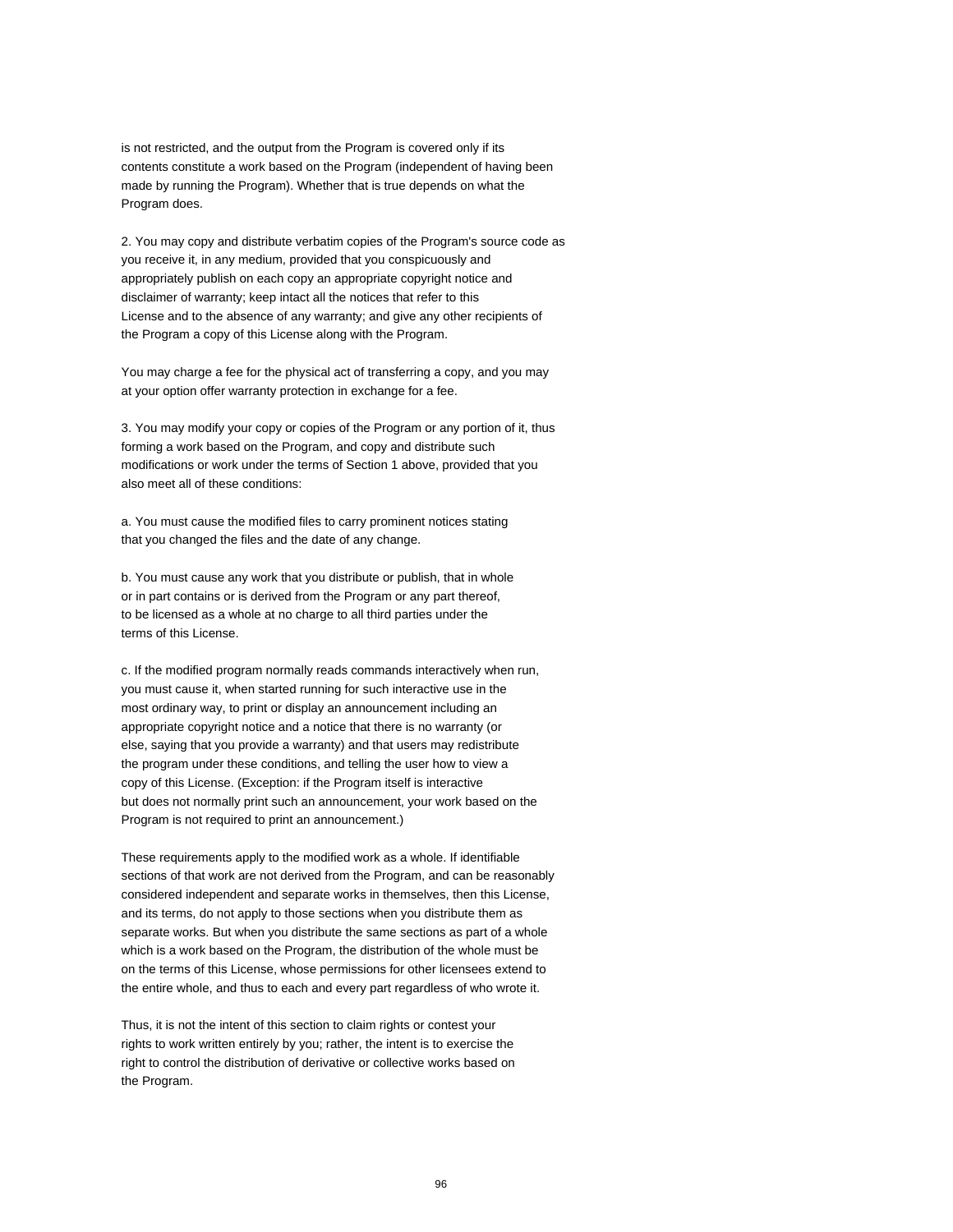In addition, mere aggregation of another work not based on the Program with the Program (or with a work based on the Program) on a volume of a storage or distribution medium does not bring the other work under the scope of this License.

4. You may copy and distribute the Program (or a work based on it, under Section 2) in object code or executable form under the terms of Sections 1 and 2 above provided that you also do one of the following:

a. Accompany it with the complete corresponding machine-readable source code, which must be distributed under the terms of Sections 1 and 2 above on a medium customarily used for software interchange; or,

b. Accompany it with a written offer, valid for at least three years, to give any third party, for a charge no more than your cost of physically performing source distribution, a complete machine-readable copy of the corresponding source code, to be distributed under the terms of Sections 1 and 2 above on a medium customarily used for software interchange; or,

c. Accompany it with the information you received as to the offer to distribute corresponding source code. (This alternative is allowed only for noncommercial distribution and only if you received the program in object code or executable form with such an offer, in accord with Subsection b above.)

The source code for a work means the preferred form of the work for making modifications to it. For an executable work, complete source code means all the source code for all modules it contains, plus any associated interface definition files, plus the scripts used to control compilation and installation of the executable. However, as a special exception, the source code distributed need not include anything that is normally distributed (in either source or binary form) with the major components (compiler, kernel, and so on) of the operating system on which the executable runs, unless that component itself accompanies the executable.

If distribution of executable or object code is made by offering access to copy from a designated place, then offering equivalent access to copy the source code from the same place counts as distribution of the source code, even though third parties are not compelled to copy the source along with the object code.

5. You may not copy, modify, sublicense, or distribute the Program except as expressly provided under this License. Any attempt otherwise to copy, modify, sublicense or distribute the Program is void, and will automatically terminate your rights under this License. However, parties who have received copies, or rights, from you under this License will not have their licenses terminated so long as such parties remain in full compliance.

6. You are not required to accept this License, since you have not signed it. However, nothing else grants you permission to modify or distribute the Program or its derivative works. These actions are prohibited by law if you do not accept this License. Therefore, by modifying or distributing the Program (or any work based on the Program), you indicate your acceptance of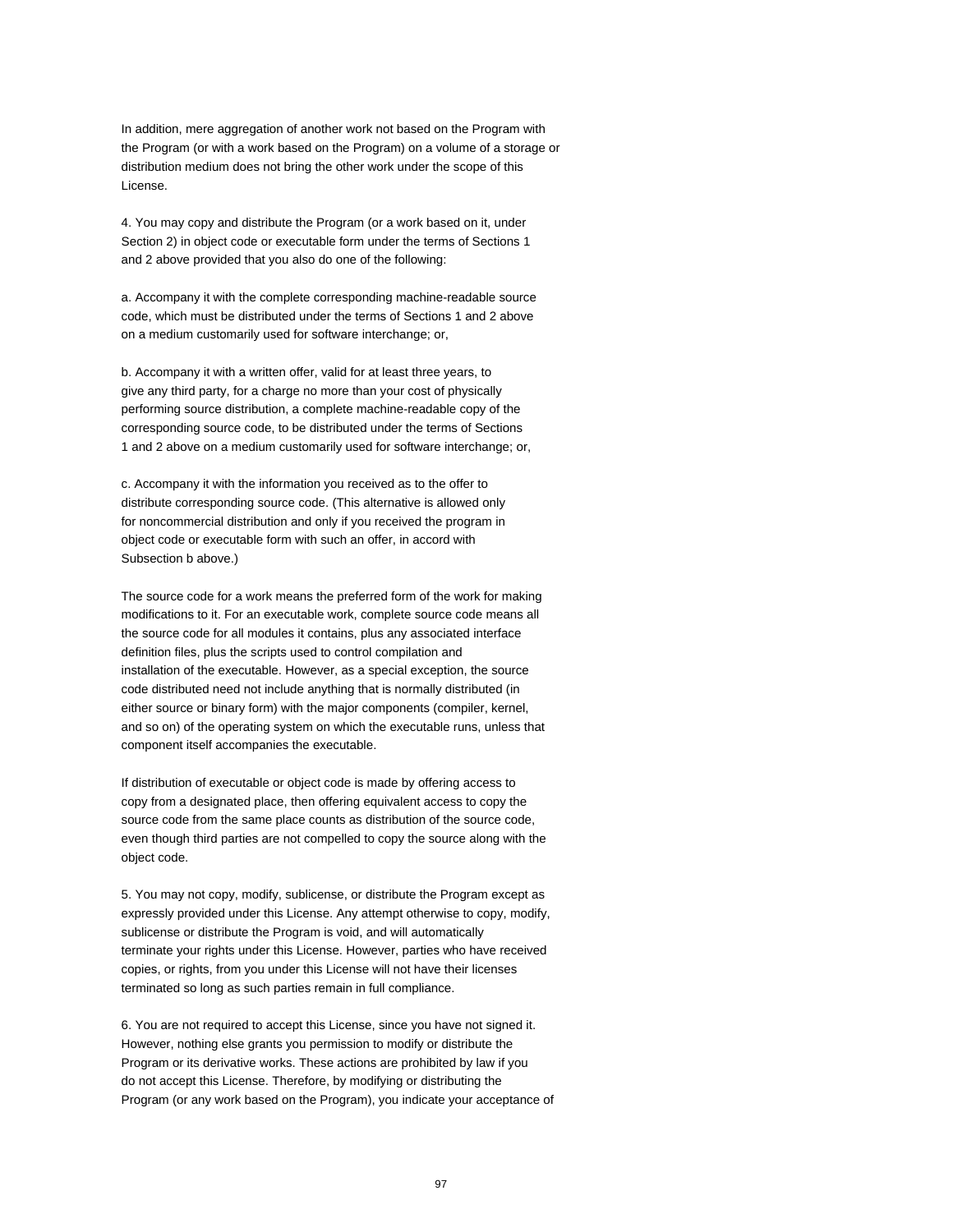this License to do so, and all its terms and conditions for copying, distributing or modifying the Program or works based on it.

7. Each time you redistribute the Program (or any work based on the Program), the recipient automatically receives a license from the original licensor to copy, distribute or modify the Program subject to these terms and conditions. You may not impose any further restrictions on the recipients' exercise of the rights granted herein. You are not responsible for enforcing compliance by third parties to this License.

8. If, as a consequence of a court judgment or allegation of patent infringement or for any other reason (not limited to patent issues), conditions are imposed on you (whether by court order, agreement or otherwise) that contradict the conditions of this License, they do not excuse you from the conditions of this License. If you cannot distribute so as to satisfy simultaneously your obligations under this License and any other pertinent obligations, then as a consequence you may not distribute the Program at all. For example, if a patent license would not permit royalty-free redistribution of the Program by all those who receive copies directly or indirectly through you, then the only way you could satisfy both it and this License would be to refrain entirely from distribution of the Program.

If any portion of this section is held invalid or unenforceable under any particular circumstance, the balance of the section is intended to apply and the section as a whole is intended to apply in other circumstances.

It is not the purpose of this section to induce you to infringe any patents or other property right claims or to contest validity of any such claims; this section has the sole purpose of protecting the integrity of the free software distribution system, which is implemented by public license practices. Many people have made generous contributions to the wide range of software distributed through that system in reliance on consistent application of that system; it is up to the author/donor to decide if he or she is willing to distribute software through any other system and a licensee cannot impose that choice.

This section is intended to make thoroughly clear what is believed to be a consequence of the rest of this License.

9. If the distribution and/or use of the Program is restricted in certain countries either by patents or by copyrighted interfaces, the original copyright holder who places the Program under this License may add an explicit geographical distribution limitation excluding those countries, so that distribution is permitted only in or among countries not thus excluded. In such case, this License incorporates the limitation as if written in the body of this License.

10. The Free Software Foundation may publish revised and/or new versions of the General Public License from time to time. Such new versions will be similar in spirit to the present version, but may differ in detail to address new problems or concerns.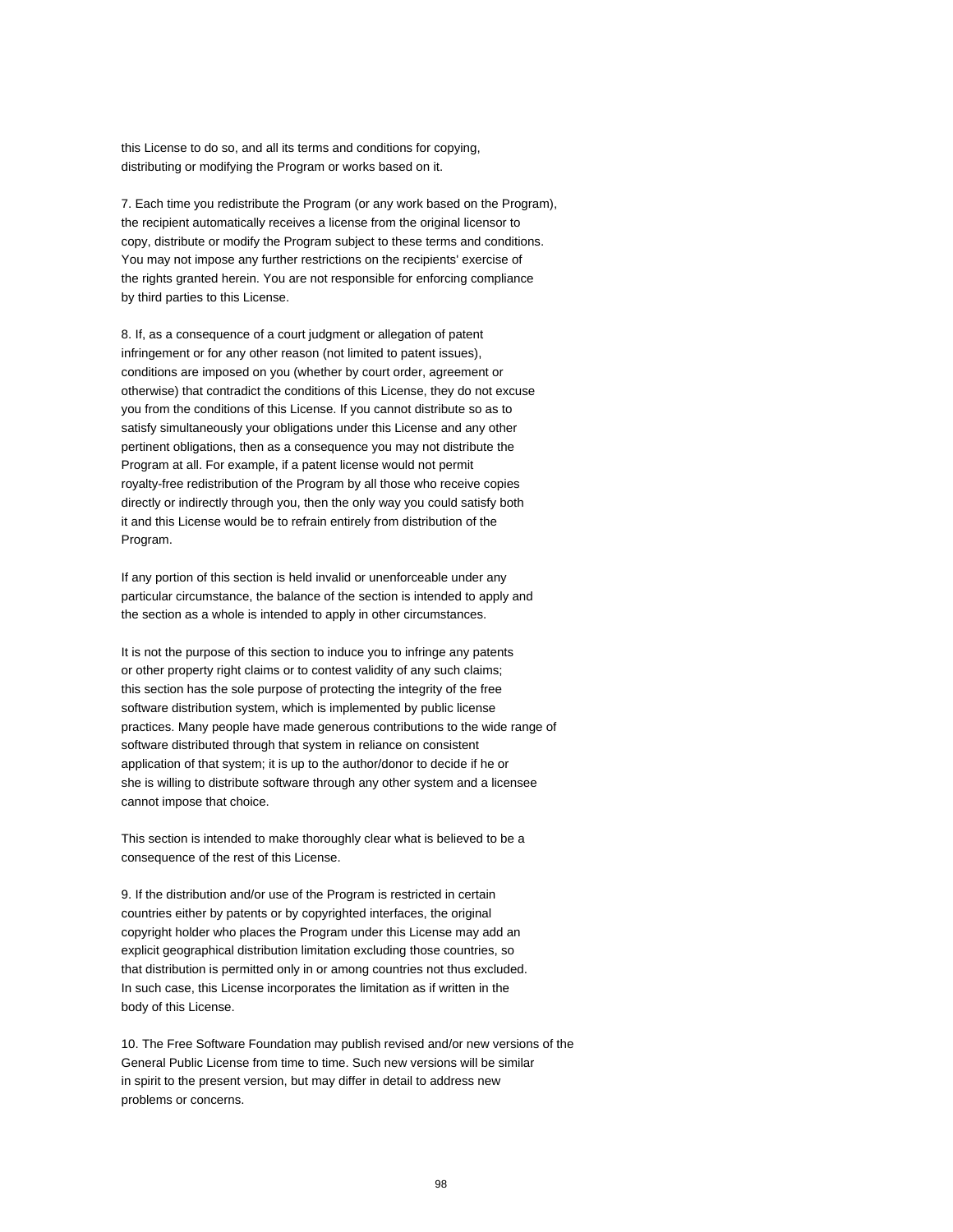Each version is given a distinguishing version number. If the Program specifies a version number of this License which applies to it and "any later version", you have the option of following the terms and conditions either of that version or of any later version published by the Free Software Foundation. If the Program does not specify a version number of this License, you may choose any version ever published by the Free Software Foundation.

11. If you wish to incorporate parts of the Program into other free programs whose distribution conditions are different, write to the author to ask for permission. For software which is copyrighted by the Free Software Foundation, write to the Free Software Foundation; we sometimes make exceptions for this. Our decision will be guided by the two goals of preserving the free status of all derivatives of our free software and of promoting the sharing and reuse of software generally.

# NO WARRANTY

12. BECAUSE THE PROGRAM IS LICENSED FREE OF CHARGE, THERE IS NO WARRANTY FOR THE PROGRAM, TO THE EXTENT PERMITTED BY APPLICABLE LAW. EXCEPT WHEN OTHERWISE STATED IN WRITING THE COPYRIGHT HOLDERS AND/OR OTHER PARTIES PROVIDE THE PROGRAM "AS IS" WITHOUT WARRANTY OF ANY KIND, EITHER EXPRESSED OR IMPLIED, INCLUDING, BUT NOT LIMITED TO, THE IMPLIED WARRANTIES OF MERCHANTABILITY AND FITNESS FOR A PARTICULAR PURPOSE. THE ENTIRE RISK AS TO THE QUALITY AND PERFORMANCE OF THE PROGRAM IS WITH YOU. SHOULD THE PROGRAM PROVE DEFECTIVE, YOU ASSUME THE COST OF ALL NECESSARY SERVICING, REPAIR OR CORRECTION.

13. IN NO EVENT UNLESS REQUIRED BY APPLICABLE LAW OR AGREED TO IN WRITING WILL ANY COPYRIGHT HOLDER, OR ANY OTHER PARTY WHO MAY MODIFY AND/OR REDISTRIBUTE THE PROGRAM AS PERMITTED ABOVE, BE LIABLE TO YOU FOR DAMAGES, INCLUDING ANY GENERAL, SPECIAL, INCIDENTAL OR CONSEQUENTIAL DAMAGES ARISING OUT OF THE USE OR INABILITY TO USE THE PROGRAM (INCLUDING BUT NOT LIMITED TO LOSS OF DATA OR DATA BEING RENDERED INACCURATE OR LOSSES SUSTAINED BY YOU OR THIRD PARTIES OR A FAILURE OF THE PROGRAM TO OPERATE WITH ANY OTHER PROGRAMS), EVEN IF SUCH HOLDER OR OTHER PARTY HAS BEEN ADVISED OF THE POSSIBILITY OF SUCH DAMAGES.

# END OF TERMS AND CONDITIONS

How to Apply These Terms to Your New Programs

If you develop a new program, and you want it to be of the greatest possible use to the public, the best way to achieve this is to make it free software which everyone can redistribute and change under these terms.

To do so, attach the following notices to the program. It is safest to attach them to the start of each source file to most effectively convey the exclusion of warranty; and each file should have at least the "copyright" line and a pointer to where the full notice is found.

one line to give the program's name and a brief idea of what it does.Copyright (C)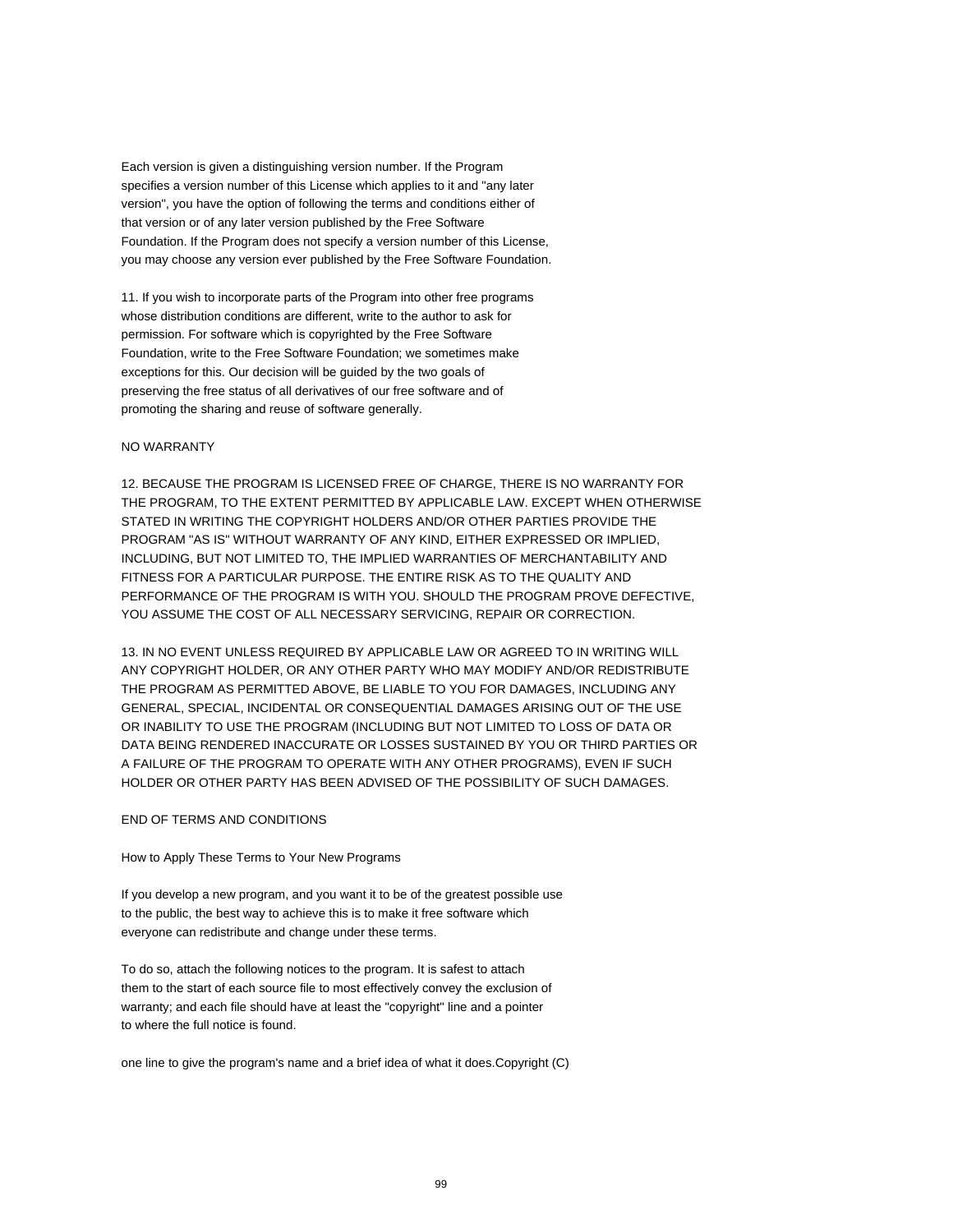This program is free software; you can redistribute it and/or modify it under the terms of the GNU General Public License as published by the Free Software Foundation; either version 2 of the License, or (at your option) any later version.

This program is distributed in the hope that it will be useful, but WITHOUT ANY WARRANTY; without even the implied warranty of MERCHANTABILITY or FITNESS FOR A PARTICULAR PURPOSE. See the GNU General Public License for more details.

You should have received a copy of the GNU General Public License along with this program; if not, write to the Free Software Foundation, Inc., 59 Temple Place, Suite 330, Boston, MA 02111-1307 USA

Also add information on how to contact you by electronic and paper mail.

If the program is interactive, make it output a short notice like this when it starts in an interactive mode:

Gnomovision version 69, Copyright (C) year name of author Gnomovision comes with ABSOLUTELY NO WARRANTY; for details type `show w'. This is free software, and you are welcome to redistribute it under certain conditions; type `show c' for details.

The hypothetical commands `show w' and `show c' should show the appropriate parts of the General Public License. Of course, the commands you use may be called something other than `show w' and `show c'; they could even be mouse-clicks or menu items--whatever suits your program.

You should also get your employer (if you work as a programmer) or your school, if any, to sign a "copyright disclaimer" for the program, if necessary. Here is a sample; alter the names:

Yoyodyne, Inc., hereby disclaims all copyright interest in the program `Gnomovision' (which makes passes at compilers) written by James Hacker.

signature of Ty Coon, 1 April 1989 Ty Coon, President of Vice

This General Public License does not permit incorporating your program into proprietary programs. If your program is a subroutine library, you may consider it more useful to permit linking proprietary applications with the library. If this is what you want to do, use the GNU Library General Public License instead of this License.

# **GNU General Public License v3.0 only**

(gzip 1.10, libhavege2 1.9.14)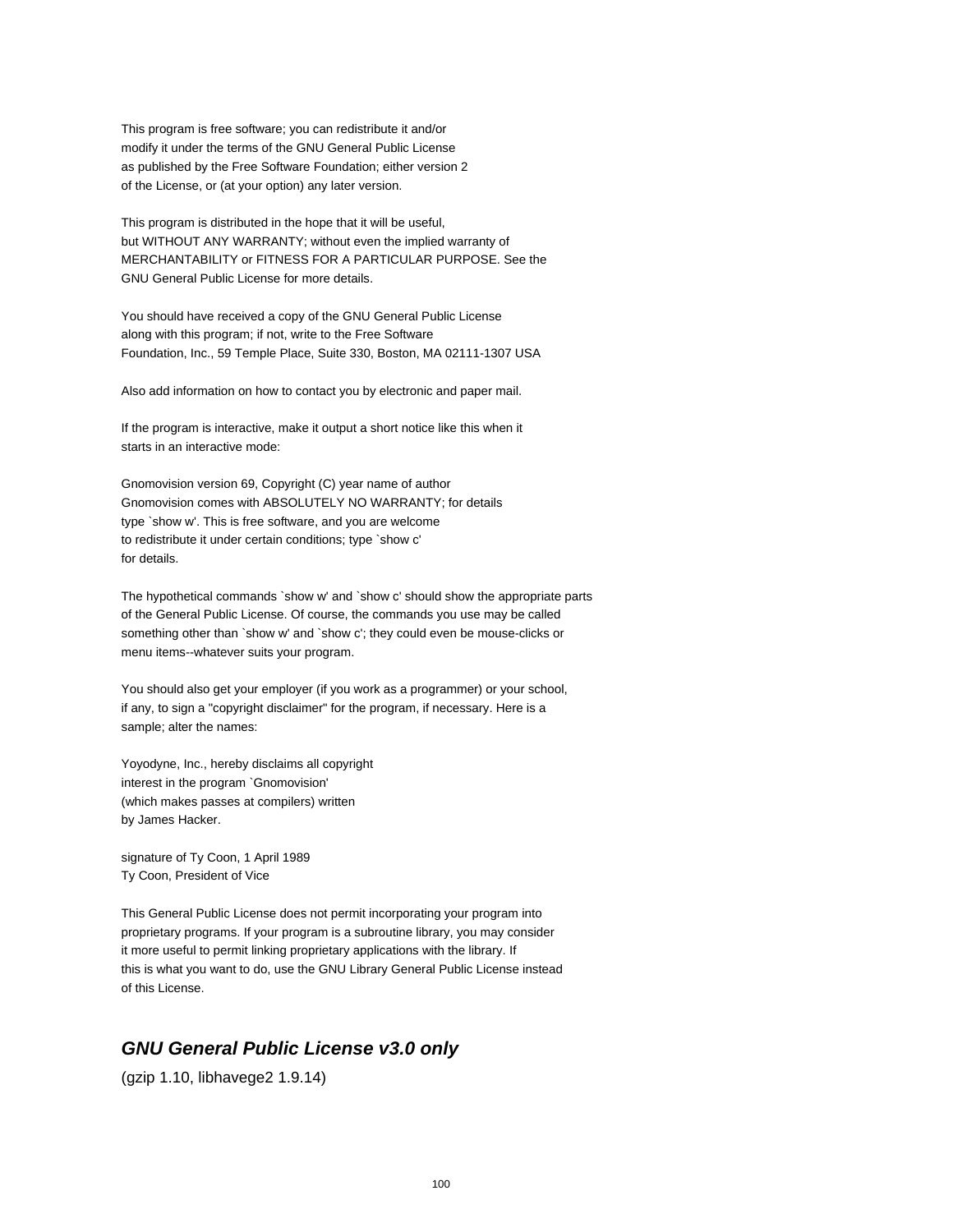"This program is free software: you can redistribute it and/or modify it under the terms of version 3 of the GNU General Public License as published by the Free Software Foundation."

GNU GENERAL PUBLIC LICENSE ==========================

Version 3, 29 June 2007

Copyright (C) 2007 Free Software Foundation, Inc.

Everyone is permitted to copy and distribute verbatim copies of this license document, but changing it is not allowed.

Preamble

The GNU General Public License is a free, copyleft license for software and other kinds of works.

The licenses for most software and other practical works are designed to take away your freedom to share and change the works. By contrast, the GNU General Public License is intended to guarantee your freedom to share and change all versions of a program--to make sure it remains free software for all its users. We, the Free Software Foundation, use the GNU General Public License for most of our software; it applies also to any other work released this way by its authors. You can apply it to your programs, too.

When we speak of free software, we are referring to freedom, not price. Our General Public Licenses are designed to make sure that you have the freedom to distribute copies of free software (and charge for them if you wish), that you receive source code or can get it if you want it, that you can change the software or use pieces of it in new free programs, and that you know you can do these things.

To protect your rights, we need to prevent others from denying you these rights or asking you to surrender the rights. Therefore, you have certain responsibilities if you distribute copies of the software, or if you modify it: responsibilities to respect the freedom of others.

For example, if you distribute copies of such a program, whether gratis or for a fee, you must pass on to the recipients the same freedoms that you received. You must make sure that they, too, receive or can get the source code. And you must show them these terms so they know their rights.

Developers that use the GNU GPL protect your rights with two steps: (1) assert copyright on the software, and (2) offer you this License giving you legal permission to copy, distribute and/or modify it.

For the developers' and authors' protection, the GPL clearly explains that there is no warranty for this free software. For both users' and authors' sake, the GPL requires that modified versions be marked as changed, so that their problems will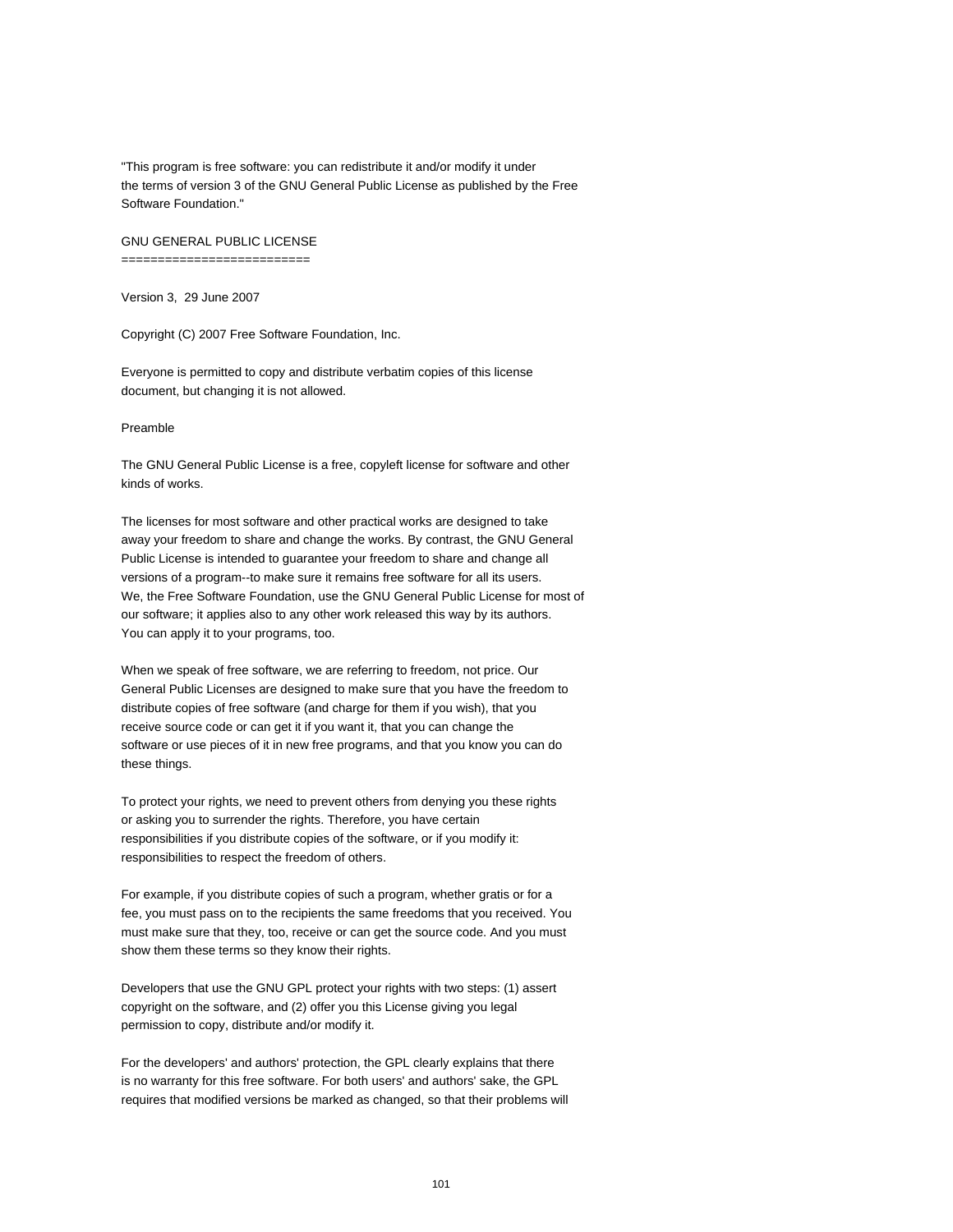not be attributed erroneously to authors of previous versions.

Some devices are designed to deny users access to install or run modified versions of the software inside them, although the manufacturer can do so. This is fundamentally incompatible with the aim of protecting users' freedom to change the software. The systematic pattern of such abuse occurs in the area of products for individuals to use, which is precisely where it is most unacceptable. Therefore, we have designed this version of the GPL to prohibit the practice for those products. If such problems arise substantially in other domains, we stand ready to extend this provision to those domains in future versions of the GPL, as needed to protect the freedom of users.

Finally, every program is threatened constantly by software patents. States should not allow patents to restrict development and use of software on general-purpose computers, but in those that do, we wish to avoid the special danger that patents applied to a free program could make it effectively proprietary. To prevent this, the GPL assures that patents cannot be used to render the program non-free.

The precise terms and conditions for copying, distribution and modification follow.

# TERMS AND CONDITIONS

0. Definitions.

"This License" refers to version 3 of the GNU General Public License.

"Copyright" also means copyright-like laws that apply to other kinds of works, such as semiconductor masks.

"The Program" refers to any copyrightable work licensed under this License. Each licensee is addressed as "you". "Licensees" and "recipients" may be individuals or organizations.

To "modify" a work means to copy from or adapt all or part of the work in a fashion requiring copyright permission, other than the making of an exact copy. The resulting work is called a "modified version" of the earlier work or a work "based on" the earlier work.

A "covered work" means either the unmodified Program or a work based on the Program.

To "propagate" a work means to do anything with it that, without permission, would make you directly or secondarily liable for infringement under applicable copyright law, except executing it on a computer or modifying a private copy. Propagation includes copying, distribution (with or without modification), making available to the public, and in some countries other activities as well.

To "convey" a work means any kind of propagation that enables other parties to make or receive copies. Mere interaction with a user through a computer network, with no transfer of a copy, is not conveying.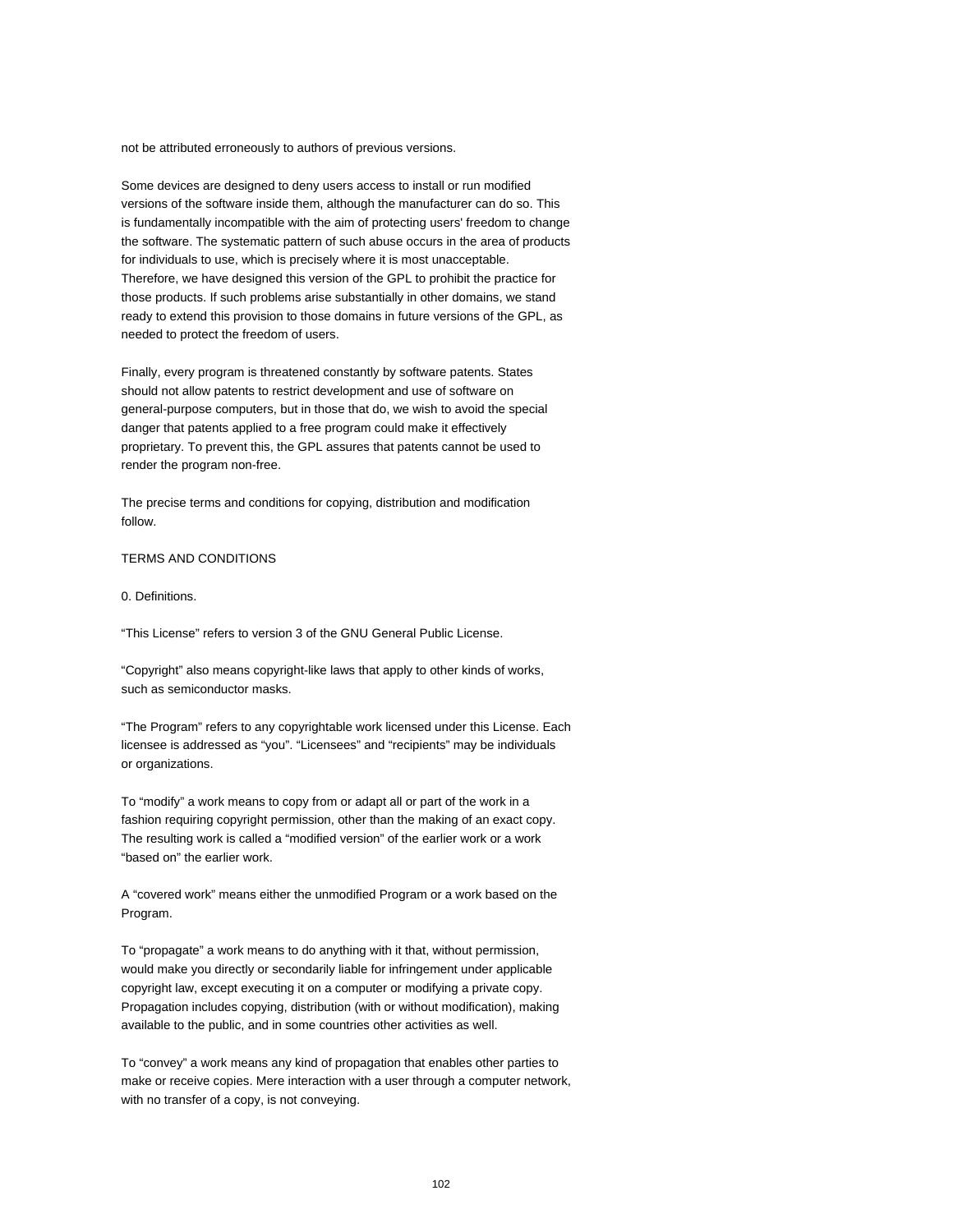An interactive user interface displays "Appropriate Legal Notices" to the extent that it includes a convenient and prominently visible feature that (1) displays an appropriate copyright notice, and (2) tells the user that there is no warranty for the work (except to the extent that warranties are provided), that licensees may convey the work under this License, and how to view a copy of this License. If the interface presents a list of user commands or options, such as a menu, a prominent item in the list meets this criterion.

# 1. Source Code.

The "source code" for a work means the preferred form of the work for making modifications to it. "Object code" means any non-source form of a work.

A "Standard Interface" means an interface that either is an official standard defined by a recognized standards body, or, in the case of interfaces specified for a particular programming language, one that is widely used among developers working in that language.

The "System Libraries" of an executable work include anything, other than the work as a whole, that (a) is included in the normal form of packaging a Major Component, but which is not part of that Major Component, and (b) serves only to enable use of the work with that Major Component, or to implement a Standard Interface for which an implementation is available to the public in source code form. A "Major Component", in this context, means a major essential component (kernel, window system, and so on) of the specific operating system (if any) on which the executable work runs, or a compiler used to produce the work, or an object code interpreter used to run it.

The "Corresponding Source" for a work in object code form means all the source code needed to generate, install, and (for an executable work) run the object code and to modify the work, including scripts to control those activities. However, it does not include the work's System Libraries, or general-purpose tools or generally available free programs which are used unmodified in performing those activities but which are not part of the work. For example, Corresponding Source includes interface definition files associated with source files for the work, and the source code for shared libraries and dynamically linked subprograms that the work is specifically designed to require, such as by intimate data communication or control flow between those subprograms and other parts of the work.

The Corresponding Source need not include anything that users can regenerate automatically from other parts of the Corresponding Source.

The Corresponding Source for a work in source code form is that same work.

2. Basic Permissions.

All rights granted under this License are granted for the term of copyright on the Program, and are irrevocable provided the stated conditions are met. This License explicitly affirms your unlimited permission to run the unmodified Program. The output from running a covered work is covered by this License only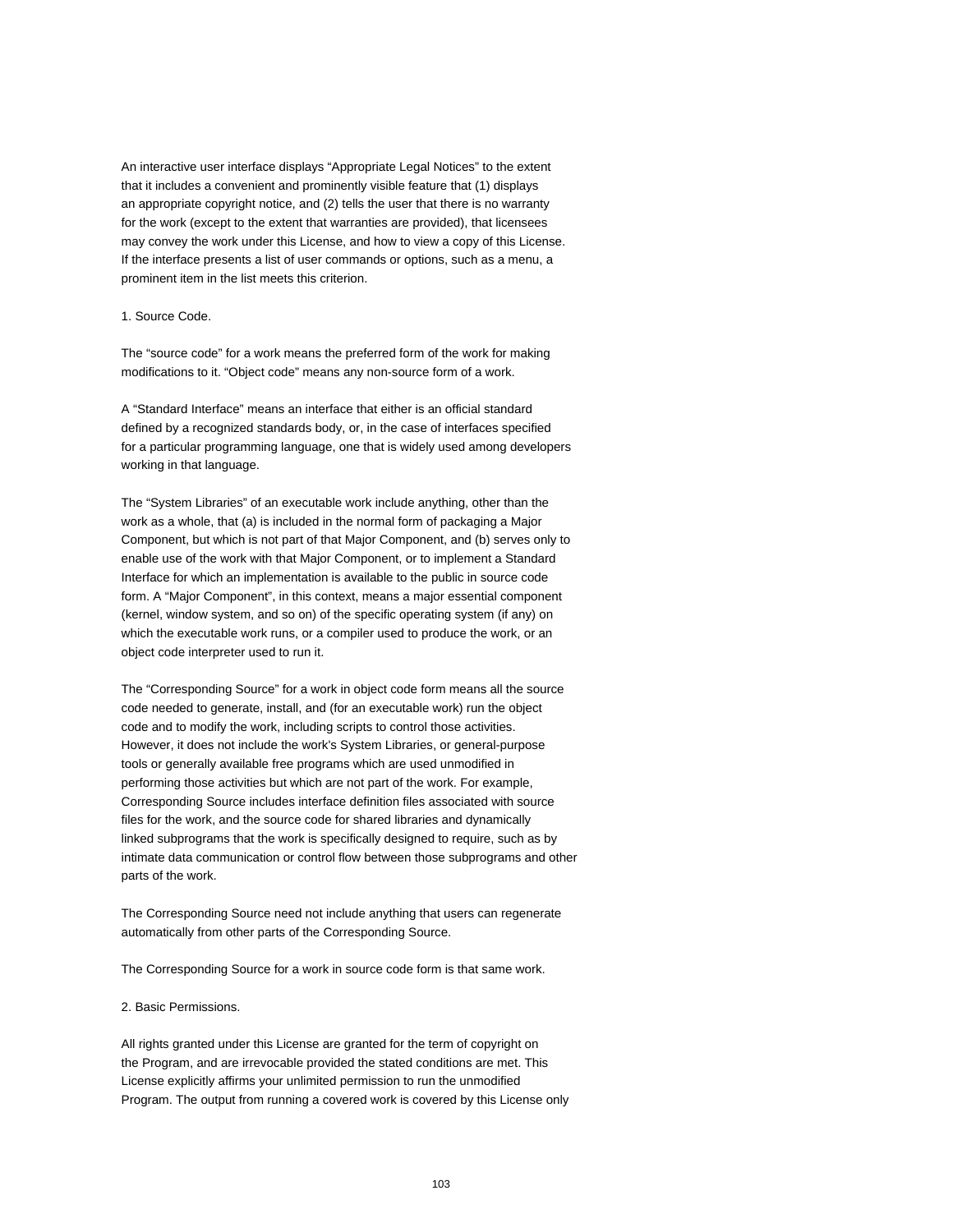if the output, given its content, constitutes a covered work. This License acknowledges your rights of fair use or other equivalent, as provided by copyright law.

You may make, run and propagate covered works that you do not convey, without conditions so long as your license otherwise remains in force. You may convey covered works to others for the sole purpose of having them make modifications exclusively for you, or provide you with facilities for running those works, provided that you comply with the terms of this License in conveying all material for which you do not control copyright. Those thus making or running the covered works for you must do so exclusively on your behalf, under your direction and control, on terms that prohibit them from making any copies of your copyrighted material outside their relationship with you.

Conveying under any other circumstances is permitted solely under the conditions stated below. Sublicensing is not allowed; section 10 makes it unnecessary.

3. Protecting Users' Legal Rights From Anti-Circumvention Law.

No covered work shall be deemed part of an effective technological measure under any applicable law fulfilling obligations under article 11 of the WIPO copyright treaty adopted on 20 December 1996, or similar laws prohibiting or restricting circumvention of such measures.

When you convey a covered work, you waive any legal power to forbid circumvention of technological measures to the extent such circumvention is effected by exercising rights under this License with respect to the covered work, and you disclaim any intention to limit operation or modification of the work as a means of enforcing, against the work's users, your or third parties' legal rights to forbid circumvention of technological measures.

# 4. Conveying Verbatim Copies.

You may convey verbatim copies of the Program's source code as you receive it, in any medium, provided that you conspicuously and appropriately publish on each copy an appropriate copyright notice; keep intact all notices stating that this License and any non-permissive terms added in accord with section 7 apply to the code; keep intact all notices of the absence of any warranty; and give all recipients a copy of this License along with the Program.

You may charge any price or no price for each copy that you convey, and you may offer support or warranty protection for a fee.

5. Conveying Modified Source Versions.

You may convey a work based on the Program, or the modifications to produce it from the Program, in the form of source code under the terms of section 4, provided that you also meet all of these conditions:

\* a) The work must carry prominent notices stating that you modified it, and giving a relevant date.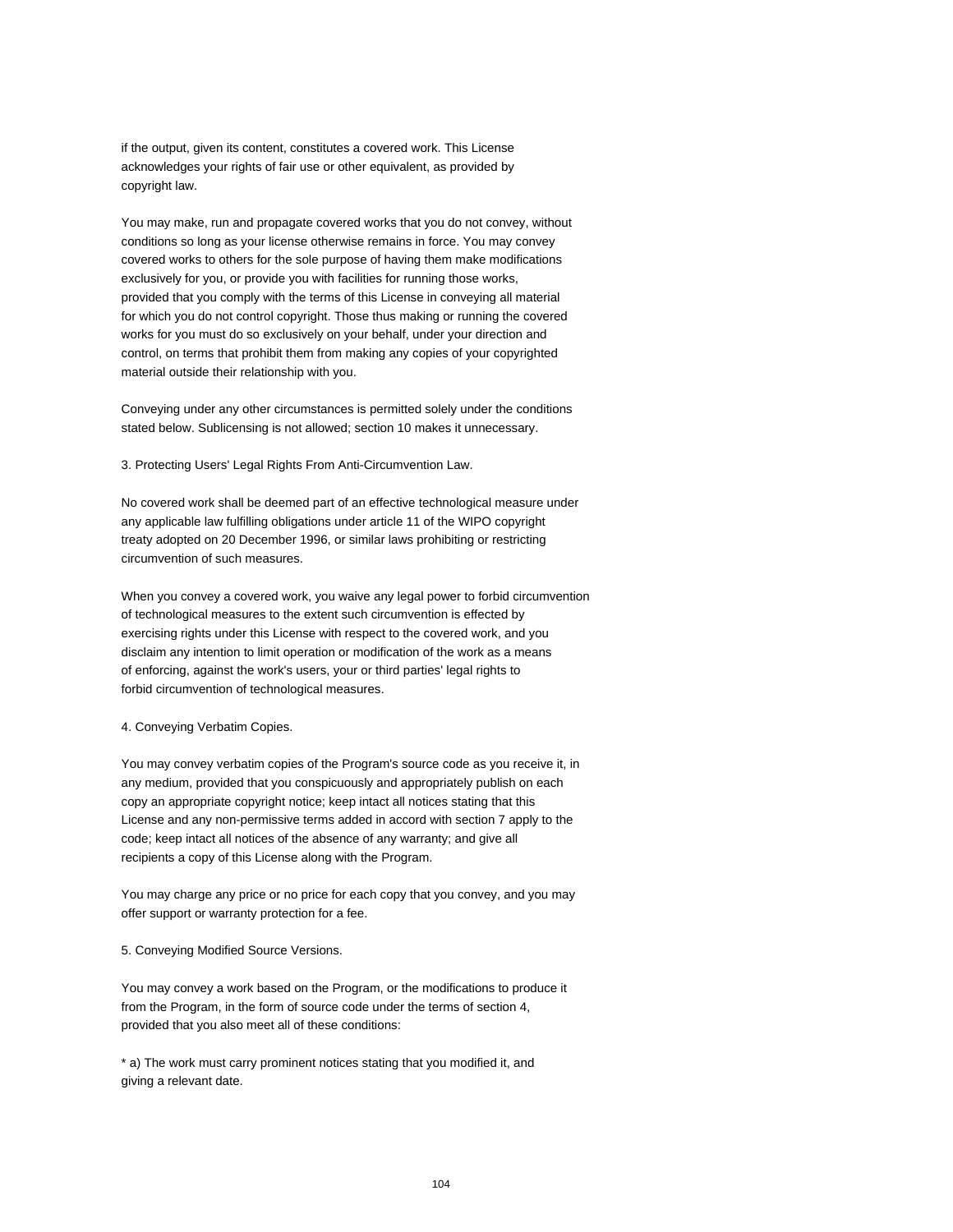\* b) The work must carry prominent notices stating that it is released under this License and any conditions added under section 7. This requirement modifies the requirement in section 4 to "keep intact all notices".

\* c) You must license the entire work, as a whole, under this License to anyone who comes into possession of a copy. This License will therefore apply, along with any applicable section 7 additional terms, to the whole of the work, and all its parts, regardless of how they are packaged. This License gives no permission to license the work in any other way, but it does not invalidate such permission if you have separately received it.

\* d) If the work has interactive user interfaces, each must display Appropriate Legal Notices; however, if the Program has interactive interfaces that do not display Appropriate Legal Notices, your work need not make them do so.

A compilation of a covered work with other separate and independent works, which are not by their nature extensions of the covered work, and which are not combined with it such as to form a larger program, in or on a volume of a storage or distribution medium, is called an "aggregate" if the compilation and its resulting copyright are not used to limit the access or legal rights of the compilation's users beyond what the individual works permit. Inclusion of a covered work in an aggregate does not cause this License to apply to the other parts of the aggregate.

#### 6. Conveying Non-Source Forms.

You may convey a covered work in object code form under the terms of sections 4 and 5, provided that you also convey the machine-readable Corresponding Source under the terms of this License, in one of these ways:

\* a) Convey the object code in, or embodied in, a physical product (including a physical distribution medium), accompanied by the Corresponding Source fixed on a durable physical medium customarily used for software interchange.

\* b) Convey the object code in, or embodied in, a physical product (including a physical distribution medium), accompanied by a written offer, valid for at least three years and valid for as long as you offer spare parts or customer support for that product model, to give anyone who possesses the object code either (1) a copy of the Corresponding Source for all the software in the product that is covered by this License, on a durable physical medium customarily used for software interchange, for a price no more than your reasonable cost of physically performing this conveying of source, or (2) access to copy the Corresponding Source from a network server at no charge.

\* c) Convey individual copies of the object code with a copy of the written offer to provide the Corresponding Source. This alternative is allowed only occasionally and noncommercially, and only if you received the object code with such an offer, in accord with subsection 6b.

\* d) Convey the object code by offering access from a designated place (gratis or for a charge), and offer equivalent access to the Corresponding Source in the same way through the same place at no further charge. You need not require recipients to copy the Corresponding Source along with the object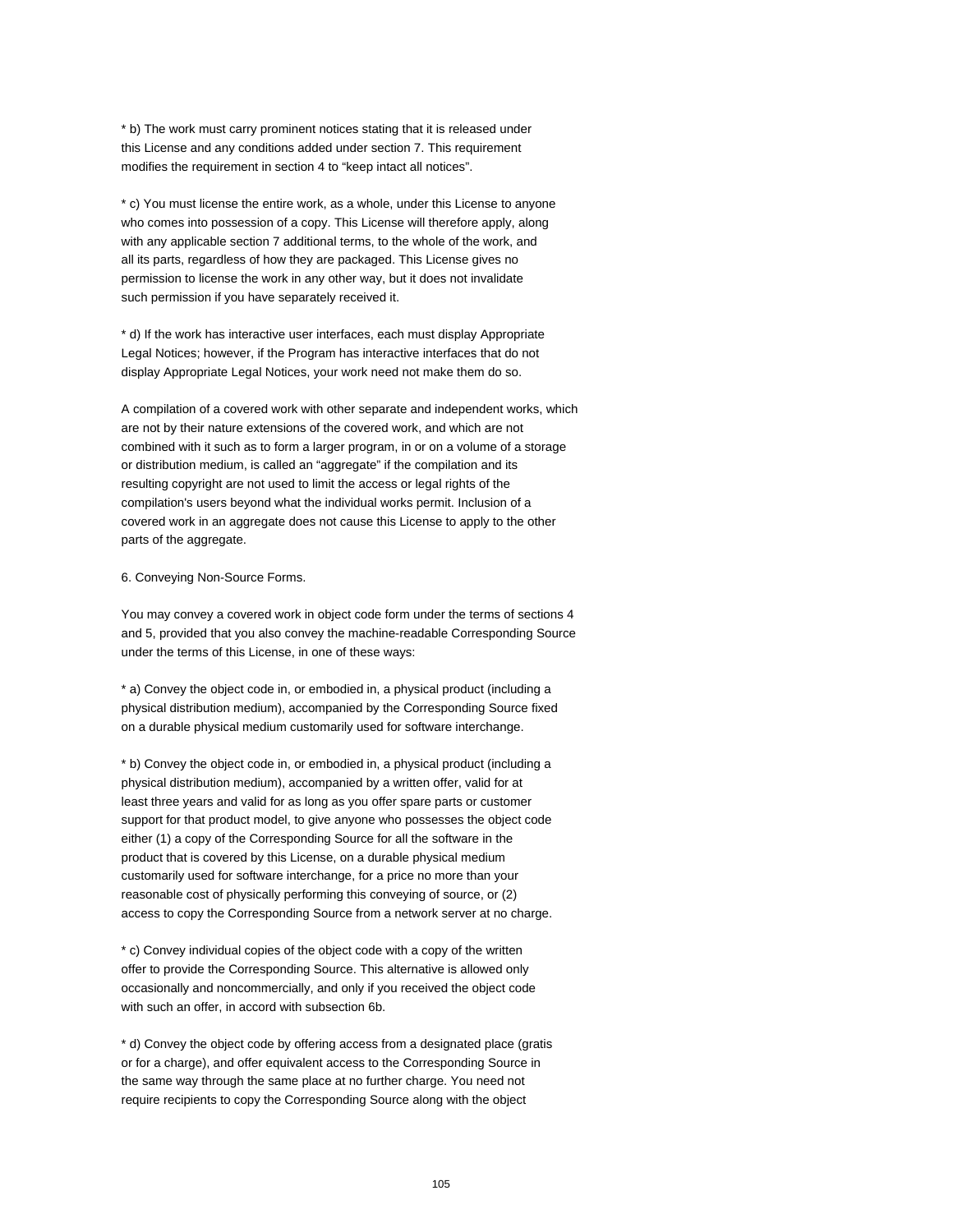code. If the place to copy the object code is a network server, the Corresponding Source may be on a different server (operated by you or a third party) that supports equivalent copying facilities, provided you maintain clear directions next to the object code saying where to find the Corresponding Source. Regardless of what server hosts the Corresponding Source, you remain obligated to ensure that it is available for as long as needed to satisfy these requirements.

\* e) Convey the object code using peer-to-peer transmission, provided you inform other peers where the object code and Corresponding Source of the work are being offered to the general public at no charge under subsection 6d.

A separable portion of the object code, whose source code is excluded from the Corresponding Source as a System Library, need not be included in conveying the object code work.

A "User Product" is either (1) a "consumer product", which means any tangible personal property which is normally used for personal, family, or household purposes, or (2) anything designed or sold for incorporation into a dwelling. In determining whether a product is a consumer product, doubtful cases shall be resolved in favor of coverage. For a particular product received by a particular user, "normally used" refers to a typical or common use of that class of product, regardless of the status of the particular user or of the way in which the particular user actually uses, or expects or is expected to use, the product. A product is a consumer product regardless of whether the product has substantial commercial, industrial or non-consumer uses, unless such uses represent the only significant mode of use of the product.

"Installation Information" for a User Product means any methods, procedures, authorization keys, or other information required to install and execute modified versions of a covered work in that User Product from a modified version of its Corresponding Source. The information must suffice to ensure that the continued functioning of the modified object code is in no case prevented or interfered with solely because modification has been made.

If you convey an object code work under this section in, or with, or specifically for use in, a User Product, and the conveying occurs as part of a transaction in which the right of possession and use of the User Product is transferred to the recipient in perpetuity or for a fixed term (regardless of how the transaction is characterized), the Corresponding Source conveyed under this section must be accompanied by the Installation Information. But this requirement does not apply if neither you nor any third party retains the ability to install modified object code on the User Product (for example, the work has been installed in ROM).

The requirement to provide Installation Information does not include a requirement to continue to provide support service, warranty, or updates for a work that has been modified or installed by the recipient, or for the User Product in which it has been modified or installed. Access to a network may be denied when the modification itself materially and adversely affects the operation of the network or violates the rules and protocols for communication across the network.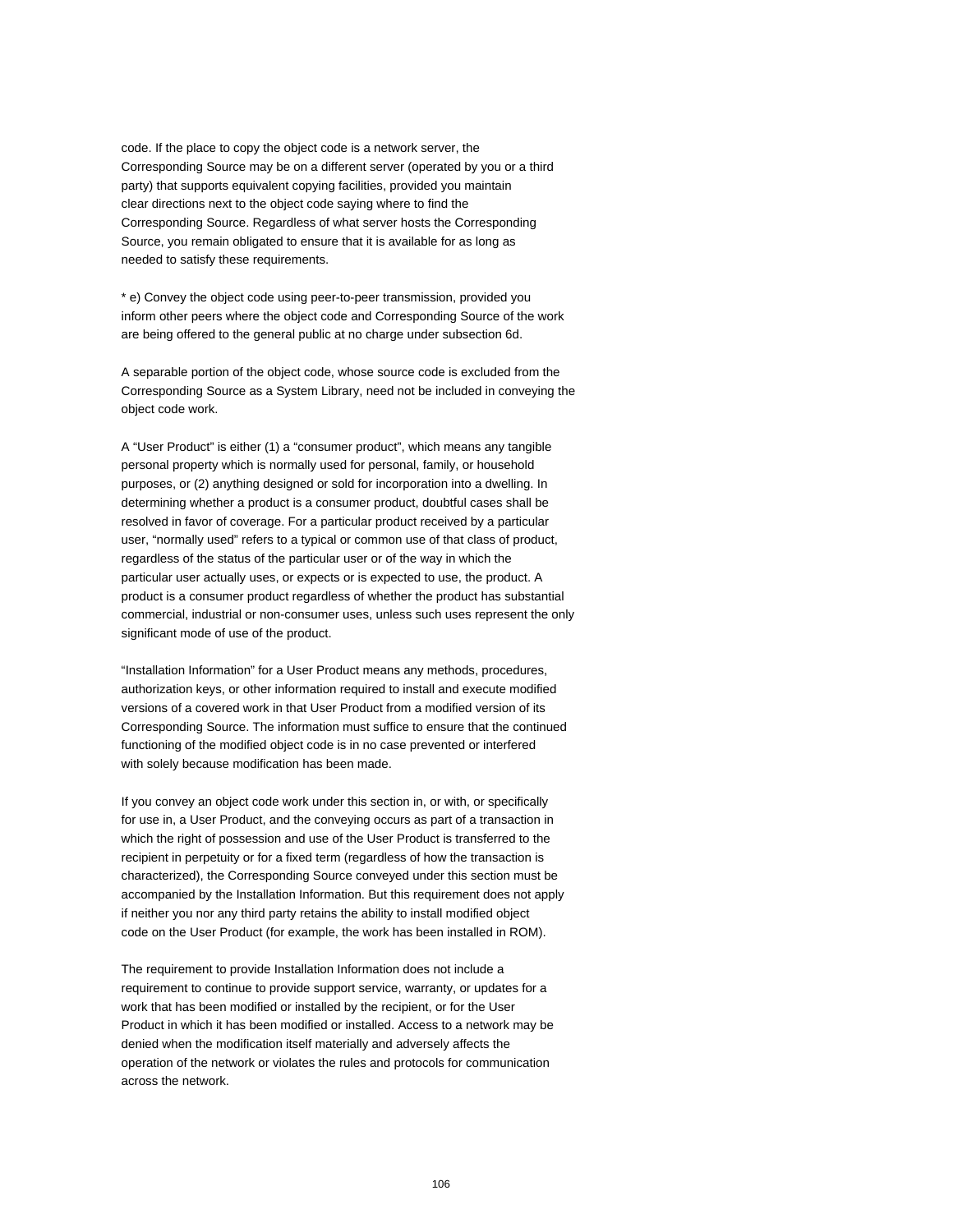Corresponding Source conveyed, and Installation Information provided, in accord with this section must be in a format that is publicly documented (and with an implementation available to the public in source code form), and must require no special password or key for unpacking, reading or copying.

# 7. Additional Terms.

"Additional permissions" are terms that supplement the terms of this License by making exceptions from one or more of its conditions. Additional permissions that are applicable to the entire Program shall be treated as though they were included in this License, to the extent that they are valid under applicable law. If additional permissions apply only to part of the Program, that part may be used separately under those permissions, but the entire Program remains governed by this License without regard to the additional permissions.

When you convey a copy of a covered work, you may at your option remove any additional permissions from that copy, or from any part of it. (Additional permissions may be written to require their own removal in certain cases when you modify the work.) You may place additional permissions on material, added by you to a covered work, for which you have or can give appropriate copyright permission.

Notwithstanding any other provision of this License, for material you add to a covered work, you may (if authorized by the copyright holders of that material) supplement the terms of this License with terms:

\* a) Disclaiming warranty or limiting liability differently from the terms of sections 15 and 16 of this License; or

\* b) Requiring preservation of specified reasonable legal notices or author attributions in that material or in the Appropriate Legal Notices displayed by works containing it; or

\* c) Prohibiting misrepresentation of the origin of that material, or requiring that modified versions of such material be marked in reasonable ways as different from the original version; or

\* d) Limiting the use for publicity purposes of names of licensors or authors of the material; or

\* e) Declining to grant rights under trademark law for use of some trade names, trademarks, or service marks; or

\* f) Requiring indemnification of licensors and authors of that material by anyone who conveys the material (or modified versions of it) with contractual assumptions of liability to the recipient, for any liability that these contractual assumptions directly impose on those licensors and authors.

All other non-permissive additional terms are considered "further restrictions" within the meaning of section 10. If the Program as you received it, or any part of it, contains a notice stating that it is governed by this License along with a term that is a further restriction, you may remove that term. If a license document contains a further restriction but permits relicensing or conveying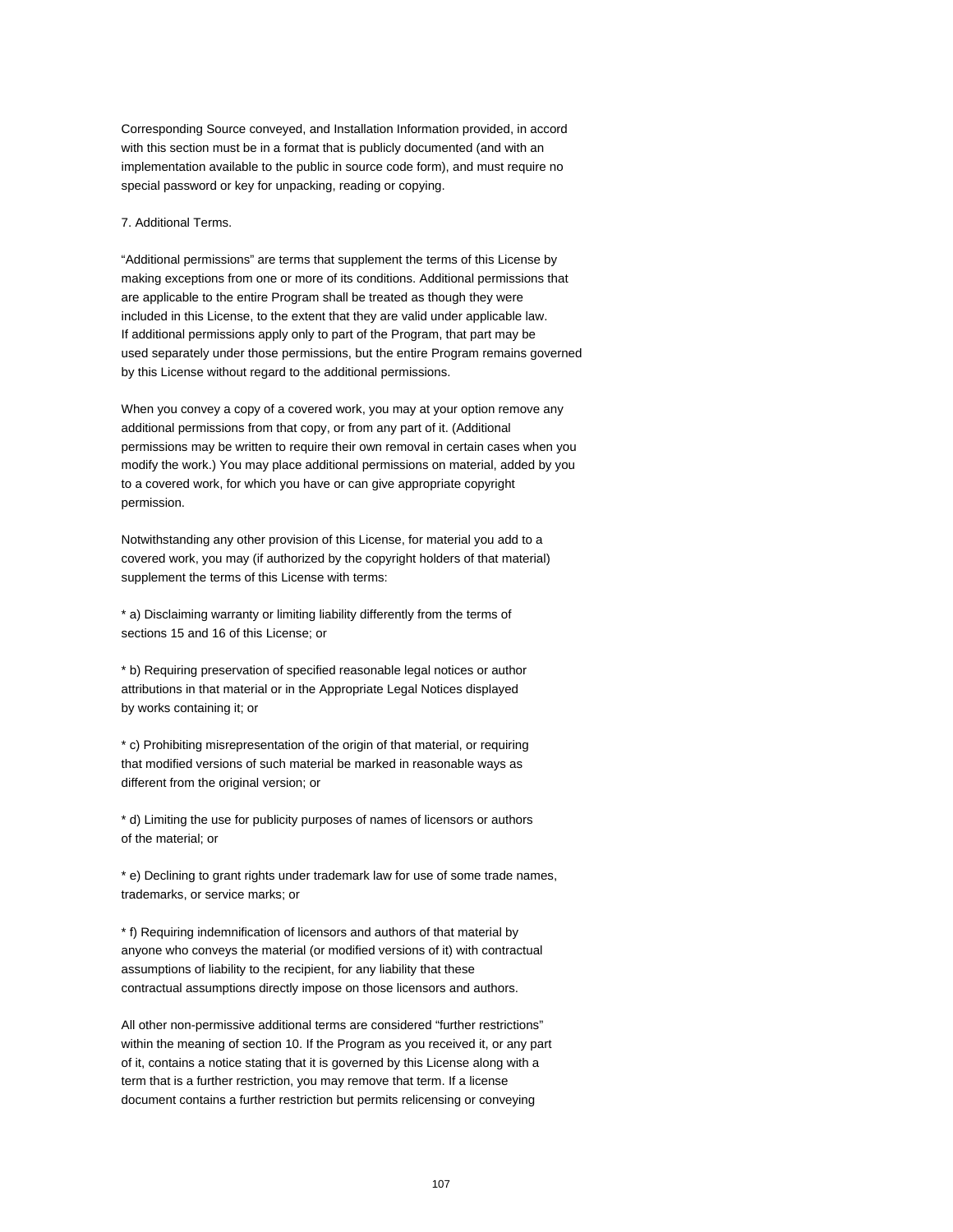under this License, you may add to a covered work material governed by the terms of that license document, provided that the further restriction does not survive such relicensing or conveying.

If you add terms to a covered work in accord with this section, you must place, in the relevant source files, a statement of the additional terms that apply to those files, or a notice indicating where to find the applicable terms.

Additional terms, permissive or non-permissive, may be stated in the form of a separately written license, or stated as exceptions; the above requirements apply either way.

#### 8. Termination.

You may not propagate or modify a covered work except as expressly provided under this License. Any attempt otherwise to propagate or modify it is void, and will automatically terminate your rights under this License (including any patent licenses granted under the third paragraph of section 11).

However, if you cease all violation of this License, then your license from a particular copyright holder is reinstated (a) provisionally, unless and until the copyright holder explicitly and finally terminates your license, and (b) permanently, if the copyright holder fails to notify you of the violation by some reasonable means prior to 60 days after the cessation.

Moreover, your license from a particular copyright holder is reinstated permanently if the copyright holder notifies you of the violation by some reasonable means, this is the first time you have received notice of violation of this License (for any work) from that copyright holder, and you cure the violation prior to 30 days after your receipt of the notice.

Termination of your rights under this section does not terminate the licenses of parties who have received copies or rights from you under this License. If your rights have been terminated and not permanently reinstated, you do not qualify to receive new licenses for the same material under section 10.

9. Acceptance Not Required for Having Copies.

You are not required to accept this License in order to receive or run a copy of the Program. Ancillary propagation of a covered work occurring solely as a consequence of using peer-to-peer transmission to receive a copy likewise does not require acceptance. However, nothing other than this License grants you permission to propagate or modify any covered work. These actions infringe copyright if you do not accept this License. Therefore, by modifying or propagating a covered work, you indicate your acceptance of this License to do so.

10. Automatic Licensing of Downstream Recipients.

Each time you convey a covered work, the recipient automatically receives a license from the original licensors, to run, modify and propagate that work, subject to this License. You are not responsible for enforcing compliance by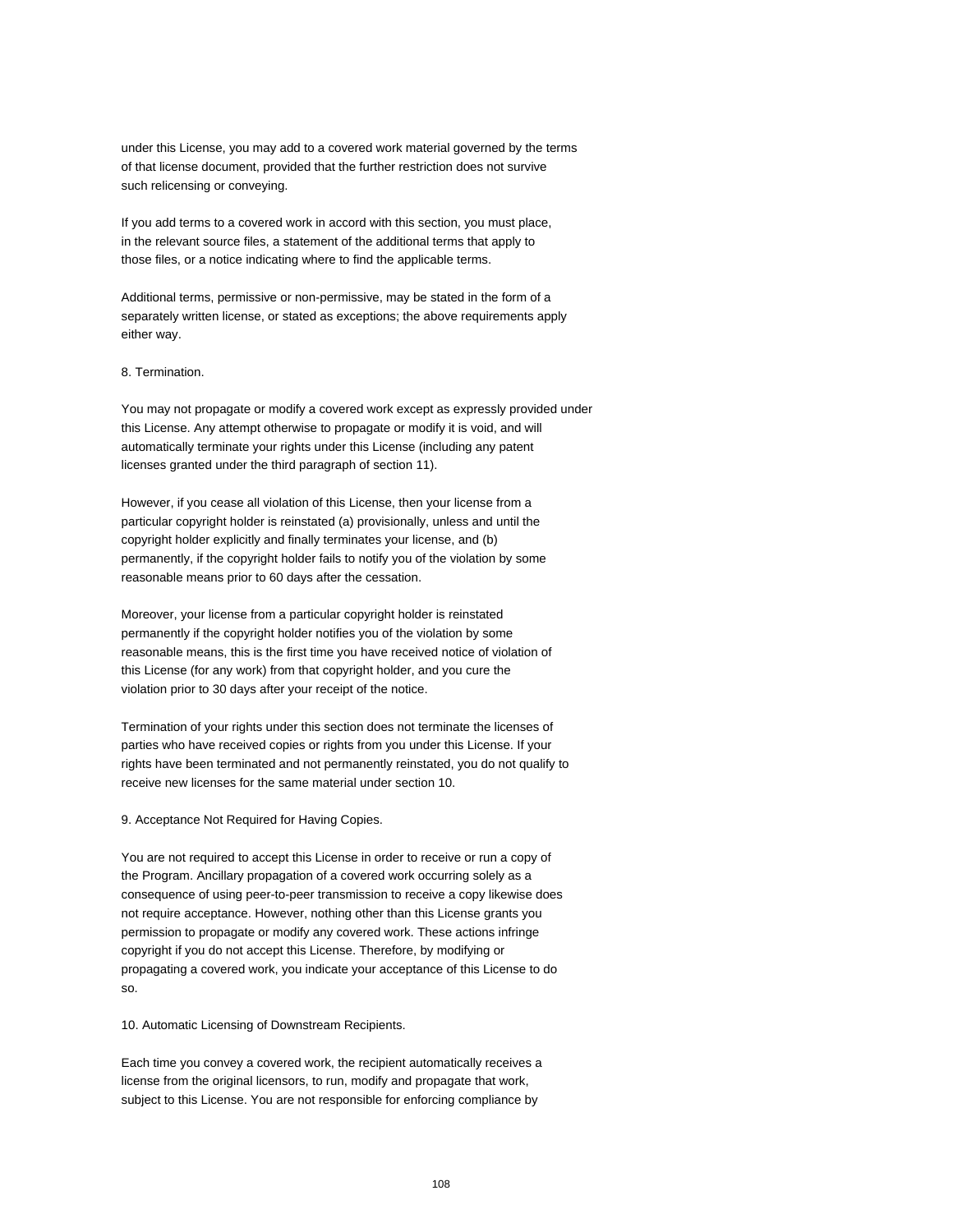third parties with this License.

An "entity transaction" is a transaction transferring control of an organization, or substantially all assets of one, or subdividing an organization, or merging organizations. If propagation of a covered work results from an entity transaction, each party to that transaction who receives a copy of the work also receives whatever licenses to the work the party's predecessor in interest had or could give under the previous paragraph, plus a right to possession of the Corresponding Source of the work from the predecessor in interest, if the predecessor has it or can get it with reasonable efforts.

You may not impose any further restrictions on the exercise of the rights granted or affirmed under this License. For example, you may not impose a license fee, royalty, or other charge for exercise of rights granted under this License, and you may not initiate litigation (including a cross-claim or counterclaim in a lawsuit) alleging that any patent claim is infringed by making, using, selling, offering for sale, or importing the Program or any portion of it.

#### 11. Patents.

A "contributor" is a copyright holder who authorizes use under this License of the Program or a work on which the Program is based. The work thus licensed is called the contributor's "contributor version".

A contributor's "essential patent claims" are all patent claims owned or controlled by the contributor, whether already acquired or hereafter acquired, that would be infringed by some manner, permitted by this License, of making, using, or selling its contributor version, but do not include claims that would be infringed only as a consequence of further modification of the contributor version. For purposes of this definition, "control" includes the right to grant patent sublicenses in a manner consistent with the requirements of this License.

Each contributor grants you a non-exclusive, worldwide, royalty-free patent license under the contributor's essential patent claims, to make, use, sell, offer for sale, import and otherwise run, modify and propagate the contents of its contributor version.

In the following three paragraphs, a "patent license" is any express agreement or commitment, however denominated, not to enforce a patent (such as an express permission to practice a patent or covenant not to sue for patent infringement). To "grant" such a patent license to a party means to make such an agreement or commitment not to enforce a patent against the party.

If you convey a covered work, knowingly relying on a patent license, and the Corresponding Source of the work is not available for anyone to copy, free of charge and under the terms of this License, through a publicly available network server or other readily accessible means, then you must either (1) cause the Corresponding Source to be so available, or (2) arrange to deprive yourself of the benefit of the patent license for this particular work, or (3) arrange, in a manner consistent with the requirements of this License, to extend the patent license to downstream recipients. "Knowingly relying" means you have actual knowledge that, but for the patent license, your conveying the covered work in a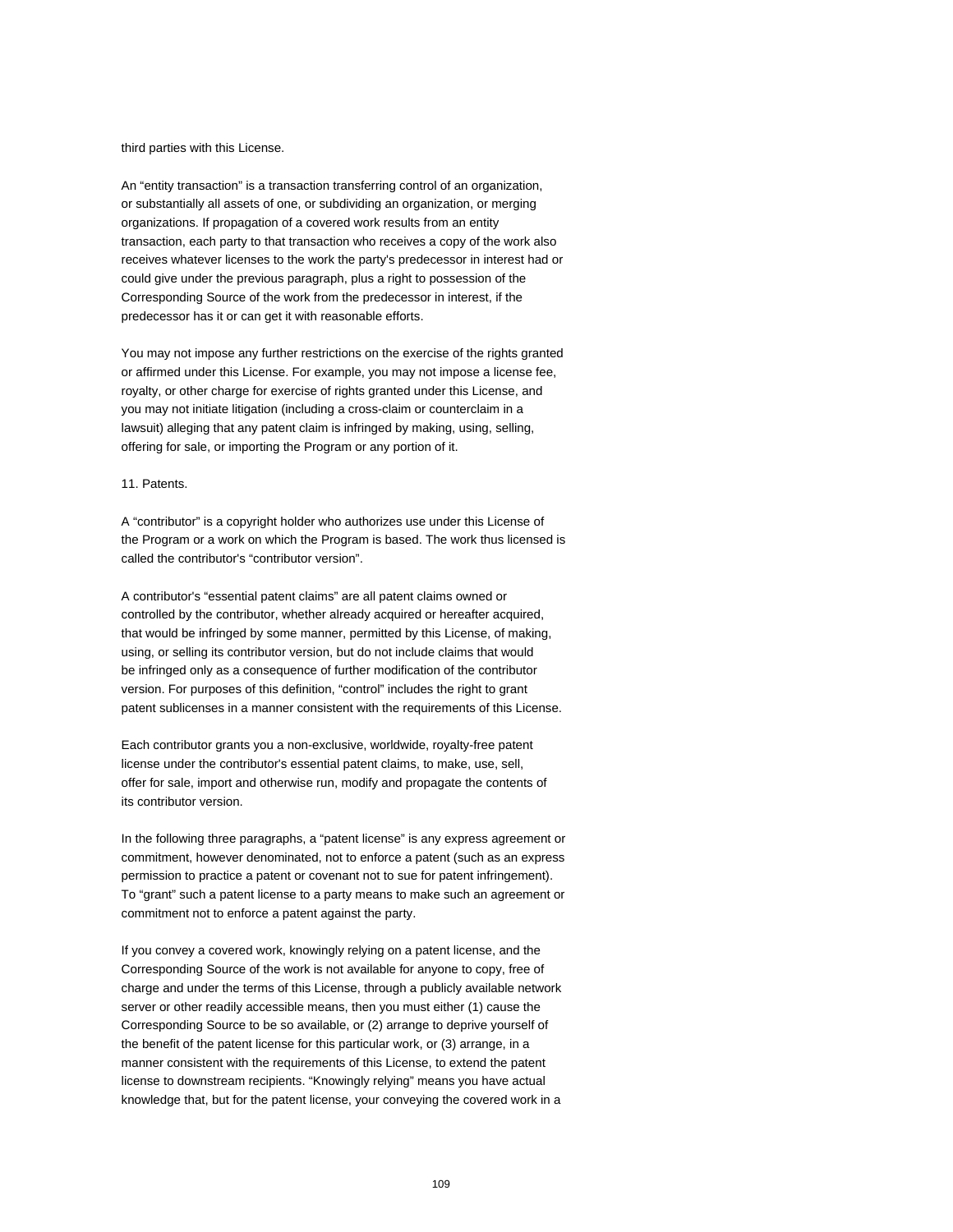country, or your recipient's use of the covered work in a country, would infringe one or more identifiable patents in that country that you have reason to believe are valid.

If, pursuant to or in connection with a single transaction or arrangement, you convey, or propagate by procuring conveyance of, a covered work, and grant a patent license to some of the parties receiving the covered work authorizing them to use, propagate, modify or convey a specific copy of the covered work, then the patent license you grant is automatically extended to all recipients of the covered work and works based on it.

A patent license is "discriminatory" if it does not include within the scope of its coverage, prohibits the exercise of, or is conditioned on the non-exercise of one or more of the rights that are specifically granted under this License. You may not convey a covered work if you are a party to an arrangement with a third party that is in the business of distributing software, under which you make payment to the third party based on the extent of your activity of conveying the work, and under which the third party grants, to any of the parties who would receive the covered work from you, a discriminatory patent license (a) in connection with copies of the covered work conveyed by you (or copies made from those copies), or (b) primarily for and in connection with specific products or compilations that contain the covered work, unless you entered into that arrangement, or that patent license was granted, prior to 28 March 2007.

Nothing in this License shall be construed as excluding or limiting any implied license or other defenses to infringement that may otherwise be available to you under applicable patent law.

## 12. No Surrender of Others' Freedom.

If conditions are imposed on you (whether by court order, agreement or otherwise) that contradict the conditions of this License, they do not excuse you from the conditions of this License. If you cannot convey a covered work so as to satisfy simultaneously your obligations under this License and any other pertinent obligations, then as a consequence you may not convey it at all. For example, if you agree to terms that obligate you to collect a royalty for further conveying from those to whom you convey the Program, the only way you could satisfy both those terms and this License would be to refrain entirely from conveying the Program.

#### 13. Use with the GNU Affero General Public License.

Notwithstanding any other provision of this License, you have permission to link or combine any covered work with a work licensed under version 3 of the GNU Affero General Public License into a single combined work, and to convey the resulting work. The terms of this License will continue to apply to the part which is the covered work, but the special requirements of the GNU Affero General Public License, section 13, concerning interaction through a network will apply to the combination as such.

14. Revised Versions of this License.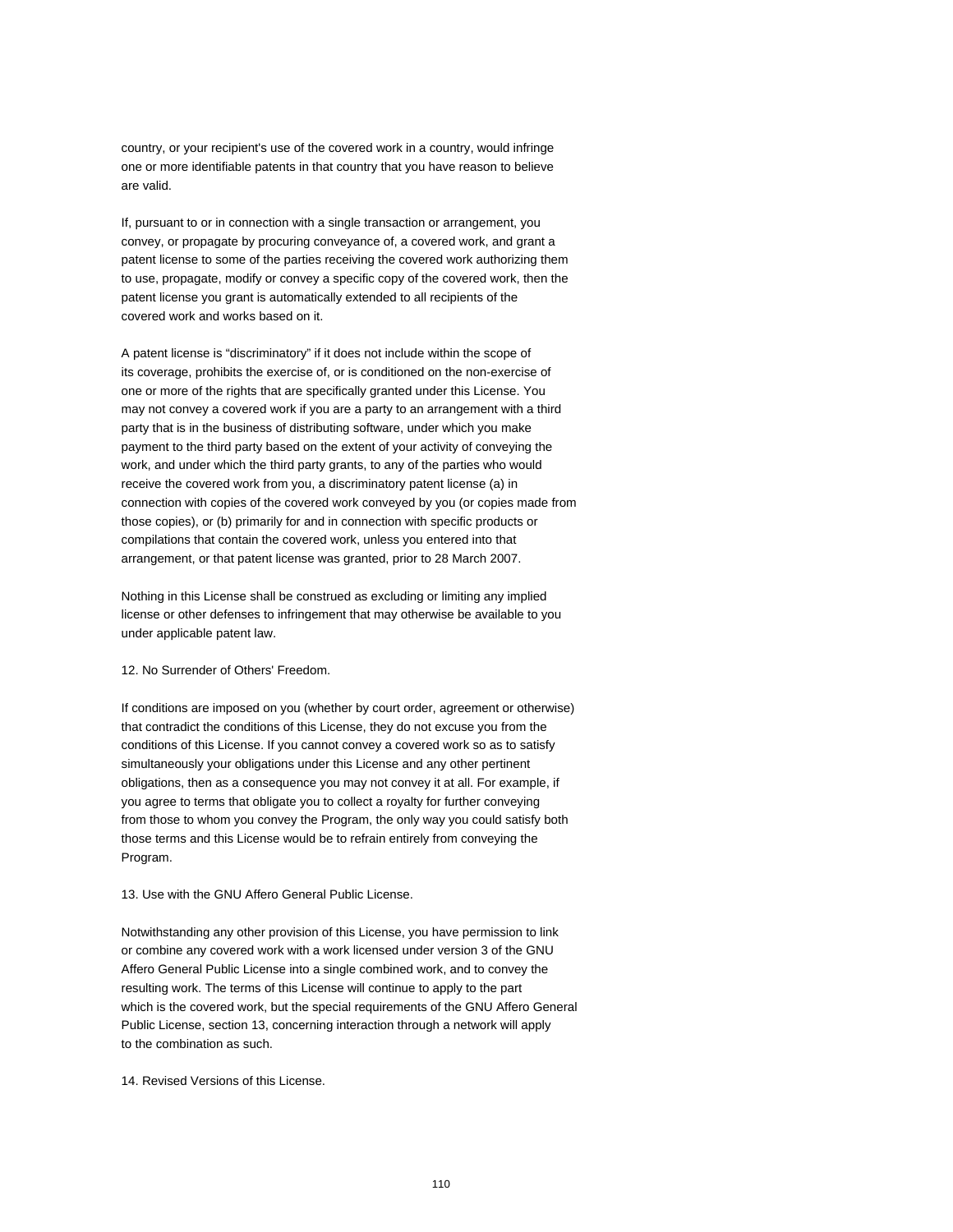The Free Software Foundation may publish revised and/or new versions of the GNU General Public License from time to time. Such new versions will be similar in spirit to the present version, but may differ in detail to address new problems or concerns.

Each version is given a distinguishing version number. If the Program specifies that a certain numbered version of the GNU General Public License "or any later version" applies to it, you have the option of following the terms and conditions either of that numbered version or of any later version published by the Free Software Foundation. If the Program does not specify a version number of the GNU General Public License, you may choose any version ever published by the Free Software Foundation.

If the Program specifies that a proxy can decide which future versions of the GNU General Public License can be used, that proxy's public statement of acceptance of a version permanently authorizes you to choose that version for the Program.

Later license versions may give you additional or different permissions. However, no additional obligations are imposed on any author or copyright holder as a result of your choosing to follow a later version.

## 15. Disclaimer of Warranty.

THERE IS NO WARRANTY FOR THE PROGRAM, TO THE EXTENT PERMITTED BY APPLICABLE LAW. EXCEPT WHEN OTHERWISE STATED IN WRITING THE COPYRIGHT HOLDERS AND/OR OTHER PARTIES PROVIDE THE PROGRAM "AS IS" WITHOUT WARRANTY OF ANY KIND, EITHER EXPRESSED OR IMPLIED, INCLUDING, BUT NOT LIMITED TO, THE IMPLIED WARRANTIES OF MERCHANTABILITY AND FITNESS FOR A PARTICULAR PURPOSE. THE ENTIRE RISK AS TO THE QUALITY AND PERFORMANCE OF THE PROGRAM IS WITH YOU. SHOULD THE PROGRAM PROVE DEFECTIVE, YOU ASSUME THE COST OF ALL NECESSARY SERVICING, REPAIR OR CORRECTION.

## 16. Limitation of Liability.

IN NO EVENT UNLESS REQUIRED BY APPLICABLE LAW OR AGREED TO IN WRITING WILL ANY COPYRIGHT HOLDER, OR ANY OTHER PARTY WHO MODIFIES AND/OR CONVEYS THE PROGRAM AS PERMITTED ABOVE, BE LIABLE TO YOU FOR DAMAGES, INCLUDING ANY GENERAL, SPECIAL, INCIDENTAL OR CONSEQUENTIAL DAMAGES ARISING OUT OF THE USE OR INABILITY TO USE THE PROGRAM (INCLUDING BUT NOT LIMITED TO LOSS OF DATA OR DATA BEING RENDERED INACCURATE OR LOSSES SUSTAINED BY YOU OR THIRD PARTIES OR A FAILURE OF THE PROGRAM TO OPERATE WITH ANY OTHER PROGRAMS), EVEN IF SUCH HOLDER OR OTHER PARTY HAS BEEN ADVISED OF THE POSSIBILITY OF SUCH DAMAGES.

## 17. Interpretation of Sections 15 and 16.

If the disclaimer of warranty and limitation of liability provided above cannot be given local legal effect according to their terms, reviewing courts shall apply local law that most closely approximates an absolute waiver of all civil liability in connection with the Program, unless a warranty or assumption of liability accompanies a copy of the Program in return for a fee.

## END OF TERMS AND CONDITIONS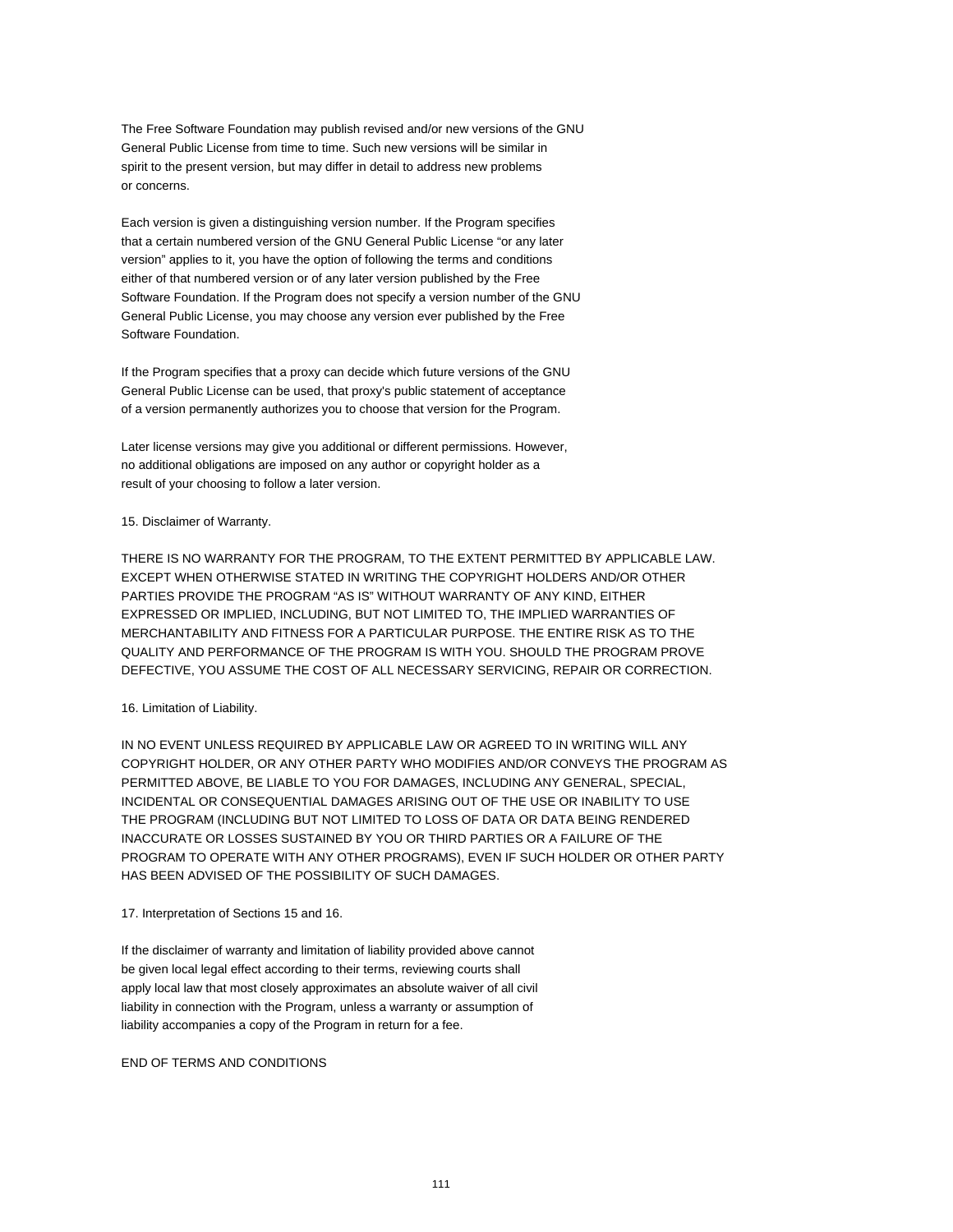How to Apply These Terms to Your New Programs

If you develop a new program, and you want it to be of the greatest possible use to the public, the best way to achieve this is to make it free software which everyone can redistribute and change under these terms.

To do so, attach the following notices to the program. It is safest to attach them to the start of each source file to most effectively state the exclusion of warranty; and each file should have at least the "copyright" line and a pointer to where the full notice is found.

does.> Copyright (C)

This program is free software: you can redistribute it and/or modify it under the terms of the GNU General Public License as published by the Free Software Foundation, either version 3 of the License, or (at your option) any later version.

This program is distributed in the hope that it will be useful, but WITHOUT ANY WARRANTY; without even the implied warranty of MERCHANTABILITY or FITNESS FOR A PARTICULAR PURPOSE. See the GNU General Public License for more details.

You should have received a copy of the GNU General Public License along with this program. If not, see .

Also add information on how to contact you by electronic and paper mail.

If the program does terminal interaction, make it output a short notice like this when it starts in an interactive mode:

## Copyright (C)

.

.

This program comes with ABSOLUTELY NO WARRANTY; for details type `show w'. This is free software, and you are welcome to redistribute it under certain conditions; type `show c' for details.

The hypothetical commands `show w' and `show c' should show the appropriate parts of the General Public License. Of course, your program's commands might be different; for a GUI interface, you would use an "about box".

You should also get your employer (if you work as a programmer) or school, if any, to sign a "copyright disclaimer" for the program, if necessary. For more information on this, and how to apply and follow the GNU GPL, see

The GNU General Public License does not permit incorporating your program into proprietary programs. If your program is a subroutine library, you may consider it more useful to permit linking proprietary applications with the library. If this is what you want to do, use the GNU Lesser General Public License instead of this License. But first, please read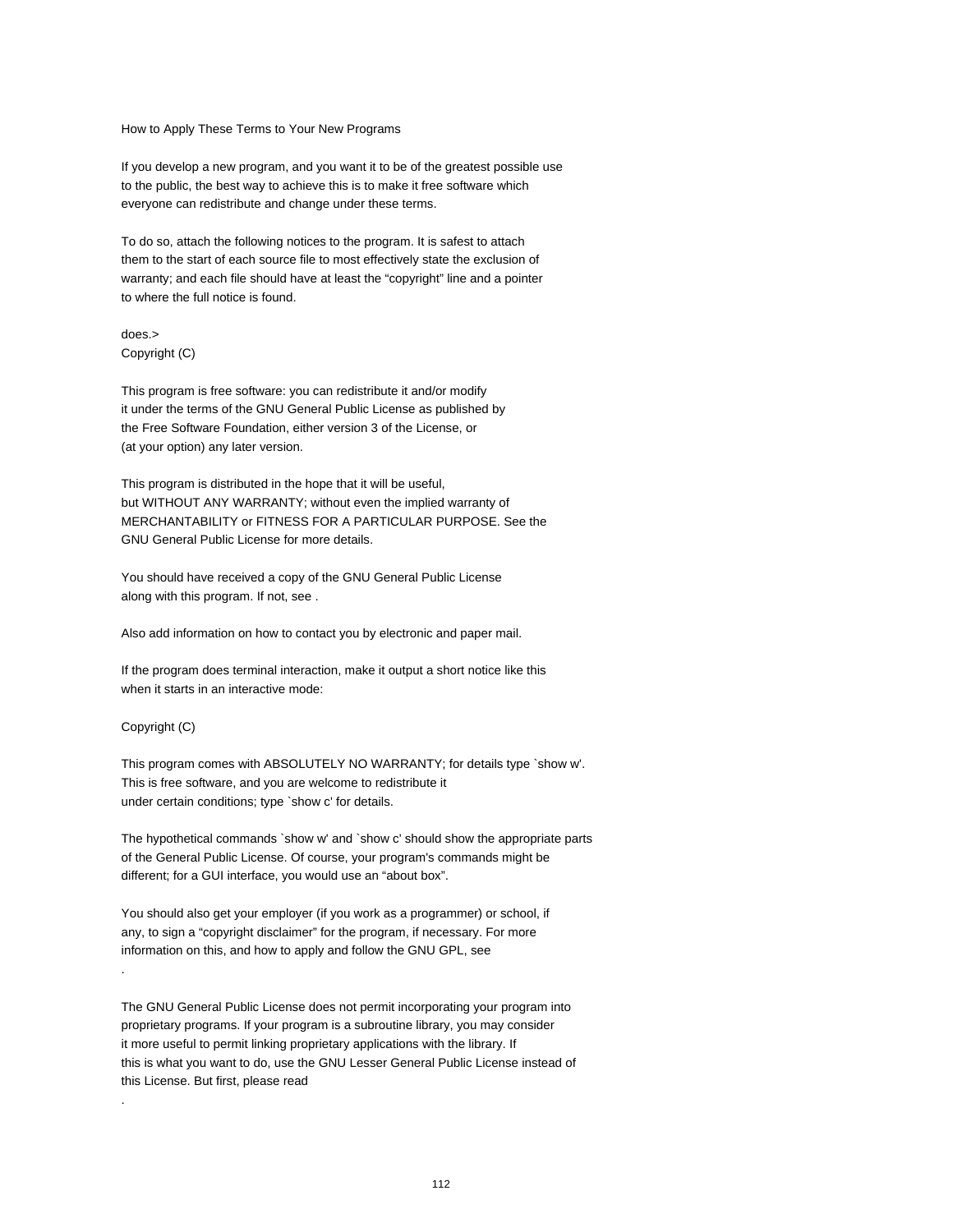# **GNU General Public License v3.0 or later**

(Bash 5.1, Bash 5.1.12, debian-archive-keyring 2021.1.1, dh-runit 2.10.1, dh-runit 2.10.3, DirMngr 2.2.27, findutils 4.8.0, gcc-10-base 10.2.1, gcc-9-base 9.3.0, Getopt::Long 2.51, gettext 0.21, GMP 6.2.1, GNU Core Utilities 8.32, GNU cpio 2.13, GNU Diff Utilities 3.7, GNU grep v3.6, GNU GRUB 2.04, GNU Make 4.3, GNU nano 5.4, GNU Parted v3.4, GNU tar 1.34, GnuPG 2.2.27, GnuTLS 3.7.1, gpg2 2.2.27, gpm 1.20.7, groff 1.22.4, grub-cloud 0.0.5, haveged 1.9.14, IO 1.42, Less 551, libassuan 2.5.3, libksba 1.5.0, libpipeline - pipeline manipulation library 1.5.3, Libtasn1 4.16.0, man-db, the on-line manual database 2.9.4, mokutil 0.3.0+1538710437.fb6250f, nongnu - dmidecode 3.3, Readline 8.1, rsyslog 8.2102.0)

#### GNU GENERAL PUBLIC LICENSE

==========================

Version 3, 29 June 2007

Copyright (C) 2007 Free Software Foundation, Inc.

Everyone is permitted to copy and distribute verbatim copies of this license document, but changing it is not allowed.

#### Preamble

The GNU General Public License is a free, copyleft license for software and other kinds of works.

The licenses for most software and other practical works are designed to take away your freedom to share and change the works. By contrast, the GNU General Public License is intended to guarantee your freedom to share and change all versions of a program--to make sure it remains free software for all its users. We, the Free Software Foundation, use the GNU General Public License for most of our software; it applies also to any other work released this way by its authors. You can apply it to your programs, too.

When we speak of free software, we are referring to freedom, not price. Our General Public Licenses are designed to make sure that you have the freedom to distribute copies of free software (and charge for them if you wish), that you receive source code or can get it if you want it, that you can change the software or use pieces of it in new free programs, and that you know you can do these things.

To protect your rights, we need to prevent others from denying you these rights or asking you to surrender the rights. Therefore, you have certain responsibilities if you distribute copies of the software, or if you modify it: responsibilities to respect the freedom of others.

For example, if you distribute copies of such a program, whether gratis or for a fee, you must pass on to the recipients the same freedoms that you received. You must make sure that they, too, receive or can get the source code. And you must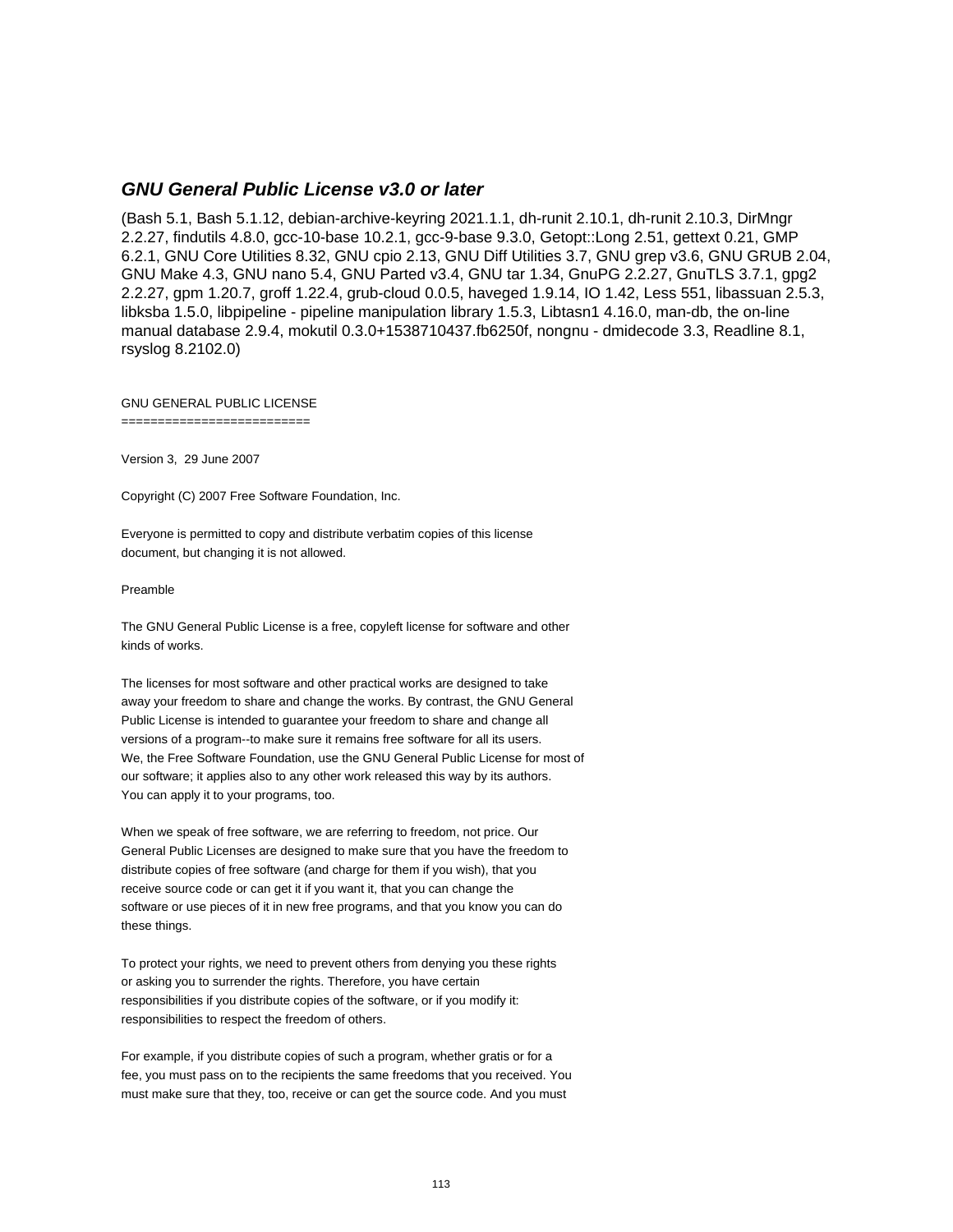show them these terms so they know their rights.

Developers that use the GNU GPL protect your rights with two steps: (1) assert copyright on the software, and (2) offer you this License giving you legal permission to copy, distribute and/or modify it.

For the developers' and authors' protection, the GPL clearly explains that there is no warranty for this free software. For both users' and authors' sake, the GPL requires that modified versions be marked as changed, so that their problems will not be attributed erroneously to authors of previous versions.

Some devices are designed to deny users access to install or run modified versions of the software inside them, although the manufacturer can do so. This is fundamentally incompatible with the aim of protecting users' freedom to change the software. The systematic pattern of such abuse occurs in the area of products for individuals to use, which is precisely where it is most unacceptable. Therefore, we have designed this version of the GPL to prohibit the practice for those products. If such problems arise substantially in other domains, we stand ready to extend this provision to those domains in future versions of the GPL, as needed to protect the freedom of users.

Finally, every program is threatened constantly by software patents. States should not allow patents to restrict development and use of software on general-purpose computers, but in those that do, we wish to avoid the special danger that patents applied to a free program could make it effectively proprietary. To prevent this, the GPL assures that patents cannot be used to render the program non-free.

The precise terms and conditions for copying, distribution and modification follow.

## TERMS AND CONDITIONS

0. Definitions.

"This License" refers to version 3 of the GNU General Public License.

"Copyright" also means copyright-like laws that apply to other kinds of works, such as semiconductor masks.

"The Program" refers to any copyrightable work licensed under this License. Each licensee is addressed as "you". "Licensees" and "recipients" may be individuals or organizations.

To "modify" a work means to copy from or adapt all or part of the work in a fashion requiring copyright permission, other than the making of an exact copy. The resulting work is called a "modified version" of the earlier work or a work "based on" the earlier work.

A "covered work" means either the unmodified Program or a work based on the Program.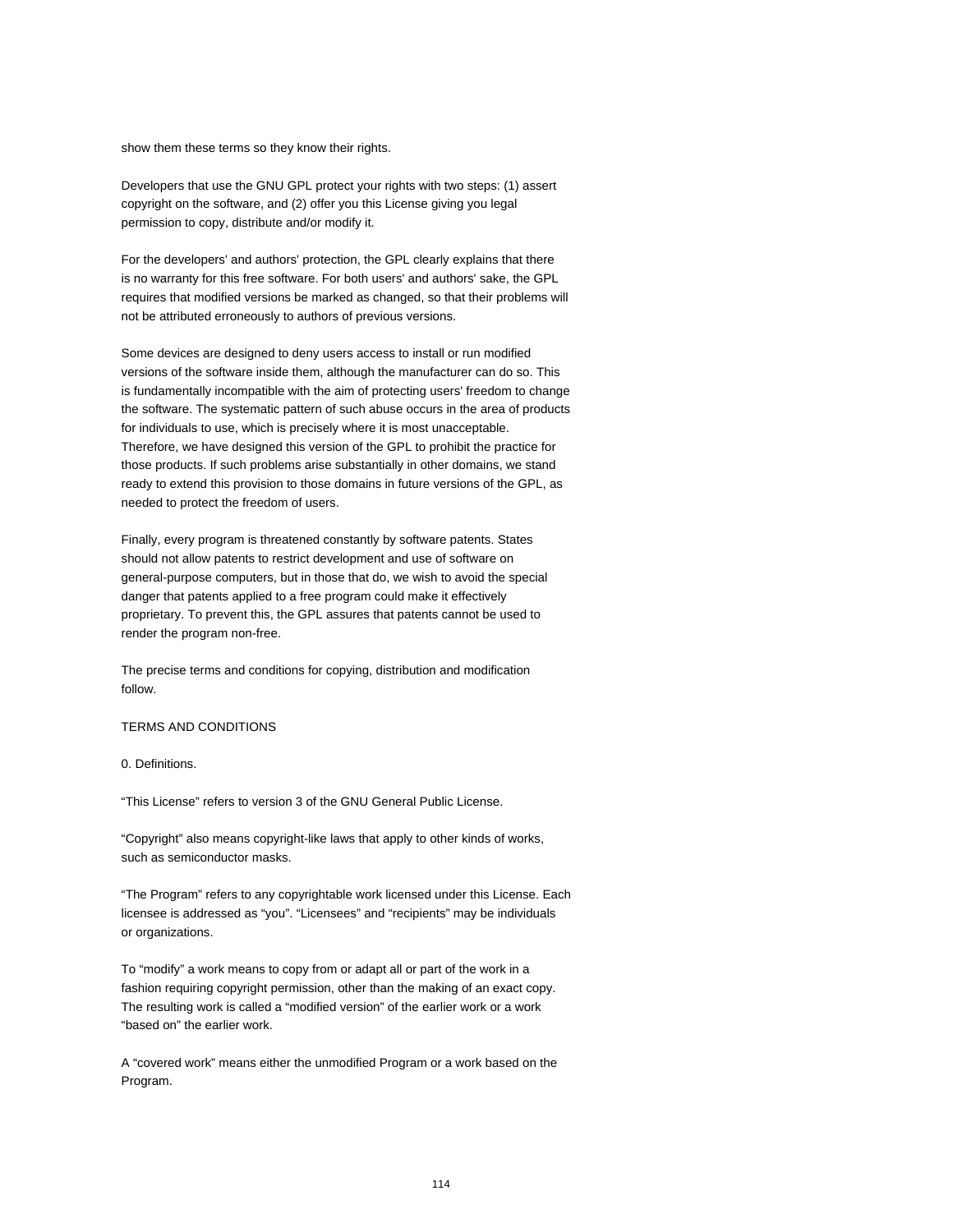To "propagate" a work means to do anything with it that, without permission, would make you directly or secondarily liable for infringement under applicable copyright law, except executing it on a computer or modifying a private copy. Propagation includes copying, distribution (with or without modification), making available to the public, and in some countries other activities as well.

To "convey" a work means any kind of propagation that enables other parties to make or receive copies. Mere interaction with a user through a computer network, with no transfer of a copy, is not conveying.

An interactive user interface displays "Appropriate Legal Notices" to the extent that it includes a convenient and prominently visible feature that (1) displays an appropriate copyright notice, and (2) tells the user that there is no warranty for the work (except to the extent that warranties are provided), that licensees may convey the work under this License, and how to view a copy of this License. If the interface presents a list of user commands or options, such as a menu, a prominent item in the list meets this criterion.

#### 1. Source Code.

The "source code" for a work means the preferred form of the work for making modifications to it. "Object code" means any non-source form of a work.

A "Standard Interface" means an interface that either is an official standard defined by a recognized standards body, or, in the case of interfaces specified for a particular programming language, one that is widely used among developers working in that language.

The "System Libraries" of an executable work include anything, other than the work as a whole, that (a) is included in the normal form of packaging a Major Component, but which is not part of that Major Component, and (b) serves only to enable use of the work with that Major Component, or to implement a Standard Interface for which an implementation is available to the public in source code form. A "Major Component", in this context, means a major essential component (kernel, window system, and so on) of the specific operating system (if any) on which the executable work runs, or a compiler used to produce the work, or an object code interpreter used to run it.

The "Corresponding Source" for a work in object code form means all the source code needed to generate, install, and (for an executable work) run the object code and to modify the work, including scripts to control those activities. However, it does not include the work's System Libraries, or general-purpose tools or generally available free programs which are used unmodified in performing those activities but which are not part of the work. For example, Corresponding Source includes interface definition files associated with source files for the work, and the source code for shared libraries and dynamically linked subprograms that the work is specifically designed to require, such as by intimate data communication or control flow between those subprograms and other parts of the work.

The Corresponding Source need not include anything that users can regenerate automatically from other parts of the Corresponding Source.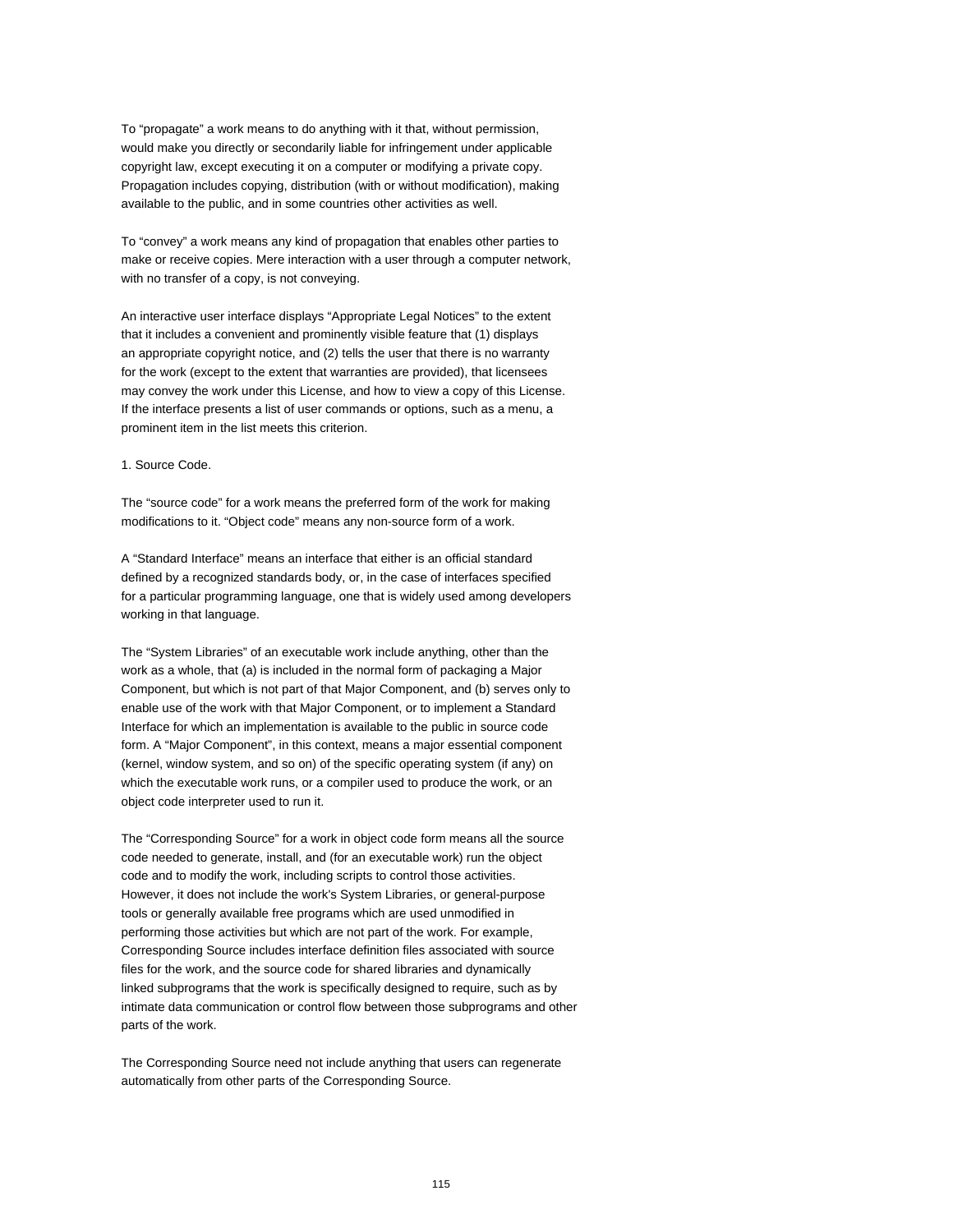The Corresponding Source for a work in source code form is that same work.

2. Basic Permissions.

All rights granted under this License are granted for the term of copyright on the Program, and are irrevocable provided the stated conditions are met. This License explicitly affirms your unlimited permission to run the unmodified Program. The output from running a covered work is covered by this License only if the output, given its content, constitutes a covered work. This License acknowledges your rights of fair use or other equivalent, as provided by copyright law.

You may make, run and propagate covered works that you do not convey, without conditions so long as your license otherwise remains in force. You may convey covered works to others for the sole purpose of having them make modifications exclusively for you, or provide you with facilities for running those works, provided that you comply with the terms of this License in conveying all material for which you do not control copyright. Those thus making or running the covered works for you must do so exclusively on your behalf, under your direction and control, on terms that prohibit them from making any copies of your copyrighted material outside their relationship with you.

Conveying under any other circumstances is permitted solely under the conditions stated below. Sublicensing is not allowed; section 10 makes it unnecessary.

3. Protecting Users' Legal Rights From Anti-Circumvention Law.

No covered work shall be deemed part of an effective technological measure under any applicable law fulfilling obligations under article 11 of the WIPO copyright treaty adopted on 20 December 1996, or similar laws prohibiting or restricting circumvention of such measures.

When you convey a covered work, you waive any legal power to forbid circumvention of technological measures to the extent such circumvention is effected by exercising rights under this License with respect to the covered work, and you disclaim any intention to limit operation or modification of the work as a means of enforcing, against the work's users, your or third parties' legal rights to forbid circumvention of technological measures.

4. Conveying Verbatim Copies.

You may convey verbatim copies of the Program's source code as you receive it, in any medium, provided that you conspicuously and appropriately publish on each copy an appropriate copyright notice; keep intact all notices stating that this License and any non-permissive terms added in accord with section 7 apply to the code; keep intact all notices of the absence of any warranty; and give all recipients a copy of this License along with the Program.

You may charge any price or no price for each copy that you convey, and you may offer support or warranty protection for a fee.

5. Conveying Modified Source Versions.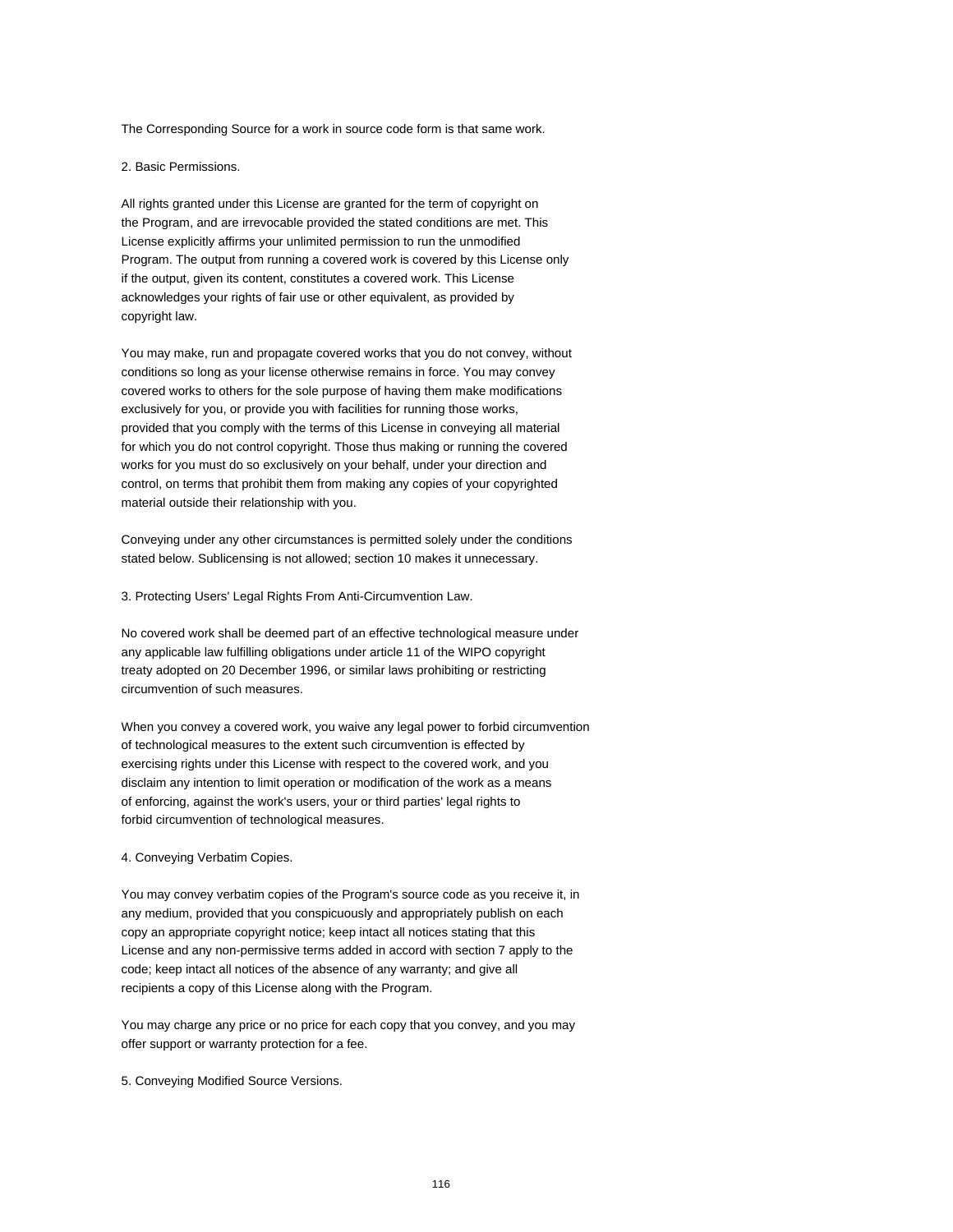You may convey a work based on the Program, or the modifications to produce it from the Program, in the form of source code under the terms of section 4, provided that you also meet all of these conditions:

\* a) The work must carry prominent notices stating that you modified it, and giving a relevant date.

\* b) The work must carry prominent notices stating that it is released under this License and any conditions added under section 7. This requirement modifies the requirement in section 4 to "keep intact all notices".

\* c) You must license the entire work, as a whole, under this License to anyone who comes into possession of a copy. This License will therefore apply, along with any applicable section 7 additional terms, to the whole of the work, and all its parts, regardless of how they are packaged. This License gives no permission to license the work in any other way, but it does not invalidate such permission if you have separately received it.

\* d) If the work has interactive user interfaces, each must display Appropriate Legal Notices; however, if the Program has interactive interfaces that do not display Appropriate Legal Notices, your work need not make them do so.

A compilation of a covered work with other separate and independent works, which are not by their nature extensions of the covered work, and which are not combined with it such as to form a larger program, in or on a volume of a storage or distribution medium, is called an "aggregate" if the compilation and its resulting copyright are not used to limit the access or legal rights of the compilation's users beyond what the individual works permit. Inclusion of a covered work in an aggregate does not cause this License to apply to the other parts of the aggregate.

6. Conveying Non-Source Forms.

You may convey a covered work in object code form under the terms of sections 4 and 5, provided that you also convey the machine-readable Corresponding Source under the terms of this License, in one of these ways:

\* a) Convey the object code in, or embodied in, a physical product (including a physical distribution medium), accompanied by the Corresponding Source fixed on a durable physical medium customarily used for software interchange.

\* b) Convey the object code in, or embodied in, a physical product (including a physical distribution medium), accompanied by a written offer, valid for at least three years and valid for as long as you offer spare parts or customer support for that product model, to give anyone who possesses the object code either (1) a copy of the Corresponding Source for all the software in the product that is covered by this License, on a durable physical medium customarily used for software interchange, for a price no more than your reasonable cost of physically performing this conveying of source, or (2) access to copy the Corresponding Source from a network server at no charge.

\* c) Convey individual copies of the object code with a copy of the written offer to provide the Corresponding Source. This alternative is allowed only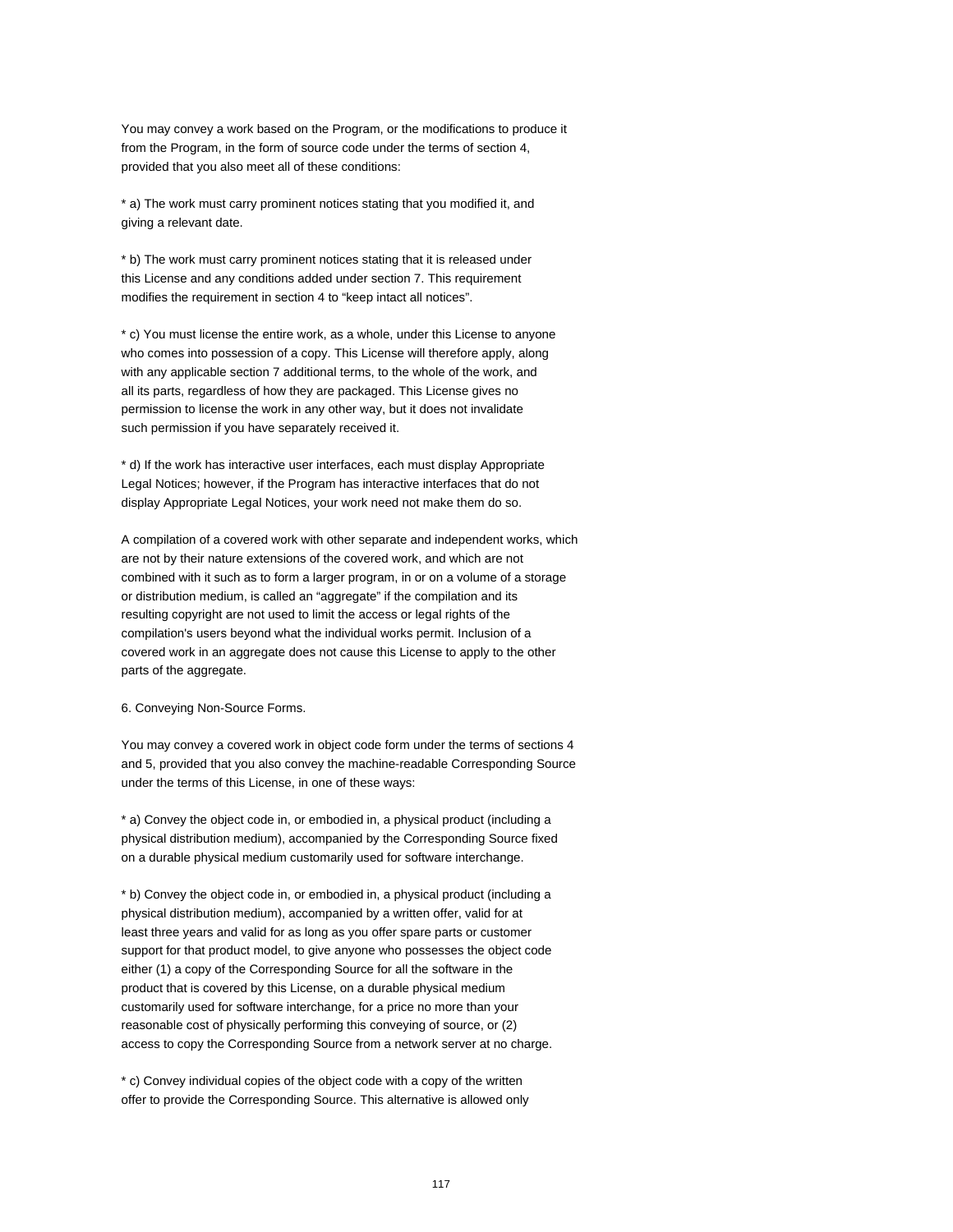occasionally and noncommercially, and only if you received the object code with such an offer, in accord with subsection 6b.

\* d) Convey the object code by offering access from a designated place (gratis or for a charge), and offer equivalent access to the Corresponding Source in the same way through the same place at no further charge. You need not require recipients to copy the Corresponding Source along with the object code. If the place to copy the object code is a network server, the Corresponding Source may be on a different server (operated by you or a third party) that supports equivalent copying facilities, provided you maintain clear directions next to the object code saying where to find the Corresponding Source. Regardless of what server hosts the Corresponding Source, you remain obligated to ensure that it is available for as long as needed to satisfy these requirements.

\* e) Convey the object code using peer-to-peer transmission, provided you inform other peers where the object code and Corresponding Source of the work are being offered to the general public at no charge under subsection 6d.

A separable portion of the object code, whose source code is excluded from the Corresponding Source as a System Library, need not be included in conveying the object code work.

A "User Product" is either (1) a "consumer product", which means any tangible personal property which is normally used for personal, family, or household purposes, or (2) anything designed or sold for incorporation into a dwelling. In determining whether a product is a consumer product, doubtful cases shall be resolved in favor of coverage. For a particular product received by a particular user, "normally used" refers to a typical or common use of that class of product, regardless of the status of the particular user or of the way in which the particular user actually uses, or expects or is expected to use, the product. A product is a consumer product regardless of whether the product has substantial commercial, industrial or non-consumer uses, unless such uses represent the only significant mode of use of the product.

"Installation Information" for a User Product means any methods, procedures, authorization keys, or other information required to install and execute modified versions of a covered work in that User Product from a modified version of its Corresponding Source. The information must suffice to ensure that the continued functioning of the modified object code is in no case prevented or interfered with solely because modification has been made.

If you convey an object code work under this section in, or with, or specifically for use in, a User Product, and the conveying occurs as part of a transaction in which the right of possession and use of the User Product is transferred to the recipient in perpetuity or for a fixed term (regardless of how the transaction is characterized), the Corresponding Source conveyed under this section must be accompanied by the Installation Information. But this requirement does not apply if neither you nor any third party retains the ability to install modified object code on the User Product (for example, the work has been installed in ROM).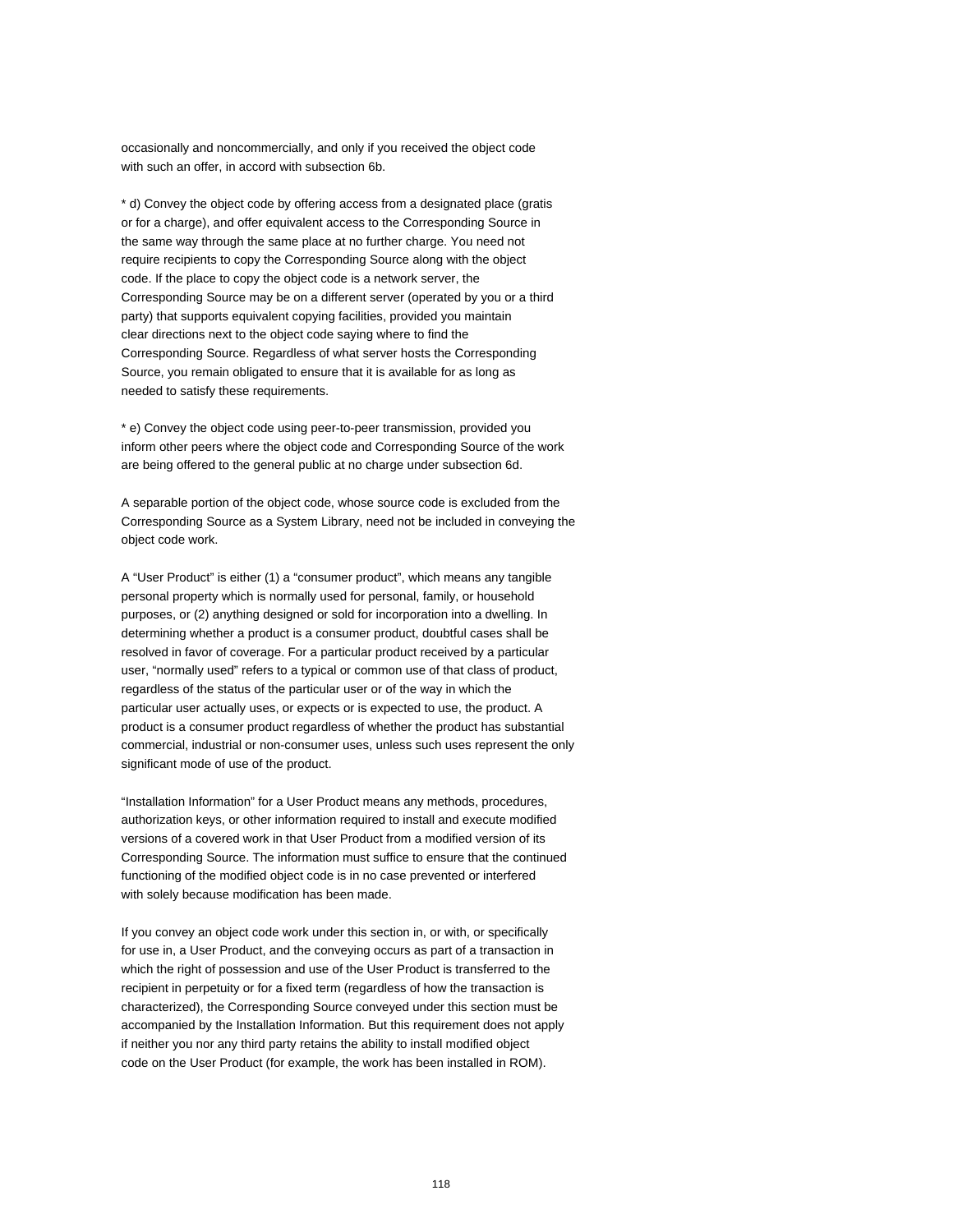The requirement to provide Installation Information does not include a requirement to continue to provide support service, warranty, or updates for a work that has been modified or installed by the recipient, or for the User Product in which it has been modified or installed. Access to a network may be denied when the modification itself materially and adversely affects the operation of the network or violates the rules and protocols for communication across the network.

Corresponding Source conveyed, and Installation Information provided, in accord with this section must be in a format that is publicly documented (and with an implementation available to the public in source code form), and must require no special password or key for unpacking, reading or copying.

#### 7. Additional Terms.

"Additional permissions" are terms that supplement the terms of this License by making exceptions from one or more of its conditions. Additional permissions that are applicable to the entire Program shall be treated as though they were included in this License, to the extent that they are valid under applicable law. If additional permissions apply only to part of the Program, that part may be used separately under those permissions, but the entire Program remains governed by this License without regard to the additional permissions.

When you convey a copy of a covered work, you may at your option remove any additional permissions from that copy, or from any part of it. (Additional permissions may be written to require their own removal in certain cases when you modify the work.) You may place additional permissions on material, added by you to a covered work, for which you have or can give appropriate copyright permission.

Notwithstanding any other provision of this License, for material you add to a covered work, you may (if authorized by the copyright holders of that material) supplement the terms of this License with terms:

\* a) Disclaiming warranty or limiting liability differently from the terms of sections 15 and 16 of this License; or

\* b) Requiring preservation of specified reasonable legal notices or author attributions in that material or in the Appropriate Legal Notices displayed by works containing it; or

\* c) Prohibiting misrepresentation of the origin of that material, or requiring that modified versions of such material be marked in reasonable ways as different from the original version; or

\* d) Limiting the use for publicity purposes of names of licensors or authors of the material; or

\* e) Declining to grant rights under trademark law for use of some trade names, trademarks, or service marks; or

\* f) Requiring indemnification of licensors and authors of that material by anyone who conveys the material (or modified versions of it) with contractual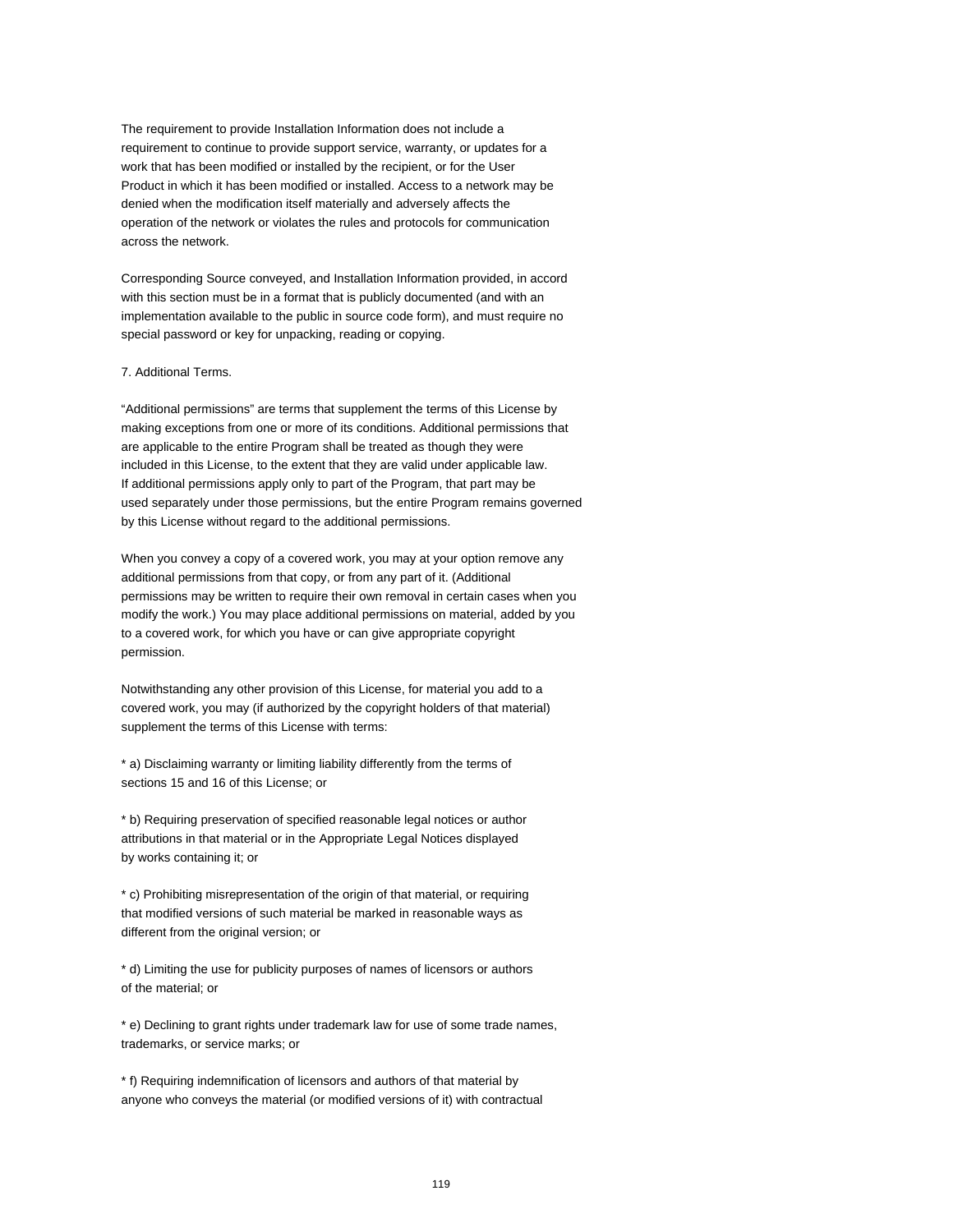assumptions of liability to the recipient, for any liability that these contractual assumptions directly impose on those licensors and authors.

All other non-permissive additional terms are considered "further restrictions" within the meaning of section 10. If the Program as you received it, or any part of it, contains a notice stating that it is governed by this License along with a term that is a further restriction, you may remove that term. If a license document contains a further restriction but permits relicensing or conveying under this License, you may add to a covered work material governed by the terms of that license document, provided that the further restriction does not survive such relicensing or conveying.

If you add terms to a covered work in accord with this section, you must place, in the relevant source files, a statement of the additional terms that apply to those files, or a notice indicating where to find the applicable terms.

Additional terms, permissive or non-permissive, may be stated in the form of a separately written license, or stated as exceptions; the above requirements apply either way.

## 8. Termination.

You may not propagate or modify a covered work except as expressly provided under this License. Any attempt otherwise to propagate or modify it is void, and will automatically terminate your rights under this License (including any patent licenses granted under the third paragraph of section 11).

However, if you cease all violation of this License, then your license from a particular copyright holder is reinstated (a) provisionally, unless and until the copyright holder explicitly and finally terminates your license, and (b) permanently, if the copyright holder fails to notify you of the violation by some reasonable means prior to 60 days after the cessation.

Moreover, your license from a particular copyright holder is reinstated permanently if the copyright holder notifies you of the violation by some reasonable means, this is the first time you have received notice of violation of this License (for any work) from that copyright holder, and you cure the violation prior to 30 days after your receipt of the notice.

Termination of your rights under this section does not terminate the licenses of parties who have received copies or rights from you under this License. If your rights have been terminated and not permanently reinstated, you do not qualify to receive new licenses for the same material under section 10.

#### 9. Acceptance Not Required for Having Copies.

You are not required to accept this License in order to receive or run a copy of the Program. Ancillary propagation of a covered work occurring solely as a consequence of using peer-to-peer transmission to receive a copy likewise does not require acceptance. However, nothing other than this License grants you permission to propagate or modify any covered work. These actions infringe copyright if you do not accept this License. Therefore, by modifying or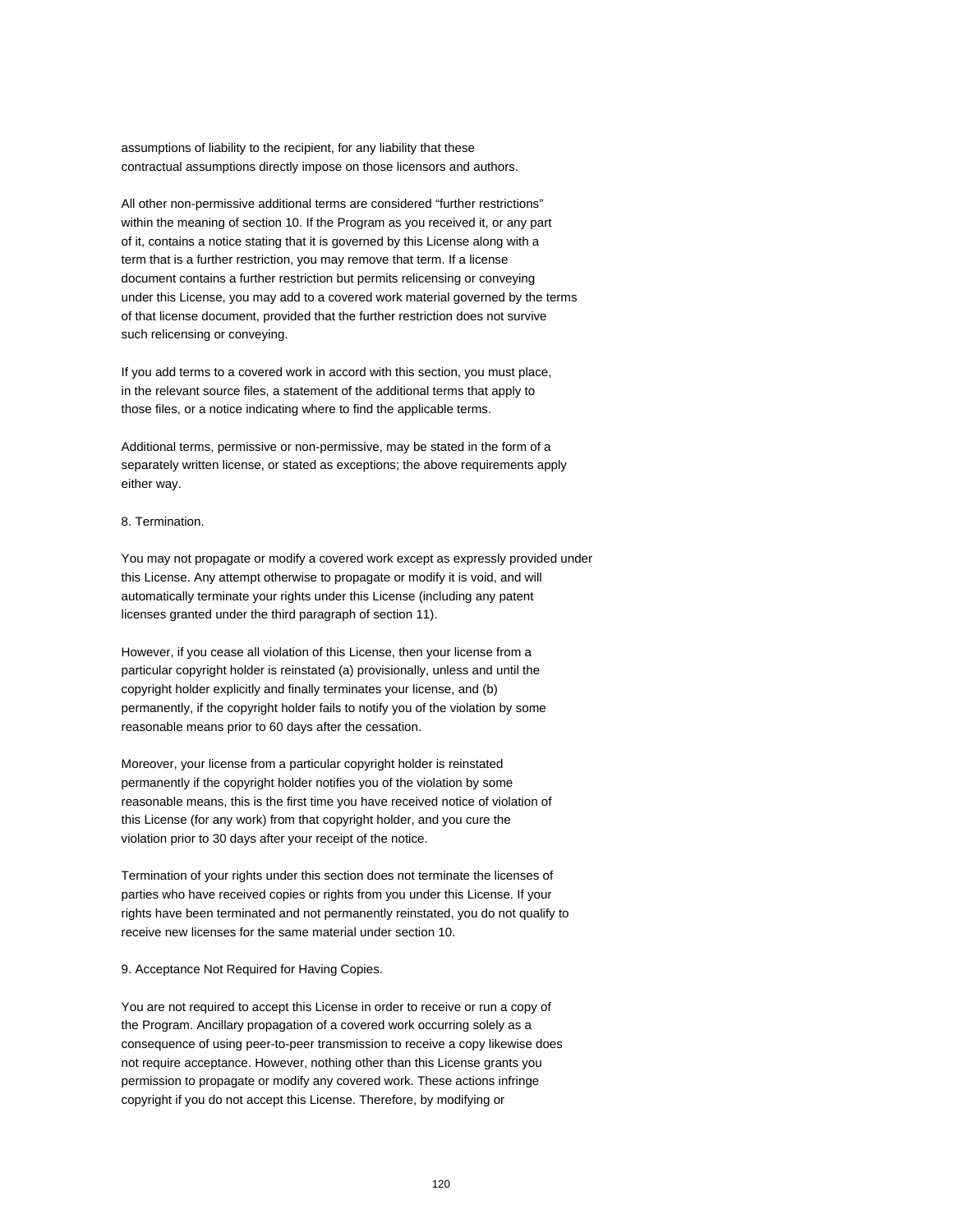propagating a covered work, you indicate your acceptance of this License to do so.

10. Automatic Licensing of Downstream Recipients.

Each time you convey a covered work, the recipient automatically receives a license from the original licensors, to run, modify and propagate that work, subject to this License. You are not responsible for enforcing compliance by third parties with this License.

An "entity transaction" is a transaction transferring control of an organization, or substantially all assets of one, or subdividing an organization, or merging organizations. If propagation of a covered work results from an entity transaction, each party to that transaction who receives a copy of the work also receives whatever licenses to the work the party's predecessor in interest had or could give under the previous paragraph, plus a right to possession of the Corresponding Source of the work from the predecessor in interest, if the predecessor has it or can get it with reasonable efforts.

You may not impose any further restrictions on the exercise of the rights granted or affirmed under this License. For example, you may not impose a license fee, royalty, or other charge for exercise of rights granted under this License, and you may not initiate litigation (including a cross-claim or counterclaim in a lawsuit) alleging that any patent claim is infringed by making, using, selling, offering for sale, or importing the Program or any portion of it.

## 11. Patents.

A "contributor" is a copyright holder who authorizes use under this License of the Program or a work on which the Program is based. The work thus licensed is called the contributor's "contributor version".

A contributor's "essential patent claims" are all patent claims owned or controlled by the contributor, whether already acquired or hereafter acquired, that would be infringed by some manner, permitted by this License, of making, using, or selling its contributor version, but do not include claims that would be infringed only as a consequence of further modification of the contributor version. For purposes of this definition, "control" includes the right to grant patent sublicenses in a manner consistent with the requirements of this License.

Each contributor grants you a non-exclusive, worldwide, royalty-free patent license under the contributor's essential patent claims, to make, use, sell, offer for sale, import and otherwise run, modify and propagate the contents of its contributor version.

In the following three paragraphs, a "patent license" is any express agreement or commitment, however denominated, not to enforce a patent (such as an express permission to practice a patent or covenant not to sue for patent infringement). To "grant" such a patent license to a party means to make such an agreement or commitment not to enforce a patent against the party.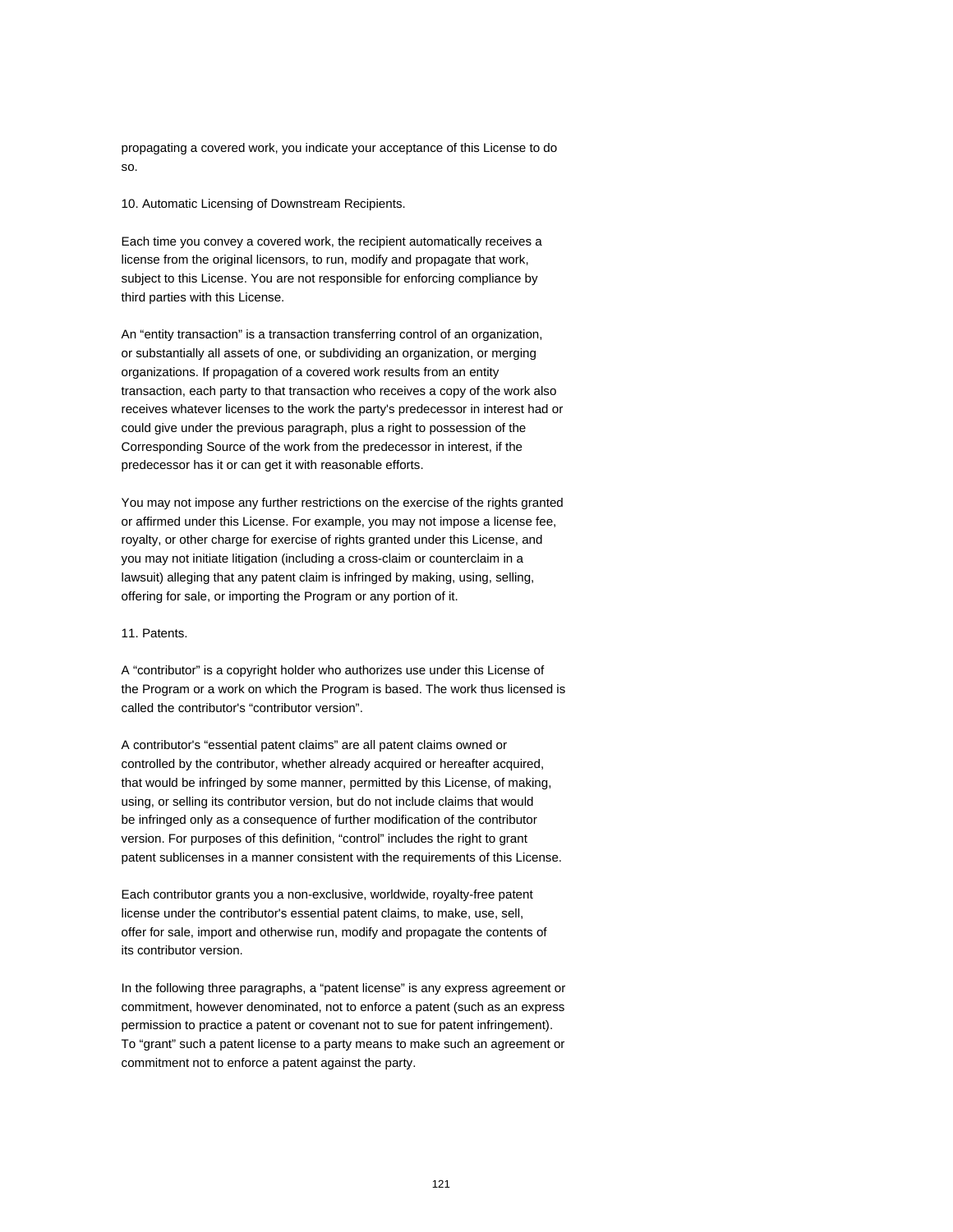If you convey a covered work, knowingly relying on a patent license, and the Corresponding Source of the work is not available for anyone to copy, free of charge and under the terms of this License, through a publicly available network server or other readily accessible means, then you must either (1) cause the Corresponding Source to be so available, or (2) arrange to deprive yourself of the benefit of the patent license for this particular work, or (3) arrange, in a manner consistent with the requirements of this License, to extend the patent license to downstream recipients. "Knowingly relying" means you have actual knowledge that, but for the patent license, your conveying the covered work in a country, or your recipient's use of the covered work in a country, would infringe one or more identifiable patents in that country that you have reason to believe are valid.

If, pursuant to or in connection with a single transaction or arrangement, you convey, or propagate by procuring conveyance of, a covered work, and grant a patent license to some of the parties receiving the covered work authorizing them to use, propagate, modify or convey a specific copy of the covered work, then the patent license you grant is automatically extended to all recipients of the covered work and works based on it.

A patent license is "discriminatory" if it does not include within the scope of its coverage, prohibits the exercise of, or is conditioned on the non-exercise of one or more of the rights that are specifically granted under this License. You may not convey a covered work if you are a party to an arrangement with a third party that is in the business of distributing software, under which you make payment to the third party based on the extent of your activity of conveying the work, and under which the third party grants, to any of the parties who would receive the covered work from you, a discriminatory patent license (a) in connection with copies of the covered work conveyed by you (or copies made from those copies), or (b) primarily for and in connection with specific products or compilations that contain the covered work, unless you entered into that arrangement, or that patent license was granted, prior to 28 March 2007.

Nothing in this License shall be construed as excluding or limiting any implied license or other defenses to infringement that may otherwise be available to you under applicable patent law.

#### 12. No Surrender of Others' Freedom.

If conditions are imposed on you (whether by court order, agreement or otherwise) that contradict the conditions of this License, they do not excuse you from the conditions of this License. If you cannot convey a covered work so as to satisfy simultaneously your obligations under this License and any other pertinent obligations, then as a consequence you may not convey it at all. For example, if you agree to terms that obligate you to collect a royalty for further conveying from those to whom you convey the Program, the only way you could satisfy both those terms and this License would be to refrain entirely from conveying the Program.

13. Use with the GNU Affero General Public License.

Notwithstanding any other provision of this License, you have permission to link or combine any covered work with a work licensed under version 3 of the GNU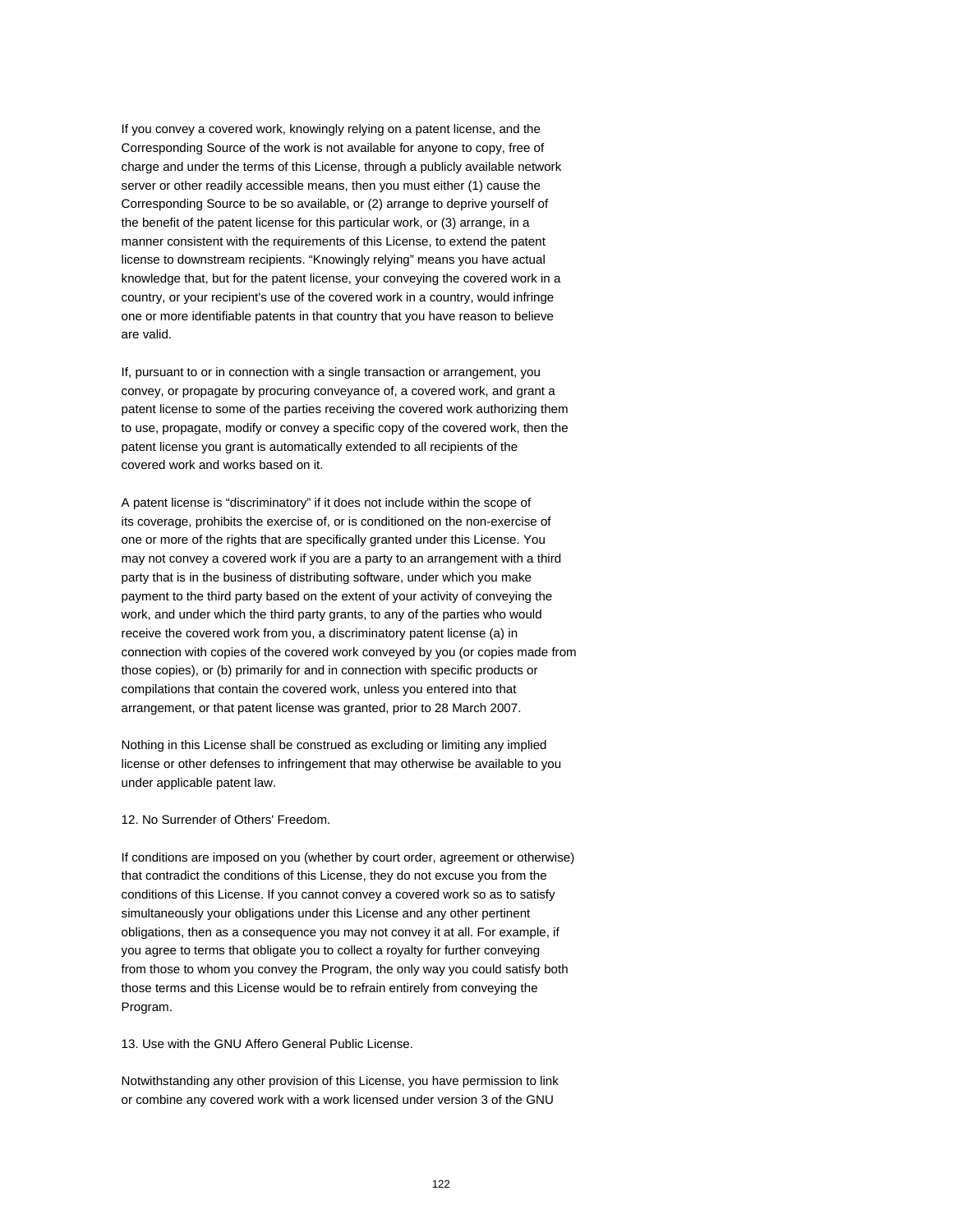Affero General Public License into a single combined work, and to convey the resulting work. The terms of this License will continue to apply to the part which is the covered work, but the special requirements of the GNU Affero General Public License, section 13, concerning interaction through a network will apply to the combination as such.

14. Revised Versions of this License.

The Free Software Foundation may publish revised and/or new versions of the GNU General Public License from time to time. Such new versions will be similar in spirit to the present version, but may differ in detail to address new problems or concerns.

Each version is given a distinguishing version number. If the Program specifies that a certain numbered version of the GNU General Public License "or any later version" applies to it, you have the option of following the terms and conditions either of that numbered version or of any later version published by the Free Software Foundation. If the Program does not specify a version number of the GNU General Public License, you may choose any version ever published by the Free Software Foundation.

If the Program specifies that a proxy can decide which future versions of the GNU General Public License can be used, that proxy's public statement of acceptance of a version permanently authorizes you to choose that version for the Program.

Later license versions may give you additional or different permissions. However, no additional obligations are imposed on any author or copyright holder as a result of your choosing to follow a later version.

## 15. Disclaimer of Warranty.

THERE IS NO WARRANTY FOR THE PROGRAM, TO THE EXTENT PERMITTED BY APPLICABLE LAW. EXCEPT WHEN OTHERWISE STATED IN WRITING THE COPYRIGHT HOLDERS AND/OR OTHER PARTIES PROVIDE THE PROGRAM "AS IS" WITHOUT WARRANTY OF ANY KIND, EITHER EXPRESSED OR IMPLIED, INCLUDING, BUT NOT LIMITED TO, THE IMPLIED WARRANTIES OF MERCHANTABILITY AND FITNESS FOR A PARTICULAR PURPOSE. THE ENTIRE RISK AS TO THE QUALITY AND PERFORMANCE OF THE PROGRAM IS WITH YOU. SHOULD THE PROGRAM PROVE DEFECTIVE, YOU ASSUME THE COST OF ALL NECESSARY SERVICING, REPAIR OR CORRECTION.

## 16. Limitation of Liability.

IN NO EVENT UNLESS REQUIRED BY APPLICABLE LAW OR AGREED TO IN WRITING WILL ANY COPYRIGHT HOLDER, OR ANY OTHER PARTY WHO MODIFIES AND/OR CONVEYS THE PROGRAM AS PERMITTED ABOVE, BE LIABLE TO YOU FOR DAMAGES, INCLUDING ANY GENERAL, SPECIAL, INCIDENTAL OR CONSEQUENTIAL DAMAGES ARISING OUT OF THE USE OR INABILITY TO USE THE PROGRAM (INCLUDING BUT NOT LIMITED TO LOSS OF DATA OR DATA BEING RENDERED INACCURATE OR LOSSES SUSTAINED BY YOU OR THIRD PARTIES OR A FAILURE OF THE PROGRAM TO OPERATE WITH ANY OTHER PROGRAMS), EVEN IF SUCH HOLDER OR OTHER PARTY HAS BEEN ADVISED OF THE POSSIBILITY OF SUCH DAMAGES.

17. Interpretation of Sections 15 and 16.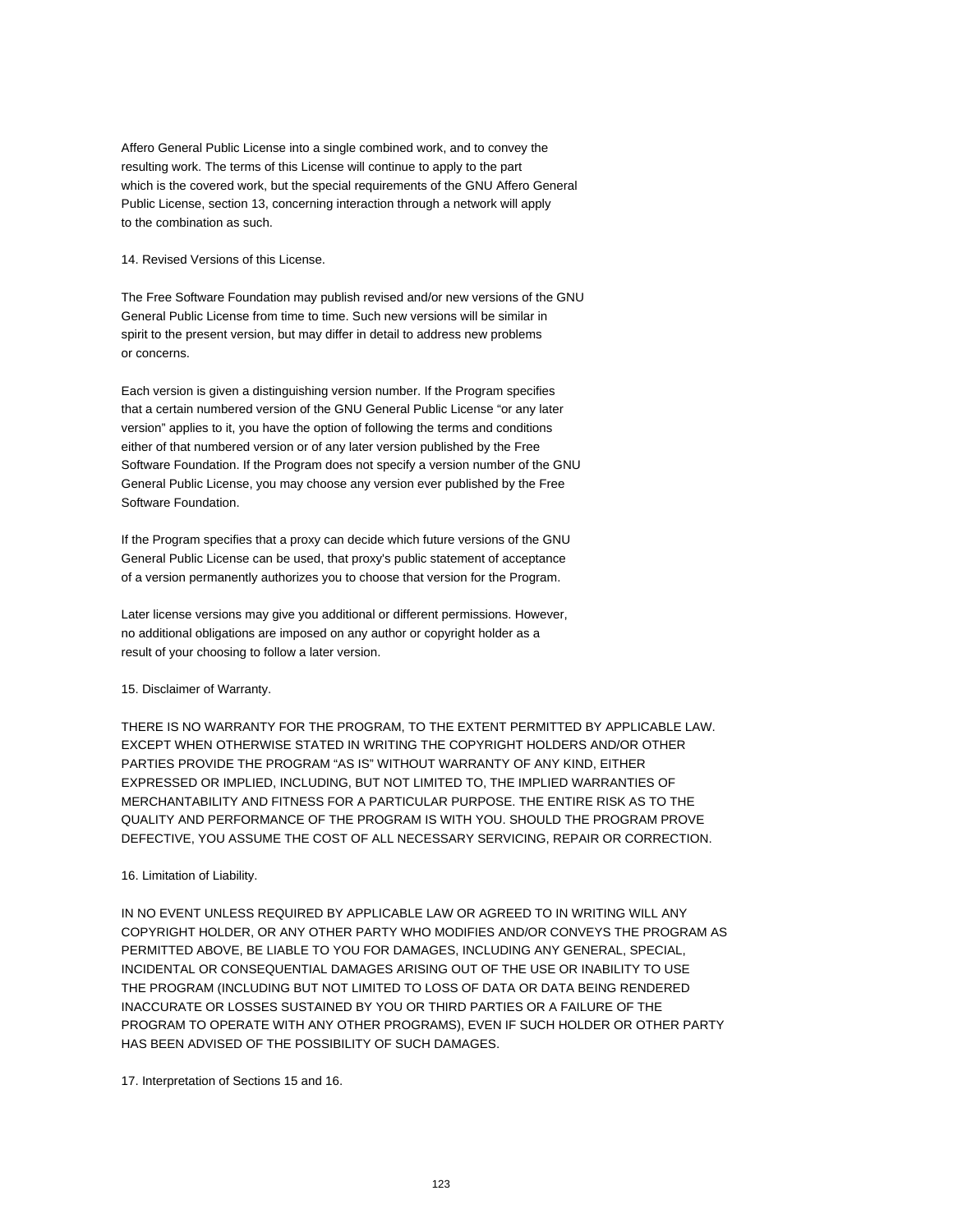If the disclaimer of warranty and limitation of liability provided above cannot be given local legal effect according to their terms, reviewing courts shall apply local law that most closely approximates an absolute waiver of all civil liability in connection with the Program, unless a warranty or assumption of liability accompanies a copy of the Program in return for a fee.

## END OF TERMS AND CONDITIONS

How to Apply These Terms to Your New Programs

If you develop a new program, and you want it to be of the greatest possible use to the public, the best way to achieve this is to make it free software which everyone can redistribute and change under these terms.

To do so, attach the following notices to the program. It is safest to attach them to the start of each source file to most effectively state the exclusion of warranty; and each file should have at least the "copyright" line and a pointer to where the full notice is found.

does.> Copyright (C)

This program is free software: you can redistribute it and/or modify it under the terms of the GNU General Public License as published by the Free Software Foundation, either version 3 of the License, or (at your option) any later version.

This program is distributed in the hope that it will be useful, but WITHOUT ANY WARRANTY; without even the implied warranty of MERCHANTABILITY or FITNESS FOR A PARTICULAR PURPOSE. See the GNU General Public License for more details.

You should have received a copy of the GNU General Public License along with this program. If not, see .

Also add information on how to contact you by electronic and paper mail.

If the program does terminal interaction, make it output a short notice like this when it starts in an interactive mode:

Copyright (C)

This program comes with ABSOLUTELY NO WARRANTY; for details type `show w'. This is free software, and you are welcome to redistribute it under certain conditions; type `show c' for details.

The hypothetical commands `show w' and `show c' should show the appropriate parts of the General Public License. Of course, your program's commands might be different; for a GUI interface, you would use an "about box".

You should also get your employer (if you work as a programmer) or school, if any, to sign a "copyright disclaimer" for the program, if necessary. For more information on this, and how to apply and follow the GNU GPL, see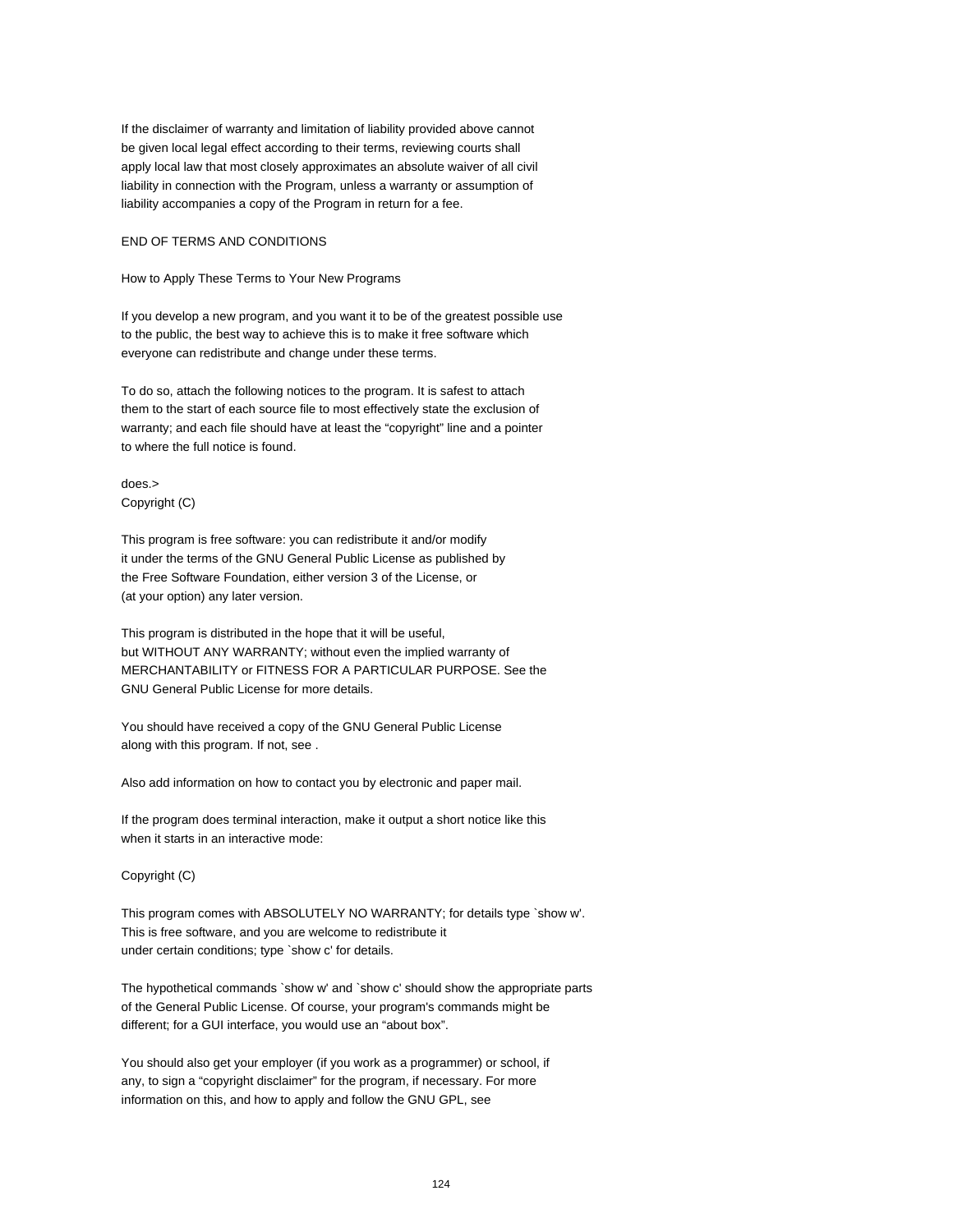The GNU General Public License does not permit incorporating your program into proprietary programs. If your program is a subroutine library, you may consider it more useful to permit linking proprietary applications with the library. If this is what you want to do, use the GNU Lesser General Public License instead of this License. But first, please read

# **GNU General Public License v3.0 w/GCC Runtime Library exception**

(libstdc++6 10.2.1)

.

.

GCC RUNTIME LIBRARY EXCEPTION

================================

Version 3.1, 31 March 2009

Copyright © 2009 Free Software Foundation, Inc.

Everyone is permitted to copy and distribute verbatim copies of this license document, but changing it is not allowed.

This GCC Runtime Library Exception ("Exception") is an additional permission under section 7 of the GNU General Public License, version 3 ("GPLv3"). It applies to a given file (the "Runtime Library") that bears a notice placed by the copyright holder of the file stating that the file is governed by GPLv3 along with this Exception.

When you use GCC to compile a program, GCC may combine portions of certain GCC header files and runtime libraries with the compiled program. The purpose of this Exception is to allow compilation of non-GPL (including proprietary) programs to use, in this way, the header files and runtime libraries covered by this Exception.

GNU GENERAL PUBLIC LICENSE --------------------------

Version 3, 29 June 2007

Copyright (C) 2007 Free Software Foundation, Inc.

Everyone is permitted to copy and distribute verbatim copies of this license document, but changing it is not allowed.

Preamble

The GNU General Public License is a free, copyleft license for software and other kinds of works.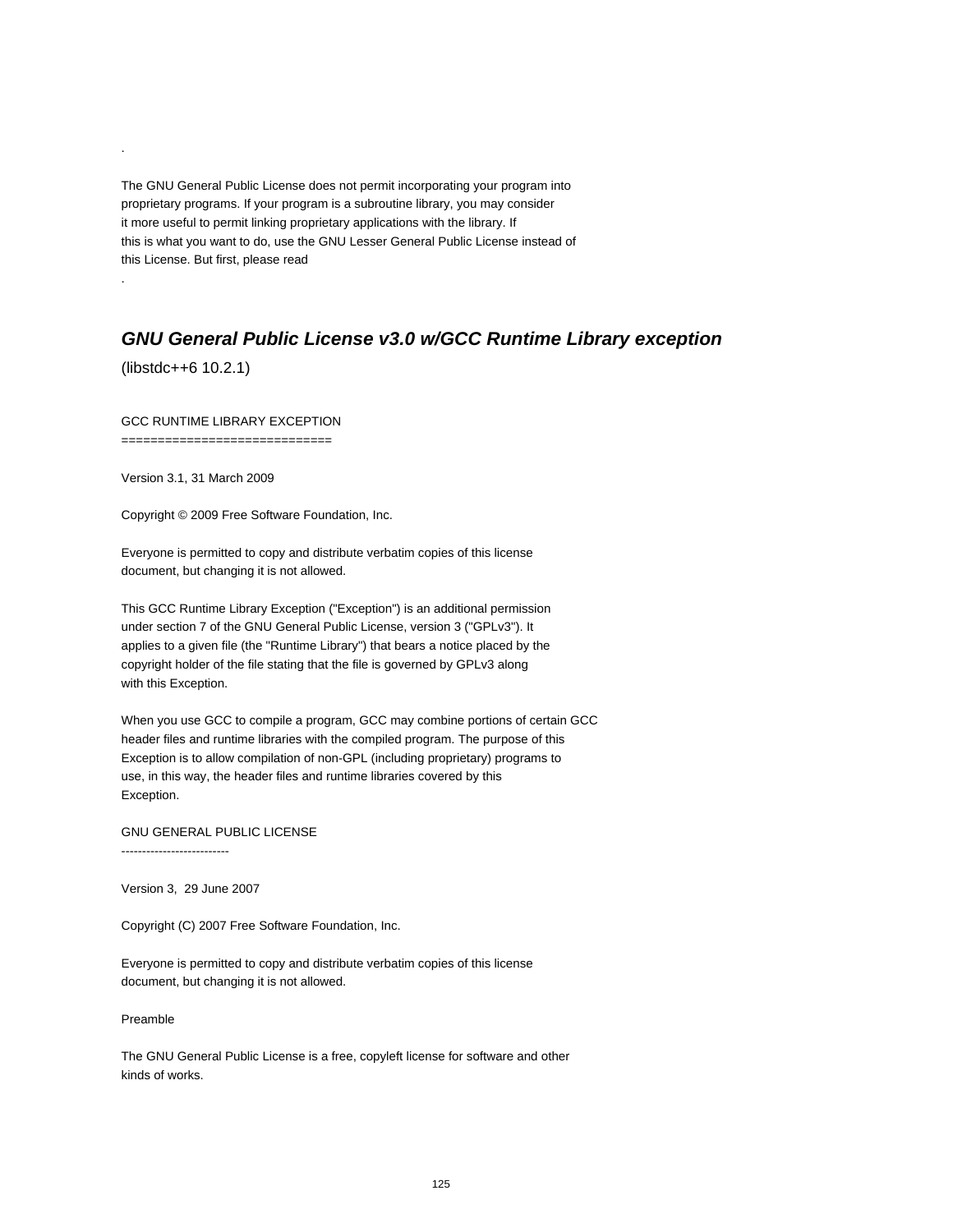The licenses for most software and other practical works are designed to take away your freedom to share and change the works. By contrast, the GNU General Public License is intended to guarantee your freedom to share and change all versions of a program--to make sure it remains free software for all its users. We, the Free Software Foundation, use the GNU General Public License for most of our software; it applies also to any other work released this way by its authors. You can apply it to your programs, too.

When we speak of free software, we are referring to freedom, not price. Our General Public Licenses are designed to make sure that you have the freedom to distribute copies of free software (and charge for them if you wish), that you receive source code or can get it if you want it, that you can change the software or use pieces of it in new free programs, and that you know you can do these things.

To protect your rights, we need to prevent others from denying you these rights or asking you to surrender the rights. Therefore, you have certain responsibilities if you distribute copies of the software, or if you modify it: responsibilities to respect the freedom of others.

For example, if you distribute copies of such a program, whether gratis or for a fee, you must pass on to the recipients the same freedoms that you received. You must make sure that they, too, receive or can get the source code. And you must show them these terms so they know their rights.

Developers that use the GNU GPL protect your rights with two steps: (1) assert copyright on the software, and (2) offer you this License giving you legal permission to copy, distribute and/or modify it.

For the developers' and authors' protection, the GPL clearly explains that there is no warranty for this free software. For both users' and authors' sake, the GPL requires that modified versions be marked as changed, so that their problems will not be attributed erroneously to authors of previous versions.

Some devices are designed to deny users access to install or run modified versions of the software inside them, although the manufacturer can do so. This is fundamentally incompatible with the aim of protecting users' freedom to change the software. The systematic pattern of such abuse occurs in the area of products for individuals to use, which is precisely where it is most unacceptable. Therefore, we have designed this version of the GPL to prohibit the practice for those products. If such problems arise substantially in other domains, we stand ready to extend this provision to those domains in future versions of the GPL, as needed to protect the freedom of users.

Finally, every program is threatened constantly by software patents. States should not allow patents to restrict development and use of software on general-purpose computers, but in those that do, we wish to avoid the special danger that patents applied to a free program could make it effectively proprietary. To prevent this, the GPL assures that patents cannot be used to render the program non-free.

The precise terms and conditions for copying, distribution and modification follow.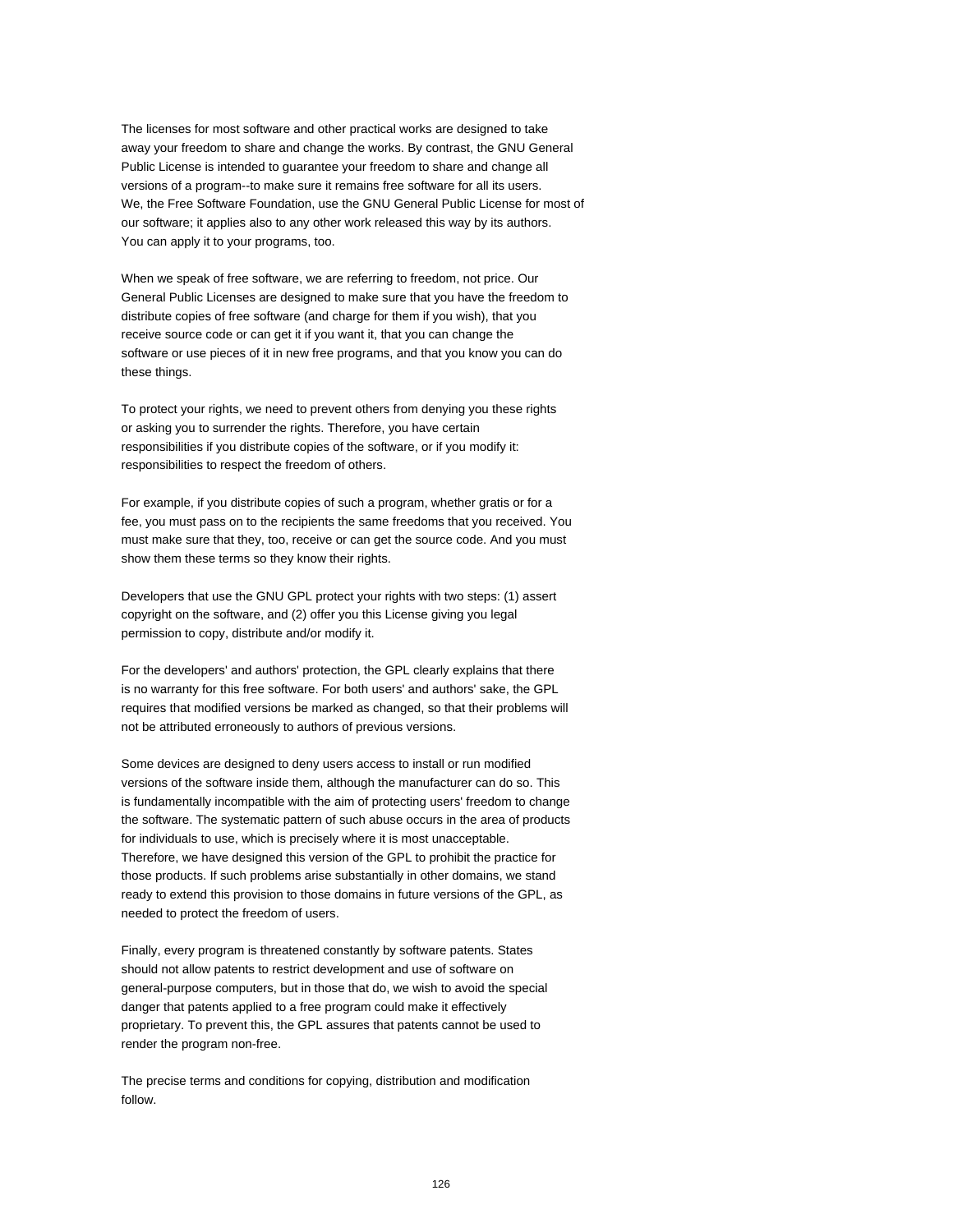## TERMS AND CONDITIONS

#### 0. Definitions.

"This License" refers to version 3 of the GNU General Public License.

"Copyright" also means copyright-like laws that apply to other kinds of works, such as semiconductor masks.

"The Program" refers to any copyrightable work licensed under this License. Each licensee is addressed as "you". "Licensees" and "recipients" may be individuals or organizations.

To "modify" a work means to copy from or adapt all or part of the work in a fashion requiring copyright permission, other than the making of an exact copy. The resulting work is called a "modified version" of the earlier work or a work "based on" the earlier work.

A "covered work" means either the unmodified Program or a work based on the Program.

To "propagate" a work means to do anything with it that, without permission, would make you directly or secondarily liable for infringement under applicable copyright law, except executing it on a computer or modifying a private copy. Propagation includes copying, distribution (with or without modification), making available to the public, and in some countries other activities as well.

To "convey" a work means any kind of propagation that enables other parties to make or receive copies. Mere interaction with a user through a computer network, with no transfer of a copy, is not conveying.

An interactive user interface displays "Appropriate Legal Notices" to the extent that it includes a convenient and prominently visible feature that (1) displays an appropriate copyright notice, and (2) tells the user that there is no warranty for the work (except to the extent that warranties are provided), that licensees may convey the work under this License, and how to view a copy of this License. If the interface presents a list of user commands or options, such as a menu, a prominent item in the list meets this criterion.

#### 1. Source Code.

The "source code" for a work means the preferred form of the work for making modifications to it. "Object code" means any non-source form of a work.

A "Standard Interface" means an interface that either is an official standard defined by a recognized standards body, or, in the case of interfaces specified for a particular programming language, one that is widely used among developers working in that language.

The "System Libraries" of an executable work include anything, other than the work as a whole, that (a) is included in the normal form of packaging a Major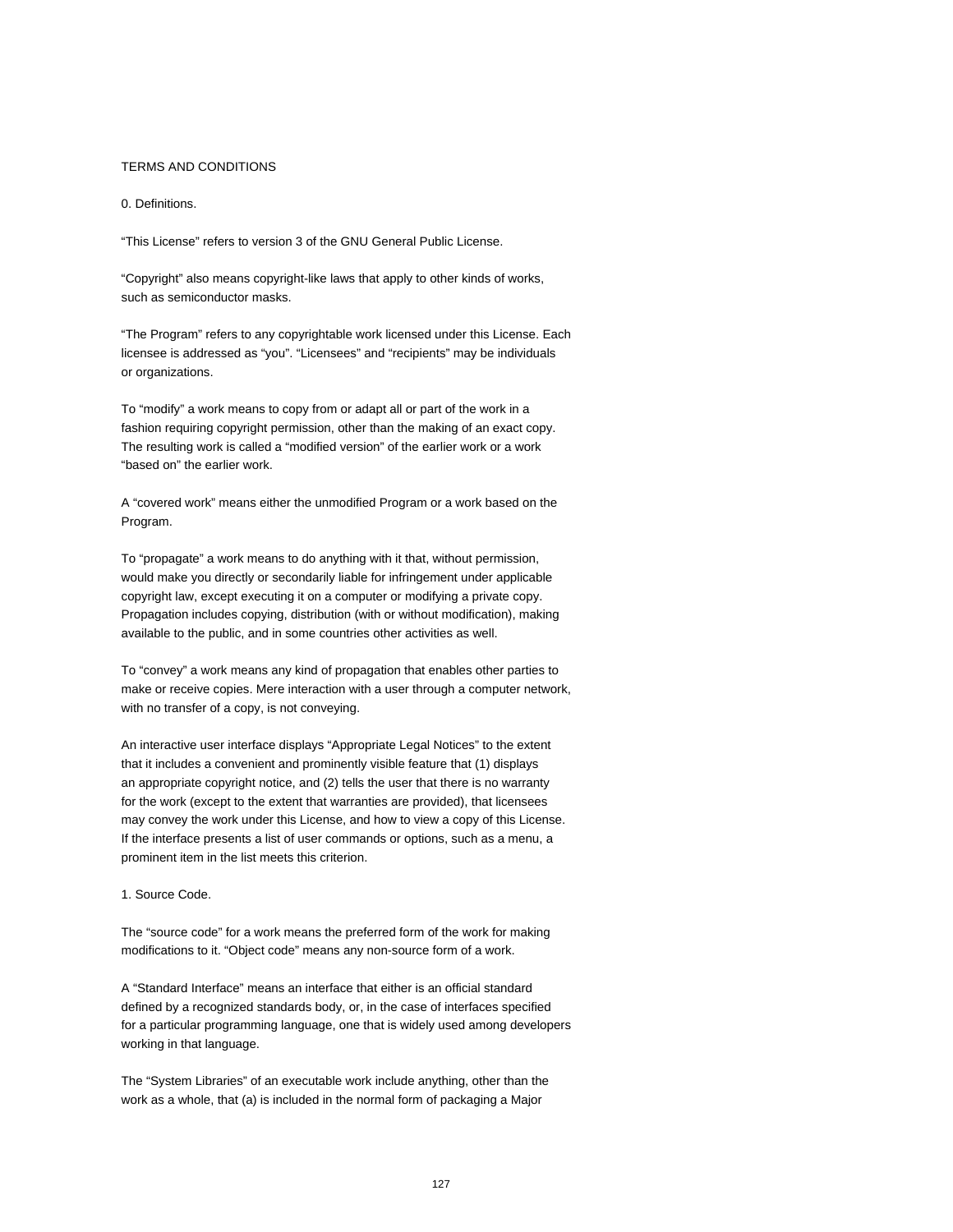Component, but which is not part of that Major Component, and (b) serves only to enable use of the work with that Major Component, or to implement a Standard Interface for which an implementation is available to the public in source code form. A "Major Component", in this context, means a major essential component (kernel, window system, and so on) of the specific operating system (if any) on which the executable work runs, or a compiler used to produce the work, or an object code interpreter used to run it.

The "Corresponding Source" for a work in object code form means all the source code needed to generate, install, and (for an executable work) run the object code and to modify the work, including scripts to control those activities. However, it does not include the work's System Libraries, or general-purpose tools or generally available free programs which are used unmodified in performing those activities but which are not part of the work. For example, Corresponding Source includes interface definition files associated with source files for the work, and the source code for shared libraries and dynamically linked subprograms that the work is specifically designed to require, such as by intimate data communication or control flow between those subprograms and other parts of the work.

The Corresponding Source need not include anything that users can regenerate automatically from other parts of the Corresponding Source.

The Corresponding Source for a work in source code form is that same work.

#### 2. Basic Permissions.

All rights granted under this License are granted for the term of copyright on the Program, and are irrevocable provided the stated conditions are met. This License explicitly affirms your unlimited permission to run the unmodified Program. The output from running a covered work is covered by this License only if the output, given its content, constitutes a covered work. This License acknowledges your rights of fair use or other equivalent, as provided by copyright law.

You may make, run and propagate covered works that you do not convey, without conditions so long as your license otherwise remains in force. You may convey covered works to others for the sole purpose of having them make modifications exclusively for you, or provide you with facilities for running those works, provided that you comply with the terms of this License in conveying all material for which you do not control copyright. Those thus making or running the covered works for you must do so exclusively on your behalf, under your direction and control, on terms that prohibit them from making any copies of your copyrighted material outside their relationship with you.

Conveying under any other circumstances is permitted solely under the conditions stated below. Sublicensing is not allowed; section 10 makes it unnecessary.

3. Protecting Users' Legal Rights From Anti-Circumvention Law.

No covered work shall be deemed part of an effective technological measure under any applicable law fulfilling obligations under article 11 of the WIPO copyright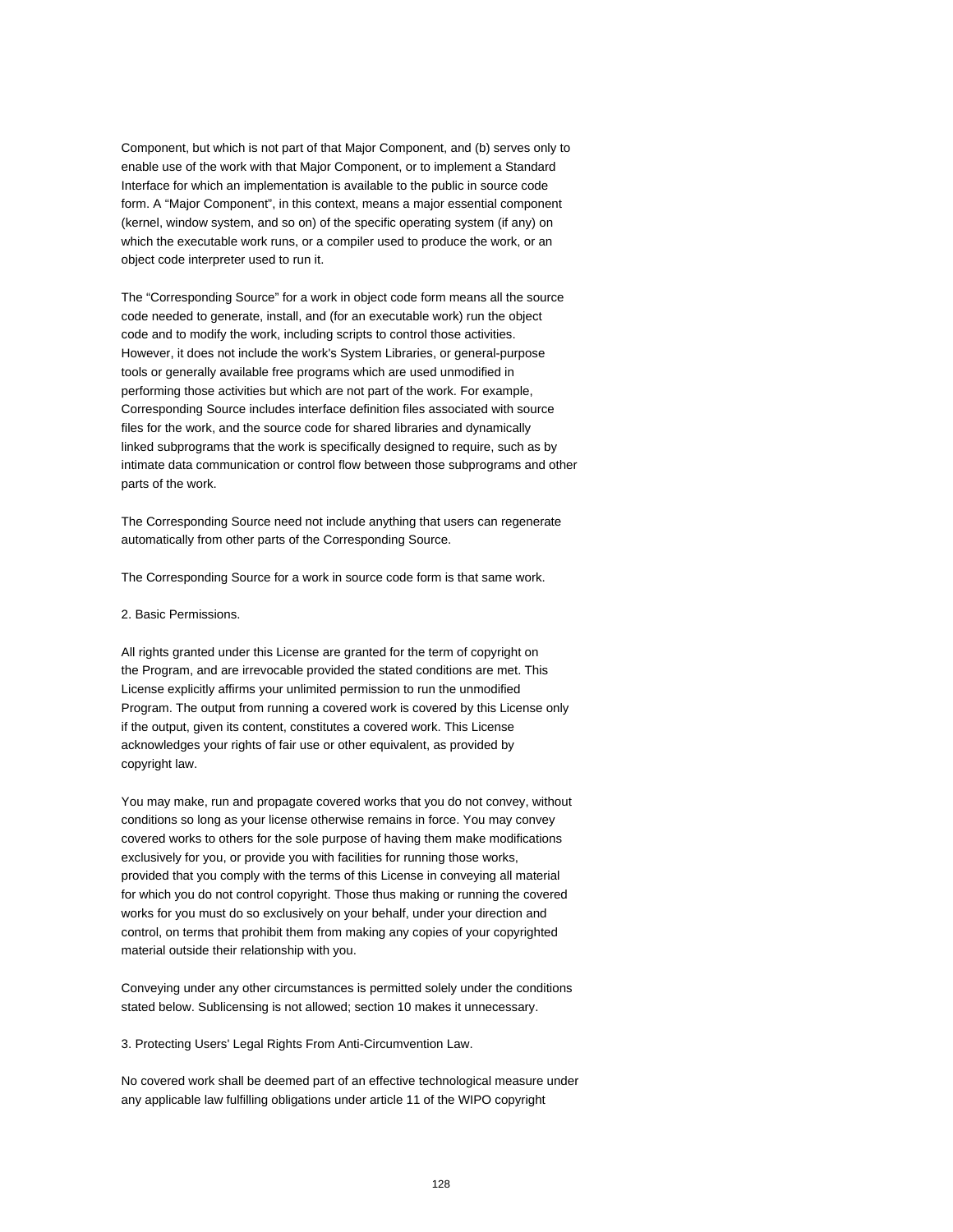treaty adopted on 20 December 1996, or similar laws prohibiting or restricting circumvention of such measures.

When you convey a covered work, you waive any legal power to forbid circumvention of technological measures to the extent such circumvention is effected by exercising rights under this License with respect to the covered work, and you disclaim any intention to limit operation or modification of the work as a means of enforcing, against the work's users, your or third parties' legal rights to forbid circumvention of technological measures.

#### 4. Conveying Verbatim Copies.

You may convey verbatim copies of the Program's source code as you receive it, in any medium, provided that you conspicuously and appropriately publish on each copy an appropriate copyright notice; keep intact all notices stating that this License and any non-permissive terms added in accord with section 7 apply to the code; keep intact all notices of the absence of any warranty; and give all recipients a copy of this License along with the Program.

You may charge any price or no price for each copy that you convey, and you may offer support or warranty protection for a fee.

5. Conveying Modified Source Versions.

You may convey a work based on the Program, or the modifications to produce it from the Program, in the form of source code under the terms of section 4, provided that you also meet all of these conditions:

\* a) The work must carry prominent notices stating that you modified it, and giving a relevant date.

\* b) The work must carry prominent notices stating that it is released under this License and any conditions added under section 7. This requirement modifies the requirement in section 4 to "keep intact all notices".

\* c) You must license the entire work, as a whole, under this License to anyone who comes into possession of a copy. This License will therefore apply, along with any applicable section 7 additional terms, to the whole of the work, and all its parts, regardless of how they are packaged. This License gives no permission to license the work in any other way, but it does not invalidate such permission if you have separately received it.

\* d) If the work has interactive user interfaces, each must display Appropriate Legal Notices; however, if the Program has interactive interfaces that do not display Appropriate Legal Notices, your work need not make them do so.

A compilation of a covered work with other separate and independent works, which are not by their nature extensions of the covered work, and which are not combined with it such as to form a larger program, in or on a volume of a storage or distribution medium, is called an "aggregate" if the compilation and its resulting copyright are not used to limit the access or legal rights of the compilation's users beyond what the individual works permit. Inclusion of a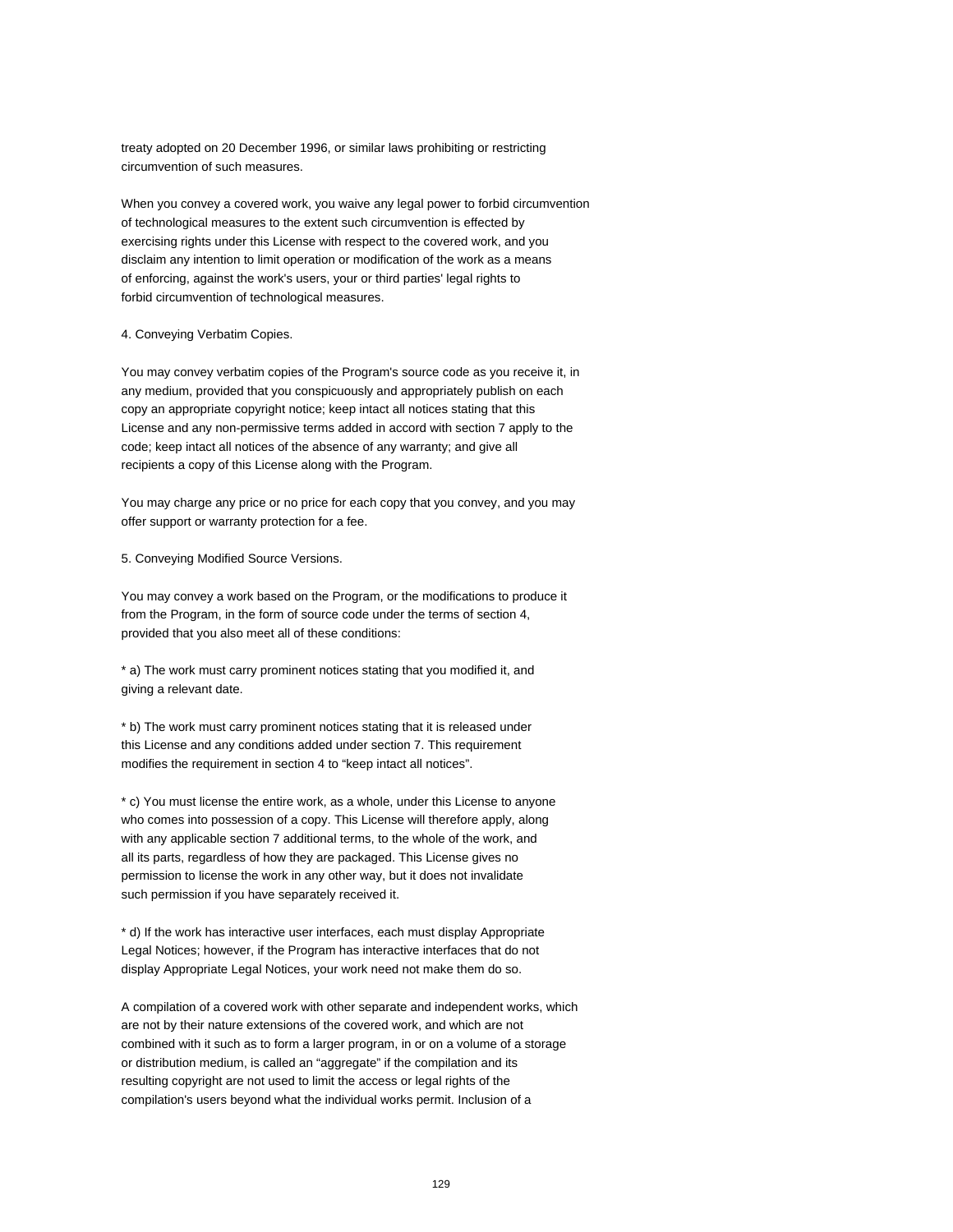covered work in an aggregate does not cause this License to apply to the other parts of the aggregate.

6. Conveying Non-Source Forms.

You may convey a covered work in object code form under the terms of sections 4 and 5, provided that you also convey the machine-readable Corresponding Source under the terms of this License, in one of these ways:

\* a) Convey the object code in, or embodied in, a physical product (including a physical distribution medium), accompanied by the Corresponding Source fixed on a durable physical medium customarily used for software interchange.

\* b) Convey the object code in, or embodied in, a physical product (including a physical distribution medium), accompanied by a written offer, valid for at least three years and valid for as long as you offer spare parts or customer support for that product model, to give anyone who possesses the object code either (1) a copy of the Corresponding Source for all the software in the product that is covered by this License, on a durable physical medium customarily used for software interchange, for a price no more than your reasonable cost of physically performing this conveying of source, or (2) access to copy the Corresponding Source from a network server at no charge.

\* c) Convey individual copies of the object code with a copy of the written offer to provide the Corresponding Source. This alternative is allowed only occasionally and noncommercially, and only if you received the object code with such an offer, in accord with subsection 6b.

\* d) Convey the object code by offering access from a designated place (gratis or for a charge), and offer equivalent access to the Corresponding Source in the same way through the same place at no further charge. You need not require recipients to copy the Corresponding Source along with the object code. If the place to copy the object code is a network server, the Corresponding Source may be on a different server (operated by you or a third party) that supports equivalent copying facilities, provided you maintain clear directions next to the object code saying where to find the Corresponding Source. Regardless of what server hosts the Corresponding Source, you remain obligated to ensure that it is available for as long as needed to satisfy these requirements.

\* e) Convey the object code using peer-to-peer transmission, provided you inform other peers where the object code and Corresponding Source of the work are being offered to the general public at no charge under subsection 6d.

A separable portion of the object code, whose source code is excluded from the Corresponding Source as a System Library, need not be included in conveying the object code work.

A "User Product" is either (1) a "consumer product", which means any tangible personal property which is normally used for personal, family, or household purposes, or (2) anything designed or sold for incorporation into a dwelling. In determining whether a product is a consumer product, doubtful cases shall be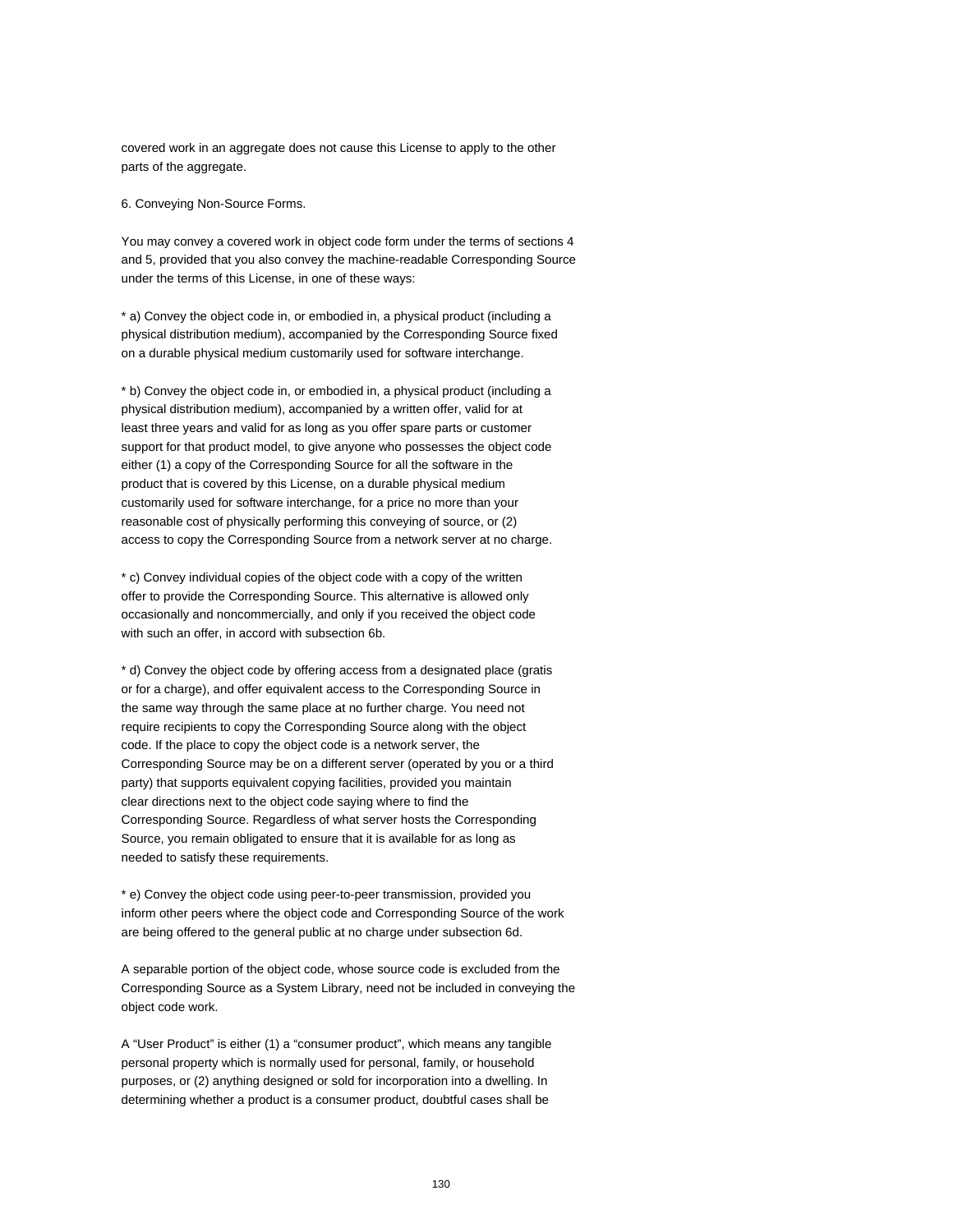resolved in favor of coverage. For a particular product received by a particular user, "normally used" refers to a typical or common use of that class of product, regardless of the status of the particular user or of the way in which the particular user actually uses, or expects or is expected to use, the product. A product is a consumer product regardless of whether the product has substantial commercial, industrial or non-consumer uses, unless such uses represent the only significant mode of use of the product.

"Installation Information" for a User Product means any methods, procedures, authorization keys, or other information required to install and execute modified versions of a covered work in that User Product from a modified version of its Corresponding Source. The information must suffice to ensure that the continued functioning of the modified object code is in no case prevented or interfered with solely because modification has been made.

If you convey an object code work under this section in, or with, or specifically for use in, a User Product, and the conveying occurs as part of a transaction in which the right of possession and use of the User Product is transferred to the recipient in perpetuity or for a fixed term (regardless of how the transaction is characterized), the Corresponding Source conveyed under this section must be accompanied by the Installation Information. But this requirement does not apply if neither you nor any third party retains the ability to install modified object code on the User Product (for example, the work has been installed in ROM).

The requirement to provide Installation Information does not include a requirement to continue to provide support service, warranty, or updates for a work that has been modified or installed by the recipient, or for the User Product in which it has been modified or installed. Access to a network may be denied when the modification itself materially and adversely affects the operation of the network or violates the rules and protocols for communication across the network.

Corresponding Source conveyed, and Installation Information provided, in accord with this section must be in a format that is publicly documented (and with an implementation available to the public in source code form), and must require no special password or key for unpacking, reading or copying.

## 7. Additional Terms.

"Additional permissions" are terms that supplement the terms of this License by making exceptions from one or more of its conditions. Additional permissions that are applicable to the entire Program shall be treated as though they were included in this License, to the extent that they are valid under applicable law. If additional permissions apply only to part of the Program, that part may be used separately under those permissions, but the entire Program remains governed by this License without regard to the additional permissions.

When you convey a copy of a covered work, you may at your option remove any additional permissions from that copy, or from any part of it. (Additional permissions may be written to require their own removal in certain cases when you modify the work.) You may place additional permissions on material, added by you to a covered work, for which you have or can give appropriate copyright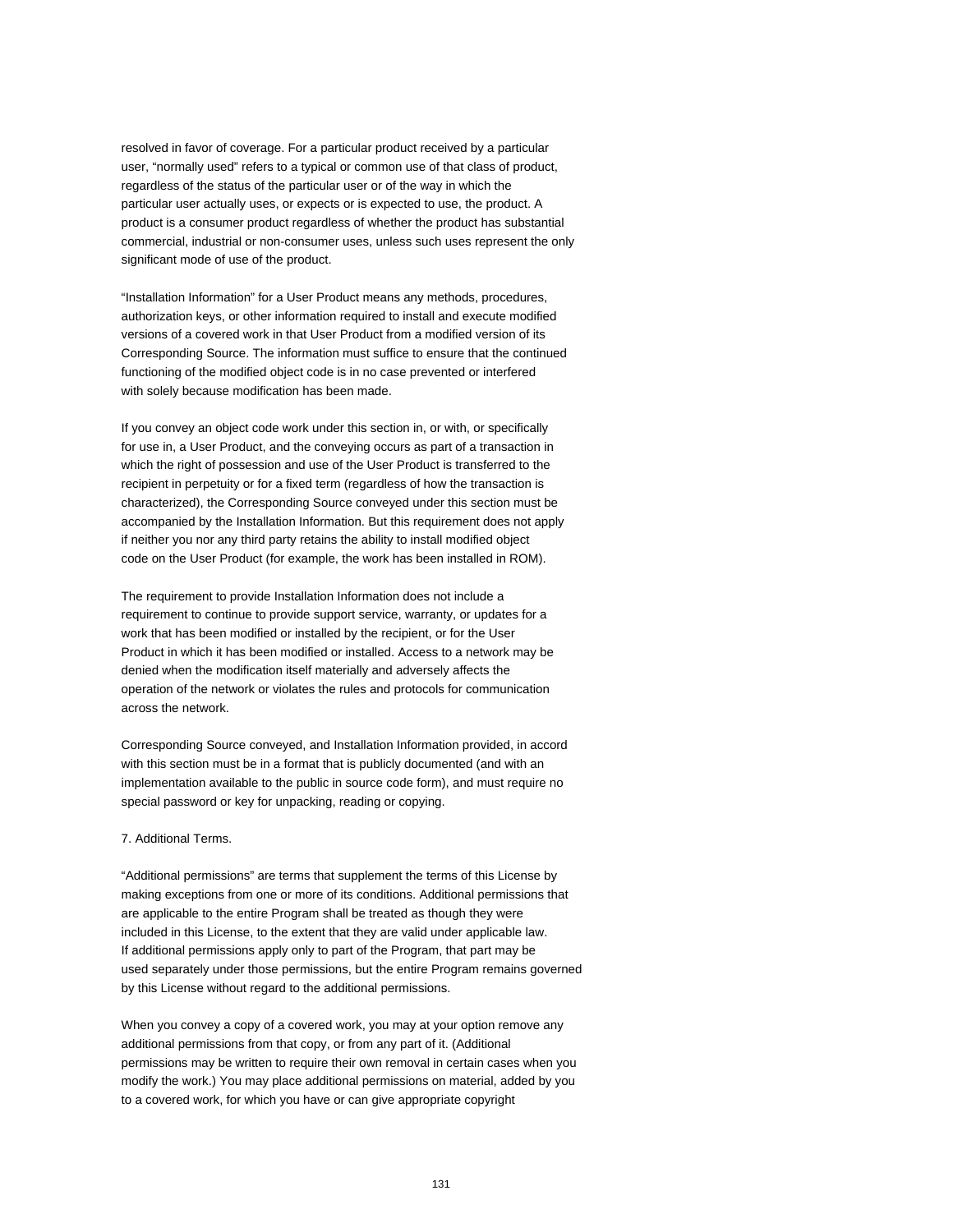#### permission.

Notwithstanding any other provision of this License, for material you add to a covered work, you may (if authorized by the copyright holders of that material) supplement the terms of this License with terms:

\* a) Disclaiming warranty or limiting liability differently from the terms of sections 15 and 16 of this License; or

\* b) Requiring preservation of specified reasonable legal notices or author attributions in that material or in the Appropriate Legal Notices displayed by works containing it; or

\* c) Prohibiting misrepresentation of the origin of that material, or requiring that modified versions of such material be marked in reasonable ways as different from the original version; or

\* d) Limiting the use for publicity purposes of names of licensors or authors of the material; or

\* e) Declining to grant rights under trademark law for use of some trade names, trademarks, or service marks; or

\* f) Requiring indemnification of licensors and authors of that material by anyone who conveys the material (or modified versions of it) with contractual assumptions of liability to the recipient, for any liability that these contractual assumptions directly impose on those licensors and authors.

All other non-permissive additional terms are considered "further restrictions" within the meaning of section 10. If the Program as you received it, or any part of it, contains a notice stating that it is governed by this License along with a term that is a further restriction, you may remove that term. If a license document contains a further restriction but permits relicensing or conveying under this License, you may add to a covered work material governed by the terms of that license document, provided that the further restriction does not survive such relicensing or conveying.

If you add terms to a covered work in accord with this section, you must place, in the relevant source files, a statement of the additional terms that apply to those files, or a notice indicating where to find the applicable terms.

Additional terms, permissive or non-permissive, may be stated in the form of a separately written license, or stated as exceptions; the above requirements apply either way.

8. Termination.

You may not propagate or modify a covered work except as expressly provided under this License. Any attempt otherwise to propagate or modify it is void, and will automatically terminate your rights under this License (including any patent licenses granted under the third paragraph of section 11).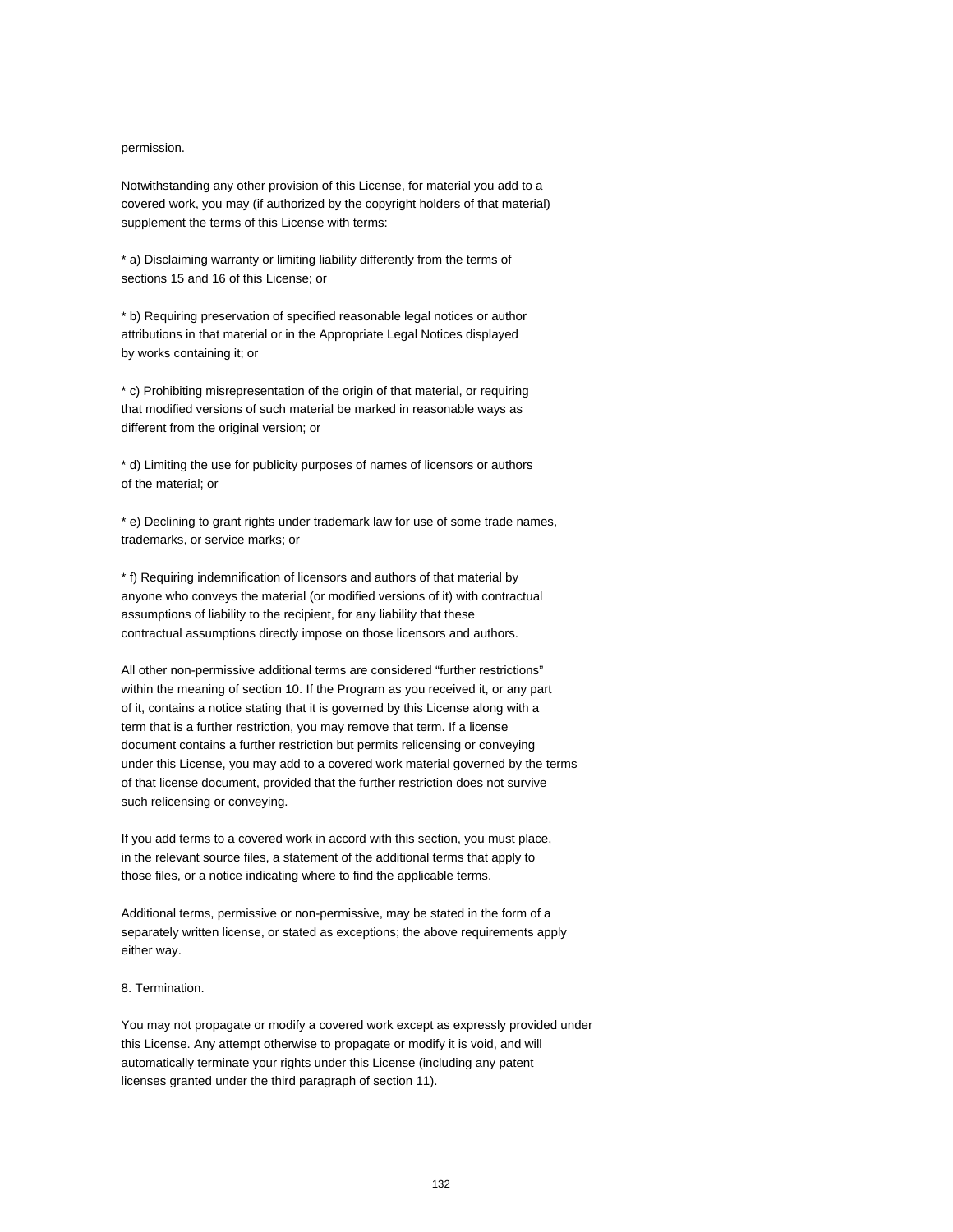However, if you cease all violation of this License, then your license from a particular copyright holder is reinstated (a) provisionally, unless and until the copyright holder explicitly and finally terminates your license, and (b) permanently, if the copyright holder fails to notify you of the violation by some reasonable means prior to 60 days after the cessation.

Moreover, your license from a particular copyright holder is reinstated permanently if the copyright holder notifies you of the violation by some reasonable means, this is the first time you have received notice of violation of this License (for any work) from that copyright holder, and you cure the violation prior to 30 days after your receipt of the notice.

Termination of your rights under this section does not terminate the licenses of parties who have received copies or rights from you under this License. If your rights have been terminated and not permanently reinstated, you do not qualify to receive new licenses for the same material under section 10.

9. Acceptance Not Required for Having Copies.

You are not required to accept this License in order to receive or run a copy of the Program. Ancillary propagation of a covered work occurring solely as a consequence of using peer-to-peer transmission to receive a copy likewise does not require acceptance. However, nothing other than this License grants you permission to propagate or modify any covered work. These actions infringe copyright if you do not accept this License. Therefore, by modifying or propagating a covered work, you indicate your acceptance of this License to do so.

10. Automatic Licensing of Downstream Recipients.

Each time you convey a covered work, the recipient automatically receives a license from the original licensors, to run, modify and propagate that work, subject to this License. You are not responsible for enforcing compliance by third parties with this License.

An "entity transaction" is a transaction transferring control of an organization, or substantially all assets of one, or subdividing an organization, or merging organizations. If propagation of a covered work results from an entity transaction, each party to that transaction who receives a copy of the work also receives whatever licenses to the work the party's predecessor in interest had or could give under the previous paragraph, plus a right to possession of the Corresponding Source of the work from the predecessor in interest, if the predecessor has it or can get it with reasonable efforts.

You may not impose any further restrictions on the exercise of the rights granted or affirmed under this License. For example, you may not impose a license fee, royalty, or other charge for exercise of rights granted under this License, and you may not initiate litigation (including a cross-claim or counterclaim in a lawsuit) alleging that any patent claim is infringed by making, using, selling, offering for sale, or importing the Program or any portion of it.

11. Patents.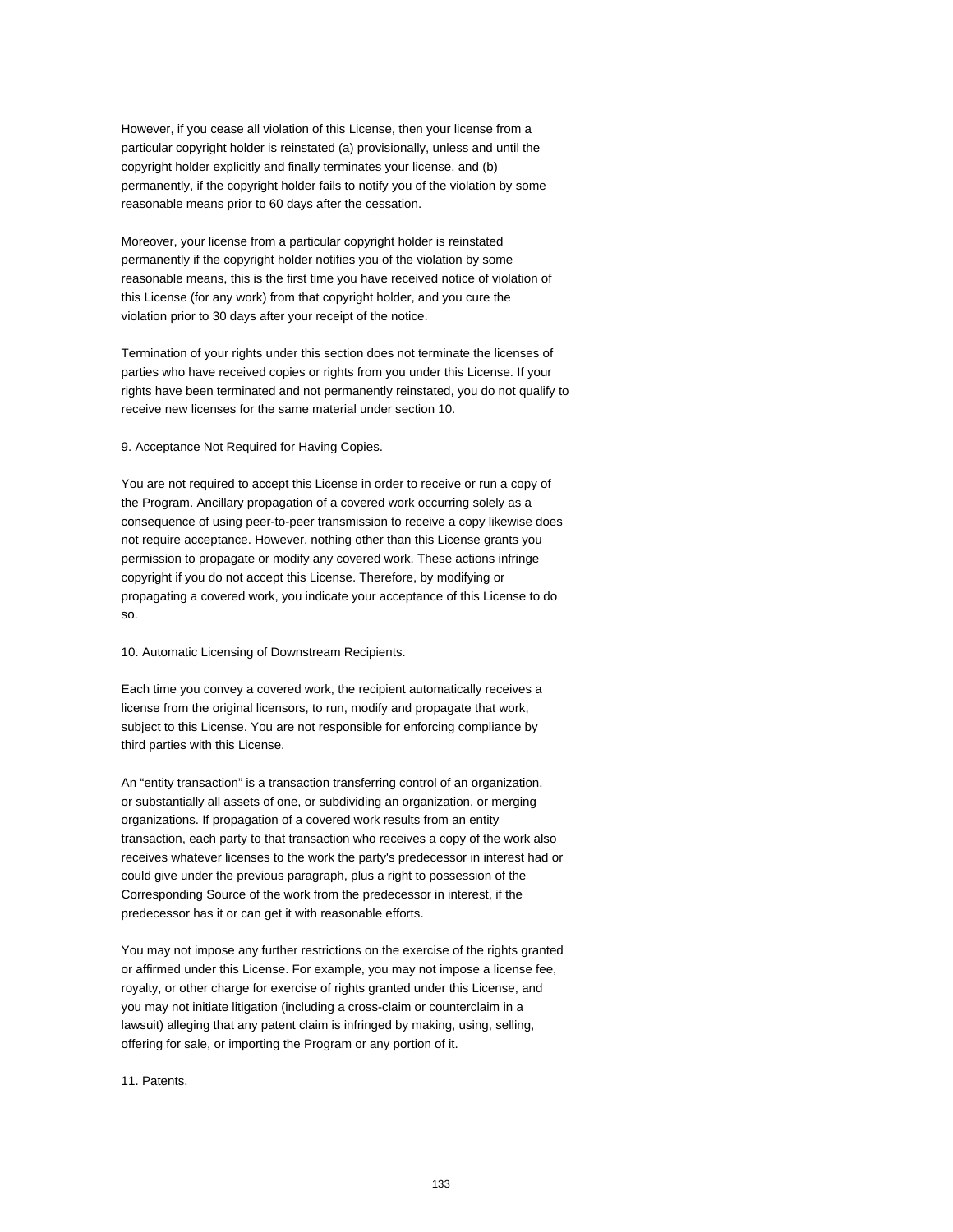A "contributor" is a copyright holder who authorizes use under this License of the Program or a work on which the Program is based. The work thus licensed is called the contributor's "contributor version".

A contributor's "essential patent claims" are all patent claims owned or controlled by the contributor, whether already acquired or hereafter acquired, that would be infringed by some manner, permitted by this License, of making, using, or selling its contributor version, but do not include claims that would be infringed only as a consequence of further modification of the contributor version. For purposes of this definition, "control" includes the right to grant patent sublicenses in a manner consistent with the requirements of this License.

Each contributor grants you a non-exclusive, worldwide, royalty-free patent license under the contributor's essential patent claims, to make, use, sell, offer for sale, import and otherwise run, modify and propagate the contents of its contributor version.

In the following three paragraphs, a "patent license" is any express agreement or commitment, however denominated, not to enforce a patent (such as an express permission to practice a patent or covenant not to sue for patent infringement). To "grant" such a patent license to a party means to make such an agreement or commitment not to enforce a patent against the party.

If you convey a covered work, knowingly relying on a patent license, and the Corresponding Source of the work is not available for anyone to copy, free of charge and under the terms of this License, through a publicly available network server or other readily accessible means, then you must either (1) cause the Corresponding Source to be so available, or (2) arrange to deprive yourself of the benefit of the patent license for this particular work, or (3) arrange, in a manner consistent with the requirements of this License, to extend the patent license to downstream recipients. "Knowingly relying" means you have actual knowledge that, but for the patent license, your conveying the covered work in a country, or your recipient's use of the covered work in a country, would infringe one or more identifiable patents in that country that you have reason to believe are valid.

If, pursuant to or in connection with a single transaction or arrangement, you convey, or propagate by procuring conveyance of, a covered work, and grant a patent license to some of the parties receiving the covered work authorizing them to use, propagate, modify or convey a specific copy of the covered work, then the patent license you grant is automatically extended to all recipients of the covered work and works based on it.

A patent license is "discriminatory" if it does not include within the scope of its coverage, prohibits the exercise of, or is conditioned on the non-exercise of one or more of the rights that are specifically granted under this License. You may not convey a covered work if you are a party to an arrangement with a third party that is in the business of distributing software, under which you make payment to the third party based on the extent of your activity of conveying the work, and under which the third party grants, to any of the parties who would receive the covered work from you, a discriminatory patent license (a) in connection with copies of the covered work conveyed by you (or copies made from those copies), or (b) primarily for and in connection with specific products or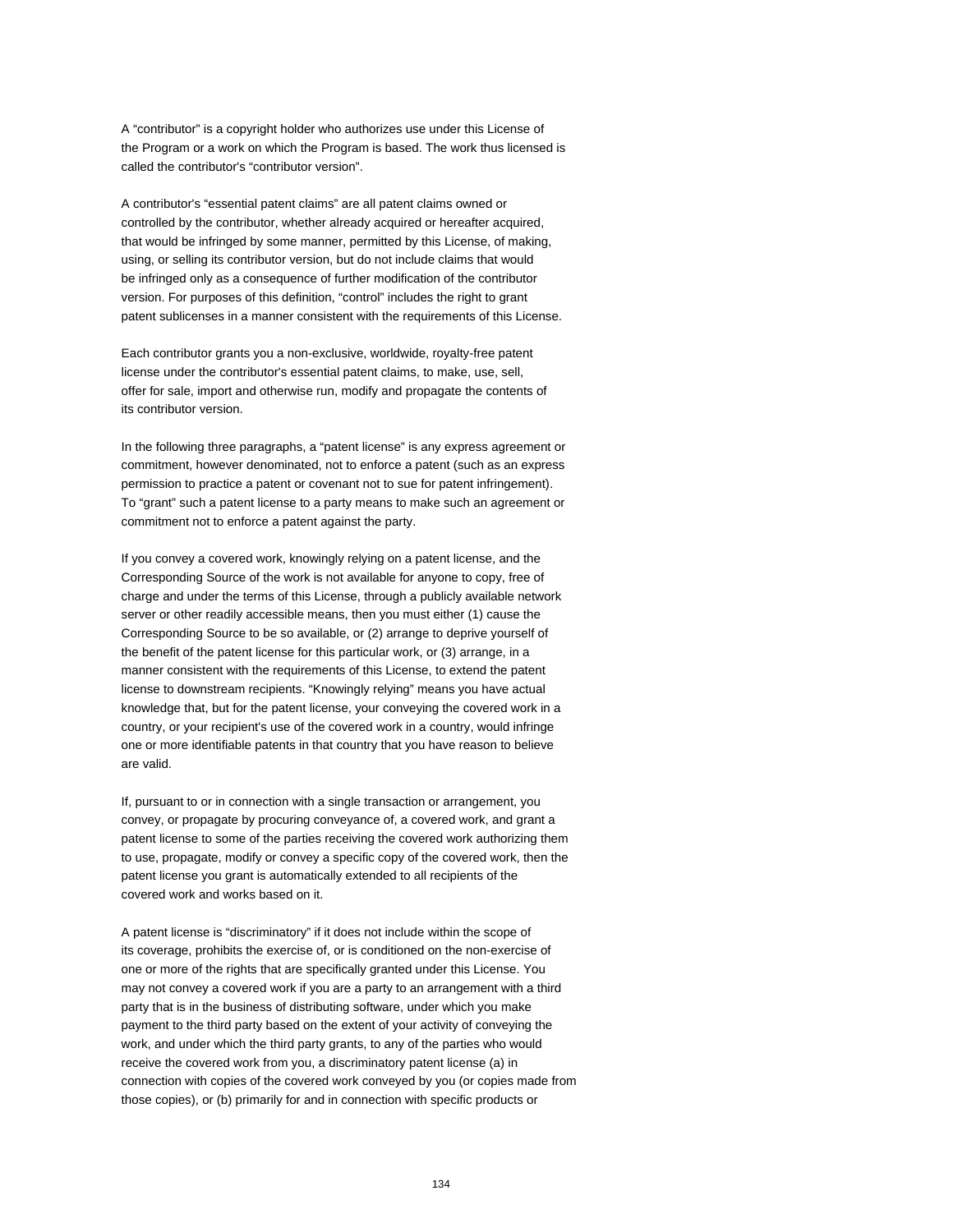compilations that contain the covered work, unless you entered into that arrangement, or that patent license was granted, prior to 28 March 2007.

Nothing in this License shall be construed as excluding or limiting any implied license or other defenses to infringement that may otherwise be available to you under applicable patent law.

#### 12. No Surrender of Others' Freedom.

If conditions are imposed on you (whether by court order, agreement or otherwise) that contradict the conditions of this License, they do not excuse you from the conditions of this License. If you cannot convey a covered work so as to satisfy simultaneously your obligations under this License and any other pertinent obligations, then as a consequence you may not convey it at all. For example, if you agree to terms that obligate you to collect a royalty for further conveying from those to whom you convey the Program, the only way you could satisfy both those terms and this License would be to refrain entirely from conveying the Program.

13. Use with the GNU Affero General Public License.

Notwithstanding any other provision of this License, you have permission to link or combine any covered work with a work licensed under version 3 of the GNU Affero General Public License into a single combined work, and to convey the resulting work. The terms of this License will continue to apply to the part which is the covered work, but the special requirements of the GNU Affero General Public License, section 13, concerning interaction through a network will apply to the combination as such.

14. Revised Versions of this License.

The Free Software Foundation may publish revised and/or new versions of the GNU General Public License from time to time. Such new versions will be similar in spirit to the present version, but may differ in detail to address new problems or concerns.

Each version is given a distinguishing version number. If the Program specifies that a certain numbered version of the GNU General Public License "or any later version" applies to it, you have the option of following the terms and conditions either of that numbered version or of any later version published by the Free Software Foundation. If the Program does not specify a version number of the GNU General Public License, you may choose any version ever published by the Free Software Foundation.

If the Program specifies that a proxy can decide which future versions of the GNU General Public License can be used, that proxy's public statement of acceptance of a version permanently authorizes you to choose that version for the Program.

Later license versions may give you additional or different permissions. However, no additional obligations are imposed on any author or copyright holder as a result of your choosing to follow a later version.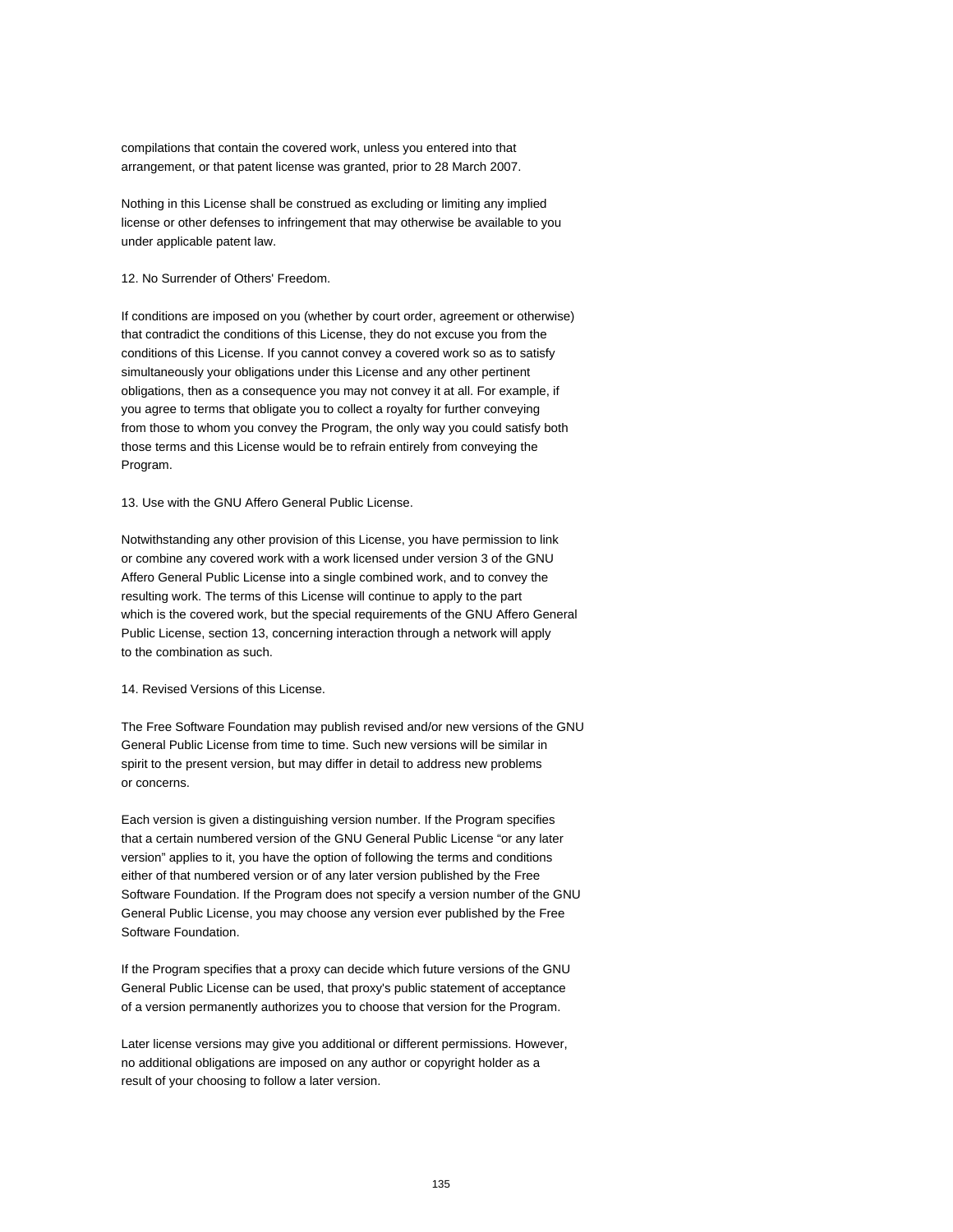### 15. Disclaimer of Warranty.

THERE IS NO WARRANTY FOR THE PROGRAM, TO THE EXTENT PERMITTED BY APPLICABLE LAW. EXCEPT WHEN OTHERWISE STATED IN WRITING THE COPYRIGHT HOLDERS AND/OR OTHER PARTIES PROVIDE THE PROGRAM "AS IS" WITHOUT WARRANTY OF ANY KIND, EITHER EXPRESSED OR IMPLIED, INCLUDING, BUT NOT LIMITED TO, THE IMPLIED WARRANTIES OF MERCHANTABILITY AND FITNESS FOR A PARTICULAR PURPOSE. THE ENTIRE RISK AS TO THE QUALITY AND PERFORMANCE OF THE PROGRAM IS WITH YOU. SHOULD THE PROGRAM PROVE DEFECTIVE, YOU ASSUME THE COST OF ALL NECESSARY SERVICING, REPAIR OR CORRECTION.

## 16. Limitation of Liability.

IN NO EVENT UNLESS REQUIRED BY APPLICABLE LAW OR AGREED TO IN WRITING WILL ANY COPYRIGHT HOLDER, OR ANY OTHER PARTY WHO MODIFIES AND/OR CONVEYS THE PROGRAM AS PERMITTED ABOVE, BE LIABLE TO YOU FOR DAMAGES, INCLUDING ANY GENERAL, SPECIAL, INCIDENTAL OR CONSEQUENTIAL DAMAGES ARISING OUT OF THE USE OR INABILITY TO USE THE PROGRAM (INCLUDING BUT NOT LIMITED TO LOSS OF DATA OR DATA BEING RENDERED INACCURATE OR LOSSES SUSTAINED BY YOU OR THIRD PARTIES OR A FAILURE OF THE PROGRAM TO OPERATE WITH ANY OTHER PROGRAMS), EVEN IF SUCH HOLDER OR OTHER PARTY HAS BEEN ADVISED OF THE POSSIBILITY OF SUCH DAMAGES.

## 17. Interpretation of Sections 15 and 16.

If the disclaimer of warranty and limitation of liability provided above cannot be given local legal effect according to their terms, reviewing courts shall apply local law that most closely approximates an absolute waiver of all civil liability in connection with the Program, unless a warranty or assumption of liability accompanies a copy of the Program in return for a fee.

## END OF TERMS AND CONDITIONS

How to Apply These Terms to Your New Programs

If you develop a new program, and you want it to be of the greatest possible use to the public, the best way to achieve this is to make it free software which everyone can redistribute and change under these terms.

To do so, attach the following notices to the program. It is safest to attach them to the start of each source file to most effectively state the exclusion of warranty; and each file should have at least the "copyright" line and a pointer to where the full notice is found.

does.> Copyright (C)

This program is free software: you can redistribute it and/or modify it under the terms of the GNU General Public License as published by the Free Software Foundation, either version 3 of the License, or (at your option) any later version.

This program is distributed in the hope that it will be useful, but WITHOUT ANY WARRANTY; without even the implied warranty of MERCHANTABILITY or FITNESS FOR A PARTICULAR PURPOSE. See the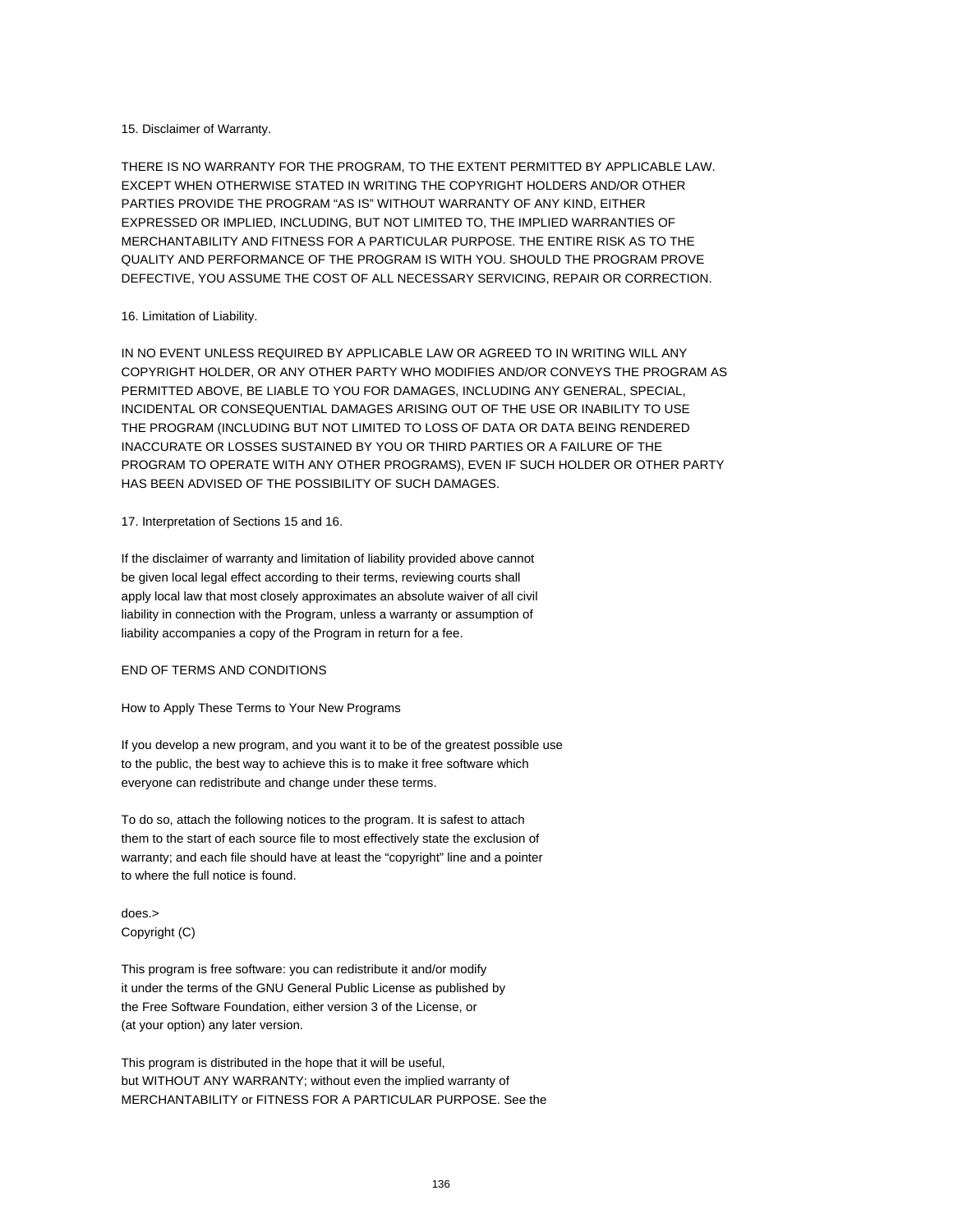GNU General Public License for more details.

You should have received a copy of the GNU General Public License along with this program. If not, see .

Also add information on how to contact you by electronic and paper mail.

If the program does terminal interaction, make it output a short notice like this when it starts in an interactive mode:

#### Copyright (C)

.

.

This program comes with ABSOLUTELY NO WARRANTY; for details type `show w'. This is free software, and you are welcome to redistribute it under certain conditions; type `show c' for details.

The hypothetical commands `show w' and `show c' should show the appropriate parts of the General Public License. Of course, your program's commands might be different; for a GUI interface, you would use an "about box".

You should also get your employer (if you work as a programmer) or school, if any, to sign a "copyright disclaimer" for the program, if necessary. For more information on this, and how to apply and follow the GNU GPL, see

The GNU General Public License does not permit incorporating your program into proprietary programs. If your program is a subroutine library, you may consider it more useful to permit linking proprietary applications with the library. If this is what you want to do, use the GNU Lesser General Public License instead of this License. But first, please read

# **GNU Lesser General Public License v2.1 only**

(GLib 2.66.8, libbpf0 0.3, Seccomp Library v2.5.1)

GNU Lesser General Public License Version 2.1 Only

--------------------------------------------------

"This library is free software; you can redistribute it and/or modify it under the terms of the GNU Lesser General Public License as published by the Free Software Foundation[,][;] version 2.1 of the License."

GNU Lesser General Public License ====================================

Version 2.1, February 1999

Copyright (C) 1991, 1999 Free Software Foundation, Inc.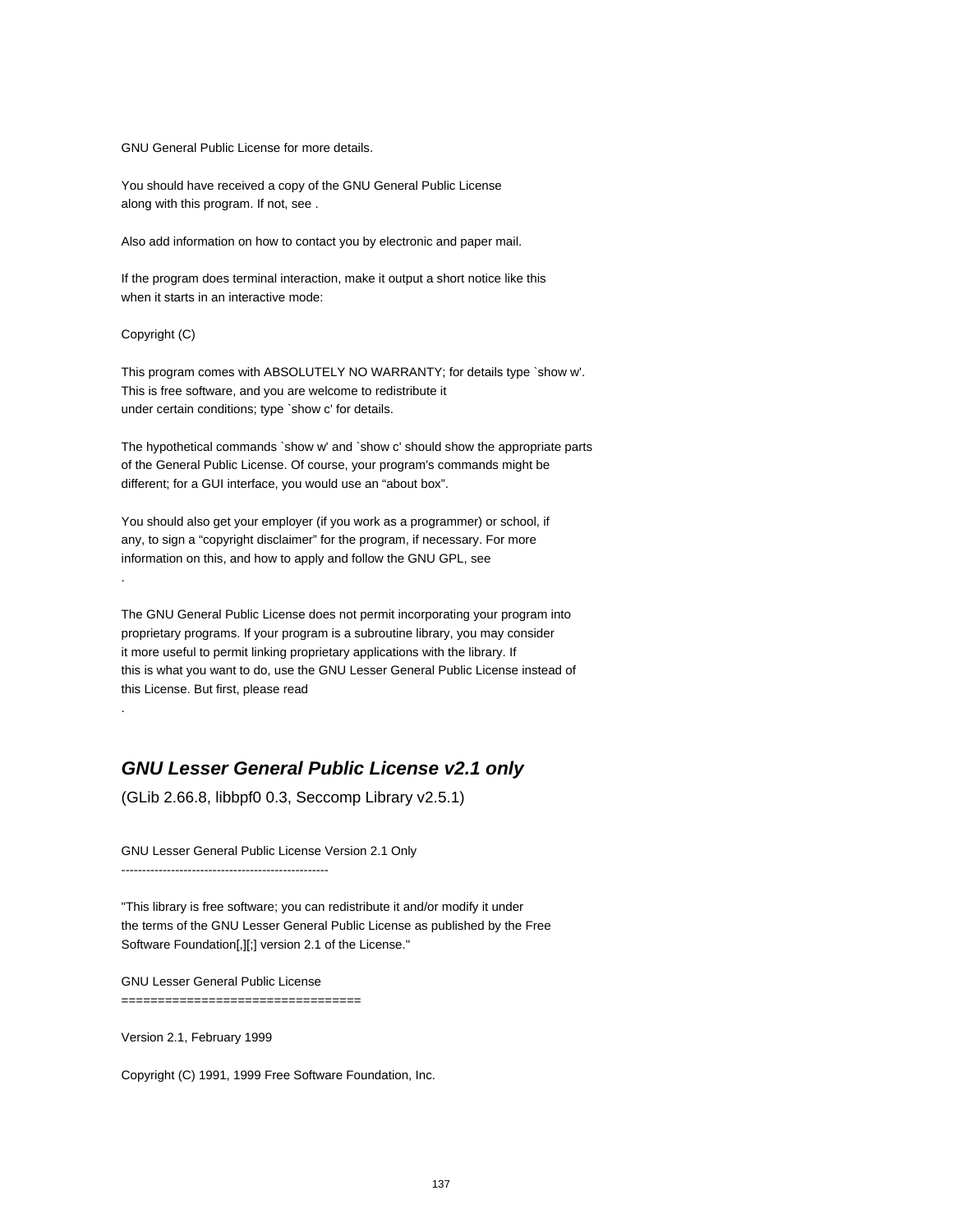59 Temple Place, Suite 330, Boston, MA 02111-1307 USA

Everyone is permitted to copy and distribute verbatim copies

of this license document, but changing it is not allowed.

[This is the first released version of the Lesser GPL. It also counts

as the successor of the GNU Library Public License, version 2, hence

the version number 2.1.]

#### Preamble

--------

The licenses for most software are designed to take away your freedom to share and change it. By contrast, the GNU General Public Licenses are intended to guarantee your freedom to share and change free software--to make sure the software is free for all its users.

This license, the Lesser General Public License, applies to some specially designated software packages--typically libraries--of the Free Software Foundation and other authors who decide to use it. You can use it too, but we suggest you first think carefully about whether this license or the ordinary General Public License is the better strategy to use in any particular case, based on the explanations below.

When we speak of free software, we are referring to freedom of use, not price. Our General Public Licenses are designed to make sure that you have the freedom to distribute copies of free software (and charge for this service if you wish); that you receive source code or can get it if you want it; that you can change the software and use pieces of it in new free programs; and that you are informed that you can do these things.

To protect your rights, we need to make restrictions that forbid distributors to deny you these rights or to ask you to surrender these rights. These restrictions translate to certain responsibilities for you if you distribute copies of the library or if you modify it.

For example, if you distribute copies of the library, whether gratis or for a fee, you must give the recipients all the rights that we gave you. You must make sure that they, too, receive or can get the source code. If you link other code with the library, you must provide complete object files to the recipients, so that they can relink them with the library after making changes to the library and recompiling it. And you must show them these terms so they know their rights.

We protect your rights with a two-step method: (1) we copyright the library, and (2) we offer you this license, which gives you legal permission to copy, distribute and/or modify the library.

To protect each distributor, we want to make it very clear that there is no warranty for the free library. Also, if the library is modified by someone else and passed on, the recipients should know that what they have is not the original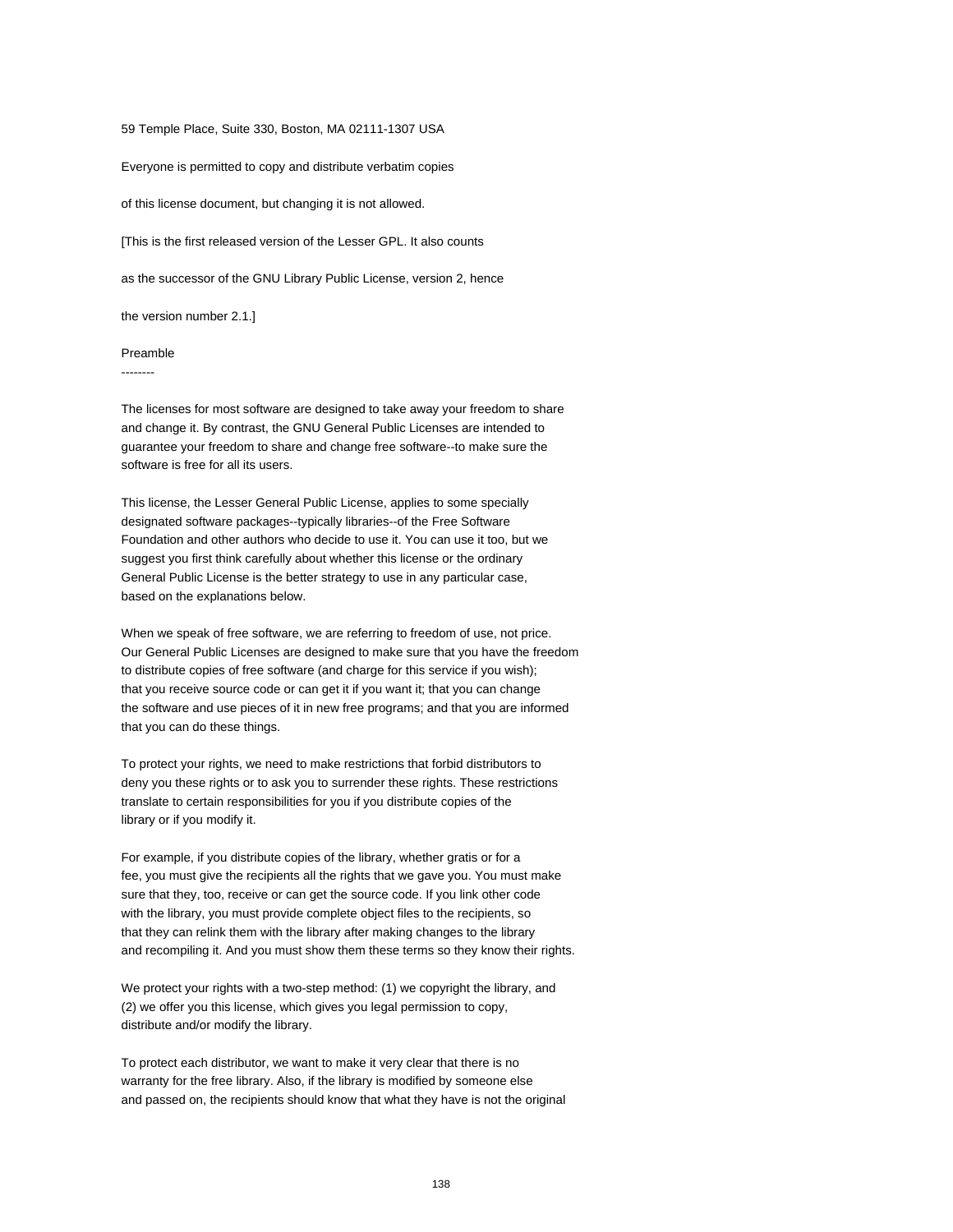version, so that the original author's reputation will not be affected by problems that might be introduced by others.

Finally, software patents pose a constant threat to the existence of any free program. We wish to make sure that a company cannot effectively restrict the users of a free program by obtaining a restrictive license from a patent holder. Therefore, we insist that any patent license obtained for a version of the library must be consistent with the full freedom of use specified in this license.

Most GNU software, including some libraries, is covered by the ordinary GNU General Public License. This license, the GNU Lesser General Public License, applies to certain designated libraries, and is quite different from the ordinary General Public License. We use this license for certain libraries in order to permit linking those libraries into non-free programs.

When a program is linked with a library, whether statically or using a shared library, the combination of the two is legally speaking a combined work, a derivative of the original library. The ordinary General Public License therefore permits such linking only if the entire combination fits its criteria of freedom. The Lesser General Public License permits more lax criteria for linking other code with the library.

We call this license the "Lesser" General Public License because it does Less to protect the user's freedom than the ordinary General Public License. It also provides other free software developers Less of an advantage over competing non-free programs. These disadvantages are the reason we use the ordinary General Public License for many libraries. However, the Lesser license provides advantages in certain special circumstances.

For example, on rare occasions, there may be a special need to encourage the widest possible use of a certain library, so that it becomes a de-facto standard. To achieve this, non-free programs must be allowed to use the library. A more frequent case is that a free library does the same job as widely used non-free libraries. In this case, there is little to gain by limiting the free library to free software only, so we use the Lesser General Public License.

In other cases, permission to use a particular library in non-free programs enables a greater number of people to use a large body of free software. For example, permission to use the GNU C Library in non-free programs enables many more people to use the whole GNU operating system, as well as its variant, the GNU/Linux operating system.

Although the Lesser General Public License is Less protective of the users' freedom, it does ensure that the user of a program that is linked with the Library has the freedom and the wherewithal to run that program using a modified version of the Library.

The precise terms and conditions for copying, distribution and modification follow. Pay close attention to the difference between a "work based on the library" and a "work that uses the library". The former contains code derived from the library, whereas the latter must be combined with the library in order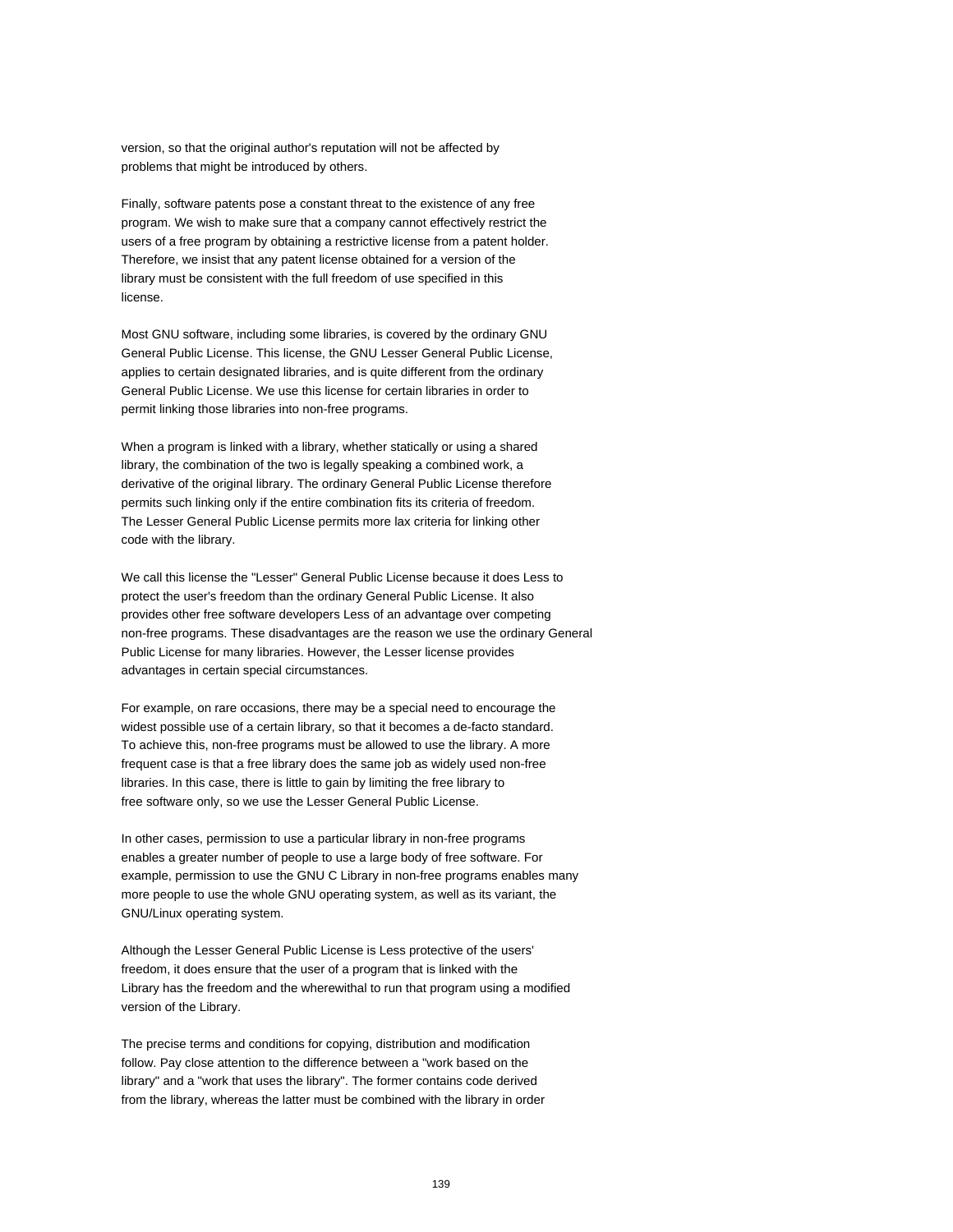to run.

TERMS AND CONDITIONS FOR COPYING, DISTRIBUTION AND MODIFICATION ---------------------------------------------------------------

0. This License Agreement applies to any software library or other program which contains a notice placed by the copyright holder or other authorized party saying it may be distributed under the terms of this Lesser General Public License (also called "this License"). Each licensee is addressed as "you".

A "library" means a collection of software functions and/or data prepared so as to be conveniently linked with application programs (which use some of those functions and data) to form executables.

The "Library", below, refers to any such software library or work which has been distributed under these terms. A "work based on the Library" means either the Library or any derivative work under copyright law: that is to say, a work containing the Library or a portion of it, either verbatim or with modifications and/or translated straightforwardly into another language. (Hereinafter, translation is included without limitation in the term "modification".)

"Source code" for a work means the preferred form of the work for making modifications to it. For a library, complete source code means all the source code for all modules it contains, plus any associated interface definition files, plus the scripts used to control compilation and installation of the library.

Activities other than copying, distribution and modification are not covered by this License; they are outside its scope. The act of running a program using the Library is not restricted, and output from such a program is covered only if its contents constitute a work based on the Library (independent of the use of the Library in a tool for writing it). Whether that is true depends on what the Library does and what the program that uses the Library does.

1. You may copy and distribute verbatim copies of the Library's complete source code as you receive it, in any medium, provided that you conspicuously and appropriately publish on each copy an appropriate copyright notice and disclaimer of warranty; keep intact all the notices that refer to this License and to the absence of any warranty; and distribute a copy of this License along with the Library.

You may charge a fee for the physical act of transferring a copy, and you may at your option offer warranty protection in exchange for a fee.

2. You may modify your copy or copies of the Library or any portion of it, thus forming a work based on the Library, and copy and distribute such modifications or work under the terms of Section 1 above, provided that you also meet all of these conditions:

a) The modified work must itself be a software library.

b) You must cause the files modified to carry prominent notices stating that you changed the files and the date of any change.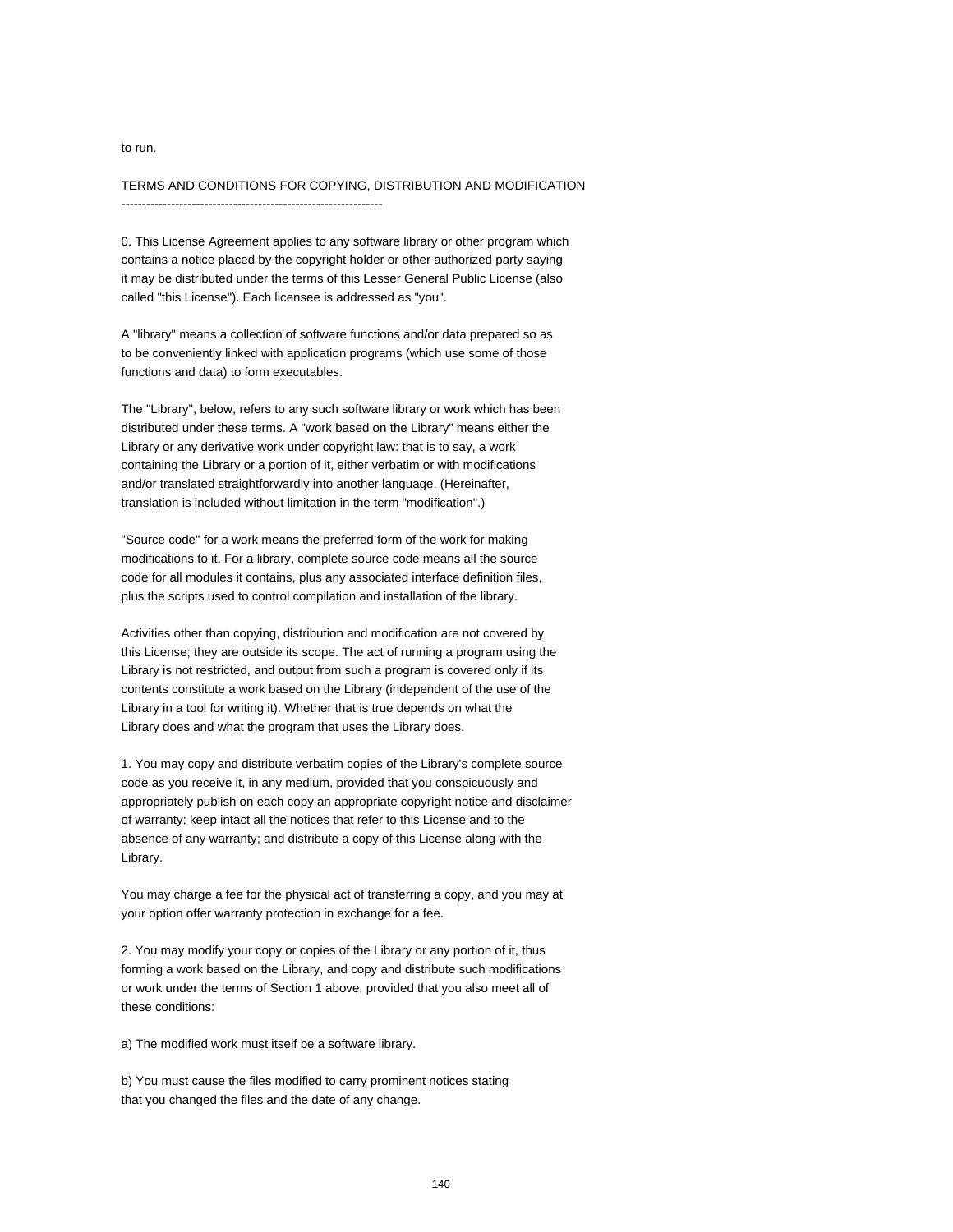c) You must cause the whole of the work to be licensed at no charge to all third parties under the terms of this License.

d) If a facility in the modified Library refers to a function or a table of data to be supplied by an application program that uses the facility, other than as an argument passed when the facility is invoked, then you must make a good faith effort to ensure that, in the event an application does not supply such function or table, the facility still operates, and performs whatever part of its purpose remains meaningful.

(For example, a function in a library to compute square roots has a purpose that is entirely well-defined independent of the application. Therefore, Subsection 2d requires that any application-supplied function or table used by this function must be optional: if the application does not supply it, the square root function must still compute square roots.)

These requirements apply to the modified work as a whole. If identifiable sections of that work are not derived from the Library, and can be reasonably considered independent and separate works in themselves, then this License, and its terms, do not apply to those sections when you distribute them as separate works. But when you distribute the same sections as part of a whole which is a work based on the Library, the distribution of the whole must be on the terms of this License, whose permissions for other licensees extend to the entire whole, and thus to each and every part regardless of who wrote it.

Thus, it is not the intent of this section to claim rights or contest your rights to work written entirely by you; rather, the intent is to exercise the right to control the distribution of derivative or collective works based on the Library.

In addition, mere aggregation of another work not based on the Library with the Library (or with a work based on the Library) on a volume of a storage or distribution medium does not bring the other work under the scope of this License.

3. You may opt to apply the terms of the ordinary GNU General Public License instead of this License to a given copy of the Library. To do this, you must alter all the notices that refer to this License, so that they refer to the ordinary GNU General Public License, version 2, instead of to this License. (If a newer version than version 2 of the ordinary GNU General Public License has appeared, then you can specify that version instead if you wish.) Do not make any other change in these notices.

Once this change is made in a given copy, it is irreversible for that copy, so the ordinary GNU General Public License applies to all subsequent copies and derivative works made from that copy.

This option is useful when you wish to copy part of the code of the Library into a program that is not a library.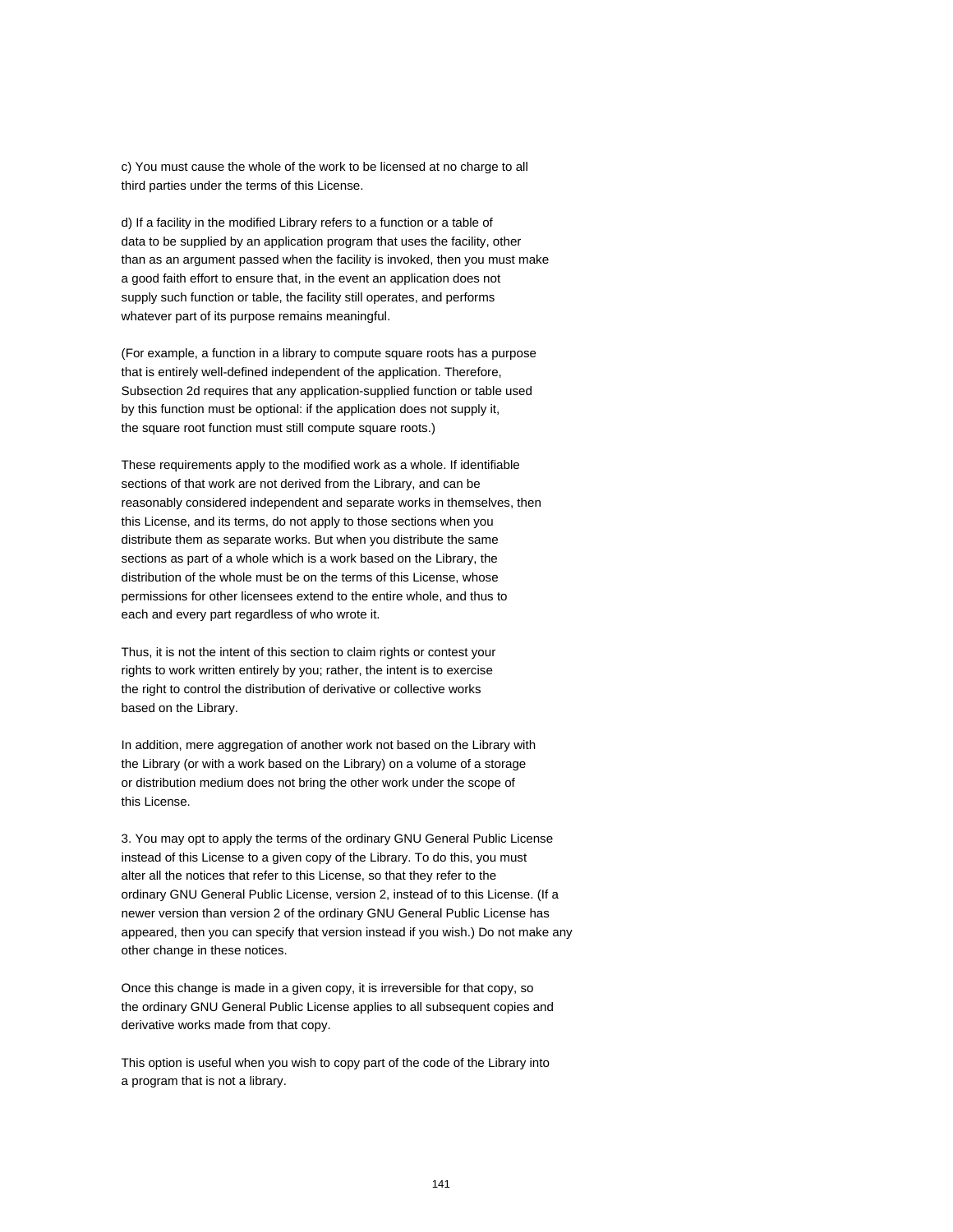4. You may copy and distribute the Library (or a portion or derivative of it, under Section 2) in object code or executable form under the terms of Sections 1 and 2 above provided that you accompany it with the complete corresponding machine-readable source code, which must be distributed under the terms of Sections 1 and 2 above on a medium customarily used for software interchange.

If distribution of object code is made by offering access to copy from a designated place, then offering equivalent access to copy the source code from the same place satisfies the requirement to distribute the source code, even though third parties are not compelled to copy the source along with the object code.

5. A program that contains no derivative of any portion of the Library, but is designed to work with the Library by being compiled or linked with it, is called a "work that uses the Library". Such a work, in isolation, is not a derivative work of the Library, and therefore falls outside the scope of this License.

However, linking a "work that uses the Library" with the Library creates an executable that is a derivative of the Library (because it contains portions of the Library), rather than a "work that uses the library". The executable is therefore covered by this License. Section 6 states terms for distribution of such executables.

When a "work that uses the Library" uses material from a header file that is part of the Library, the object code for the work may be a derivative work of the Library even though the source code is not. Whether this is true is especially significant if the work can be linked without the Library, or if the work is itself a library. The threshold for this to be true is not precisely defined by law.

If such an object file uses only numerical parameters, data structure layouts and accessors, and small macros and small inline functions (ten lines or less in length), then the use of the object file is unrestricted, regardless of whether it is legally a derivative work. (Executables containing this object code plus portions of the Library will still fall under Section 6.)

Otherwise, if the work is a derivative of the Library, you may distribute the object code for the work under the terms of Section 6. Any executables containing that work also fall under Section 6, whether or not they are linked directly with the Library itself.

6. As an exception to the Sections above, you may also combine or link a "work that uses the Library" with the Library to produce a work containing portions of the Library, and distribute that work under terms of your choice, provided that the terms permit modification of the work for the customer's own use and reverse engineering for debugging such modifications.

You must give prominent notice with each copy of the work that the Library is used in it and that the Library and its use are covered by this License. You must supply a copy of this License. If the work during execution displays copyright notices, you must include the copyright notice for the Library among them, as well as a reference directing the user to the copy of this License. Also, you must do one of these things: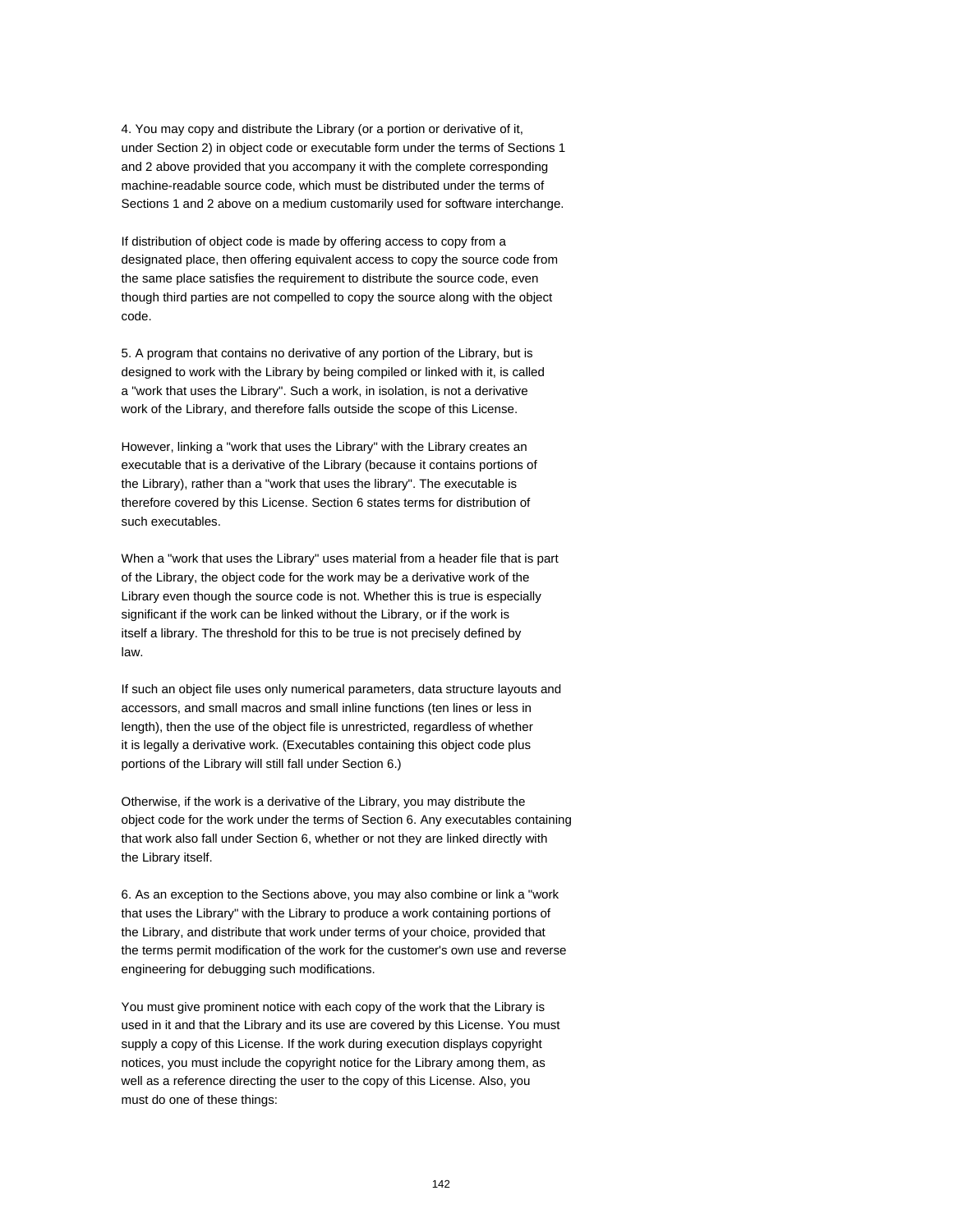a) Accompany the work with the complete corresponding machine-readable source code for the Library including whatever changes were used in the work (which must be distributed under Sections 1 and 2 above); and, if the work is an executable linked with the Library, with the complete machine-readable "work that uses the Library", as object code and/or source code, so that the user can modify the Library and then relink to produce a modified executable containing the modified Library. (It is understood that the user who changes the contents of definitions files in the Library will not necessarily be able to recompile the application to use the modified definitions.)

b) Use a suitable shared library mechanism for linking with the Library. A suitable mechanism is one that (1) uses at run time a copy of the library already present on the user's computer system, rather than copying library functions into the executable, and (2) will operate properly with a modified version of the library, if the user installs one, as long as the modified version is interface-compatible with the version that the work was made with.

c) Accompany the work with a written offer, valid for at least three years, to give the same user the materials specified in Subsection 6a, above, for a charge no more than the cost of performing this distribution.

d) If distribution of the work is made by offering access to copy from a designated place, offer equivalent access to copy the above specified materials from the same place.

e) Verify that the user has already received a copy of these materials or that you have already sent this user a copy.

For an executable, the required form of the "work that uses the Library" must include any data and utility programs needed for reproducing the executable from it. However, as a special exception, the materials to be distributed need not include anything that is normally distributed (in either source or binary form) with the major components (compiler, kernel, and so on) of the operating system on which the executable runs, unless that component itself accompanies the executable.

It may happen that this requirement contradicts the license restrictions of other proprietary libraries that do not normally accompany the operating system. Such a contradiction means you cannot use both them and the Library together in an executable that you distribute.

7. You may place library facilities that are a work based on the Library side-by-side in a single library together with other library facilities not covered by this License, and distribute such a combined library, provided that the separate distribution of the work based on the Library and of the other library facilities is otherwise permitted, and provided that you do these two things: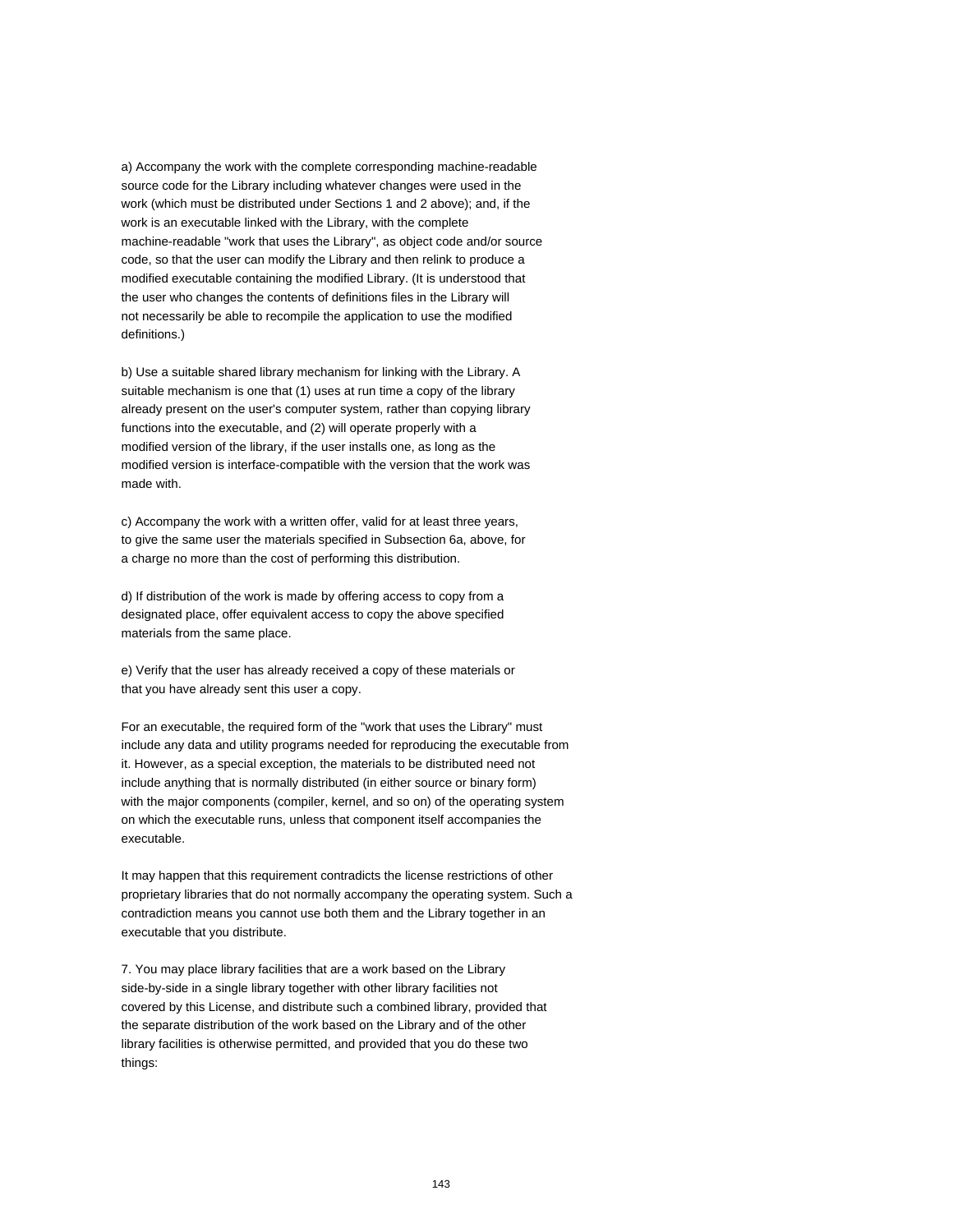a) Accompany the combined library with a copy of the same work based on the Library, uncombined with any other library facilities. This must be distributed under the terms of the Sections above.

b) Give prominent notice with the combined library of the fact that part of it is a work based on the Library, and explaining where to find the accompanying uncombined form of the same work.

8. You may not copy, modify, sublicense, link with, or distribute the Library except as expressly provided under this License. Any attempt otherwise to copy, modify, sublicense, link with, or distribute the Library is void, and will automatically terminate your rights under this License. However, parties who have received copies, or rights, from you under this License will not have their licenses terminated so long as such parties remain in full compliance.

9. You are not required to accept this License, since you have not signed it. However, nothing else grants you permission to modify or distribute the Library or its derivative works. These actions are prohibited by law if you do not accept this License. Therefore, by modifying or distributing the Library (or any work based on the Library), you indicate your acceptance of this License to do so, and all its terms and conditions for copying, distributing or modifying the Library or works based on it.

10. Each time you redistribute the Library (or any work based on the Library), the recipient automatically receives a license from the original licensor to copy, distribute, link with or modify the Library subject to these terms and conditions. You may not impose any further restrictions on the recipients' exercise of the rights granted herein. You are not responsible for enforcing compliance by third parties with this License.

11. If, as a consequence of a court judgment or allegation of patent infringement or for any other reason (not limited to patent issues), conditions are imposed on you (whether by court order, agreement or otherwise) that contradict the conditions of this License, they do not excuse you from the conditions of this License. If you cannot distribute so as to satisfy simultaneously your obligations under this License and any other pertinent obligations, then as a consequence you may not distribute the Library at all. For example, if a patent license would not permit royalty-free redistribution of the Library by all those who receive copies directly or indirectly through you, then the only way you could satisfy both it and this License would be to refrain entirely from distribution of the Library.

If any portion of this section is held invalid or unenforceable under any particular circumstance, the balance of the section is intended to apply, and the section as a whole is intended to apply in other circumstances.

It is not the purpose of this section to induce you to infringe any patents or other property right claims or to contest validity of any such claims; this section has the sole purpose of protecting the integrity of the free software distribution system which is implemented by public license practices. Many people have made generous contributions to the wide range of software distributed through that system in reliance on consistent application of that system; it is up to the author/donor to decide if he or she is willing to distribute software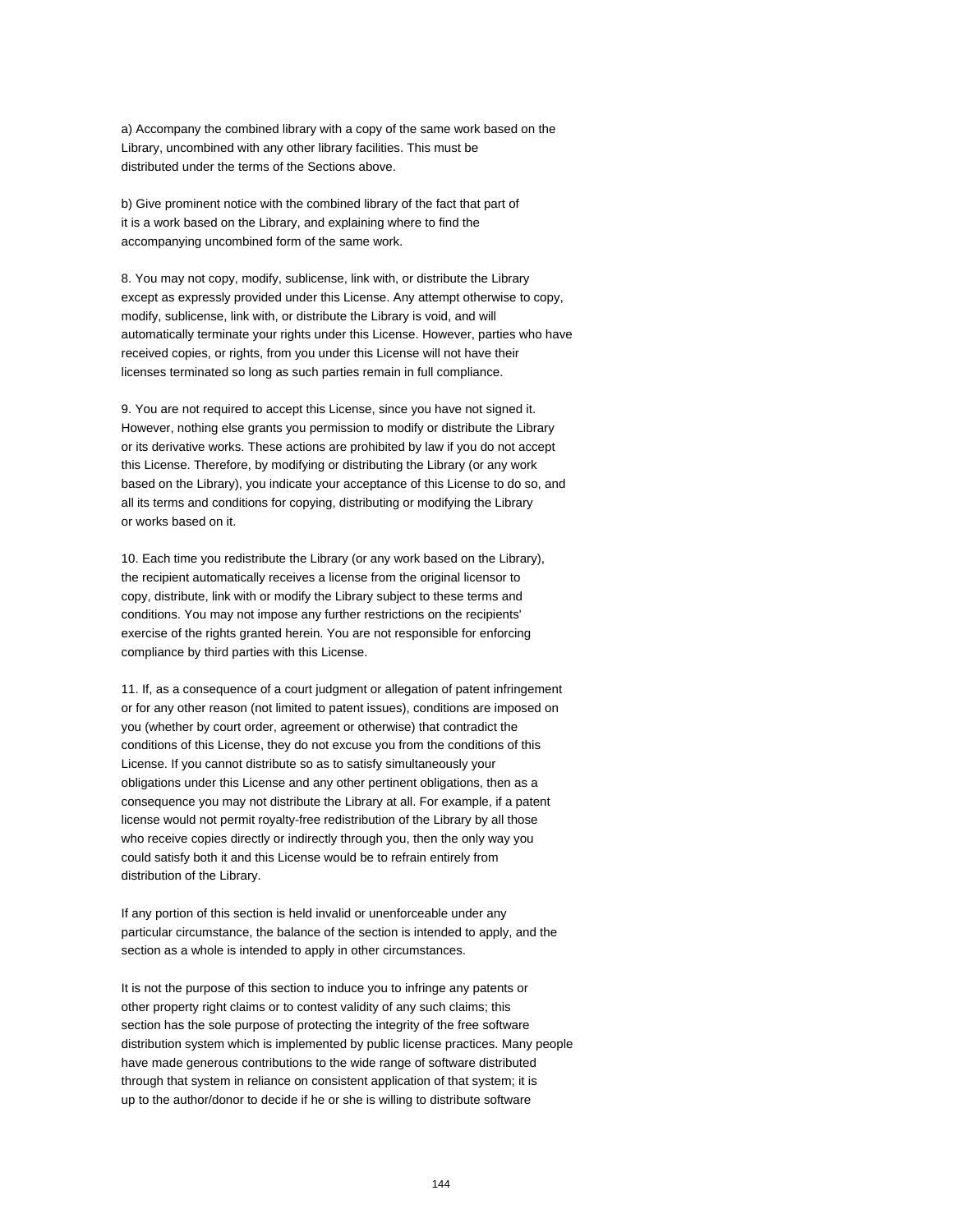through any other system and a licensee cannot impose that choice.

This section is intended to make thoroughly clear what is believed to be a consequence of the rest of this License.

12. If the distribution and/or use of the Library is restricted in certain countries either by patents or by copyrighted interfaces, the original copyright holder who places the Library under this License may add an explicit geographical distribution limitation excluding those countries, so that distribution is permitted only in or among countries not thus excluded. In such case, this License incorporates the limitation as if written in the body of this License.

13. The Free Software Foundation may publish revised and/or new versions of the Lesser General Public License from time to time. Such new versions will be similar in spirit to the present version, but may differ in detail to address new problems or concerns.

Each version is given a distinguishing version number. If the Library specifies a version number of this License which applies to it and "any later version", you have the option of following the terms and conditions either of that version or of any later version published by the Free Software Foundation. If the Library does not specify a license version number, you may choose any version ever published by the Free Software Foundation.

14. If you wish to incorporate parts of the Library into other free programs whose distribution conditions are incompatible with these, write to the author to ask for permission. For software which is copyrighted by the Free Software Foundation, write to the Free Software Foundation; we sometimes make exceptions for this. Our decision will be guided by the two goals of preserving the free status of all derivatives of our free software and of promoting the sharing and reuse of software generally.

## NO WARRANTY

15. BECAUSE THE LIBRARY IS LICENSED FREE OF CHARGE, THERE IS NO WARRANTY FOR THE LIBRARY, TO THE EXTENT PERMITTED BY APPLICABLE LAW. EXCEPT WHEN OTHERWISE STATED IN WRITING THE COPYRIGHT HOLDERS AND/OR OTHER PARTIES PROVIDE THE LIBRARY "AS IS" WITHOUT WARRANTY OF ANY KIND, EITHER EXPRESSED OR IMPLIED, INCLUDING, BUT NOT LIMITED TO, THE IMPLIED WARRANTIES OF MERCHANTABILITY AND FITNESS FOR A PARTICULAR PURPOSE. THE ENTIRE RISK AS TO THE QUALITY AND PERFORMANCE OF THE LIBRARY IS WITH YOU. SHOULD THE LIBRARY PROVE DEFECTIVE, YOU ASSUME THE COST OF ALL NECESSARY SERVICING, REPAIR OR CORRECTION.

16. IN NO EVENT UNLESS REQUIRED BY APPLICABLE LAW OR AGREED TO IN WRITING WILL ANY COPYRIGHT HOLDER, OR ANY OTHER PARTY WHO MAY MODIFY AND/OR REDISTRIBUTE THE LIBRARY AS PERMITTED ABOVE, BE LIABLE TO YOU FOR DAMAGES, INCLUDING ANY GENERAL, SPECIAL, INCIDENTAL OR CONSEQUENTIAL DAMAGES ARISING OUT OF THE USE OR INABILITY TO USE THE LIBRARY (INCLUDING BUT NOT LIMITED TO LOSS OF DATA OR DATA BEING RENDERED INACCURATE OR LOSSES SUSTAINED BY YOU OR THIRD PARTIES OR A FAILURE OF THE LIBRARY TO OPERATE WITH ANY OTHER SOFTWARE), EVEN IF SUCH HOLDER OR OTHER PARTY HAS BEEN ADVISED OF THE POSSIBILITY OF SUCH DAMAGES.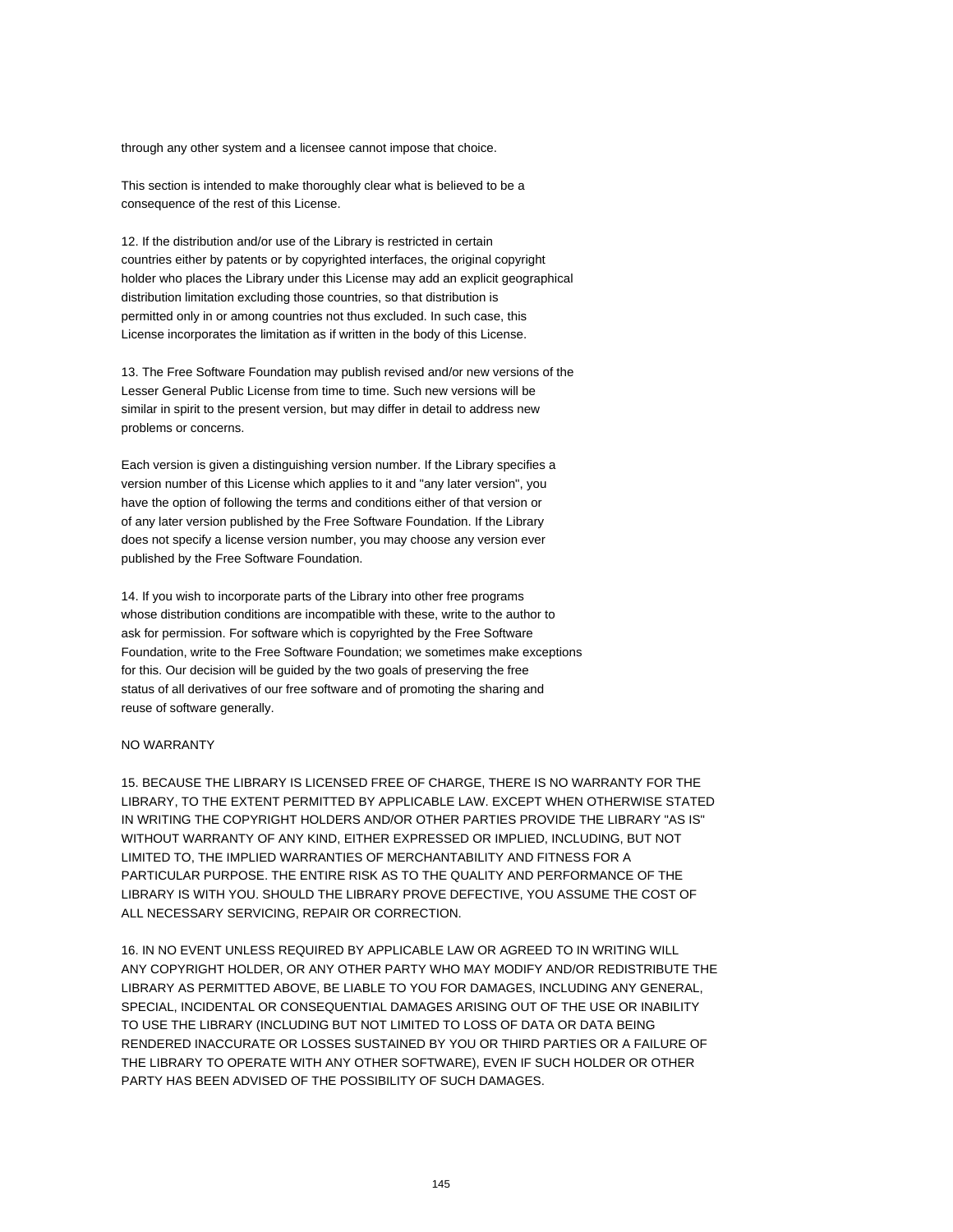## END OF TERMS AND CONDITIONS

How to Apply These Terms to Your New Libraries ----------------------------------------------

If you develop a new library, and you want it to be of the greatest possible use to the public, we recommend making it free software that everyone can redistribute and change. You can do so by permitting redistribution under these terms (or, alternatively, under the terms of the ordinary General Public License).

To apply these terms, attach the following notices to the library. It is safest to attach them to the start of each source file to most effectively convey the exclusion of warranty; and each file should have at least the "copyright" line and a pointer to where the full notice is found.

one line to give the library's name and an idea of what it does.

Copyright (C) year name of author

This library is free software; you can redistribute it and/or

modify it under the terms of the GNU Lesser General Public

License as published by the Free Software Foundation; either

version 2.1 of the License, or (at your option) any later version.

This library is distributed in the hope that it will be useful,

but WITHOUT ANY WARRANTY; without even the implied warranty of

MERCHANTABILITY or FITNESS FOR A PARTICULAR PURPOSE. See the GNU

Lesser General Public License for more details.

You should have received a copy of the GNU Lesser General Public

License along with this library; if not, write to the Free Software

Foundation, Inc., 59 Temple Place, Suite 330, Boston, MA 02111-1307 USA

Also add information on how to contact you by electronic and paper mail.

You should also get your employer (if you work as a programmer) or your school, if any, to sign a "copyright disclaimer" for the library, if necessary. Here is a sample; alter the names:

Yoyodyne, Inc., hereby disclaims all copyright interest in

the library `Frob' (a library for tweaking knobs) written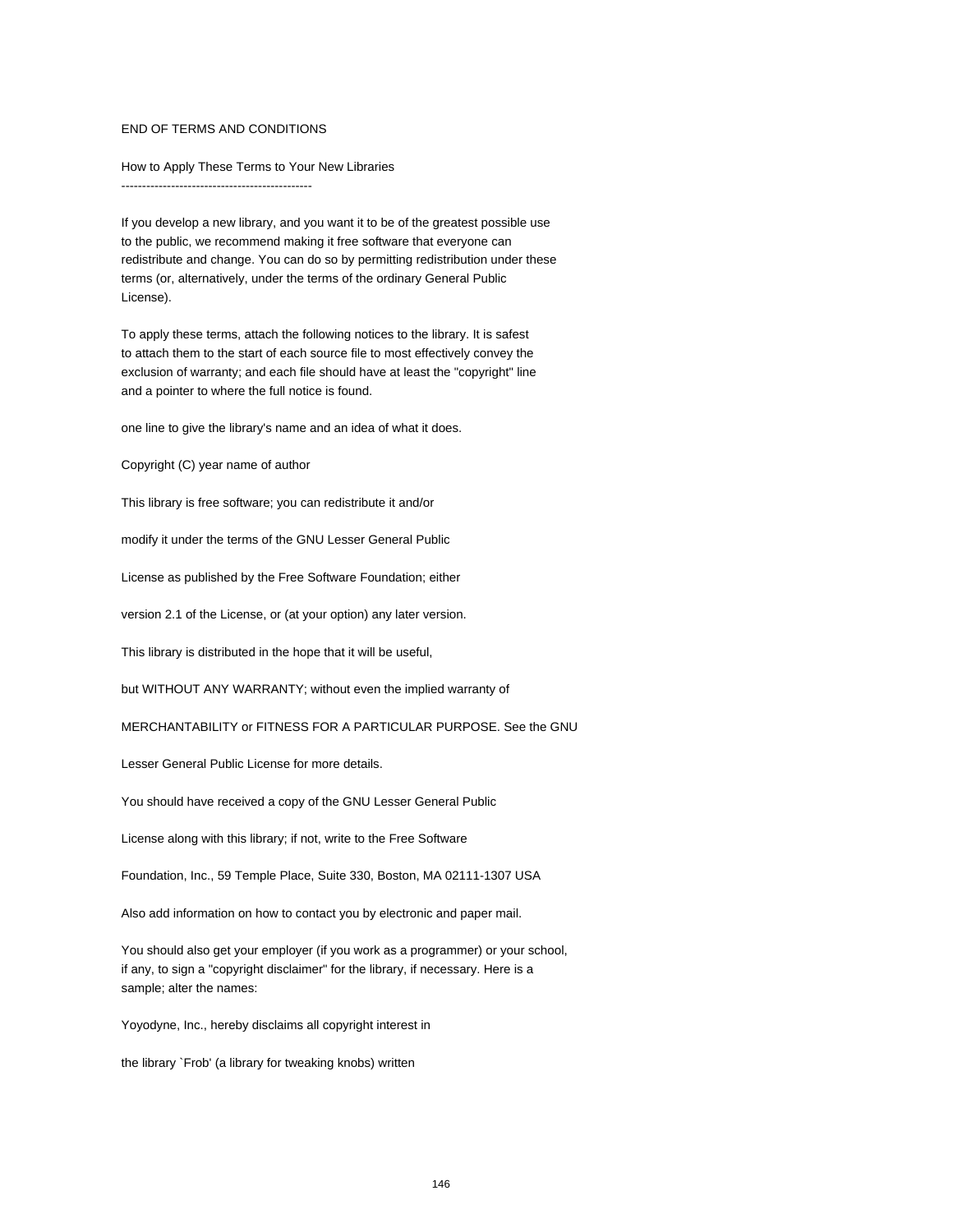by James Random Hacker.

signature of Ty Coon, 1 April 1990

Ty Coon, President of Vice

That's all there is to it!

# **GNU Lesser General Public License v2.1 or later**

(ACL 2.2.53, gcc-10-base 10.2.1, gcc-9-base 9.3.0, GnuTLS 3.7.1, libassuan 2.5.3, libcap-ng 0.7.9, libcrypt1 4.4.18, libestr 0.1.10, libgpg-error 1.38, liblognorm 2.0.5, libmnl 1.0.4, libpam-systemd 247.3, libprocps8 3.3.17, libsemanage1 3.1, libsepol 3.1, libsystemd0 247.3, Libtasn1 4.16.0, libuchardet0 0.0.7, man-db, the on-line manual database 2.9.4, module-init-tools 28, selinux 3.1, systemd 247.3, systemd-lang 248.6, systemd-sysvinit 208, udev 247, udev 247.3)

GNU Lesser General Public License

====================================

Version 2.1, February 1999

Copyright (C) 1991, 1999 Free Software Foundation, Inc.

59 Temple Place, Suite 330, Boston, MA 02111-1307 USA

Everyone is permitted to copy and distribute verbatim copies

of this license document, but changing it is not allowed.

[This is the first released version of the Lesser GPL. It also counts

as the successor of the GNU Library Public License, version 2, hence

the version number 2.1.]

#### Preamble

--------

The licenses for most software are designed to take away your freedom to share and change it. By contrast, the GNU General Public Licenses are intended to guarantee your freedom to share and change free software--to make sure the software is free for all its users.

This license, the Lesser General Public License, applies to some specially designated software packages--typically libraries--of the Free Software Foundation and other authors who decide to use it. You can use it too, but we suggest you first think carefully about whether this license or the ordinary General Public License is the better strategy to use in any particular case, based on the explanations below.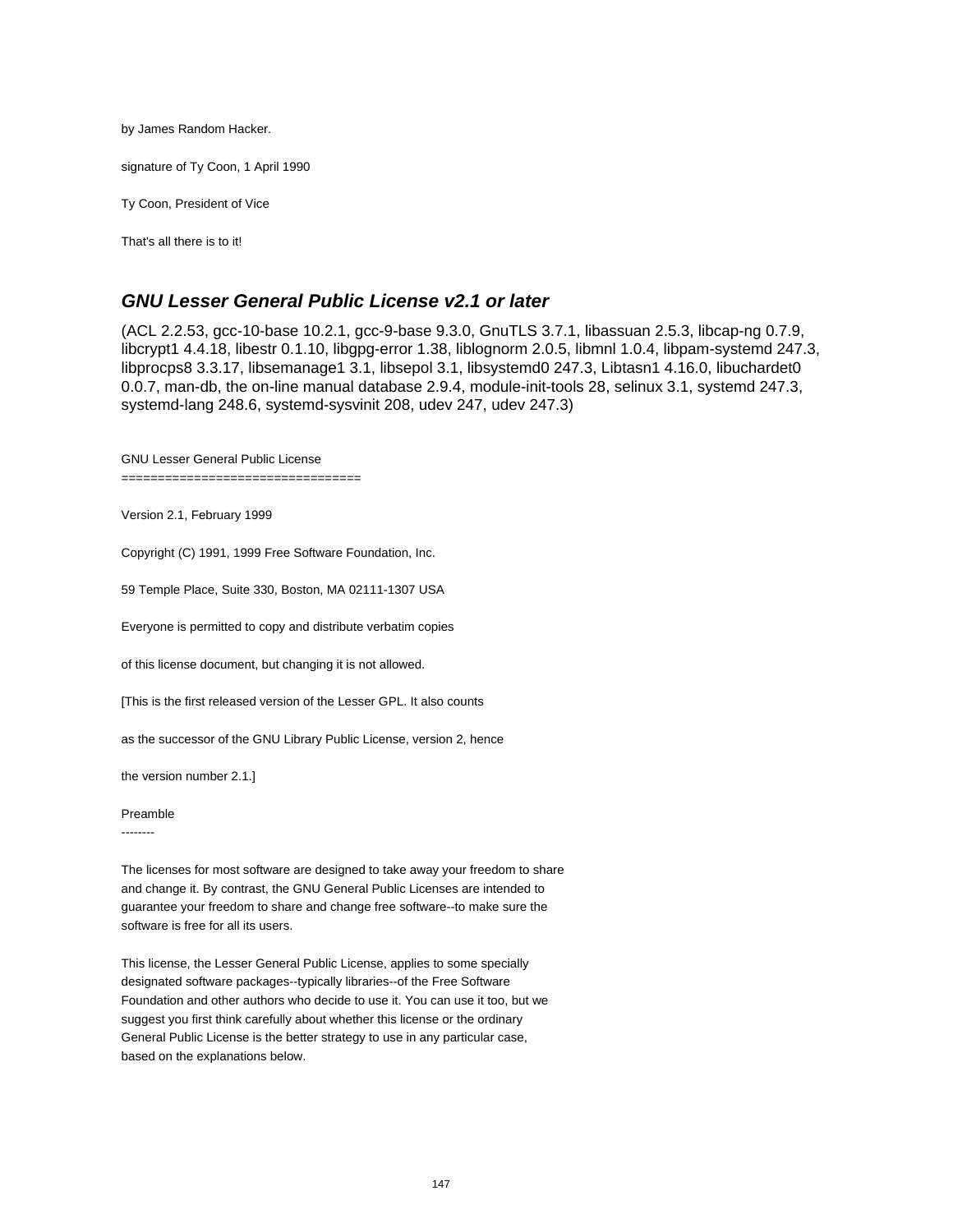When we speak of free software, we are referring to freedom of use, not price. Our General Public Licenses are designed to make sure that you have the freedom to distribute copies of free software (and charge for this service if you wish); that you receive source code or can get it if you want it; that you can change the software and use pieces of it in new free programs; and that you are informed that you can do these things.

To protect your rights, we need to make restrictions that forbid distributors to deny you these rights or to ask you to surrender these rights. These restrictions translate to certain responsibilities for you if you distribute copies of the library or if you modify it.

For example, if you distribute copies of the library, whether gratis or for a fee, you must give the recipients all the rights that we gave you. You must make sure that they, too, receive or can get the source code. If you link other code with the library, you must provide complete object files to the recipients, so that they can relink them with the library after making changes to the library and recompiling it. And you must show them these terms so they know their rights.

We protect your rights with a two-step method: (1) we copyright the library, and (2) we offer you this license, which gives you legal permission to copy, distribute and/or modify the library.

To protect each distributor, we want to make it very clear that there is no warranty for the free library. Also, if the library is modified by someone else and passed on, the recipients should know that what they have is not the original version, so that the original author's reputation will not be affected by problems that might be introduced by others.

Finally, software patents pose a constant threat to the existence of any free program. We wish to make sure that a company cannot effectively restrict the users of a free program by obtaining a restrictive license from a patent holder. Therefore, we insist that any patent license obtained for a version of the library must be consistent with the full freedom of use specified in this license.

Most GNU software, including some libraries, is covered by the ordinary GNU General Public License. This license, the GNU Lesser General Public License, applies to certain designated libraries, and is quite different from the ordinary General Public License. We use this license for certain libraries in order to permit linking those libraries into non-free programs.

When a program is linked with a library, whether statically or using a shared library, the combination of the two is legally speaking a combined work, a derivative of the original library. The ordinary General Public License therefore permits such linking only if the entire combination fits its criteria of freedom. The Lesser General Public License permits more lax criteria for linking other code with the library.

We call this license the "Lesser" General Public License because it does Less to protect the user's freedom than the ordinary General Public License. It also provides other free software developers Less of an advantage over competing non-free programs. These disadvantages are the reason we use the ordinary General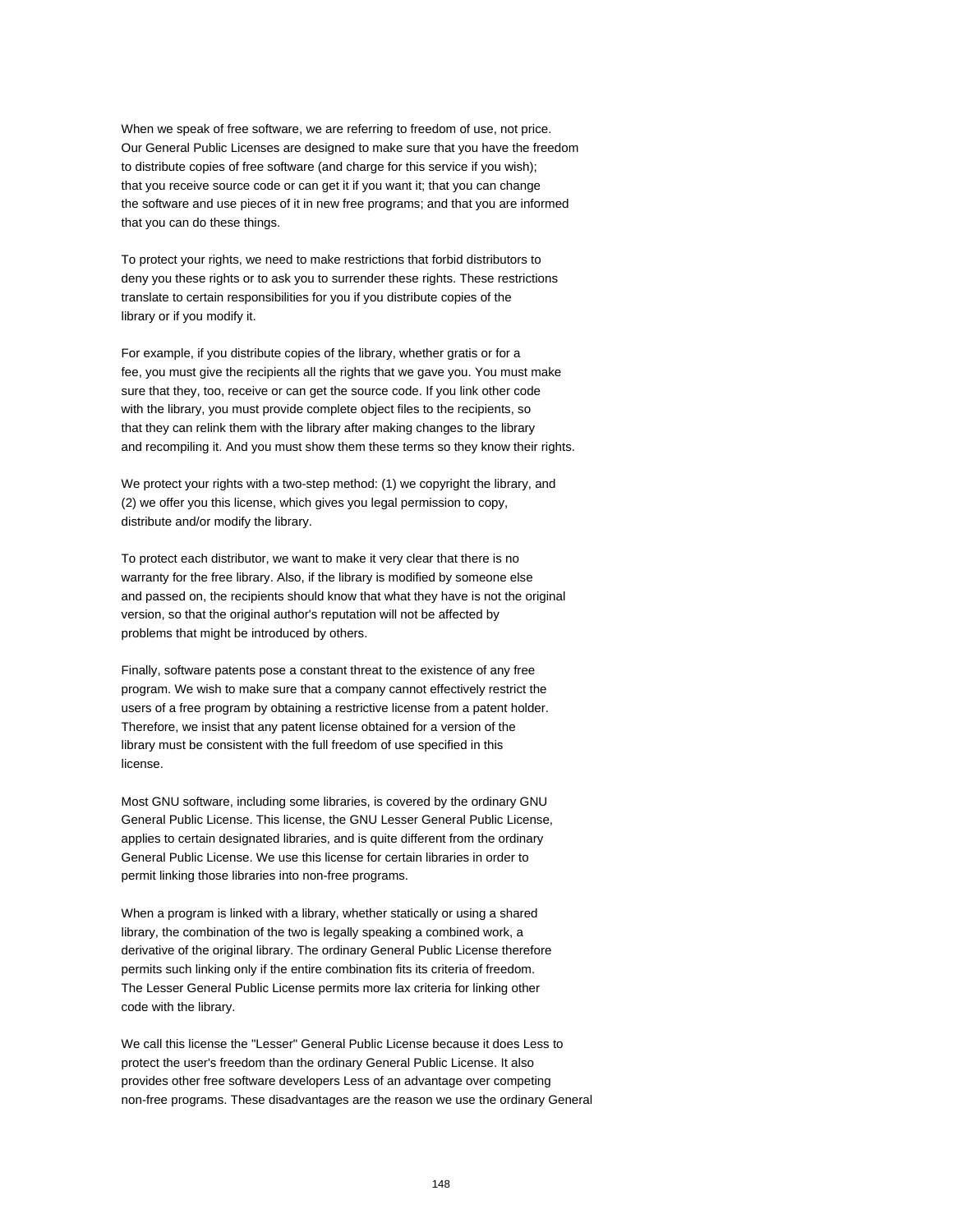Public License for many libraries. However, the Lesser license provides advantages in certain special circumstances.

For example, on rare occasions, there may be a special need to encourage the widest possible use of a certain library, so that it becomes a de-facto standard. To achieve this, non-free programs must be allowed to use the library. A more frequent case is that a free library does the same job as widely used non-free libraries. In this case, there is little to gain by limiting the free library to free software only, so we use the Lesser General Public License.

In other cases, permission to use a particular library in non-free programs enables a greater number of people to use a large body of free software. For example, permission to use the GNU C Library in non-free programs enables many more people to use the whole GNU operating system, as well as its variant, the GNU/Linux operating system.

Although the Lesser General Public License is Less protective of the users' freedom, it does ensure that the user of a program that is linked with the Library has the freedom and the wherewithal to run that program using a modified version of the Library.

The precise terms and conditions for copying, distribution and modification follow. Pay close attention to the difference between a "work based on the library" and a "work that uses the library". The former contains code derived from the library, whereas the latter must be combined with the library in order to run.

TERMS AND CONDITIONS FOR COPYING, DISTRIBUTION AND MODIFICATION ---------------------------------------------------------------

0. This License Agreement applies to any software library or other program which contains a notice placed by the copyright holder or other authorized party saying it may be distributed under the terms of this Lesser General Public License (also called "this License"). Each licensee is addressed as "you".

A "library" means a collection of software functions and/or data prepared so as to be conveniently linked with application programs (which use some of those functions and data) to form executables.

The "Library", below, refers to any such software library or work which has been distributed under these terms. A "work based on the Library" means either the Library or any derivative work under copyright law: that is to say, a work containing the Library or a portion of it, either verbatim or with modifications and/or translated straightforwardly into another language. (Hereinafter, translation is included without limitation in the term "modification".)

"Source code" for a work means the preferred form of the work for making modifications to it. For a library, complete source code means all the source code for all modules it contains, plus any associated interface definition files, plus the scripts used to control compilation and installation of the library.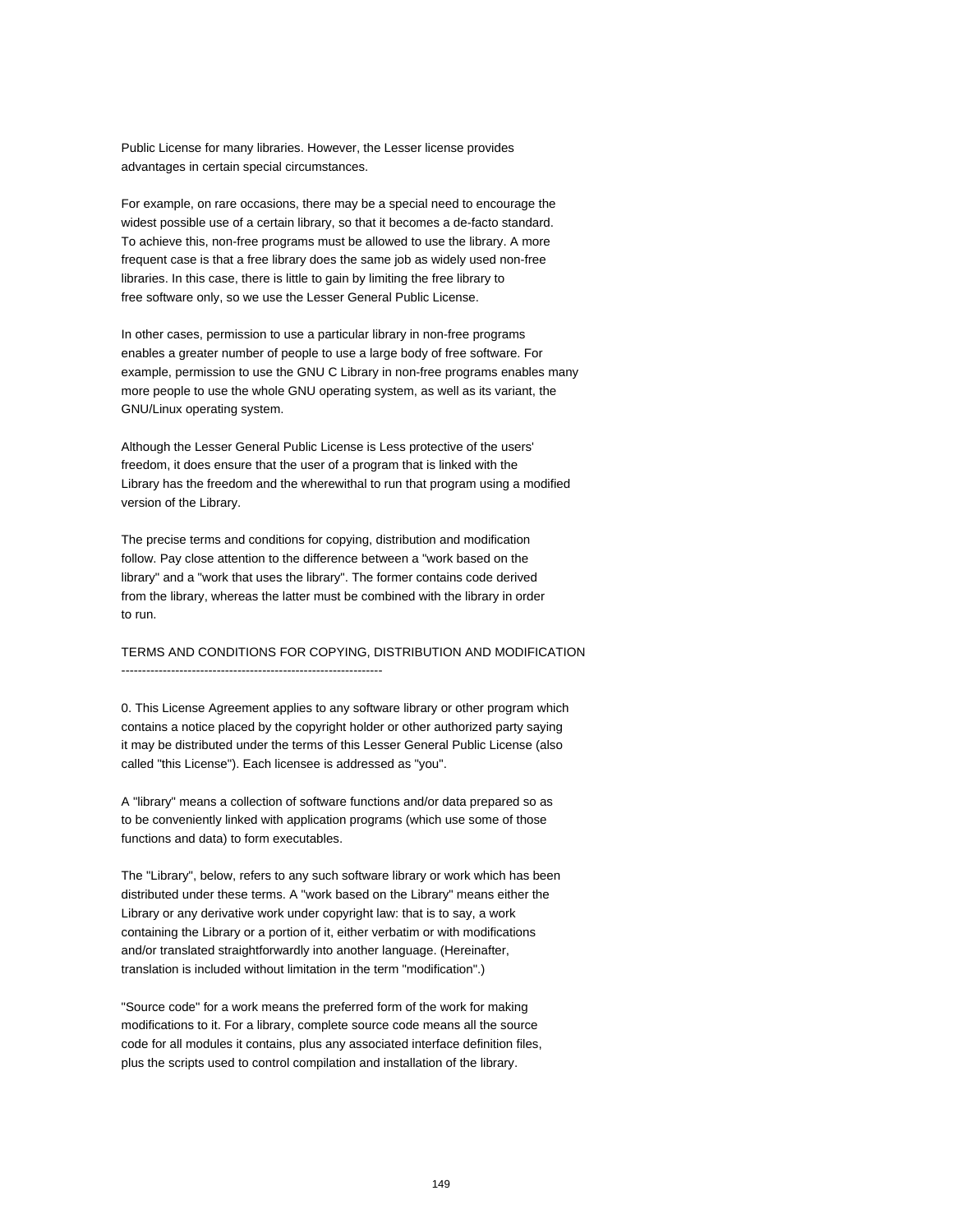Activities other than copying, distribution and modification are not covered by this License; they are outside its scope. The act of running a program using the Library is not restricted, and output from such a program is covered only if its contents constitute a work based on the Library (independent of the use of the Library in a tool for writing it). Whether that is true depends on what the Library does and what the program that uses the Library does.

1. You may copy and distribute verbatim copies of the Library's complete source code as you receive it, in any medium, provided that you conspicuously and appropriately publish on each copy an appropriate copyright notice and disclaimer of warranty; keep intact all the notices that refer to this License and to the absence of any warranty; and distribute a copy of this License along with the Library.

You may charge a fee for the physical act of transferring a copy, and you may at your option offer warranty protection in exchange for a fee.

2. You may modify your copy or copies of the Library or any portion of it, thus forming a work based on the Library, and copy and distribute such modifications or work under the terms of Section 1 above, provided that you also meet all of these conditions:

a) The modified work must itself be a software library.

b) You must cause the files modified to carry prominent notices stating that you changed the files and the date of any change.

c) You must cause the whole of the work to be licensed at no charge to all third parties under the terms of this License.

d) If a facility in the modified Library refers to a function or a table of data to be supplied by an application program that uses the facility, other than as an argument passed when the facility is invoked, then you must make a good faith effort to ensure that, in the event an application does not supply such function or table, the facility still operates, and performs whatever part of its purpose remains meaningful.

(For example, a function in a library to compute square roots has a purpose that is entirely well-defined independent of the application. Therefore, Subsection 2d requires that any application-supplied function or table used by this function must be optional: if the application does not supply it, the square root function must still compute square roots.)

These requirements apply to the modified work as a whole. If identifiable sections of that work are not derived from the Library, and can be reasonably considered independent and separate works in themselves, then this License, and its terms, do not apply to those sections when you distribute them as separate works. But when you distribute the same sections as part of a whole which is a work based on the Library, the distribution of the whole must be on the terms of this License, whose permissions for other licensees extend to the entire whole, and thus to each and every part regardless of who wrote it.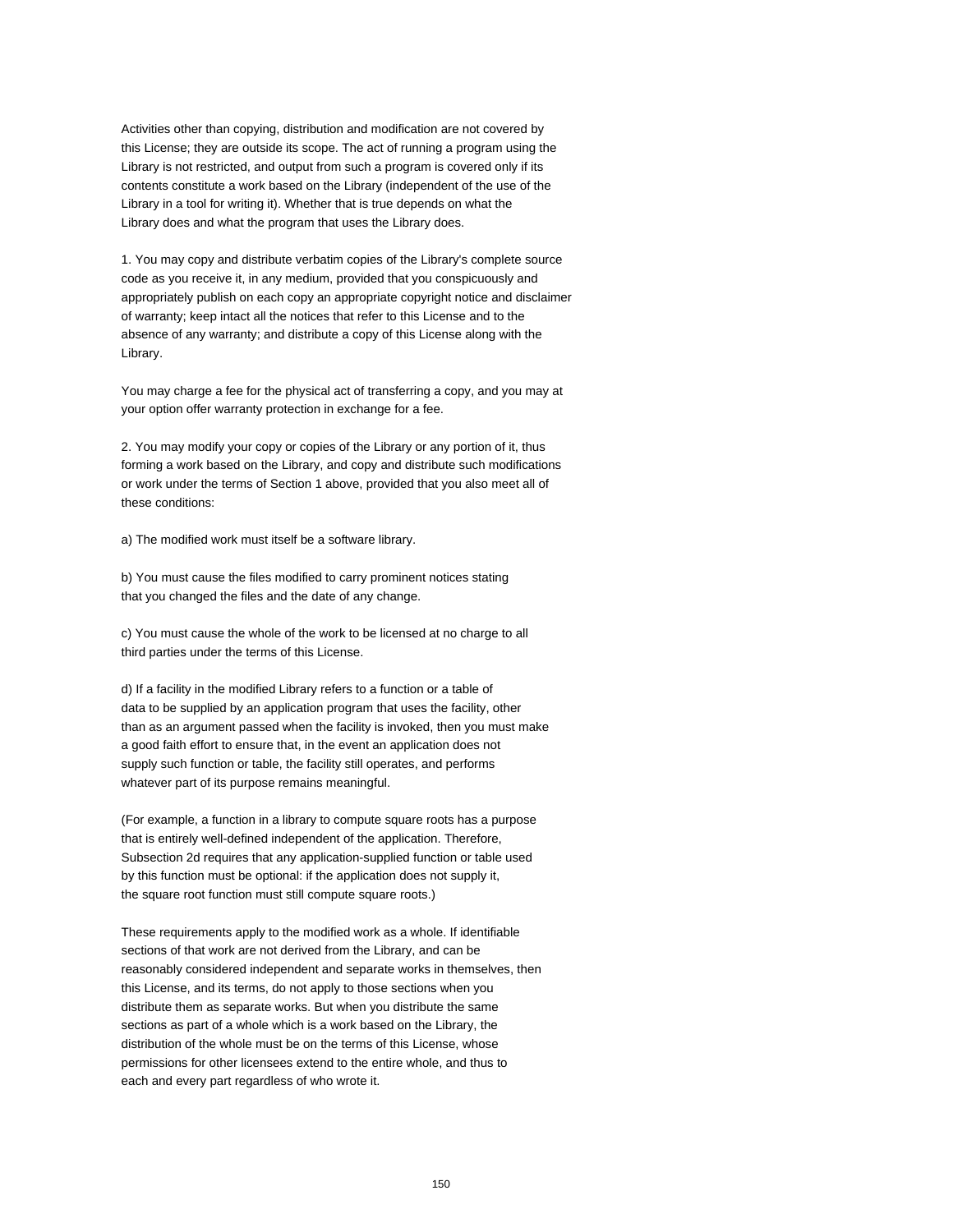Thus, it is not the intent of this section to claim rights or contest your rights to work written entirely by you; rather, the intent is to exercise the right to control the distribution of derivative or collective works based on the Library.

In addition, mere aggregation of another work not based on the Library with the Library (or with a work based on the Library) on a volume of a storage or distribution medium does not bring the other work under the scope of this License.

3. You may opt to apply the terms of the ordinary GNU General Public License instead of this License to a given copy of the Library. To do this, you must alter all the notices that refer to this License, so that they refer to the ordinary GNU General Public License, version 2, instead of to this License. (If a newer version than version 2 of the ordinary GNU General Public License has appeared, then you can specify that version instead if you wish.) Do not make any other change in these notices.

Once this change is made in a given copy, it is irreversible for that copy, so the ordinary GNU General Public License applies to all subsequent copies and derivative works made from that copy.

This option is useful when you wish to copy part of the code of the Library into a program that is not a library.

4. You may copy and distribute the Library (or a portion or derivative of it, under Section 2) in object code or executable form under the terms of Sections 1 and 2 above provided that you accompany it with the complete corresponding machine-readable source code, which must be distributed under the terms of Sections 1 and 2 above on a medium customarily used for software interchange.

If distribution of object code is made by offering access to copy from a designated place, then offering equivalent access to copy the source code from the same place satisfies the requirement to distribute the source code, even though third parties are not compelled to copy the source along with the object code.

5. A program that contains no derivative of any portion of the Library, but is designed to work with the Library by being compiled or linked with it, is called a "work that uses the Library". Such a work, in isolation, is not a derivative work of the Library, and therefore falls outside the scope of this License.

However, linking a "work that uses the Library" with the Library creates an executable that is a derivative of the Library (because it contains portions of the Library), rather than a "work that uses the library". The executable is therefore covered by this License. Section 6 states terms for distribution of such executables.

When a "work that uses the Library" uses material from a header file that is part of the Library, the object code for the work may be a derivative work of the Library even though the source code is not. Whether this is true is especially significant if the work can be linked without the Library, or if the work is itself a library. The threshold for this to be true is not precisely defined by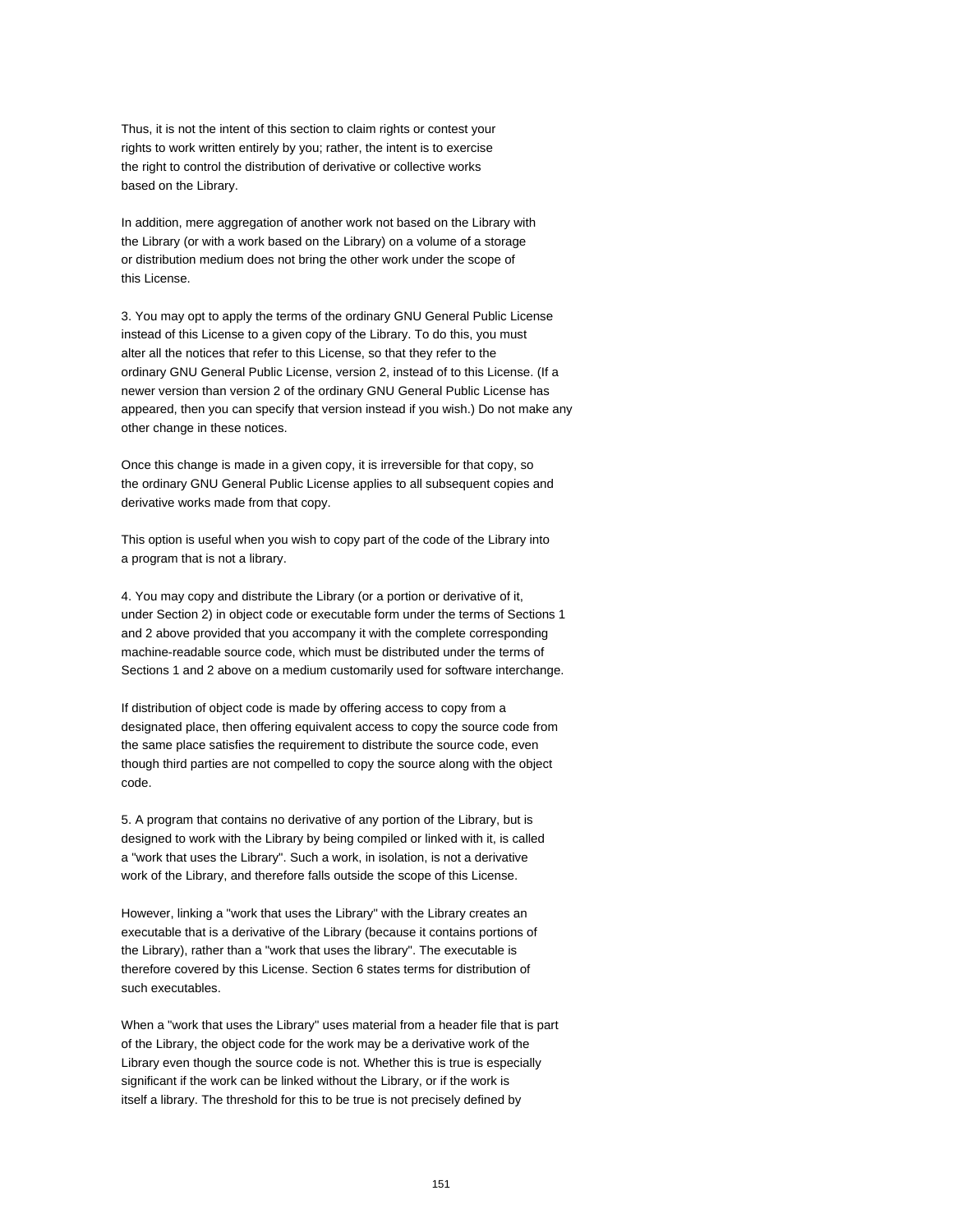#### law.

If such an object file uses only numerical parameters, data structure layouts and accessors, and small macros and small inline functions (ten lines or less in length), then the use of the object file is unrestricted, regardless of whether it is legally a derivative work. (Executables containing this object code plus portions of the Library will still fall under Section 6.)

Otherwise, if the work is a derivative of the Library, you may distribute the object code for the work under the terms of Section 6. Any executables containing that work also fall under Section 6, whether or not they are linked directly with the Library itself.

6. As an exception to the Sections above, you may also combine or link a "work that uses the Library" with the Library to produce a work containing portions of the Library, and distribute that work under terms of your choice, provided that the terms permit modification of the work for the customer's own use and reverse engineering for debugging such modifications.

You must give prominent notice with each copy of the work that the Library is used in it and that the Library and its use are covered by this License. You must supply a copy of this License. If the work during execution displays copyright notices, you must include the copyright notice for the Library among them, as well as a reference directing the user to the copy of this License. Also, you must do one of these things:

a) Accompany the work with the complete corresponding machine-readable source code for the Library including whatever changes were used in the work (which must be distributed under Sections 1 and 2 above); and, if the work is an executable linked with the Library, with the complete machine-readable "work that uses the Library", as object code and/or source code, so that the user can modify the Library and then relink to produce a modified executable containing the modified Library. (It is understood that the user who changes the contents of definitions files in the Library will not necessarily be able to recompile the application to use the modified definitions.)

b) Use a suitable shared library mechanism for linking with the Library. A suitable mechanism is one that (1) uses at run time a copy of the library already present on the user's computer system, rather than copying library functions into the executable, and (2) will operate properly with a modified version of the library, if the user installs one, as long as the modified version is interface-compatible with the version that the work was made with.

c) Accompany the work with a written offer, valid for at least three years, to give the same user the materials specified in Subsection 6a, above, for a charge no more than the cost of performing this distribution.

d) If distribution of the work is made by offering access to copy from a designated place, offer equivalent access to copy the above specified materials from the same place.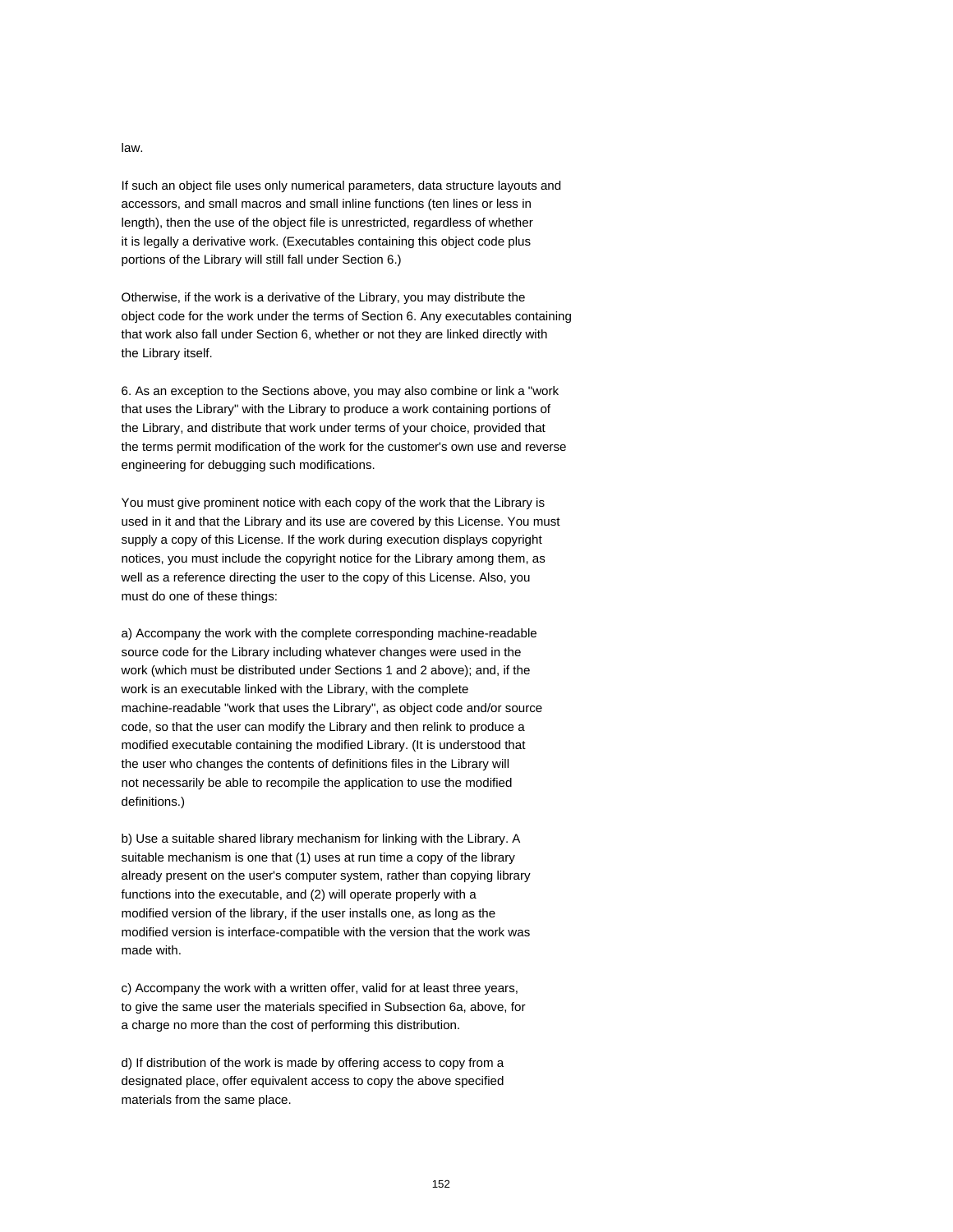e) Verify that the user has already received a copy of these materials or that you have already sent this user a copy.

For an executable, the required form of the "work that uses the Library" must include any data and utility programs needed for reproducing the executable from it. However, as a special exception, the materials to be distributed need not include anything that is normally distributed (in either source or binary form) with the major components (compiler, kernel, and so on) of the operating system on which the executable runs, unless that component itself accompanies the executable.

It may happen that this requirement contradicts the license restrictions of other proprietary libraries that do not normally accompany the operating system. Such a contradiction means you cannot use both them and the Library together in an executable that you distribute.

7. You may place library facilities that are a work based on the Library side-by-side in a single library together with other library facilities not covered by this License, and distribute such a combined library, provided that the separate distribution of the work based on the Library and of the other library facilities is otherwise permitted, and provided that you do these two things:

a) Accompany the combined library with a copy of the same work based on the Library, uncombined with any other library facilities. This must be distributed under the terms of the Sections above.

b) Give prominent notice with the combined library of the fact that part of it is a work based on the Library, and explaining where to find the accompanying uncombined form of the same work.

8. You may not copy, modify, sublicense, link with, or distribute the Library except as expressly provided under this License. Any attempt otherwise to copy, modify, sublicense, link with, or distribute the Library is void, and will automatically terminate your rights under this License. However, parties who have received copies, or rights, from you under this License will not have their licenses terminated so long as such parties remain in full compliance.

9. You are not required to accept this License, since you have not signed it. However, nothing else grants you permission to modify or distribute the Library or its derivative works. These actions are prohibited by law if you do not accept this License. Therefore, by modifying or distributing the Library (or any work based on the Library), you indicate your acceptance of this License to do so, and all its terms and conditions for copying, distributing or modifying the Library or works based on it.

10. Each time you redistribute the Library (or any work based on the Library), the recipient automatically receives a license from the original licensor to copy, distribute, link with or modify the Library subject to these terms and conditions. You may not impose any further restrictions on the recipients' exercise of the rights granted herein. You are not responsible for enforcing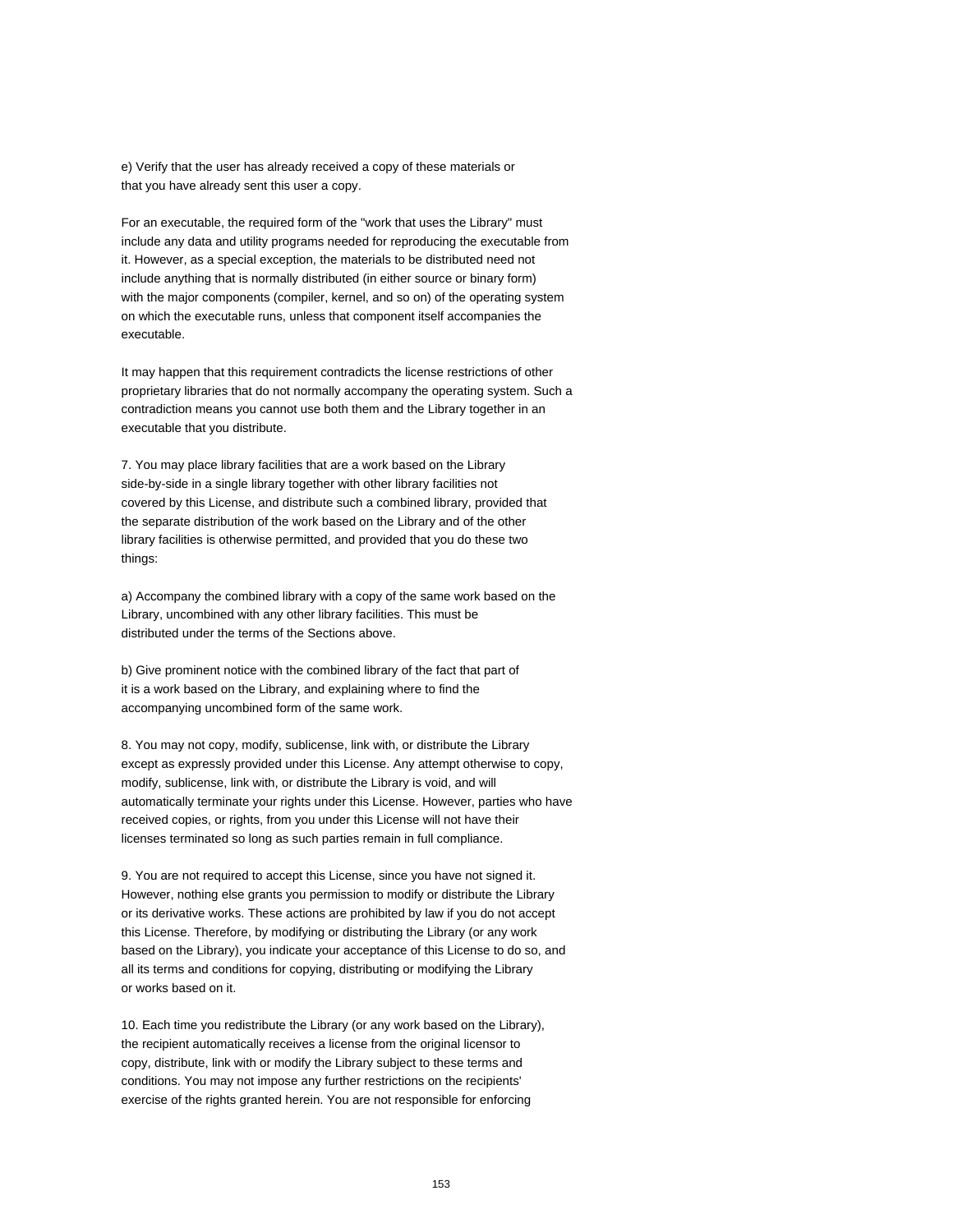compliance by third parties with this License.

11. If, as a consequence of a court judgment or allegation of patent infringement or for any other reason (not limited to patent issues), conditions are imposed on you (whether by court order, agreement or otherwise) that contradict the conditions of this License, they do not excuse you from the conditions of this License. If you cannot distribute so as to satisfy simultaneously your obligations under this License and any other pertinent obligations, then as a consequence you may not distribute the Library at all. For example, if a patent license would not permit royalty-free redistribution of the Library by all those who receive copies directly or indirectly through you, then the only way you could satisfy both it and this License would be to refrain entirely from distribution of the Library.

If any portion of this section is held invalid or unenforceable under any particular circumstance, the balance of the section is intended to apply, and the section as a whole is intended to apply in other circumstances.

It is not the purpose of this section to induce you to infringe any patents or other property right claims or to contest validity of any such claims; this section has the sole purpose of protecting the integrity of the free software distribution system which is implemented by public license practices. Many people have made generous contributions to the wide range of software distributed through that system in reliance on consistent application of that system; it is up to the author/donor to decide if he or she is willing to distribute software through any other system and a licensee cannot impose that choice.

This section is intended to make thoroughly clear what is believed to be a consequence of the rest of this License.

12. If the distribution and/or use of the Library is restricted in certain countries either by patents or by copyrighted interfaces, the original copyright holder who places the Library under this License may add an explicit geographical distribution limitation excluding those countries, so that distribution is permitted only in or among countries not thus excluded. In such case, this License incorporates the limitation as if written in the body of this License.

13. The Free Software Foundation may publish revised and/or new versions of the Lesser General Public License from time to time. Such new versions will be similar in spirit to the present version, but may differ in detail to address new problems or concerns.

Each version is given a distinguishing version number. If the Library specifies a version number of this License which applies to it and "any later version", you have the option of following the terms and conditions either of that version or of any later version published by the Free Software Foundation. If the Library does not specify a license version number, you may choose any version ever published by the Free Software Foundation.

14. If you wish to incorporate parts of the Library into other free programs whose distribution conditions are incompatible with these, write to the author to ask for permission. For software which is copyrighted by the Free Software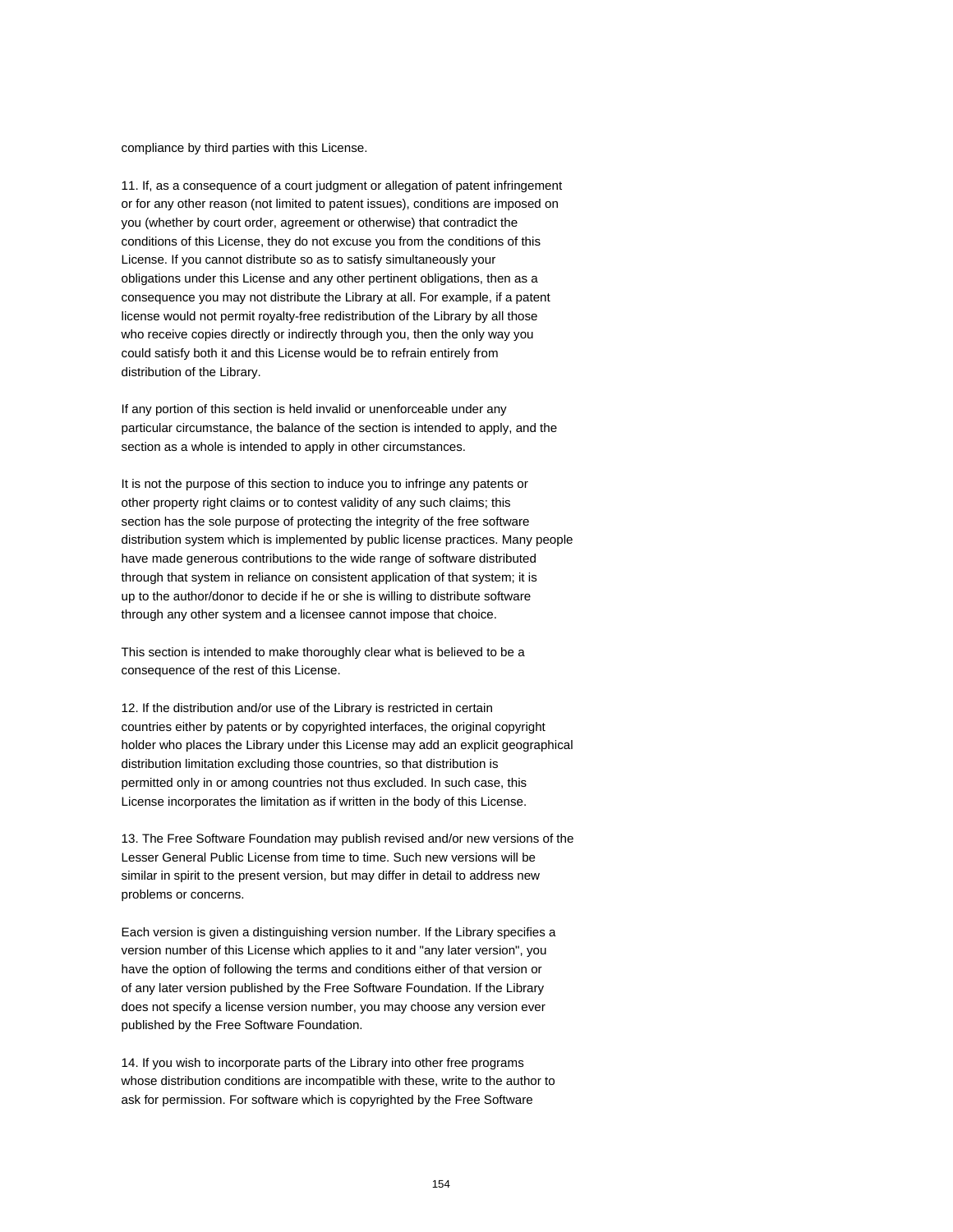Foundation, write to the Free Software Foundation; we sometimes make exceptions for this. Our decision will be guided by the two goals of preserving the free status of all derivatives of our free software and of promoting the sharing and reuse of software generally.

## NO WARRANTY

15. BECAUSE THE LIBRARY IS LICENSED FREE OF CHARGE, THERE IS NO WARRANTY FOR THE LIBRARY, TO THE EXTENT PERMITTED BY APPLICABLE LAW. EXCEPT WHEN OTHERWISE STATED IN WRITING THE COPYRIGHT HOLDERS AND/OR OTHER PARTIES PROVIDE THE LIBRARY "AS IS" WITHOUT WARRANTY OF ANY KIND, EITHER EXPRESSED OR IMPLIED, INCLUDING, BUT NOT LIMITED TO, THE IMPLIED WARRANTIES OF MERCHANTABILITY AND FITNESS FOR A PARTICULAR PURPOSE. THE ENTIRE RISK AS TO THE QUALITY AND PERFORMANCE OF THE LIBRARY IS WITH YOU. SHOULD THE LIBRARY PROVE DEFECTIVE, YOU ASSUME THE COST OF ALL NECESSARY SERVICING, REPAIR OR CORRECTION.

16. IN NO EVENT UNLESS REQUIRED BY APPLICABLE LAW OR AGREED TO IN WRITING WILL ANY COPYRIGHT HOLDER, OR ANY OTHER PARTY WHO MAY MODIFY AND/OR REDISTRIBUTE THE LIBRARY AS PERMITTED ABOVE, BE LIABLE TO YOU FOR DAMAGES, INCLUDING ANY GENERAL, SPECIAL, INCIDENTAL OR CONSEQUENTIAL DAMAGES ARISING OUT OF THE USE OR INABILITY TO USE THE LIBRARY (INCLUDING BUT NOT LIMITED TO LOSS OF DATA OR DATA BEING RENDERED INACCURATE OR LOSSES SUSTAINED BY YOU OR THIRD PARTIES OR A FAILURE OF THE LIBRARY TO OPERATE WITH ANY OTHER SOFTWARE), EVEN IF SUCH HOLDER OR OTHER PARTY HAS BEEN ADVISED OF THE POSSIBILITY OF SUCH DAMAGES.

## END OF TERMS AND CONDITIONS

How to Apply These Terms to Your New Libraries

----------------------------------------------

If you develop a new library, and you want it to be of the greatest possible use to the public, we recommend making it free software that everyone can redistribute and change. You can do so by permitting redistribution under these terms (or, alternatively, under the terms of the ordinary General Public License).

To apply these terms, attach the following notices to the library. It is safest to attach them to the start of each source file to most effectively convey the exclusion of warranty; and each file should have at least the "copyright" line and a pointer to where the full notice is found.

one line to give the library's name and an idea of what it does.

Copyright (C) year name of author

This library is free software; you can redistribute it and/or

modify it under the terms of the GNU Lesser General Public

License as published by the Free Software Foundation; either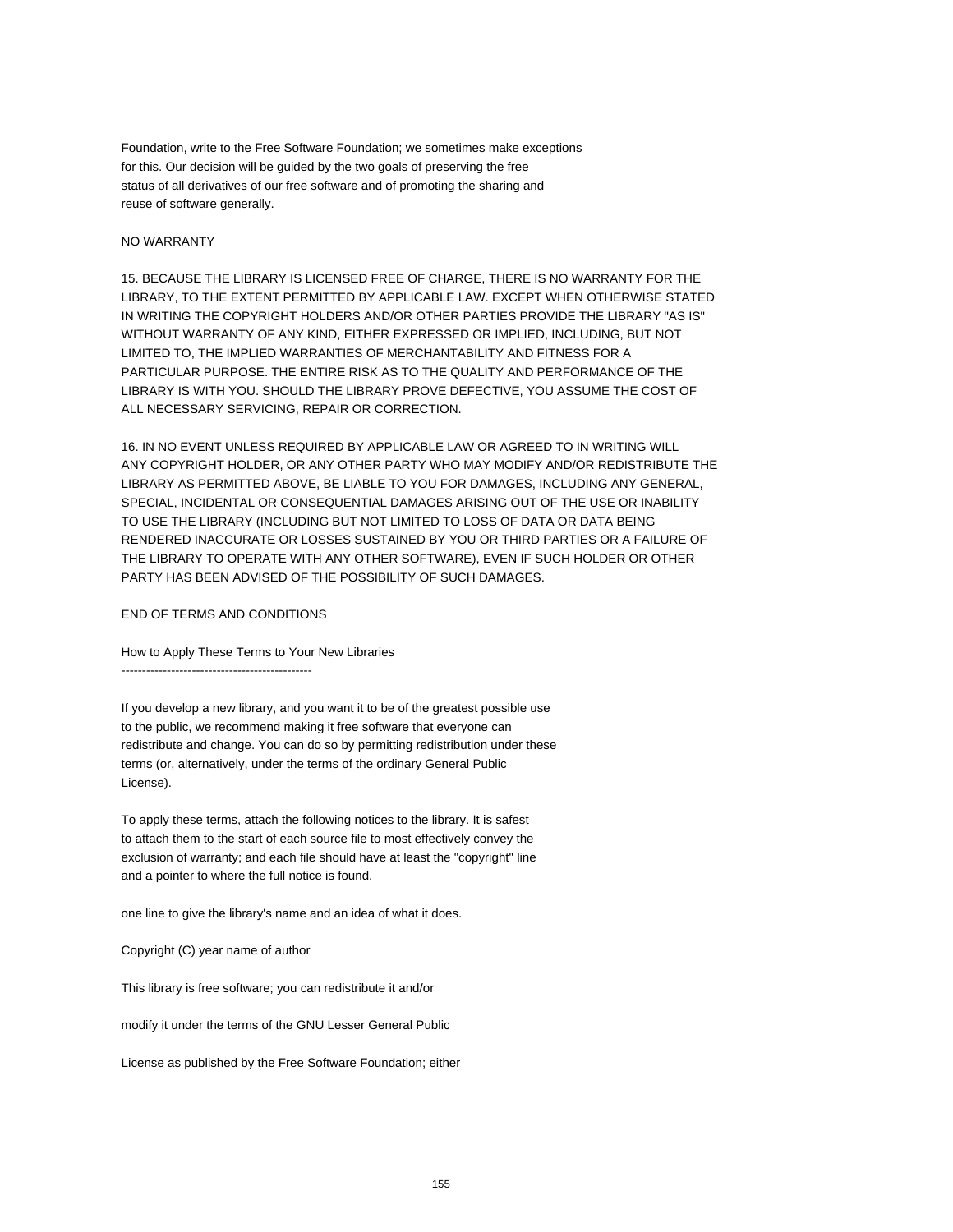version 2.1 of the License, or (at your option) any later version.

This library is distributed in the hope that it will be useful,

but WITHOUT ANY WARRANTY; without even the implied warranty of

MERCHANTABILITY or FITNESS FOR A PARTICULAR PURPOSE. See the GNU

Lesser General Public License for more details.

You should have received a copy of the GNU Lesser General Public

License along with this library; if not, write to the Free Software

Foundation, Inc., 59 Temple Place, Suite 330, Boston, MA 02111-1307 USA

Also add information on how to contact you by electronic and paper mail.

You should also get your employer (if you work as a programmer) or your school, if any, to sign a "copyright disclaimer" for the library, if necessary. Here is a sample; alter the names:

Yoyodyne, Inc., hereby disclaims all copyright interest in

the library `Frob' (a library for tweaking knobs) written

by James Random Hacker.

signature of Ty Coon, 1 April 1990

Ty Coon, President of Vice

That's all there is to it!

# **GNU Lesser General Public License v3.0 or later**

(elfutils 0.183, gcc-9-base 9.3.0, GMP 6.2.1, libgcrypt 1.8.7, libhogweed6 3.7.3, Libidn 2.3.0, libnettle8 3.7.3, Libtasn1 4.16.0, libunistring 0.9.10)

GNU LESSER GENERAL PUBLIC LICENSE

====================================

Version 3, 29 June 2007

Copyright (C) 2007 Free Software Foundation, Inc.

Everyone is permitted to copy and distribute verbatim copies of this license document, but changing it is not allowed.

This version of the GNU Lesser General Public License incorporates the terms and conditions of version 3 of the GNU General Public License, supplemented by the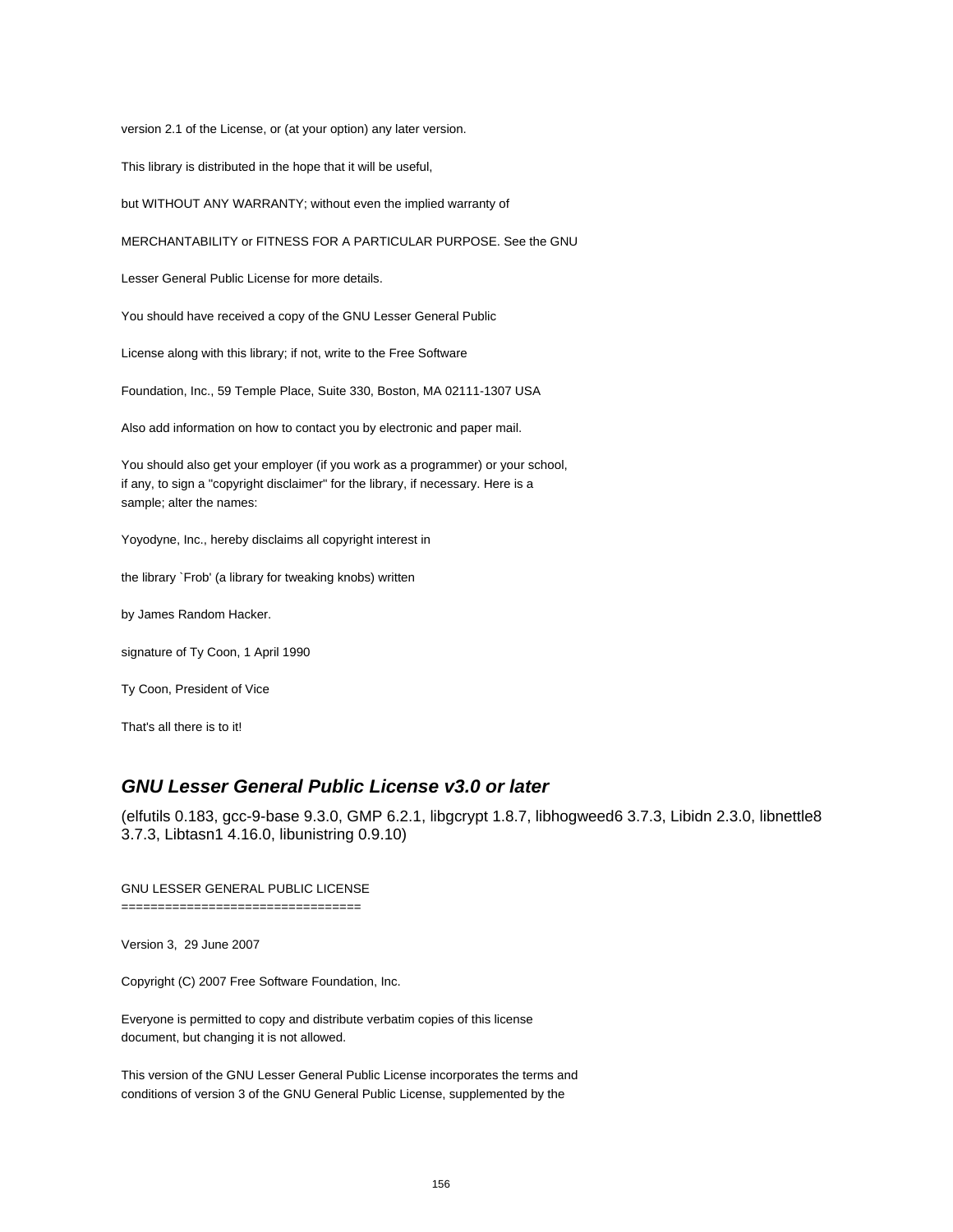additional permissions listed below.

0. Additional Definitions.

As used herein, "this License" refers to version 3 of the GNU Lesser General Public License, and the "GNU GPL" refers to version 3 of the GNU General Public License.

"The Library" refers to a covered work governed by this License, other than an Application or a Combined Work as defined below.

An "Application" is any work that makes use of an interface provided by the Library, but which is not otherwise based on the Library. Defining a subclass of a class defined by the Library is deemed a mode of using an interface provided by the Library.

A "Combined Work" is a work produced by combining or linking an Application with the Library. The particular version of the Library with which the Combined Work was made is also called the "Linked Version".

The "Minimal Corresponding Source" for a Combined Work means the Corresponding Source for the Combined Work, excluding any source code for portions of the Combined Work that, considered in isolation, are based on the Application, and not on the Linked Version.

The "Corresponding Application Code" for a Combined Work means the object code and/or source code for the Application, including any data and utility programs needed for reproducing the Combined Work from the Application, but excluding the System Libraries of the Combined Work.

1. Exception to Section 3 of the GNU GPL.

You may convey a covered work under sections 3 and 4 of this License without being bound by section 3 of the GNU GPL.

2. Conveying Modified Versions.

If you modify a copy of the Library, and, in your modifications, a facility refers to a function or data to be supplied by an Application that uses the facility (other than as an argument passed when the facility is invoked), then you may convey a copy of the modified version:

\* a) under this License, provided that you make a good faith effort to ensure that, in the event an Application does not supply the function or data, the facility still operates, and performs whatever part of its purpose remains meaningful, or

\* b) under the GNU GPL, with none of the additional permissions of this License applicable to that copy.

3. Object Code Incorporating Material from Library Header Files.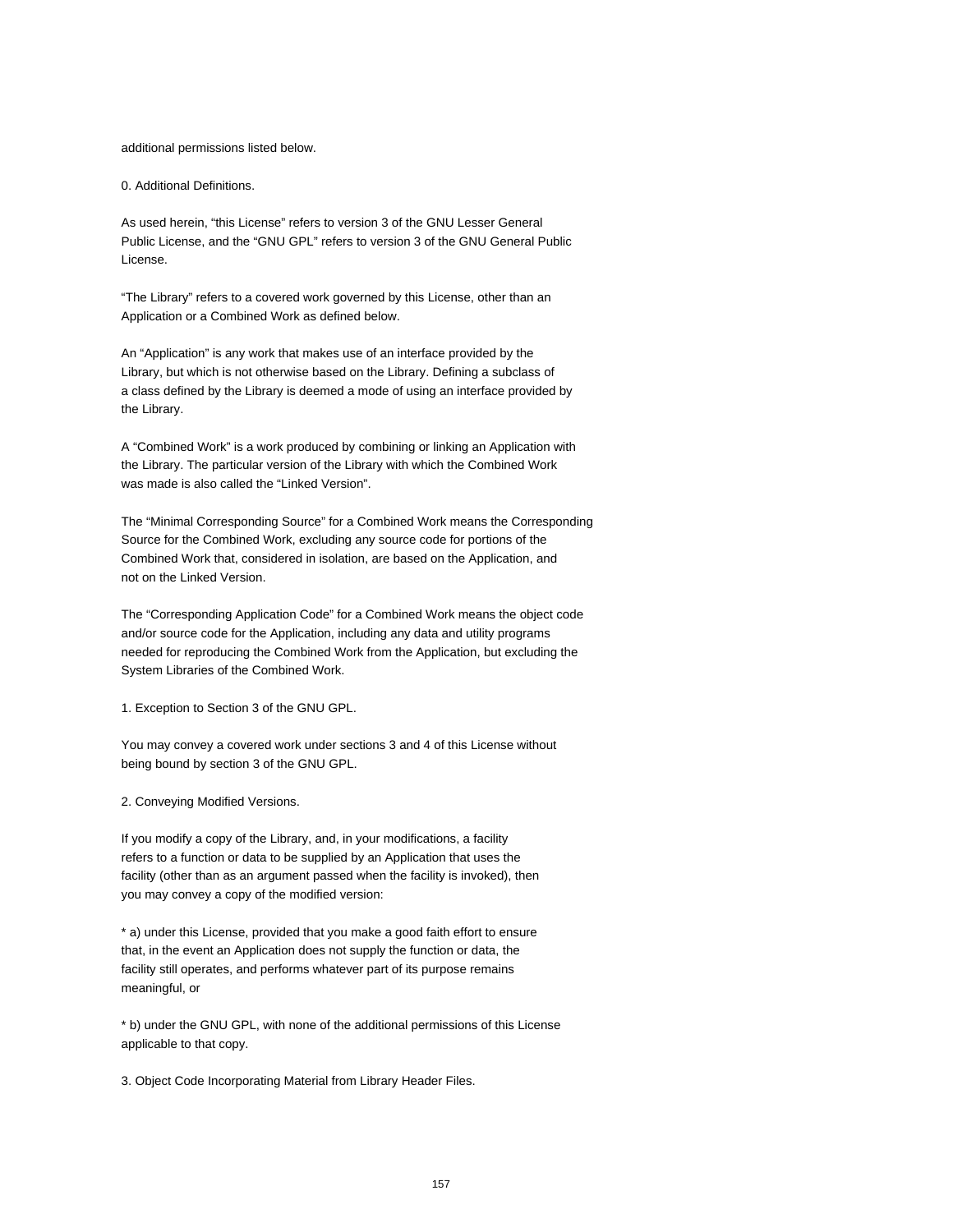The object code form of an Application may incorporate material from a header file that is part of the Library. You may convey such object code under terms of your choice, provided that, if the incorporated material is not limited to numerical parameters, data structure layouts and accessors, or small macros, inline functions and templates (ten or fewer lines in length), you do both of the following:

\* a) Give prominent notice with each copy of the object code that the Library is used in it and that the Library and its use are covered by this License.

\* b) Accompany the object code with a copy of the GNU GPL and this license document.

4. Combined Works.

You may convey a Combined Work under terms of your choice that, taken together, effectively do not restrict modification of the portions of the Library contained in the Combined Work and reverse engineering for debugging such modifications, if you also do each of the following:

\* a) Give prominent notice with each copy of the Combined Work that the Library is used in it and that the Library and its use are covered by this License.

\* b) Accompany the Combined Work with a copy of the GNU GPL and this license document.

\* c) For a Combined Work that displays copyright notices during execution, include the copyright notice for the Library among these notices, as well as a reference directing the user to the copies of the GNU GPL and this license document.

## \* d) Do one of the following:

\* 0) Convey the Minimal Corresponding Source under the terms of this License, and the Corresponding Application Code in a form suitable for, and under terms that permit, the user to recombine or relink the Application with a modified version of the Linked Version to produce a modified Combined Work, in the manner specified by section 6 of the GNU GPL for conveying Corresponding Source.

\* 1) Use a suitable shared library mechanism for linking with the Library. A suitable mechanism is one that (a) uses at run time a copy of the Library already present on the user's computer system, and (b) will operate properly with a modified version of the Library that is interface-compatible with the Linked Version.

\* e) Provide Installation Information, but only if you would otherwise be required to provide such information under section 6 of the GNU GPL, and only to the extent that such information is necessary to install and execute a modified version of the Combined Work produced by recombining or relinking the Application with a modified version of the Linked Version. (If you use option 4d0, the Installation Information must accompany the Minimal Corresponding Source and Corresponding Application Code. If you use option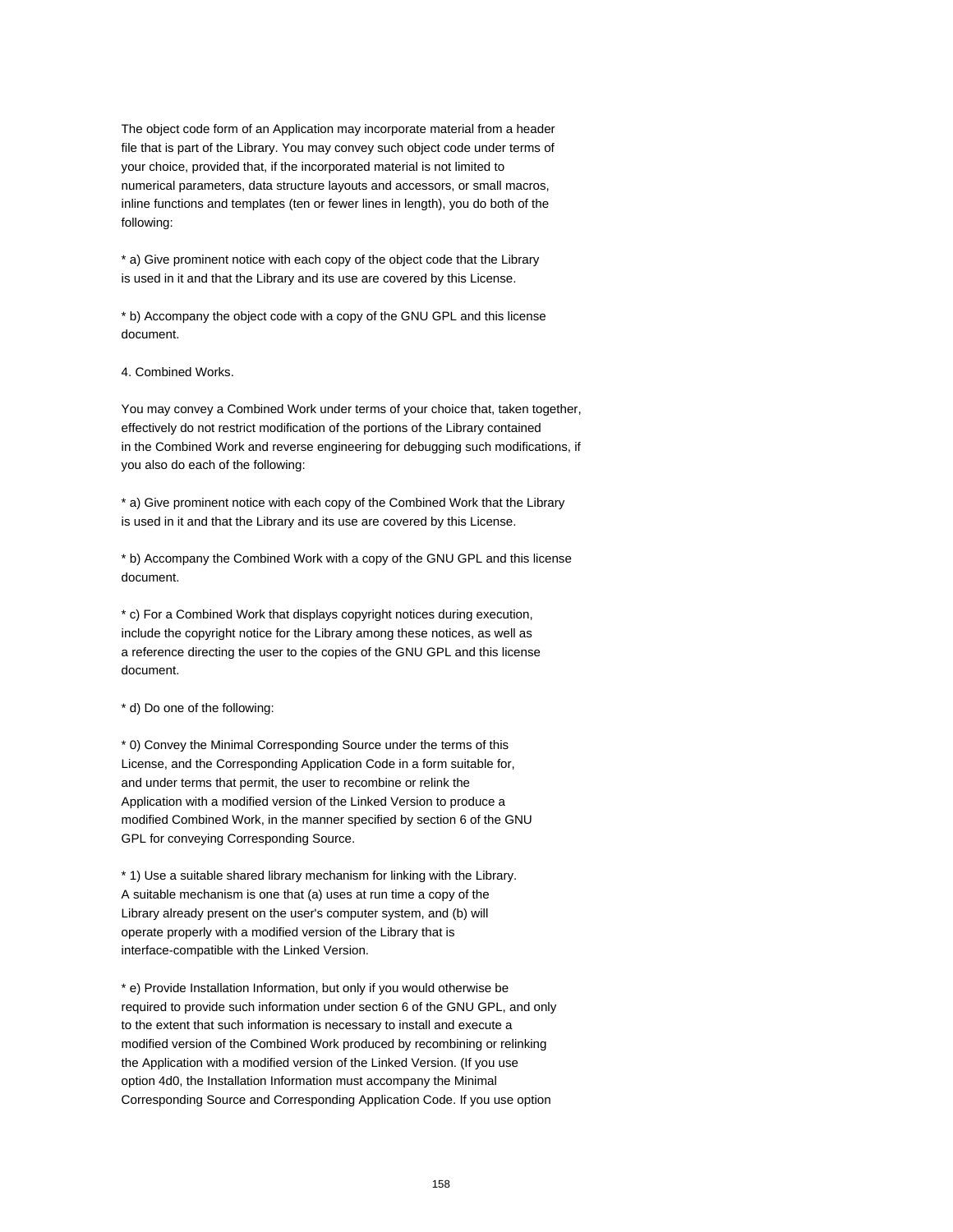4d1, you must provide the Installation Information in the manner specified by section 6 of the GNU GPL for conveying Corresponding Source.)

5. Combined Libraries.

You may place library facilities that are a work based on the Library side by side in a single library together with other library facilities that are not Applications and are not covered by this License, and convey such a combined library under terms of your choice, if you do both of the following:

\* a) Accompany the combined library with a copy of the same work based on the Library, uncombined with any other library facilities, conveyed under the terms of this License.

\* b) Give prominent notice with the combined library that part of it is a work based on the Library, and explaining where to find the accompanying uncombined form of the same work.

6. Revised Versions of the GNU Lesser General Public License.

The Free Software Foundation may publish revised and/or new versions of the GNU Lesser General Public License from time to time. Such new versions will be similar in spirit to the present version, but may differ in detail to address new problems or concerns.

Each version is given a distinguishing version number. If the Library as you received it specifies that a certain numbered version of the GNU Lesser General Public License "or any later version" applies to it, you have the option of following the terms and conditions either of that published version or of any later version published by the Free Software Foundation. If the Library as you received it does not specify a version number of the GNU Lesser General Public License, you may choose any version of the GNU Lesser General Public License ever published by the Free Software Foundation.

If the Library as you received it specifies that a proxy can decide whether future versions of the GNU Lesser General Public License shall apply, that proxy's public statement of acceptance of any version is permanent authorization for you to choose that version for the Library.

--------------------------------------------------------------------------------

GNU GENERAL PUBLIC LICENSE ==========================

Version 3, 29 June 2007

Copyright (C) 2007 Free Software Foundation, Inc.

Everyone is permitted to copy and distribute verbatim copies of this license document, but changing it is not allowed.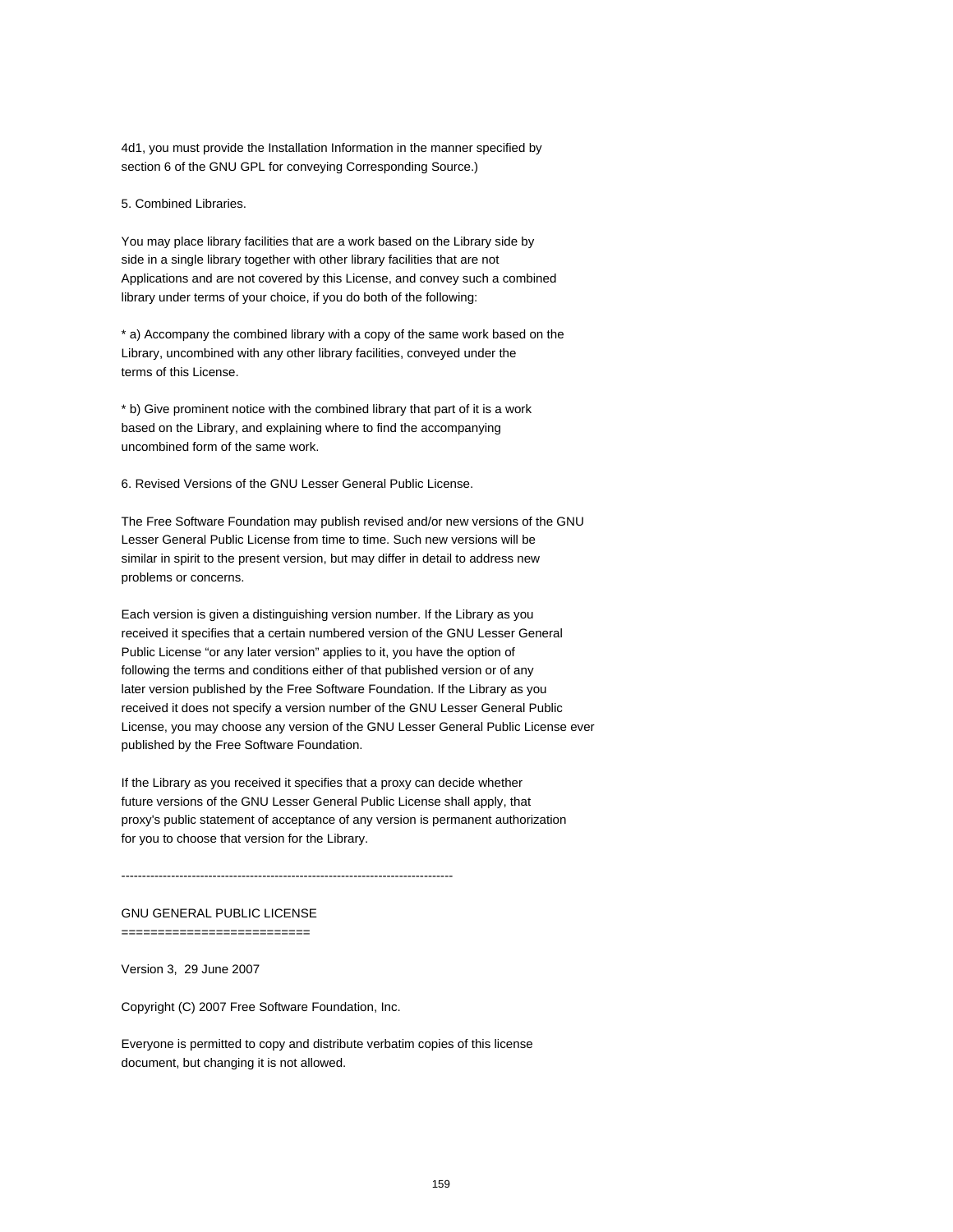## Preamble

The GNU General Public License is a free, copyleft license for software and other kinds of works.

The licenses for most software and other practical works are designed to take away your freedom to share and change the works. By contrast, the GNU General Public License is intended to guarantee your freedom to share and change all versions of a program--to make sure it remains free software for all its users. We, the Free Software Foundation, use the GNU General Public License for most of our software; it applies also to any other work released this way by its authors. You can apply it to your programs, too.

When we speak of free software, we are referring to freedom, not price. Our General Public Licenses are designed to make sure that you have the freedom to distribute copies of free software (and charge for them if you wish), that you receive source code or can get it if you want it, that you can change the software or use pieces of it in new free programs, and that you know you can do these things.

To protect your rights, we need to prevent others from denying you these rights or asking you to surrender the rights. Therefore, you have certain responsibilities if you distribute copies of the software, or if you modify it: responsibilities to respect the freedom of others.

For example, if you distribute copies of such a program, whether gratis or for a fee, you must pass on to the recipients the same freedoms that you received. You must make sure that they, too, receive or can get the source code. And you must show them these terms so they know their rights.

Developers that use the GNU GPL protect your rights with two steps: (1) assert copyright on the software, and (2) offer you this License giving you legal permission to copy, distribute and/or modify it.

For the developers' and authors' protection, the GPL clearly explains that there is no warranty for this free software. For both users' and authors' sake, the GPL requires that modified versions be marked as changed, so that their problems will not be attributed erroneously to authors of previous versions.

Some devices are designed to deny users access to install or run modified versions of the software inside them, although the manufacturer can do so. This is fundamentally incompatible with the aim of protecting users' freedom to change the software. The systematic pattern of such abuse occurs in the area of products for individuals to use, which is precisely where it is most unacceptable. Therefore, we have designed this version of the GPL to prohibit the practice for those products. If such problems arise substantially in other domains, we stand ready to extend this provision to those domains in future versions of the GPL, as needed to protect the freedom of users.

Finally, every program is threatened constantly by software patents. States should not allow patents to restrict development and use of software on general-purpose computers, but in those that do, we wish to avoid the special danger that patents applied to a free program could make it effectively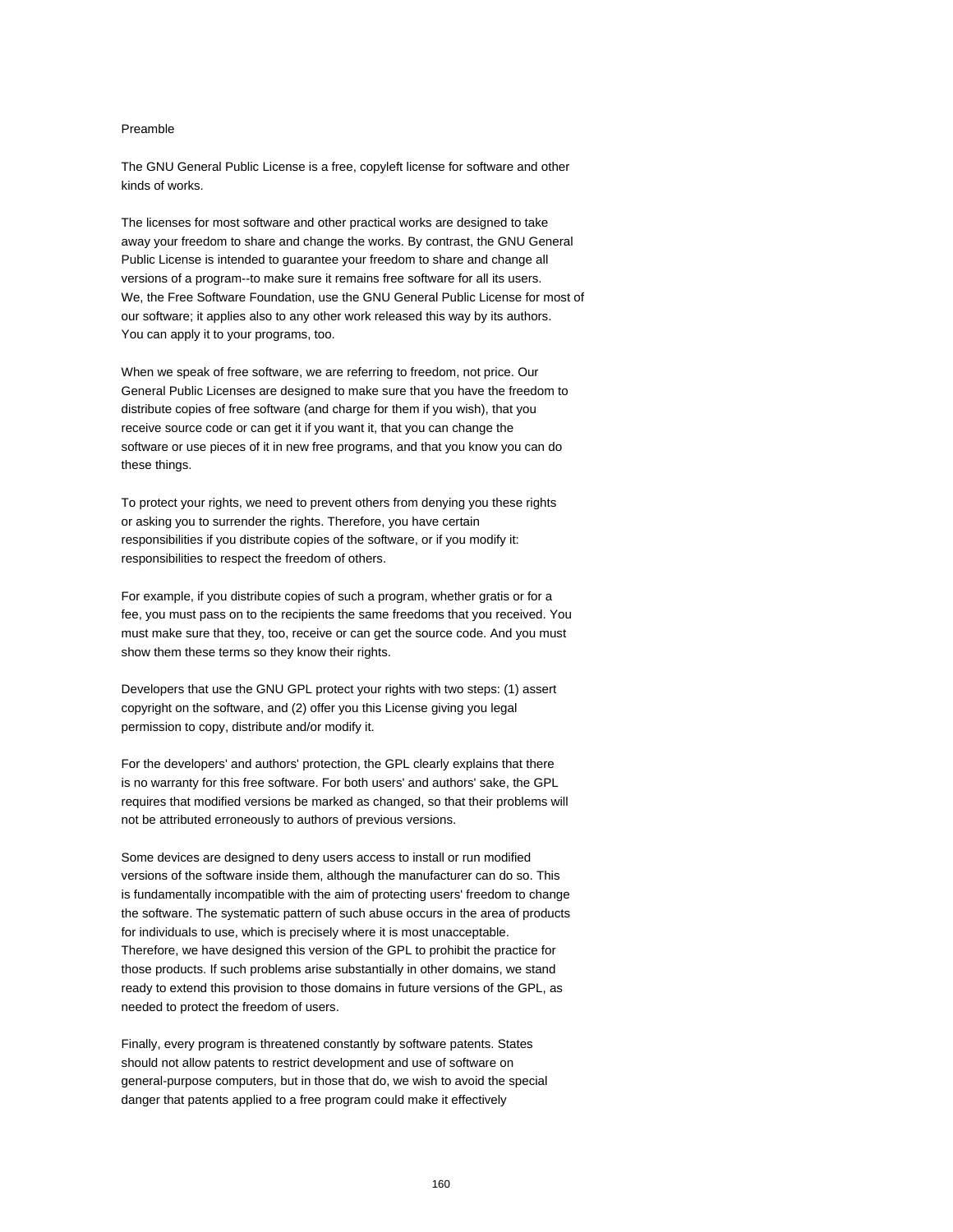proprietary. To prevent this, the GPL assures that patents cannot be used to render the program non-free.

The precise terms and conditions for copying, distribution and modification follow.

#### TERMS AND CONDITIONS

0. Definitions.

"This License" refers to version 3 of the GNU General Public License.

"Copyright" also means copyright-like laws that apply to other kinds of works, such as semiconductor masks.

"The Program" refers to any copyrightable work licensed under this License. Each licensee is addressed as "you". "Licensees" and "recipients" may be individuals or organizations.

To "modify" a work means to copy from or adapt all or part of the work in a fashion requiring copyright permission, other than the making of an exact copy. The resulting work is called a "modified version" of the earlier work or a work "based on" the earlier work.

A "covered work" means either the unmodified Program or a work based on the Program.

To "propagate" a work means to do anything with it that, without permission, would make you directly or secondarily liable for infringement under applicable copyright law, except executing it on a computer or modifying a private copy. Propagation includes copying, distribution (with or without modification), making available to the public, and in some countries other activities as well.

To "convey" a work means any kind of propagation that enables other parties to make or receive copies. Mere interaction with a user through a computer network, with no transfer of a copy, is not conveying.

An interactive user interface displays "Appropriate Legal Notices" to the extent that it includes a convenient and prominently visible feature that (1) displays an appropriate copyright notice, and (2) tells the user that there is no warranty for the work (except to the extent that warranties are provided), that licensees may convey the work under this License, and how to view a copy of this License. If the interface presents a list of user commands or options, such as a menu, a prominent item in the list meets this criterion.

#### 1. Source Code.

The "source code" for a work means the preferred form of the work for making modifications to it. "Object code" means any non-source form of a work.

A "Standard Interface" means an interface that either is an official standard defined by a recognized standards body, or, in the case of interfaces specified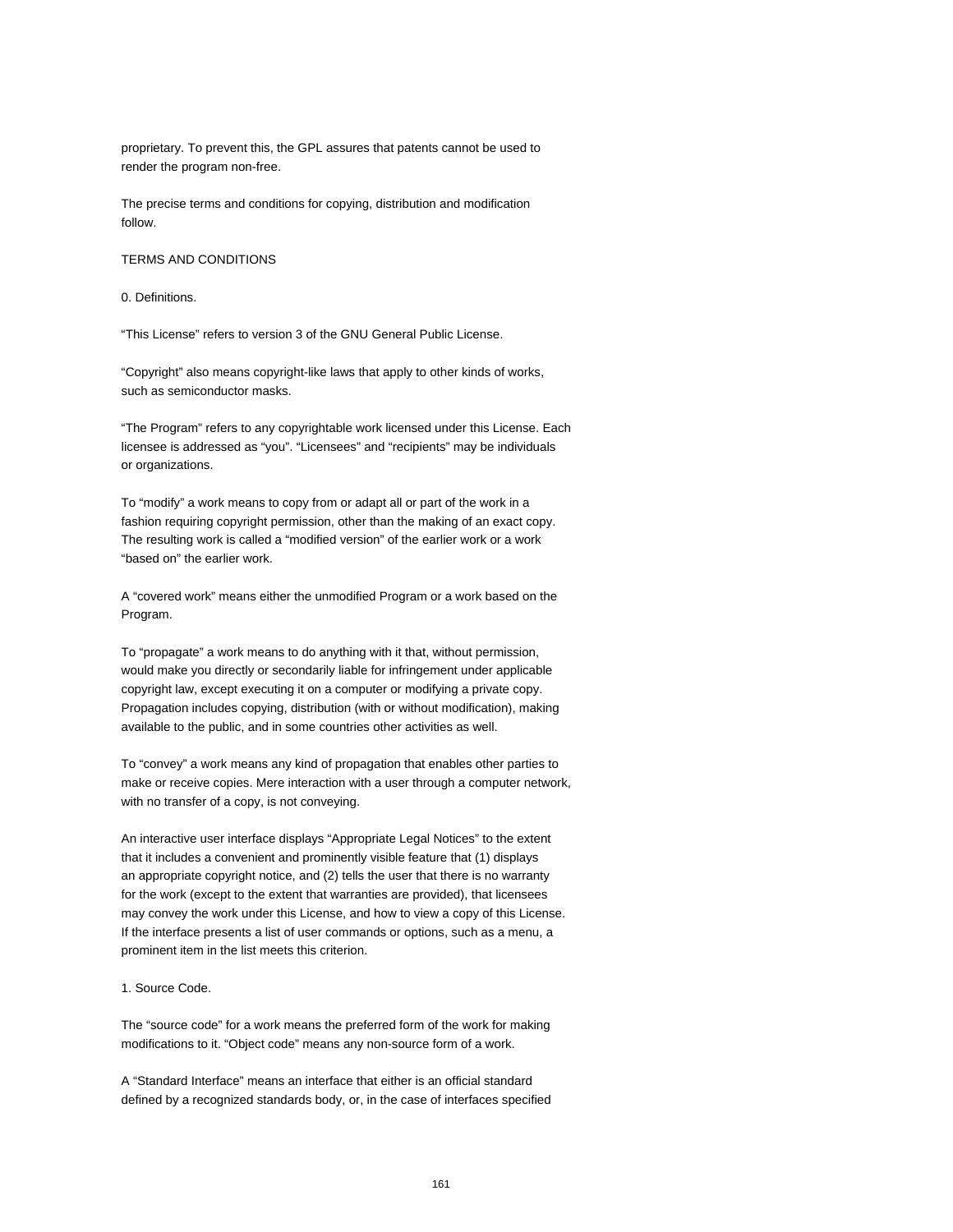for a particular programming language, one that is widely used among developers working in that language.

The "System Libraries" of an executable work include anything, other than the work as a whole, that (a) is included in the normal form of packaging a Major Component, but which is not part of that Major Component, and (b) serves only to enable use of the work with that Major Component, or to implement a Standard Interface for which an implementation is available to the public in source code form. A "Major Component", in this context, means a major essential component (kernel, window system, and so on) of the specific operating system (if any) on which the executable work runs, or a compiler used to produce the work, or an object code interpreter used to run it.

The "Corresponding Source" for a work in object code form means all the source code needed to generate, install, and (for an executable work) run the object code and to modify the work, including scripts to control those activities. However, it does not include the work's System Libraries, or general-purpose tools or generally available free programs which are used unmodified in performing those activities but which are not part of the work. For example, Corresponding Source includes interface definition files associated with source files for the work, and the source code for shared libraries and dynamically linked subprograms that the work is specifically designed to require, such as by intimate data communication or control flow between those subprograms and other parts of the work.

The Corresponding Source need not include anything that users can regenerate automatically from other parts of the Corresponding Source.

The Corresponding Source for a work in source code form is that same work.

## 2. Basic Permissions.

All rights granted under this License are granted for the term of copyright on the Program, and are irrevocable provided the stated conditions are met. This License explicitly affirms your unlimited permission to run the unmodified Program. The output from running a covered work is covered by this License only if the output, given its content, constitutes a covered work. This License acknowledges your rights of fair use or other equivalent, as provided by copyright law.

You may make, run and propagate covered works that you do not convey, without conditions so long as your license otherwise remains in force. You may convey covered works to others for the sole purpose of having them make modifications exclusively for you, or provide you with facilities for running those works, provided that you comply with the terms of this License in conveying all material for which you do not control copyright. Those thus making or running the covered works for you must do so exclusively on your behalf, under your direction and control, on terms that prohibit them from making any copies of your copyrighted material outside their relationship with you.

Conveying under any other circumstances is permitted solely under the conditions stated below. Sublicensing is not allowed; section 10 makes it unnecessary.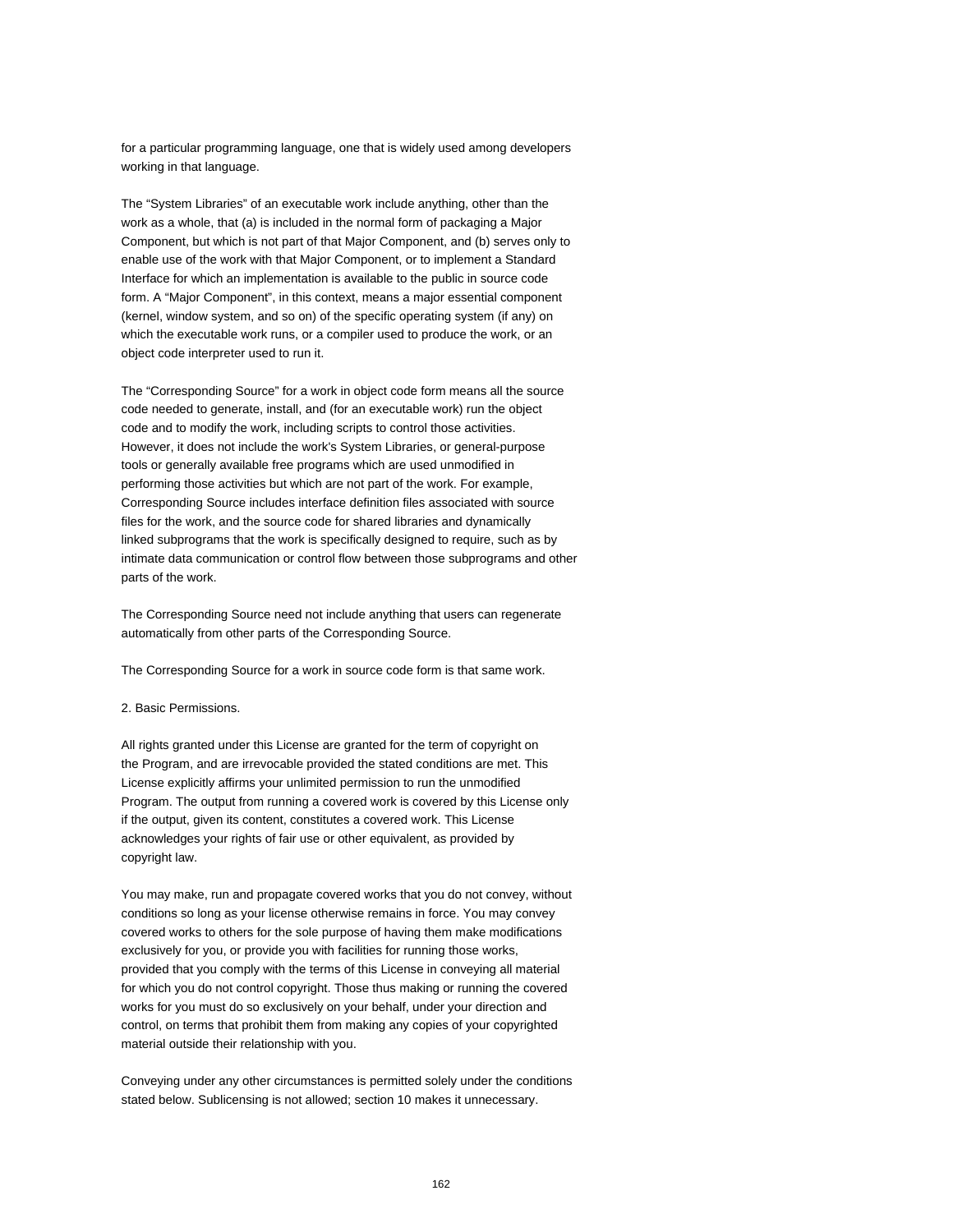3. Protecting Users' Legal Rights From Anti-Circumvention Law.

No covered work shall be deemed part of an effective technological measure under any applicable law fulfilling obligations under article 11 of the WIPO copyright treaty adopted on 20 December 1996, or similar laws prohibiting or restricting circumvention of such measures.

When you convey a covered work, you waive any legal power to forbid circumvention of technological measures to the extent such circumvention is effected by exercising rights under this License with respect to the covered work, and you disclaim any intention to limit operation or modification of the work as a means of enforcing, against the work's users, your or third parties' legal rights to forbid circumvention of technological measures.

4. Conveying Verbatim Copies.

You may convey verbatim copies of the Program's source code as you receive it, in any medium, provided that you conspicuously and appropriately publish on each copy an appropriate copyright notice; keep intact all notices stating that this License and any non-permissive terms added in accord with section 7 apply to the code; keep intact all notices of the absence of any warranty; and give all recipients a copy of this License along with the Program.

You may charge any price or no price for each copy that you convey, and you may offer support or warranty protection for a fee.

5. Conveying Modified Source Versions.

You may convey a work based on the Program, or the modifications to produce it from the Program, in the form of source code under the terms of section 4, provided that you also meet all of these conditions:

\* a) The work must carry prominent notices stating that you modified it, and giving a relevant date.

\* b) The work must carry prominent notices stating that it is released under this License and any conditions added under section 7. This requirement modifies the requirement in section 4 to "keep intact all notices".

\* c) You must license the entire work, as a whole, under this License to anyone who comes into possession of a copy. This License will therefore apply, along with any applicable section 7 additional terms, to the whole of the work, and all its parts, regardless of how they are packaged. This License gives no permission to license the work in any other way, but it does not invalidate such permission if you have separately received it.

\* d) If the work has interactive user interfaces, each must display Appropriate Legal Notices; however, if the Program has interactive interfaces that do not display Appropriate Legal Notices, your work need not make them do so.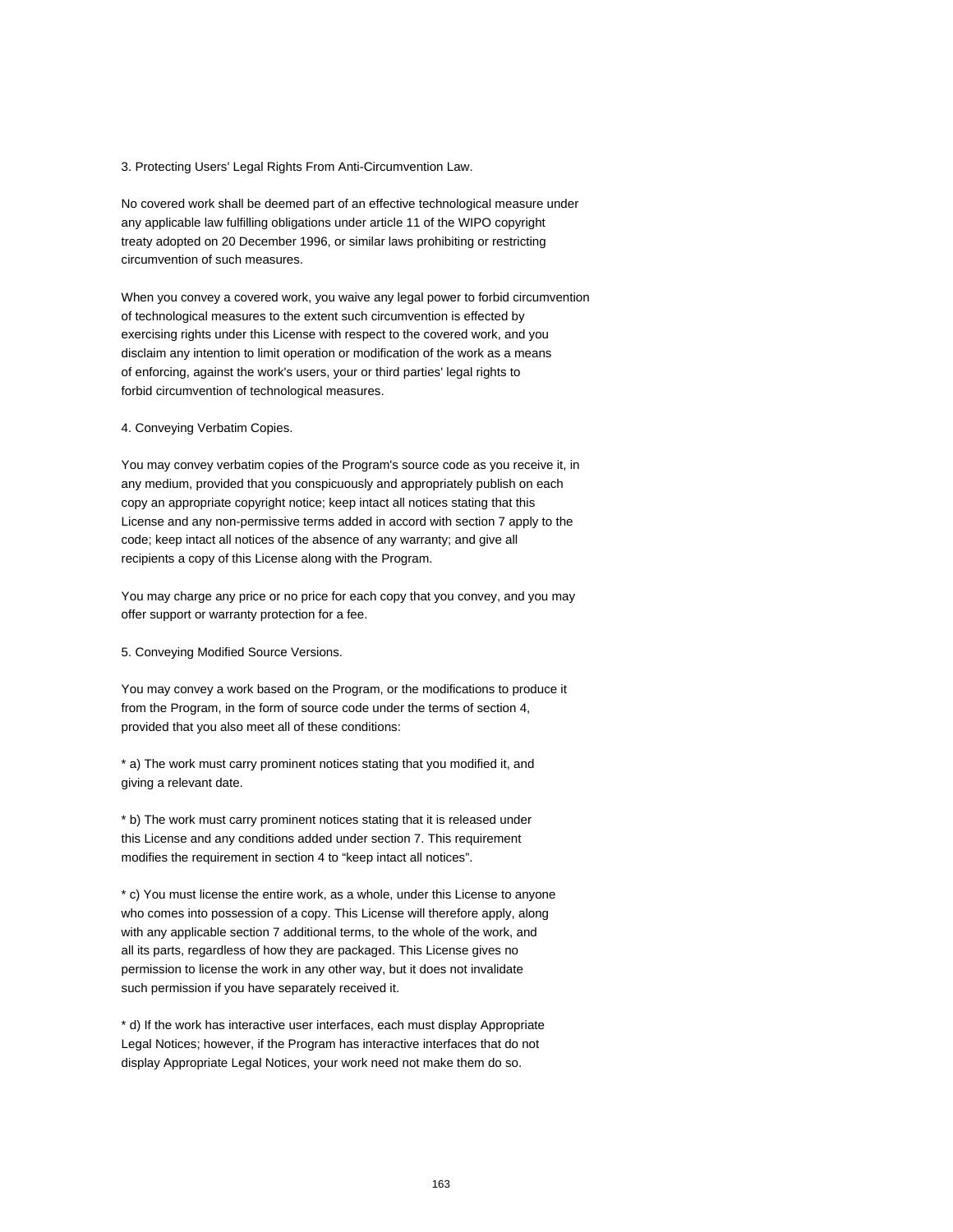A compilation of a covered work with other separate and independent works, which are not by their nature extensions of the covered work, and which are not combined with it such as to form a larger program, in or on a volume of a storage or distribution medium, is called an "aggregate" if the compilation and its resulting copyright are not used to limit the access or legal rights of the compilation's users beyond what the individual works permit. Inclusion of a covered work in an aggregate does not cause this License to apply to the other parts of the aggregate.

6. Conveying Non-Source Forms.

You may convey a covered work in object code form under the terms of sections 4 and 5, provided that you also convey the machine-readable Corresponding Source under the terms of this License, in one of these ways:

\* a) Convey the object code in, or embodied in, a physical product (including a physical distribution medium), accompanied by the Corresponding Source fixed on a durable physical medium customarily used for software interchange.

\* b) Convey the object code in, or embodied in, a physical product (including a physical distribution medium), accompanied by a written offer, valid for at least three years and valid for as long as you offer spare parts or customer support for that product model, to give anyone who possesses the object code either (1) a copy of the Corresponding Source for all the software in the product that is covered by this License, on a durable physical medium customarily used for software interchange, for a price no more than your reasonable cost of physically performing this conveying of source, or (2) access to copy the Corresponding Source from a network server at no charge.

\* c) Convey individual copies of the object code with a copy of the written offer to provide the Corresponding Source. This alternative is allowed only occasionally and noncommercially, and only if you received the object code with such an offer, in accord with subsection 6b.

\* d) Convey the object code by offering access from a designated place (gratis or for a charge), and offer equivalent access to the Corresponding Source in the same way through the same place at no further charge. You need not require recipients to copy the Corresponding Source along with the object code. If the place to copy the object code is a network server, the Corresponding Source may be on a different server (operated by you or a third party) that supports equivalent copying facilities, provided you maintain clear directions next to the object code saying where to find the Corresponding Source. Regardless of what server hosts the Corresponding Source, you remain obligated to ensure that it is available for as long as needed to satisfy these requirements.

\* e) Convey the object code using peer-to-peer transmission, provided you inform other peers where the object code and Corresponding Source of the work are being offered to the general public at no charge under subsection 6d.

A separable portion of the object code, whose source code is excluded from the Corresponding Source as a System Library, need not be included in conveying the object code work.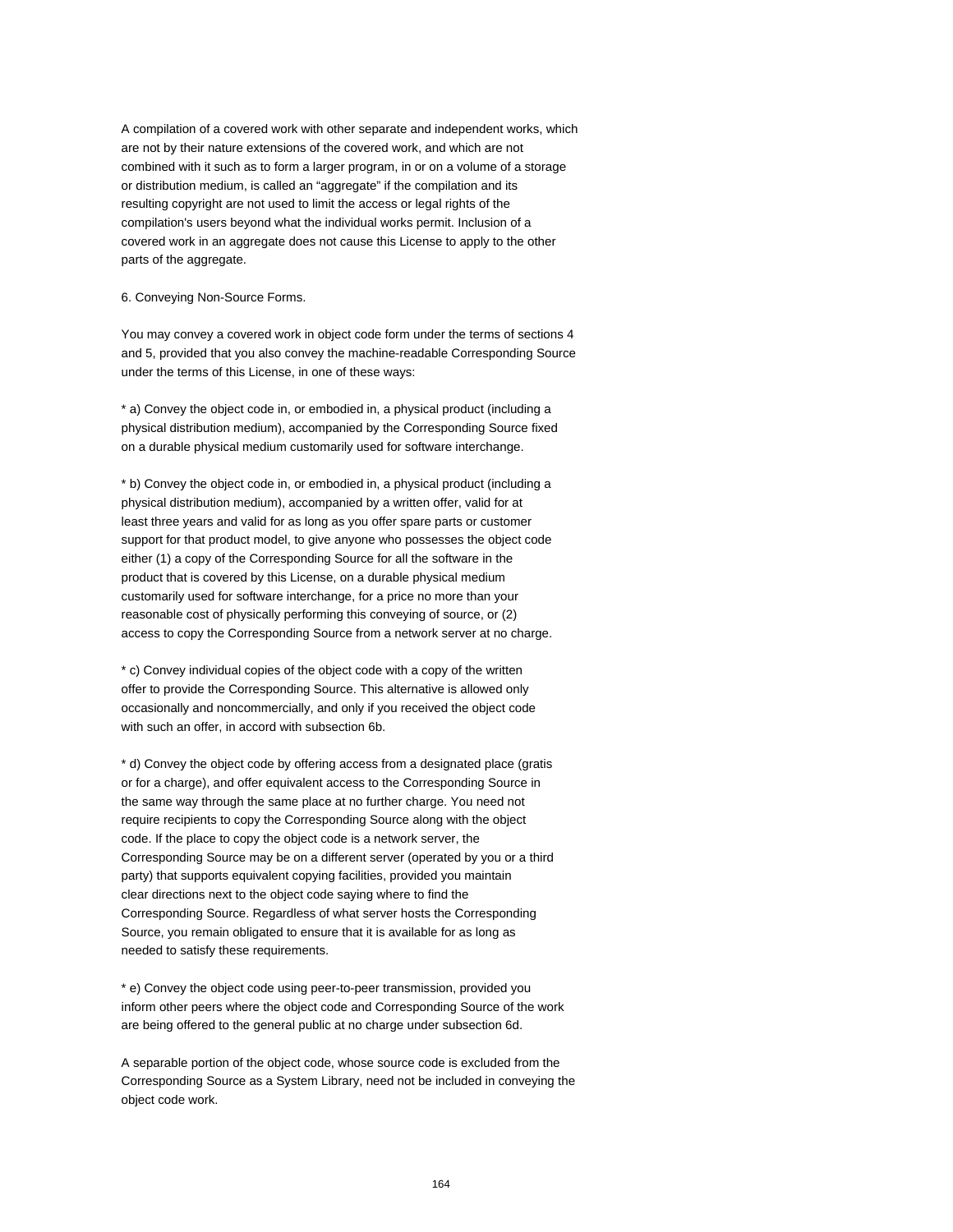A "User Product" is either (1) a "consumer product", which means any tangible personal property which is normally used for personal, family, or household purposes, or (2) anything designed or sold for incorporation into a dwelling. In determining whether a product is a consumer product, doubtful cases shall be resolved in favor of coverage. For a particular product received by a particular user, "normally used" refers to a typical or common use of that class of product, regardless of the status of the particular user or of the way in which the particular user actually uses, or expects or is expected to use, the product. A product is a consumer product regardless of whether the product has substantial commercial, industrial or non-consumer uses, unless such uses represent the only significant mode of use of the product.

"Installation Information" for a User Product means any methods, procedures, authorization keys, or other information required to install and execute modified versions of a covered work in that User Product from a modified version of its Corresponding Source. The information must suffice to ensure that the continued functioning of the modified object code is in no case prevented or interfered with solely because modification has been made.

If you convey an object code work under this section in, or with, or specifically for use in, a User Product, and the conveying occurs as part of a transaction in which the right of possession and use of the User Product is transferred to the recipient in perpetuity or for a fixed term (regardless of how the transaction is characterized), the Corresponding Source conveyed under this section must be accompanied by the Installation Information. But this requirement does not apply if neither you nor any third party retains the ability to install modified object code on the User Product (for example, the work has been installed in ROM).

The requirement to provide Installation Information does not include a requirement to continue to provide support service, warranty, or updates for a work that has been modified or installed by the recipient, or for the User Product in which it has been modified or installed. Access to a network may be denied when the modification itself materially and adversely affects the operation of the network or violates the rules and protocols for communication across the network.

Corresponding Source conveyed, and Installation Information provided, in accord with this section must be in a format that is publicly documented (and with an implementation available to the public in source code form), and must require no special password or key for unpacking, reading or copying.

## 7. Additional Terms.

"Additional permissions" are terms that supplement the terms of this License by making exceptions from one or more of its conditions. Additional permissions that are applicable to the entire Program shall be treated as though they were included in this License, to the extent that they are valid under applicable law. If additional permissions apply only to part of the Program, that part may be used separately under those permissions, but the entire Program remains governed by this License without regard to the additional permissions.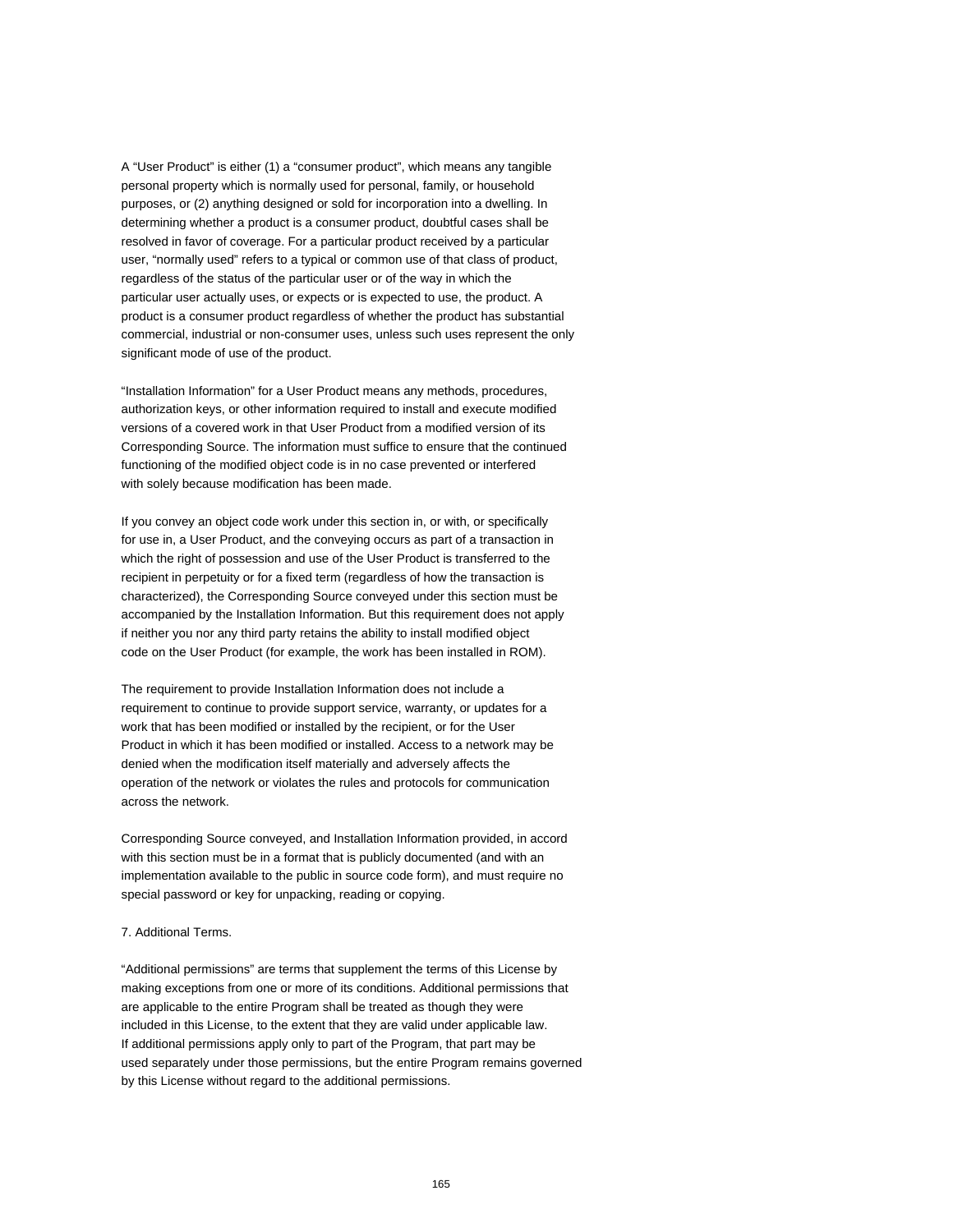When you convey a copy of a covered work, you may at your option remove any additional permissions from that copy, or from any part of it. (Additional permissions may be written to require their own removal in certain cases when you modify the work.) You may place additional permissions on material, added by you to a covered work, for which you have or can give appropriate copyright permission.

Notwithstanding any other provision of this License, for material you add to a covered work, you may (if authorized by the copyright holders of that material) supplement the terms of this License with terms:

\* a) Disclaiming warranty or limiting liability differently from the terms of sections 15 and 16 of this License; or

\* b) Requiring preservation of specified reasonable legal notices or author attributions in that material or in the Appropriate Legal Notices displayed by works containing it; or

\* c) Prohibiting misrepresentation of the origin of that material, or requiring that modified versions of such material be marked in reasonable ways as different from the original version; or

\* d) Limiting the use for publicity purposes of names of licensors or authors of the material; or

\* e) Declining to grant rights under trademark law for use of some trade names, trademarks, or service marks; or

\* f) Requiring indemnification of licensors and authors of that material by anyone who conveys the material (or modified versions of it) with contractual assumptions of liability to the recipient, for any liability that these contractual assumptions directly impose on those licensors and authors.

All other non-permissive additional terms are considered "further restrictions" within the meaning of section 10. If the Program as you received it, or any part of it, contains a notice stating that it is governed by this License along with a term that is a further restriction, you may remove that term. If a license document contains a further restriction but permits relicensing or conveying under this License, you may add to a covered work material governed by the terms of that license document, provided that the further restriction does not survive such relicensing or conveying.

If you add terms to a covered work in accord with this section, you must place, in the relevant source files, a statement of the additional terms that apply to those files, or a notice indicating where to find the applicable terms.

Additional terms, permissive or non-permissive, may be stated in the form of a separately written license, or stated as exceptions; the above requirements apply either way.

8. Termination.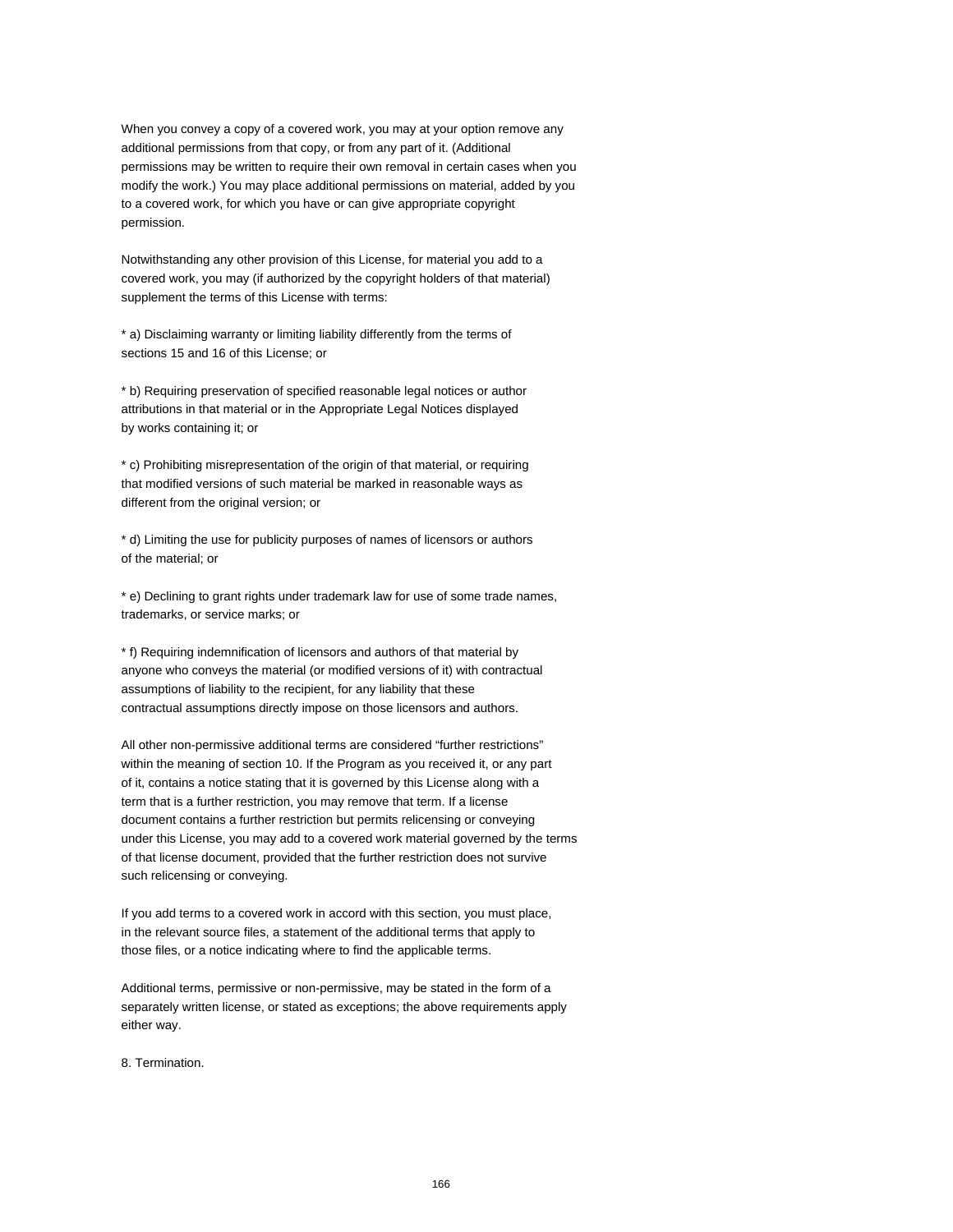You may not propagate or modify a covered work except as expressly provided under this License. Any attempt otherwise to propagate or modify it is void, and will automatically terminate your rights under this License (including any patent licenses granted under the third paragraph of section 11).

However, if you cease all violation of this License, then your license from a particular copyright holder is reinstated (a) provisionally, unless and until the copyright holder explicitly and finally terminates your license, and (b) permanently, if the copyright holder fails to notify you of the violation by some reasonable means prior to 60 days after the cessation.

Moreover, your license from a particular copyright holder is reinstated permanently if the copyright holder notifies you of the violation by some reasonable means, this is the first time you have received notice of violation of this License (for any work) from that copyright holder, and you cure the violation prior to 30 days after your receipt of the notice.

Termination of your rights under this section does not terminate the licenses of parties who have received copies or rights from you under this License. If your rights have been terminated and not permanently reinstated, you do not qualify to receive new licenses for the same material under section 10.

9. Acceptance Not Required for Having Copies.

You are not required to accept this License in order to receive or run a copy of the Program. Ancillary propagation of a covered work occurring solely as a consequence of using peer-to-peer transmission to receive a copy likewise does not require acceptance. However, nothing other than this License grants you permission to propagate or modify any covered work. These actions infringe copyright if you do not accept this License. Therefore, by modifying or propagating a covered work, you indicate your acceptance of this License to do so.

10. Automatic Licensing of Downstream Recipients.

Each time you convey a covered work, the recipient automatically receives a license from the original licensors, to run, modify and propagate that work, subject to this License. You are not responsible for enforcing compliance by third parties with this License.

An "entity transaction" is a transaction transferring control of an organization, or substantially all assets of one, or subdividing an organization, or merging organizations. If propagation of a covered work results from an entity transaction, each party to that transaction who receives a copy of the work also receives whatever licenses to the work the party's predecessor in interest had or could give under the previous paragraph, plus a right to possession of the Corresponding Source of the work from the predecessor in interest, if the predecessor has it or can get it with reasonable efforts.

You may not impose any further restrictions on the exercise of the rights granted or affirmed under this License. For example, you may not impose a license fee, royalty, or other charge for exercise of rights granted under this License, and you may not initiate litigation (including a cross-claim or counterclaim in a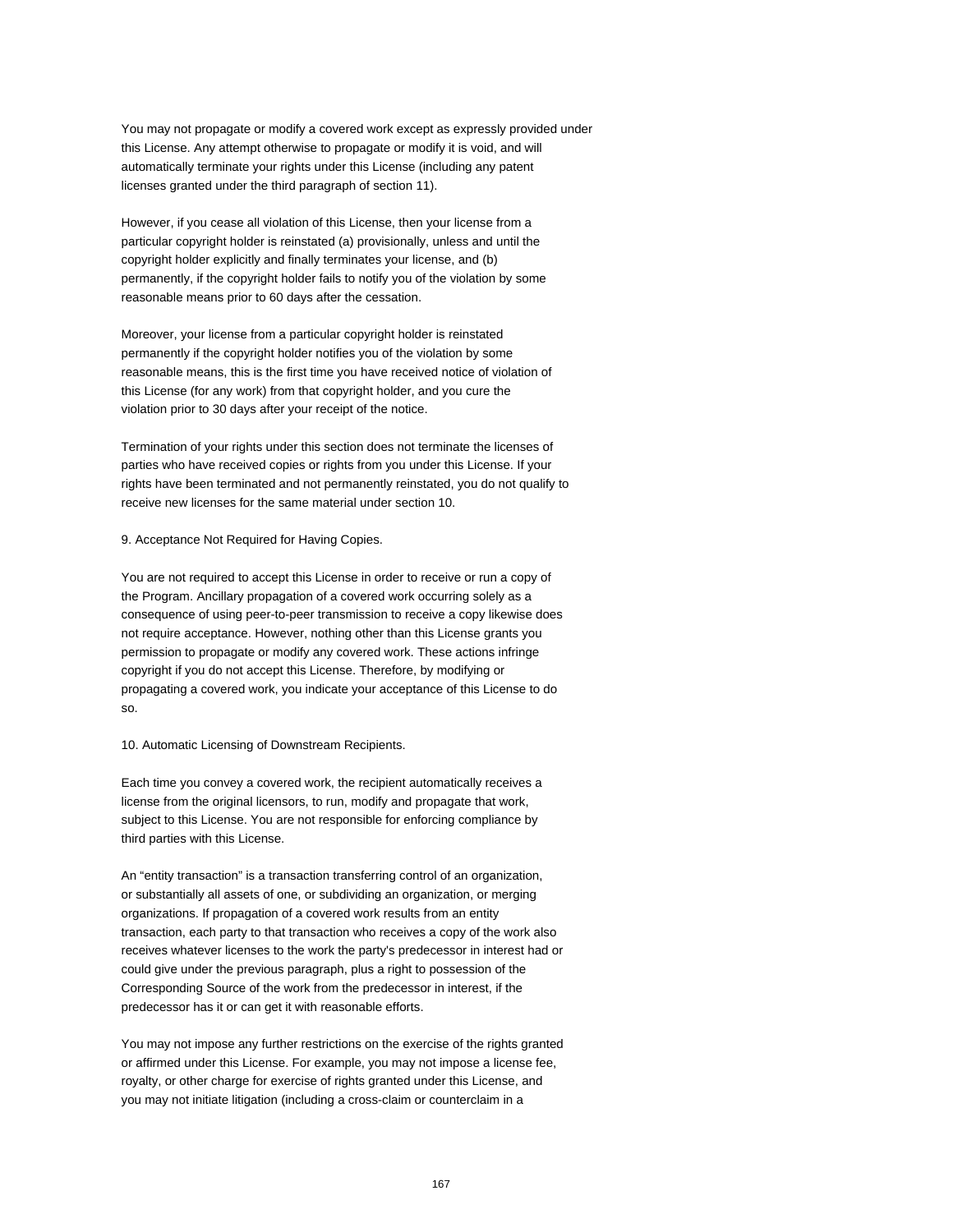lawsuit) alleging that any patent claim is infringed by making, using, selling, offering for sale, or importing the Program or any portion of it.

## 11. Patents.

A "contributor" is a copyright holder who authorizes use under this License of the Program or a work on which the Program is based. The work thus licensed is called the contributor's "contributor version".

A contributor's "essential patent claims" are all patent claims owned or controlled by the contributor, whether already acquired or hereafter acquired, that would be infringed by some manner, permitted by this License, of making, using, or selling its contributor version, but do not include claims that would be infringed only as a consequence of further modification of the contributor version. For purposes of this definition, "control" includes the right to grant patent sublicenses in a manner consistent with the requirements of this License.

Each contributor grants you a non-exclusive, worldwide, royalty-free patent license under the contributor's essential patent claims, to make, use, sell, offer for sale, import and otherwise run, modify and propagate the contents of its contributor version.

In the following three paragraphs, a "patent license" is any express agreement or commitment, however denominated, not to enforce a patent (such as an express permission to practice a patent or covenant not to sue for patent infringement). To "grant" such a patent license to a party means to make such an agreement or commitment not to enforce a patent against the party.

If you convey a covered work, knowingly relying on a patent license, and the Corresponding Source of the work is not available for anyone to copy, free of charge and under the terms of this License, through a publicly available network server or other readily accessible means, then you must either (1) cause the Corresponding Source to be so available, or (2) arrange to deprive yourself of the benefit of the patent license for this particular work, or (3) arrange, in a manner consistent with the requirements of this License, to extend the patent license to downstream recipients. "Knowingly relying" means you have actual knowledge that, but for the patent license, your conveying the covered work in a country, or your recipient's use of the covered work in a country, would infringe one or more identifiable patents in that country that you have reason to believe are valid.

If, pursuant to or in connection with a single transaction or arrangement, you convey, or propagate by procuring conveyance of, a covered work, and grant a patent license to some of the parties receiving the covered work authorizing them to use, propagate, modify or convey a specific copy of the covered work, then the patent license you grant is automatically extended to all recipients of the covered work and works based on it.

A patent license is "discriminatory" if it does not include within the scope of its coverage, prohibits the exercise of, or is conditioned on the non-exercise of one or more of the rights that are specifically granted under this License. You may not convey a covered work if you are a party to an arrangement with a third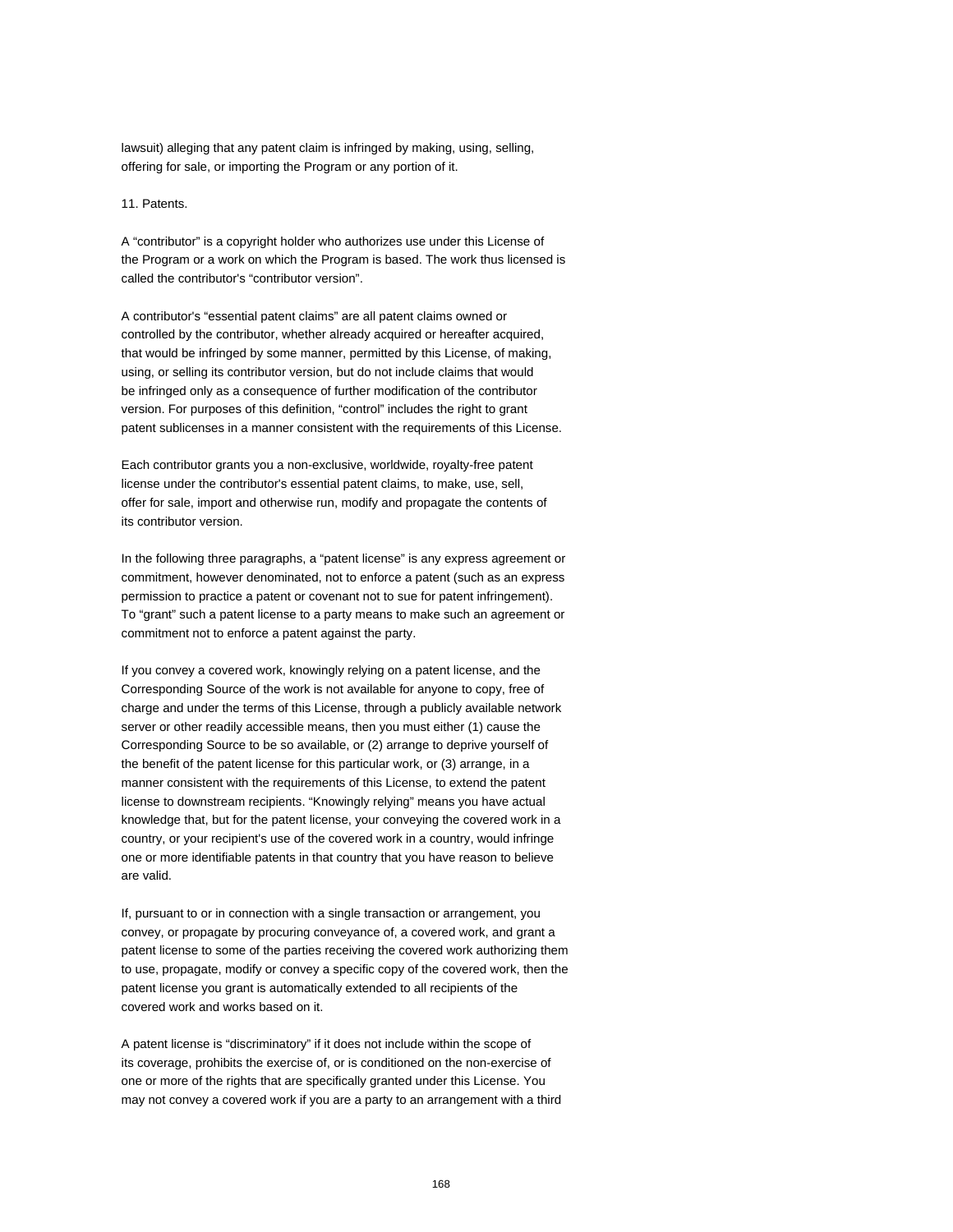party that is in the business of distributing software, under which you make payment to the third party based on the extent of your activity of conveying the work, and under which the third party grants, to any of the parties who would receive the covered work from you, a discriminatory patent license (a) in connection with copies of the covered work conveyed by you (or copies made from those copies), or (b) primarily for and in connection with specific products or compilations that contain the covered work, unless you entered into that arrangement, or that patent license was granted, prior to 28 March 2007.

Nothing in this License shall be construed as excluding or limiting any implied license or other defenses to infringement that may otherwise be available to you under applicable patent law.

12. No Surrender of Others' Freedom.

If conditions are imposed on you (whether by court order, agreement or otherwise) that contradict the conditions of this License, they do not excuse you from the conditions of this License. If you cannot convey a covered work so as to satisfy simultaneously your obligations under this License and any other pertinent obligations, then as a consequence you may not convey it at all. For example, if you agree to terms that obligate you to collect a royalty for further conveying from those to whom you convey the Program, the only way you could satisfy both those terms and this License would be to refrain entirely from conveying the Program.

13. Use with the GNU Affero General Public License.

Notwithstanding any other provision of this License, you have permission to link or combine any covered work with a work licensed under version 3 of the GNU Affero General Public License into a single combined work, and to convey the resulting work. The terms of this License will continue to apply to the part which is the covered work, but the special requirements of the GNU Affero General Public License, section 13, concerning interaction through a network will apply to the combination as such.

14. Revised Versions of this License.

The Free Software Foundation may publish revised and/or new versions of the GNU General Public License from time to time. Such new versions will be similar in spirit to the present version, but may differ in detail to address new problems or concerns.

Each version is given a distinguishing version number. If the Program specifies that a certain numbered version of the GNU General Public License "or any later version" applies to it, you have the option of following the terms and conditions either of that numbered version or of any later version published by the Free Software Foundation. If the Program does not specify a version number of the GNU General Public License, you may choose any version ever published by the Free Software Foundation.

If the Program specifies that a proxy can decide which future versions of the GNU General Public License can be used, that proxy's public statement of acceptance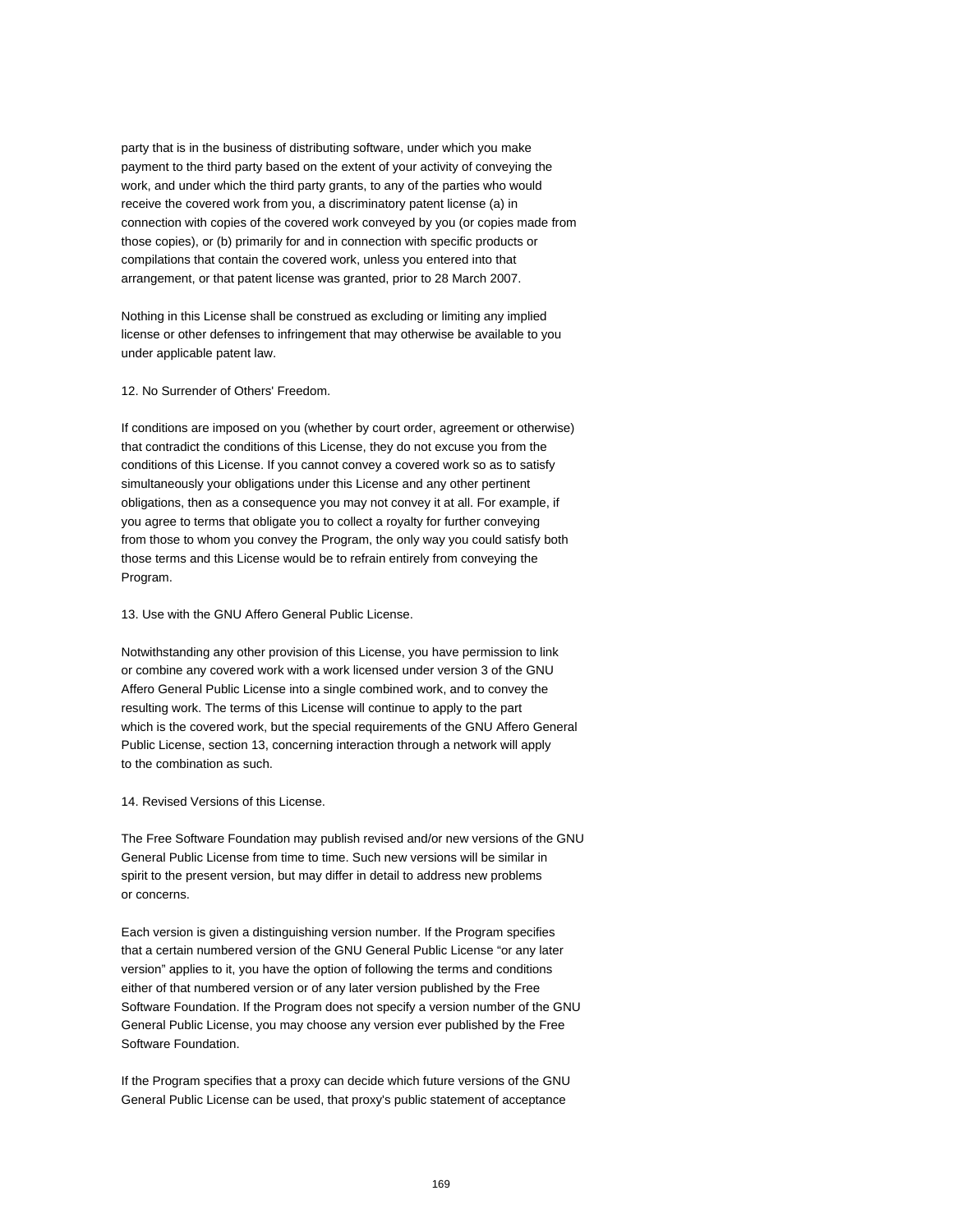of a version permanently authorizes you to choose that version for the Program.

Later license versions may give you additional or different permissions. However, no additional obligations are imposed on any author or copyright holder as a result of your choosing to follow a later version.

#### 15. Disclaimer of Warranty.

THERE IS NO WARRANTY FOR THE PROGRAM, TO THE EXTENT PERMITTED BY APPLICABLE LAW. EXCEPT WHEN OTHERWISE STATED IN WRITING THE COPYRIGHT HOLDERS AND/OR OTHER PARTIES PROVIDE THE PROGRAM "AS IS" WITHOUT WARRANTY OF ANY KIND, EITHER EXPRESSED OR IMPLIED, INCLUDING, BUT NOT LIMITED TO, THE IMPLIED WARRANTIES OF MERCHANTABILITY AND FITNESS FOR A PARTICULAR PURPOSE. THE ENTIRE RISK AS TO THE QUALITY AND PERFORMANCE OF THE PROGRAM IS WITH YOU. SHOULD THE PROGRAM PROVE DEFECTIVE, YOU ASSUME THE COST OF ALL NECESSARY SERVICING, REPAIR OR CORRECTION.

#### 16. Limitation of Liability.

IN NO EVENT UNLESS REQUIRED BY APPLICABLE LAW OR AGREED TO IN WRITING WILL ANY COPYRIGHT HOLDER, OR ANY OTHER PARTY WHO MODIFIES AND/OR CONVEYS THE PROGRAM AS PERMITTED ABOVE, BE LIABLE TO YOU FOR DAMAGES, INCLUDING ANY GENERAL, SPECIAL, INCIDENTAL OR CONSEQUENTIAL DAMAGES ARISING OUT OF THE USE OR INABILITY TO USE THE PROGRAM (INCLUDING BUT NOT LIMITED TO LOSS OF DATA OR DATA BEING RENDERED INACCURATE OR LOSSES SUSTAINED BY YOU OR THIRD PARTIES OR A FAILURE OF THE PROGRAM TO OPERATE WITH ANY OTHER PROGRAMS), EVEN IF SUCH HOLDER OR OTHER PARTY HAS BEEN ADVISED OF THE POSSIBILITY OF SUCH DAMAGES.

#### 17. Interpretation of Sections 15 and 16.

If the disclaimer of warranty and limitation of liability provided above cannot be given local legal effect according to their terms, reviewing courts shall apply local law that most closely approximates an absolute waiver of all civil liability in connection with the Program, unless a warranty or assumption of liability accompanies a copy of the Program in return for a fee.

## END OF TERMS AND CONDITIONS

How to Apply These Terms to Your New Programs

If you develop a new program, and you want it to be of the greatest possible use to the public, the best way to achieve this is to make it free software which everyone can redistribute and change under these terms.

To do so, attach the following notices to the program. It is safest to attach them to the start of each source file to most effectively state the exclusion of warranty; and each file should have at least the "copyright" line and a pointer to where the full notice is found.

does.> Copyright (C)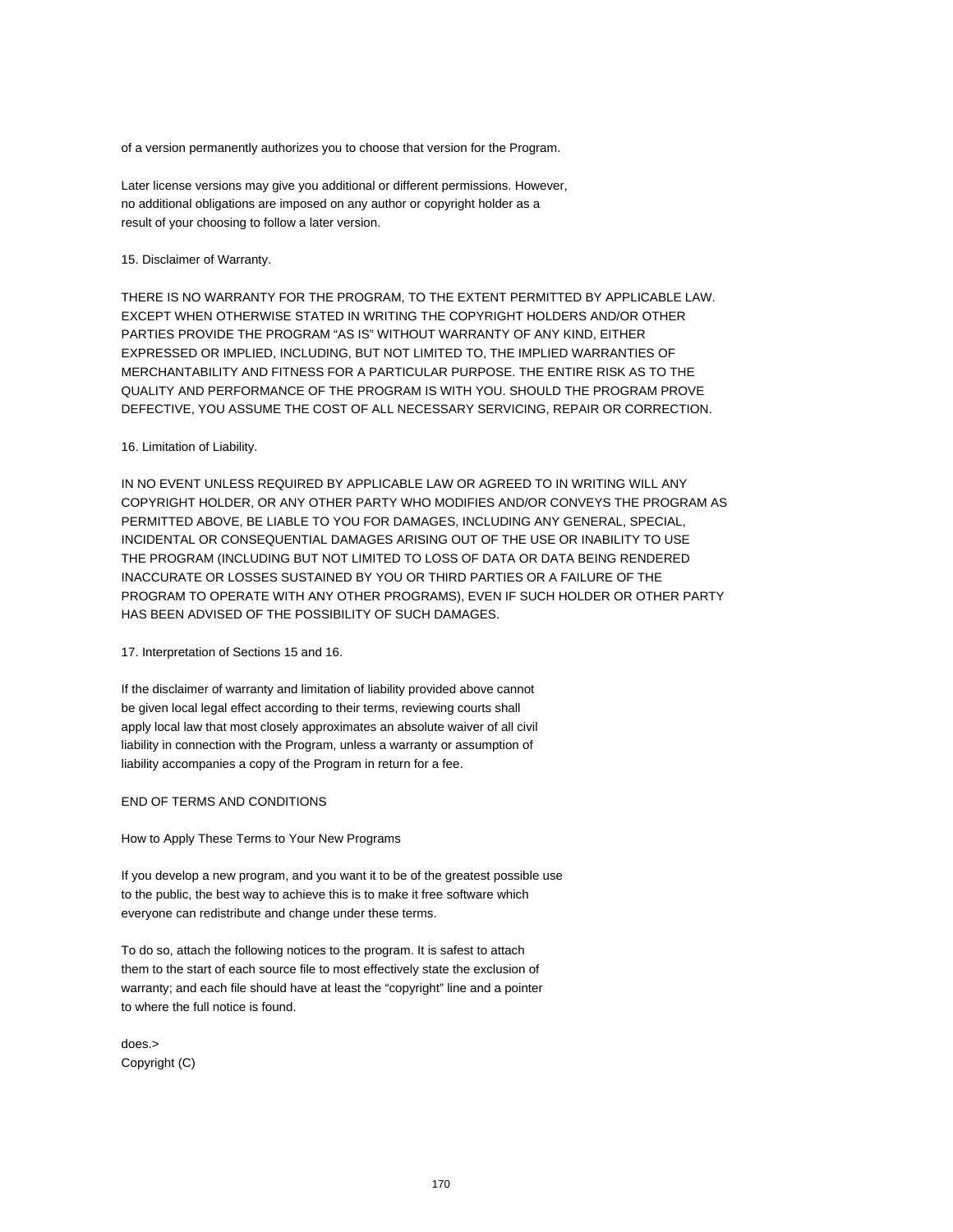This program is free software: you can redistribute it and/or modify it under the terms of the GNU General Public License as published by the Free Software Foundation, either version 3 of the License, or (at your option) any later version.

This program is distributed in the hope that it will be useful, but WITHOUT ANY WARRANTY; without even the implied warranty of MERCHANTABILITY or FITNESS FOR A PARTICULAR PURPOSE. See the GNU General Public License for more details.

You should have received a copy of the GNU General Public License along with this program. If not, see .

Also add information on how to contact you by electronic and paper mail.

If the program does terminal interaction, make it output a short notice like this when it starts in an interactive mode:

Copyright (C)

.

.

This program comes with ABSOLUTELY NO WARRANTY; for details type `show w'. This is free software, and you are welcome to redistribute it under certain conditions; type `show c' for details.

The hypothetical commands `show w' and `show c' should show the appropriate parts of the General Public License. Of course, your program's commands might be different; for a GUI interface, you would use an "about box".

You should also get your employer (if you work as a programmer) or school, if any, to sign a "copyright disclaimer" for the program, if necessary. For more information on this, and how to apply and follow the GNU GPL, see

The GNU General Public License does not permit incorporating your program into proprietary programs. If your program is a subroutine library, you may consider it more useful to permit linking proprietary applications with the library. If this is what you want to do, use the GNU Lesser General Public License instead of this License. But first, please read

# **GNU Library General Public License v2 or later**

(efibootmgr 37, efivar 37, gettext 0.21, keyutils 1.6.1, libnpth0 1.6, libnsl2-devel 1.2.0, Linux Unified Key Setup 2.3.4, logsave 1.46.2, logsave 1.46.5, Newt 0.52.21, Openwall crypt\_blowfish 4.4.19, Procps v3.3.17, systemd-networkd 247.3, systemd-udev 247.6)

GNU Library General Public License

==================================

Version 2, June 1991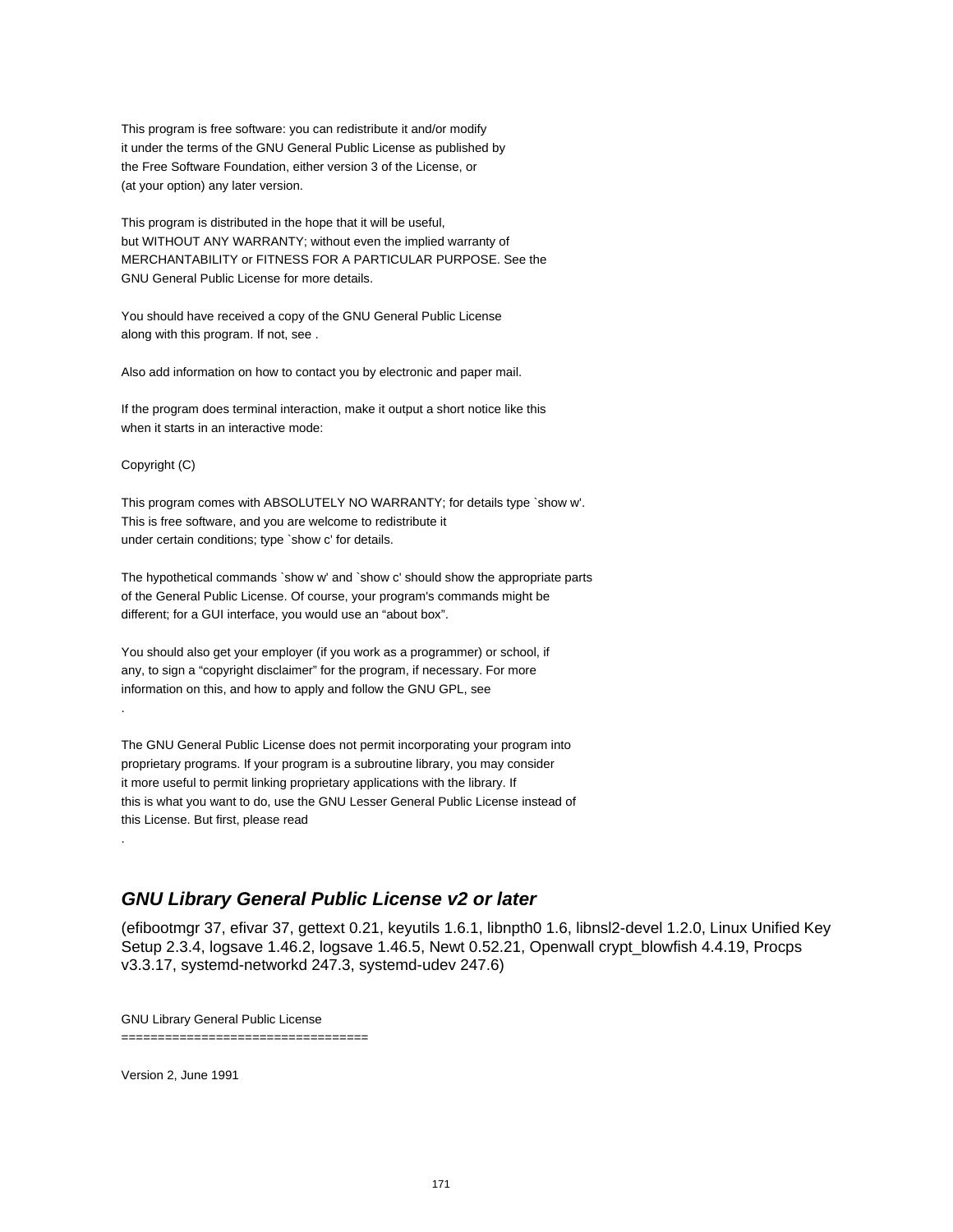#### Copyright (C) 1991 Free Software Foundation, Inc.

59 Temple Place, Suite 330, Boston, MA 02111-1307 USA

Everyone is permitted to copy and distribute verbatim copies

of this license document, but changing it is not allowed.

[This is the first released version of the Library GPL. It is numbered 2 because it goes with version 2 of the ordinary GPL.]

#### Preamble

--------

The licenses for most software are designed to take away your freedom to share and change it. By contrast, the GNU General Public Licenses are intended to guarantee your freedom to share and change free software--to make sure the software is free for all its users.

This license, the Library General Public License, applies to some specially designated Free Software Foundation software, and to other libraries whose authors who decide to use it. You can use it for your libraries too.

When we speak of free software, we are referring to freedom, not price. Our General Public Licenses are designed to make sure that you have the freedom to distribute copies of free software (and charge for this service if you wish), that you receive source code or can get it if you want it, that you can change the software or use pieces of it in new free programs; and that you know you can do these things.

To protect your rights, we need to make restrictions that forbid anyone to deny you these rights or to ask you to surrender the rights. These restrictions translate to certain responsibilities for you if you distribute copies of the library, or if you modify it.

For example, if you distribute copies of the library, whether gratis or for a fee, you must give the recipients all the rights that we gave you. You must make sure that they, too, receive or can get the source code. If you link a program with the library, you must provide complete object files to the recipients so that they can relink them with the library after making changes to the library and recompiling it. And you must show them these terms so they know their rights.

Our method of protecting your rights has two steps: (1) copyright the library, and (2) offer you this license, which gives you legal permission to copy, distribute and/or modify the library.

Also, for each distributor's protection, we want to make certain that everyone understands that there is no warranty for this free library. If the library is modified by someone else and passed on, we want its recipients to know that what they have is not the original version, so that any problems introduced by others will not reflect on the original authors' reputations.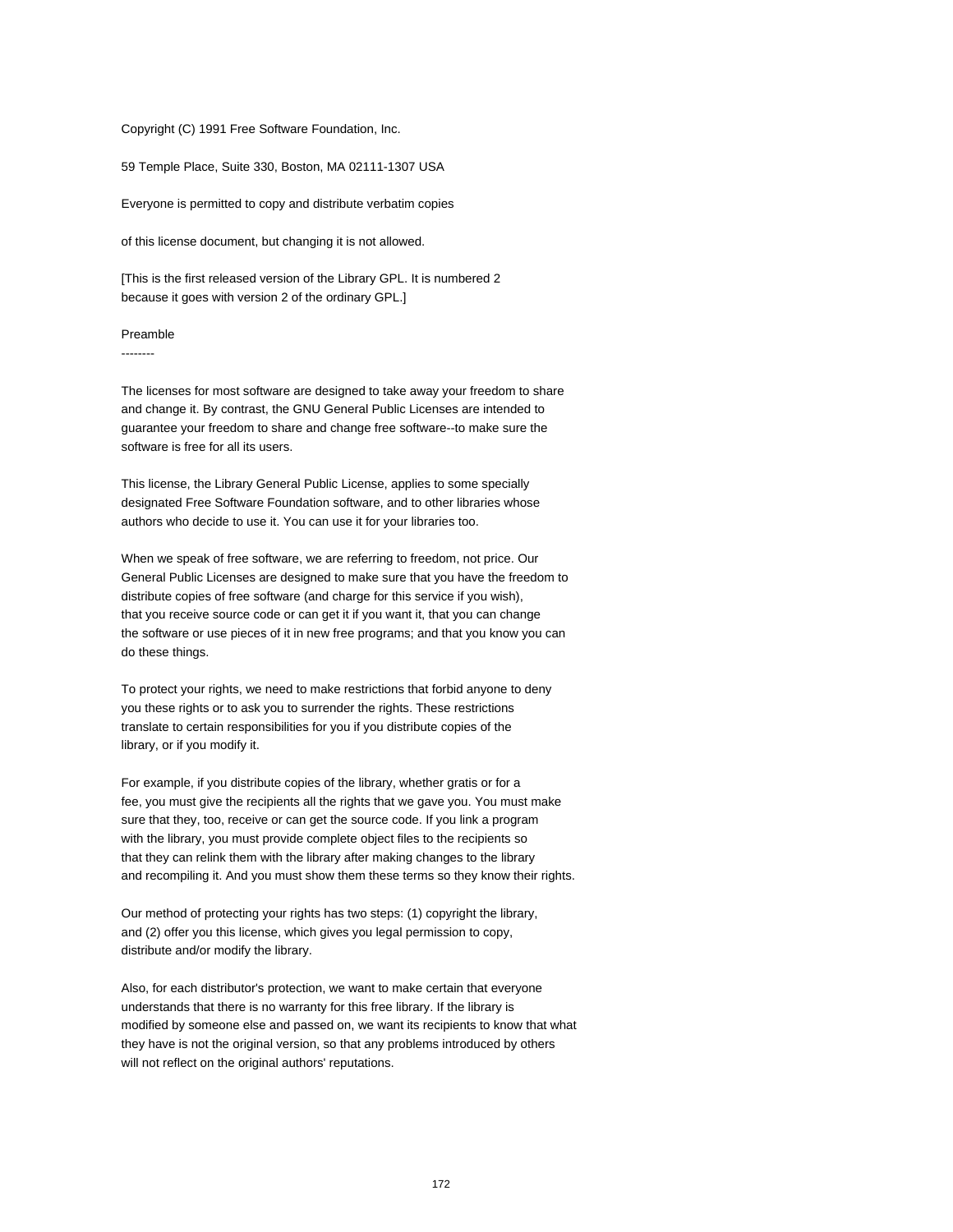Finally, any free program is threatened constantly by software patents. We wish to avoid the danger that companies distributing free software will individually obtain patent licenses, thus in effect transforming the program into proprietary software. To prevent this, we have made it clear that any patent must be licensed for everyone's free use or not licensed at all.

Most GNU software, including some libraries, is covered by the ordinary GNU General Public License, which was designed for utility programs. This license, the GNU Library General Public License, applies to certain designated libraries. This license is quite different from the ordinary one; be sure to read it in full, and don't assume that anything in it is the same as in the ordinary license.

The reason we have a separate public license for some libraries is that they blur the distinction we usually make between modifying or adding to a program and simply using it. Linking a program with a library, without changing the library, is in some sense simply using the library, and is analogous to running a utility program or application program. However, in a textual and legal sense, the linked executable is a combined work, a derivative of the original library, and the ordinary General Public License treats it as such.

Because of this blurred distinction, using the ordinary General Public License for libraries did not effectively promote software sharing, because most developers did not use the libraries. We concluded that weaker conditions might promote sharing better.

However, unrestricted linking of non-free programs would deprive the users of those programs of all benefit from the free status of the libraries themselves. This Library General Public License is intended to permit developers of non-free programs to use free libraries, while preserving your freedom as a user of such programs to change the free libraries that are incorporated in them. (We have not seen how to achieve this as regards changes in header files, but we have achieved it as regards changes in the actual functions of the Library.) The hope is that this will lead to faster development of free libraries.

The precise terms and conditions for copying, distribution and modification follow. Pay close attention to the difference between a "work based on the library" and a "work that uses the library". The former contains code derived from the library, while the latter only works together with the library.

Note that it is possible for a library to be covered by the ordinary General Public License rather than by this special one.

TERMS AND CONDITIONS FOR COPYING, DISTRIBUTION AND MODIFICATION ---------------------------------------------------------------

0. This License Agreement applies to any software library which contains a notice placed by the copyright holder or other authorized party saying it may be distributed under the terms of this Library General Public License (also called "this License"). Each licensee is addressed as "you".

A "library" means a collection of software functions and/or data prepared so as to be conveniently linked with application programs (which use some of those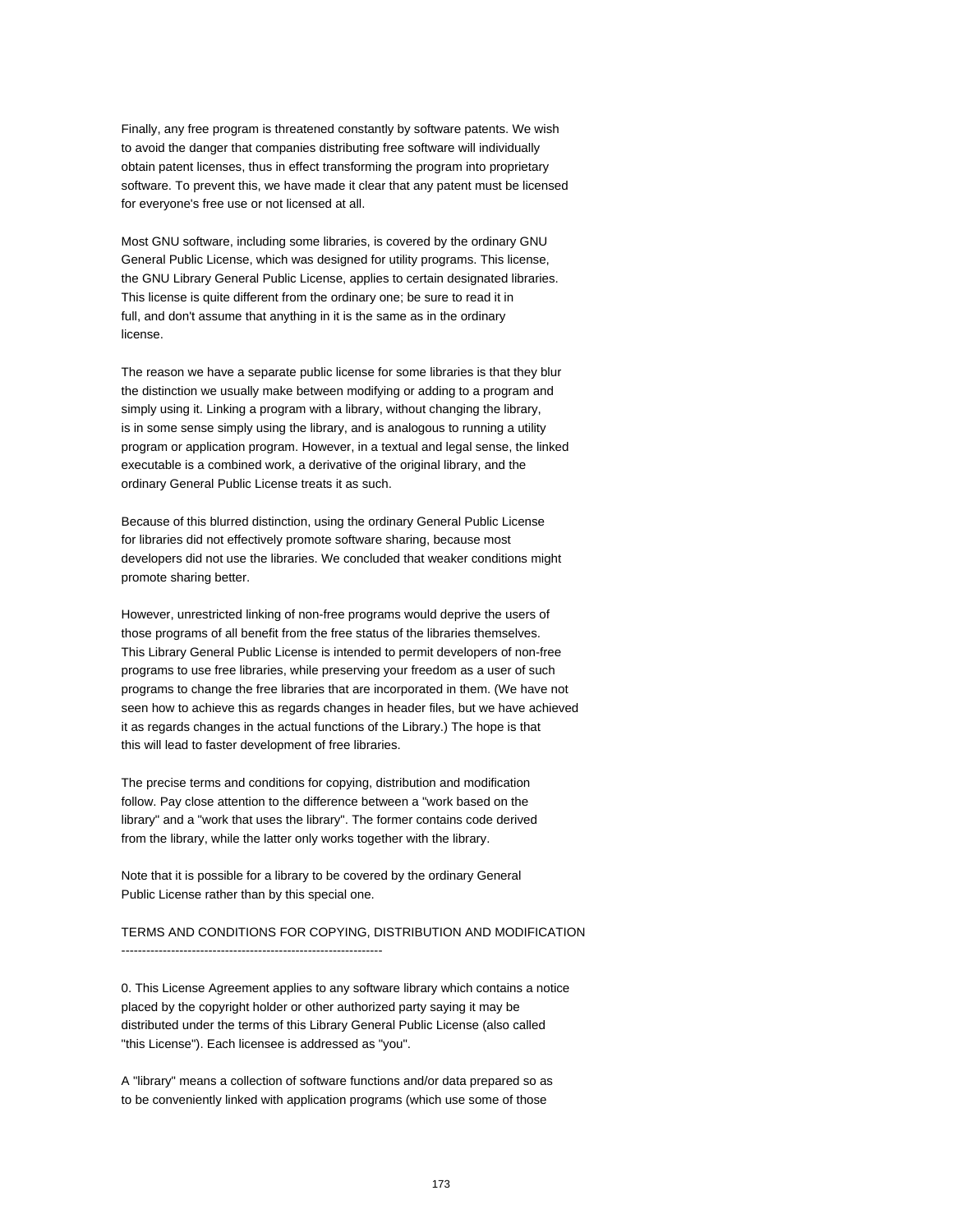functions and data) to form executables.

The "Library", below, refers to any such software library or work which has been distributed under these terms. A "work based on the Library" means either the Library or any derivative work under copyright law: that is to say, a work containing the Library or a portion of it, either verbatim or with modifications and/or translated straightforwardly into another language. (Hereinafter, translation is included without limitation in the term "modification".)

"Source code" for a work means the preferred form of the work for making modifications to it. For a library, complete source code means all the source code for all modules it contains, plus any associated interface definition files, plus the scripts used to control compilation and installation of the library.

Activities other than copying, distribution and modification are not covered by this License; they are outside its scope. The act of running a program using the Library is not restricted, and output from such a program is covered only if its contents constitute a work based on the Library (independent of the use of the Library in a tool for writing it). Whether that is true depends on what the Library does and what the program that uses the Library does.

1. You may copy and distribute verbatim copies of the Library's complete source code as you receive it, in any medium, provided that you conspicuously and appropriately publish on each copy an appropriate copyright notice and disclaimer of warranty; keep intact all the notices that refer to this License and to the absence of any warranty; and distribute a copy of this License along with the Library.

You may charge a fee for the physical act of transferring a copy, and you may at your option offer warranty protection in exchange for a fee.

2. You may modify your copy or copies of the Library or any portion of it, thus forming a work based on the Library, and copy and distribute such modifications or work under the terms of Section 1 above, provided that you also meet all of these conditions:

a) The modified work must itself be a software library.

b) You must cause the files modified to carry prominent notices stating that you changed the files and the date of any change.

c) You must cause the whole of the work to be licensed at no charge to all third parties under the terms of this License.

d) If a facility in the modified Library refers to a function or a table of data to be supplied by an application program that uses the facility, other than as an argument passed when the facility is invoked, then you must make a good faith effort to ensure that, in the event an application does not supply such function or table, the facility still operates, and performs whatever part of its purpose remains meaningful.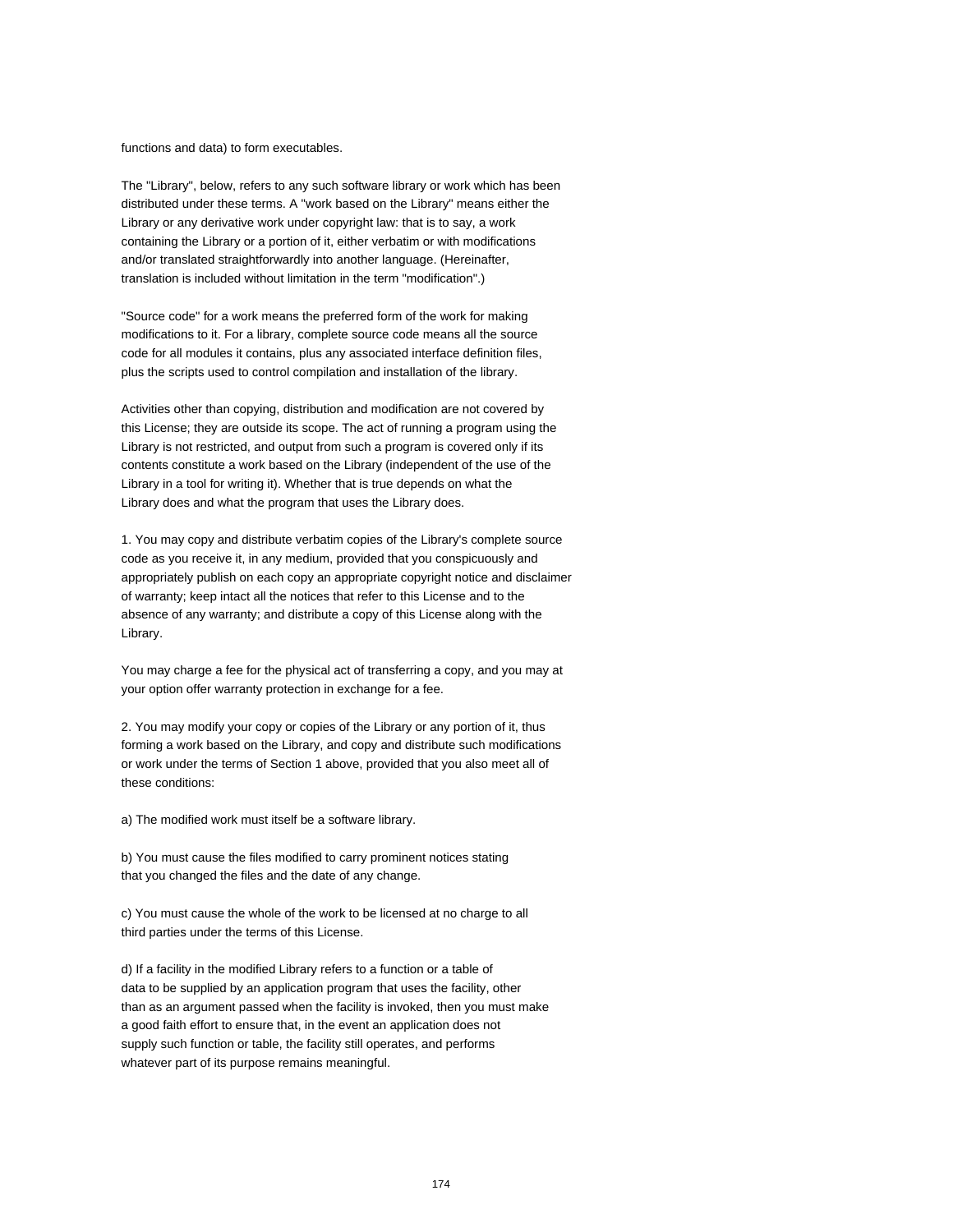(For example, a function in a library to compute square roots has a purpose that is entirely well-defined independent of the application. Therefore, Subsection 2d requires that any application-supplied function or table used by this function must be optional: if the application does not supply it, the square root function must still compute square roots.)

These requirements apply to the modified work as a whole. If identifiable sections of that work are not derived from the Library, and can be reasonably considered independent and separate works in themselves, then this License, and its terms, do not apply to those sections when you distribute them as separate works. But when you distribute the same sections as part of a whole which is a work based on the Library, the distribution of the whole must be on the terms of this License, whose permissions for other licensees extend to the entire whole, and thus to each and every part regardless of who wrote it.

Thus, it is not the intent of this section to claim rights or contest your rights to work written entirely by you; rather, the intent is to exercise the right to control the distribution of derivative or collective works based on the Library.

In addition, mere aggregation of another work not based on the Library with the Library (or with a work based on the Library) on a volume of a storage or distribution medium does not bring the other work under the scope of this License.

3. You may opt to apply the terms of the ordinary GNU General Public License instead of this License to a given copy of the Library. To do this, you must alter all the notices that refer to this License, so that they refer to the ordinary GNU General Public License, version 2, instead of to this License. (If a newer version than version 2 of the ordinary GNU General Public License has appeared, then you can specify that version instead if you wish.) Do not make any other change in these notices.

Once this change is made in a given copy, it is irreversible for that copy, so the ordinary GNU General Public License applies to all subsequent copies and derivative works made from that copy.

This option is useful when you wish to copy part of the code of the Library into a program that is not a library.

4. You may copy and distribute the Library (or a portion or derivative of it, under Section 2) in object code or executable form under the terms of Sections 1 and 2 above provided that you accompany it with the complete corresponding machine-readable source code, which must be distributed under the terms of Sections 1 and 2 above on a medium customarily used for software interchange.

If distribution of object code is made by offering access to copy from a designated place, then offering equivalent access to copy the source code from the same place satisfies the requirement to distribute the source code, even though third parties are not compelled to copy the source along with the object code.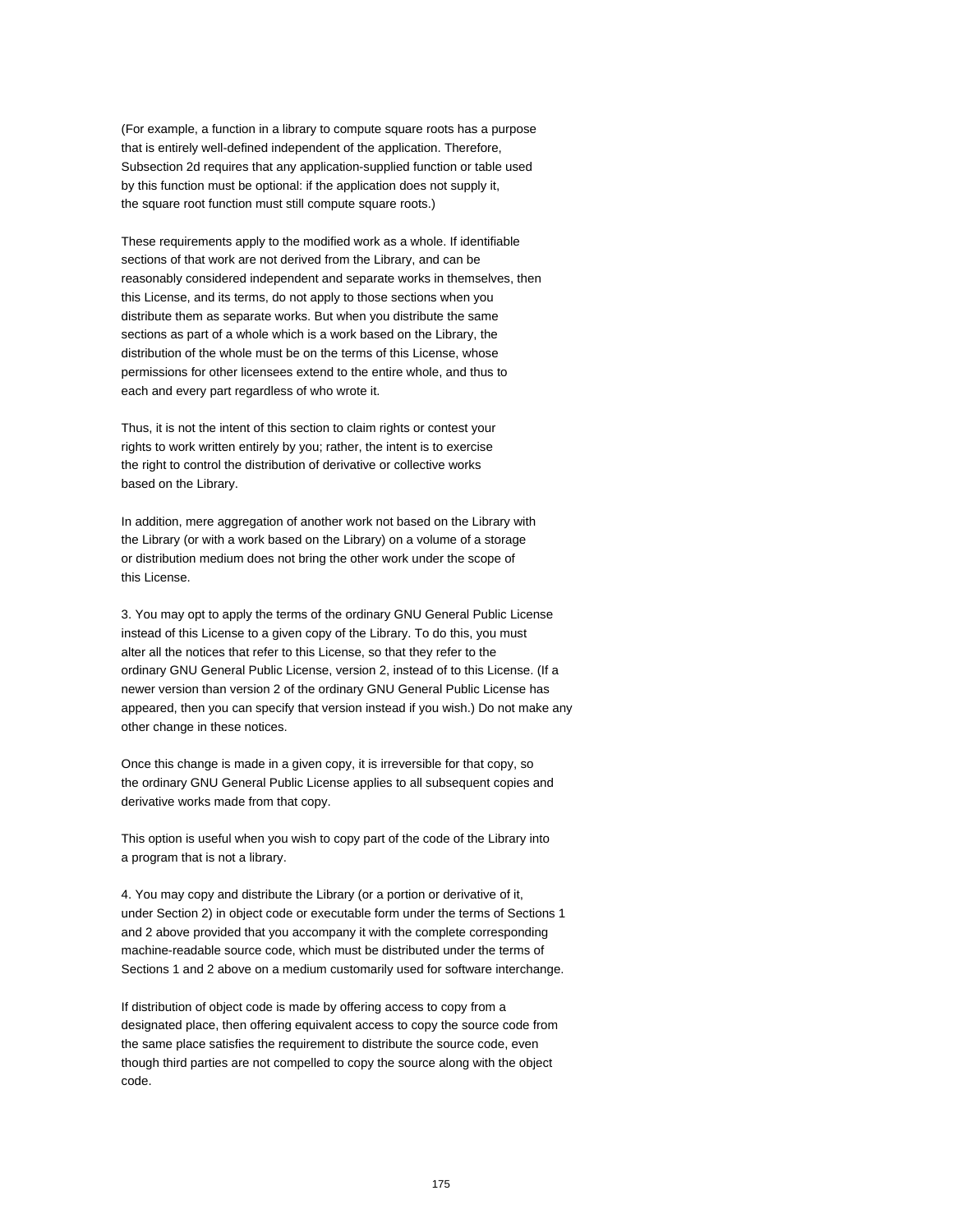5. A program that contains no derivative of any portion of the Library, but is designed to work with the Library by being compiled or linked with it, is called a "work that uses the Library". Such a work, in isolation, is not a derivative work of the Library, and therefore falls outside the scope of this License.

However, linking a "work that uses the Library" with the Library creates an executable that is a derivative of the Library (because it contains portions of the Library), rather than a "work that uses the library". The executable is therefore covered by this License. Section 6 states terms for distribution of such executables.

When a "work that uses the Library" uses material from a header file that is part of the Library, the object code for the work may be a derivative work of the Library even though the source code is not. Whether this is true is especially significant if the work can be linked without the Library, or if the work is itself a library. The threshold for this to be true is not precisely defined by law.

If such an object file uses only numerical parameters, data structure layouts and accessors, and small macros and small inline functions (ten lines or less in length), then the use of the object file is unrestricted, regardless of whether it is legally a derivative work. (Executables containing this object code plus portions of the Library will still fall under Section 6.)

Otherwise, if the work is a derivative of the Library, you may distribute the object code for the work under the terms of Section 6. Any executables containing that work also fall under Section 6, whether or not they are linked directly with the Library itself.

6. As an exception to the Sections above, you may also compile or link a "work that uses the Library" with the Library to produce a work containing portions of the Library, and distribute that work under terms of your choice, provided that the terms permit modification of the work for the customer's own use and reverse engineering for debugging such modifications.

You must give prominent notice with each copy of the work that the Library is used in it and that the Library and its use are covered by this License. You must supply a copy of this License. If the work during execution displays copyright notices, you must include the copyright notice for the Library among them, as well as a reference directing the user to the copy of this License. Also, you must do one of these things:

a) Accompany the work with the complete corresponding machine-readable source code for the Library including whatever changes were used in the work (which must be distributed under Sections 1 and 2 above); and, if the work is an executable linked with the Library, with the complete machine-readable "work that uses the Library", as object code and/or source code, so that the user can modify the Library and then relink to produce a modified executable containing the modified Library. (It is understood that the user who changes the contents of definitions files in the Library will not necessarily be able to recompile the application to use the modified definitions.)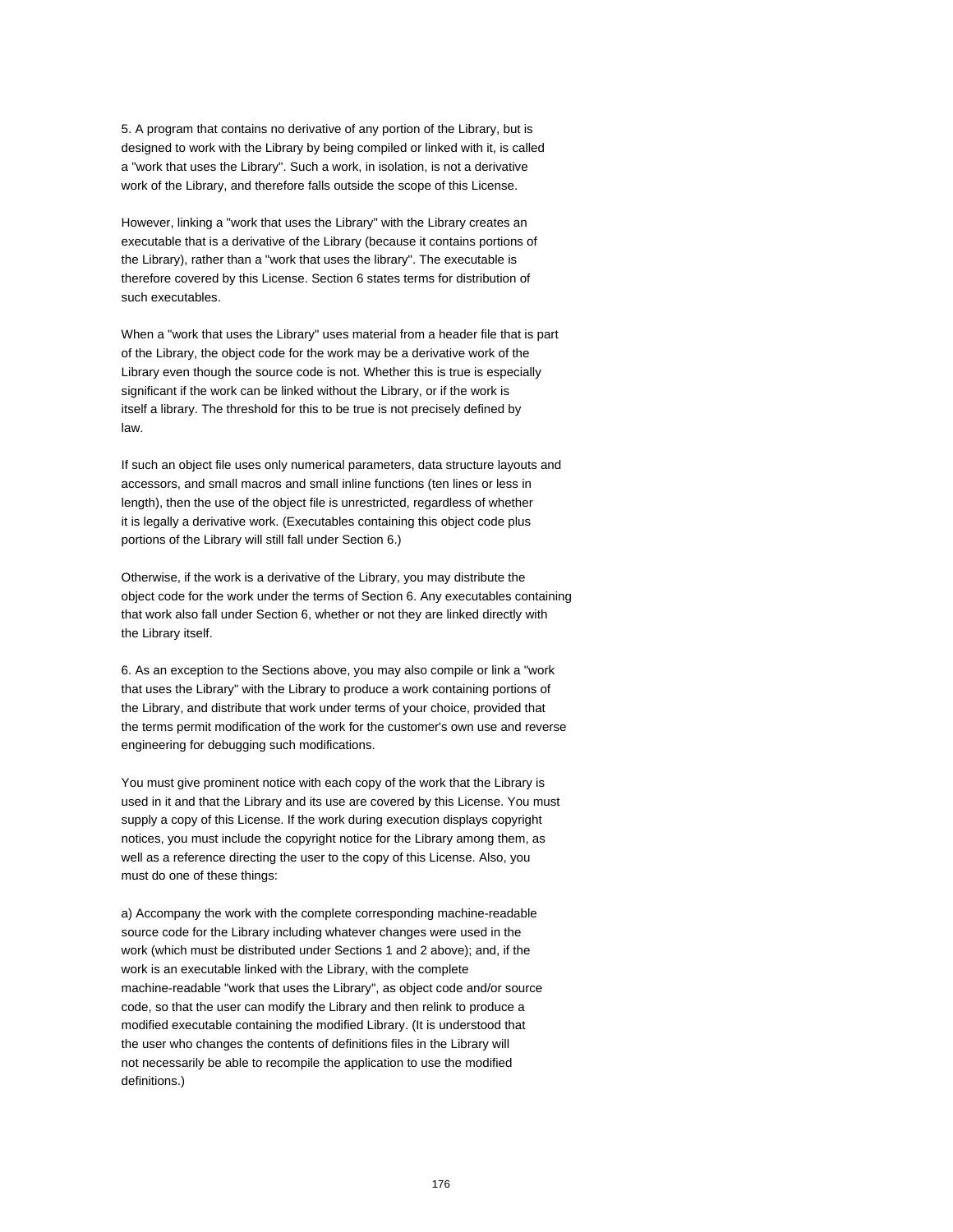b) Accompany the work with a written offer, valid for at least three years, to give the same user the materials specified in Subsection 6a, above, for a charge no more than the cost of performing this distribution.

c) If distribution of the work is made by offering access to copy from a designated place, offer equivalent access to copy the above specified materials from the same place.

d) Verify that the user has already received a copy of these materials or that you have already sent this user a copy.

For an executable, the required form of the "work that uses the Library" must include any data and utility programs needed for reproducing the executable from it. However, as a special exception, the source code distributed need not include anything that is normally distributed (in either source or binary form) with the major components (compiler, kernel, and so on) of the operating system on which the executable runs, unless that component itself accompanies the executable.

It may happen that this requirement contradicts the license restrictions of other proprietary libraries that do not normally accompany the operating system. Such a contradiction means you cannot use both them and the Library together in an executable that you distribute.

7. You may place library facilities that are a work based on the Library side-by-side in a single library together with other library facilities not covered by this License, and distribute such a combined library, provided that the separate distribution of the work based on the Library and of the other library facilities is otherwise permitted, and provided that you do these two things:

a) Accompany the combined library with a copy of the same work based on the Library, uncombined with any other library facilities. This must be distributed under the terms of the Sections above.

b) Give prominent notice with the combined library of the fact that part of it is a work based on the Library, and explaining where to find the accompanying uncombined form of the same work.

8. You may not copy, modify, sublicense, link with, or distribute the Library except as expressly provided under this License. Any attempt otherwise to copy, modify, sublicense, link with, or distribute the Library is void, and will automatically terminate your rights under this License. However, parties who have received copies, or rights, from you under this License will not have their licenses terminated so long as such parties remain in full compliance.

9. You are not required to accept this License, since you have not signed it. However, nothing else grants you permission to modify or distribute the Library or its derivative works. These actions are prohibited by law if you do not accept this License. Therefore, by modifying or distributing the Library (or any work based on the Library), you indicate your acceptance of this License to do so, and all its terms and conditions for copying, distributing or modifying the Library or works based on it.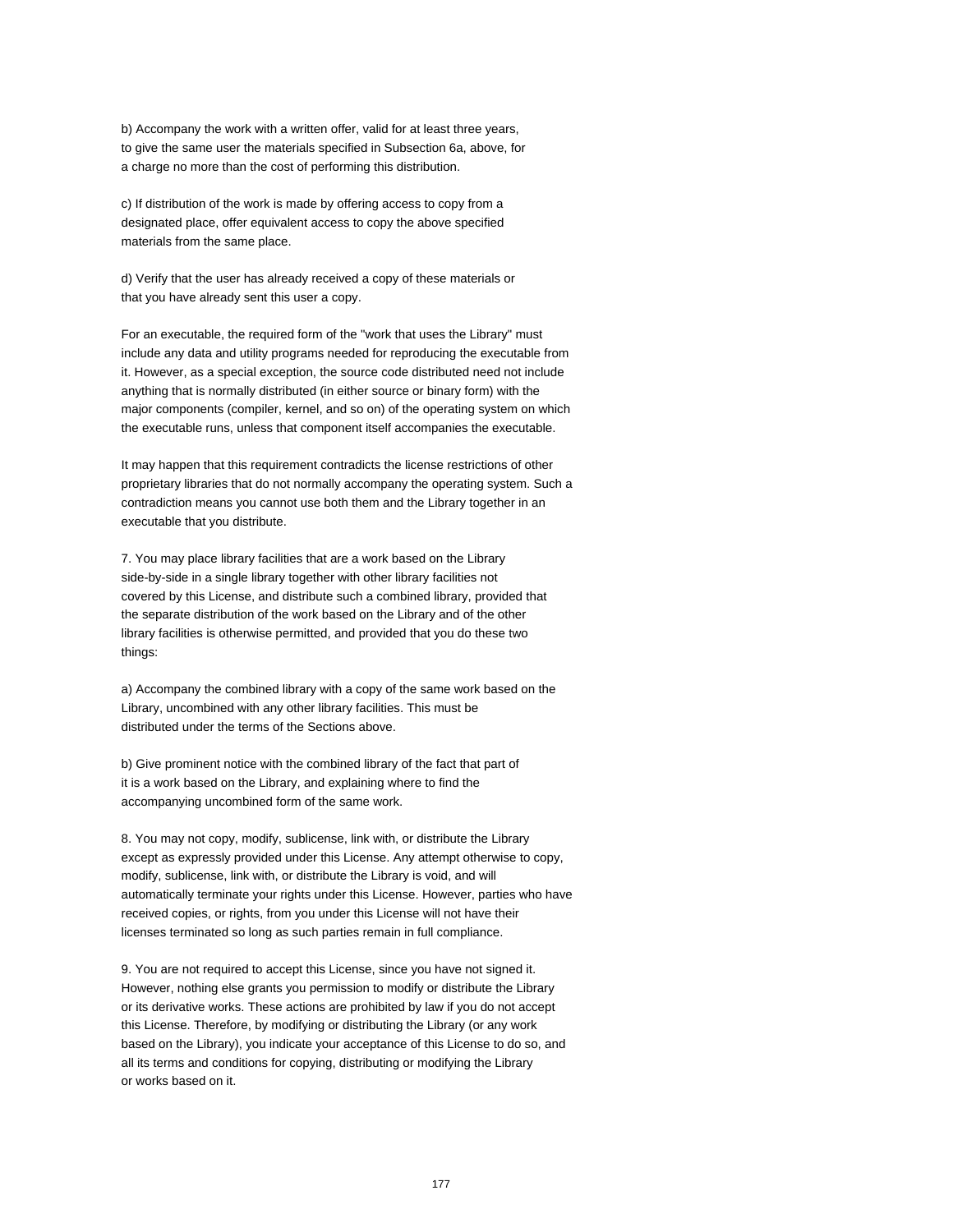10. Each time you redistribute the Library (or any work based on the Library), the recipient automatically receives a license from the original licensor to copy, distribute, link with or modify the Library subject to these terms and conditions. You may not impose any further restrictions on the recipients' exercise of the rights granted herein. You are not responsible for enforcing compliance by third parties to this License.

11. If, as a consequence of a court judgment or allegation of patent infringement or for any other reason (not limited to patent issues), conditions are imposed on you (whether by court order, agreement or otherwise) that contradict the conditions of this License, they do not excuse you from the conditions of this License. If you cannot distribute so as to satisfy simultaneously your obligations under this License and any other pertinent obligations, then as a consequence you may not distribute the Library at all. For example, if a patent license would not permit royalty-free redistribution of the Library by all those who receive copies directly or indirectly through you, then the only way you could satisfy both it and this License would be to refrain entirely from distribution of the Library.

If any portion of this section is held invalid or unenforceable under any particular circumstance, the balance of the section is intended to apply, and the section as a whole is intended to apply in other circumstances.

It is not the purpose of this section to induce you to infringe any patents or other property right claims or to contest validity of any such claims; this section has the sole purpose of protecting the integrity of the free software distribution system which is implemented by public license practices. Many people have made generous contributions to the wide range of software distributed through that system in reliance on consistent application of that system; it is up to the author/donor to decide if he or she is willing to distribute software through any other system and a licensee cannot impose that choice.

This section is intended to make thoroughly clear what is believed to be a consequence of the rest of this License.

12. If the distribution and/or use of the Library is restricted in certain countries either by patents or by copyrighted interfaces, the original copyright holder who places the Library under this License may add an explicit geographical distribution limitation excluding those countries, so that distribution is permitted only in or among countries not thus excluded. In such case, this License incorporates the limitation as if written in the body of this License.

13. The Free Software Foundation may publish revised and/or new versions of the Library General Public License from time to time. Such new versions will be similar in spirit to the present version, but may differ in detail to address new problems or concerns.

Each version is given a distinguishing version number. If the Library specifies a version number of this License which applies to it and "any later version", you have the option of following the terms and conditions either of that version or of any later version published by the Free Software Foundation. If the Library does not specify a license version number, you may choose any version ever published by the Free Software Foundation.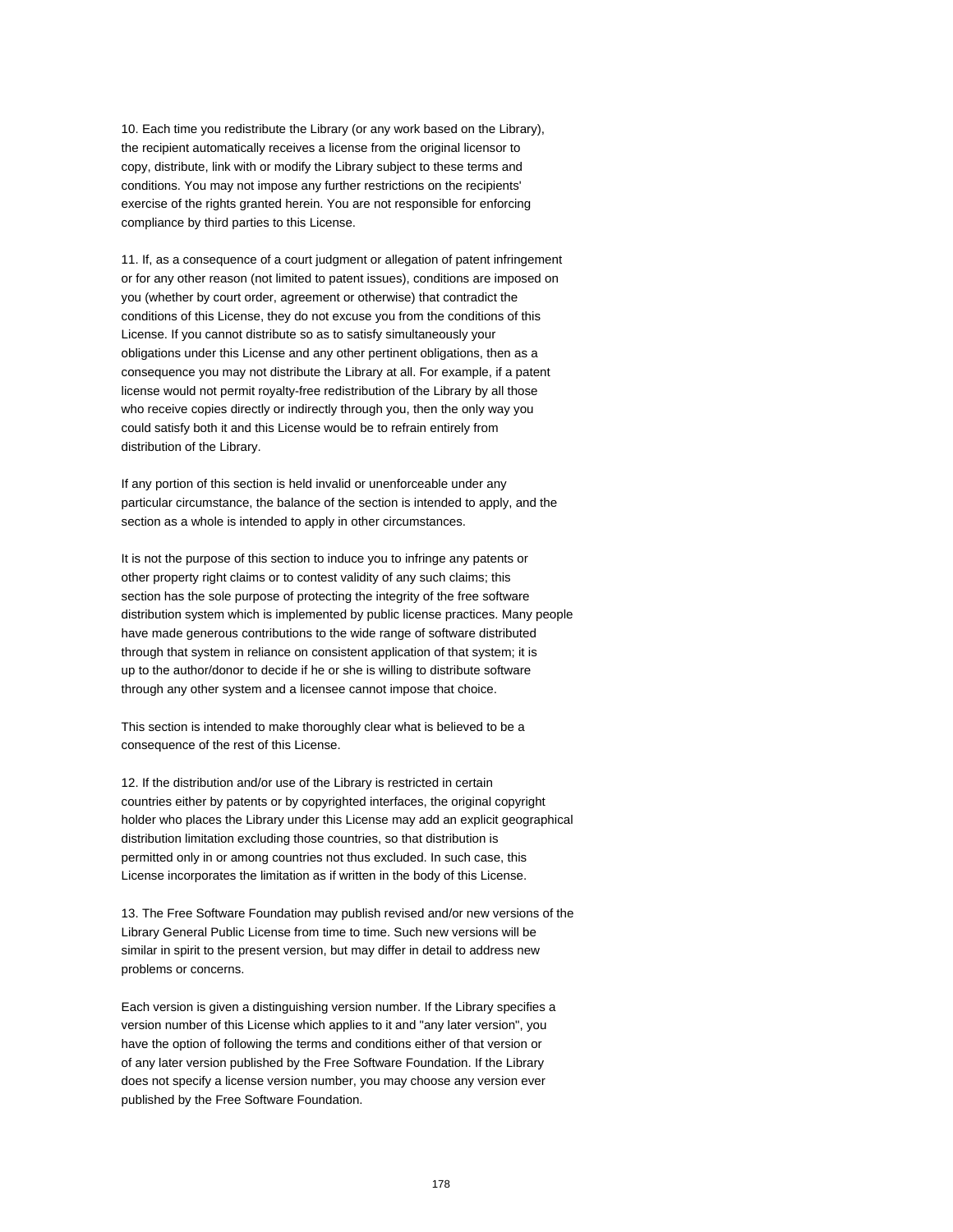14. If you wish to incorporate parts of the Library into other free programs whose distribution conditions are incompatible with these, write to the author to ask for permission. For software which is copyrighted by the Free Software Foundation, write to the Free Software Foundation; we sometimes make exceptions for this. Our decision will be guided by the two goals of preserving the free status of all derivatives of our free software and of promoting the sharing and reuse of software generally.

## NO WARRANTY

15. BECAUSE THE LIBRARY IS LICENSED FREE OF CHARGE, THERE IS NO WARRANTY FOR THE LIBRARY, TO THE EXTENT PERMITTED BY APPLICABLE LAW. EXCEPT WHEN OTHERWISE STATED IN WRITING THE COPYRIGHT HOLDERS AND/OR OTHER PARTIES PROVIDE THE LIBRARY "AS IS" WITHOUT WARRANTY OF ANY KIND, EITHER EXPRESSED OR IMPLIED, INCLUDING, BUT NOT LIMITED TO, THE IMPLIED WARRANTIES OF MERCHANTABILITY AND FITNESS FOR A PARTICULAR PURPOSE. THE ENTIRE RISK AS TO THE QUALITY AND PERFORMANCE OF THE LIBRARY IS WITH YOU. SHOULD THE LIBRARY PROVE DEFECTIVE, YOU ASSUME THE COST OF ALL NECESSARY SERVICING, REPAIR OR CORRECTION.

16. IN NO EVENT UNLESS REQUIRED BY APPLICABLE LAW OR AGREED TO IN WRITING WILL ANY COPYRIGHT HOLDER, OR ANY OTHER PARTY WHO MAY MODIFY AND/OR REDISTRIBUTE THE LIBRARY AS PERMITTED ABOVE, BE LIABLE TO YOU FOR DAMAGES, INCLUDING ANY GENERAL, SPECIAL, INCIDENTAL OR CONSEQUENTIAL DAMAGES ARISING OUT OF THE USE OR INABILITY TO USE THE LIBRARY (INCLUDING BUT NOT LIMITED TO LOSS OF DATA OR DATA BEING RENDERED INACCURATE OR LOSSES SUSTAINED BY YOU OR THIRD PARTIES OR A FAILURE OF THE LIBRARY TO OPERATE WITH ANY OTHER SOFTWARE), EVEN IF SUCH HOLDER OR OTHER PARTY HAS BEEN ADVISED OF THE POSSIBILITY OF SUCH DAMAGES.

#### END OF TERMS AND CONDITIONS

How to Apply These Terms to Your New Libraries ----------------------------------------------

If you develop a new library, and you want it to be of the greatest possible use to the public, we recommend making it free software that everyone can redistribute and change. You can do so by permitting redistribution under these terms (or, alternatively, under the terms of the ordinary General Public License).

To apply these terms, attach the following notices to the library. It is safest to attach them to the start of each source file to most effectively convey the exclusion of warranty; and each file should have at least the "copyright" line and a pointer to where the full notice is found.

one line to give the library's name and an idea of what it does.

Copyright (C) year name of author

This library is free software; you can redistribute it and/or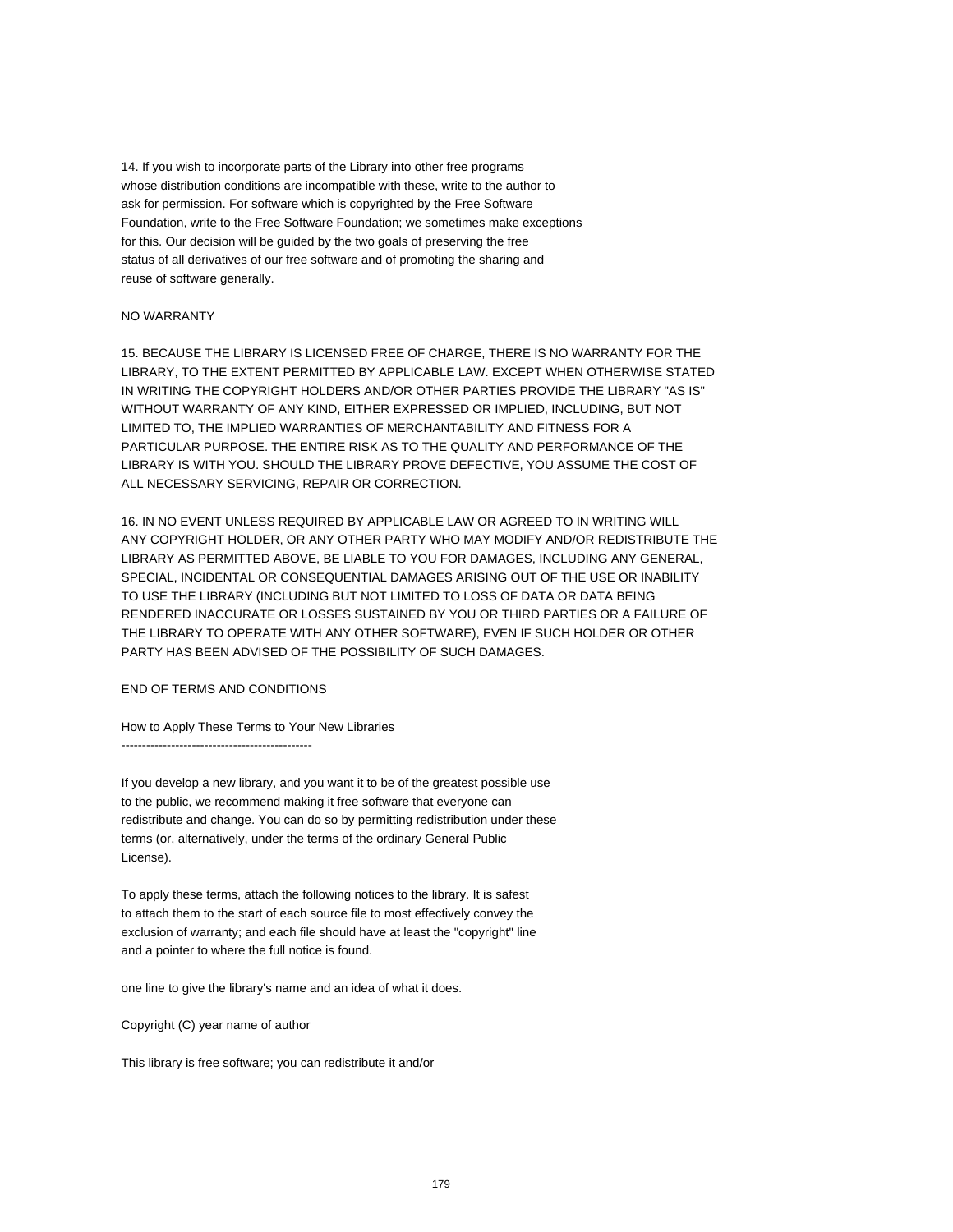modify it under the terms of the GNU Library General Public

License as published by the Free Software Foundation; either

version 2 of the License, or (at your option) any later version.

This library is distributed in the hope that it will be useful,

but WITHOUT ANY WARRANTY; without even the implied warranty of

MERCHANTABILITY or FITNESS FOR A PARTICULAR PURPOSE. See the GNU

Library General Public License for more details.

You should have received a copy of the GNU Library General Public

License along with this library; if not, write to the Free Software

Foundation, Inc., 51 Franklin St, Fifth Floor, Boston, MA 02110-1301, USA

Also add information on how to contact you by electronic and paper mail.

You should also get your employer (if you work as a programmer) or your school, if any, to sign a "copyright disclaimer" for the library, if necessary. Here is a sample; alter the names:

Yoyodyne, Inc., hereby disclaims all copyright interest in

the library `Frob' (a library for tweaking knobs) written

by James Random Hacker.

signature of Ty Coon, 1 April 1990

Ty Coon, President of Vice

That's all there is to it!

# **ISC License**

(distro-info-data 0.46ubuntu4.3, distro-info-data 0.51+deb11u1, libdns-export1110 9.11.19, libisc-export1105 9.11.19, sudo 1.9.5p2)

ISC License (ISCL)

==================

Copyright (c) 4-digit year, Company or Person's Name

Permission to use, copy, modify, and/or distribute this software for any purpose with or without fee is hereby granted, provided that the above copyright notice and this permission notice appear in all copies.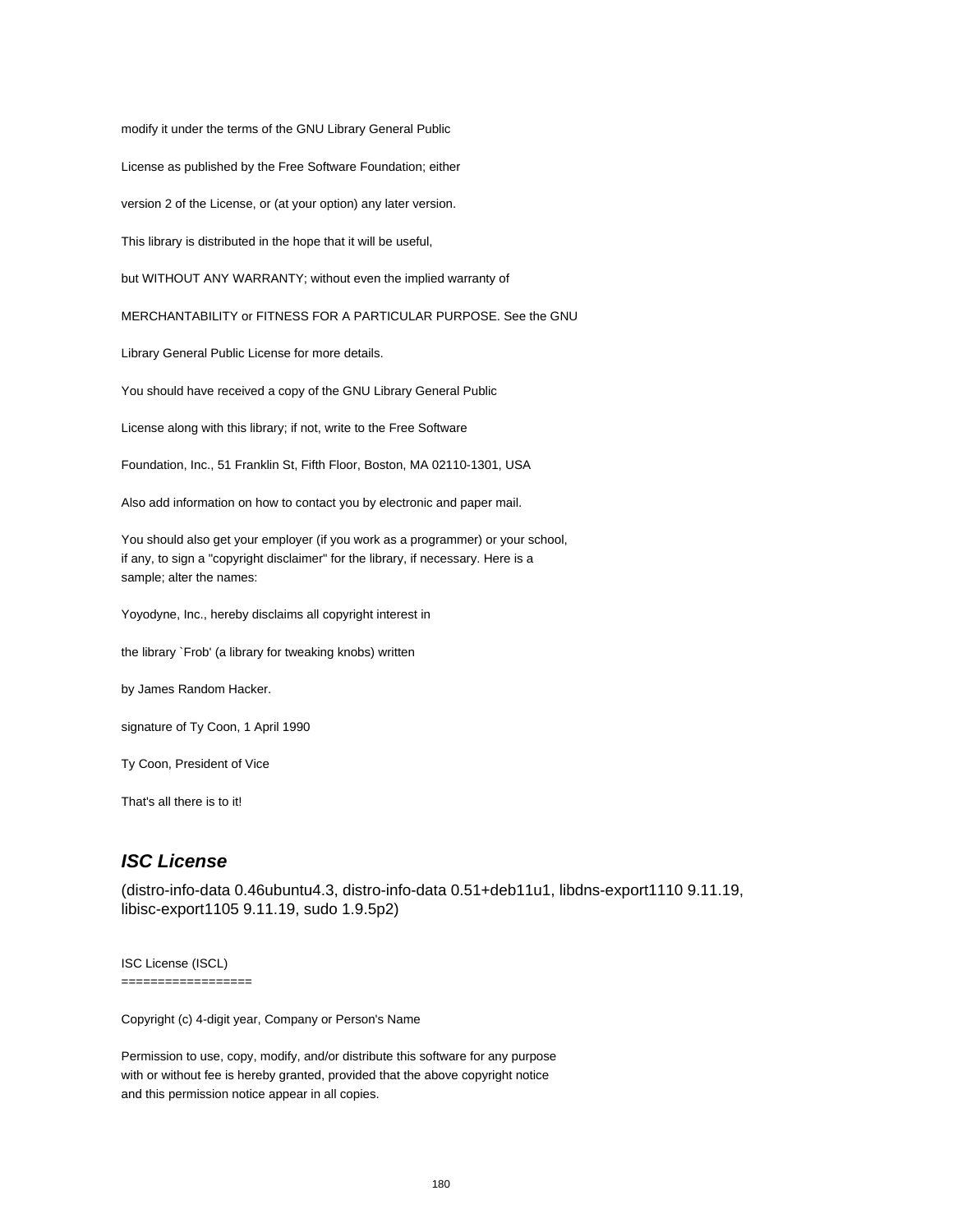THE SOFTWARE IS PROVIDED "AS IS" AND THE AUTHOR DISCLAIMS ALL WARRANTIES WITH REGARD TO THIS SOFTWARE INCLUDING ALL IMPLIED WARRANTIES OF MERCHANTABILITY AND FITNESS. IN NO EVENT SHALL THE AUTHOR BE LIABLE FOR ANY SPECIAL, DIRECT, INDIRECT, OR CONSEQUENTIAL DAMAGES OR ANY DAMAGES WHATSOEVER RESULTING FROM LOSS OF USE, DATA OR PROFITS, WHETHER IN AN ACTION OF CONTRACT, NEGLIGENCE OR OTHER TORTIOUS ACTION, ARISING OUT OF OR IN CONNECTION WITH THE USE OR PERFORMANCE OF THIS SOFTWARE.

## **ISC License**

(libdistro-info-perl 1.0)

Upstream-Contact: Benjamin Drung

Files: \* Copyright: 2009-2018, Benjamin Drung 2010-2021, Stefano Rivera License: ISC

Files: shell/\*-distro-info.in shell/distro-info-util.sh Copyright: 2012 Canonical Ltd. License: ISC

License: ISC

.

Permission to use, copy, modify, and/or distribute this software for any purpose with or without fee is hereby granted, provided that the above copyright notice and this permission notice appear in all copies.

THE SOFTWARE IS PROVIDED "AS IS" AND THE AUTHOR DISCLAIMS ALL WARRANTIES WITH REGARD TO THIS SOFTWARE INCLUDING ALL IMPLIED WARRANTIES OF MERCHANTABILITY AND FITNESS. IN NO EVENT SHALL THE AUTHOR BE LIABLE FOR ANY SPECIAL, DIRECT, INDIRECT, OR CONSEQUENTIAL DAMAGES OR ANY DAMAGES WHATSOEVER RESULTING FROM LOSS OF USE, DATA OR PROFITS, WHETHER IN AN ACTION OF CONTRACT, NEGLIGENCE OR OTHER TORTIOUS ACTION, ARISING OUT OF OR IN CONNECTION WITH THE USE OR PERFORMANCE OF THIS SOFTWARE

# **Krb5-MIT License**

(krb5/krb5 1.18.3)

krb5 License

============

Copyright © 1985-2002 by the Massachusetts Institute of Technology.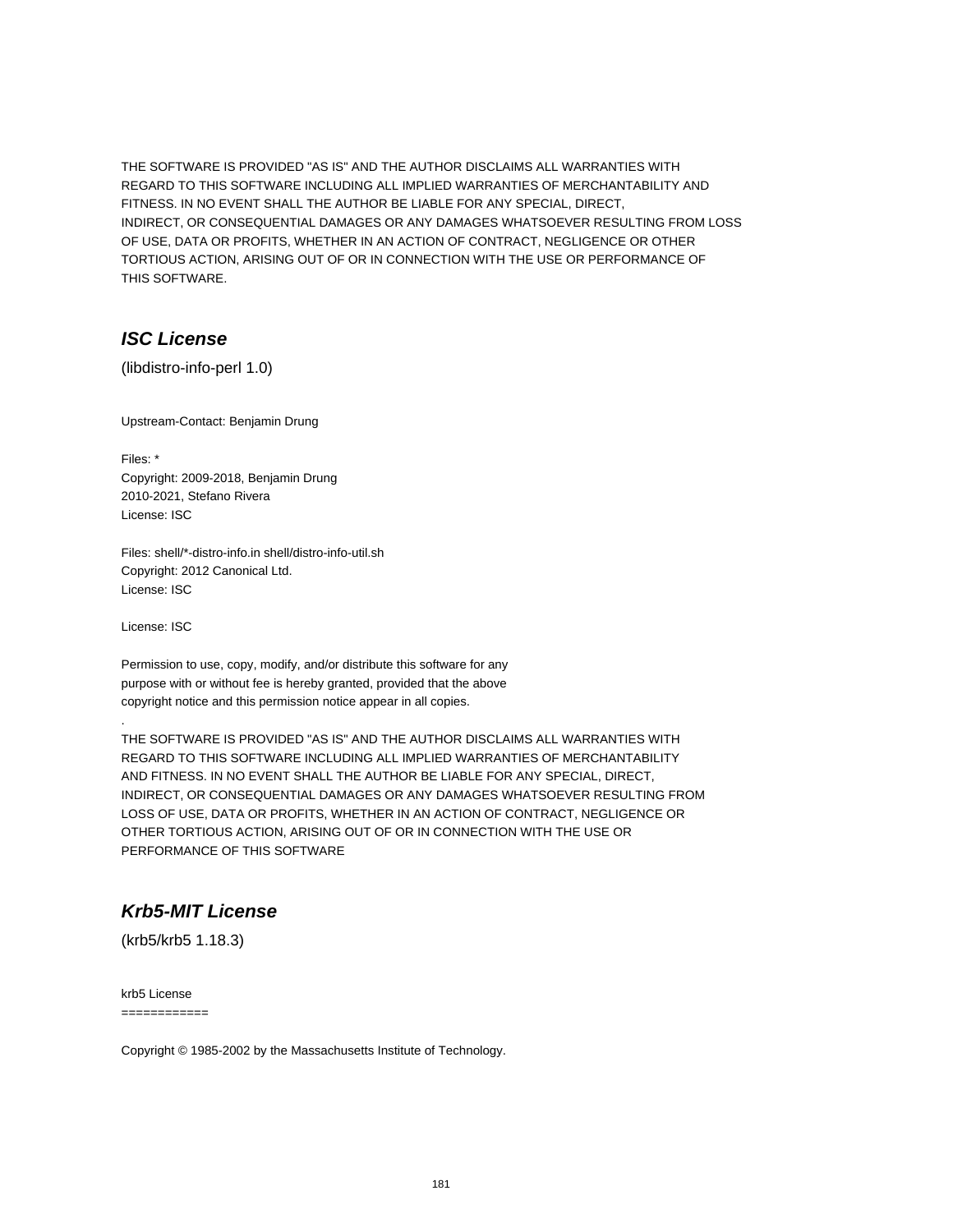Export of software employing encryption from the United States of America may require a specific license from the United States Government. It is the responsibility of any person or organization contemplating export to obtain such a license before exporting.

WITHIN THAT CONSTRAINT, permission to use, copy, modify, and distribute this software and its documentation for any purpose and without fee is hereby granted, provided that the above copyright notice appear in all copies and that both that copyright notice and this permission notice appear in supporting documentation, and that the name of M.I.T. not be used in advertising or publicity pertaining to distribution of the software without specific, written prior permission. Furthermore if you modify this software you must label your software as modified software and not distribute it in such a fashion that it might be confused with the original MIT software. M.I.T. makes no representations about the suitability of this software for any purpose. It is provided "as is" without express or implied warranty.

# **LaTeX Project Public License v1.0**

(groff 1.22.4)

LaTeX Project Public License ============================ ============================

LPPL Version 1.0 1999-03-01

Copyright 1999 LaTeX3 Project

Everyone is permitted to copy and distribute verbatim copies of this license document, but modification is not allowed.

## Preamble

========

### >

The LaTeX Project Public License (LPPL) is the license under which the base LaTeX distribution is distributed. As described below you may use this licence for any software that you wish to distribute.

It may be particularly suitable if your software is TeX related (such as a LaTeX package file) but it may be used for any software, even if it is unrelated to TeX.

To use this license, the files of your distribution should have an explicit copyright notice giving your name and the year, together with a reference to this license.

A typical example would be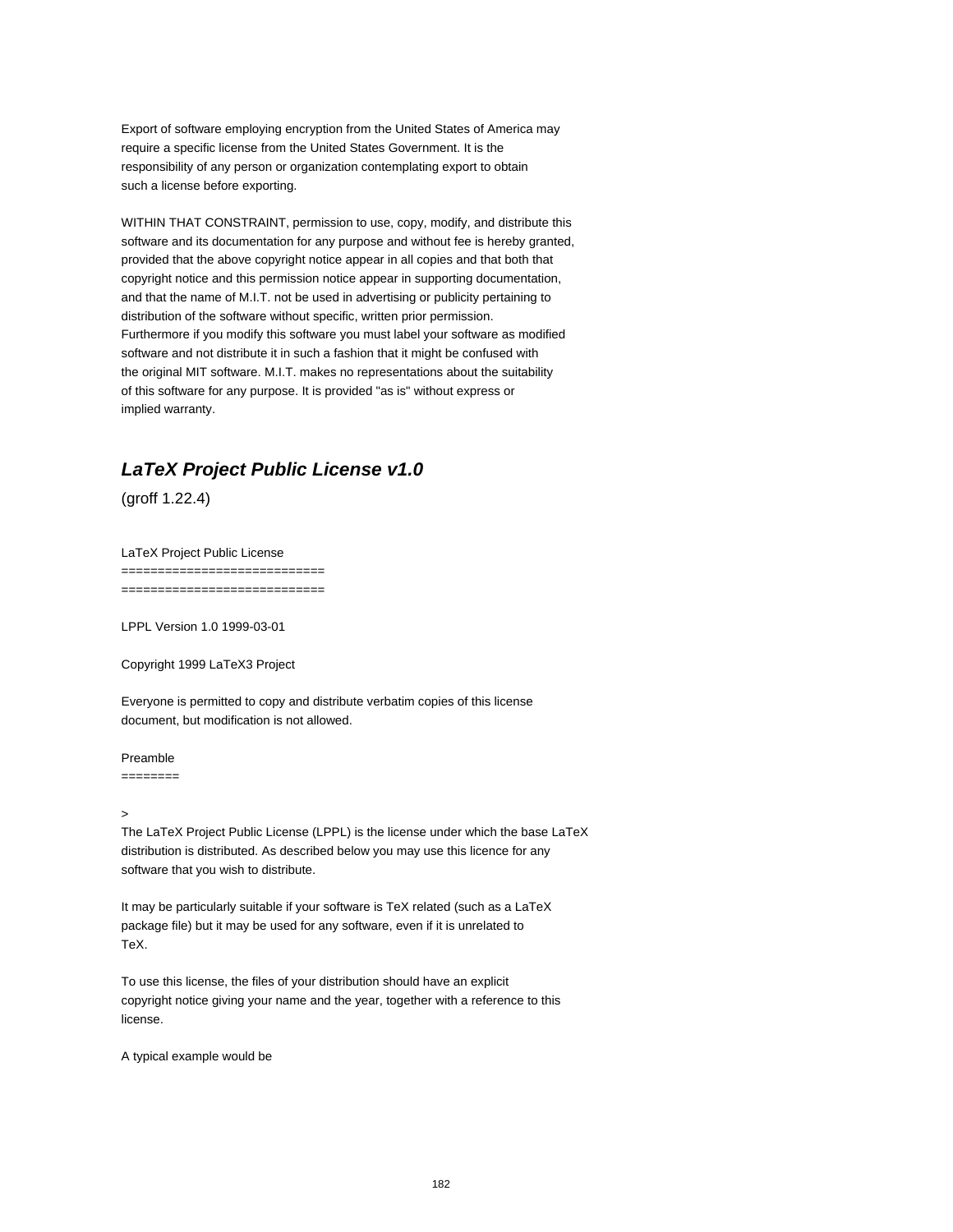%% pig.sty %% Copyright 2001 M. Y. Name

% This program can redistributed and/or modified under the terms % of the LaTeX Project Public License Distributed from CTAN % archives in directory macros/latex/base/lppl.txt; either % version 1 of the License, or (at your option) any later version.

Given such a notice in the file, the conditions of this document would apply, with:

`The Program' referring to the software `pig.sty' and `The Copyright Holder' referring to the person `M. Y. Name'.

To see a real example, see the file legal.txt which carries the copyright notice for the base latex distribution.

This license gives terms under which files of The Program may be distributed and modified. Individual files may have specific further constraints on modification, but no file should have restrictions on distribution other than those specified below.

This is to ensure that a distributor wishing to distribute a complete unmodified copy of The Program need only check the conditions in this file, and does not need to check every file in The Program for extra restrictions. If you do need to modify the distribution terms of some files, do not refer to this license, instead distribute The Program under a different license. You may use the parts of the text of LPPL as a model for your own license, but your license should not directly refer to the LPPL or otherwise give the impression that The Program is distributed under the LPPL.

The LaTeX Project Public License

==================================

Terms And Conditions For Copying, Distribution And Modification ===============================================================

>

### WARRANTY

 $=$ 

There is no warranty for The Program, to the extent permitted by applicable law. Except when otherwise stated in writing, The Copyright Holder provides The Program `as is' without warranty of any kind, either expressed or implied, including, but not limited to, the implied warranties of merchantability and fitness for a particular purpose. The entire risk as to the quality and performance of the program is with you. Should The Program prove defective, you assume the cost of all necessary servicing, repair or correction.

In no event unless required by applicable law or agreed to in writing will The Copyright Holder, or any of the individual authors named in the source for The Program, be liable to you for damages, including any general, special, incidental or consequential damages arising out of any use of The Program or out of inability to use The Program (including but not limited to loss of data or data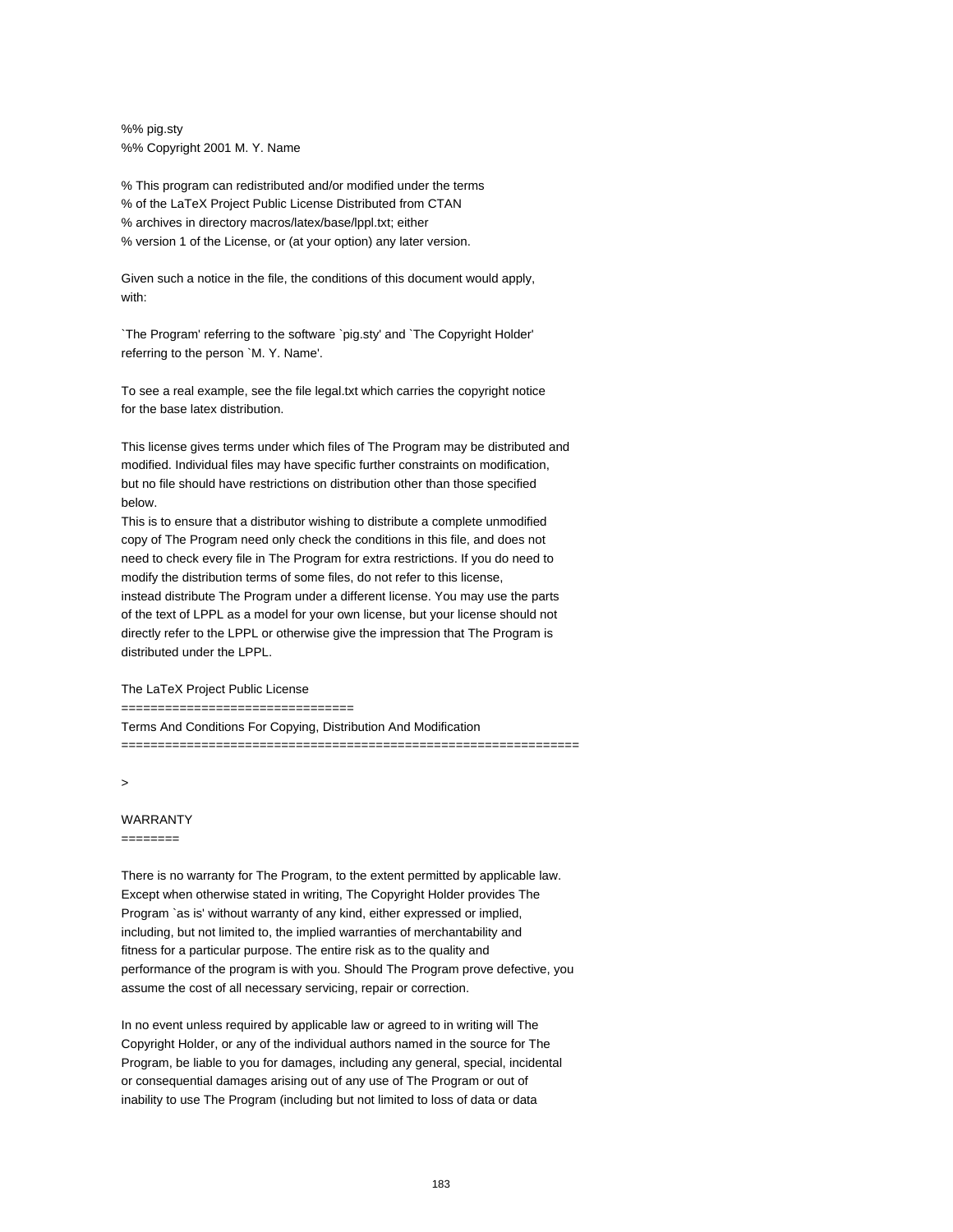being rendered inaccurate or losses sustained by you or by third parties as a result of a failure of The Program to operate with any other programs), even if such holder or other party has been advised of the possibility of such damages.

## DISTRIBUTION

#### ============

Redistribution of unchanged files is allowed provided that all files that make up the distribution of The Program are distributed. In particular this means that The Program has to be distributed including its documentation if documentation was part of the original distribution.

The distribution of The Program will contain a prominent file listing all the files covered by this license.

If you receive only some of these files from someone, complain!

The distribution of changed versions of certain files included in the The Program, and the reuse of code from The Program, are allowed under the following restrictions:

\* It is allowed only if the legal notice in the file does not expressly forbid it.

See note below, under "Conditions on individual files".

\* You rename the file before you make any changes to it, unless the file explicitly says that renaming is not required.

Any such changed files must be distributed under a license that forbids distribution of those files, and any files derived from them, under the names used by the original files in the distribution of The Program.

\* You change any `identification string' in The Program to clearly indicate that the file is not part of the standard system.

\* If The Program includes an `error report address' so that errors may be reported to The Copyright Holder, or other specified addresses, this address must be changed in any modified versions of The Program, so that reports for files not maintained by the original program maintainers are directed to the maintainers of the changed files.

\* You acknowledge the source and authorship of the original version in the modified file.

\* You also distribute the unmodified version of the file or alternatively provide sufficient information so that the user of your modified file can be reasonably expected to be able to obtain an original, unmodified copy of The Program. For example, you may specify a URL to a site that you expect will freely provide the user with a copy of The Program (either the version on which your modification is based, or perhaps a later version).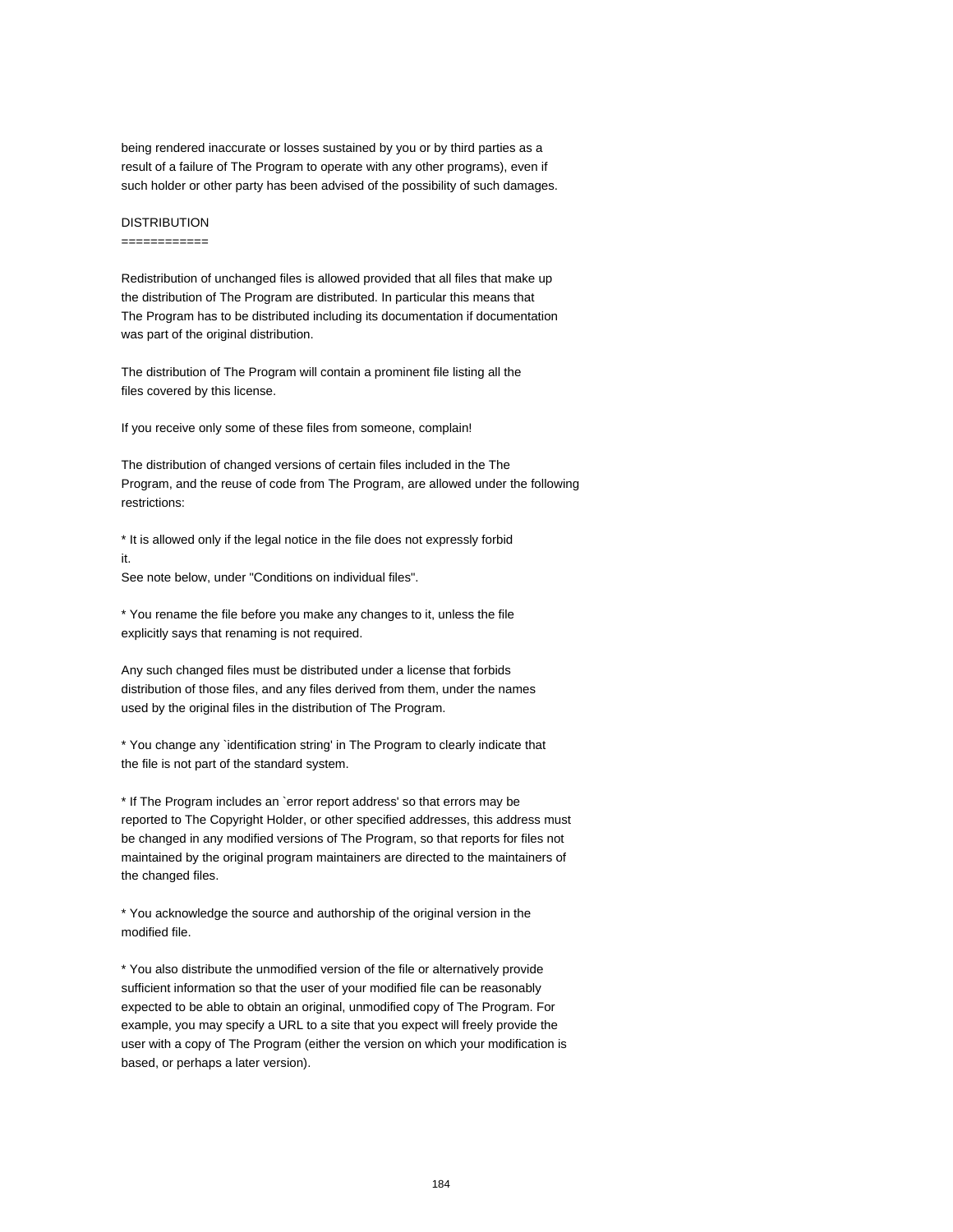\* If The Program is intended to be used with, or is based on, LaTeX, then files with the following file extensions which have special meaning in LaTeX Software, have special modification rules under the license:

- Files with extension `.ins' (installation files): these files may not be modified at all because they contain the legal notices that are placed in the generated files.

- Files with extension `.fd' (LaTeX font definitions files): these files are allowed to be modified without changing the name, but only to enable use of all available fonts and to prevent attempts to access unavailable fonts. However, modified files are not allowed to be distributed in place of original files.

- Files with extension `.cfg' (configuration files): these files can be created or modified to enable easy configuration of the system. The documentation in cfgguide.tex in the base LaTeX distribution describes when it makes sense to modify or generate such files.

The above restrictions are not intended to prohibit, and hence do not apply to, the updating, by any method, of a file so that it becomes identical to the latest version of that file in The Program.

#### NOTES

#### $=$

We believe that these requirements give you the freedom you to make modifications that conform with whatever technical specifications you wish, whilst maintaining the availability, integrity and reliability of The Program. If you do not see how to achieve your goal whilst adhering to these requirements then read the document cfgguide.tex in the base LaTeX distribution for suggestions.

========================================================================

Because of the portability and exchangeability aspects of systems like LaTeX, The LaTeX3 Project deprecates the distribution of non-standard versions of components of LaTeX or of generally available contributed code for them but such distributions are permitted under the above restrictions.

The document modguide.tex in the base LaTeX distribution details the reasons for the legal requirements detailed above. Even if The Program is unrelated to LaTeX, the argument in modguide.tex may still apply, and should be read before a modified version of The Program is distributed.

## Conditions on individual files

#### ==============================

The individual files may bear additional conditions which supersede the general conditions on distribution and modification contained in this file. If there are any such files, the distribution of The Program will contain a prominent file that lists all the exceptional files.

Typical examples of files with more restrictive modification conditions would be files that contain the text of copyright notices.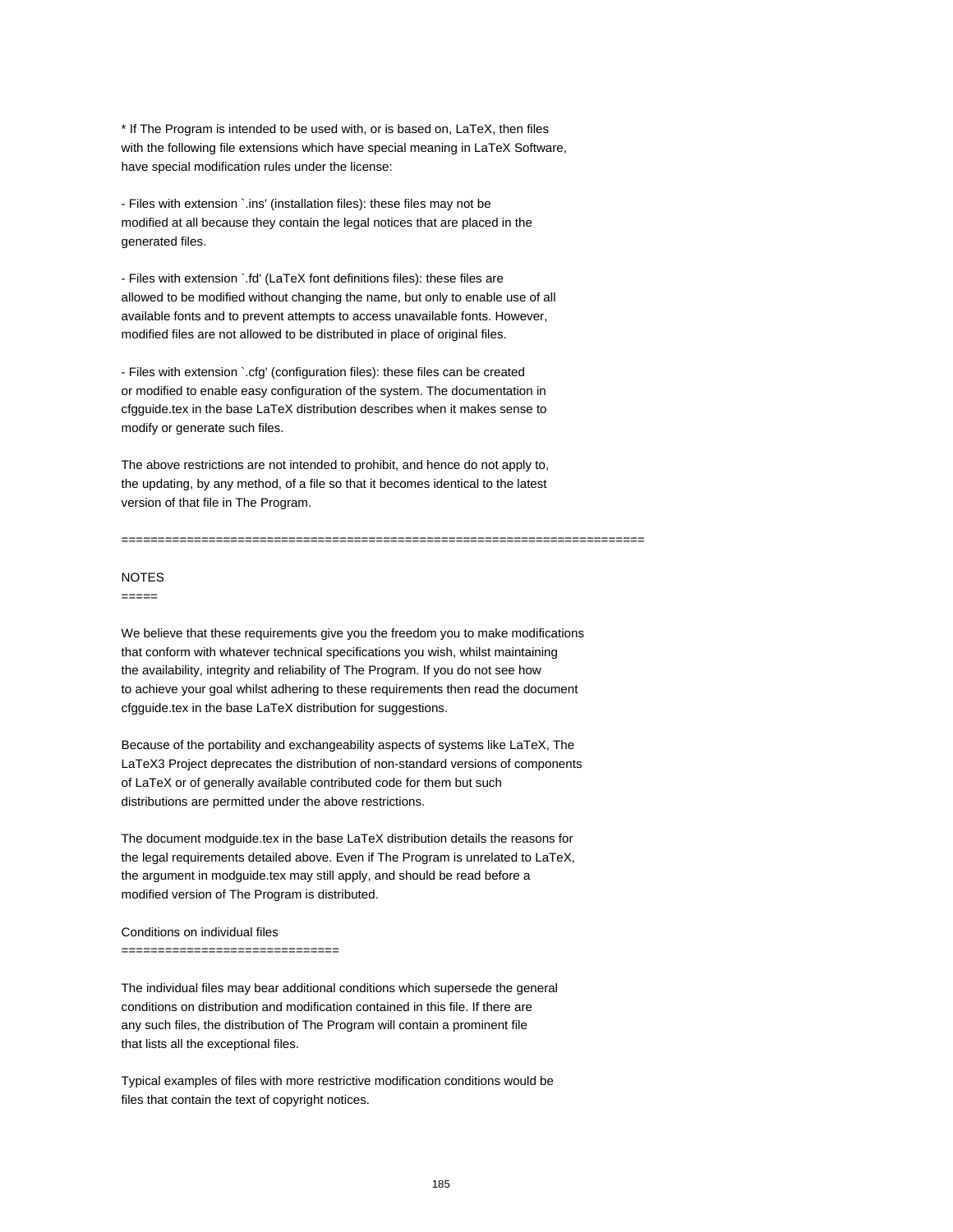\* The conditions on individual files differ only in the extent of \*modification\* that is allowed.

\* The conditions on \*distribution\* are the same for all the files. Thus a (re)distributor of a complete, unchanged copy of The Program need meet only the conditions in this file; it is not necessary to check the header of every file in the distribution to check that a distribution meets these requirements.

# **LaTeX Project Public License v1.3a duplicate**

(groff 1.22.4)

The LaTeX Project Public License ================================

=-=-=-=-=-=-=-=-=-=-=-=-=-=-=-=-

LPPL Version 1.3a 2004-10-01

Copyright 1999 2002-04 LaTeX3 Project

Everyone is allowed to distribute verbatim copies of this license document, but modification of it is not allowed.

PREAMBLE

--------

The LaTeX Project Public License (LPPL) is the primary license under which the the LaTeX kernel and the base LaTeX packages are distributed.

You may use this license for any work of which you hold the copyright and which you wish to distribute. This license may be particularly suitable if your work is TeX-related (such as a LaTeX package), but you may use it with small modifications even if your work is unrelated to TeX.

The section `WHETHER AND HOW TO DISTRIBUTE WORKS UNDER THIS LICENSE', below, gives instructions, examples, and recommendations for authors who are considering distributing their works under this license.

This license gives conditions under which a work may be distributed and modified, as well as conditions under which modified versions of that work may be distributed.

We, the LaTeX3 Project, believe that the conditions below give you the freedom to make and distribute modified versions of your work that conform with whatever technical specifications you wish while maintaining the availability, integrity, and reliability of that work. If you do not see how to achieve your goal while meeting these conditions, then read the document `cfgguide.tex' and `modguide.tex' in the base LaTeX distribution for suggestions.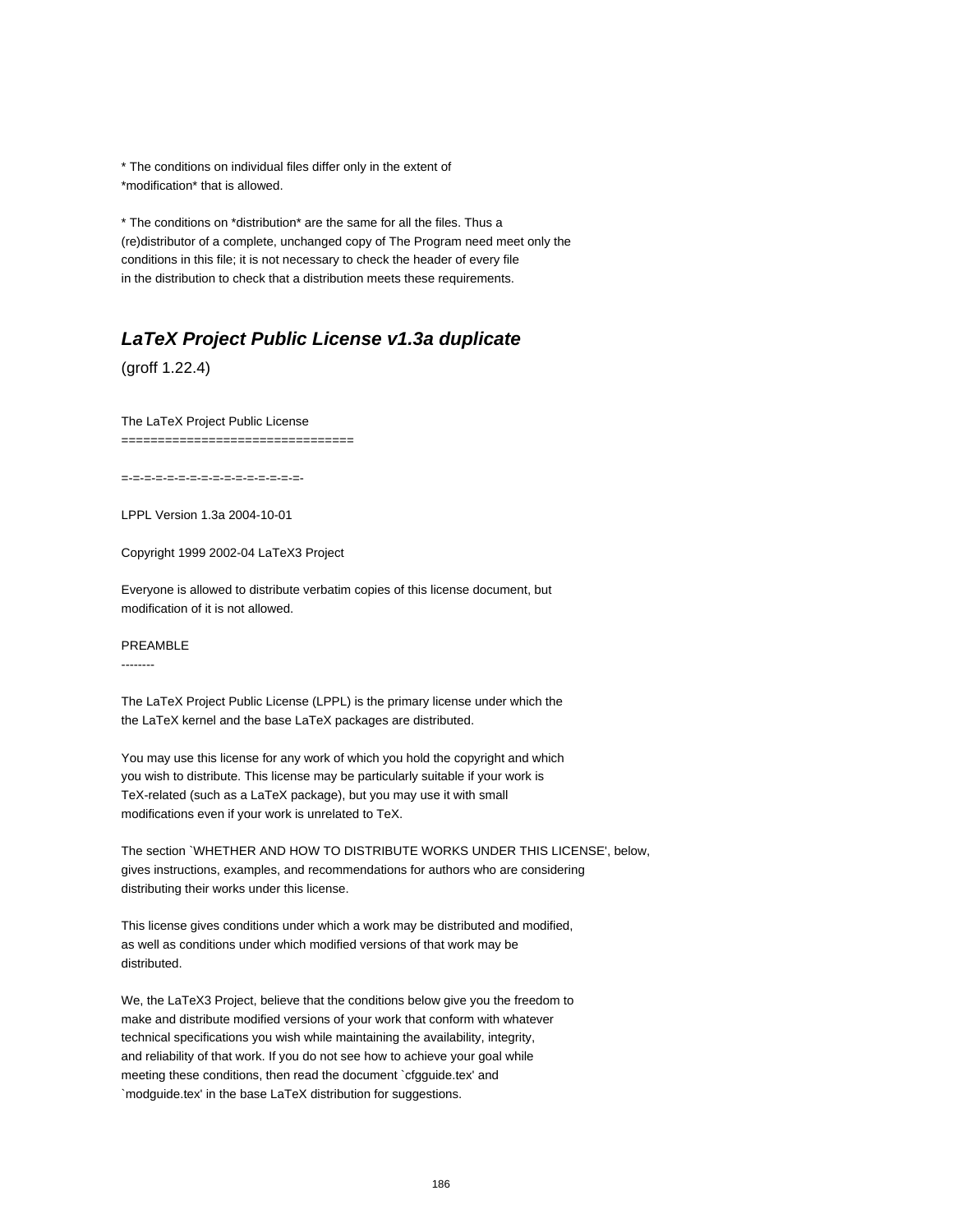## DEFINITIONS

-----------

In this license document the following terms are used:

`Work' Any work being distributed under this License.

`Derived Work' Any work that under any applicable law is derived from the Work.

### `Modification'

Any procedure that produces a Derived Work under any applicable law ■■■ for example, the production of a file containing an original file associated with the Work or a significant portion of such a file, either verbatim or with modifications and/or translated into another language.

### `Modify'

To apply any procedure that produces a Derived Work under any applicable law.

## `Distribution'

Making copies of the Work available from one person to another, in whole or in part. Distribution includes (but is not limited to) making any electronic components of the Work accessible by file transfer protocols such as FTP or HTTP or by shared file systems such as Sun's Network File System (NFS).

### `Compiled Work'

A version of the Work that has been processed into a form where it is directly usable on a computer system. This processing may include using installation facilities provided by the Work, transformations of the Work, copying of components of the Work, or other activities. Note that modification of any installation facilities provided by the Work constitutes modification of the Work.

## `Current Maintainer'

A person or persons nominated as such within the Work. If there is no such explicit nomination then it is the `Copyright Holder' under any applicable law.

## `Base Interpreter'

A program or process that is normally needed for running or interpreting a part or the whole of the Work. A Base Interpreter may depend on external components but these are not considered part of the Base Interpreter provided that each external component clearly identifies itself whenever it is used interactively. Unless explicitly specified when applying the license to the Work, the only applicable Base Interpreter is a "LaTeX-Format".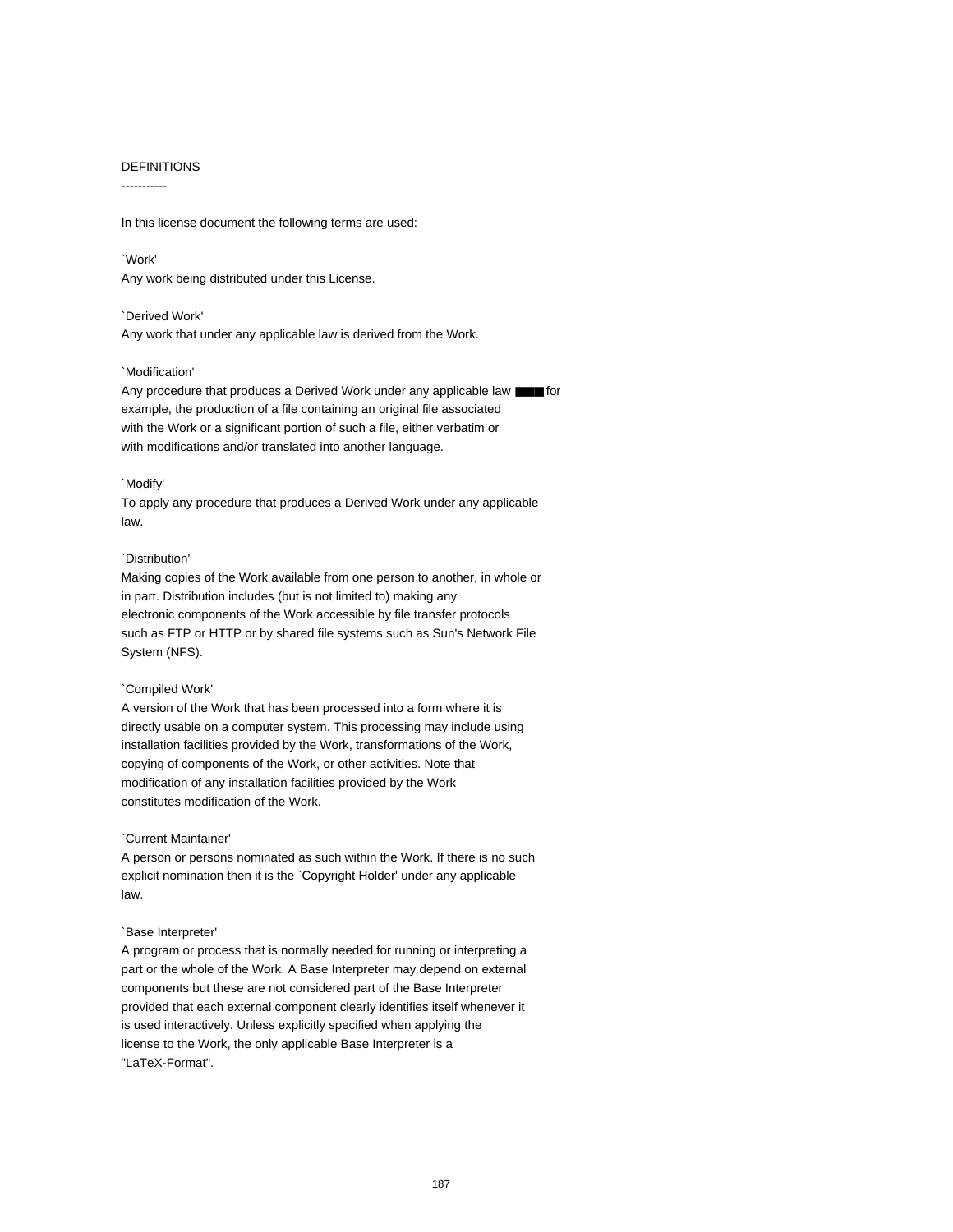## CONDITIONS ON DISTRIBUTION AND MODIFICATION

-------------------------------------------

1. Activities other than distribution and/or modification of the Work are not covered by this license; they are outside its scope. In particular, the act of running the Work is not restricted and no requirements are made concerning any offers of support for the Work.

2. You may distribute a complete, unmodified copy of the Work as you received it. Distribution of only part of the Work is considered modification of the Work, and no right to distribute such a Derived Work may be assumed under the terms of this clause.

3. You may distribute a Compiled Work that has been generated from a complete, unmodified copy of the Work as distributed under Clause 2 above, as long as that Compiled Work is distributed in such a way that the recipients may install the Compiled Work on their system exactly as it would have been installed if they generated a Compiled Work directly from the Work.

4. If you are the Current Maintainer of the Work, you may, without restriction, modify the Work, thus creating a Derived Work. You may also distribute the Derived Work without restriction, including Compiled Works generated from the Derived Work. Derived Works distributed in this manner by the Current Maintainer are considered to be updated versions of the Work.

5. If you are not the Current Maintainer of the Work, you may modify your copy of the Work, thus creating a Derived Work based on the Work, and compile this Derived Work, thus creating a Compiled Work based on the Derived Work.

6. If you are not the Current Maintainer of the Work, you may distribute a Derived Work provided the following conditions are met for every component of the Work unless that component clearly states in the copyright notice that it is exempt from that condition. Only the Current Maintainer is allowed to add such statements of exemption to a component of the Work.

1. If a component of this Derived Work can be a direct replacement for a component of the Work when that component is used with the Base Interpreter, then, wherever this component of the Work identifies itself to the user when used interactively with that Base Interpreter, the replacement component of this Derived Work clearly and unambiguously identifies itself as a modified version of this component to the user when used interactively with that Base Interpreter.

2. Every component of the Derived Work contains prominent notices detailing the nature of the changes to that component, or a prominent reference to another file that is distributed as part of the Derived Work and that contains a complete and accurate log of the changes.

3. No information in the Derived Work implies that any persons, including (but not limited to) the authors of the original version of the Work, provide any support, including (but not limited to) the reporting and handling of errors, to recipients of the Derived Work unless those persons have stated explicitly that they do provide such support for the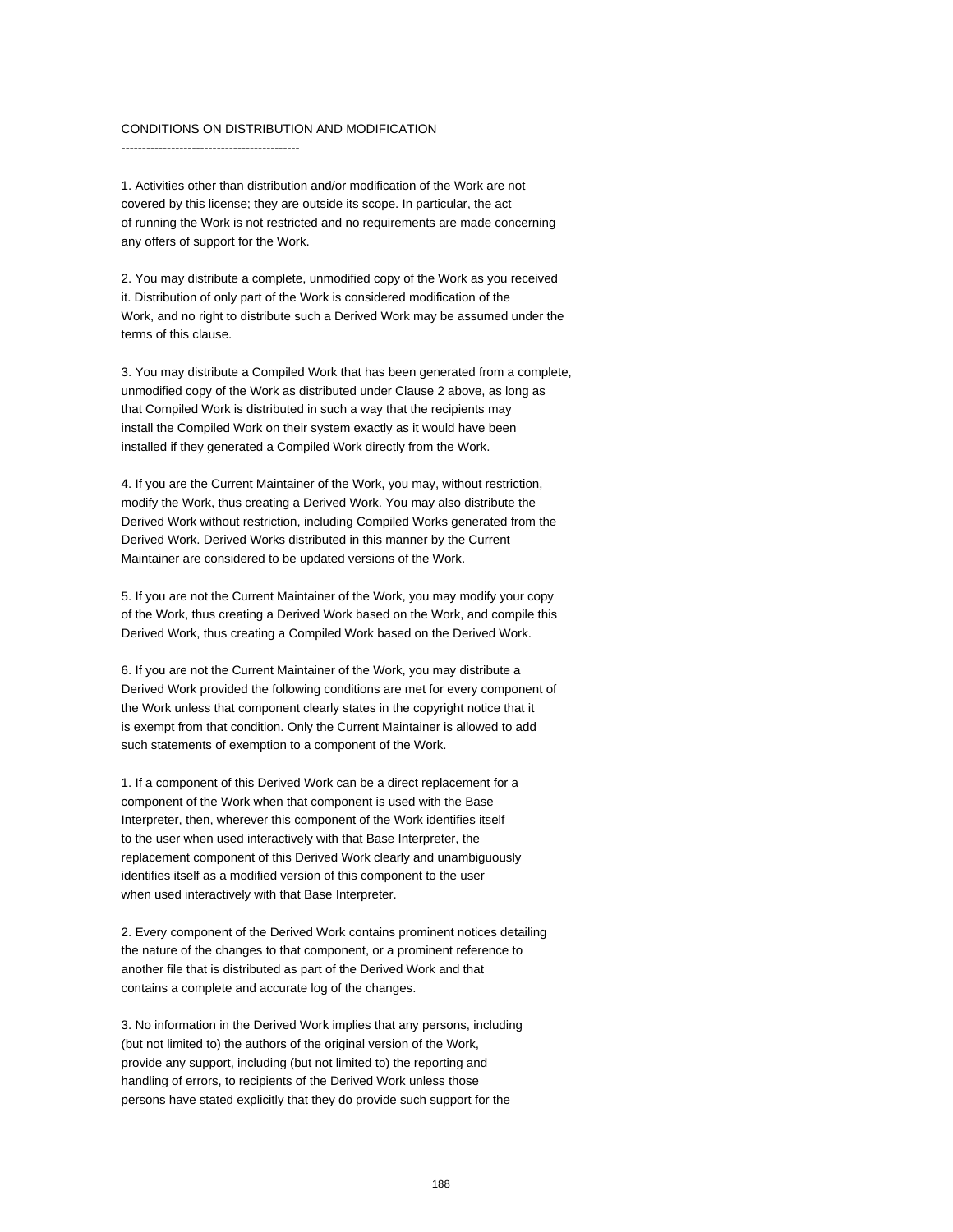## Derived Work.

4. You distribute at least one of the following with the Derived Work:

1. A complete, unmodified copy of the Work; if your distribution of a modified component is made by offering access to copy the modified component from a designated place, then offering equivalent access to copy the Work from the same or some similar place meets this condition, even though third parties are not compelled to copy the Work along with the modified component;

2. Information that is sufficient to obtain a complete, unmodified copy of the Work.

7. If you are not the Current Maintainer of the Work, you may distribute a Compiled Work generated from a Derived Work, as long as the Derived Work is distributed to all recipients of the Compiled Work, and as long as the conditions of Clause■■6, above, are met with regard to the Derived Work.

8. The conditions above are not intended to prohibit, and hence do not apply to, the modification, by any method, of any component so that it becomes identical to an updated version of that component of the Work as it is distributed by the Current Maintainer under Clause■■4, above.

9. Distribution of the Work or any Derived Work in an alternative format, where the Work or that Derived Work (in whole or in part) is then produced by applying some process to that format, does not relax or nullify any sections of this license as they pertain to the results of applying that process.

#### 10.

1. A Derived Work may be distributed under a different license provided that license itself honors the conditions listed in Clause■■6 above, in regard to the Work, though it does not have to honor the rest of the conditions in this license.

2. If a Derived Work is distributed under this license, that Derived Work must provide sufficient documentation as part of itself to allow each recipient of that Derived Work to honor the restrictions in Clause■■6 above, concerning changes from the Work.

11. This license places no restrictions on works that are unrelated to the Work, nor does this license place any restrictions on aggregating such works with the Work by any means.

12. Nothing in this license is intended to, or may be used to, prevent complete compliance by all parties with all applicable laws.

### NO WARRANTY -----------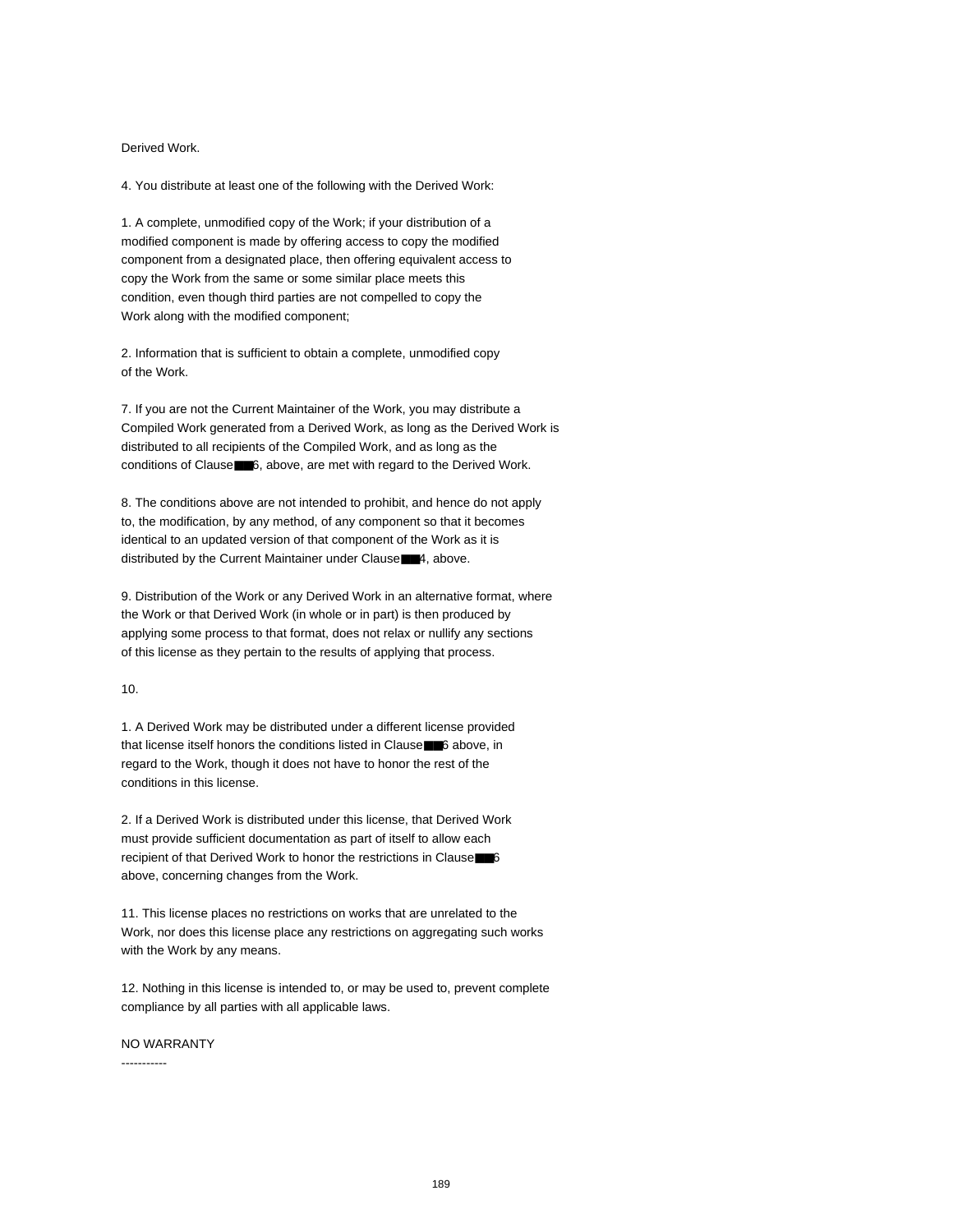There is no warranty for the Work. Except when otherwise stated in writing, the Copyright Holder provides the Work `as is', without warranty of any kind, either expressed or implied, including, but not limited to, the implied warranties of merchantability and fitness for a particular purpose. The entire risk as to the quality and performance of the Work is with you. Should the Work prove defective, you assume the cost of all necessary servicing, repair, or correction.

In no event unless required by applicable law or agreed to in writing will The Copyright Holder, or any author named in the components of the Work, or any other party who may distribute and/or modify the Work as permitted above, be liable to you for damages, including any general, special, incidental or consequential damages arising out of any use of the Work or out of inability to use the Work (including, but not limited to, loss of data, data being rendered inaccurate, or losses sustained by anyone as a result of any failure of the Work to operate with any other programs), even if the Copyright Holder or said author or said other party has been advised of the possibility of such damages.

MAINTENANCE OF THE WORK

-----------------------

The Work has the status `author-maintained' if the Copyright Holder explicitly and prominently states near the primary copyright notice in the Work that the Work can only be maintained by the Copyright Holder or simply that is `author-maintained'.

The Work has the status `maintained' if there is a Current Maintainer who has indicated in the Work that they are willing to receive error reports for the Work (for example, by supplying a valid e-mail address). It is not required for the Current Maintainer to acknowledge or act upon these error reports.

The Work changes from status `maintained' to `unmaintained' if there is no Current Maintainer, or the person stated to be Current Maintainer of the work cannot be reached through the indicated means of communication for a period of six months, and there are no other significant signs of active maintenance.

You can become the Current Maintainer of the Work by agreement with any existing Current Maintainer to take over this role.

If the Work is unmaintained, you can become the Current Maintainer of the Work through the following steps:

1. Make a reasonable attempt to trace the Current Maintainer (and the Copyright Holder, if the two differ) through the means of an Internet or similar search.

2. If this search is successful, then enquire whether the Work is still maintained.

1. If it is being maintained, then ask the Current Maintainer to update their communication data within one month.

2. If the search is unsuccessful or no action to resume active maintenance is taken by the Current Maintainer, then announce within the pertinent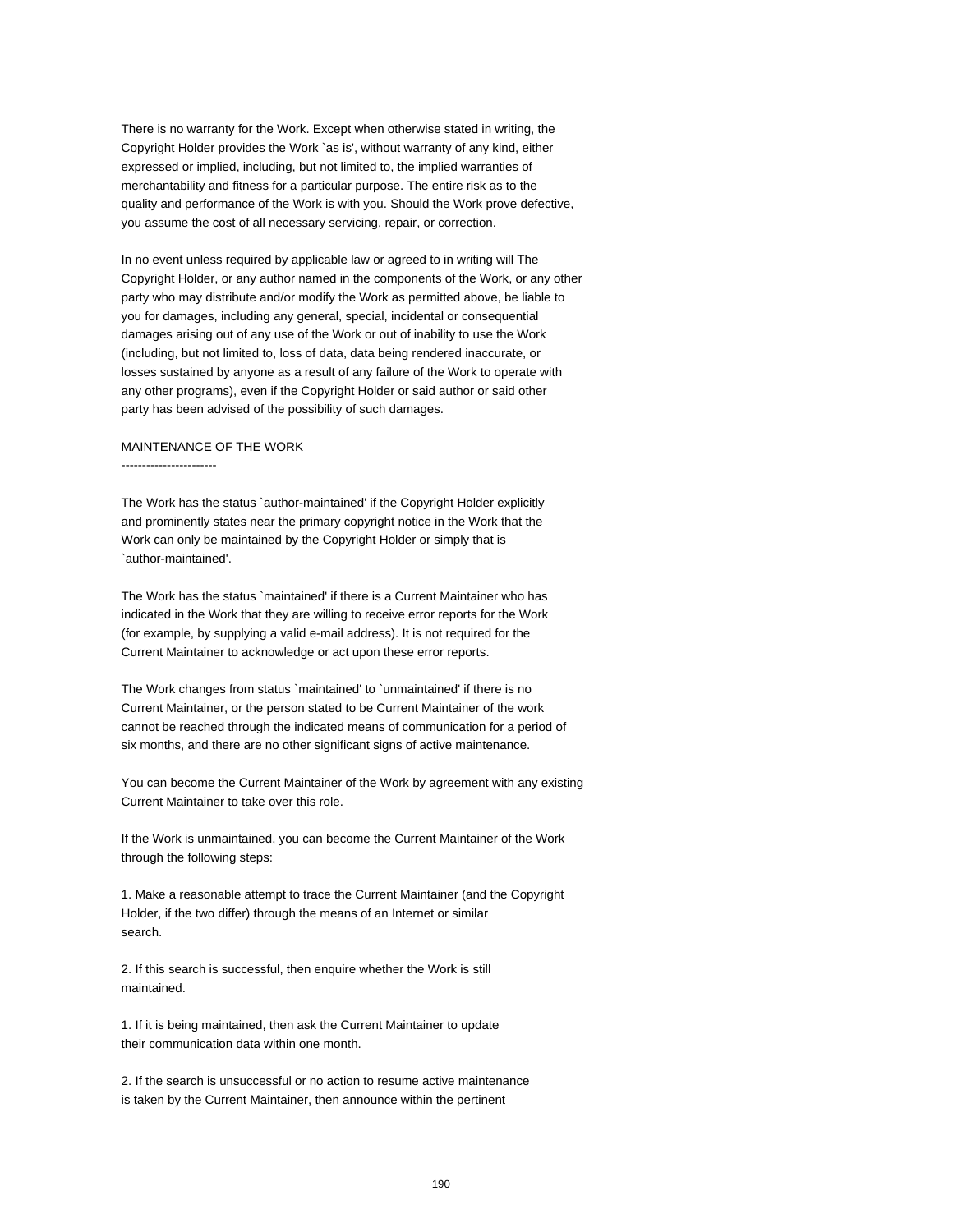community your intention to take over maintenance. (If the Work is a LaTeX work, this could be done, for example, by posting to comp.text.tex.)

3.

1. If the Current Maintainer is reachable and agrees to pass maintenance of the Work to you, then this takes effect immediately upon announcement.

2. If the Current Maintainer is not reachable and the Copyright Holder agrees that maintenance of the Work be passed to you, then this takes effect immediately upon announcement.

4. If you make an `intention announcement' as described in 2b. above and after three months your intention is challenged neither by the Current Maintainer nor by the Copyright Holder nor by other people, then you may arrange for the Work to be changed so as to name you as the (new) Current Maintainer.

5. If the previously unreachable Current Maintainer becomes reachable once more within three months of a change completed under the terms of 3b) or 4), then that Current Maintainer must become or remain the Current Maintainer upon request provided they then update their communication data within one month.

A change in the Current Maintainer does not, of itself, alter the fact that the Work is distributed under the LPPL license.

If you become the Current Maintainer of the Work, you should immediately provide, within the Work, a prominent and unambiguous statement of your status as Current Maintainer. You should also announce your new status to the same pertinent community as in 2b) above.

WHETHER AND HOW TO DISTRIBUTE WORKS UNDER THIS LICENSE ------------------------------------------------------

This section contains important instructions, examples, and recommendations for authors who are considering distributing their works under this license. These authors are addressed as `you' in this section.

Choosing This License or Another License

If for any part of your work you want or need to use \*distribution\* conditions that differ significantly from those in this license, then do not refer to this license anywhere in your work but, instead, distribute your work under a different license. You may use the text of this license as a model for your own license, but your license should not refer to the LPPL or otherwise give the impression that your work is distributed under the LPPL.

The document `modguide.tex' in the base LaTeX distribution explains the motivation behind the conditions of this license. It explains, for example, why distributing LaTeX under the GNU General Public License (GPL) was considered inappropriate. Even if your work is unrelated to LaTeX, the discussion in `modguide.tex' may still be relevant, and authors intending to distribute their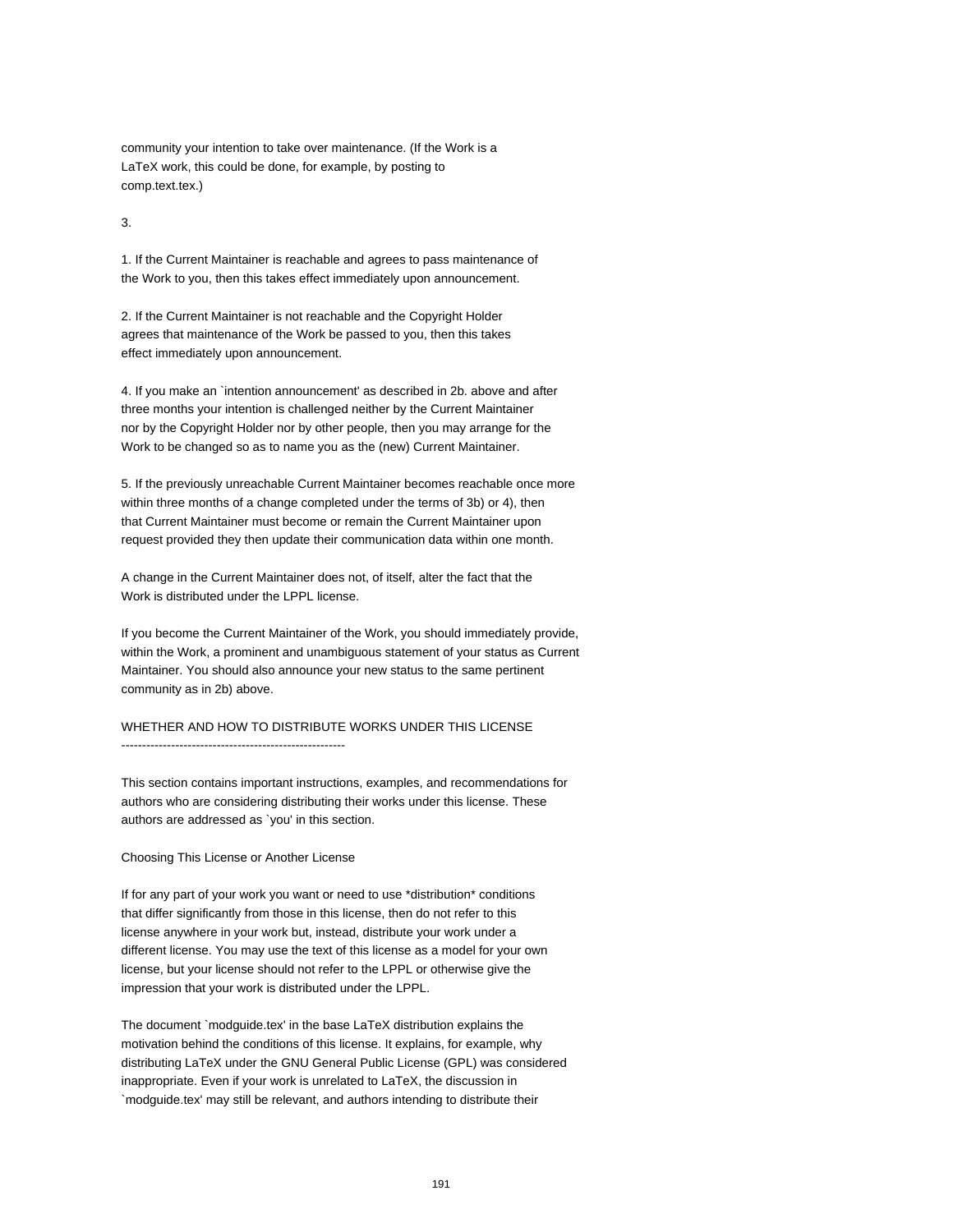works under any license are encouraged to read it.

A Recommendation on Modification Without Distribution

It is wise never to modify a component of the Work, even for your own personal use, without also meeting the above conditions for distributing the modified component. While you might intend that such modifications will never be distributed, often this will happen by accident ■■■ you may forget that you have modified that component; or it may not occur to you when allowing others to access the modified version that you are thus distributing it and violating the conditions of this license in ways that could have legal implications and, worse, cause problems for the community. It is therefore usually in your best interest to keep your copy of the Work identical with the public one. Many works provide ways to control the behavior of that work without altering any of its licensed components.

How to Use This License

To use this license, place in each of the components of your work both an explicit copyright notice including your name and the year the work was authored and/or last substantially modified. Include also a statement that the distribution and/or modification of that component is constrained by the conditions in this license.

Here is an example of such a notice and statement:

%% pig.dtx %% Copyright 2003 M. Y. Name % % This work may be distributed and/or modified under the % conditions of the LaTeX Project Public License, either version 1.3 % of this license or (at your option) any later version. % The latest version of this license is in % http://www.latex-project.org/lppl.txt % and version 1.3 or later is part of all distributions of LaTeX % version 2003/12/01 or later.  $\frac{0}{6}$ % This work has the LPPL maintenance status "maintained". % % This Current Maintainer of this work is M. Y. Name. % % This work consists of the files pig.dtx and pig.ins % and the derived file pig.sty.

Given such a notice and statement in a file, the conditions given in this license document would apply, with the `Work' referring to the three files `pig.dtx', `pig.ins', and `pig.sty' (the last being generated from `pig.dtx' using `pig.ins'), the `Base Interpreter' referring to any "LaTeX-Format", and both `Copyright Holder' and `Current Maintainer' referring to the person `M. Y. Name'.

If you do not want the Maintenance section of LPPL to apply to your Work, change "maintained" above into "author-maintained". However, we recommend that you use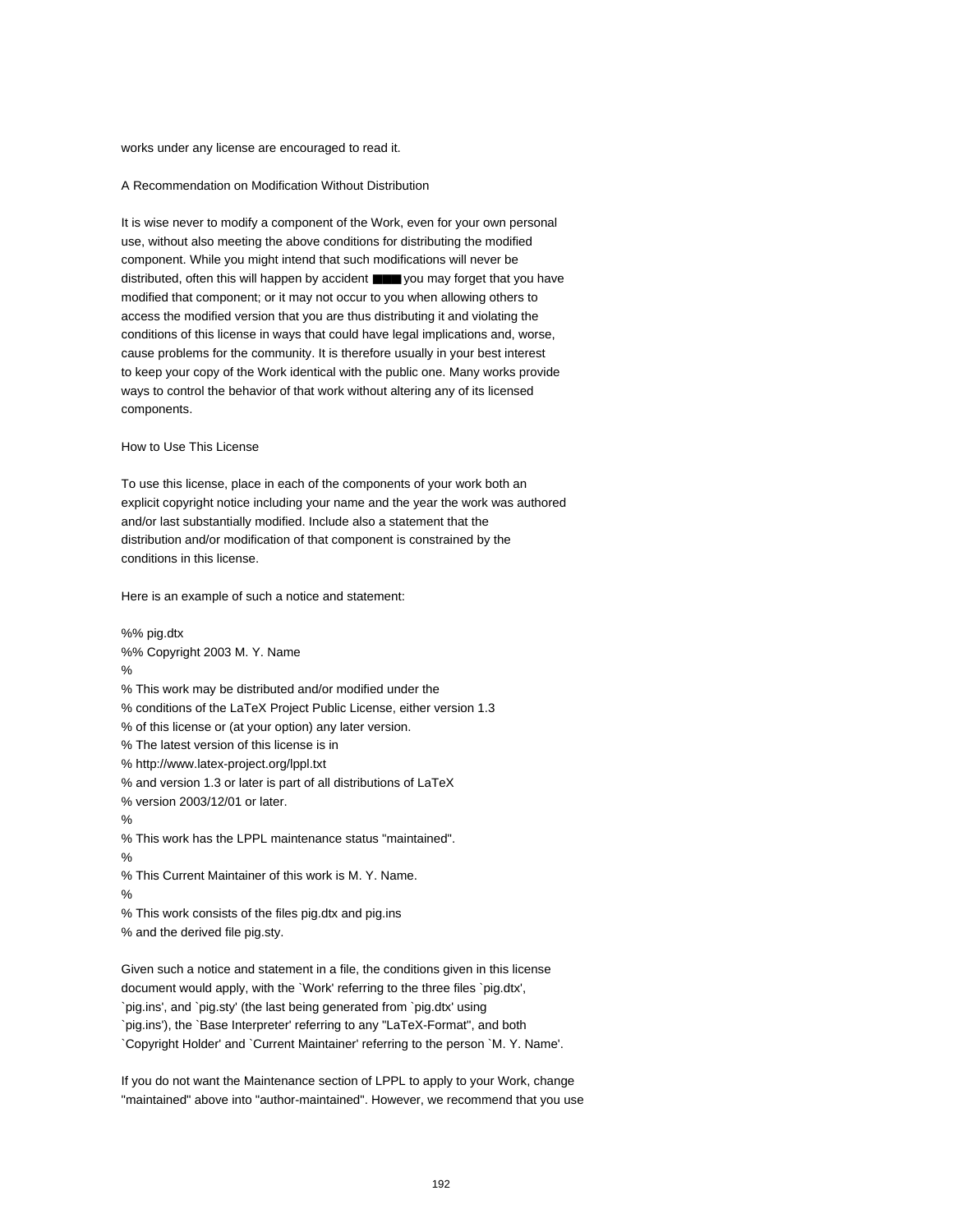"maintained" as the Maintenance section was added in order to ensure that your Work remains useful to the community even when you can no longer maintain and support it yourself.

Important Recommendations

Defining What Constitutes the Work

The LPPL requires that distributions of the Work contain all the files of the Work. It is therefore important that you provide a way for the licensee to determine which files constitute the Work. This could, for example, be achieved by explicitly listing all the files of the Work near the copyright notice of each file or by using a line such as:

% This work consists of all files listed in manifest.txt.

in that place. In the absence of an unequivocal list it might be impossible for the licensee to determine what is considered by you to comprise the Work and, in such a case, the licensee would be entitled to make reasonable conjectures as to which files comprise the Work.

# **MIT Historical Permission License 3**

(libss 1.46.1, libss 1.46.2)

MIT Historical Permission License 3

===================================

Copyright 1987 by the Massachusetts Institute of Technology

Permission to use, copy, modify, and distribute this software and its documentation for any purpose and without fee is hereby granted, provided that the above copyright notice appear in all copies and that both that copyright notice and this permission notice appear in supporting documentation, and that the name of M.I.T. not be used in advertising or publicity pertaining to distribution of the software without specific, written prior permission. M.I.T. makes no representations about the suitability of this software for any purpose. It is provided "as is" without express or implied warranty.

# **MIT License**

(libpsl 0.21.0)

Copyright (C) 2014-2015 Tim Rühsen

Permission is hereby granted, free of charge, to any person obtaining a copy of this software and associated documentation files (the "Software"), to deal in the Software without restriction, including without limitation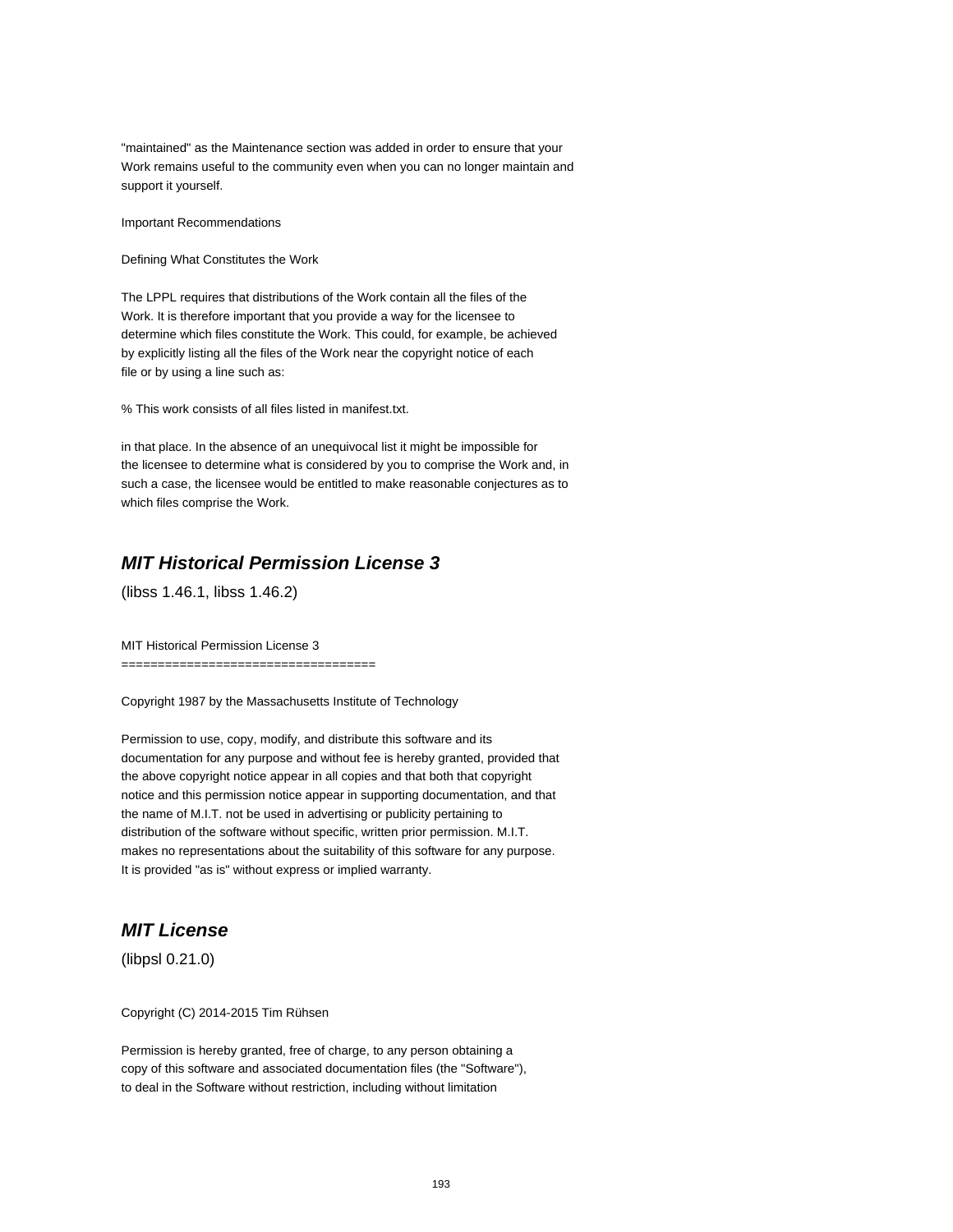the rights to use, copy, modify, merge, publish, distribute, sublicense, and/or sell copies of the Software, and to permit persons to whom the Software is furnished to do so, subject to the following conditions:

The above copyright notice and this permission notice shall be included in all copies or substantial portions of the Software.

THE SOFTWARE IS PROVIDED "AS IS", WITHOUT WARRANTY OF ANY KIND, EXPRESS OR IMPLIED, INCLUDING BUT NOT LIMITED TO THE WARRANTIES OF MERCHANTABILITY, FITNESS FOR A PARTICULAR PURPOSE AND NONINFRINGEMENT. IN NO EVENT SHALL THE AUTHORS OR COPYRIGHT HOLDERS BE LIABLE FOR ANY CLAIM, DAMAGES OR OTHER LIABILITY, WHETHER IN AN ACTION OF CONTRACT, TORT OR OTHERWISE, ARISING FROM, OUT OF OR IN CONNECTION WITH THE SOFTWARE OR THE USE OR OTHER DEALINGS IN THE SOFTWARE

## **MIT License**

(libexpat 2.2.10)

Copyright (c) 1998-2000 Thai Open Source Software Center Ltd and Clark Cooper Copyright (c) 2001-2019 Expat maintainers

Permission is hereby granted, free of charge, to any person obtaining a copy of this software and associated documentation files (the "Software"), to deal in the Software without restriction, including without limitation the rights to use, copy, modify, merge, publish, distribute, sublicense, and/or sell copies of the Software, and to permit persons to whom the Software is furnished to do so, subject to the following conditions:

The above copyright notice and this permission notice shall be included in all copies or substantial portions of the Software.

THE SOFTWARE IS PROVIDED "AS IS", WITHOUT WARRANTY OF ANY KIND, EXPRESS OR IMPLIED, INCLUDING BUT NOT LIMITED TO THE WARRANTIES OF MERCHANTABILITY, FITNESS FOR A PARTICULAR PURPOSE AND NONINFRINGEMENT. IN NO EVENT SHALL THE AUTHORS OR COPYRIGHT HOLDERS BE LIABLE FOR ANY CLAIM, DAMAGES OR OTHER LIABILITY, WHETHER IN AN ACTION OF CONTRACT, TORT OR OTHERWISE, ARISING FROM, OUT OF OR IN CONNECTION WITH THE SOFTWARE OR THE USE OR OTHER DEALINGS IN THE SOFTWARE

## **MIT License**

(brotli v1.0.9)

Copyright (c) 2009, 2010, 2013-2016 by the Brotli Authors.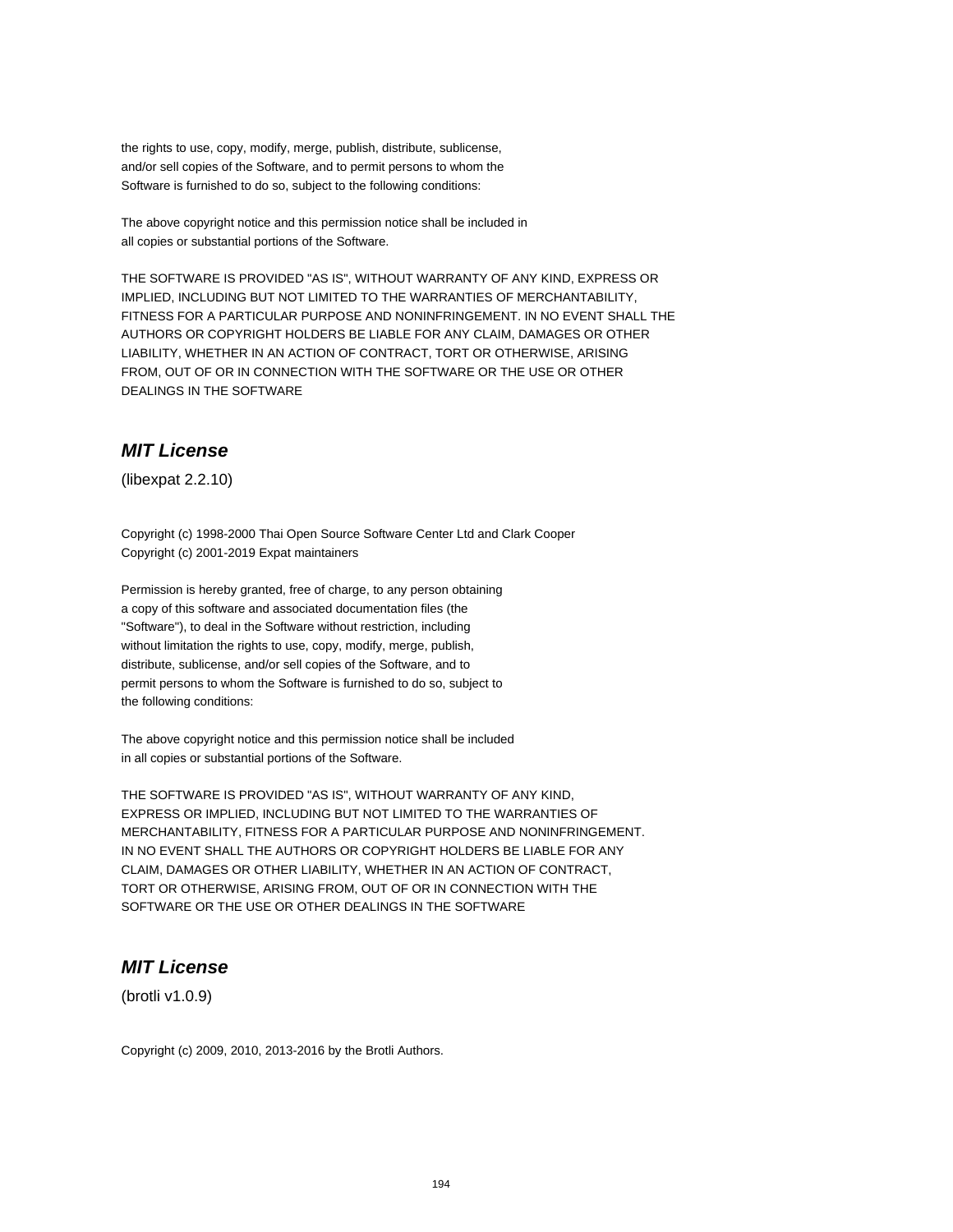Permission is hereby granted, free of charge, to any person obtaining a copy of this software and associated documentation files (the "Software"), to deal in the Software without restriction, including without limitation the rights to use, copy, modify, merge, publish, distribute, sublicense, and/or sell copies of the Software, and to permit persons to whom the Software is furnished to do so, subject to the following conditions:

The above copyright notice and this permission notice shall be included in all copies or substantial portions of the Software.

THE SOFTWARE IS PROVIDED "AS IS", WITHOUT WARRANTY OF ANY KIND, EXPRESS OR IMPLIED, INCLUDING BUT NOT LIMITED TO THE WARRANTIES OF MERCHANTABILITY, FITNESS FOR A PARTICULAR PURPOSE AND NONINFRINGEMENT. IN NO EVENT SHALL THE AUTHORS OR COPYRIGHT HOLDERS BE LIABLE FOR ANY CLAIM, DAMAGES OR OTHER LIABILITY, WHETHER IN AN ACTION OF CONTRACT, TORT OR OTHERWISE, ARISING FROM, OUT OF OR IN CONNECTION WITH THE SOFTWARE OR THE USE OR OTHER DEALINGS IN THE SOFTWARE

# **MIT License**

(json-c 0.15)

Copyright (c) 2009-2012 Eric Haszlakiewicz

Permission is hereby granted, free of charge, to any person obtaining a copy of this software and associated documentation files (the "Software"), to deal in the Software without restriction, including without limitation the rights to use, copy, modify, merge, publish, distribute, sublicense, and/or sell copies of the Software, and to permit persons to whom the Software is furnished to do so, subject to the following conditions:

The above copyright notice and this permission notice shall be included in all copies or substantial portions of the Software.

THE SOFTWARE IS PROVIDED "AS IS", WITHOUT WARRANTY OF ANY KIND, EXPRESS OR IMPLIED, INCLUDING BUT NOT LIMITED TO THE WARRANTIES OF MERCHANTABILITY, FITNESS FOR A PARTICULAR PURPOSE AND NONINFRINGEMENT. IN NO EVENT SHALL THE AUTHORS OR COPYRIGHT HOLDERS BE LIABLE FOR ANY CLAIM, DAMAGES OR OTHER LIABILITY, WHETHER IN AN ACTION OF CONTRACT, TORT OR OTHERWISE, ARISING FROM, OUT OF OR IN CONNECTION WITH THE SOFTWARE OR THE USE OR OTHER DEALINGS IN THE **SOFTWARE** 

## **MIT License**

(libcbor 0.5.0)

Files: debian/\* Copyright: 2015 Vincent Bernat License: Expat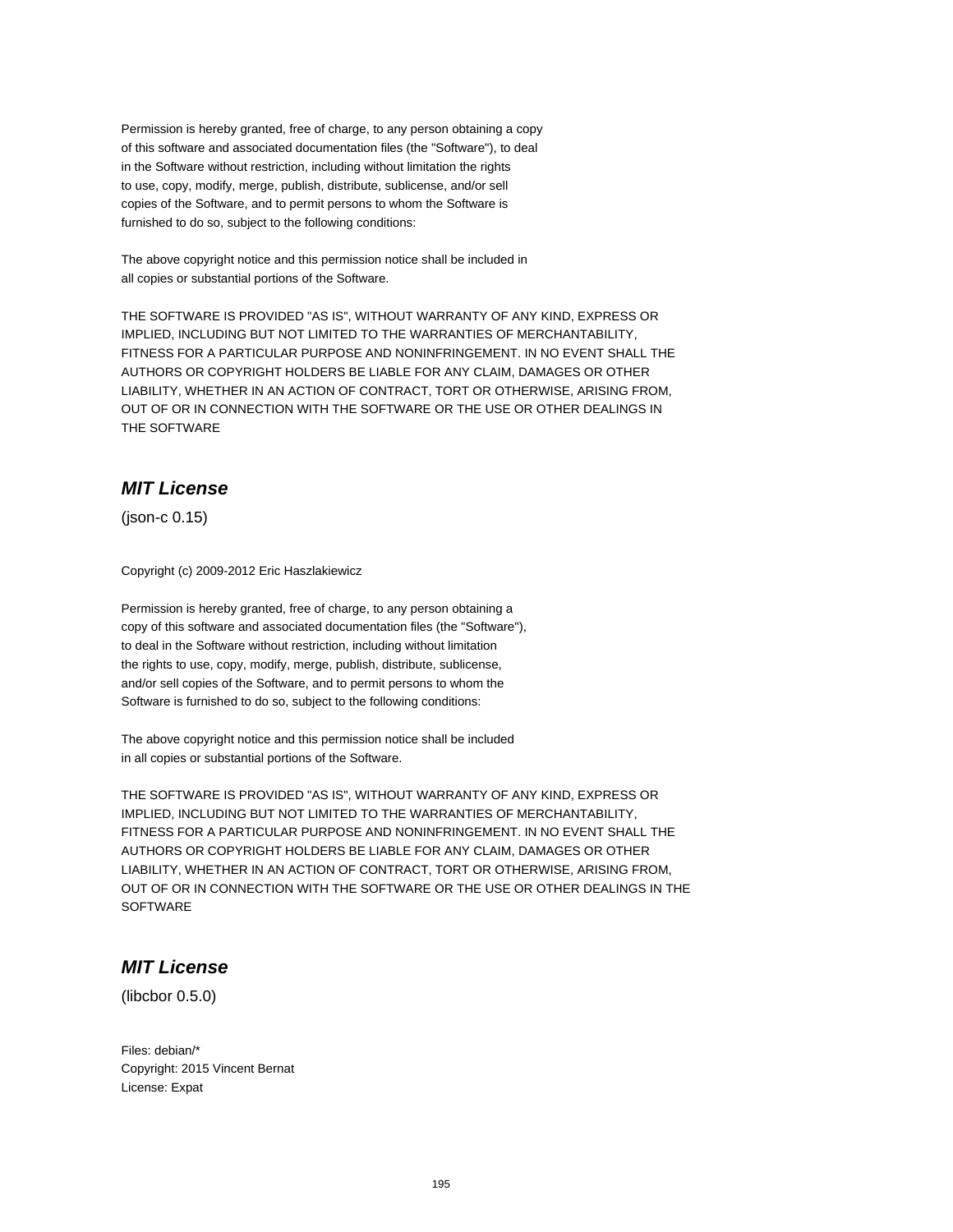### License: Expat

.

.

Permission is hereby granted, free of charge, to any person obtaining a copy of this software and associated documentation files (the "Software"), to deal in the Software without restriction, including without limitation the rights to use, copy, modify, merge, publish, distribute, sublicense, and/or sell copies of the Software, and to permit persons to whom the Software is furnished to do so, subject to the following conditions:

The above copyright notice and this permission notice shall be included in all copies or substantial portions of the Software.

THE SOFTWARE IS PROVIDED "AS IS", WITHOUT WARRANTY OF ANY KIND, EXPRESS OR IMPLIED, INCLUDING BUT NOT LIMITED TO THE WARRANTIES OF MERCHANTABILITY, FITNESS FOR A PARTICULAR PURPOSE AND NONINFRINGEMENT. IN NO EVENT SHALL THE AUTHORS OR COPYRIGHT HOLDERS BE LIABLE FOR ANY CLAIM, DAMAGES OR OTHER LIABILITY, WHETHER IN AN ACTION OF CONTRACT, TORT OR OTHERWISE, ARISING FROM, OUT OF OR IN CONNECTION WITH THE SOFTWARE OR THE USE OR OTHER DEALINGS IN THE SOFTWARE

# **MIT License**

(man-pages 4.09)

License: Expat

.

.

Permission is hereby granted, free of charge, to any person obtaining a copy of this software and associated documentation files (the "Software"), to deal in the Software without restriction, including without limitation the rights to use, copy, modify, merge, publish, distribute, sublicense, and/or sell copies of the Software, and to permit persons to whom the Software is furnished to do so, subject to the following conditions:

The above copyright notice and this permission notice shall be included in all copies or substantial portions of the Software.

THE SOFTWARE IS PROVIDED "AS IS", WITHOUT WARRANTY OF ANY KIND, EXPRESS OR IMPLIED, INCLUDING BUT NOT LIMITED TO THE WARRANTIES OF MERCHANTABILITY, FITNESS FOR A PARTICULAR PURPOSE AND NONINFRINGEMENT. IN NO EVENT SHALL THE AUTHORS OR COPYRIGHT HOLDERS BE LIABLE FOR ANY CLAIM, DAMAGES OR OTHER LIABILITY, WHETHER IN AN ACTION OF CONTRACT, TORT OR OTHERWISE, ARISING FROM, OUT OF OR IN CONNECTION WITH THE SOFTWARE OR THE USE OR OTHER DEALINGS IN THE SOFTWARE

## **MIT License**

(libffi 3.3)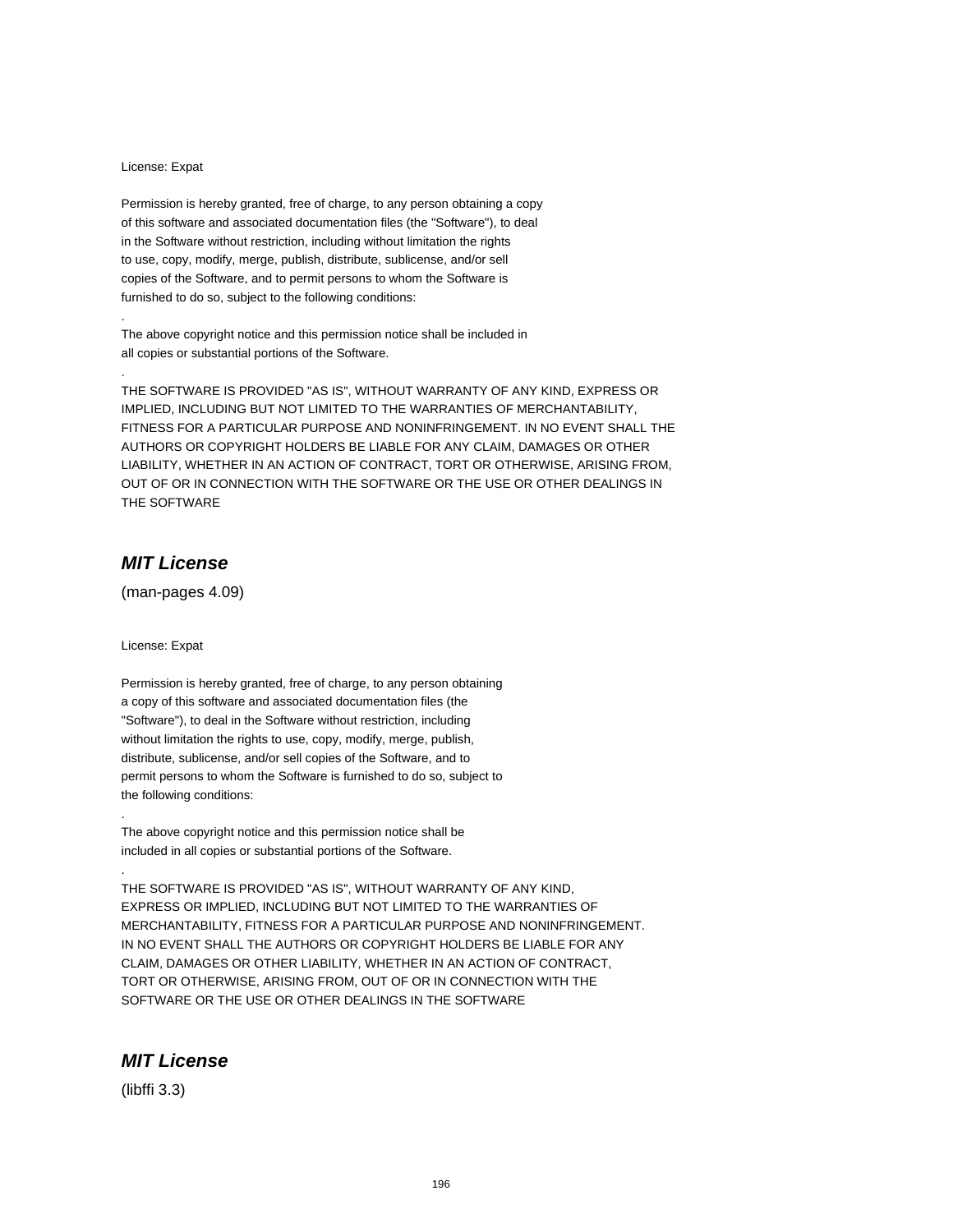Permission is hereby granted, free of charge, to any person obtaining a copy of this software and associated documentation files (the ``Software''), to deal in the Software without restriction, including without limitation the rights to use, copy, modify, merge, publish, distribute, sublicense, and/or sell copies of the Software, and to permit persons to whom the Software is furnished to do so, subject to the following conditions:

The above copyright notice and this permission notice shall be included in all copies or substantial portions of the Software.

THE SOFTWARE IS PROVIDED ``AS IS'', WITHOUT WARRANTY OF ANY KIND, EXPRESS OR IMPLIED, INCLUDING BUT NOT LIMITED TO THE WARRANTIES OF MERCHANTABILITY, FITNESS FOR A PARTICULAR PURPOSE AND NONINFRINGEMENT. IN NO EVENT SHALL THE AUTHORS OR COPYRIGHT HOLDERS BE LIABLE FOR ANY CLAIM, DAMAGES OR OTHER LIABILITY, WHETHER IN AN ACTION OF CONTRACT, TORT OR OTHERWISE, ARISING FROM, OUT OF OR IN CONNECTION WITH THE SOFTWARE OR THE USE OR OTHER DEALINGS IN THE SOFTWARE

## **MIT License**

(nghttp2 v1.43.0)

The MIT License

Copyright (c) 2012, 2014, 2015, 2016 Tatsuhiro Tsujikawa Copyright (c) 2012, 2014, 2015, 2016 nghttp2 contributors

Permission is hereby granted, free of charge, to any person obtaining a copy of this software and associated documentation files (the "Software"), to deal in the Software without restriction, including without limitation the rights to use, copy, modify, merge, publish, distribute, sublicense, and/or sell copies of the Software, and to permit persons to whom the Software is furnished to do so, subject to the following conditions:

The above copyright notice and this permission notice shall be included in all copies or substantial portions of the Software.

THE SOFTWARE IS PROVIDED "AS IS", WITHOUT WARRANTY OF ANY KIND, EXPRESS OR IMPLIED, INCLUDING BUT NOT LIMITED TO THE WARRANTIES OF MERCHANTABILITY, FITNESS FOR A PARTICULAR PURPOSE AND NONINFRINGEMENT. IN NO EVENT SHALL THE AUTHORS OR COPYRIGHT HOLDERS BE LIABLE FOR ANY CLAIM, DAMAGES OR OTHER LIABILITY, WHETHER IN AN ACTION OF CONTRACT, TORT OR OTHERWISE, ARISING FROM, OUT OF OR IN CONNECTION WITH THE SOFTWARE OR THE USE OR OTHER DEALINGS IN THE SOFTWARE

## **MIT License**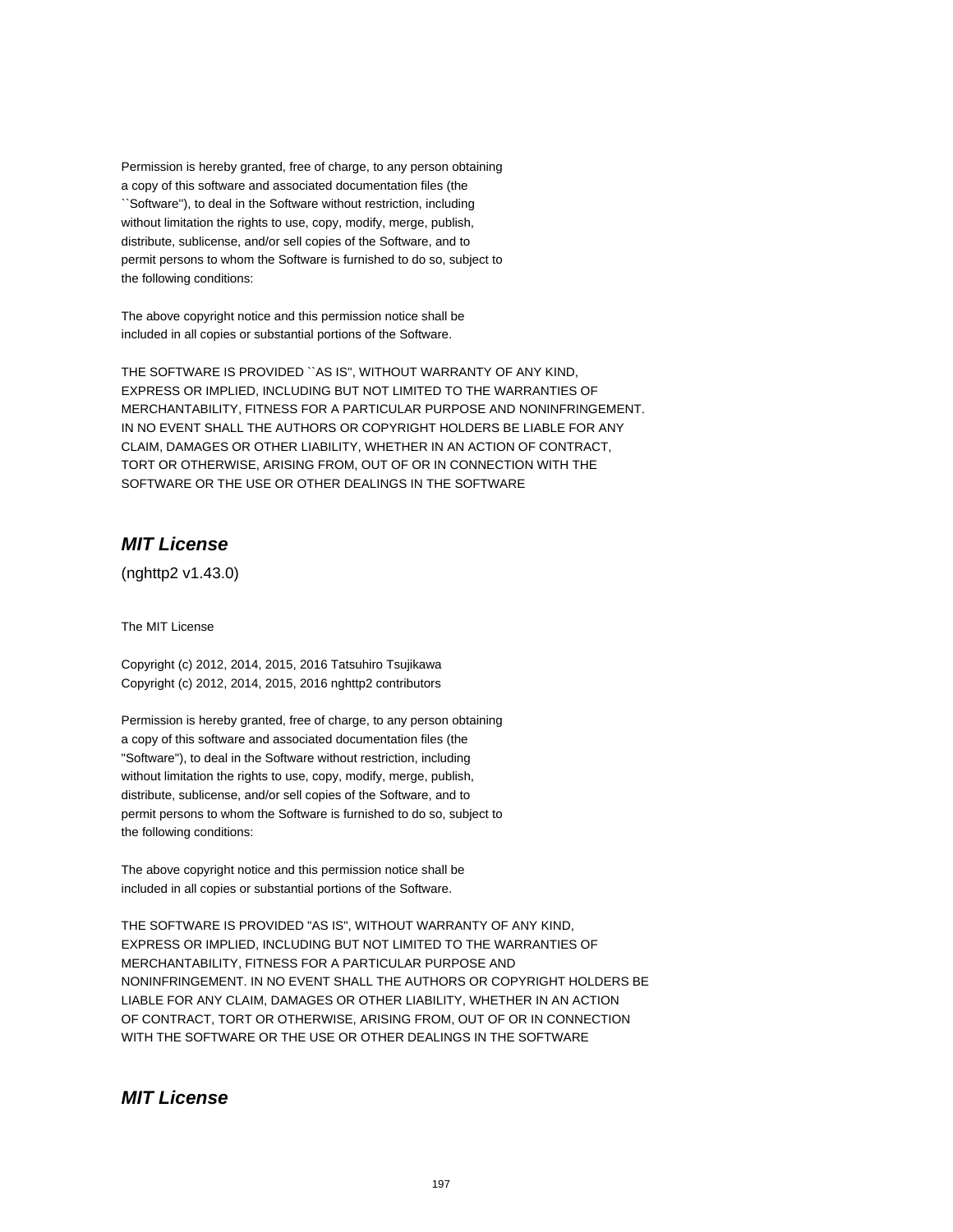## (ncurses 6.2+20201114, ncurses-bin 6.2+20201114)

The MIT License

===============

Copyright (c)

Permission is hereby granted, free of charge, to any person obtaining a copy of this software and associated documentation files (the "Software"), to deal in the Software without restriction, including without limitation the rights to use, copy, modify, merge, publish, distribute, sublicense, and/or sell copies of the Software, and to permit persons to whom the Software is furnished to do so, subject to the following conditions:

The above copyright notice and this permission notice shall be included in all copies or substantial portions of the Software.

THE SOFTWARE IS PROVIDED "AS IS", WITHOUT WARRANTY OF ANY KIND, EXPRESS OR IMPLIED, INCLUDING BUT NOT LIMITED TO THE WARRANTIES OF MERCHANTABILITY, FITNESS FOR A PARTICULAR PURPOSE AND NONINFRINGEMENT. IN NO EVENT SHALL THE AUTHORS OR COPYRIGHT HOLDERS BE LIABLE FOR ANY CLAIM, DAMAGES OR OTHER LIABILITY, WHETHER IN AN ACTION OF CONTRACT, TORT OR OTHERWISE, ARISING FROM, OUT OF OR IN CONNECTION WITH THE SOFTWARE OR THE USE OR OTHER DEALINGS IN THE SOFTWARE.

## **Mozilla Public License 1.1**

(libuchardet0 0.0.7)

MOZILLA PUBLIC LICENSE

======================

Version 1.1 -----------

--------------------------------------------------------------------------------

1. Definitions.

1.0.1. "Commercial Use" means distribution or otherwise making the Covered Code available to a third party.

1.1. ''Contributor'' means each entity that creates or contributes to the creation of Modifications.

1.2. ''Contributor Version'' means the combination of the Original Code, prior Modifications used by a Contributor, and the Modifications made by that particular Contributor.

1.3. ''Covered Code'' means the Original Code or Modifications or the combination of the Original Code and Modifications, in each case including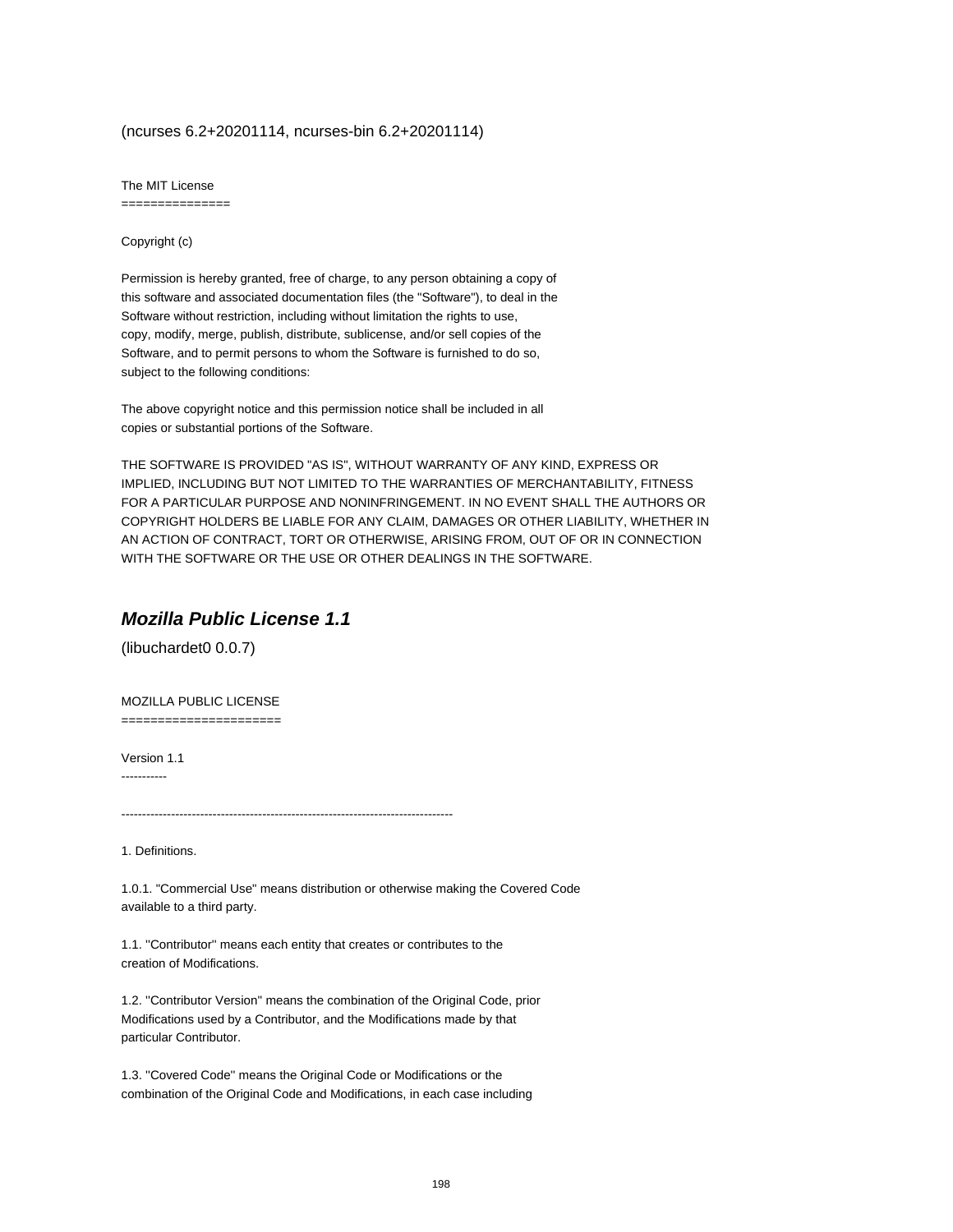portions thereof.

1.4. ''Electronic Distribution Mechanism'' means a mechanism generally accepted in the software development community for the electronic transfer of data.

1.5. ''Executable'' means Covered Code in any form other than Source Code.

1.6. ''Initial Developer'' means the individual or entity identified as the Initial Developer in the Source Code notice required by Exhibit A.

1.7. ''Larger Work'' means a work which combines Covered Code or portions thereof with code not governed by the terms of this License.

1.8. ''License'' means this document.

1.8.1. "Licensable" means having the right to grant, to the maximum extent possible, whether at the time of the initial grant or subsequently acquired, any and all of the rights conveyed herein.

1.9. ''Modifications'' means any addition to or deletion from the substance or structure of either the Original Code or any previous Modifications. When Covered Code is released as a series of files, a Modification is:

A. Any addition to or deletion from the contents of a file containing Original Code or previous Modifications.

B. Any new file that contains any part of the Original Code or previous Modifications.

1.10. ''Original Code'' means Source Code of computer software code which is described in the Source Code notice required by Exhibit A as Original Code, and which, at the time of its release under this License is not already Covered Code governed by this License.

1.10.1. "Patent Claims" means any patent claim(s), now owned or hereafter acquired, including without limitation, method, process, and apparatus claims, in any patent Licensable by grantor.

1.11. ''Source Code'' means the preferred form of the Covered Code for making modifications to it, including all modules it contains, plus any associated interface definition files, scripts used to control compilation and installation of an Executable, or source code differential comparisons against either the Original Code or another well known, available Covered Code of the Contributor's choice. The Source Code can be in a compressed or archival form, provided the appropriate decompression or de-archiving software is widely available for no charge.

1.12. "You'' (or "Your") means an individual or a legal entity exercising rights under, and complying with all of the terms of, this License or a future version of this License issued under Section 6.1. For legal entities, "You'' includes any entity which controls, is controlled by, or is under common control with You. For purposes of this definition, "control'' means (a) the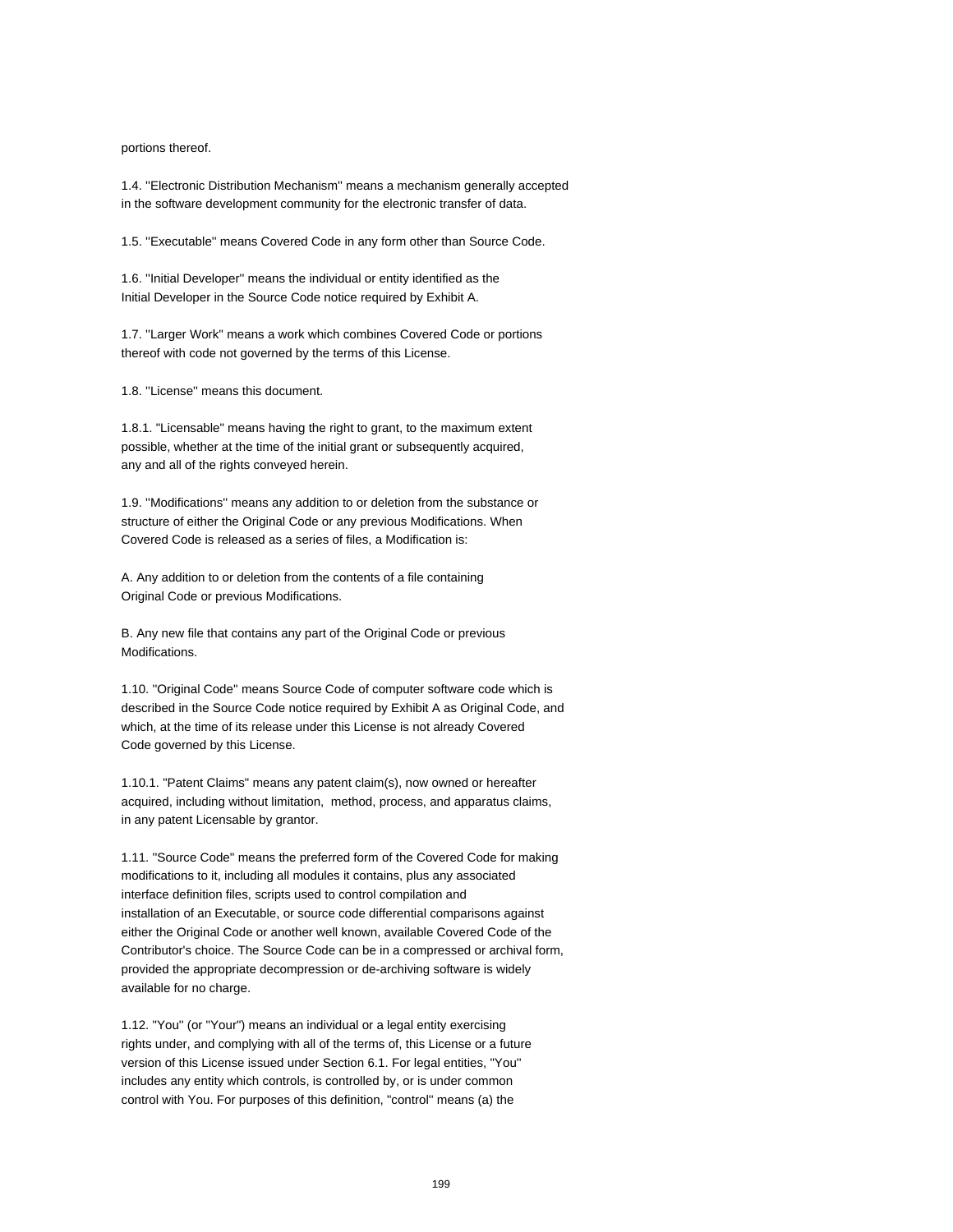power, direct or indirect, to cause the direction or management of such entity, whether by contract or otherwise, or (b) ownership of more than fifty percent (50%) of the outstanding shares or beneficial ownership of such entity.

2. Source Code License.

2.1. The Initial Developer Grant. The Initial Developer hereby grants You a world-wide, royalty-free, non-exclusive license, subject to third party intellectual property claims:

(a) under intellectual property rights (other than patent or trademark) Licensable by Initial Developer to use, reproduce, modify, display, perform, sublicense and distribute the Original Code (or portions thereof) with or without Modifications, and/or as part of a Larger Work; and

(b) under Patents Claims infringed by the making, using or selling of Original Code, to make, have made, use, practice, sell, and offer for sale, and/or otherwise dispose of the Original Code (or portions thereof).

(c) the licenses granted in this Section 2.1(a) and (b) are effective on the date Initial Developer first distributes Original Code under the terms of this License.

(d) Notwithstanding Section 2.1(b) above, no patent license is granted: 1) for code that You delete from the Original Code; 2) separate from the Original Code; or 3) for infringements caused by: i) the modification of the Original Code or ii) the combination of the Original Code with other software or devices.

2.2. Contributor Grant. Subject to third party intellectual property claims, each Contributor hereby grants You a world-wide, royalty-free, non-exclusive license

 (a) under intellectual property rights (other than patent or trademark) Licensable by Contributor, to use, reproduce, modify, display, perform, sublicense and distribute the Modifications created by such Contributor (or portions thereof) either on an unmodified basis, with other Modifications, as Covered Code and/or as part of a Larger Work; and

(b) under Patent Claims infringed by the making, using, or selling of Modifications made by that Contributor either alone and/or in combination with its Contributor Version (or portions of such combination), to make, use, sell, offer for sale, have made, and/or otherwise dispose of: 1) Modifications made by that Contributor (or portions thereof); and 2) the combination of Modifications made by that Contributor with its Contributor Version (or portions of such combination).

(c) the licenses granted in Sections 2.2(a) and 2.2(b) are effective on the date Contributor first makes Commercial Use of the Covered Code.

(d) Notwithstanding Section 2.2(b) above, no patent license is granted: 1) for any code that Contributor has deleted from the Contributor Version; 2)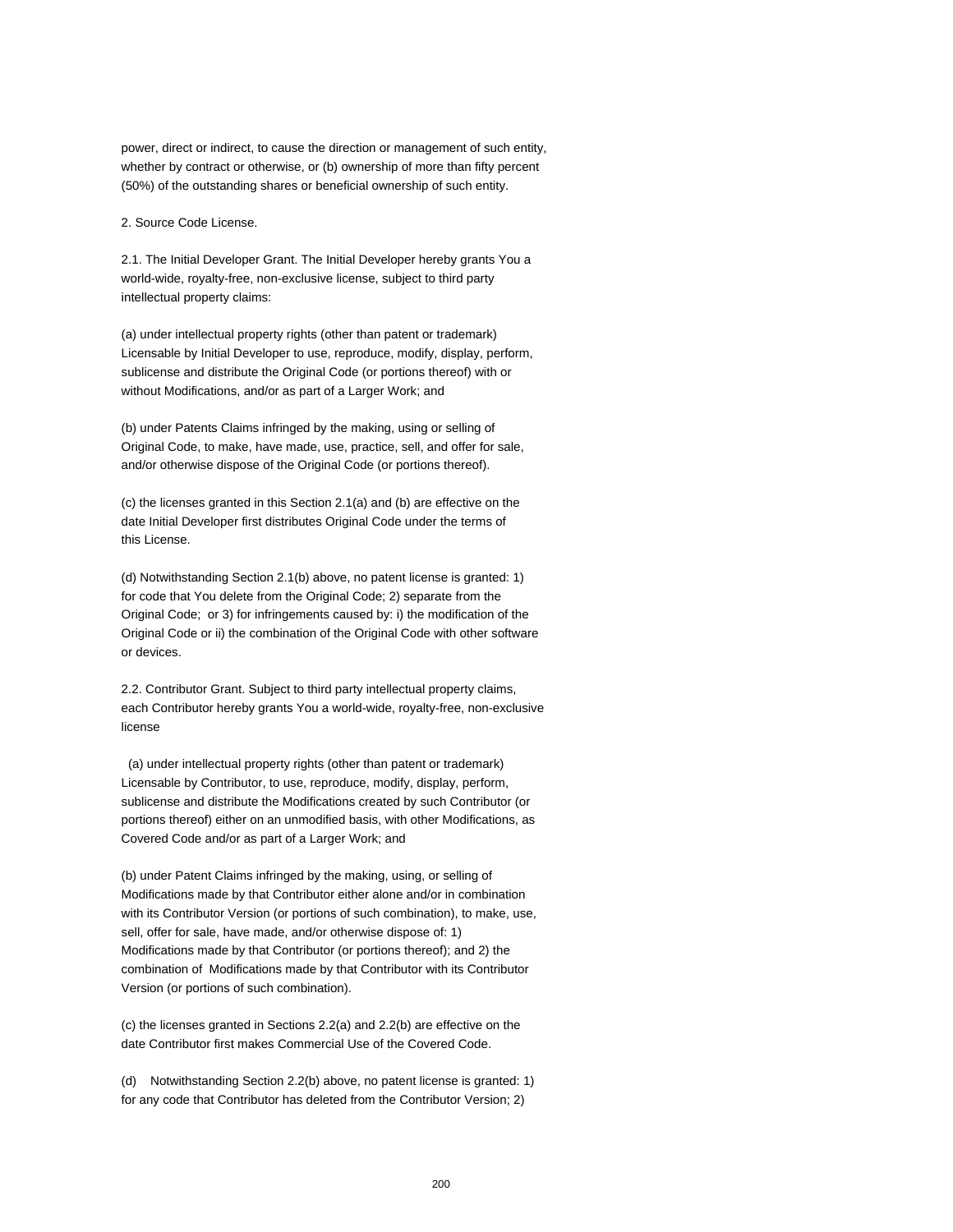separate from the Contributor Version; 3) for infringements caused by: i) third party modifications of Contributor Version or ii) the combination of Modifications made by that Contributor with other software (except as part of the Contributor Version) or other devices; or 4) under Patent Claims infringed by Covered Code in the absence of Modifications made by that Contributor.

3. Distribution Obligations.

3.1. Application of License. The Modifications which You create or to which You contribute are governed by the terms of this License, including without limitation Section 2.2. The Source Code version of Covered Code may be distributed only under the terms of this License or a future version of this License released under Section 6.1, and You must include a copy of this License with every copy of the Source Code You distribute. You may not offer or impose any terms on any Source Code version that alters or restricts the applicable version of this License or the recipients' rights hereunder. However, You may include an additional document offering the additional rights described in Section 3.5.

3.2. Availability of Source Code. Any Modification which You create or to which You contribute must be made available in Source Code form under the terms of this License either on the same media as an Executable version or via an accepted Electronic Distribution Mechanism to anyone to whom you made an Executable version available; and if made available via Electronic Distribution Mechanism, must remain available for at least twelve (12) months after the date it initially became available, or at least six (6) months after a subsequent version of that particular Modification has been made available to such recipients. You are responsible for ensuring that the Source Code version remains available even if the Electronic Distribution Mechanism is maintained by a third party.

3.3. Description of Modifications. You must cause all Covered Code to which You contribute to contain a file documenting the changes You made to create that Covered Code and the date of any change. You must include a prominent statement that the Modification is derived, directly or indirectly, from Original Code provided by the Initial Developer and including the name of the Initial Developer in (a) the Source Code, and (b) in any notice in an Executable version or related documentation in which You describe the origin or ownership of the Covered Code.

## 3.4. Intellectual Property Matters

(a) Third Party Claims. If Contributor has knowledge that a license under a third party's intellectual property rights is required to exercise the rights granted by such Contributor under Sections 2.1 or 2.2, Contributor must include a text file with the Source Code distribution titled "LEGAL'' which describes the claim and the party making the claim in sufficient detail that a recipient will know whom to contact. If Contributor obtains such knowledge after the Modification is made available as described in Section 3.2, Contributor shall promptly modify the LEGAL file in all copies Contributor makes available thereafter and shall take other steps (such as notifying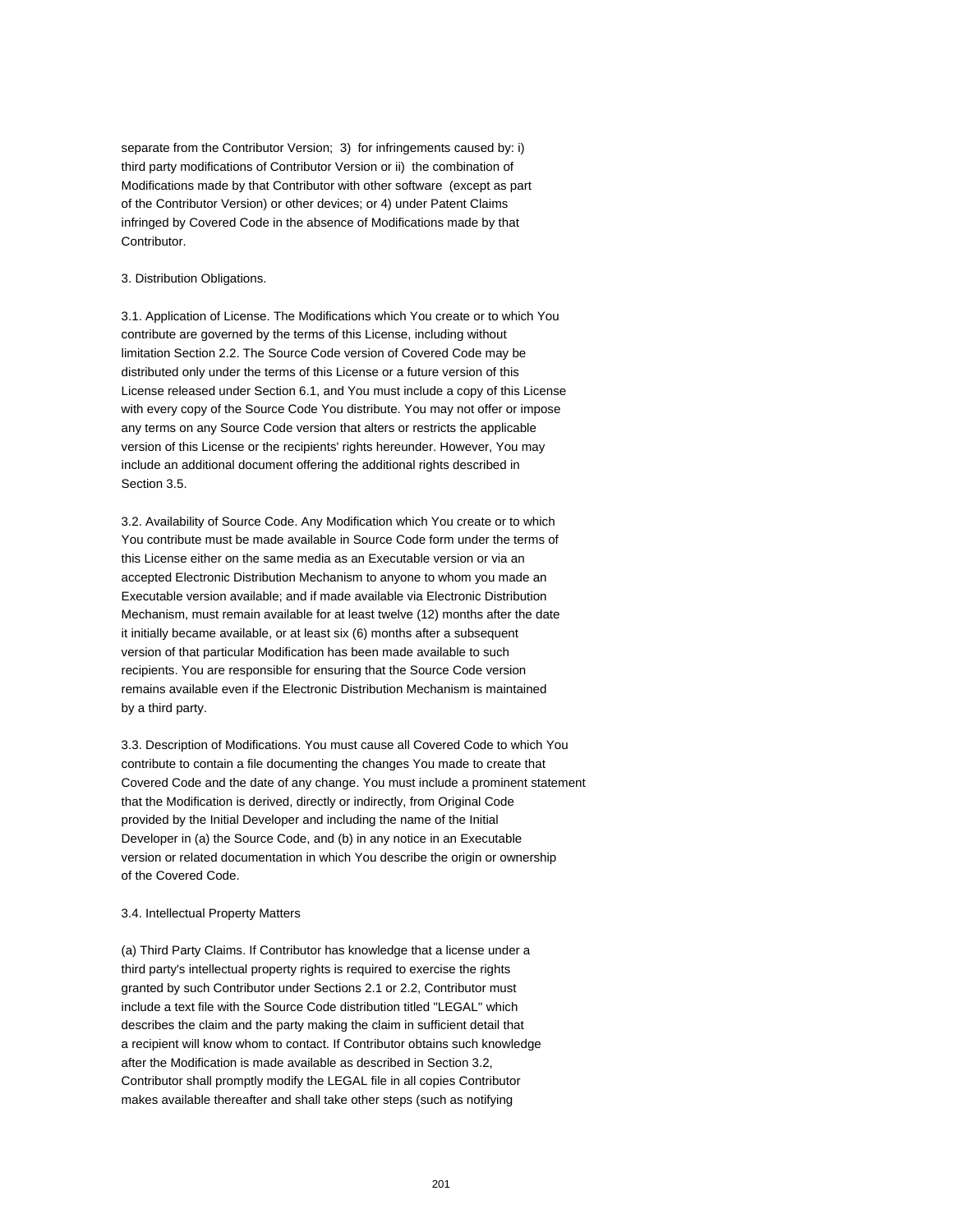appropriate mailing lists or newsgroups) reasonably calculated to inform those who received the Covered Code that new knowledge has been obtained.

(b) Contributor APIs. If Contributor's Modifications include an application programming interface and Contributor has knowledge of patent licenses which are reasonably necessary to implement that API, Contributor must also include this information in the LEGAL file.

(c) Representations.

Contributor represents that, except as disclosed pursuant to Section 3.4(a) above, Contributor believes that Contributor's Modifications are Contributor's original creation(s) and/or Contributor has sufficient rights to grant the rights conveyed by this License.

3.5. Required Notices. You must duplicate the notice in Exhibit A in each file of the Source Code. If it is not possible to put such notice in a particular Source Code file due to its structure, then You must include such notice in a location (such as a relevant directory) where a user would be likely to look for such a notice. If You created one or more Modification(s) You may add your name as a Contributor to the notice described in Exhibit A. You must also duplicate this License in any documentation for the Source Code where You describe recipients' rights or ownership rights relating to Covered Code. You may choose to offer, and to charge a fee for, warranty, support, indemnity or liability obligations to one or more recipients of Covered Code. However, You may do so only on Your own behalf, and not on behalf of the Initial Developer or any Contributor. You must make it absolutely clear than any such warranty, support, indemnity or liability obligation is offered by You alone, and You hereby agree to indemnify the Initial Developer and every Contributor for any liability incurred by the Initial Developer or such Contributor as a result of warranty, support, indemnity or liability terms You offer.

3.6. Distribution of Executable Versions. You may distribute Covered Code in Executable form only if the requirements of Section 3.1-3.5 have been met for that Covered Code, and if You include a notice stating that the Source Code version of the Covered Code is available under the terms of this License, including a description of how and where You have fulfilled the obligations of Section 3.2. The notice must be conspicuously included in any notice in an Executable version, related documentation or collateral in which You describe recipients' rights relating to the Covered Code. You may distribute the Executable version of Covered Code or ownership rights under a license of Your choice, which may contain terms different from this License, provided that You are in compliance with the terms of this License and that the license for the Executable version does not attempt to limit or alter the recipient's rights in the Source Code version from the rights set forth in this License. If You distribute the Executable version under a different license You must make it absolutely clear that any terms which differ from this License are offered by You alone, not by the Initial Developer or any Contributor. You hereby agree to indemnify the Initial Developer and every Contributor for any liability incurred by the Initial Developer or such Contributor as a result of any such terms You offer.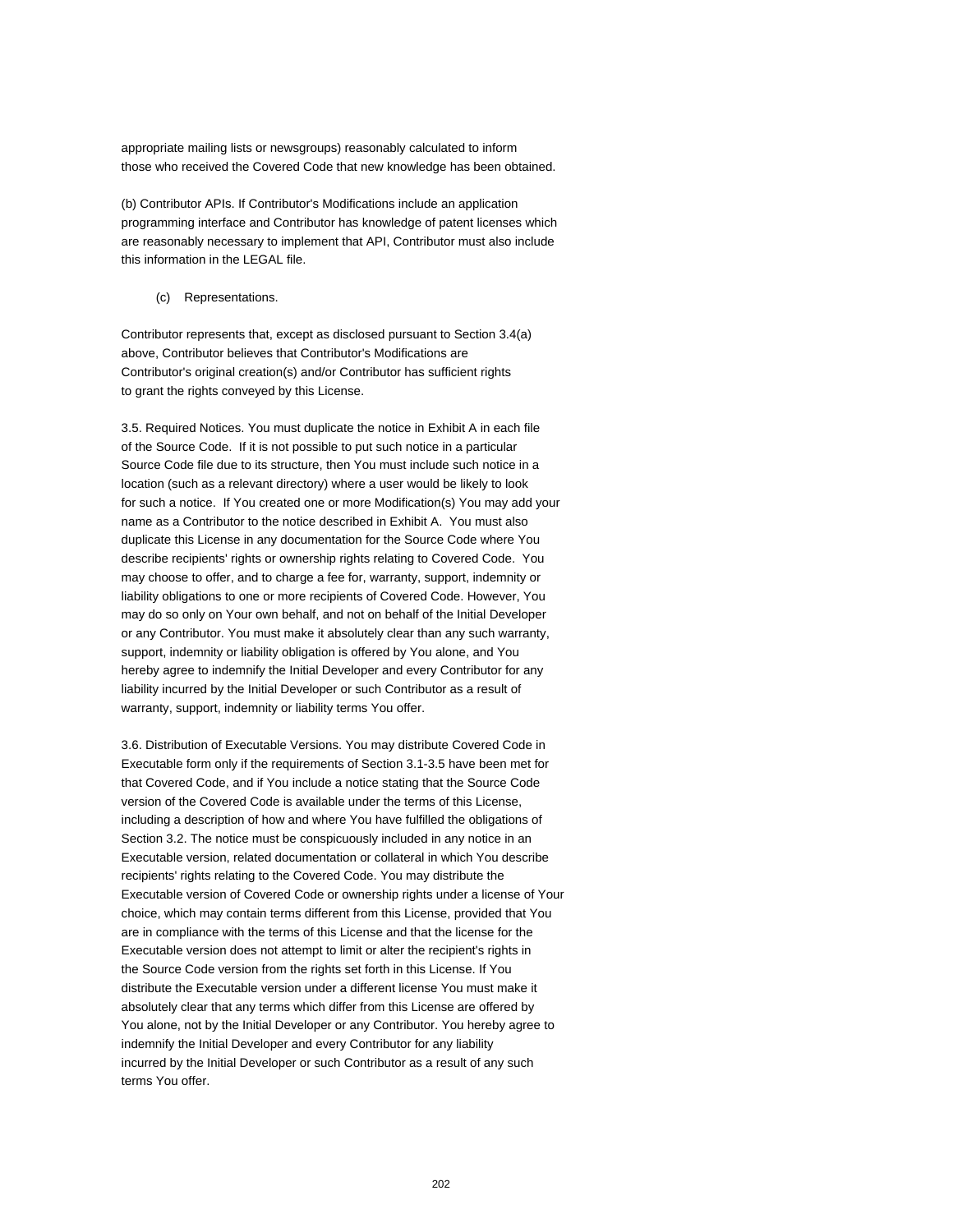3.7. Larger Works. You may create a Larger Work by combining Covered Code with other code not governed by the terms of this License and distribute the Larger Work as a single product. In such a case, You must make sure the requirements of this License are fulfilled for the Covered Code.

4. Inability to Comply Due to Statute or Regulation.

If it is impossible for You to comply with any of the terms of this License with respect to some or all of the Covered Code due to statute, judicial order, or regulation then You must: (a) comply with the terms of this License to the maximum extent possible; and (b) describe the limitations and the code they affect. Such description must be included in the LEGAL file described in Section 3.4 and must be included with all distributions of the Source Code. Except to the extent prohibited by statute or regulation, such description must be sufficiently detailed for a recipient of ordinary skill to be able to understand it.

5. Application of this License.

This License applies to code to which the Initial Developer has attached the notice in Exhibit A and to related Covered Code.

6. Versions of the License.

6.1. New Versions. Netscape Communications Corporation (''Netscape'') may publish revised and/or new versions of the License from time to time. Each version will be given a distinguishing version number.

6.2. Effect of New Versions. Once Covered Code has been published under a particular version of the License, You may always continue to use it under the terms of that version. You may also choose to use such Covered Code under the terms of any subsequent version of the License published by Netscape. No one other than Netscape has the right to modify the terms applicable to Covered Code created under this License.

6.3. Derivative Works. If You create or use a modified version of this License (which you may only do in order to apply it to code which is not already Covered Code governed by this License), You must (a) rename Your license so that the phrases ''Mozilla'', ''MOZILLAPL'', ''MOZPL'', ''Netscape'', "MPL", ''NPL'' or any confusingly similar phrase do not appear in your license (except to note that your license differs from this License) and (b) otherwise make it clear that Your version of the license contains terms which differ from the Mozilla Public License and Netscape Public License. (Filling in the name of the Initial Developer, Original Code or Contributor in the notice described in Exhibit A shall not of themselves be deemed to be modifications of this License.)

7. DISCLAIMER OF WARRANTY. COVERED CODE IS PROVIDED UNDER THIS LICENSE ON AN "AS IS'' BASIS, WITHOUT WARRANTY OF ANY KIND, EITHER EXPRESSED OR IMPLIED, INCLUDING, WITHOUT LIMITATION, WARRANTIES THAT THE COVERED CODE IS FREE OF DEFECTS, MERCHANTABLE, FIT FOR A PARTICULAR PURPOSE OR NON-INFRINGING. THE ENTIRE RISK AS TO THE QUALITY AND PERFORMANCE OF THE COVERED CODE IS WITH YOU. SHOULD ANY COVERED CODE PROVE DEFECTIVE IN ANY RESPECT, YOU (NOT THE INITIAL DEVELOPER OR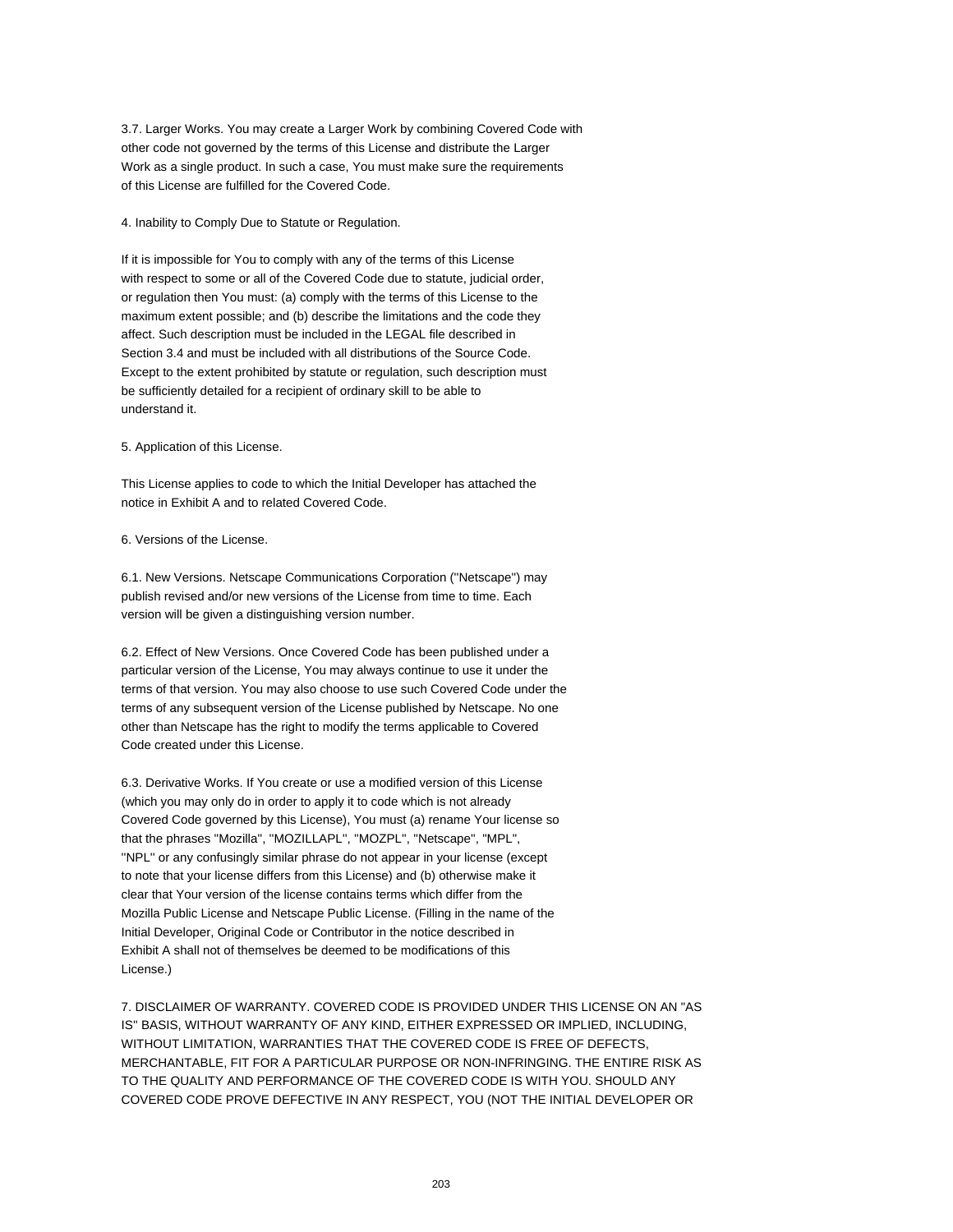ANY OTHER CONTRIBUTOR) ASSUME THE COST OF ANY NECESSARY SERVICING, REPAIR OR CORRECTION. THIS DISCLAIMER OF WARRANTY CONSTITUTES AN ESSENTIAL PART OF THIS LICENSE. NO USE OF ANY COVERED CODE IS AUTHORIZED HEREUNDER EXCEPT UNDER THIS DISCLAIMER. 8. TERMINATION.

8.1. This License and the rights granted hereunder will terminate automatically if You fail to comply with terms herein and fail to cure such breach within 30 days of becoming aware of the breach. All sublicenses to the Covered Code which are properly granted shall survive any termination of this License. Provisions which, by their nature, must remain in effect beyond the termination of this License shall survive.

8.2. If You initiate litigation by asserting a patent infringement claim (excluding declatory judgment actions) against Initial Developer or a Contributor (the Initial Developer or Contributor against whom You file such action is referred to as "Participant") alleging that:

(a) such Participant's Contributor Version directly or indirectly infringes any patent, then any and all rights granted by such Participant to You under Sections 2.1 and/or 2.2 of this License shall, upon 60 days notice from Participant terminate prospectively, unless if within 60 days after receipt of notice You either: (i) agree in writing to pay Participant a mutually agreeable reasonable royalty for Your past and future use of Modifications made by such Participant, or (ii) withdraw Your litigation claim with respect to the Contributor Version against such Participant. If within 60 days of notice, a reasonable royalty and payment arrangement are not mutually agreed upon in writing by the parties or the litigation claim is not withdrawn, the rights granted by Participant to You under Sections 2.1 and/or 2.2 automatically terminate at the expiration of the 60 day notice period specified above.

(b) any software, hardware, or device, other than such Participant's Contributor Version, directly or indirectly infringes any patent, then any rights granted to You by such Participant under Sections 2.1(b) and 2.2(b) are revoked effective as of the date You first made, used, sold, distributed, or had made, Modifications made by that Participant.

8.3. If You assert a patent infringement claim against Participant alleging that such Participant's Contributor Version directly or indirectly infringes any patent where such claim is resolved (such as by license or settlement) prior to the initiation of patent infringement litigation, then the reasonable value of the licenses granted by such Participant under Sections 2.1 or 2.2 shall be taken into account in determining the amount or value of any payment or license.

8.4. In the event of termination under Sections 8.1 or 8.2 above, all end user license agreements (excluding distributors and resellers) which have been validly granted by You or any distributor hereunder prior to termination shall survive termination.

9. LIMITATION OF LIABILITY. UNDER NO CIRCUMSTANCES AND UNDER NO LEGAL THEORY, WHETHER TORT (INCLUDING NEGLIGENCE), CONTRACT, OR OTHERWISE, SHALL YOU, THE INITIAL DEVELOPER, ANY OTHER CONTRIBUTOR, OR ANY DISTRIBUTOR OF COVERED CODE, OR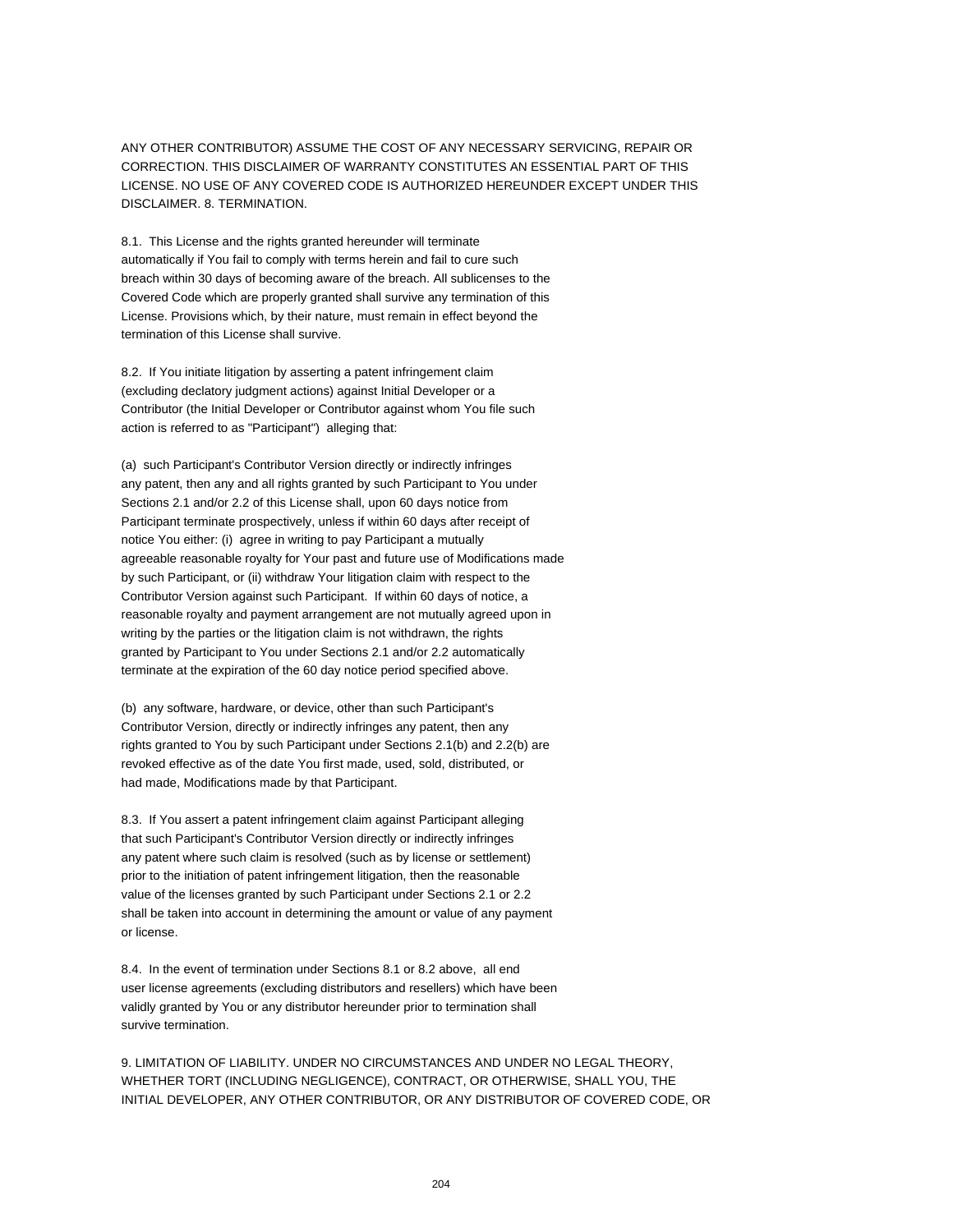ANY SUPPLIER OF ANY OF SUCH PARTIES, BE LIABLE TO ANY PERSON FOR ANY INDIRECT, SPECIAL, INCIDENTAL, OR CONSEQUENTIAL DAMAGES OF ANY CHARACTER INCLUDING, WITHOUT LIMITATION, DAMAGES FOR LOSS OF GOODWILL, WORK STOPPAGE, COMPUTER FAILURE OR MALFUNCTION, OR ANY AND ALL OTHER COMMERCIAL DAMAGES OR LOSSES, EVEN IF SUCH PARTY SHALL HAVE BEEN INFORMED OF THE POSSIBILITY OF SUCH DAMAGES. THIS LIMITATION OF LIABILITY SHALL NOT APPLY TO LIABILITY FOR DEATH OR PERSONAL INJURY RESULTING FROM SUCH PARTY'S NEGLIGENCE TO THE EXTENT APPLICABLE LAW PROHIBITS SUCH LIMITATION. SOME JURISDICTIONS DO NOT ALLOW THE EXCLUSION OR LIMITATION OF INCIDENTAL OR CONSEQUENTIAL DAMAGES, SO THIS EXCLUSION AND LIMITATION MAY NOT APPLY TO YOU. 10. U.S. GOVERNMENT END USERS.

The Covered Code is a ''commercial item,'' as that term is defined in 48 C.F.R. 2.101 (Oct. 1995), consisting of ''commercial computer software'' and ''commercial computer software documentation,'' as such terms are used in 48 C.F.R. 12.212 (Sept. 1995). Consistent with 48 C.F.R. 12.212 and 48 C.F.R. 227.7202-1 through 227.7202-4 (June 1995), all U.S. Government End Users acquire Covered Code with only those rights set forth herein.

### 11. MISCELLANEOUS.

This License represents the complete agreement concerning subject matter hereof. If any provision of this License is held to be unenforceable, such provision shall be reformed only to the extent necessary to make it enforceable. This License shall be governed by California law provisions (except to the extent applicable law, if any, provides otherwise), excluding its conflict-of-law provisions. With respect to disputes in which at least one party is a citizen of, or an entity chartered or registered to do business in the United States of America, any litigation relating to this License shall be subject to the jurisdiction of the Federal Courts of the Northern District of California, with venue lying in Santa Clara County, California, with the losing party responsible for costs, including without limitation, court costs and reasonable attorneys' fees and expenses. The application of the United Nations Convention on Contracts for the International Sale of Goods is expressly excluded. Any law or regulation which provides that the language of a contract shall be construed against the drafter shall not apply to this License.

## 12. RESPONSIBILITY FOR CLAIMS.

As between Initial Developer and the Contributors, each party is responsible for claims and damages arising, directly or indirectly, out of its utilization of rights under this License and You agree to work with Initial Developer and Contributors to distribute such responsibility on an equitable basis. Nothing herein is intended or shall be deemed to constitute any admission of liability.

## 13. MULTIPLE-LICENSED CODE.

Initial Developer may designate portions of the Covered Code as Multiple-Licensed. Multiple-Licensedmeans that the Initial Developer permits you to utilize portions of the Covered Code under Your choice of the MPL or the alternative licenses, if any, specified by the Initial Developer in the file described in Exhibit A.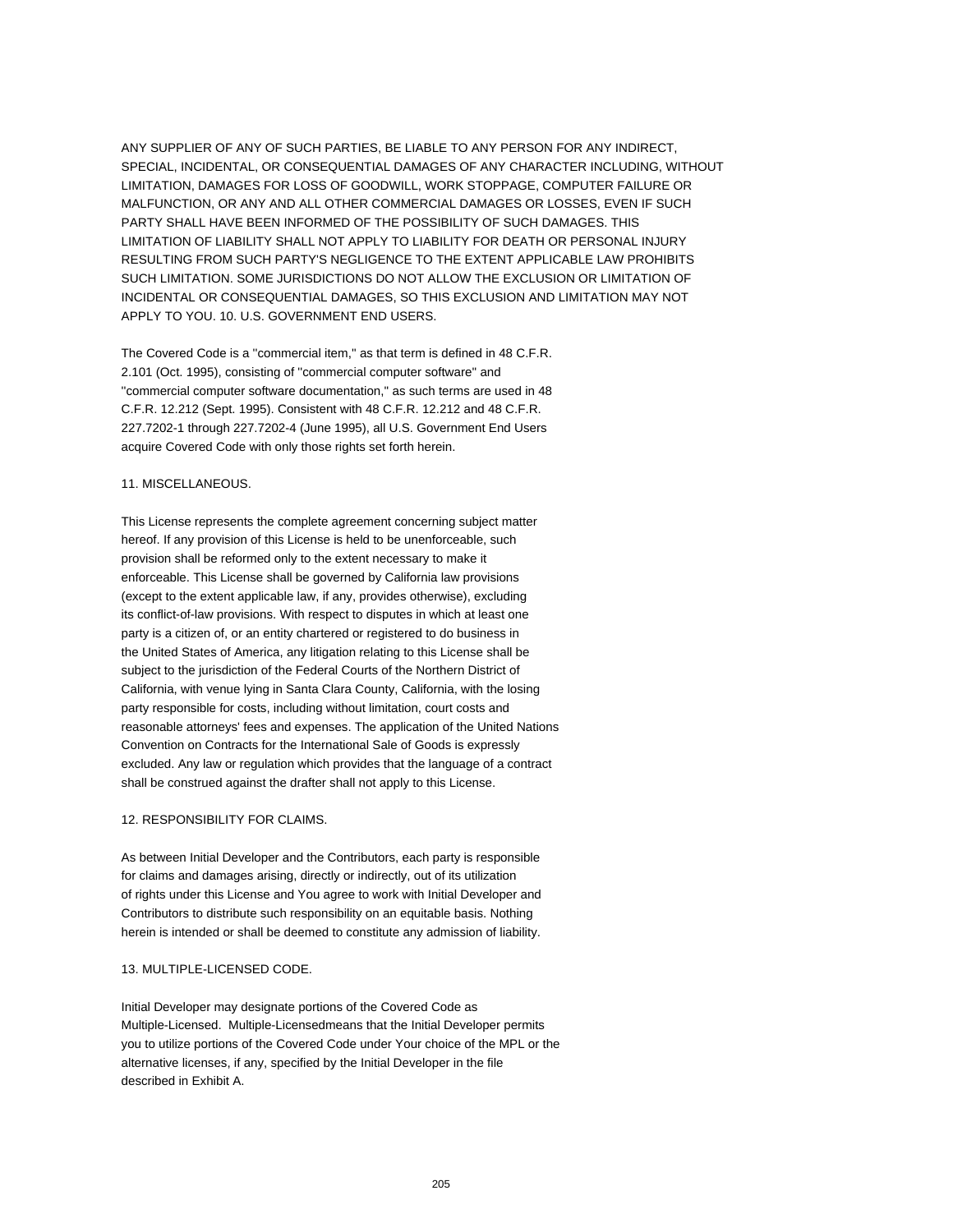EXHIBIT A -Mozilla Public License.

``The contents of this file are subject to the Mozilla Public License Version 1.1 (the "License"); you may not use this file except in compliance with the License. You may obtain a copy of the License at http://www.mozilla.org/MPL/ Software distributed under the License is distributed on an "AS IS" basis, WITHOUT WARRANTY OF ANY KIND, either express or implied. See the License for the specific language governing rights and limitations under the License. The Original Code is \_ The Initial Developer of the Original Code is \_ Portions created by \_\_\_\_\_\_\_\_\_\_\_\_\_\_\_\_\_\_\_\_\_\_\_\_\_\_\_\_\_\_\_ are Copyright (C) \_\_ \_\_\_\_\_\_\_\_\_\_\_\_\_\_\_\_\_\_\_\_\_\_\_. All Rights Reserved. Contributor(s):

Alternatively, the contents of this file may be used under the terms of the

license (the [\_\_\_] License), in which case the provisions of [\_\_\_\_\_] License are applicable instead of those above. If you wish to allow use of your version of this file only under the terms of the [\_\_\_\_] License and not to allow others to use your version of this file under the MPL, indicate your decision by deleting the provisions above and replace them with the notice and other provisions required by the [\_\_\_] License. If you do not delete the provisions above, a recipient may use your version of this file under either the MPL or the [\_\_\_] License."

[NOTE: The text of this Exhibit A may differ slightly from the text of the notices in the Source Code files of the Original Code. You should use the text of this Exhibit A rather than the text found in the Original Code Source Code for Your Modifications.]

# **Mozilla Public License 2.0**

(ca-certificates 20210119, ca-certificates 20210119build1, DHCP (ISC) 4.4.1, DHCP (ISC) 4.4.2.P1, libdns-export1110 9.11.19, libisc-export1105 9.11.19, Public Suffix List 20211207.1025)

Mozilla Public License Version 2.0 ======================

1. Definitions

--------------

1.1. "Contributor"

means each individual or legal entity that creates, contributes to the creation of, or owns Covered Software.

1.2. "Contributor Version"

means the combination of the Contributions of others (if any) used by a Contributor and that particular Contributor's Contribution.

1.3. "Contribution"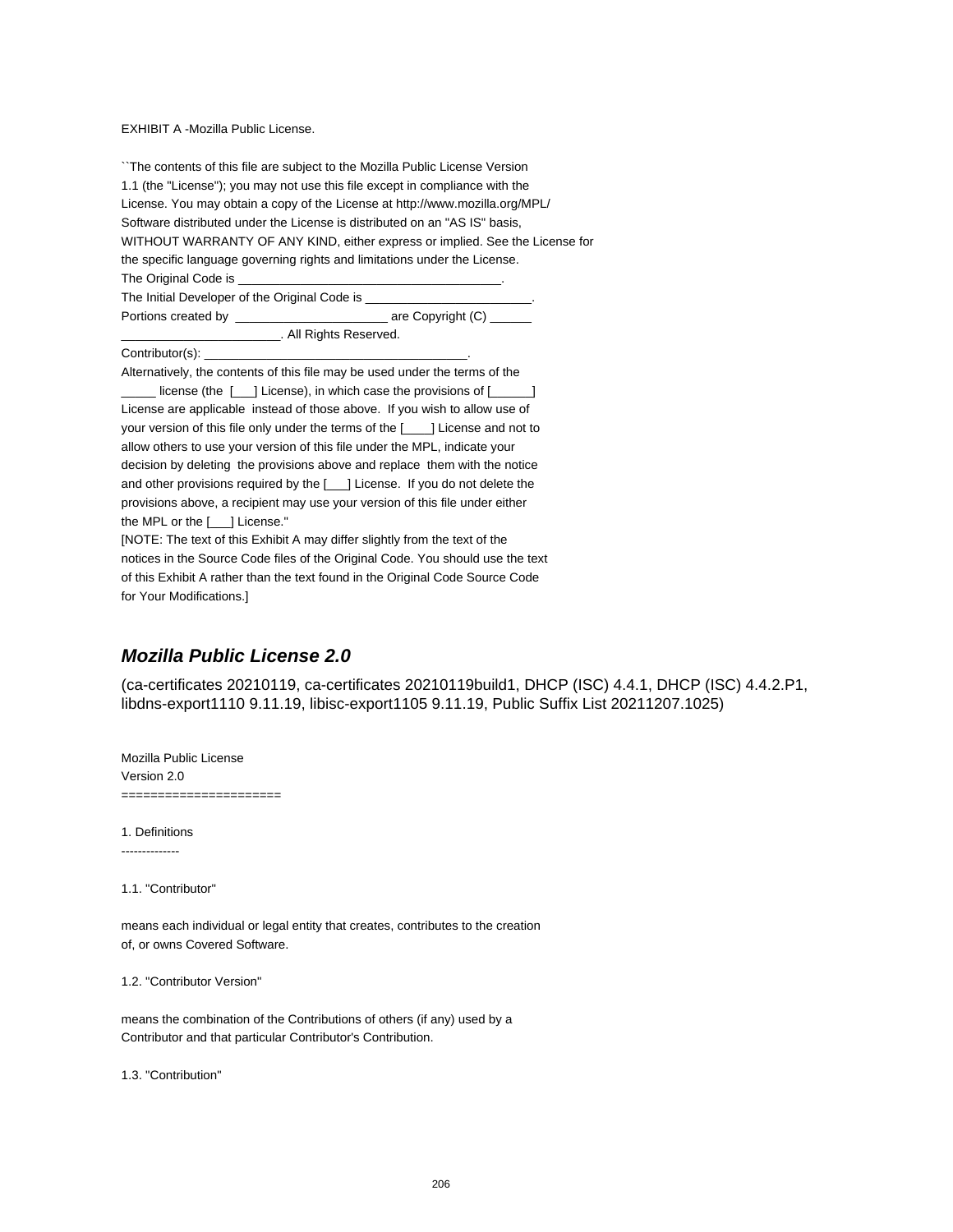means Covered Software of a particular Contributor.

1.4. "Covered Software"

means Source Code Form to which the initial Contributor has attached the notice in Exhibit A, the Executable Form of such Source Code Form, and Modifications of such Source Code Form, in each case including portions thereof.

1.5. "Incompatible With Secondary Licenses"

means

a.

that the initial Contributor has attached the notice described in Exhibit B to the Covered Software; or

b.

that the Covered Software was made available under the terms of version 1.1 or earlier of the License, but not also under the terms of a Secondary License.

1.6. "Executable Form"

means any form of the work other than Source Code Form.

1.7. "Larger Work"

means a work that combines Covered Software with other material, in a separate file or files, that is not Covered Software.

1.8. "License"

means this document.

1.9. "Licensable"

means having the right to grant, to the maximum extent possible, whether at the time of the initial grant or subsequently, any and all of the rights conveyed by this License.

1.10. "Modifications"

means any of the following:

a.

any file in Source Code Form that results from an addition to, deletion from, or modification of the contents of Covered Software; or

b.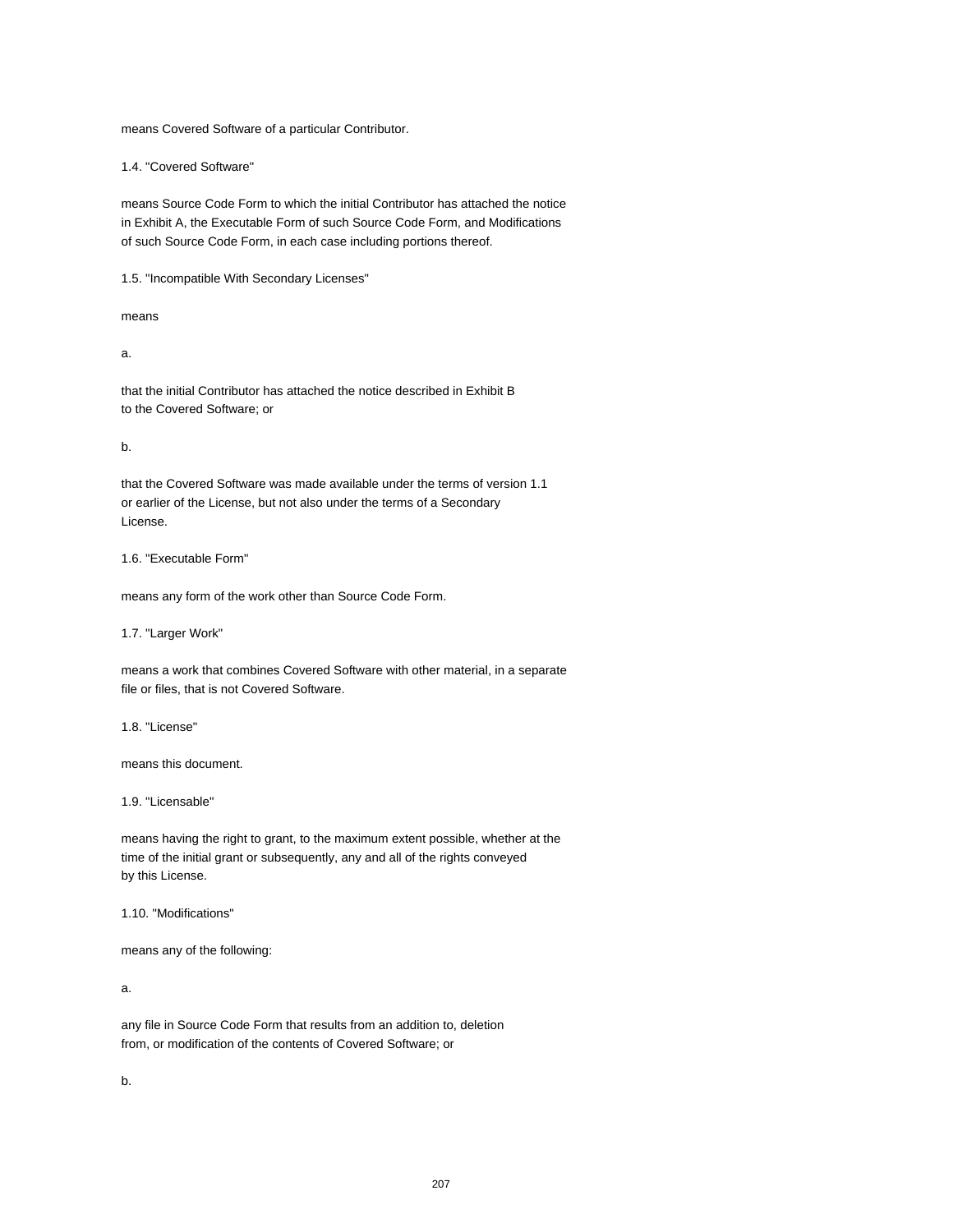any new file in Source Code Form that contains any Covered Software.

1.11. "Patent Claims" of a Contributor

means any patent claim(s), including without limitation, method, process, and apparatus claims, in any patent Licensable by such Contributor that would be infringed, but for the grant of the License, by the making, using, selling, offering for sale, having made, import, or transfer of either its Contributions or its Contributor Version.

1.12. "Secondary License"

means either the GNU General Public License, Version 2.0, the GNU Lesser General Public License, Version 2.1, the GNU Affero General Public License, Version 3.0, or any later versions of those licenses.

1.13. "Source Code Form"

means the form of the work preferred for making modifications.

1.14. "You" (or "Your")

means an individual or a legal entity exercising rights under this License. For legal entities, "You" includes any entity that controls, is controlled by, or is under common control with You. For purposes of this definition, "control" means (a) the power, direct or indirect, to cause the direction or management of such entity, whether by contract or otherwise, or (b) ownership of more than fifty percent (50%) of the outstanding shares or beneficial ownership of such entity.

2. License Grants and Conditions

--------------------------------

2.1. Grants

Each Contributor hereby grants You a world-wide, royalty-free, non-exclusive license:

a.

under intellectual property rights (other than patent or trademark) Licensable by such Contributor to use, reproduce, make available, modify, display, perform, distribute, and otherwise exploit its Contributions, either on an unmodified basis, with Modifications, or as part of a Larger Work; and

b.

under Patent Claims of such Contributor to make, use, sell, offer for sale, have made, import, and otherwise transfer either its Contributions or its Contributor Version.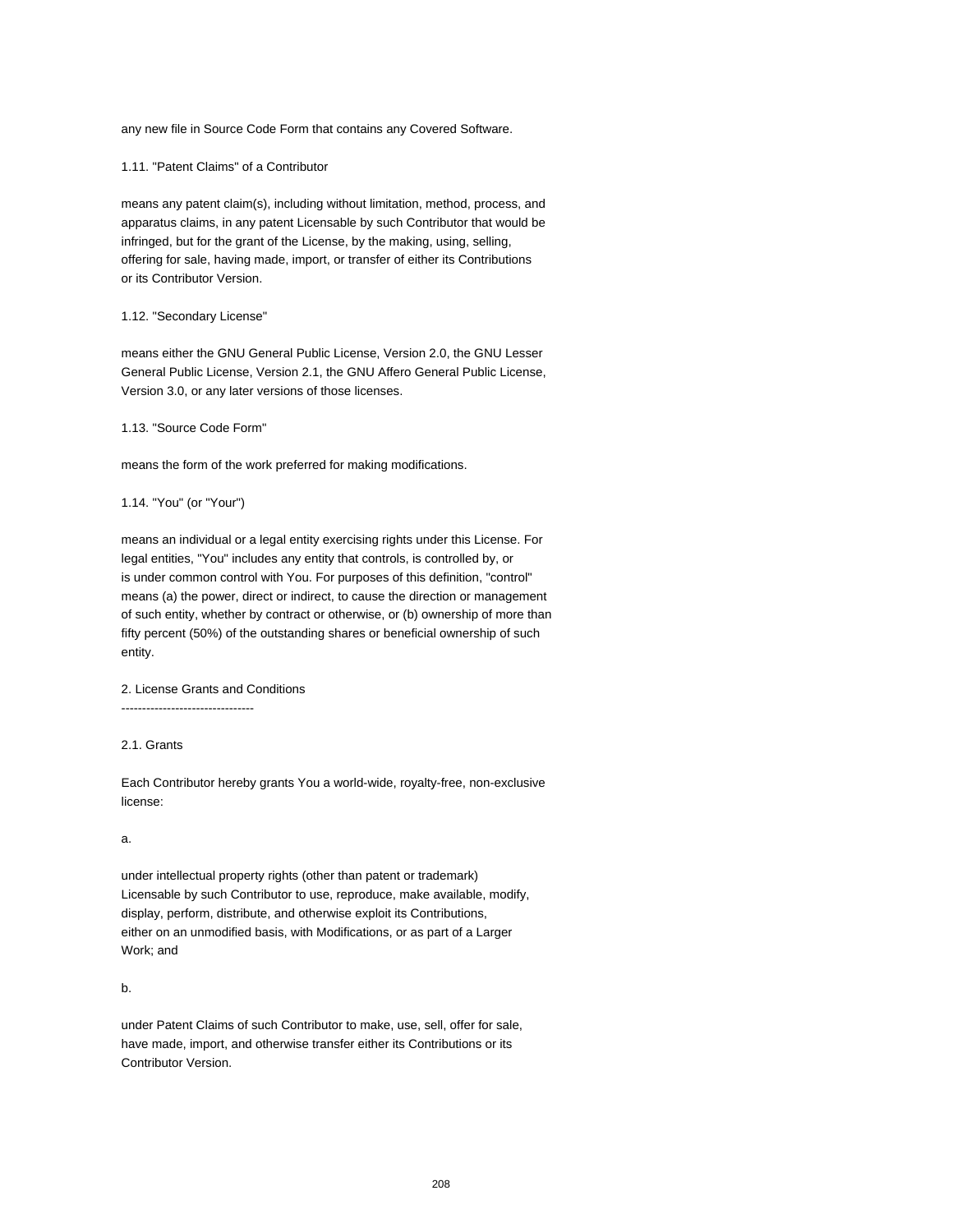## 2.2. Effective Date

The licenses granted in Section 2.1 with respect to any Contribution become effective for each Contribution on the date the Contributor first distributes such Contribution.

2.3. Limitations on Grant Scope

The licenses granted in this Section 2 are the only rights granted under this License. No additional rights or licenses will be implied from the distribution or licensing of Covered Software under this License. Notwithstanding Section 2.1(b) above, no patent license is granted by a Contributor:

a.

for any code that a Contributor has removed from Covered Software; or

### b.

for infringements caused by: (i) Your and any other third party's modifications of Covered Software, or (ii) the combination of its Contributions with other software (except as part of its Contributor Version); or

#### c.

under Patent Claims infringed by Covered Software in the absence of its Contributions.

This License does not grant any rights in the trademarks, service marks, or logos of any Contributor (except as may be necessary to comply with the notice requirements in Section 3.4).

#### 2.4. Subsequent Licenses

No Contributor makes additional grants as a result of Your choice to distribute the Covered Software under a subsequent version of this License (see Section 10.2) or under the terms of a Secondary License (if permitted under the terms of Section 3.3).

### 2.5. Representation

Each Contributor represents that the Contributor believes its Contributions are its original creation(s) or it has sufficient rights to grant the rights to its Contributions conveyed by this License.

## 2.6. Fair Use

This License is not intended to limit any rights You have under applicable copyright doctrines of fair use, fair dealing, or other equivalents.

### 2.7. Conditions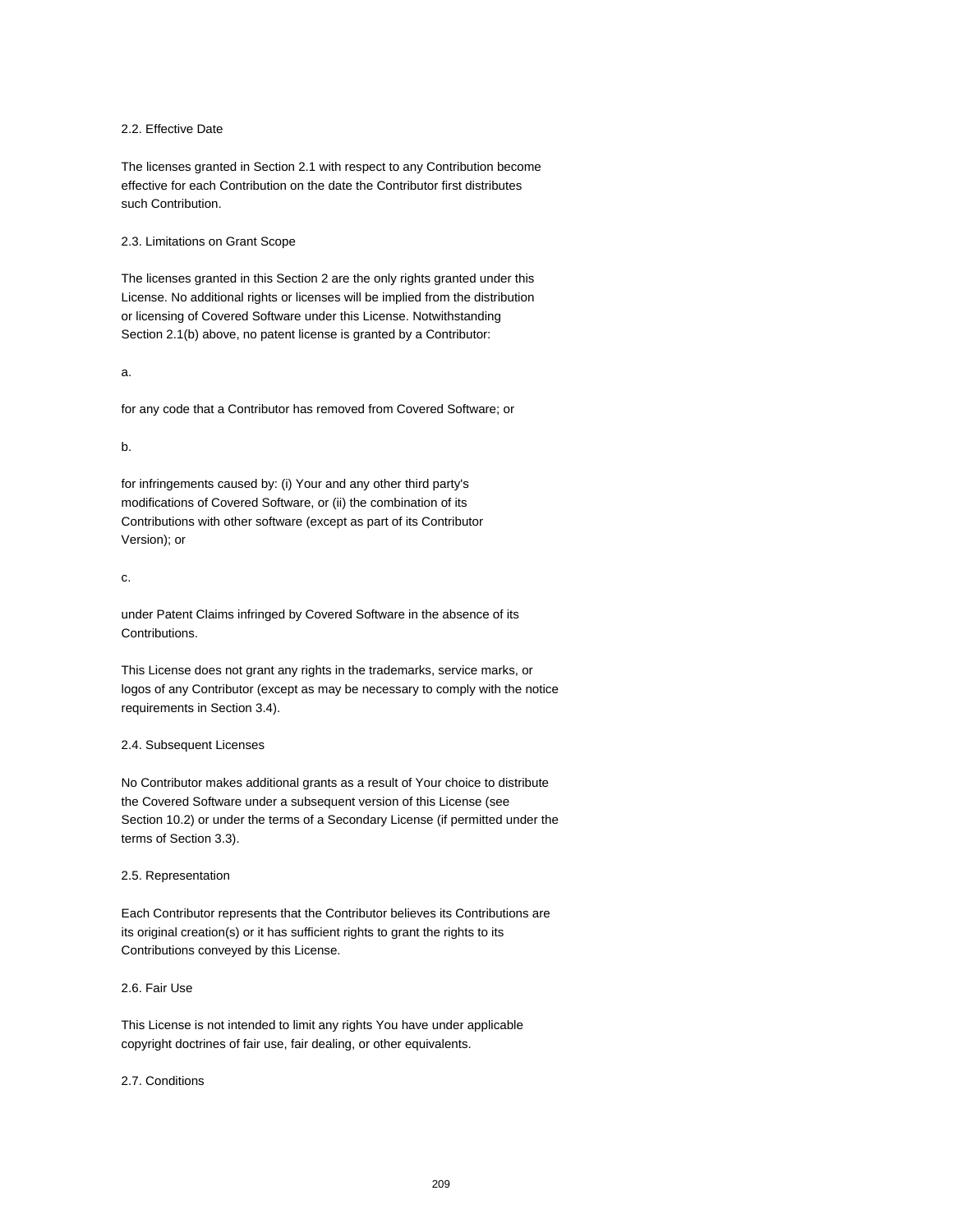Sections 3.1, 3.2, 3.3, and 3.4 are conditions of the licenses granted in Section 2.1.

3. Responsibilities

-------------------

### 3.1. Distribution of Source Form

All distribution of Covered Software in Source Code Form, including any Modifications that You create or to which You contribute, must be under the terms of this License. You must inform recipients that the Source Code Form of the Covered Software is governed by the terms of this License, and how they can obtain a copy of this License. You may not attempt to alter or restrict the recipients' rights in the Source Code Form.

3.2. Distribution of Executable Form

If You distribute Covered Software in Executable Form then:

### a.

such Covered Software must also be made available in Source Code Form, as described in Section 3.1, and You must inform recipients of the Executable Form how they can obtain a copy of such Source Code Form by reasonable means in a timely manner, at a charge no more than the cost of distribution to the recipient; and

b.

You may distribute such Executable Form under the terms of this License, or sublicense it under different terms, provided that the license for the Executable Form does not attempt to limit or alter the recipients' rights in the Source Code Form under this License.

### 3.3. Distribution of a Larger Work

You may create and distribute a Larger Work under terms of Your choice, provided that You also comply with the requirements of this License for the Covered Software. If the Larger Work is a combination of Covered Software with a work governed by one or more Secondary Licenses, and the Covered Software is not Incompatible With Secondary Licenses, this License permits You to additionally distribute such Covered Software under the terms of such Secondary License(s), so that the recipient of the Larger Work may, at their option, further distribute the Covered Software under the terms of either this License or such Secondary License(s).

## 3.4. Notices

You may not remove or alter the substance of any license notices (including copyright notices, patent notices, disclaimers of warranty, or limitations of liability) contained within the Source Code Form of the Covered Software, except that You may alter any license notices to the extent required to remedy known factual inaccuracies.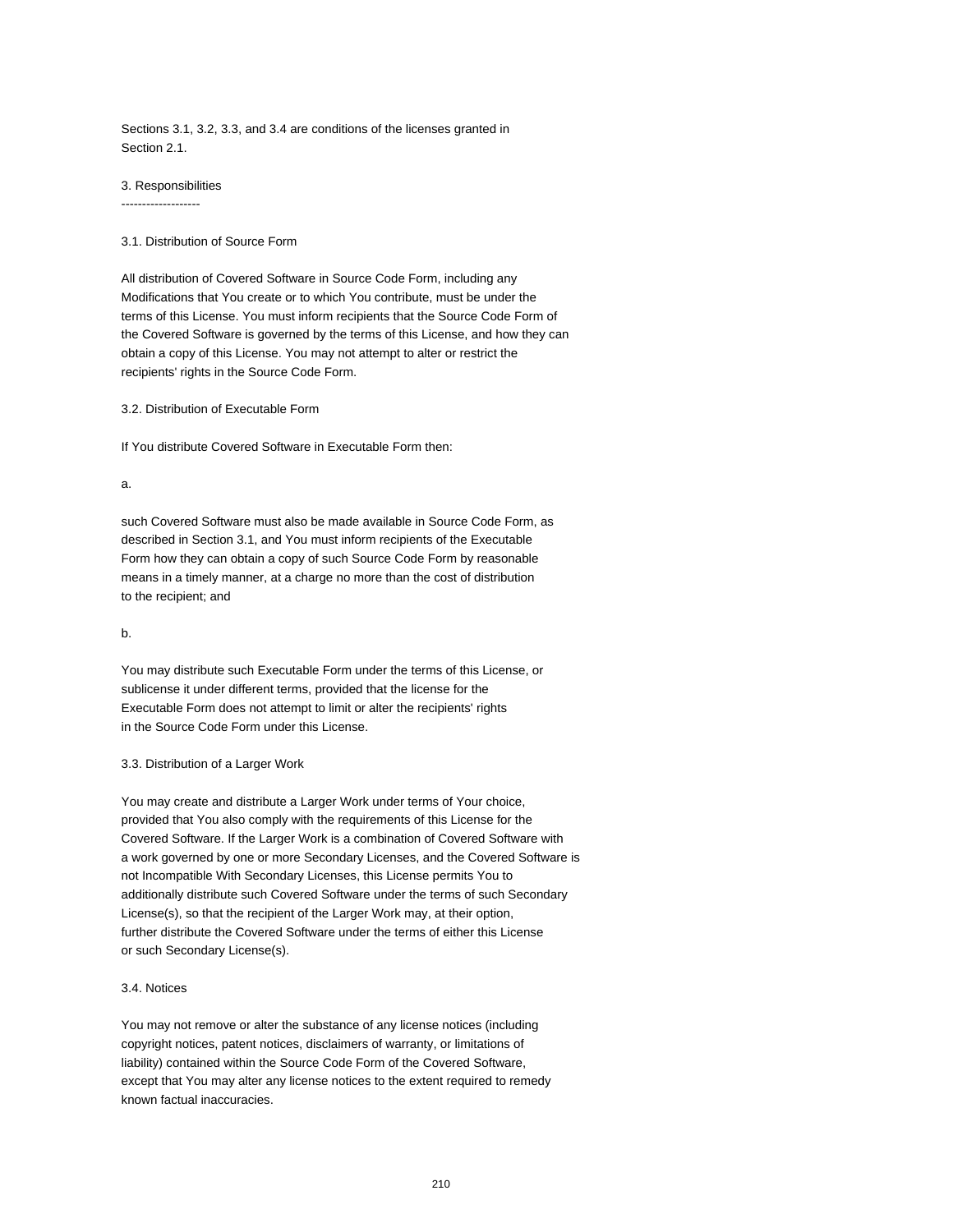#### 3.5. Application of Additional Terms

You may choose to offer, and to charge a fee for, warranty, support, indemnity or liability obligations to one or more recipients of Covered Software. However, You may do so only on Your own behalf, and not on behalf of any Contributor. You must make it absolutely clear that any such warranty, support, indemnity, or liability obligation is offered by You alone, and You hereby agree to indemnify every Contributor for any liability incurred by such Contributor as a result of warranty, support, indemnity or liability terms You offer. You may include additional disclaimers of warranty and limitations of liability specific to any jurisdiction.

## 4. Inability to Comply Due to Statute or Regulation

---------------------------------------------------

If it is impossible for You to comply with any of the terms of this License with respect to some or all of the Covered Software due to statute, judicial order, or regulation then You must: (a) comply with the terms of this License to the maximum extent possible; and (b) describe the limitations and the code they affect. Such description must be placed in a text file included with all distributions of the Covered Software under this License. Except to the extent prohibited by statute or regulation, such description must be sufficiently detailed for a recipient of ordinary skill to be able to understand it.

5. Termination

--------------

5.1. The rights granted under this License will terminate automatically if You fail to comply with any of its terms. However, if You become compliant, then the rights granted under this License from a particular Contributor are reinstated (a) provisionally, unless and until such Contributor explicitly and finally terminates Your grants, and (b) on an ongoing basis, if such Contributor fails to notify You of the non-compliance by some reasonable means prior to 60 days after You have come back into compliance. Moreover, Your grants from a particular Contributor are reinstated on an ongoing basis if such Contributor notifies You of the non-compliance by some reasonable means, this is the first time You have received notice of non-compliance with this License from such Contributor, and You become compliant prior to 30 days after Your receipt of the notice.

5.2. If You initiate litigation against any entity by asserting a patent infringement claim (excluding declaratory judgment actions, counter-claims, and cross-claims) alleging that a Contributor Version directly or indirectly infringes any patent, then the rights granted to You by any and all Contributors for the Covered Software under Section 2.1 of this License shall terminate.

5.3. In the event of termination under Sections 5.1 or 5.2 above, all end user license agreements (excluding distributors and resellers) which have been validly granted by You or Your distributors under this License prior to termination shall survive termination.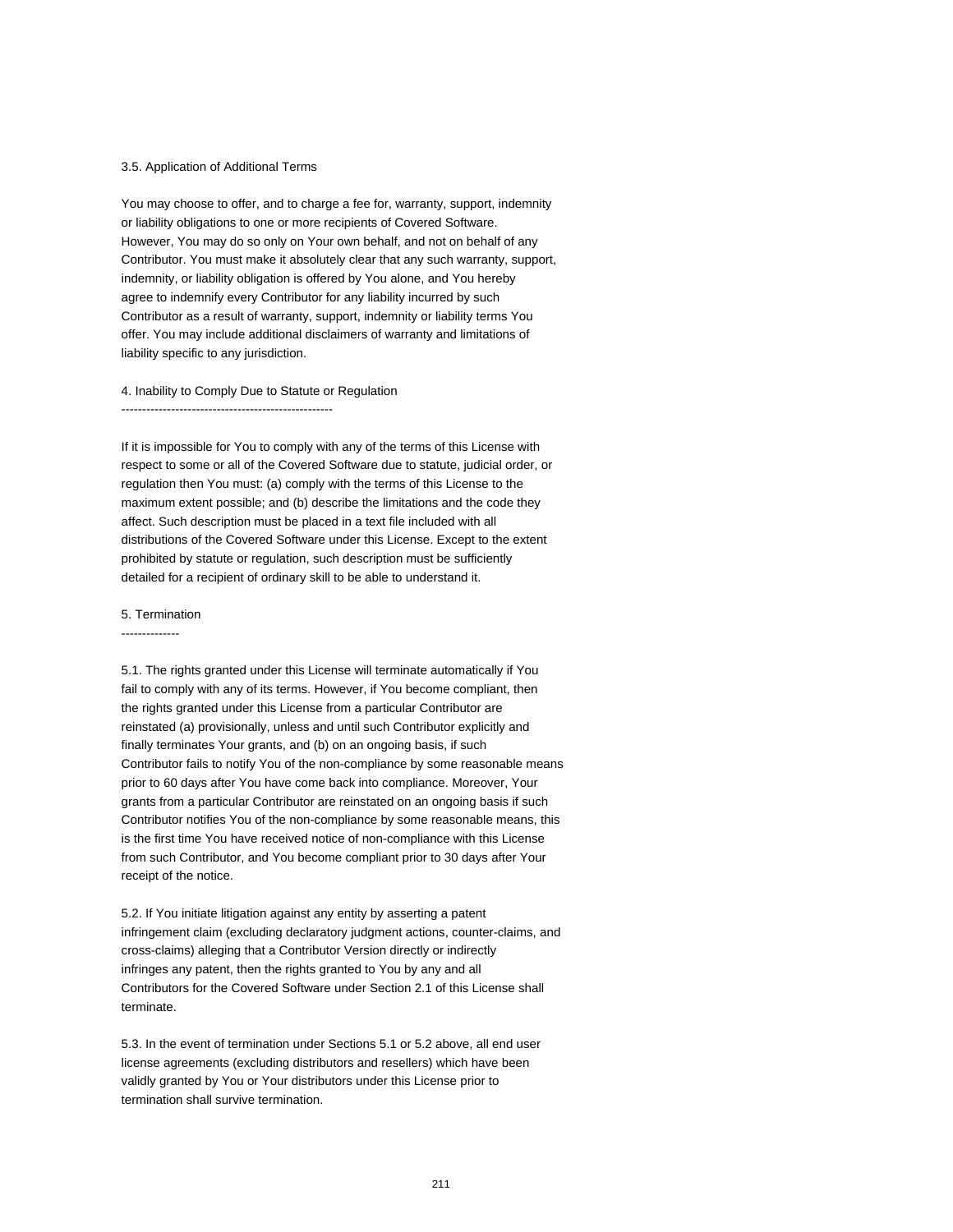#### 6. Disclaimer of Warranty

-------------------------

Covered Software is provided under this License on an "as is" basis, without warranty of any kind, either expressed, implied, or statutory, including, without limitation, warranties that the Covered Software is free of defects, merchantable, fit for a particular purpose or non-infringing. The entire risk as to the quality and performance of the Covered Software is with You. Should any Covered Software prove defective in any respect, You (not any Contributor) assume the cost of any necessary servicing, repair, or correction. This disclaimer of warranty constitutes an essential part of this License. No use of any Covered Software is authorized under this License except under this disclaimer.

7. Limitation of Liability

--------------------------

Under no circumstances and under no legal theory, whether tort (including negligence), contract, or otherwise, shall any Contributor, or anyone who distributes Covered Software as permitted above, be liable to You for any direct, indirect, special, incidental, or consequential damages of any character including, without limitation, damages for lost profits, loss of goodwill, work stoppage, computer failure or malfunction, or any and all other commercial damages or losses, even if such party shall have been informed of the possibility of such damages. This limitation of liability shall not apply to liability for death or personal injury resulting from such party's negligence to the extent applicable law prohibits such limitation. Some jurisdictions do not allow the exclusion or limitation of incidental or consequential damages, so this exclusion and limitation may not apply to You.

#### 8. Litigation

-------------

Any litigation relating to this License may be brought only in the courts of a jurisdiction where the defendant maintains its principal place of business and such litigation shall be governed by laws of that jurisdiction, without reference to its conflict-of-law provisions. Nothing in this Section shall prevent a party's ability to bring cross-claims or counter-claims.

#### 9. Miscellaneous

----------------

This License represents the complete agreement concerning the subject matter hereof. If any provision of this License is held to be unenforceable, such provision shall be reformed only to the extent necessary to make it enforceable. Any law or regulation which provides that the language of a contract shall be construed against the drafter shall not be used to construe this License against a Contributor.

10. Versions of the License

---------------------------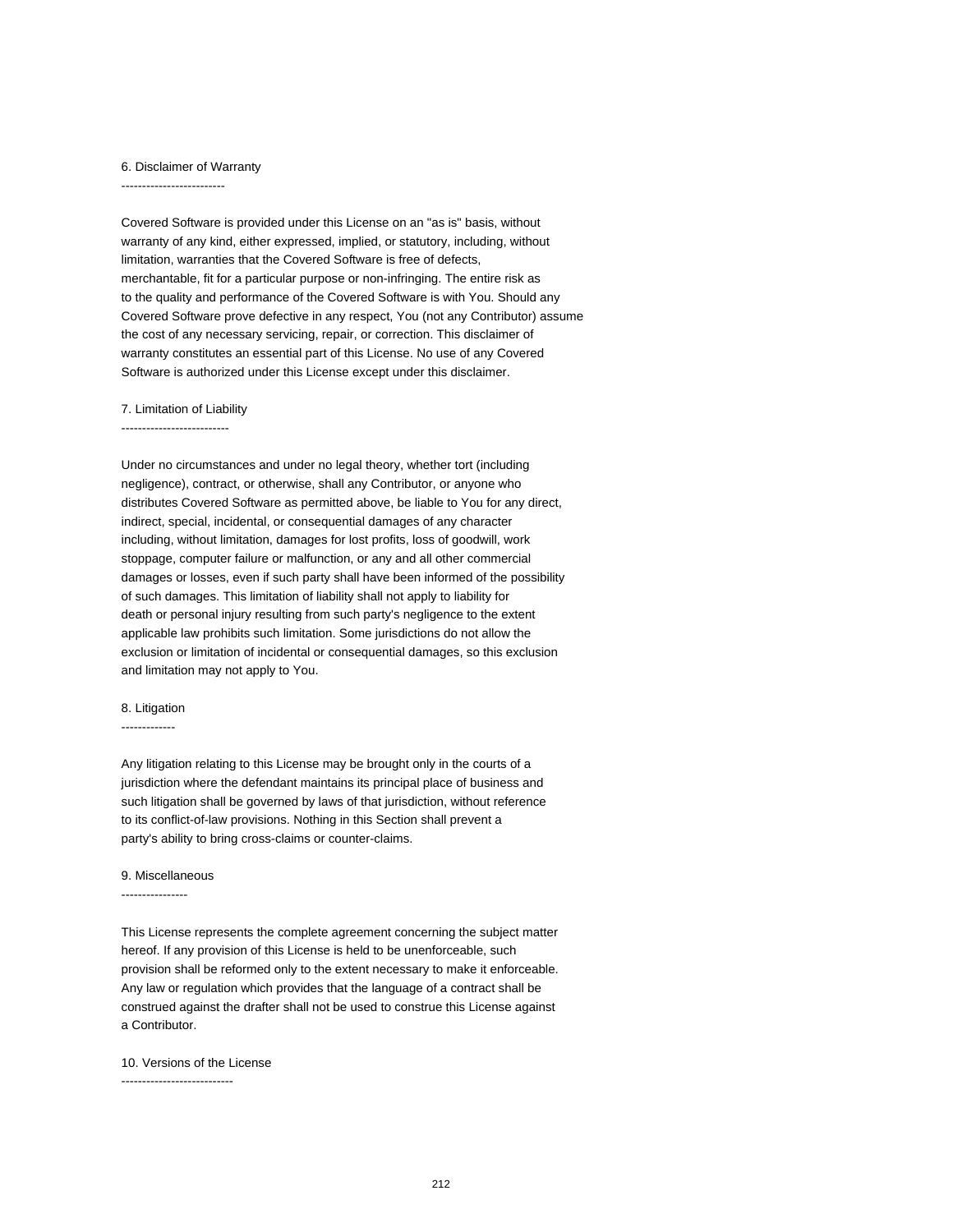## 10.1. New Versions

Mozilla Foundation is the license steward. Except as provided in Section 10.3, no one other than the license steward has the right to modify or publish new versions of this License. Each version will be given a distinguishing version number.

## 10.2. Effect of New Versions

You may distribute the Covered Software under the terms of the version of the License under which You originally received the Covered Software, or under the terms of any subsequent version published by the license steward.

#### 10.3. Modified Versions

If you create software not governed by this License, and you want to create a new license for such software, you may create and use a modified version of this License if you rename the license and remove any references to the name of the license steward (except to note that such modified license differs from this License).

10.4. Distributing Source Code Form that is Incompatible With Secondary Licenses

If You choose to distribute Source Code Form that is Incompatible With Secondary Licenses under the terms of this version of the License, the notice described in Exhibit B of this License must be attached.

Exhibit A - Source Code Form License Notice -------------------------------------------

This Source Code Form is subject to the terms of the Mozilla Public License, v. 2.0. If a copy of the MPL was not distributed with this file, You can obtain one at http://mozilla.org/MPL/2.0/.

If it is not possible or desirable to put the notice in a particular file, then You may include the notice in a location (such as a LICENSE file in a relevant directory) where a recipient would be likely to look for such a notice.

You may add additional accurate notices of copyright ownership.

Exhibit B - "Incompatible With Secondary Licenses" Notice ---------------------------------------------------------

This Source Code Form is "Incompatible With Secondary Licenses", as defined by the Mozilla Public License, v. 2.0.

# **Open LDAP Public License**

(OpenLDAP 2.4.57)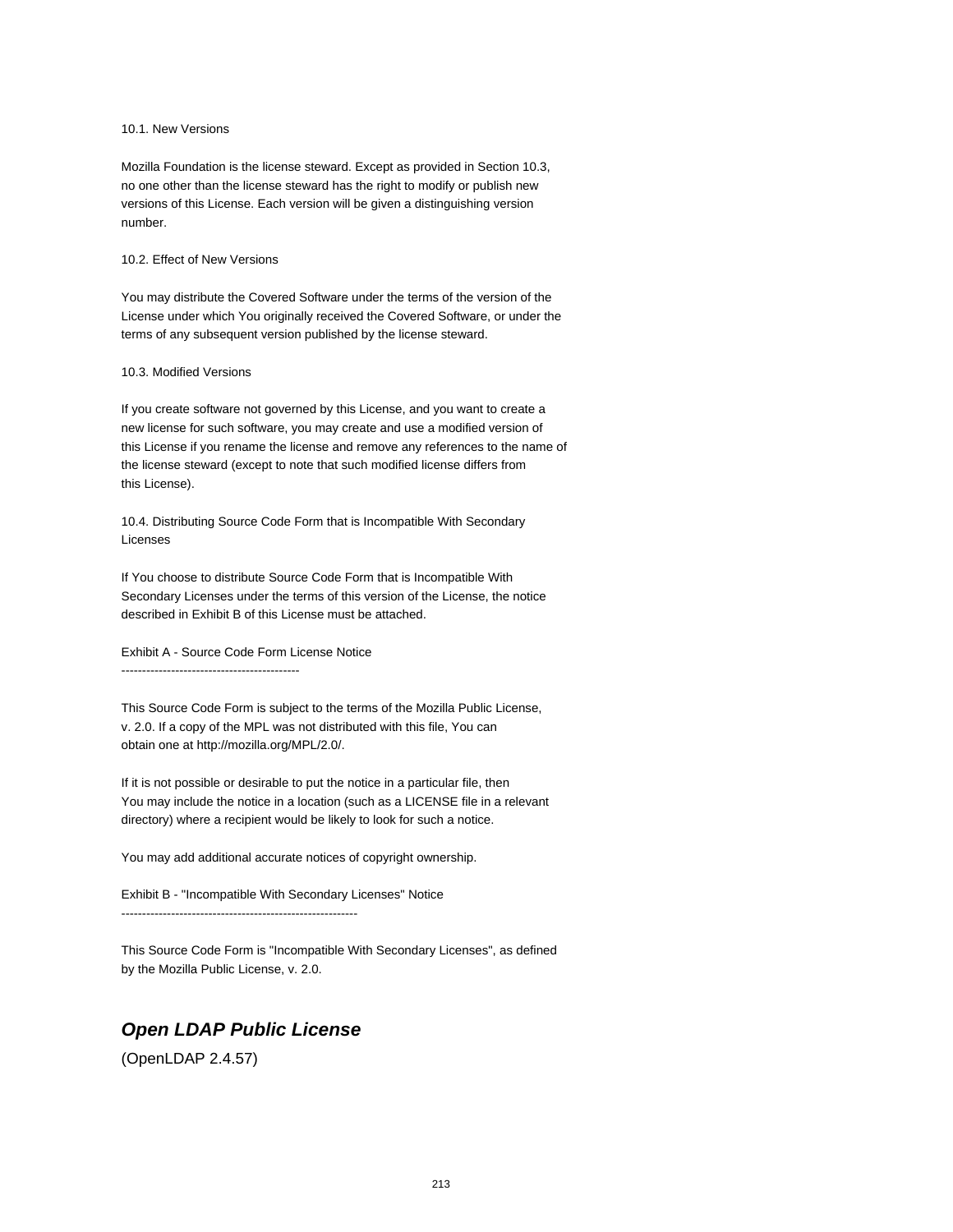### The OpenLDAP Public License

===========================

Version 2.8, 17 August 2003 ---------------------------

Redistribution and use of this software and associated documentation ("Software"), with or without modification, are permitted provided that the following conditions are met:

1. Redistributions in source form must retain copyright statements and notices, 2. Redistributions in binary form must reproduce applicable copyright statements and notices, this list of conditions, and the following disclaimer in the documentation and/or other materials provided with the distribution, and 3. Redistributions must contain a verbatim copy of this document.

The OpenLDAP Foundation may revise this license from time to time. Each revision is distinguished by a version number. You may use this Software under terms of this license revision or under the terms of any subsequent revision of the license.

THIS SOFTWARE IS PROVIDED BY THE OPENLDAP FOUNDATION AND ITS CONTRIBUTORS ``AS IS'' AND ANY EXPRESSED OR IMPLIED WARRANTIES, INCLUDING, BUT NOT LIMITED TO, THE IMPLIED WARRANTIES OF MERCHANTABILITY AND FITNESS FOR A PARTICULAR PURPOSE ARE DISCLAIMED. IN NO EVENT SHALL THE OPENLDAP FOUNDATION, ITS CONTRIBUTORS, OR THE AUTHOR(S) OR OWNER(S) OF THE SOFTWARE BE LIABLE FOR ANY DIRECT, INDIRECT, INCIDENTAL, SPECIAL, EXEMPLARY, OR CONSEQUENTIAL DAMAGES (INCLUDING, BUT NOT LIMITED TO, PROCUREMENT OF SUBSTITUTE GOODS OR SERVICES; LOSS OF USE, DATA, OR PROFITS; OR BUSINESS INTERRUPTION) HOWEVER CAUSED AND ON ANY THEORY OF LIABILITY, WHETHER IN CONTRACT, STRICT LIABILITY, OR TORT (INCLUDING NEGLIGENCE OR OTHERWISE) ARISING IN ANY WAY OUT OF THE USE OF THIS SOFTWARE, EVEN IF ADVISED OF THE POSSIBILITY OF SUCH DAMAGE.

The names of the authors and copyright holders must not be used in advertising or otherwise to promote the sale, use or other dealing in this Software without specific, written prior permission. Title to copyright in this Software shall at all times remain with copyright holders.

OpenLDAP is a registered trademark of the OpenLDAP Foundation.

Copyright 1999-2003 The OpenLDAP Foundation, Redwood City, California, USA. All Rights Reserved. Permission to copy and distribute verbatim copies of this document is granted.

# **Oracle Berkeley DB License**

(Berkeley DB 5.3.28)

Open Source License for Oracle Berkeley DB

==========================================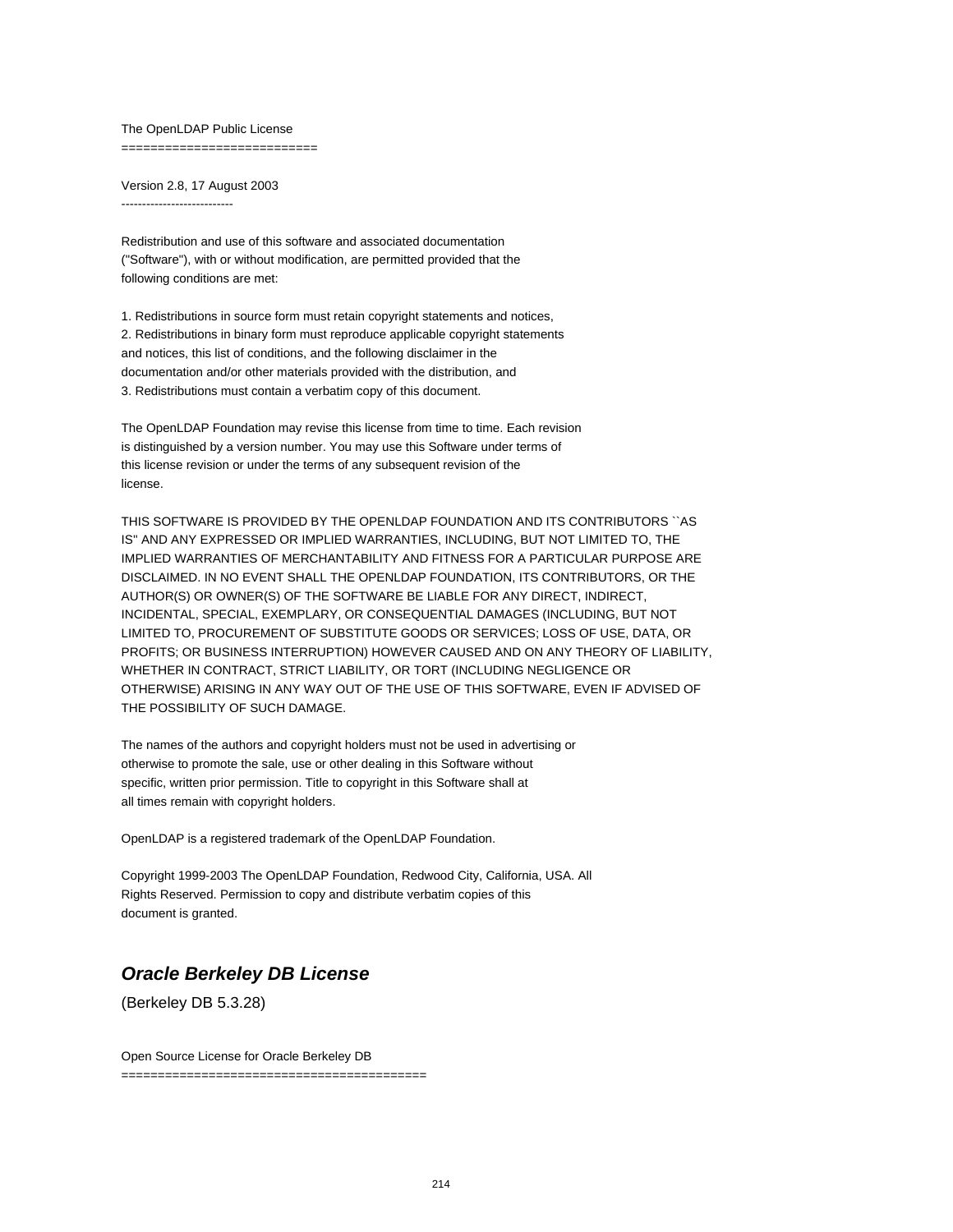Copyright (c) 1990-2008 Oracle Corporation. All rights reserved.

Redistribution and use in source and binary forms, with or without modification, are permitted provided that the following conditions are met:

1. Redistributions of source code must retain the above copyright notice, this list of conditions and the following disclaimer.

2. Redistributions in binary form must reproduce the above copyright notice, this list of conditions and the following disclaimer in the documentation and/or other materials provided with the distribution.

3. Redistributions in any form must be accompanied by information on how to obtain complete source code for the DB software and any accompanying software that uses the DB software. The source code must either be included in the distribution or be available for no more than the cost of distribution plus a nominal fee, and must be freely redistributable under reasonable conditions. For an executable file, complete source code means the source code for all modules it contains. It does not include source code for modules or files that typically accompany the major components of the operating system on which the executable file runs.

THIS SOFTWARE IS PROVIDED BY ORACLE CORPORATION ``AS IS'' AND ANY EXPRESS OR IMPLIED WARRANTIES, INCLUDING, BUT NOT LIMITED TO, THE IMPLIED WARRANTIES OF MERCHANTABILITY, FITNESS FOR A PARTICULAR PURPOSE, OR NON-INFRINGEMENT, ARE DISCLAIMED. IN NO EVENT SHALL ORACLE CORPORATION BE LIABLE FOR ANY DIRECT, INDIRECT, INCIDENTAL, SPECIAL, EXEMPLARY, OR CONSEQUENTIAL DAMAGES (INCLUDING, BUT NOT LIMITED TO, PROCUREMENT OF SUBSTITUTE GOODS OR SERVICES; LOSS OF USE, DATA, OR PROFITS; OR BUSINESS INTERRUPTION) HOWEVER CAUSED AND ON ANY THEORY OF LIABILITY, WHETHER IN CONTRACT, STRICT LIABILITY, OR TORT (INCLUDING NEGLIGENCE OR OTHERWISE) ARISING IN ANY WAY OUT OF THE USE OF THIS SOFTWARE, EVEN IF ADVISED OF THE POSSIBILITY OF SUCH DAMAGE.

--------------------------------------------------------------------------------

Copyright (c) 1990, 1993, 1994, 1995 The Regents of the University of California. All rights reserved.

Redistribution and use in source and binary forms, with or without modification, are permitted provided that the following conditions are met:

1. Redistributions of source code must retain the above copyright notice, this list of conditions and the following disclaimer.

2. Redistributions in binary form must reproduce the above copyright notice, this list of conditions and the following disclaimer in the documentation and/or other materials provided with the distribution.

3. Neither the name of the University nor the names of its contributors may be used to endorse or promote products derived from this software without specific prior written permission.

THIS SOFTWARE IS PROVIDED BY THE REGENTS AND CONTRIBUTORS ``AS IS'' AND ANY EXPRESS OR IMPLIED WARRANTIES, INCLUDING, BUT NOT LIMITED TO, THE IMPLIED WARRANTIES OF MERCHANTABILITY AND FITNESS FOR A PARTICULAR PURPOSE ARE DISCLAIMED. IN NO EVENT SHALL THE REGENTS OR CONTRIBUTORS BE LIABLE FOR ANY DIRECT, INDIRECT, INCIDENTAL, SPECIAL, EXEMPLARY, OR CONSEQUENTIAL DAMAGES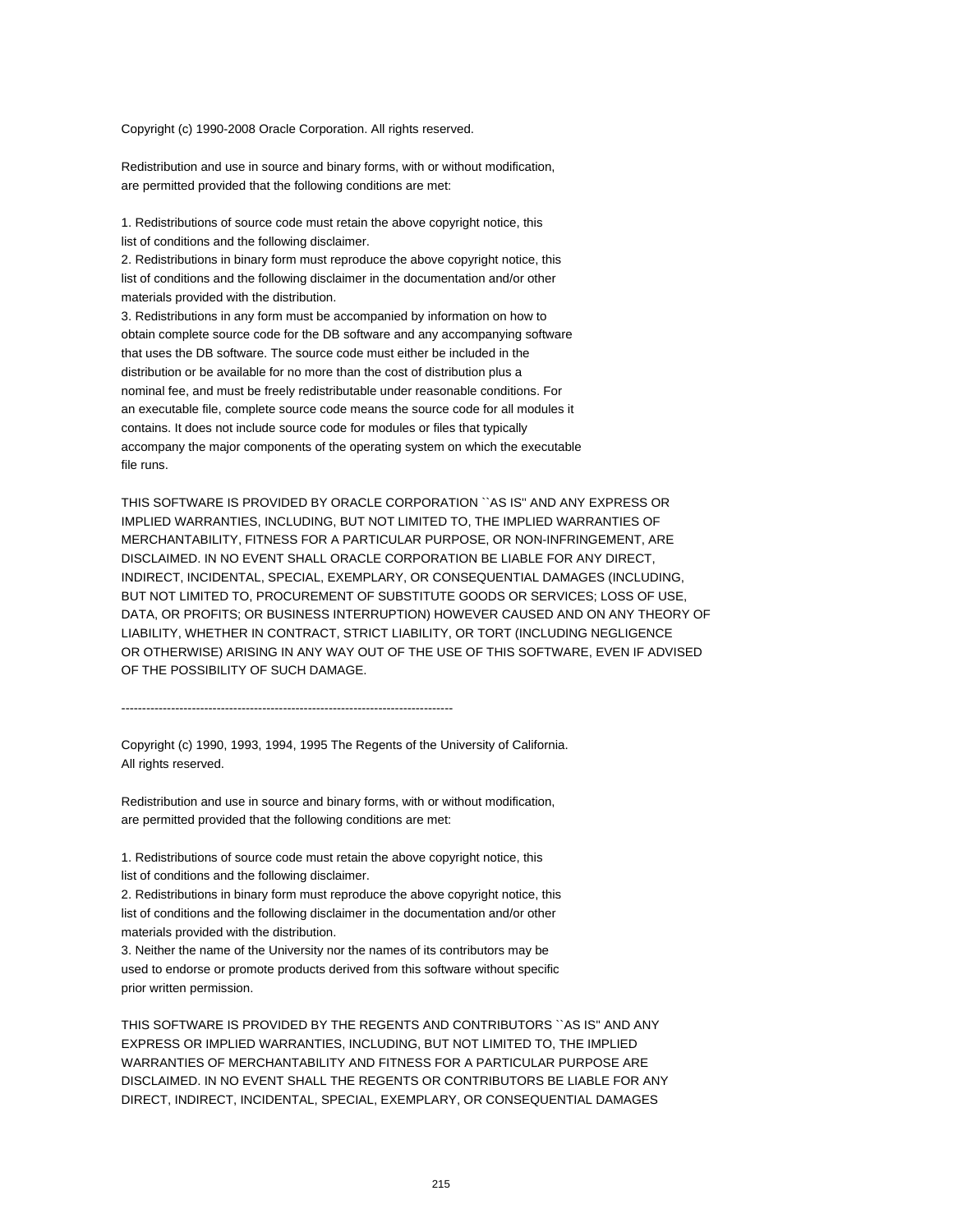(INCLUDING, BUT NOT LIMITED TO, PROCUREMENT OF SUBSTITUTE GOODS OR SERVICES; LOSS OF USE, DATA, OR PROFITS; OR BUSINESS INTERRUPTION) HOWEVER CAUSED AND ON ANY THEORY OF LIABILITY, WHETHER IN CONTRACT, STRICT LIABILITY, OR TORT (INCLUDING NEGLIGENCE OR OTHERWISE) ARISING IN ANY WAY OUT OF THE USE OF THIS SOFTWARE, EVEN IF ADVISED OF THE POSSIBILITY OF SUCH DAMAGE.

--------------------------------------------------------------------------------

Copyright (c) 1995, 1996 The President and Fellows of Harvard University. All rights reserved.

Redistribution and use in source and binary forms, with or without modification, are permitted provided that the following conditions are met:

1. Redistributions of source code must retain the above copyright notice, this list of conditions and the following disclaimer.

2. Redistributions in binary form must reproduce the above copyright notice, this list of conditions and the following disclaimer in the documentation and/or other materials provided with the distribution.

3. Neither the name of the University nor the names of its contributors may be used to endorse or promote products derived from this software without specific prior written permission.

THIS SOFTWARE IS PROVIDED BY HARVARD AND ITS CONTRIBUTORS ``AS IS'' AND ANY EXPRESS OR IMPLIED WARRANTIES, INCLUDING, BUT NOT LIMITED TO, THE IMPLIED WARRANTIES OF MERCHANTABILITY AND FITNESS FOR A PARTICULAR PURPOSE ARE DISCLAIMED. IN NO EVENT SHALL HARVARD OR ITS CONTRIBUTORS BE LIABLE FOR ANY DIRECT, INDIRECT, INCIDENTAL, SPECIAL, EXEMPLARY, OR CONSEQUENTIAL DAMAGES (INCLUDING, BUT NOT LIMITED TO, PROCUREMENT OF SUBSTITUTE GOODS OR SERVICES; LOSS OF USE, DATA, OR PROFITS; OR BUSINESS INTERRUPTION) HOWEVER CAUSED AND ON ANY THEORY OF LIABILITY, WHETHER IN CONTRACT, STRICT LIABILITY, OR TORT (INCLUDING NEGLIGENCE OR OTHERWISE) ARISING IN ANY WAY OUT OF THE USE OF THIS SOFTWARE, EVEN IF ADVISED OF THE POSSIBILITY OF SUCH DAMAGE.

## **PNG Reference Library version 2**

(libpng 1.6.37)

PNG Reference Library License version 2

---------------------------------------

\* Copyright (c) 1995-2019 The PNG Reference Library Authors.

\* Copyright (c) 2018-2019 Cosmin Truta.

\* Copyright (c) 2000-2002, 2004, 2006-2018 Glenn Randers-Pehrson.

\* Copyright (c) 1996-1997 Andreas Dilger.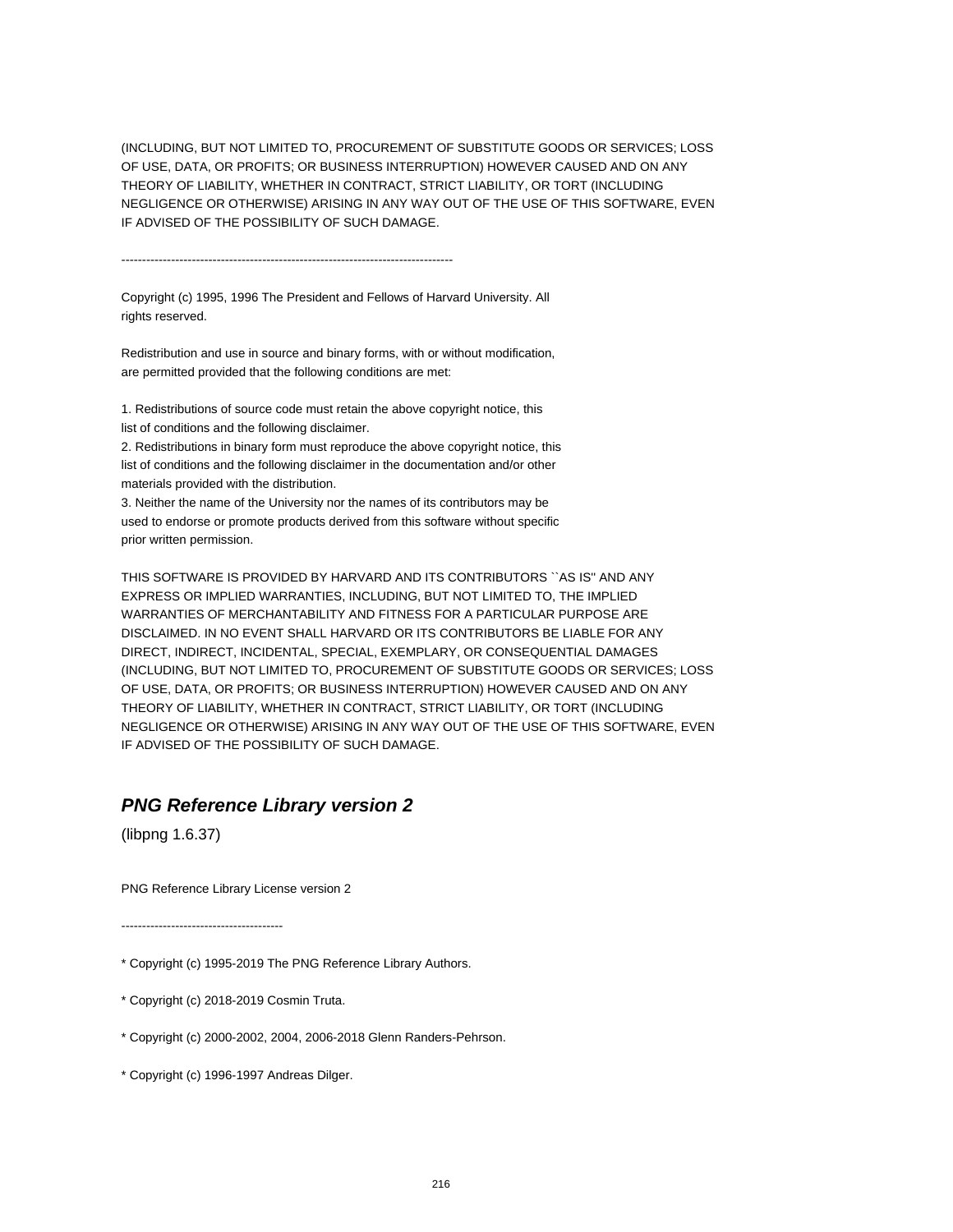\* Copyright (c) 1995-1996 Guy Eric Schalnat, Group 42, Inc.

The software is supplied "as is", without warranty of any kind, express or implied, including, without limitation, the warranties of merchantability, fitness for a particular purpose, title, and non-infringement. In no event shall the Copyright owners, or anyone distributing the software, be liable for any damages or other liability, whether in contract, tort or otherwise, arising from, out of, or in connection with the software, or the use or other dealings in the software, even if advised of the possibility of such damage.

Permission is hereby granted to use, copy, modify, and distribute this software, or portions hereof, for any purpose, without fee, subject to the following restrictions:

1. The origin of this software must not be misrepresented; you must not claim that you wrote the original software. If you use this software in a product, an acknowledgment in the product documentation would be appreciated, but is not required.

2. Altered source versions must be plainly marked as such, and must not be misrepresented as being the original software.

3. This Copyright notice may not be removed or altered from any source or altered source distribution.

## **Public Domain**

(media-types 4.0.0, Openwall crypt\_blowfish 4.4.19, SQLite 3.34.1, XZ Utils 5.2.5)

Public domain code is not subject to any license.

## **Python Software Foundation License 2.0**

(Python programming language 3.9.2)

This license was approved as the official PSF License Version 2 on October 22, 2004. The only differences between this and version 1 of the PSF license consist of removing Python version numbers (like 2.1.1 or 2.3).

PYTHON SOFTWARE FOUNDATION LICENSE VERSION 2

============================================

--------------------------------------------

1. This LICENSE AGREEMENT is between the Python Software Foundation ("PSF"), and the Individual or Organization ("Licensee") accessing and otherwise using this software ("Python") in source or binary form and its associated documentation.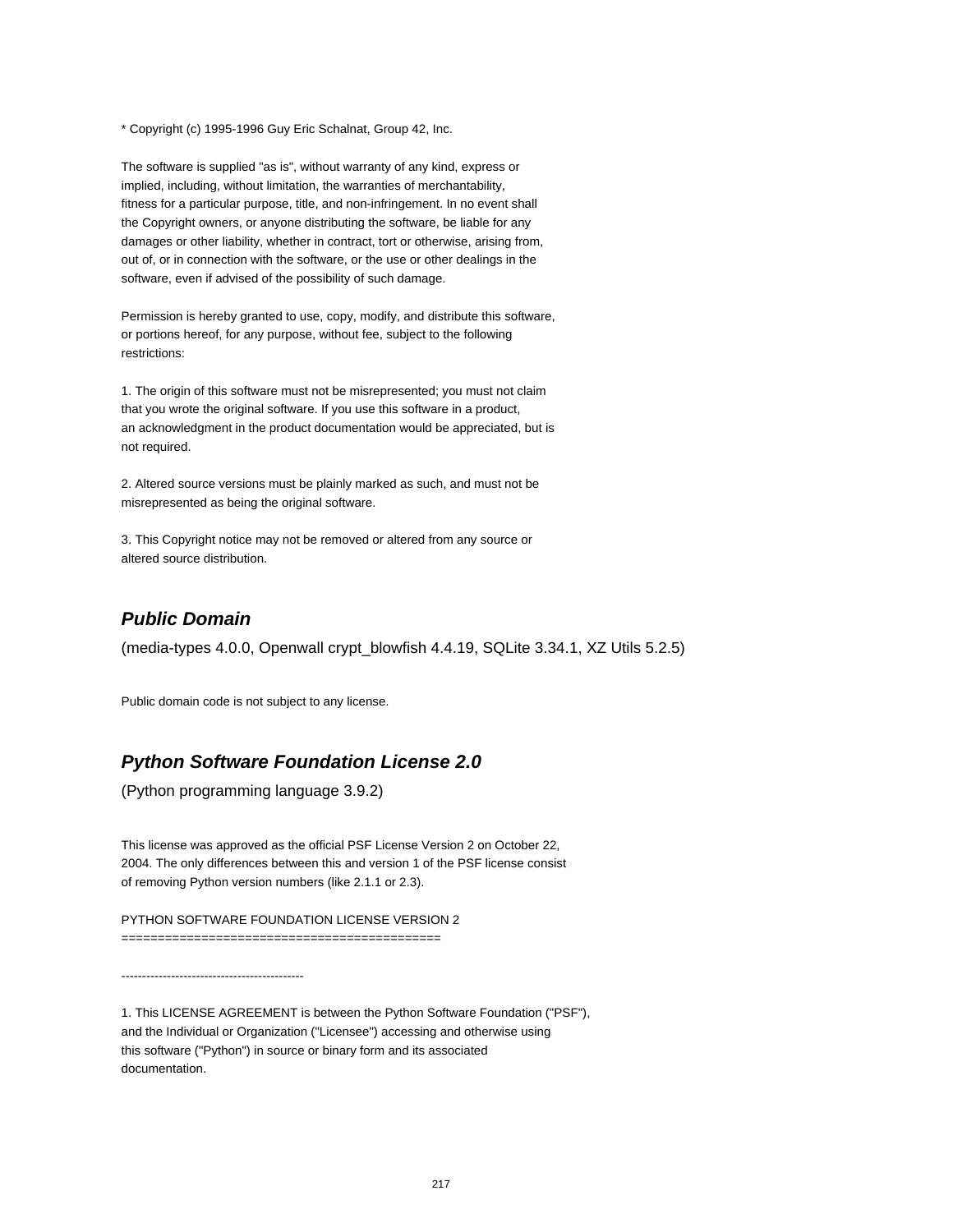2. Subject to the terms and conditions of this License Agreement, PSF hereby grants Licensee a nonexclusive, royalty-free, world-wide license to reproduce, analyze, test, perform and/or display publicly, prepare derivative works, distribute, and otherwise use Python alone or in any derivative version, provided, however, that PSF's License Agreement and PSF's notice of copyright, i.e., "Copyright (c) 2001, 2002, 2003, 2004 Python Software Foundation; All Rights Reserved" are retained in Python alone or in any derivative version prepared by Licensee.

3. In the event Licensee prepares a derivative work that is based on or incorporates Python or any part thereof, and wants to make the derivative work available to others as provided herein, then Licensee hereby agrees to include in any such work a brief summary of the changes made to Python.

4. PSF is making Python available to Licensee on an "AS IS" basis. PSF MAKES NO REPRESENTATIONS OR WARRANTIES, EXPRESS OR IMPLIED. BY WAY OF EXAMPLE, BUT NOT LIMITATION, PSF MAKES NO AND DISCLAIMS ANY REPRESENTATION OR WARRANTY OF MERCHANTABILITY OR FITNESS FOR ANY PARTICULAR PURPOSE OR THAT THE USE OF PYTHON WILL NOT INFRINGE ANY THIRD PARTY RIGHTS.

5. PSF SHALL NOT BE LIABLE TO LICENSEE OR ANY OTHER USERS OF PYTHON FOR ANY INCIDENTAL, SPECIAL, OR CONSEQUENTIAL DAMAGES OR LOSS AS A RESULT OF MODIFYING, DISTRIBUTING, OR OTHERWISE USING PYTHON, OR ANY DERIVATIVE THEREOF, EVEN IF ADVISED OF THE POSSIBILITY THEREOF.

6. This License Agreement will automatically terminate upon a material breach of its terms and conditions.

7. Nothing in this License Agreement shall be deemed to create any relationship of agency, partnership, or joint venture between PSF and Licensee. This License Agreement does not grant permission to use PSF trademarks or trade name in a trademark sense to endorse or promote products or services of Licensee, or any third party.

8. By copying, installing or otherwise using Python, Licensee agrees to be bound by the terms and conditions of this License Agreement.

## **SMAIL General Public License**

(debianutils 4.11.2)

SMAIL GENERAL PUBLIC LICENSE

============================

(Clarified 11 Feb 1988) -----------------------

Copyright (C) 1988 Landon Curt Noll & Ronald S. Karr Copyright (C) 1992 Ronald S. Karr Copyleft (GNU) 1988 Landon Curt Noll & Ronald S. Karr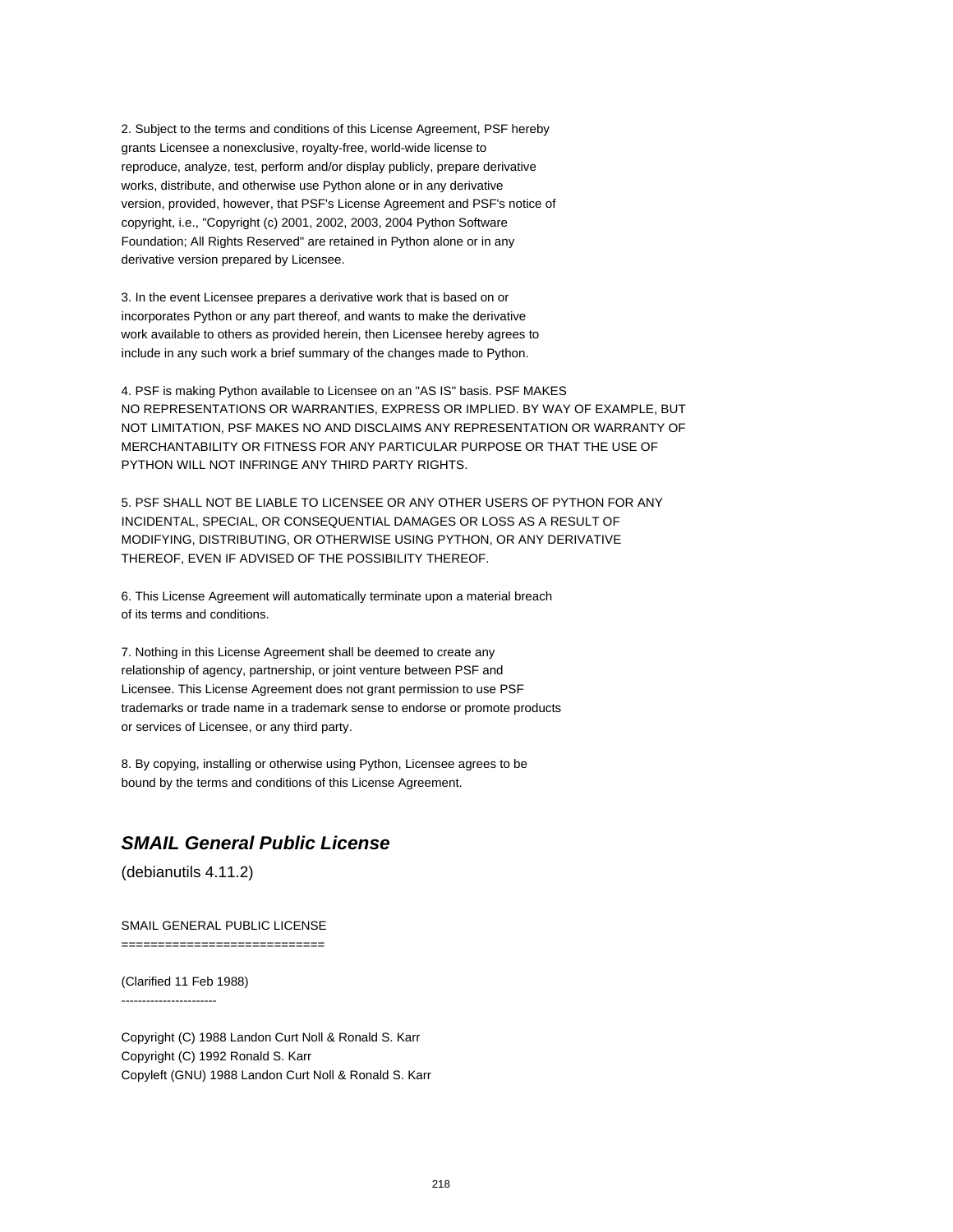Everyone is permitted to copy and distribute verbatim copies of this license, but changing it is not allowed. You can also use this wording to make the terms for other programs.

The license agreements of most software companies keep you at the mercy of those companies. By contrast, our general public license is intended to give everyone the right to share SMAIL. To make sure that you get the rights we want you to have, we need to make restrictions that forbid anyone to deny you these rights or to ask you to surrender the rights. Hence this license agreement.

Specifically, we want to make sure that you have the right to give away copies of SMAIL, that you receive source code or else can get it if you want it, that you can change SMAIL or use pieces of it in new free programs, and that you know you can do these things.

To make sure that everyone has such rights, we have to forbid you to deprive anyone else of these rights. For example, if you distribute copies of SMAIL, you must give the recipients all the rights that you have. You must make sure that they, too, receive or can get the source code. And you must tell them their rights.

Also, for our own protection, we must make certain that everyone finds out that there is no warranty for SMAIL. If SMAIL is modified by someone else and passed on, we want its recipients to know that what they have is not what we distributed, so that any problems introduced by others will not reflect on our reputation.

Therefore we (Landon Curt Noll and Ronald S. Karr) make the following terms which say what you must do to be allowed to distribute or change SMAIL.

#### COPYING POLICIES

1. You may copy and distribute verbatim copies of SMAIL source code as you receive it, in any medium, provided that you conspicuously and appropriately publish on each copy a valid copyright notice "Copyright (C) 1988 Landon Curt Noll & Ronald S. Karr" (or with whatever year is appropriate); keep intact the notices on all files that refer to this License Agreement and to the absence of any warranty; and give any other recipients of the SMAIL program a copy of this License Agreement along with the program. You may charge a distribution fee for the physical act of transferring a copy.

2. You may modify your copy or copies of SMAIL or any portion of it, and copy and distribute such modifications under the terms of Paragraph 1 above, provided that you also do the following:

a. cause the modified files to carry prominent notices stating that you changed the files and the date of any change; and

b. cause the whole of any work that you distribute or publish, that in whole or in part contains or is a derivative of SMAIL or any part thereof, to be licensed at no charge to all third parties on terms identical to those contained in this License Agreement (except that you may choose to grant more extensive warranty protection to some or all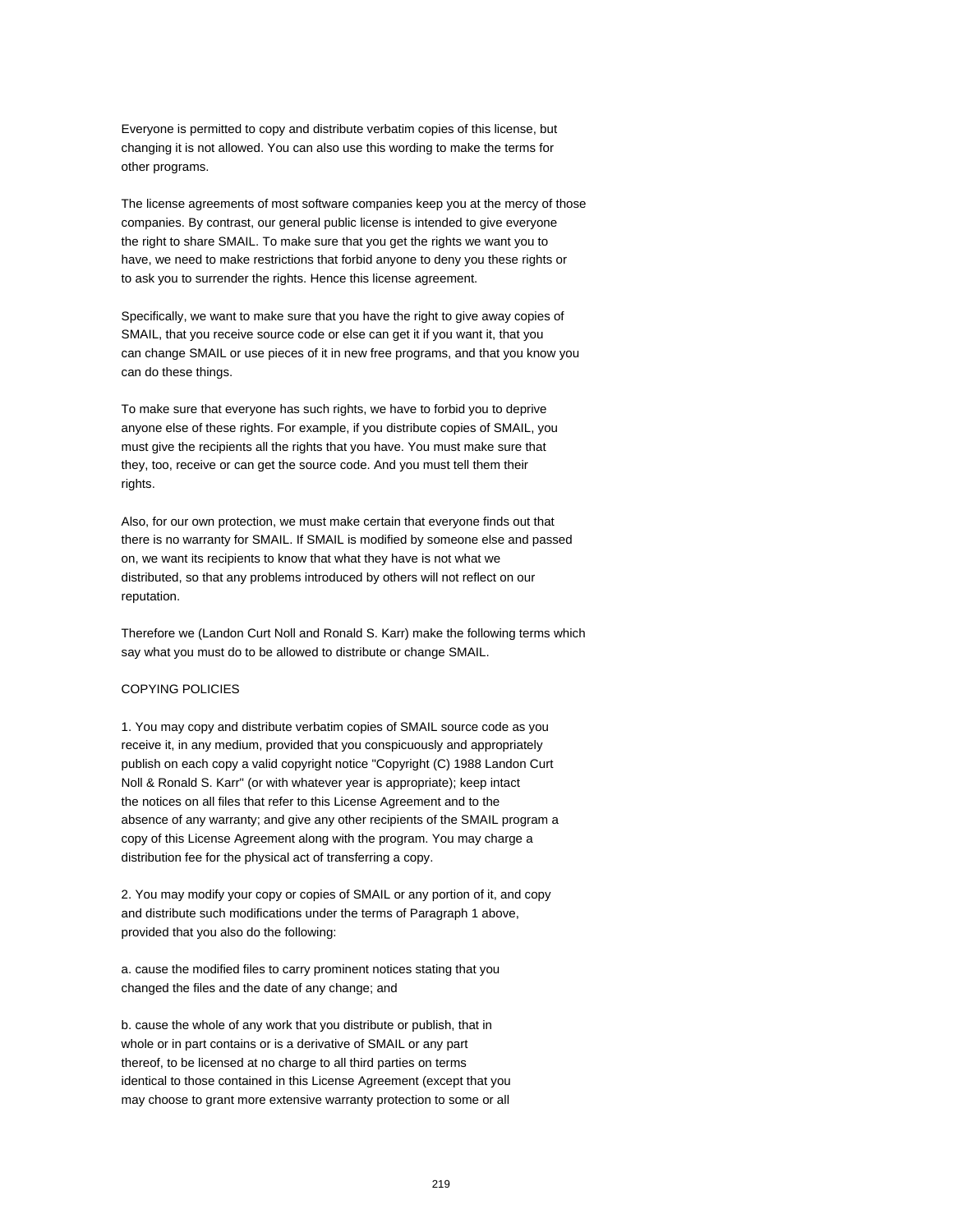third parties, at your option).

c. You may charge a distribution fee for the physical act of transferring a copy, and you may at your option offer warranty protection in exchange for a fee.

Mere aggregation of another unrelated program with this program (or its derivative) on a volume of a storage or distribution medium does not bring the other program under the scope of these terms.

3. You may copy and distribute SMAIL (or a portion or derivative of it, under Paragraph 2) in object code or executable form under the terms of Paragraphs 1 and 2 above provided that you also do one of the following:

a. accompany it with the complete corresponding machine-readable source code, which must be distributed under the terms of Paragraphs 1 and 2 above; or,

b. accompany it with a written offer, valid for at least three years, to give any third party free (except for a nominal shipping charge) a complete machine-readable copy of the corresponding source code, to be distributed under the terms of Paragraphs 1 and 2 above; or,

c. accompany it with the information you received as to where the corresponding source code may be obtained. (This alternative is allowed only for non-commercial distribution and only if you received the program in object code or executable form alone.)

For an executable file, complete source code means all the source code for all modules it contains; but, as a special exception, it need not include source code for modules which are standard libraries that accompany the operating system on which the executable file runs.

4. You may not copy, sublicense, distribute or transfer SMAIL except as expressly provided under this License Agreement. Any attempt otherwise to copy, sublicense, distribute or transfer SMAIL is void and your rights to use the program under this License agreement shall be automatically terminated. However, parties who have received computer software programs from you with this License Agreement will not have their licenses terminated so long as such parties remain in full compliance.

5. If you wish to incorporate parts of SMAIL into other free programs whose distribution conditions are different, write to Landon Curt Noll & Ronald S. Karr via the Free Software Foundation at 51 Franklin St, Fifth Floor, Boston, MA 02110-1301, USA. We have not yet worked out a simple rule that can be stated here, but we will often permit this. We will be guided by the two goals of preserving the free status of all derivatives of our free software and of promoting the sharing and reuse of software.

Your comments and suggestions about our licensing policies and our software are welcome! This contract was based on the contract made by the Free Software Foundation. Please contact the Free Software Foundation, Inc., 51 Franklin St,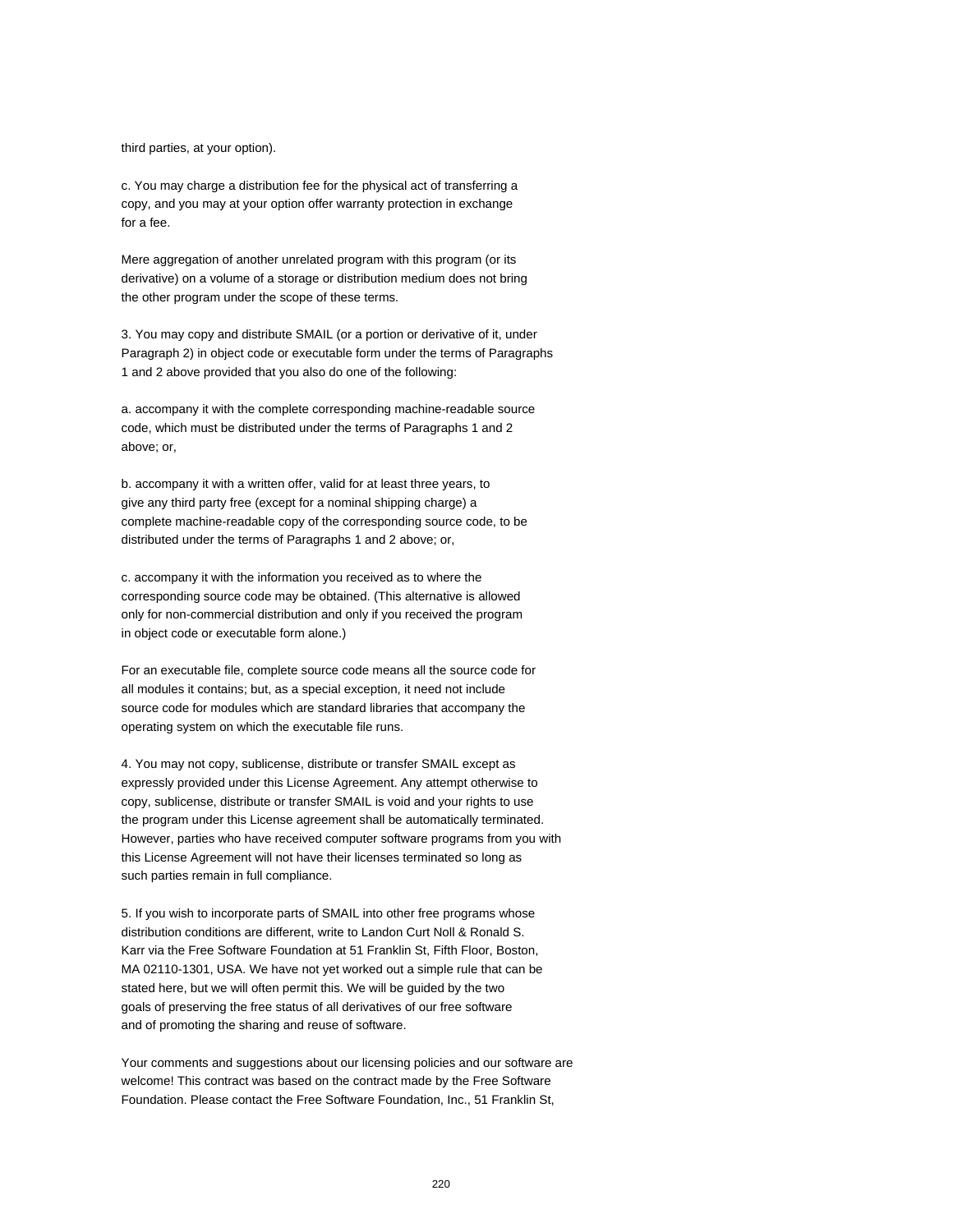Fifth Floor, Boston, MA 02110-1301, USA, or call (617) 542-5942 for details on copylefted material in general.

### NO WARRANTY

BECAUSE SMAIL IS LICENSED FREE OF CHARGE, WE PROVIDE ABSOLUTELY NO WARRANTY, TO THE EXTENT PERMITTED BY APPLICABLE STATE LAW. EXCEPT WHEN OTHERWISE STATED IN WRITING, LANDON CURT NOLL & RONALD S. KARR AND/OR OTHER PARTIES PROVIDE SMAIL "AS IS" WITHOUT WARRANTY OF ANY KIND, EITHER EXPRESSED OR IMPLIED, INCLUDING, BUT NOT LIMITED TO, THE IMPLIED WARRANTIES OF MERCHANTABILITY AND FITNESS FOR A PARTICULAR PURPOSE. THE ENTIRE RISK AS TO THE QUALITY AND PERFORMANCE OF SMAIL IS WITH YOU. SHOULD SMAIL PROVE DEFECTIVE, YOU ASSUME THE COST OF ALL NECESSARY SERVICING, REPAIR OR CORRECTION.

IN NO EVENT UNLESS REQUIRED BY APPLICABLE LAW WILL LANDON CURT NOLL & RONALD S. KARR AND/OR ANY OTHER PARTY WHO MAY MODIFY AND REDISTRIBUTE SMAIL AS PERMITTED ABOVE, BE LIABLE TO YOU FOR DAMAGES, INCLUDING ANY LOST PROFITS, LOST MONIES, OR OTHER SPECIAL, INCIDENTAL OR CONSEQUENTIAL DAMAGES ARISING OUT OF THE USE OR INABILITY TO USE (INCLUDING BUT NOT LIMITED TO LOSS OF DATA OR DATA BEING RENDERED INACCURATE OR LOSSES SUSTAINED BY THIRD PARTIES OR A FAILURE OF THE PROGRAM TO OPERATE WITH ANY OTHER PROGRAMS) SMAIL, EVEN IF YOU HAVE BEEN ADVISED OF THE POSSIBILITY OF SUCH DAMAGES, OR FOR ANY CLAIM BY ANY OTHER PARTY.

## **SSLeay License**

(OpenSSL 1.1.1n)

SSLeay License

==============

Copyright (C) 1995-1998 Eric Young (eay@cryptsoft.com) All rights reserved. ---------------------------------------------------------------------------

This package is an SSL implementation written by Eric Young (eay@cryptsoft.com). The implementation was written so as to conform with Netscapes SSL. This library is free for commercial and non-commercial use as long as the following conditions are aheared to. The following conditions apply to all code found in this distribution, be it the RC4, RSA, lhash, DES, etc., code; not just the SSL code. The SSL documentation included with this distribution is covered by the same copyright terms except that the holder is Tim Hudson (tjh@cryptsoft.com).

Copyright remains Eric Young's, and as such any Copyright notices in the code are not to be removed. If this package is used in a product, Eric Young should be given attribution as the author of the parts of the library used. This can be in the form of a textual message at program startup or in documentation (online or textual) provided with the package. Redistribution and use in source and binary forms, with or without modification, are permitted provided that the following conditions are met: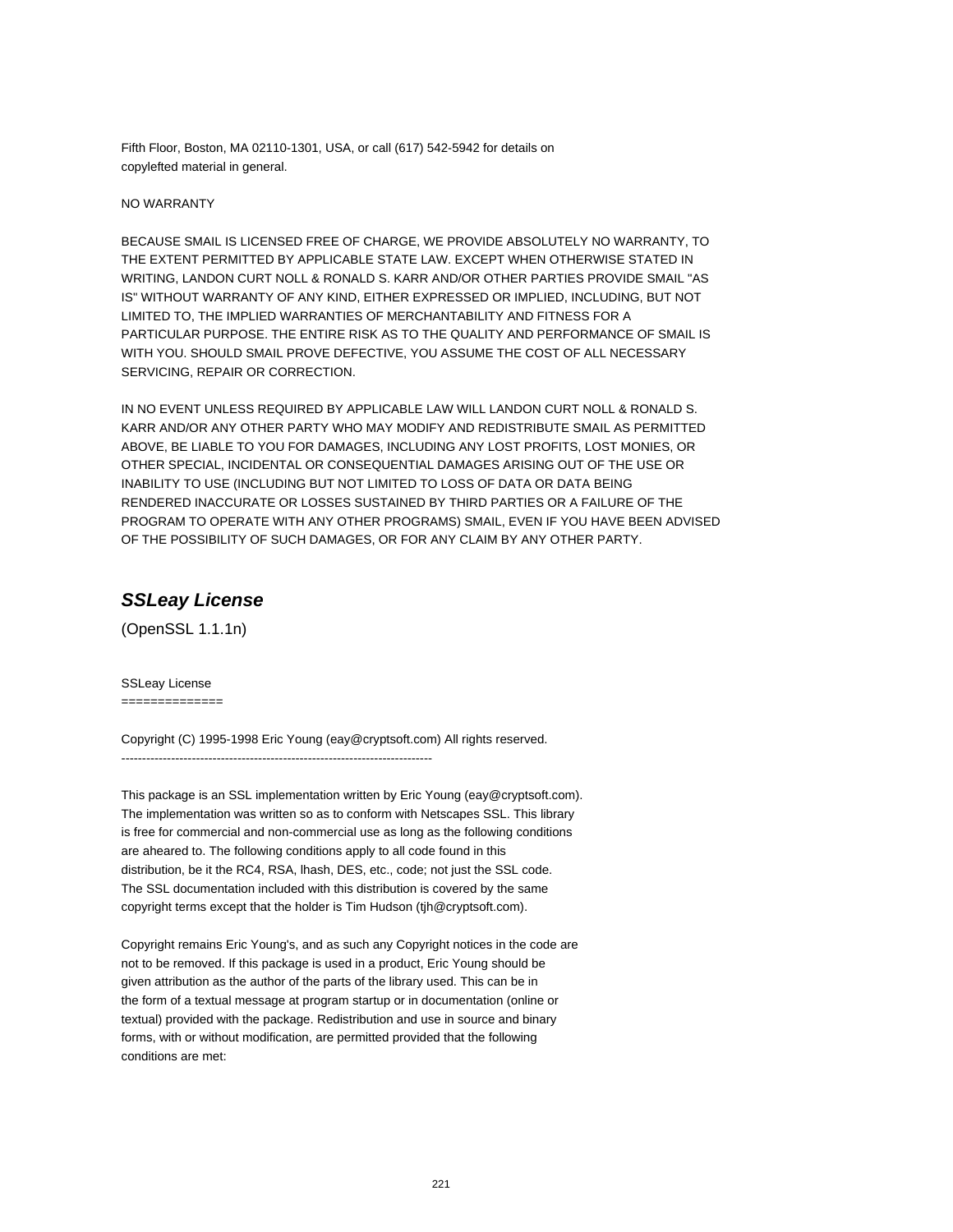1. Redistributions of source code must retain the copyright notice, this list of conditions and the following disclaimer.

2. Redistributions in binary form must reproduce the above copyright notice, this list of conditions and the following disclaimer in the documentation and/or other materials provided with the distribution.

3. All advertising materials mentioning features or use of this software must display the following acknowledgement: "This product includes cryptographic software written by Eric Young (eay@cryptsoft.com)". The word 'cryptographic' can be left out if the rouines from the library being used are not cryptographic related :-).

4. If you include any Windows specific code (or a derivative thereof) from the apps directory (application code) you must include an acknowledgement: "This product includes software written by Tim Hudson (tjh@cryptsoft.com)"

THIS SOFTWARE IS PROVIDED BY ERIC YOUNG ``AS IS'' AND ANY EXPRESS OR IMPLIED WARRANTIES, INCLUDING, BUT NOT LIMITED TO, THE IMPLIED WARRANTIES OF MERCHANTABILITY AND FITNESS FOR A PARTICULAR PURPOSE ARE DISCLAIMED. IN NO EVENT SHALL THE AUTHOR OR CONTRIBUTORS BE LIABLE FOR ANY DIRECT, INDIRECT, INCIDENTAL, SPECIAL, EXEMPLARY, OR CONSEQUENTIAL DAMAGES (INCLUDING, BUT NOT LIMITED TO, PROCUREMENT OF SUBSTITUTE GOODS OR SERVICES; LOSS OF USE, DATA, OR PROFITS; OR BUSINESS INTERRUPTION) HOWEVER CAUSED AND ON ANY THEORY OF LIABILITY, WHETHER IN CONTRACT, STRICT LIABILITY, OR TORT (INCLUDING NEGLIGENCE OR OTHERWISE) ARISING IN ANY WAY OUT OF THE USE OF THIS SOFTWARE, EVEN IF ADVISED OF THE POSSIBILITY OF SUCH DAMAGE.The licence and distribution terms for any publically available version or derivative of this code cannot be changed. i.e. this code cannot simply be copied and put under another distribution licence [including the GNU Public Licence.

## **Sleepycat License**

(Berkeley DB 5.3.28)

The Sleepycat License

=====================

Copyright (c) 1990-1999 Sleepycat Software. All rights reserved.

Redistribution and use in source and binary forms, with or without modification, are permitted provided that the following conditions are met:

\* Redistributions of source code must retain the above copyright notice, this list of conditions and the following disclaimer.

\* Redistributions in binary form must reproduce the above copyright notice, this list of conditions and the following disclaimer in the documentation and/or other materials provided with the distribution.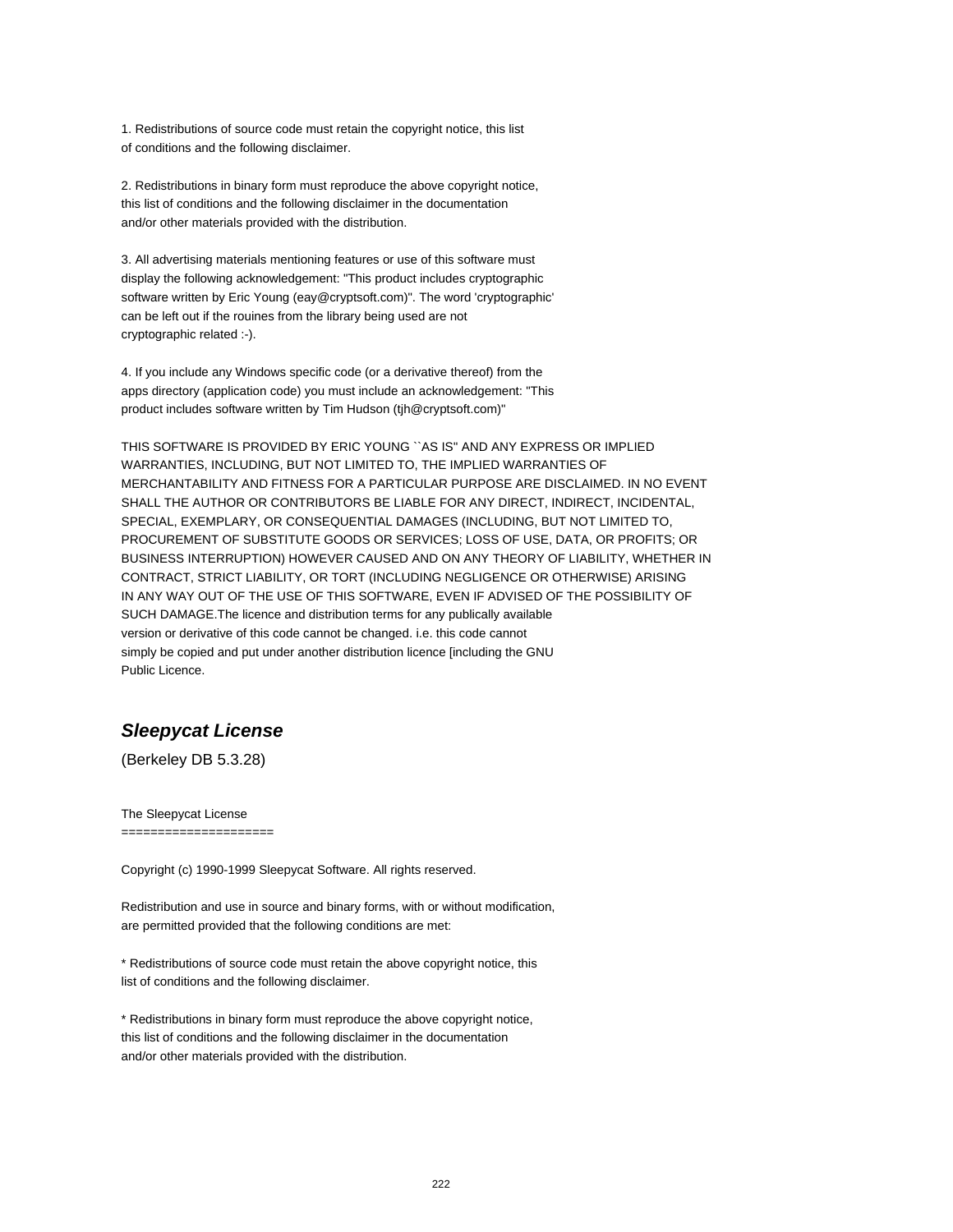\* Redistributions in any form must be accompanied by information on how to obtain complete source code for the DB software and any accompanying software that uses the DB software. The source code must either be included in the distribution or be available for no more than the cost of distribution plus a nominal fee, and must be freely redistributable under reasonable conditions. For an executable file, complete source code means the source code for all modules it contains. It does not include source code for modules or files that typically accompany the major components of the operating system on which the executable file runs.

THIS SOFTWARE IS PROVIDED BY SLEEPYCAT SOFTWARE ``AS IS'' AND ANY EXPRESS OR IMPLIED WARRANTIES, INCLUDING, BUT NOT LIMITED TO, THE IMPLIED WARRANTIES OF MERCHANTABILITY, FITNESS FOR A PARTICULAR PURPOSE, OR NON-INFRINGEMENT, ARE DISCLAIMED. IN NO EVENT SHALL SLEEPYCAT SOFTWARE BE LIABLE FOR ANY DIRECT, INDIRECT, INCIDENTAL, SPECIAL, EXEMPLARY, OR CONSEQUENTIAL DAMAGES (INCLUDING, BUT NOT LIMITED TO, PROCUREMENT OF SUBSTITUTE GOODS OR SERVICES; LOSS OF USE, DATA, OR PROFITS; OR BUSINESS INTERRUPTION) HOWEVER CAUSED AND ON ANY THEORY OF LIABILITY, WHETHER IN CONTRACT, STRICT LIABILITY, OR TORT (INCLUDING NEGLIGENCE OR OTHERWISE) ARISING IN ANY WAY OUT OF THE USE OF THIS SOFTWARE, EVEN IF ADVISED OF THE POSSIBILITY OF SUCH DAMAGE.

--------------------------------------------------------------------------------

Copyright (c) 1990, 1993, 1994, 1995 The Regents of the University of California. All rights reserved.

Redistribution and use in source and binary forms, with or without modification, are permitted provided that the following conditions are met:

\* Redistributions of source code must retain the above copyright notice, this list of conditions and the following disclaimer.

\* Redistributions in binary form must reproduce the above copyright notice, this list of conditions and the following disclaimer in the documentation and/or other materials provided with the distribution.

\* Neither the name of the University nor the names of its contributors may be used to endorse or promote products derived from this software without specific prior written permission.

THIS SOFTWARE IS PROVIDED BY THE REGENTS AND CONTRIBUTORS ``AS IS'' AND ANY EXPRESS OR IMPLIED WARRANTIES, INCLUDING, BUT NOT LIMITED TO, THE IMPLIED WARRANTIES OF MERCHANTABILITY AND FITNESS FOR A PARTICULAR PURPOSE ARE DISCLAIMED. IN NO EVENT SHALL THE REGENTS OR CONTRIBUTORS BE LIABLE FOR ANY DIRECT, INDIRECT, INCIDENTAL, SPECIAL, EXEMPLARY, OR CONSEQUENTIAL DAMAGES (INCLUDING, BUT NOT LIMITED TO, PROCUREMENT OF SUBSTITUTE GOODS OR SERVICES; LOSS OF USE, DATA, OR PROFITS; OR BUSINESS INTERRUPTION) HOWEVER CAUSED AND ON ANY THEORY OF LIABILITY, WHETHER IN CONTRACT, STRICT LIABILITY, OR TORT (INCLUDING NEGLIGENCE OR OTHERWISE) ARISING IN ANY WAY OUT OF THE USE OF THIS SOFTWARE, EVEN IF ADVISED OF THE POSSIBILITY OF SUCH DAMAGE.

--------------------------------------------------------------------------------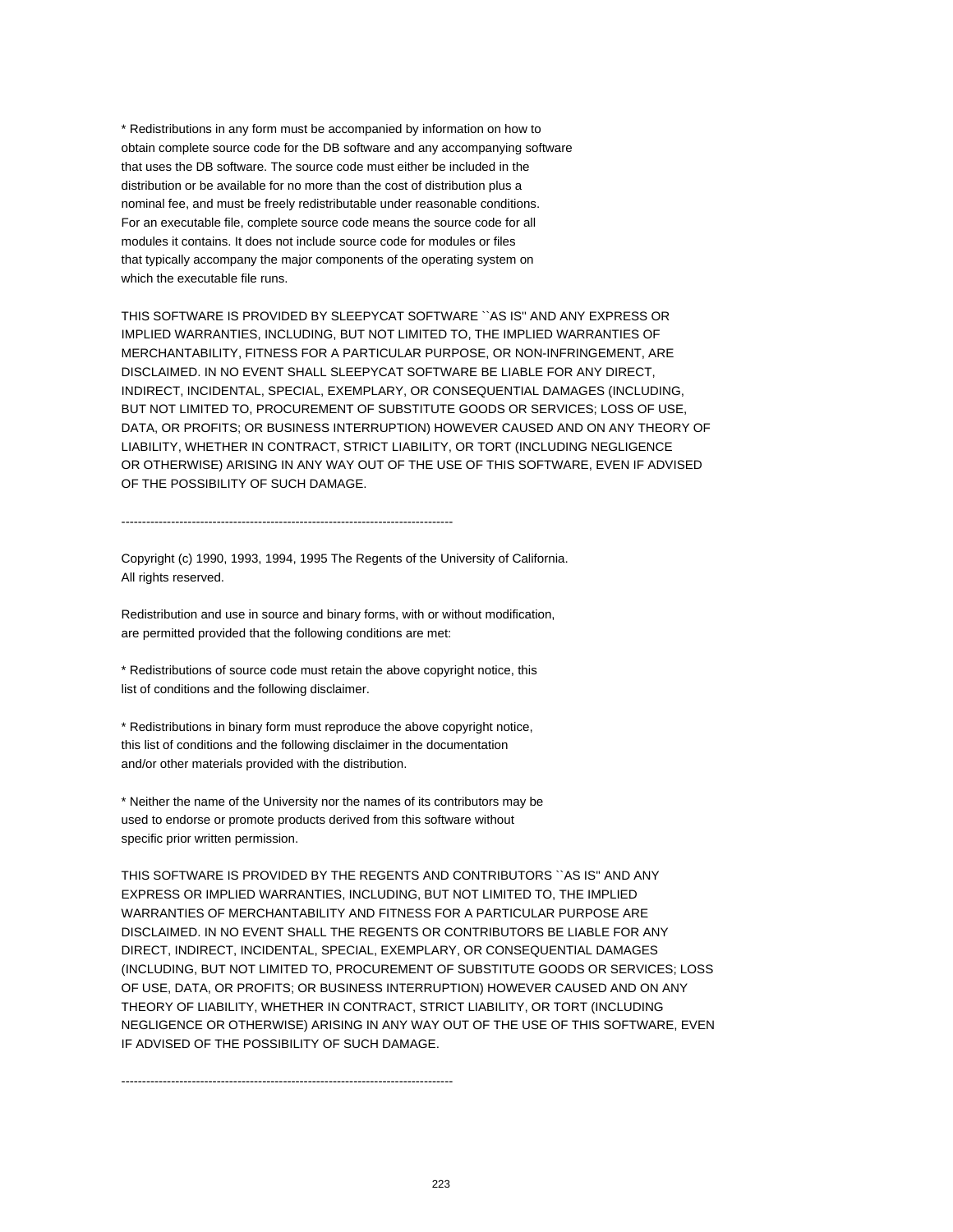Copyright (c) 1995, 1996 The President and Fellows of Harvard University. All rights reserved.

Redistribution and use in source and binary forms, with or without modification, are permitted provided that the following conditions are met:

\* Redistributions of source code must retain the above copyright notice, this list of conditions and the following disclaimer.

\* Redistributions in binary form must reproduce the above copyright notice, this list of conditions and the following disclaimer in the documentation and/or other materials provided with the distribution.

\* Neither the name of the University nor the names of its contributors may be used to endorse or promote products derived from this software without specific prior written permission.

THIS SOFTWARE IS PROVIDED BY HARVARD AND ITS CONTRIBUTORS ``AS IS'' AND ANY EXPRESS OR IMPLIED WARRANTIES, INCLUDING, BUT NOT LIMITED TO, THE IMPLIED WARRANTIES OF MERCHANTABILITY AND FITNESS FOR A PARTICULAR PURPOSE ARE DISCLAIMED. IN NO EVENT SHALL HARVARD OR ITS CONTRIBUTORS BE LIABLE FOR ANY DIRECT, INDIRECT, INCIDENTAL, SPECIAL, EXEMPLARY, OR CONSEQUENTIAL DAMAGES (INCLUDING, BUT NOT LIMITED TO, PROCUREMENT OF SUBSTITUTE GOODS OR SERVICES; LOSS OF USE, DATA, OR PROFITS; OR BUSINESS INTERRUPTION) HOWEVER CAUSED AND ON ANY THEORY OF LIABILITY, WHETHER IN CONTRACT, STRICT LIABILITY, OR TORT (INCLUDING NEGLIGENCE OR OTHERWISE) ARISING IN ANY WAY OUT OF THE USE OF THIS SOFTWARE, EVEN IF ADVISED OF THE POSSIBILITY OF SUCH DAMAGE.

## **Spencer License 97**

(man-pages 4.09)

Spencer License 97 ==================

Copyright 1992, 1993, 1994, 1997 Henry Spencer. All rights reserved. This software is not subject to any license of the American Telephone and Telegraph Company or of the Regents of the University of California.

Permission is granted to anyone to use this software for any purpose on any computer system, and to alter it and redistribute it, subject to the following restrictions:

1. The author is not responsible for the consequences of use of this software, no matter how awful, even if they arise from flaws in it.

2. The origin of this software must not be misrepresented, either by explicit claim or by omission. Since few users ever read sources, credits must appear in the documentation.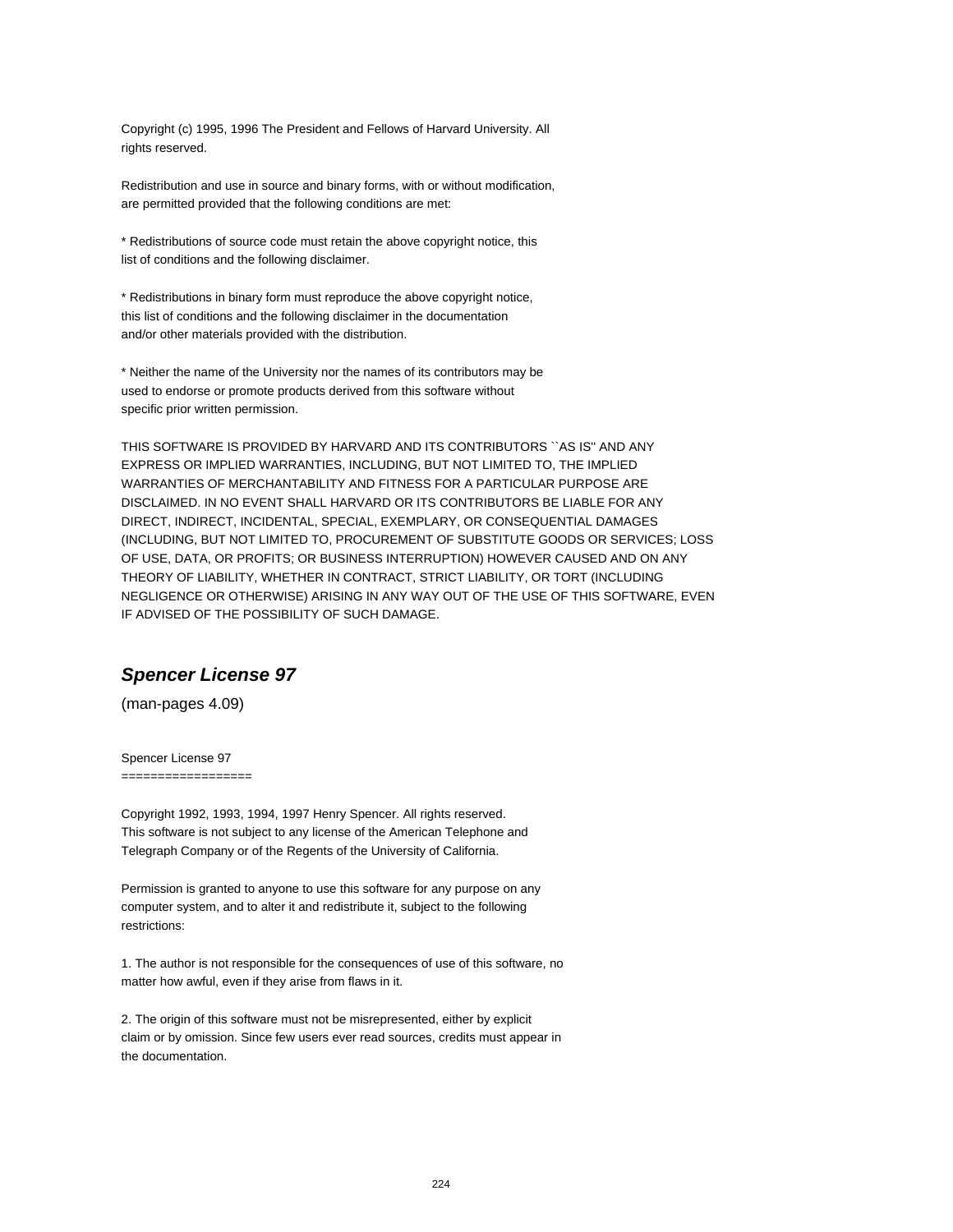3. Altered versions must be plainly marked as such, and must not be misrepresented as being the original software. Since few users ever read sources, credits must appear in the documentation.

4. This notice may not be removed or altered.

# **Sun RPC License**

(iputils 20210202)

Sun RPC License

===============

Sun RPC is a product of Sun Microsystems, Inc. and is provided for unrestricted use provided that this legend is included on all tape media and as a part of the software program in whole or part. Users may copy or modify Sun RPC without charge, but are not authorized to license or distribute it to anyone else except as part of a product or program developed by the user or with the express written consent of Sun Microsystems, Inc.

SUN RPC IS PROVIDED AS IS WITH NO WARRANTIES OF ANY KIND INCLUDING THE WARRANTIES OF DESIGN, MERCHANTIBILITY AND FITNESS FOR A PARTICULAR PURPOSE, OR ARISING FROM A COURSE OF DEALING, USAGE OR TRADE PRACTICE.

Sun RPC is provided with no support and without any obligation on the part of Sun Microsystems, Inc. to assist in its use, correction, modification or enhancement.

SUN MICROSYSTEMS, INC. SHALL HAVE NO LIABILITY WITH RESPECT TO THE INFRINGEMENT OF COPYRIGHTS, TRADE SECRETS OR ANY PATENTS BY SUN RPC OR ANY PART THEREOF.

In no event will Sun Microsystems, Inc. be liable for any lost revenue or profits or other special, indirect and consequential damages, even if Sun has been advised of the possibility of such damages.

Sun Microsystems, Inc. 2550 Garcia Avenue Mountain View, California 94043

# **The Open SSL License**

(OpenSSL 1.1.1n)

OpenSSL =======

Copyright (c) 1998-2000 The OpenSSL Project. All rights reserved.

-----------------------------------------------------------------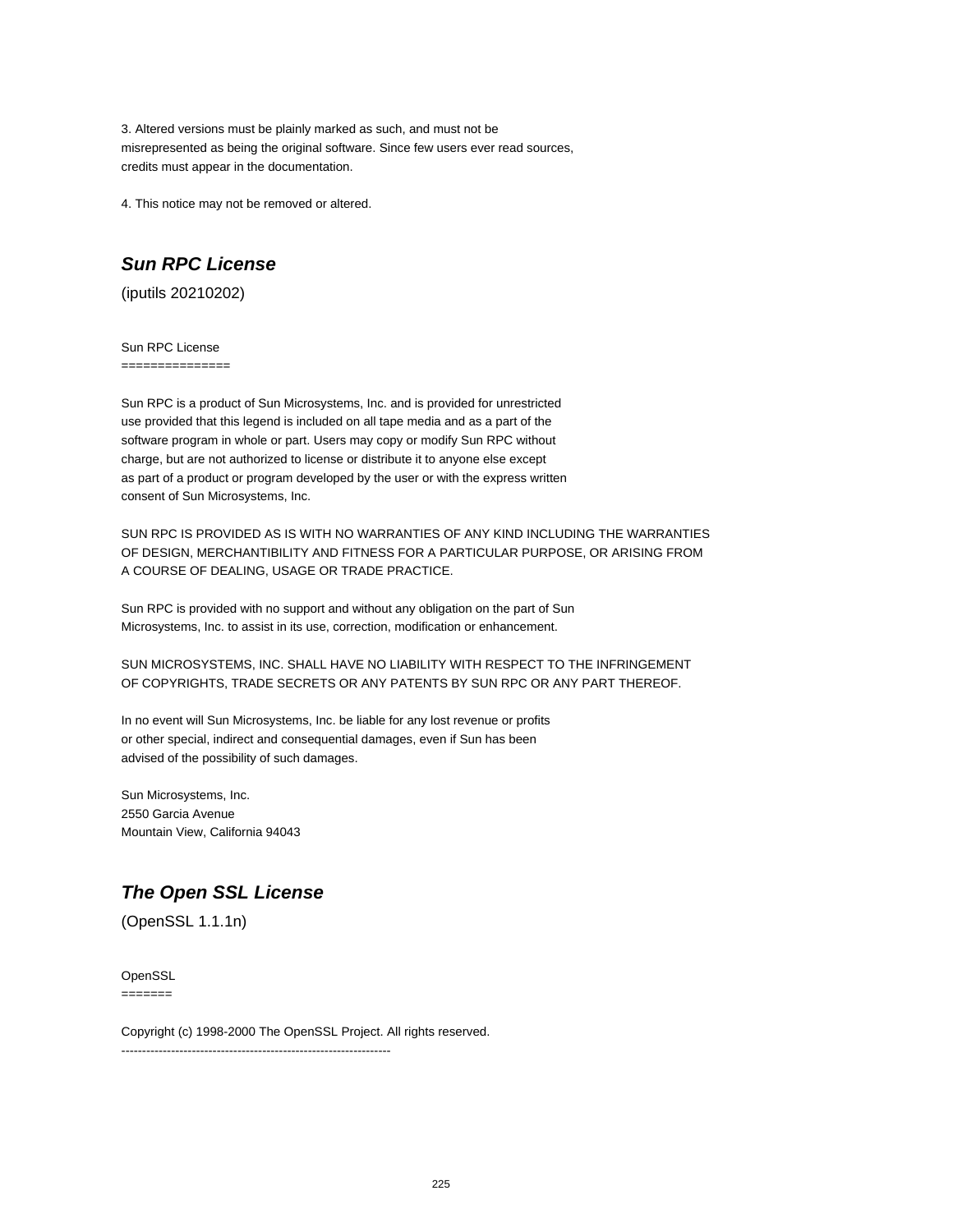Redistribution and use in source and binary forms, with or without modification, are permitted provided that the following conditions are met:

1. Redistributions of source code must retain the above copyright notice, this list of conditions and the following disclaimer.

2. Redistributions in binary form must reproduce the above copyright notice, this list of conditions and the following disclaimer in the documentation and/or other materials provided with the distribution.

3. All advertising materials mentioning features or use of this software must display the following acknowledgment: This product includes software developed by the OpenSSL Project for use in the OpenSSL Toolkit. (http://www.openssl.org)

4. The names "OpenSSL Toolkit" and "OpenSSL Project" must not be used to endorse or promote products derived from this software without prior written permission. For written permission, please contact openssl-core@openssl.org

5. Products derived from this software may not be called "OpenSSL" nor may "OpenSSL" appear in their names without prior written permission of the OpenSSL Project.

6. Redistributions of any form whatsoever must retain the following acknowledgment: "This product includes software developed by the OpenSSL Project for use in the OpenSSL Toolkit (http://www.openssl.org)"

THIS SOFTWARE IS PROVIDED BY THE OpenSSL PROJECT ``AS IS'' AND ANY EXPRESSED OR IMPLIED WARRANTIES, INCLUDING, BUT NOT LIMITED TO, THE IMPLIED WARRANTIES OF MERCHANTABILITY AND FITNESS FOR A PARTICULAR PURPOSE ARE DISCLAIMED. IN NO EVENT SHALL THE OpenSSL PROJECT OR ITS CONTRIBUTORS BE LIABLE FOR ANY DIRECT, INDIRECT, INCIDENTAL, SPECIAL, EXEMPLARY, OR CONSEQUENTIAL DAMAGES (INCLUDING, BUT NOT LIMITED TO, PROCUREMENT OF SUBSTITUTE GOODS OR SERVICES; LOSS OF USE, DATA, OR PROFITS; OR BUSINESS INTERRUPTION) HOWEVER CAUSED AND ON ANY THEORY OF LIABILITY, WHETHER IN CONTRACT, STRICT LIABILITY, OR TORT (INCLUDING NEGLIGENCE OR OTHERWISE) ARISING IN ANY WAY OUT OF THE USE OF THIS SOFTWARE, EVEN IF ADVISED OF THE POSSIBILITY OF SUCH DAMAGE. This product includes cryptographic software written by Eric Young (eay@cryptsoft.com). This product includes software written by Tim Hudson (tjh@cryptsoft.com).

### **Vim License**

(Vim v8.2.2434)

### VIM LICENSE

===========

I. There are no restrictions on distributing unmodified copies of Vim except that they must include this license text. You can also distribute unmodified parts of Vim, likewise unrestricted except that they must include this license text. You are also allowed to include executables that you made from the unmodified Vim sources, plus your own usage examples and Vim scripts.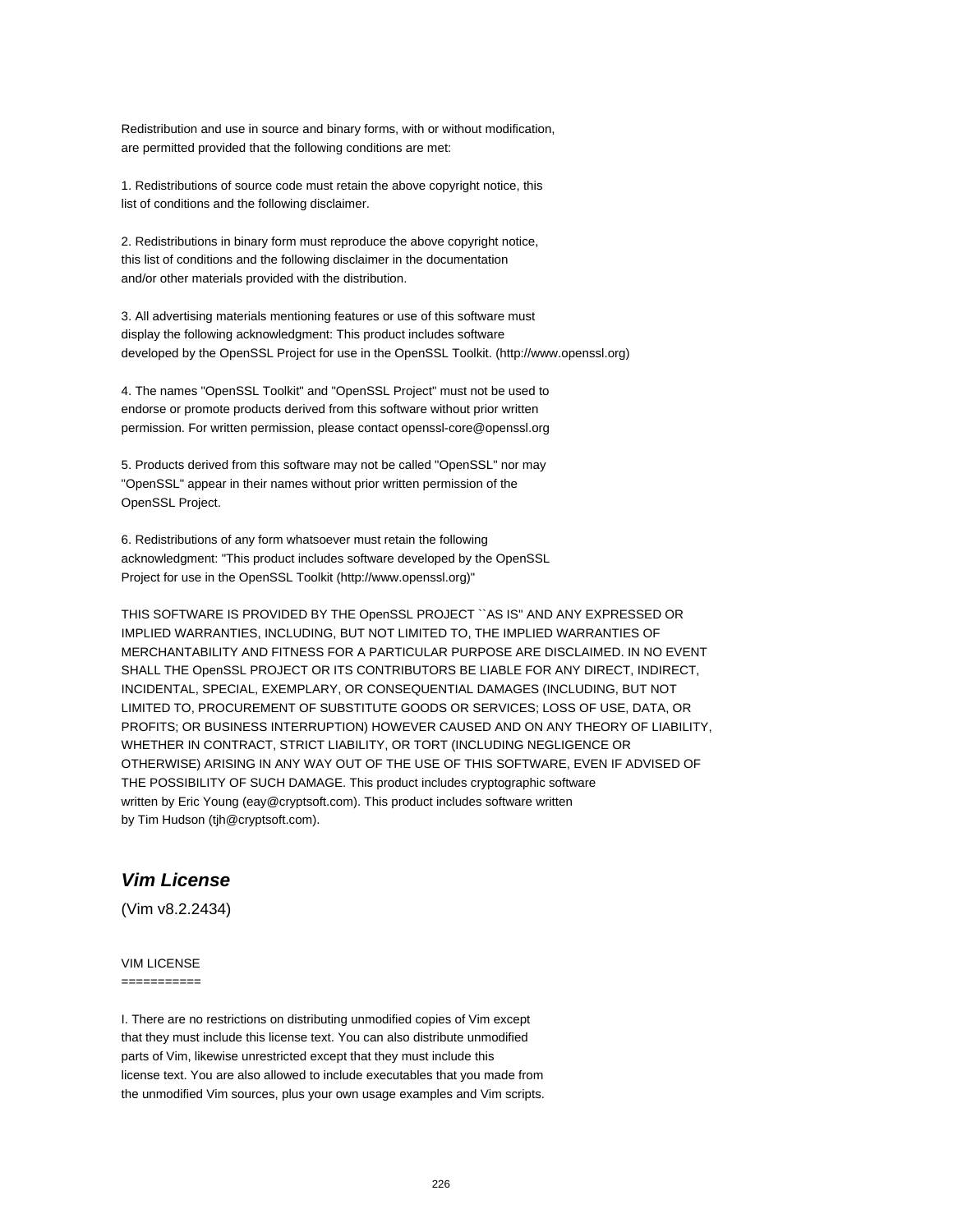II. It is allowed to distribute a modified (or extended) version of Vim, including executables and/or source code, when the following four conditions are met:

1. This license text must be included unmodified.

2. The modified Vim must be distributed in one of the following five ways:

a. If you make changes to Vim yourself, you must clearly describe in the distribution how to contact you. When the maintainer asks you (in any way) for a copy of the modified Vim you distributed, you must make your changes, including source code, available to the maintainer without fee. The maintainer reserves the right to include your changes in the official version of Vim. What the maintainer will do with your changes and under what license they will be distributed is negotiable. If there has been no negotiation then this license, or a later version, also applies to your changes. The current maintainer is Bram Moolenaar {Bram@vim.org}. If this changes it will be announced in appropriate places (most likely vim.sf.net, www.vim.org and/or comp.editors). When it is completely impossible to contact the maintainer, the obligation to send him your changes ceases. Once the maintainer has confirmed that he has received your changes they will not have to be sent again.

b. If you have received a modified Vim that was distributed as mentioned under a) you are allowed to further distribute it unmodified, as mentioned at I). If you make additional changes the text under a) applies to those changes.

c. Provide all the changes, including source code, with every copy of the modified Vim you distribute. This may be done in the form of a context diff. You can choose what license to use for new code you add. The changes and their license must not restrict others from making their own changes to the official version of Vim.

d. When you have a modified Vim which includes changes as mentioned under c), you can distribute it without the source code for the changes if the following three conditions are met:

- The license that applies to the changes permits you to distribute the changes to the Vim maintainer without fee or restriction, and permits the Vim maintainer to include the changes in the official version of Vim without fee or restriction.

- You keep the changes for at least three years after last distributing the corresponding modified Vim. When the maintainer or someone who you distributed the modified Vim to asks you (in any way) for the changes within this period, you must make them available to him.

- You clearly describe in the distribution how to contact you. This contact information must remain valid for at least three years after last distributing the corresponding modified Vim, or as long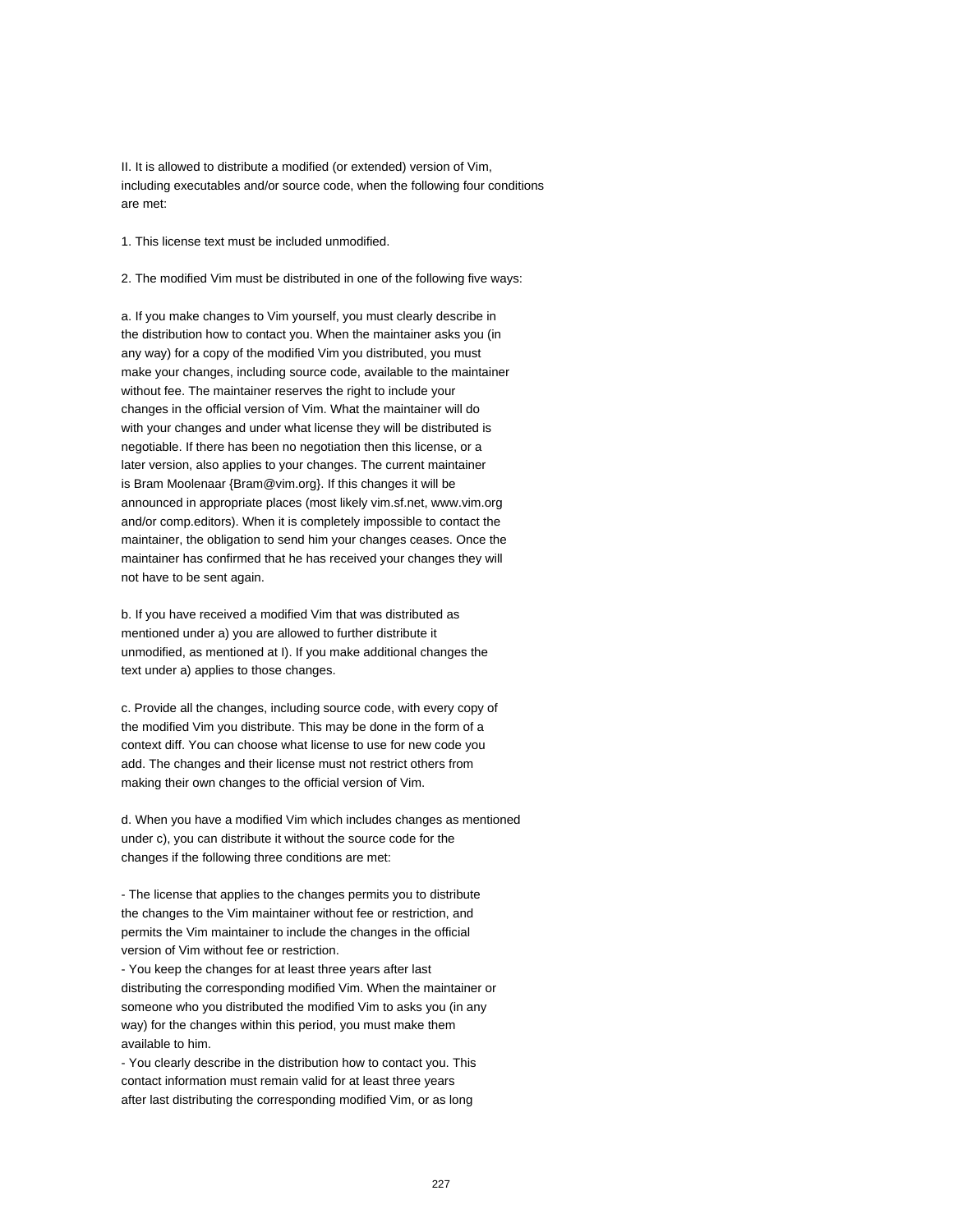#### as possible.

e. When the GNU General Public License (GPL) applies to the changes, you can distribute the modified Vim under the GNU GPL version 2 or any later version.

3. A message must be added, at least in the output of the ":version" command and in the intro screen, such that the user of the modified Vim is able to see that it was modified. When distributing as mentioned under 2)e) adding the message is only required for as far as this does not conflict with the license used for the changes.

4. The contact information as required under 2)a) and 2)d) must not be removed or changed, except that the person himself can make corrections.

III. If you distribute a modified version of Vim, you are encouraged to use the Vim license for your changes and make them available to the maintainer, including the source code. The preferred way to do this is by e-mail or by uploading the files to a server and e-mailing the URL. If the number of changes is small (e.g., a modified Makefile) e-mailing a context diff will do. The e-mail address to be used is {maintainer@vim.org}

IV. It is not allowed to remove this license from the distribution of the Vim sources, parts of it or from a modified version. You may use this license for previous Vim releases instead of the license that they came with, at your option.

# **X11 License**

(ncurses 6.2+20201114, ncurses-bin 6.2+20201114)

X11 License ===========

Copyright (C) 1996 X Consortium

Permission is hereby granted, free of charge, to any person obtaining a copy of this software and associated documentation files (the "Software"), to deal in the Software without restriction, including without limitation the rights to use, copy, modify, merge, publish, distribute, sublicense, and/or sell copies of the Software, and to permit persons to whom the Software is furnished to do so, subject to the following conditions:

The above copyright notice and this permission notice shall be included in all copies or substantial portions of the Software.

THE SOFTWARE IS PROVIDED "AS IS", WITHOUT WARRANTY OF ANY KIND, EXPRESS OR IMPLIED, INCLUDING BUT NOT LIMITED TO THE WARRANTIES OF MERCHANTABILITY, FITNESS FOR A PARTICULAR PURPOSE AND NONINFRINGEMENT. IN NO EVENT SHALL THE X CONSORTIUM BE LIABLE FOR ANY CLAIM, DAMAGES OR OTHER LIABILITY, WHETHER IN AN ACTION OF